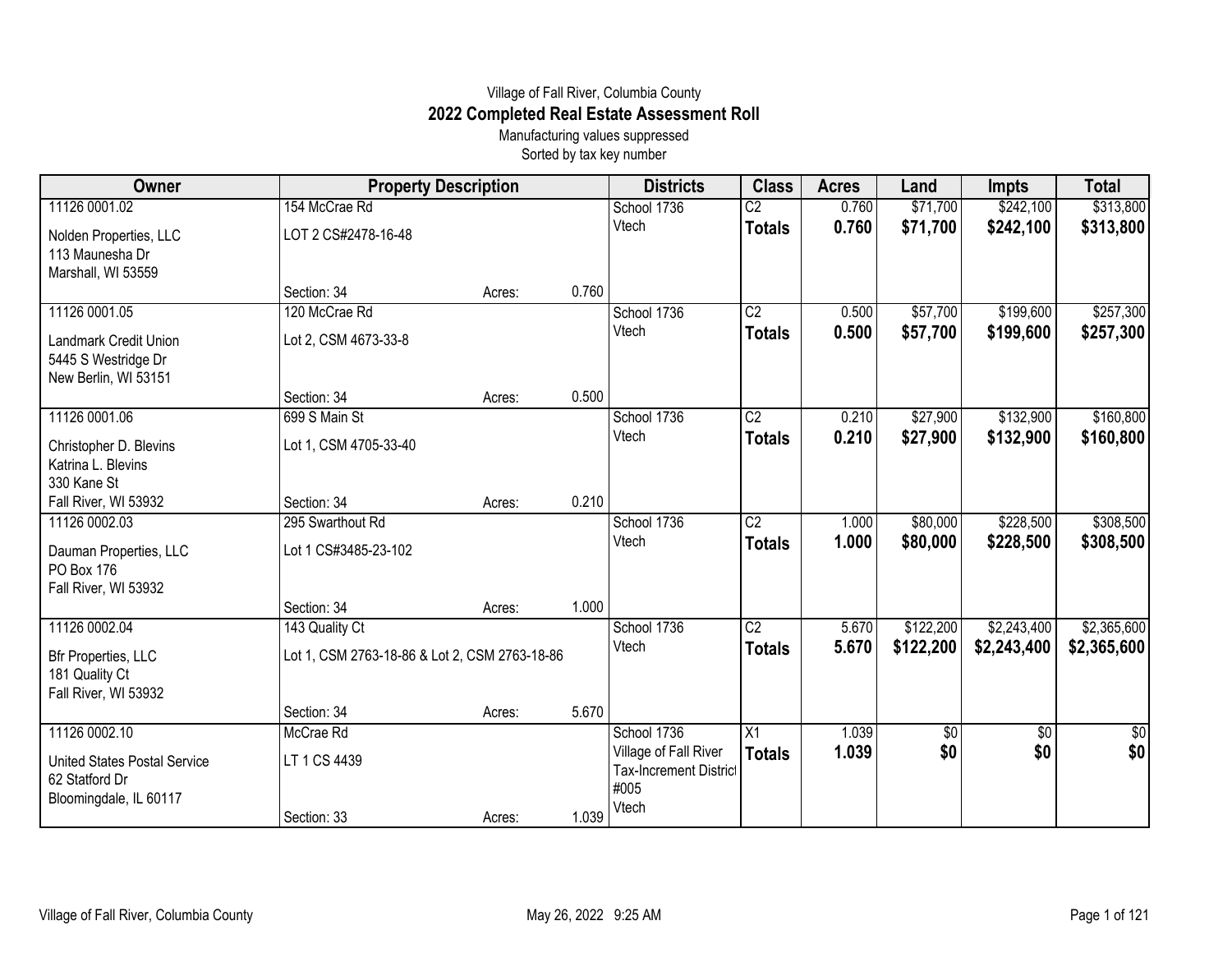| Owner                     | <b>Property Description</b>                                            |                  | <b>Districts</b> | <b>Class</b>    | <b>Acres</b> | Land      | <b>Impts</b>    | <b>Total</b>    |
|---------------------------|------------------------------------------------------------------------|------------------|------------------|-----------------|--------------|-----------|-----------------|-----------------|
| 11126 0002.14             | 680 Steele Rd                                                          |                  | School 1736      | $\overline{C2}$ | 0.350        | \$43,000  | \$81,600        | \$124,600       |
| M&S Plumbing, LLC         | Lot 2 CS4488-31-101                                                    |                  | Vtech            | <b>Totals</b>   | 0.350        | \$43,000  | \$81,600        | \$124,600       |
| 292 Niehoff Dr            |                                                                        |                  |                  |                 |              |           |                 |                 |
| Fall River, WI 53932      |                                                                        |                  |                  |                 |              |           |                 |                 |
|                           | Section: 34                                                            | 0.350<br>Acres:  |                  |                 |              |           |                 |                 |
| 11126 0002.17             | 626 Steel Rd                                                           |                  | School 1736      | $\overline{C2}$ | 3.052        | \$107,900 | \$370,900       | \$478,800       |
| Pa's Rental, LLC          | Lot 2, CSM 5727-40-103                                                 |                  | Vtech            | <b>Totals</b>   | 3.052        | \$107,900 | \$370,900       | \$478,800       |
| PO Box 27                 |                                                                        |                  |                  |                 |              |           |                 |                 |
| Fall River, WI 53932      |                                                                        |                  |                  |                 |              |           |                 |                 |
|                           | Section: 34                                                            | 3.052<br>Acres:  |                  |                 |              |           |                 |                 |
| 11126 0002.18             | 670 S Main St                                                          |                  | School 1736      | M3              | 12.996       | \$0       | \$0             | \$0             |
| Fall River Group, Inc     | Lot 1, CSM 5727-40-103 AND Lot 1, CSM 2217-14-8;                       |                  | Vtech            | <b>Totals</b>   | 12.996       | \$0       | \$0             | \$0             |
| 670 S Main St             | also beg SE cor CS#2217; N31E 1191' to W In of WP&L                    |                  |                  |                 |              |           |                 |                 |
| Fall River, WI 53932-9572 | parcel; S40E 193.74'; S34E 440.28' to Main St; S68E                    |                  |                  |                 |              |           |                 |                 |
|                           | Section: 34                                                            | 12.996<br>Acres: |                  |                 |              |           |                 |                 |
| 11126 0002.19             | Main St                                                                |                  | School 1736      | F6              | 2.500        | \$9,800   | \$0             | \$9,800         |
|                           |                                                                        |                  | Vtech            | <b>Totals</b>   | 2.500        | \$9,800   | \$0             | \$9,800         |
| Sbj, LLC                  | that portion of the following lying NWly of c/l of creek, Parl         |                  |                  |                 |              |           |                 |                 |
| N4958 Old Highway 73      | Outlots 85 and 92, Assessors Plat of the Village of Fall               |                  |                  |                 |              |           |                 |                 |
| Columbus, WI 53925        | River, lying NEly of McCrae Rd & SWly of RR r/w, SEly o<br>Section: 34 | 2.500            |                  |                 |              |           |                 |                 |
| 11126 0002.20             | Main St                                                                | Acres:           | School 1736      | A43             | 13.000       | \$2,700   | \$0             | \$2,700         |
|                           |                                                                        |                  | Vtech            | S <sub>5m</sub> | 8.440        | \$16,500  | \$0             | \$16,500        |
| Highland Farms, LLC       | Part of Outlots 85 and 92, Assessors Plat of the Village o             |                  |                  | <b>Totals</b>   | 21.440       | \$19,200  | \$0             | \$19,200        |
| N4222 Blackbird Point Dr  | Fall River, lying NEly of McCrae Rd & SWly of RR r/w,                  |                  |                  |                 |              |           |                 |                 |
| Markesan, WI 53946        | SEly of the following CS634, CS3027, CS689, CS421 &                    |                  |                  |                 |              |           |                 |                 |
|                           | Section: 34                                                            | 21.440<br>Acres: |                  |                 |              |           |                 |                 |
| 11126 0002.21             | Main St                                                                |                  | School 1736      | $\overline{C2}$ | 0.221        | \$29,400  | $\overline{60}$ | \$29,400        |
| Unknown Owner             | Prt of OL85, Assessor Plat of the Village of Fall River lyin           |                  | Vtech            | <b>Totals</b>   | 0.221        | \$29,400  | \$0             | \$29,400        |
| PO Box 198                | Nly of lands described in 726155 & Sly of Lot 2 CSM421                 |                  |                  |                 |              |           |                 |                 |
| Portage, WI 53901         | SWly of lands described in 547093, being the SWly 82'+/                |                  |                  |                 |              |           |                 |                 |
|                           | Section: 34                                                            | 0.000<br>Acres:  |                  |                 |              |           |                 |                 |
| 11126 0002.5              | 701 S Main St                                                          |                  | School 1736      | M3              | 13.700       | \$0       | $\overline{50}$ | $\overline{50}$ |
| Schumann Printers, Inc.   | Part of CSM 989-4-209 (Part in Town of Fountain Prairie)               |                  | Vtech            | <b>Totals</b>   | 13.700       | \$0       | \$0             | \$0             |
| 701 S Main St             | also com W1/4 cor Sec 34; N56-59W 18.77'; N6-45W                       |                  |                  |                 |              |           |                 |                 |
| PO Box 128                | 310.58'; NE alg S In of CTH D to W In of McCrae Rd; SW                 |                  |                  |                 |              |           |                 |                 |
| Fall River, WI 53932-0128 | Section: 34                                                            | 13.700<br>Acres: |                  |                 |              |           |                 |                 |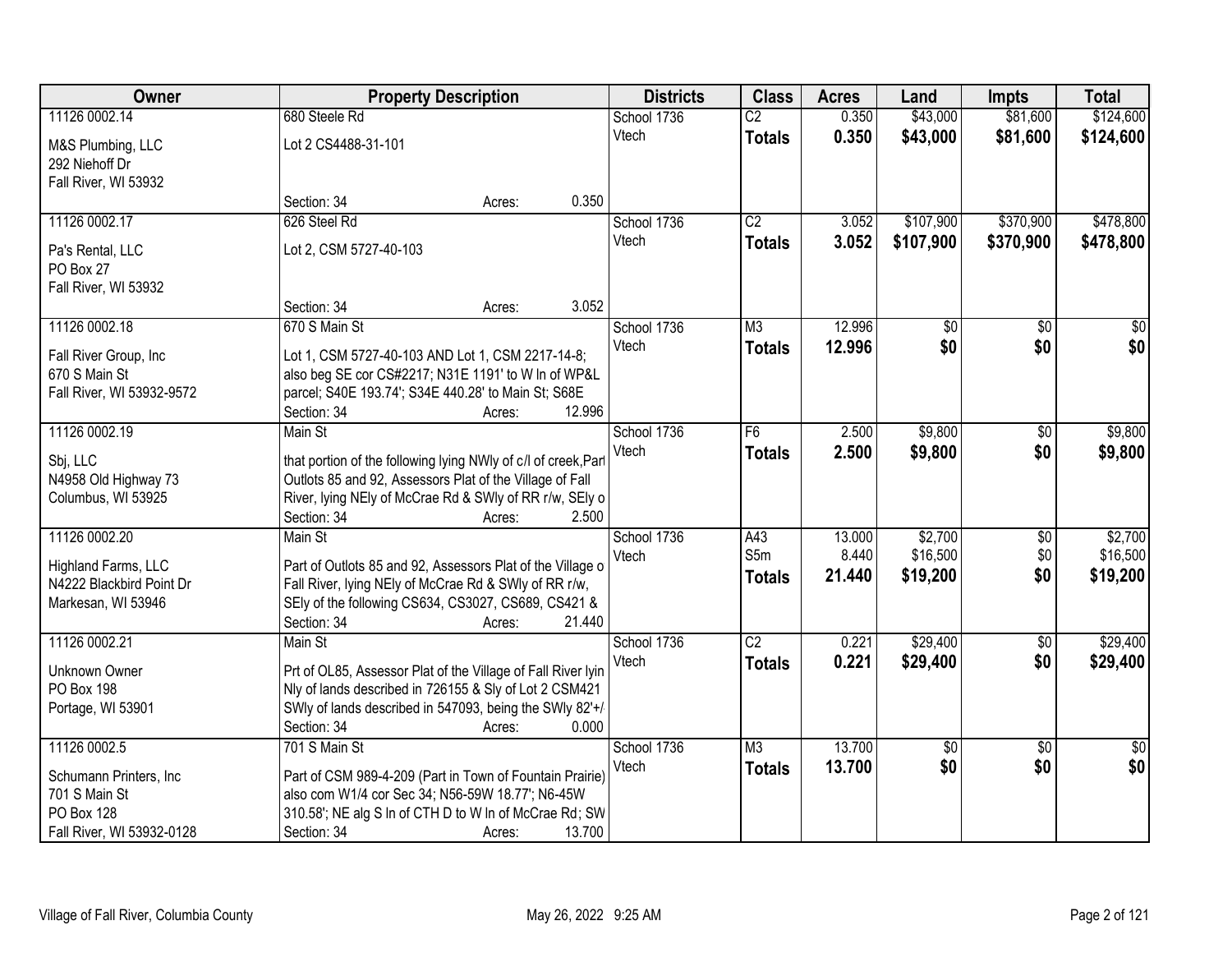| Owner                               | <b>Property Description</b>                                                                                      |        | <b>Districts</b> | <b>Class</b>    | <b>Acres</b> | Land            | <b>Impts</b>    | <b>Total</b>    |
|-------------------------------------|------------------------------------------------------------------------------------------------------------------|--------|------------------|-----------------|--------------|-----------------|-----------------|-----------------|
| 11126 0002.6                        | Main St                                                                                                          |        | School 1736      | M <sub>3</sub>  | 1.820        | $\overline{50}$ | $\overline{50}$ | $\sqrt{30}$     |
| Fall River Group, Inc               | Pcl in NW1/4 of NW1/4 Sec 34-11-12; com SW cor OL 89                                                             |        | Vtech            | <b>Totals</b>   | 1.820        | \$0             | \$0             | \$0             |
| 670 S Main St                       | W 33' to POB; W 200'; W 440'; W 193.8'; E 234'; E 770' to                                                        |        |                  |                 |              |                 |                 |                 |
| Fall River, WI 53932-9572           | POB; exc R154-350; exc Hwy #681710-684 108                                                                       |        |                  |                 |              |                 |                 |                 |
|                                     | Section: 34                                                                                                      | Acres: | 1.820            |                 |              |                 |                 |                 |
| 11126 0002.A1                       | Vita Plus Dr                                                                                                     |        | School 1736      | X4              | 1.140        | $\overline{50}$ | $\overline{50}$ | $\sqrt{50}$     |
| Wisconsin Power & Light Real Estate | Part of Outlots 90 & 91, Assessors Plat of the Village of F                                                      |        | Vtech            | <b>Totals</b>   | 1.140        | \$0             | \$0             | \$0             |
| Dept                                | River desc as follows: com at W 1/4 cor of Sec 34;                                                               |        |                  |                 |              |                 |                 |                 |
| c/o Wisconsin Power & Light Wis Pub | N0-10-30E 506.51'. N68-00-00E 1745.40'. N34-55-00W                                                               |        |                  |                 |              |                 |                 |                 |
| Serv Corp Mg&E                      | Section: 34                                                                                                      | Acres: | 1.140            |                 |              |                 |                 |                 |
| 4902 N Biltmore Ln Ste 1000         |                                                                                                                  |        |                  |                 |              |                 |                 |                 |
| Madison, WI 53718-2148              |                                                                                                                  |        |                  |                 |              |                 |                 |                 |
| 11126 0002.E                        | 698 Steele Rd                                                                                                    |        | School 1736      | R1              | 0.537        | \$47,800        | \$146,800       | \$194,600       |
|                                     |                                                                                                                  |        | Vtech            | <b>Totals</b>   | 0.537        | \$47,800        | \$146,800       | \$194,600       |
| Michael S. Ormosen<br>698 Steele Rd | Part of the SW1/4 NW1/4; com at W 1/4 cor Sec 34-11-1.<br>N0-10-30E 966.61'; S75-46E 34.02'; N0-10-30E 34.02' to |        |                  |                 |              |                 |                 |                 |
| Fall River, WI 53932                | POB; N0-10-30E 121'; S84-06-30E 175.48'; S0-10-30W                                                               |        |                  |                 |              |                 |                 |                 |
|                                     | Section: 34                                                                                                      | Acres: | 0.537            |                 |              |                 |                 |                 |
| 11126 0002.F                        | 285 Swarthout Rd                                                                                                 |        | School 1736      | $\overline{C2}$ | 9.000        | \$138,500       | \$1,143,900     | \$1,282,400     |
|                                     |                                                                                                                  |        | Vtech            | <b>Totals</b>   | 9.000        | \$138,500       | \$1,143,900     | \$1,282,400     |
| Vita Plus Corporation               | Lot 1, CSM 575-3-50 EXC CS#3485-23-102                                                                           |        |                  |                 |              |                 |                 |                 |
| c/o Vita Plus Corp                  |                                                                                                                  |        |                  |                 |              |                 |                 |                 |
| PO Box 259126                       |                                                                                                                  |        | 9.000            |                 |              |                 |                 |                 |
| Madison, WI 53725<br>11126 0002.G   | Section: 34<br>671 S Main St                                                                                     | Acres: | School 1736      | M <sub>3</sub>  | 8.200        | \$0             | \$0             | \$0             |
|                                     |                                                                                                                  |        | Vtech            |                 | 8.200        | \$0             | \$0             | \$0             |
| Sbj, LLC                            | Lot 1, CSM 634-3-109                                                                                             |        |                  | <b>Totals</b>   |              |                 |                 |                 |
| PO Box 57                           |                                                                                                                  |        |                  |                 |              |                 |                 |                 |
| Fall River, WI 53932-0057           |                                                                                                                  |        |                  |                 |              |                 |                 |                 |
|                                     | Section: 34                                                                                                      | Acres: | 8.200            |                 |              |                 |                 |                 |
| 11126 0002.H1                       | Main St                                                                                                          |        | School 1736      | $\overline{X4}$ | 0.230        | $\overline{60}$ | $\overline{50}$ | $\overline{30}$ |
| Village of Fall River               | Lot 2, CSM 2217-14-8 (WATER TOWER)                                                                               |        | Vtech            | <b>Totals</b>   | 0.230        | \$0             | \$0             | \$0             |
| PO Box 37                           |                                                                                                                  |        |                  |                 |              |                 |                 |                 |
| Fall River, WI 53932                |                                                                                                                  |        |                  |                 |              |                 |                 |                 |
|                                     | Section: 34                                                                                                      | Acres: | 0.230            |                 |              |                 |                 |                 |
| 11126 0002.K                        | 101 Swarthout Rd                                                                                                 |        | School 1736      | $\overline{C2}$ | 1.600        | \$92,000        | \$133,000       | \$225,000       |
| Xtra Storage/the Space Store, LLC   | Lot 1, CSM 1673-8-87                                                                                             |        | Vtech            | <b>Totals</b>   | 1.600        | \$92,000        | \$133,000       | \$225,000       |
| PO Box 139                          |                                                                                                                  |        |                  |                 |              |                 |                 |                 |
| Fall River, WI 53932                |                                                                                                                  |        |                  |                 |              |                 |                 |                 |
|                                     | Section: 34                                                                                                      | Acres: | 1.600            |                 |              |                 |                 |                 |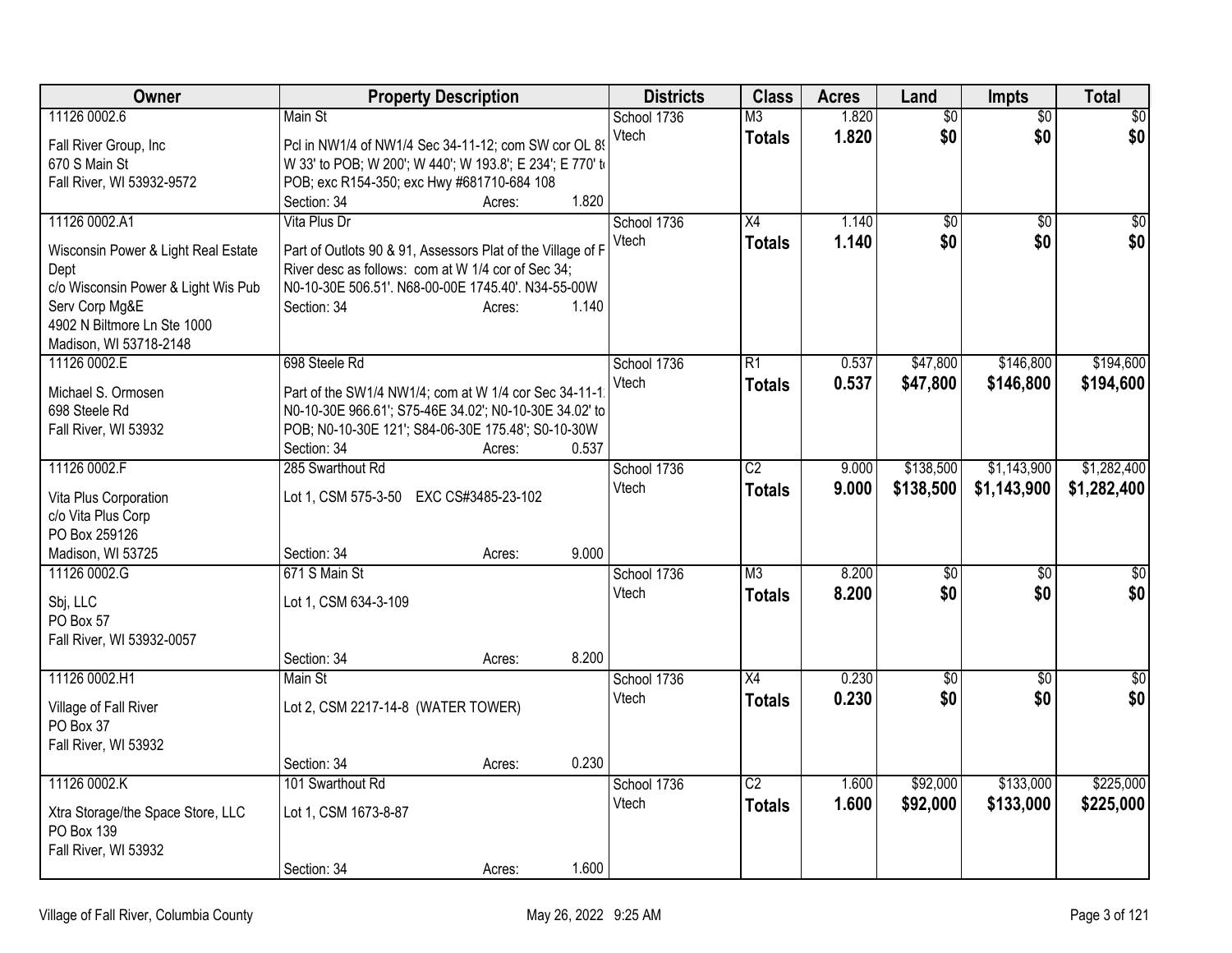| Owner                                                                         | <b>Property Description</b> |        |       | <b>Districts</b> | <b>Class</b>    | <b>Acres</b> | Land      | <b>Impts</b>    | <b>Total</b> |
|-------------------------------------------------------------------------------|-----------------------------|--------|-------|------------------|-----------------|--------------|-----------|-----------------|--------------|
| 11126 0002.L                                                                  | 165 Quality Ct              |        |       | School 1736      | $\overline{C2}$ | 4.230        | \$116,700 | \$2,412,600     | \$2,529,300  |
| Bfr Properties, LLC<br>181 Quality Ct<br>Fall River, WI 53932                 | Lot 1, CSM 1876-10-82       |        |       | Vtech            | <b>Totals</b>   | 4.230        | \$116,700 | \$2,412,600     | \$2,529,300  |
|                                                                               | Section: 34                 | Acres: | 4.230 |                  |                 |              |           |                 |              |
| 11126 0003.01                                                                 | 651 S Main St               |        |       | School 1736      | $\overline{C2}$ | 1.890        | \$97,800  | \$194,800       | \$292,600    |
| Sbj, LLC<br>N4958 Old Highway 73<br>Columbus, WI 53925                        | LT 1 CS#3027-20-22          |        |       | Vtech            | <b>Totals</b>   | 1.890        | \$97,800  | \$194,800       | \$292,600    |
|                                                                               | Section: 34                 | Acres: | 1.890 |                  |                 |              |           |                 |              |
| 11126 0003.02                                                                 | 649 S Main St               |        |       | School 1736      | $\overline{C2}$ | 0.510        | \$58,300  | \$0             | \$58,300     |
| Sbj, LLC<br>N4958 Old Highway 73<br>Columbus, WI 53925                        | LT 2 CS#3027-20-22          |        |       | Vtech            | <b>Totals</b>   | 0.510        | \$58,300  | \$0             | \$58,300     |
|                                                                               | Section: 34                 | Acres: | 0.510 |                  |                 |              |           |                 |              |
| 11126 0003.A                                                                  | 641 S Main St               |        |       | School 1736      | X4              | 1.180        | \$0       | \$0             | \$0          |
| Village of Fall River<br>PO Box 37<br>Fall River, WI 53932                    | Lot 1, CSM 689-3-164        |        |       | Vtech            | <b>Totals</b>   | 1.180        | \$0       | \$0             | \$0          |
|                                                                               | Section: 34                 | Acres: | 1.180 |                  |                 |              |           |                 |              |
| 11126 0004.01                                                                 | 722 S Main St               |        |       | School 1736      | $\overline{C2}$ | 1.610        | \$92,200  | \$537,100       | \$629,300    |
| Fall River Station, Inc<br>722 S Main St<br>Fall River, WI 53932              | Lot 1, CSM 2927-19-37       |        |       | Vtech            | <b>Totals</b>   | 1.610        | \$92,200  | \$537,100       | \$629,300    |
|                                                                               | Section: 34                 | Acres: | 1.610 |                  |                 |              |           |                 |              |
| 11126 0004.06                                                                 | 700 S Main St               |        |       | School 1736      | $\overline{C2}$ | 1.200        | \$84,000  | \$821,700       | \$905,700    |
| Johnson's Property in Fall River, LLC<br>203 Sunset Cir<br>Columbus, WI 53925 | Lots 2 & 3, CSM 2927-19-37  |        |       | Vtech            | <b>Totals</b>   | 1.200        | \$84,000  | \$821,700       | \$905,700    |
|                                                                               | Section: 34                 | Acres: | 1.200 |                  |                 |              |           |                 |              |
| 11126 0004.07                                                                 | Steele Rd                   |        |       | School 1736      | $\overline{C2}$ | 0.520        | \$17,000  | $\overline{50}$ | \$17,000     |
| Fall River Station, Inc.<br>722 S Main St<br>Fall River, WI 53932             | Lot 1, CSM 4599-32-84       |        |       | Vtech            | <b>Totals</b>   | 0.520        | \$17,000  | \$0             | \$17,000     |
|                                                                               | Section: 34                 | Acres: | 0.520 |                  |                 |              |           |                 |              |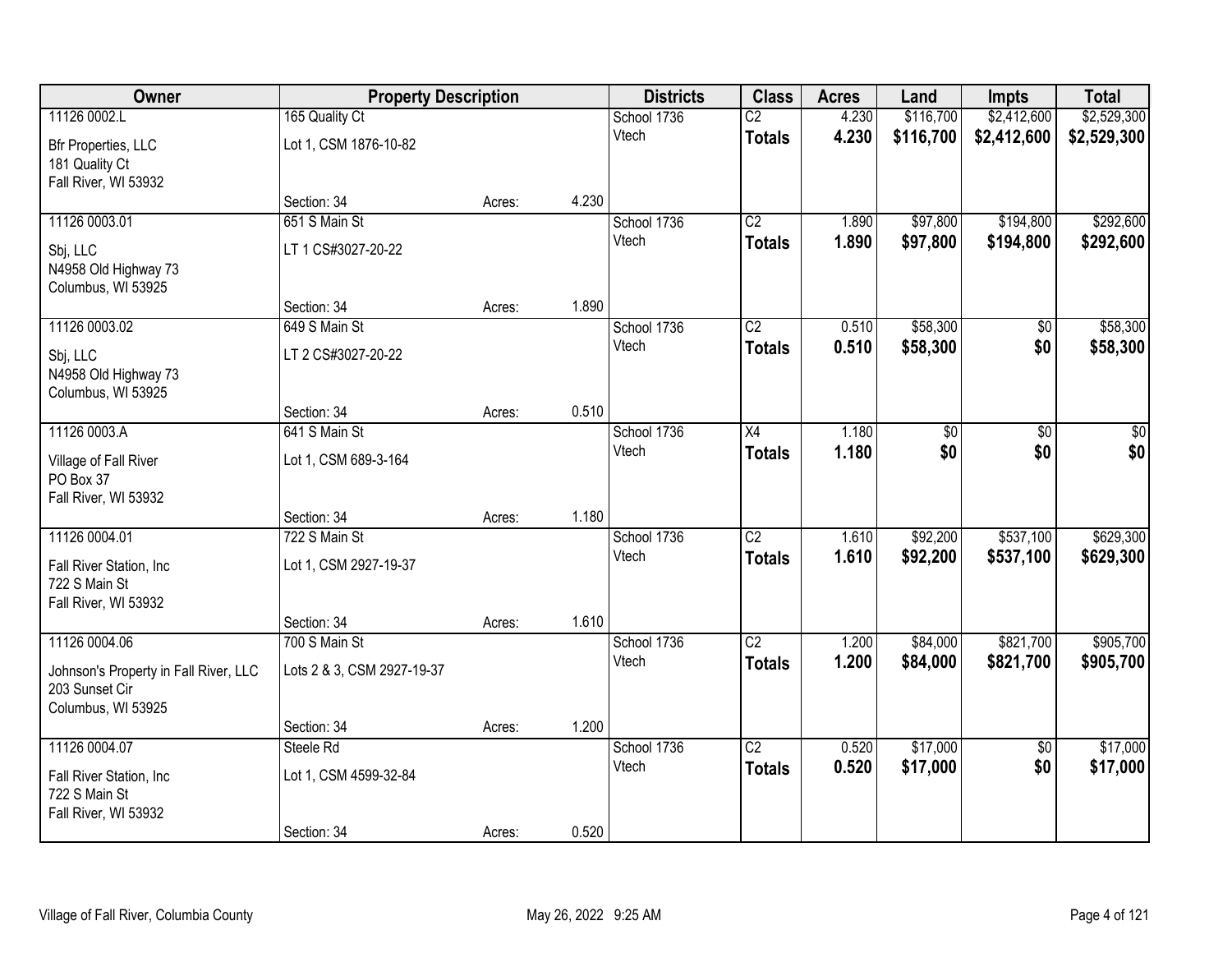| Owner                                  | <b>Property Description</b>                                                                                         |        |       | <b>Districts</b> | <b>Class</b>    | <b>Acres</b> | Land     | <b>Impts</b> | <b>Total</b> |
|----------------------------------------|---------------------------------------------------------------------------------------------------------------------|--------|-------|------------------|-----------------|--------------|----------|--------------|--------------|
| 11126 0004.08                          | Steele Rd                                                                                                           |        |       | School 1736      | $\overline{C2}$ | 0.290        | \$9,500  | \$900        | \$10,400     |
| Johnson's Property in Fall River, LLC  | Lot 2, CSM 4599-32-84                                                                                               |        |       | Vtech            | <b>Totals</b>   | 0.290        | \$9,500  | \$900        | \$10,400     |
| 700 S Main St                          |                                                                                                                     |        |       |                  |                 |              |          |              |              |
| Fall River, WI 53932                   |                                                                                                                     |        |       |                  |                 |              |          |              |              |
|                                        | Section: 34                                                                                                         | Acres: | 0.290 |                  |                 |              |          |              |              |
| 11126 0005                             | 637 S Main St                                                                                                       |        |       | School 1736      | $\overline{C2}$ | 0.720        | \$69,700 | \$473,700    | \$543,400    |
| Farmers & Merchants Union Bank         | Lot 2, CSM 421-2-196                                                                                                |        |       | Vtech            | <b>Totals</b>   | 0.720        | \$69,700 | \$473,700    | \$543,400    |
| PO Box 226                             |                                                                                                                     |        |       |                  |                 |              |          |              |              |
| Columbus, WI 53925                     |                                                                                                                     |        |       |                  |                 |              |          |              |              |
|                                        | Section: 34                                                                                                         | Acres: | 0.000 |                  |                 |              |          |              |              |
| 11126 0006                             | 625 S Main St                                                                                                       |        |       | School 1736      | $\overline{R1}$ | 1.000        | \$50,000 | \$117,800    | \$167,800    |
|                                        |                                                                                                                     |        |       | Vtech            | Totals          | 1.000        | \$50,000 | \$117,800    | \$167,800    |
| Jeffrey A. Slotten<br>Donna M. Slotten | Part of the SE1/4 of NW1/4, Sec 34; being part of Outlot:<br>93 and 85, Assessors Plat of the Village of Fall River |        |       |                  |                 |              |          |              |              |
| 625 S Main St                          | described as follows: comm at pt on RR ROW and S                                                                    |        |       |                  |                 |              |          |              |              |
| Fall River, WI 53932                   | Section: 34                                                                                                         | Acres: | 0.000 |                  |                 |              |          |              |              |
| 11126 0007                             | 613 S Main St                                                                                                       |        |       | School 1736      | $\overline{R1}$ | 0.990        | \$50,000 | \$145,500    | \$195,500    |
|                                        |                                                                                                                     |        |       | Vtech            | <b>Totals</b>   | 0.990        | \$50,000 | \$145,500    | \$195,500    |
| Vangysel Builders, LLC                 | Parcel desc as follows: com at point in center of Hwy on                                                            |        |       |                  |                 |              |          |              |              |
| PO Box 139<br>Fall River, WI 53932     | the NW1/4 line of Sec 34, where the hwy crosses the RR<br>th SELY 233'; th NE 50' to RR ROW; th SELY 141'; th SV    |        |       |                  |                 |              |          |              |              |
|                                        | Section: 34                                                                                                         | Acres: | 0.000 |                  |                 |              |          |              |              |
| 11126 0008                             | 543 S Main St                                                                                                       |        |       | School 1736      | $\overline{C2}$ | 0.260        | \$20,000 | \$184,300    | \$204,300    |
|                                        |                                                                                                                     |        |       | Vtech            | <b>Totals</b>   | 0.260        | \$20,000 | \$184,300    | \$204,300    |
| Timothy C. Hoel                        | Prt Outlot 84 and Lot 1, Blk 2, Batchelder's Add; Exc CS                                                            |        |       |                  |                 |              |          |              |              |
| Brooke W. Hoel                         | #1908, Exc RR                                                                                                       |        |       |                  |                 |              |          |              |              |
| 6612 Longhorn Ln                       |                                                                                                                     |        |       |                  |                 |              |          |              |              |
| Sun Prairie, WI 53590                  | Section: 34                                                                                                         | Acres: | 0.000 |                  |                 |              |          |              |              |
| 11126 0009                             | 537 S Main St                                                                                                       |        |       | School 1736      | $\overline{C2}$ | 0.228        | \$17,900 | \$120,400    | \$138,300    |
| Sara A. Klug                           | Prt of OL 83 Assessor's Plat of the Village of Fall River &                                                         |        |       | Vtech            | <b>Totals</b>   | 0.228        | \$17,900 | \$120,400    | \$138,300    |
| 537 S Main St                          | Prt of Lots 2&3, Blk 2, Bachelder's Add, see exceptions                                                             |        |       |                  |                 |              |          |              |              |
| Fall River, WI 53932                   |                                                                                                                     |        |       |                  |                 |              |          |              |              |
|                                        | Section: 34                                                                                                         | Acres: | 0.000 |                  |                 |              |          |              |              |
| 11126 0010                             | 533 S Main St                                                                                                       |        |       | School 1736      | R1              | 0.349        | \$30,500 | \$72,100     | \$102,600    |
| Sharon L. Gibson                       | Part of Outlot 83, Assessor's Plat of the Village of Fall Riv                                                       |        |       | Vtech            | <b>Totals</b>   | 0.349        | \$30,500 | \$72,100     | \$102,600    |
| 706 W Glenview                         | and part of Lots 2 & 3, Blk 2, Batchelder's Addition, desc                                                          |        |       |                  |                 |              |          |              |              |
| Oconomowoc, WI 53066                   | as: Beg at a pt in SLY In of West St, 1' N68E of NELY co                                                            |        |       |                  |                 |              |          |              |              |
|                                        | Section: 34                                                                                                         | Acres: | 0.000 |                  |                 |              |          |              |              |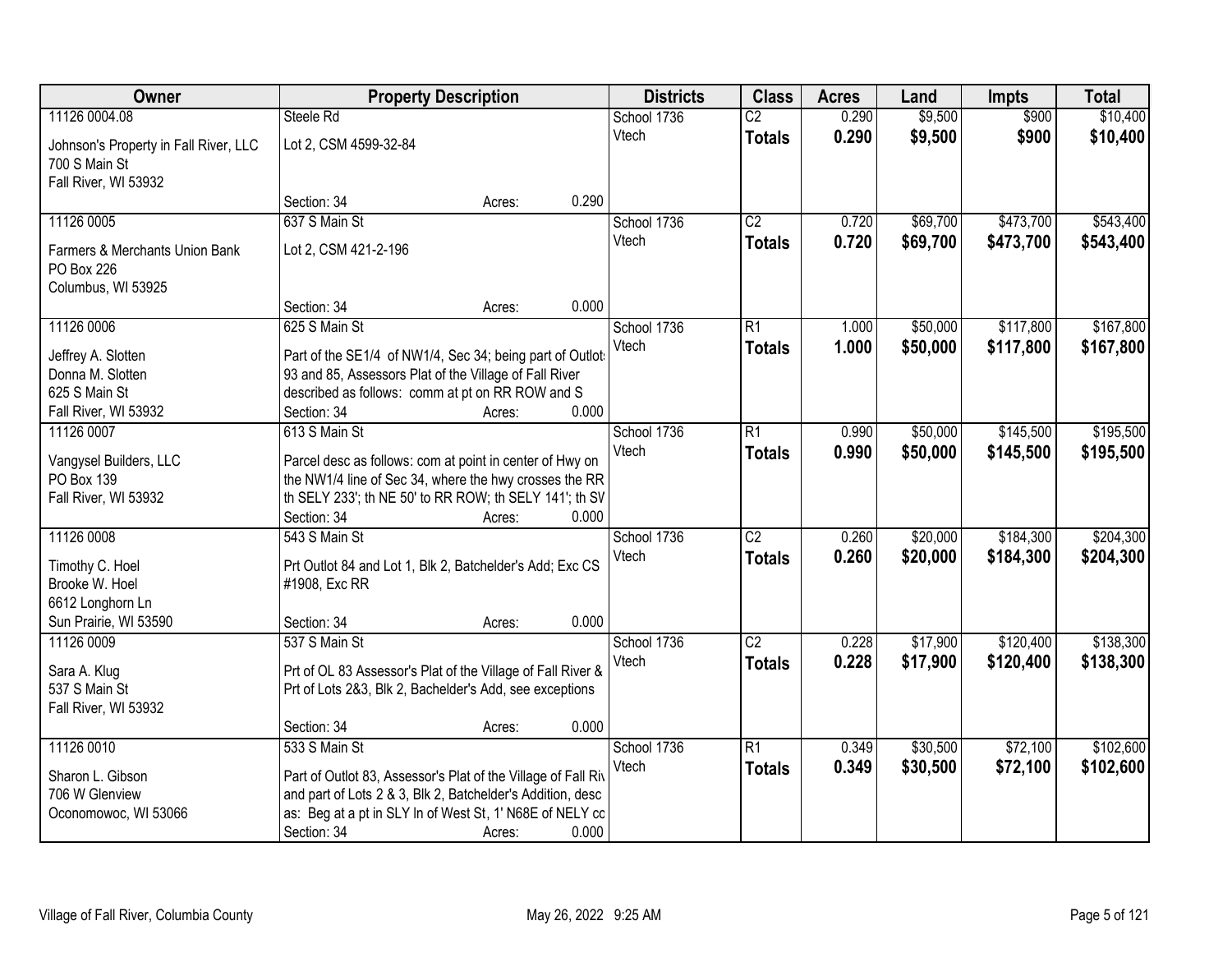| <b>Owner</b>                        | <b>Property Description</b>                               | <b>Districts</b> | <b>Class</b>    | <b>Acres</b> | Land            | <b>Impts</b>    | <b>Total</b>    |
|-------------------------------------|-----------------------------------------------------------|------------------|-----------------|--------------|-----------------|-----------------|-----------------|
| 11126 0012.02                       | 519 S Main St                                             | School 1736      | $\overline{R1}$ | 0.600        | \$30,800        | \$125,200       | \$156,000       |
| Randall M. Frank                    | LOT 4 & SW 33 1/2' of LOT 5- BLK 2-BACHELDER'S            | Vtech            | <b>Totals</b>   | 0.600        | \$30,800        | \$125,200       | \$156,000       |
| 420 S Finch St #204                 | ADD-VIL OF FALL RIVER. Also: Parcel directly South &      |                  |                 |              |                 |                 |                 |
| Horicon, WI 53032                   | Adjacent to Lot #4 & the SW 33 1/2' of Lot #5, Block 2,   |                  |                 |              |                 |                 |                 |
|                                     | 0.000<br>Section: 34<br>Acres:                            |                  |                 |              |                 |                 |                 |
| 11126 0013.02                       | 513 S Main St                                             | School 1736      | $\overline{R1}$ | 0.405        | \$33,700        | \$159,500       | \$193,200       |
|                                     |                                                           | Vtech            | <b>Totals</b>   | 0.405        | \$33,700        | \$159,500       | \$193,200       |
| Joseph J. Paulmier                  | NE 1/2 OF LOT 5 & ALL OF LOT 6-BLK                        |                  |                 |              |                 |                 |                 |
| 513 S Main St                       | 2-BATCHELDER'S ADD-VIL OF FALL RIVER. ALSO:               |                  |                 |              |                 |                 |                 |
| Fall River, WI 53932                | Part of OL 27 of Assessor's Plat described as follows:    |                  |                 |              |                 |                 |                 |
|                                     | 0.000<br>Section: 34<br>Acres:                            |                  |                 |              |                 |                 |                 |
| 11126 0014.02                       | 505 S Main St                                             | School 1736      | $\overline{R1}$ | 0.273        | \$26,200        | \$78,000        | \$104,200       |
| Brian D. Frank                      | LOT 7-BLK 2-BATCHELDER'S ADD-VIL OF FALL                  | Vtech            | <b>Totals</b>   | 0.273        | \$26,200        | \$78,000        | \$104,200       |
| Heather L. Frank                    | RIVER. Also: Parcel directly S & Adjacent to Lot 7, Blk 2 |                  |                 |              |                 |                 |                 |
| 139 South St                        | Batchelder's Add described as follows: Comm at the NE     |                  |                 |              |                 |                 |                 |
| Fall River, WI 53932                | 0.000<br>Section: 34<br>Acres:                            |                  |                 |              |                 |                 |                 |
| 11126 0015.02                       | 475 S Main St                                             | School 1736      | $\overline{X5}$ | 0.140        | $\overline{50}$ | $\overline{50}$ | $\overline{50}$ |
|                                     |                                                           | Vtech            | <b>Totals</b>   | 0.140        | \$0             | \$0             | \$0             |
| Wisconsin Power & Light Real Estate | PART OF LOT 8-BLK 2-BATCHELDER'S ADD-VIL OF               |                  |                 |              |                 |                 |                 |
| Dept                                | FALL RIVER. Also includes a small triangular portion      |                  |                 |              |                 |                 |                 |
| c/o Wisconsin Power & Light Wis Pub | adjacent to SE part of Lot 8; approx 32 X 40 X 40. ALSO:  |                  |                 |              |                 |                 |                 |
| Serv Corp Mg&E                      | Section: 34<br>0.000<br>Acres:                            |                  |                 |              |                 |                 |                 |
| 4902 N Biltmore Ln Ste 1000         |                                                           |                  |                 |              |                 |                 |                 |
| Madison, WI 53718-2148              |                                                           |                  |                 |              |                 |                 |                 |
| 11126 0017.01                       | Main St                                                   | School 1736      | A43             | 2.620        | \$500           | $\overline{30}$ | \$500           |
| Keith F & Pamela K Miller Revocable | Lot 1, CSM 6196-45-48                                     | Vtech            | R <sub>1</sub>  | 0.000        | \$0             | \$10,900        | \$10,900        |
| Trust                               |                                                           |                  | <b>Totals</b>   | 2.620        | \$500           | \$10,900        | \$11,400        |
| N2605 Johnson Rd                    |                                                           |                  |                 |              |                 |                 |                 |
| Columbus, WI 53925                  | 2.620<br>Section: 34<br>Acres:                            |                  |                 |              |                 |                 |                 |
| 11126 0017.02                       | 441 S Main St                                             | School 1736      | $\overline{R1}$ | 0.790        | \$46,600        | \$112,200       | \$158,800       |
|                                     |                                                           | Vtech            | <b>Totals</b>   | 0.790        | \$46,600        | \$112,200       | \$158,800       |
| Rachel A. Thorson                   | Lot 2, CSM 6196-45-48                                     |                  |                 |              |                 |                 |                 |
| Kevin R. Lauterjung                 |                                                           |                  |                 |              |                 |                 |                 |
| 441 S Main St                       |                                                           |                  |                 |              |                 |                 |                 |
| Fall River, WI 53923                | 0.790<br>Section: 34<br>Acres:                            |                  |                 |              |                 |                 |                 |
| 11126 0017.03                       |                                                           | School 1736      | S5x             | 3.240        | \$1,500         | $\overline{50}$ | \$1,500         |
| Keith F & Pamela K Miller Revocable | That part of the SW1/4 of NE1/4 lying S and E of Lot 1, C | Vtech            | <b>Totals</b>   | 3.240        | \$1,500         | \$0             | \$1,500         |
| Trust                               | #1908;                                                    |                  |                 |              |                 |                 |                 |
| N2605 Johnson Rd                    |                                                           |                  |                 |              |                 |                 |                 |
|                                     |                                                           |                  |                 |              |                 |                 |                 |
| Columbus, WI 53925                  | 3.240<br>Section: 34<br>Acres:                            |                  |                 |              |                 |                 |                 |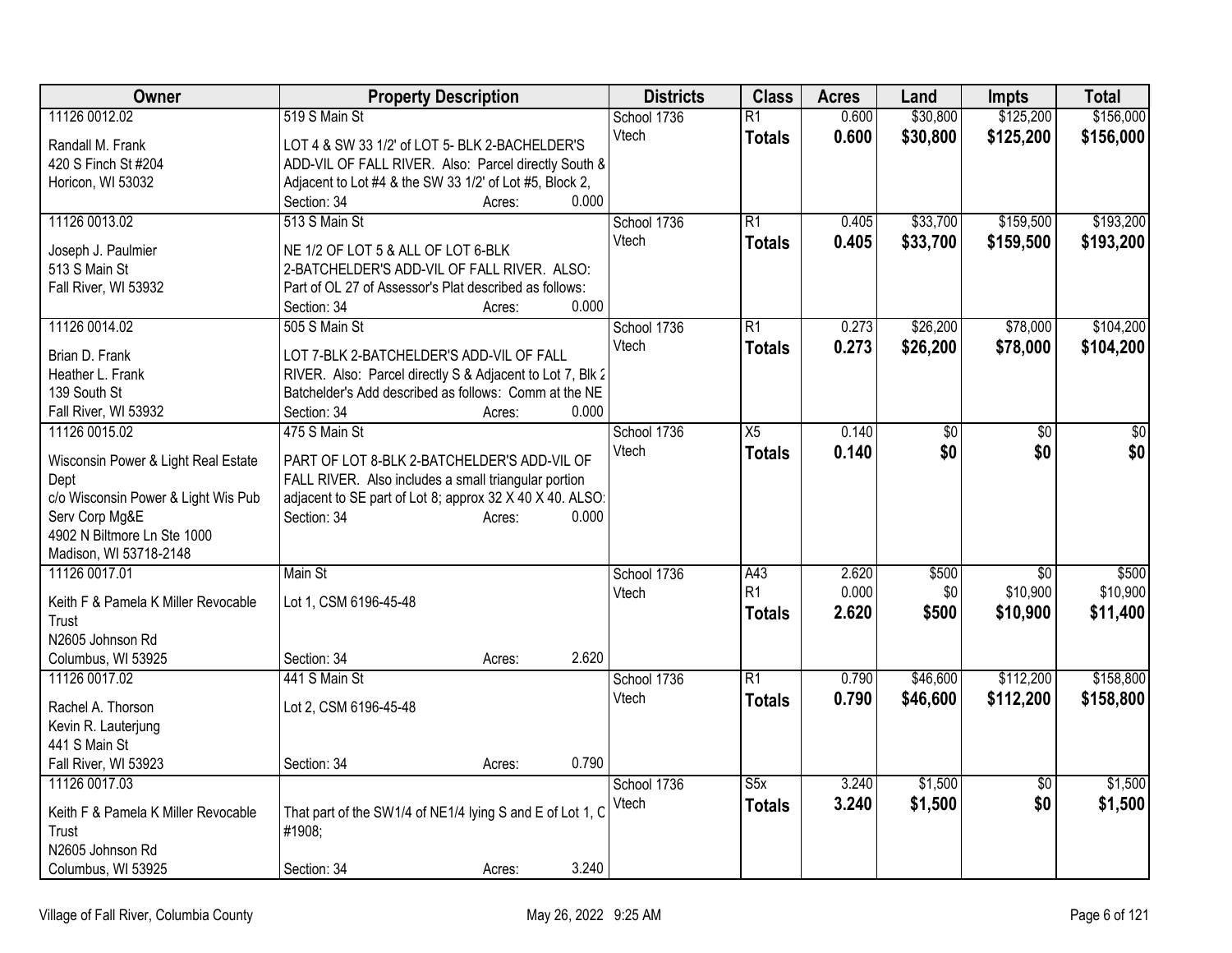| Owner                               |                                                             | <b>Property Description</b> | <b>Districts</b> | <b>Class</b>     | <b>Acres</b> | Land     | <b>Impts</b>    | <b>Total</b> |
|-------------------------------------|-------------------------------------------------------------|-----------------------------|------------------|------------------|--------------|----------|-----------------|--------------|
| 11126 0017.B1                       | 435 S Main St                                               |                             | School 1736      | $\overline{R1}$  | 1.540        | \$57,300 | \$209,100       | \$266,400    |
| Alfred J. Hebert                    | Lot 1, CSM 708-3-183                                        |                             | Vtech            | <b>Totals</b>    | 1.540        | \$57,300 | \$209,100       | \$266,400    |
| PO Box 66                           |                                                             |                             |                  |                  |              |          |                 |              |
| Fall River, WI 53932                |                                                             |                             |                  |                  |              |          |                 |              |
|                                     | Section: 34                                                 | Acres:                      | 1.540            |                  |              |          |                 |              |
| 11126 0017.C                        | Main St                                                     |                             | School 1736      | $\overline{R1}$  | 0.120        | \$12,000 | \$1,500         | \$13,500     |
| Shawn Pierce                        | Lot 2, CSM 403-2-178                                        |                             | Vtech            | <b>Totals</b>    | 0.120        | \$12,000 | \$1,500         | \$13,500     |
| Heidi Johnson                       |                                                             |                             |                  |                  |              |          |                 |              |
| 437 S Main St                       |                                                             |                             |                  |                  |              |          |                 |              |
| Fall River, WI 53932                | Section: 34                                                 | Acres:                      | 0.120            |                  |              |          |                 |              |
| 11126 0017.D                        | Main St                                                     |                             | School 1736      | $\overline{R1}$  | 0.010        | \$1,000  | $\overline{50}$ | \$1,000      |
|                                     |                                                             |                             | Vtech            | <b>Totals</b>    | 0.010        | \$1,000  | \$0             | \$1,000      |
| Shawn Pierce                        | Lot 3, CSM 403-2-178                                        |                             |                  |                  |              |          |                 |              |
| Heidi Johnson                       |                                                             |                             |                  |                  |              |          |                 |              |
| 437 S Main St                       |                                                             |                             |                  |                  |              |          |                 |              |
| Fall River, WI 53932                | Section: 34                                                 | Acres:                      | 0.010            |                  |              |          |                 |              |
| 11126 0017.E                        | Main St                                                     |                             | School 1736      | A43              | 27.000       | \$5,600  | \$0             | \$5,600      |
| Keith F & Pamela K Miller Revocable | Lot 1, CSM 1908-11-4                                        |                             | Vtech            | S <sub>5</sub> x | 29.640       | \$14,800 | \$0             | \$14,800     |
| Trust                               |                                                             |                             |                  | <b>Totals</b>    | 56.640       | \$20,400 | \$0             | \$20,400     |
| N2605 Johnson Rd                    |                                                             |                             |                  |                  |              |          |                 |              |
| Columbus, WI 53925                  | Section: 34                                                 | Acres:                      | 56.640           |                  |              |          |                 |              |
| 11126 0018                          | 437 S Main St                                               |                             | School 1736      | $\overline{R1}$  | 0.232        | \$23,200 | \$84,600        | \$107,800    |
| Shawn Pierce                        | Outlot 25, Assessor's Plat of the Village of Fall River     |                             | Vtech            | <b>Totals</b>    | 0.232        | \$23,200 | \$84,600        | \$107,800    |
| Heidi Johnson                       |                                                             |                             |                  |                  |              |          |                 |              |
| 437 S Main St                       |                                                             |                             |                  |                  |              |          |                 |              |
| Fall River, WI 53932                | Section: 34                                                 | Acres:                      | 0.000            |                  |              |          |                 |              |
| 11126 0019                          | 431 S Main St                                               |                             | School 1736      | $\overline{R1}$  | 0.212        | \$21,100 | \$105,900       | \$127,000    |
|                                     |                                                             |                             | Vtech            | <b>Totals</b>    | 0.212        | \$21,100 | \$105,900       | \$127,000    |
| Laura L. Selje                      | Outlot 24, Assessor's Plat of the Village of Fall River     |                             |                  |                  |              |          |                 |              |
| 431 S Main St                       |                                                             |                             |                  |                  |              |          |                 |              |
| Fall River, WI 53932                | Section: 34                                                 |                             | 0.000            |                  |              |          |                 |              |
| 11126 0020                          | 423 S Main St                                               | Acres:                      | School 1736      | $\overline{R1}$  | 0.455        | \$36,500 | \$248,600       | \$285,100    |
|                                     |                                                             |                             | Vtech            |                  |              |          |                 |              |
| Ben Ramsey                          | Prt of OL 23, Assessor's Plat of the Village of Fall River, |                             |                  | <b>Totals</b>    | 0.455        | \$36,500 | \$248,600       | \$285,100    |
| Jane Ramsey                         | Comm NE cor Sec 34, S00-45-14E 948.62', S89-14-46W          |                             |                  |                  |              |          |                 |              |
| 423 S Main St                       | 2555.12' to NE cor OL 23 & POB, S41-15-52E 198',            |                             |                  |                  |              |          |                 |              |
| Fall River, WI 53932                | Section: 34                                                 | Acres:                      | 0.000            |                  |              |          |                 |              |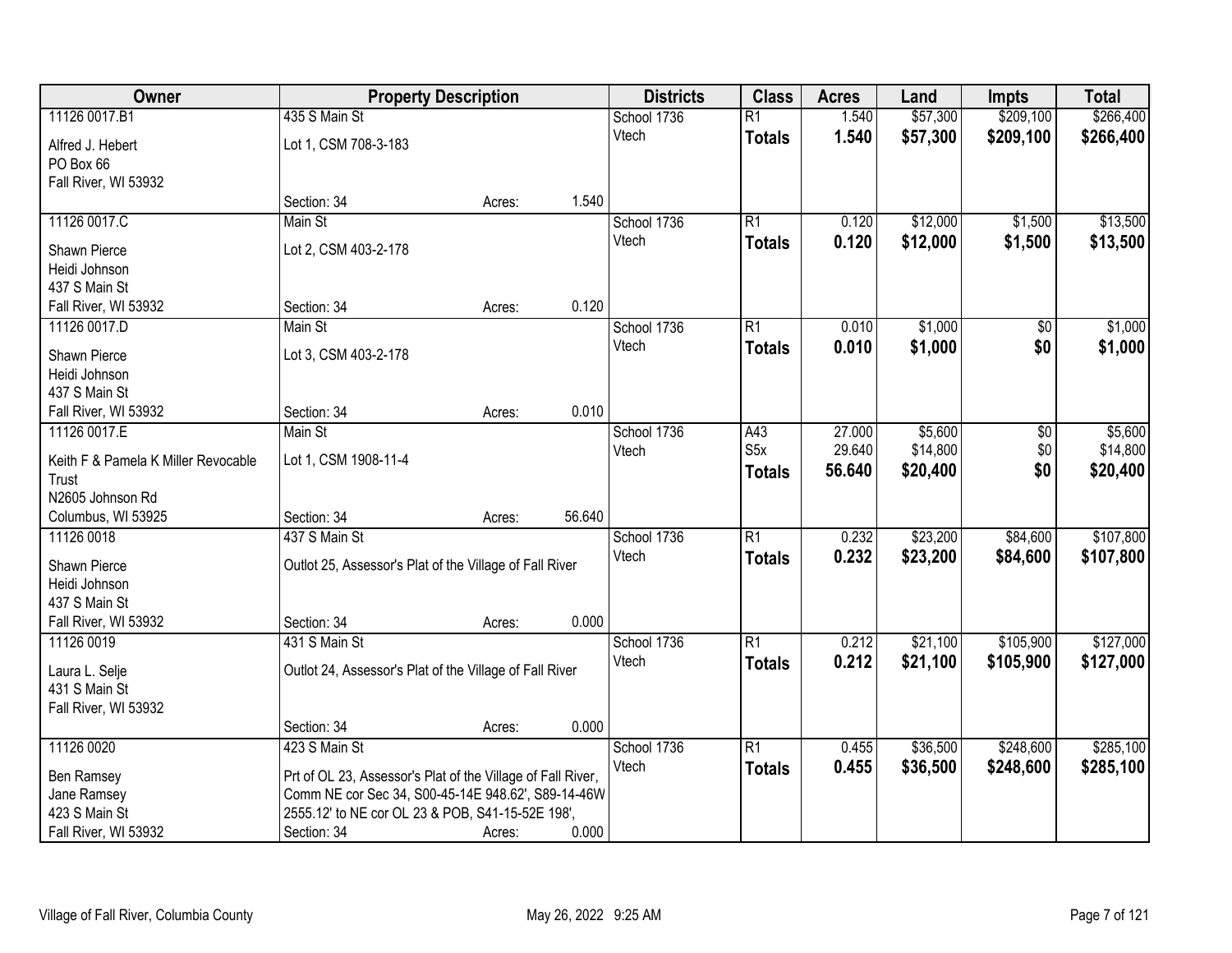| \$39,600<br>\$146,800<br>\$186,400<br>11126 0021<br>415 S Main St<br>School 1736<br>$\overline{R1}$<br>0.518<br>0.518<br>Vtech<br>\$39,600<br>\$146,800<br>\$186,400<br><b>Totals</b><br>Outlot 22, Assessor's Plat of the Village of Fall River<br><b>Emily Babilius</b><br><b>Thaddeus Babilius</b><br>415 S Main St<br>0.000<br>Fall River, WI 53932<br>Section: 34<br>Acres: |
|----------------------------------------------------------------------------------------------------------------------------------------------------------------------------------------------------------------------------------------------------------------------------------------------------------------------------------------------------------------------------------|
|                                                                                                                                                                                                                                                                                                                                                                                  |
|                                                                                                                                                                                                                                                                                                                                                                                  |
|                                                                                                                                                                                                                                                                                                                                                                                  |
|                                                                                                                                                                                                                                                                                                                                                                                  |
|                                                                                                                                                                                                                                                                                                                                                                                  |
| 403 S Main St<br>\$155,400<br>\$199,200<br>11126 0022.01<br>School 1736<br>$\overline{R1}$<br>\$43,800<br>0.670                                                                                                                                                                                                                                                                  |
| 0.670<br>\$43,800<br>\$155,400<br>Vtech<br>\$199,200<br><b>Totals</b><br>Lot 1 CS#3872-26-109                                                                                                                                                                                                                                                                                    |
| Joseph Neuman<br>403 S Main St                                                                                                                                                                                                                                                                                                                                                   |
| Fall River, WI 53932                                                                                                                                                                                                                                                                                                                                                             |
| 0.670<br>Section: 34<br>Acres:                                                                                                                                                                                                                                                                                                                                                   |
| \$25,100<br>\$72,500<br>\$97,600<br>11126 0024<br>341 S Main St<br>R1<br>0.252<br>School 1736                                                                                                                                                                                                                                                                                    |
| 0.252<br>\$25,100<br>Vtech<br>\$72,500<br>\$97,600<br><b>Totals</b>                                                                                                                                                                                                                                                                                                              |
| Outlot 19, Assessor's Plat of the Village of Fall River<br>Sheila J. Beattie                                                                                                                                                                                                                                                                                                     |
| 341 S Main St                                                                                                                                                                                                                                                                                                                                                                    |
| Fall River, WI 53932<br>0.000<br>Section: 34                                                                                                                                                                                                                                                                                                                                     |
| Acres:<br>\$107,100<br>11126 0025<br>335 S Main St<br>School 1736<br>$\overline{R1}$<br>\$25,600<br>\$81,500<br>0.261                                                                                                                                                                                                                                                            |
| Vtech<br>0.261<br>\$25,600<br>\$81,500                                                                                                                                                                                                                                                                                                                                           |
| \$107,100<br><b>Totals</b><br>Kathleen S. Alley et al<br>Outlot 18, Assessor's Plat of the Village of Fall River;                                                                                                                                                                                                                                                                |
| 335 S Main St<br>Leona L Miles retains a Life Estate                                                                                                                                                                                                                                                                                                                             |
| Fall River, WI 53932                                                                                                                                                                                                                                                                                                                                                             |
| 0.000<br>Section: 34<br>Acres:                                                                                                                                                                                                                                                                                                                                                   |
| 329 S Main St<br>\$109,500<br>\$148,000<br>11126 0026<br>$\overline{R1}$<br>\$38,500<br>School 1736<br>0.490                                                                                                                                                                                                                                                                     |
| 0.490<br>\$109,500<br>Vtech<br>\$38,500<br>\$148,000<br><b>Totals</b><br>Lot 1 CS#4063-28-57<br>Terry L. Baaske                                                                                                                                                                                                                                                                  |
| Linda M. Baaske                                                                                                                                                                                                                                                                                                                                                                  |
| 329 S Main St                                                                                                                                                                                                                                                                                                                                                                    |
| 0.490<br>Fall River, WI 53932<br>Section: 34<br>Acres:                                                                                                                                                                                                                                                                                                                           |
| $\overline{R1}$<br>\$32,600<br>\$112,600<br>\$145,200<br>11126 0026.A<br>317 S Main St<br>School 1736<br>0.385                                                                                                                                                                                                                                                                   |
| 0.385<br>\$32,600<br>\$112,600<br>\$145,200<br>Vtech<br><b>Totals</b><br>Derek R. Berndt<br>73' on E side of Outlot 17, Assessor's Plat of the Village of                                                                                                                                                                                                                        |
| Fall River; being in the W 1/2 of the NE 1/4, Sec 34-11-1.<br>317 S Main St                                                                                                                                                                                                                                                                                                      |
| described as follows: Beg at a pt in the SLY margin of<br>Fall River, WI 53932                                                                                                                                                                                                                                                                                                   |
| Section: 34<br>0.000<br>Acres:                                                                                                                                                                                                                                                                                                                                                   |
| 11126 0026.B<br>0.140<br>\$100<br>\$100<br>Main St<br>School 1736<br>$\overline{\text{S5x}}$<br>$\overline{30}$                                                                                                                                                                                                                                                                  |
| \$100<br>Vtech<br>0.140<br>\$100<br>\$0<br><b>Totals</b>                                                                                                                                                                                                                                                                                                                         |
| Keith F & Pamela K Miller Revocable<br>Outlot 28, Assessor's Plat of the Village of Fall River; exc<br>Trust<br>CS#1908                                                                                                                                                                                                                                                          |
| N2605 Johnson Rd                                                                                                                                                                                                                                                                                                                                                                 |
| 0.140<br>Columbus, WI 53925<br>Section: 34<br>Acres:                                                                                                                                                                                                                                                                                                                             |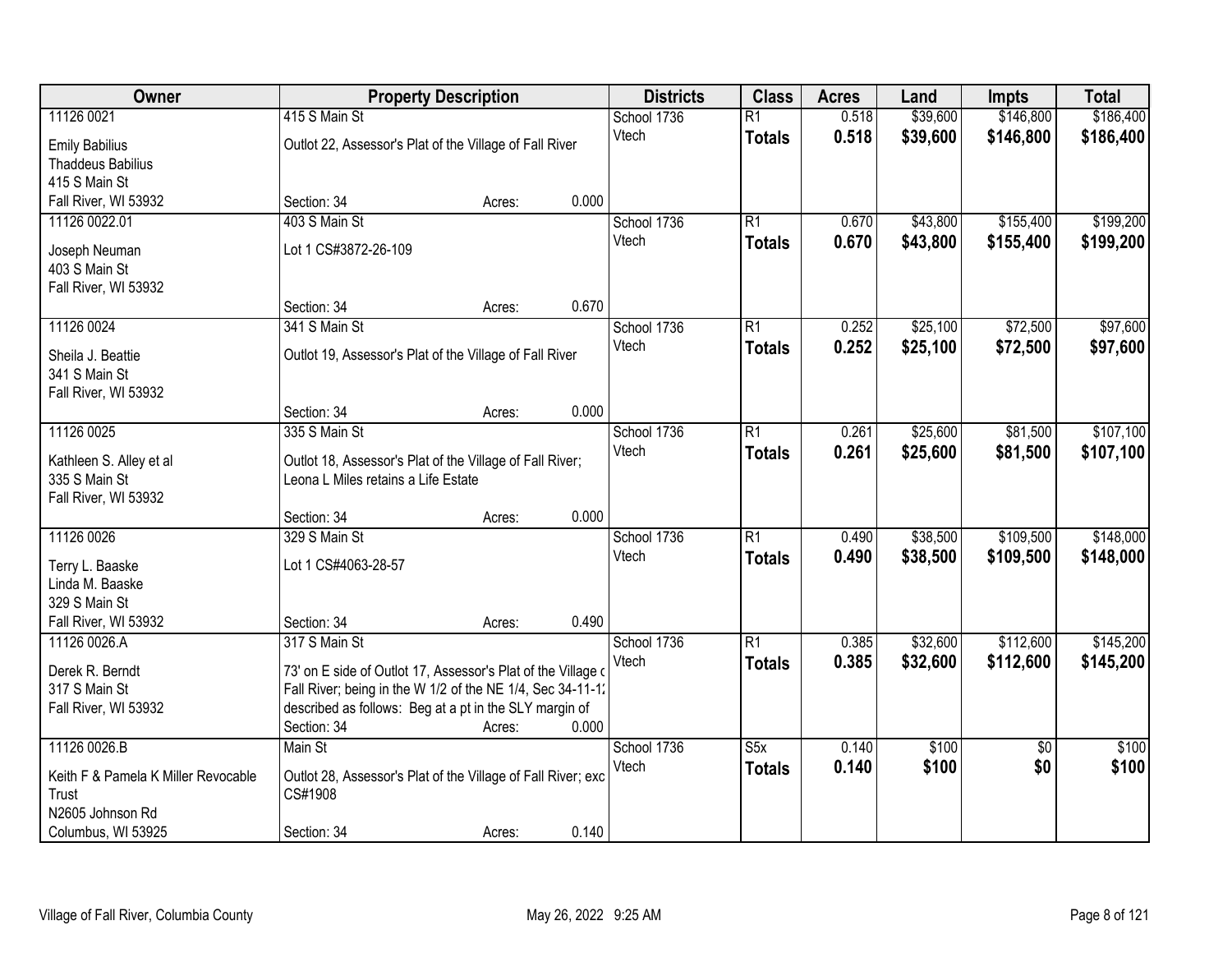| \$225,800<br>11126 0027<br>305 S Main St<br>0.833<br>\$47,400<br>\$178,400<br>School 1736<br>$\overline{R1}$<br>Vtech<br>0.833<br>\$47,400<br>\$178,400<br>\$225,800<br><b>Totals</b><br>Outlot 16, Assessor's Plat of Village of Fall River<br>Timothy J. Rivers<br>Erica R. Rivers<br>305 S Main St<br>0.000<br>Fall River, WI 53952<br>Section: 34<br>Acres:<br>249 S Main St<br>\$119,300<br>\$152,600<br>11126 0028<br>School 1736<br>$\overline{R1}$<br>0.398<br>\$33,300<br>0.398<br>\$33,300<br>\$119,300<br>\$152,600<br>Vtech<br><b>Totals</b> |
|----------------------------------------------------------------------------------------------------------------------------------------------------------------------------------------------------------------------------------------------------------------------------------------------------------------------------------------------------------------------------------------------------------------------------------------------------------------------------------------------------------------------------------------------------------|
|                                                                                                                                                                                                                                                                                                                                                                                                                                                                                                                                                          |
|                                                                                                                                                                                                                                                                                                                                                                                                                                                                                                                                                          |
|                                                                                                                                                                                                                                                                                                                                                                                                                                                                                                                                                          |
|                                                                                                                                                                                                                                                                                                                                                                                                                                                                                                                                                          |
|                                                                                                                                                                                                                                                                                                                                                                                                                                                                                                                                                          |
|                                                                                                                                                                                                                                                                                                                                                                                                                                                                                                                                                          |
|                                                                                                                                                                                                                                                                                                                                                                                                                                                                                                                                                          |
| Angela M. Contreras<br>Outlot 15, Assessor's Plat of the Village of Fall River; exc                                                                                                                                                                                                                                                                                                                                                                                                                                                                      |
| 249 S Main St<br>NE 8' in R216-12                                                                                                                                                                                                                                                                                                                                                                                                                                                                                                                        |
| Fall River, WI 53932                                                                                                                                                                                                                                                                                                                                                                                                                                                                                                                                     |
| 0.000<br>Section: 34<br>Acres:                                                                                                                                                                                                                                                                                                                                                                                                                                                                                                                           |
| \$94,400<br>\$132,200<br>11126 0029<br>243 S Main St<br>R1<br>\$37,800<br>School 1736<br>0.477                                                                                                                                                                                                                                                                                                                                                                                                                                                           |
| \$37,800<br>Vtech<br>0.477<br>\$94,400<br>\$132,200<br><b>Totals</b><br>Outlot 14, Assessor's Plat of the Village of Fall River; exc<br>Joel S. Swissdorf                                                                                                                                                                                                                                                                                                                                                                                                |
| Kim M. Swissdorf<br>NELY 7.7'; also NELY 8' of Outlot 15, Assessor's Plat of t                                                                                                                                                                                                                                                                                                                                                                                                                                                                           |
| 243 S Main St<br>Village of Fall River                                                                                                                                                                                                                                                                                                                                                                                                                                                                                                                   |
| 0.000<br>Fall River, WI 53932<br>Section: 34<br>Acres:                                                                                                                                                                                                                                                                                                                                                                                                                                                                                                   |
| \$35,600<br>\$124,700<br>\$160,300<br>11126 0030<br>235 S Main St<br>School 1736<br>R1<br>0.438                                                                                                                                                                                                                                                                                                                                                                                                                                                          |
| Vtech<br>0.438<br>\$35,600<br>\$124,700<br>\$160,300<br><b>Totals</b><br>Outlot 13, Village of Fall River Assessors Plat; and NELY<br>Robert A. Hughes                                                                                                                                                                                                                                                                                                                                                                                                   |
| 7.7' of Outlot 14, Village of Fall River Assessors Plat;<br>Nancy J. Hughes                                                                                                                                                                                                                                                                                                                                                                                                                                                                              |
| 235 S Main St<br>easement                                                                                                                                                                                                                                                                                                                                                                                                                                                                                                                                |
| 0.000<br>Fall River, WI 53932<br>Section: 34<br>Acres:                                                                                                                                                                                                                                                                                                                                                                                                                                                                                                   |
| \$128,500<br>\$164,100<br>11126 0031<br>231 S Main St<br>$\overline{R1}$<br>0.437<br>\$35,600<br>School 1736                                                                                                                                                                                                                                                                                                                                                                                                                                             |
| 0.437<br>\$35,600<br>\$128,500<br>\$164,100<br>Vtech<br><b>Totals</b>                                                                                                                                                                                                                                                                                                                                                                                                                                                                                    |
| Gary L. Oelke<br>Outlot 12, Village of Fall River Assessors Plat                                                                                                                                                                                                                                                                                                                                                                                                                                                                                         |
| Jane Oelke                                                                                                                                                                                                                                                                                                                                                                                                                                                                                                                                               |
| 231 S Main St                                                                                                                                                                                                                                                                                                                                                                                                                                                                                                                                            |
| 0.000<br>Fall River, WI 53932<br>Section: 34<br>Acres:                                                                                                                                                                                                                                                                                                                                                                                                                                                                                                   |
| $\overline{R1}$<br>\$111,300<br>\$146,900<br>11126 0032<br>217 S Main St<br>School 1736<br>0.437<br>\$35,600                                                                                                                                                                                                                                                                                                                                                                                                                                             |
| 0.437<br>\$35,600<br>\$111,300<br>Vtech<br>\$146,900<br><b>Totals</b><br>OL 11, Assessor's Plat of the Village of Fall River<br>Joyce C. Dykstra                                                                                                                                                                                                                                                                                                                                                                                                         |
| 217 S Main St                                                                                                                                                                                                                                                                                                                                                                                                                                                                                                                                            |
| Fall River, WI 53932                                                                                                                                                                                                                                                                                                                                                                                                                                                                                                                                     |
| 0.000<br>Section: 34<br>Acres:                                                                                                                                                                                                                                                                                                                                                                                                                                                                                                                           |
| 11126 0033<br>211 S Main St<br>$\overline{R1}$<br>\$48,200<br>\$170,300<br>\$218,500<br>School 1736<br>0.880                                                                                                                                                                                                                                                                                                                                                                                                                                             |
| 0.880<br>\$48,200<br>\$170,300<br>Vtech<br>\$218,500<br><b>Totals</b><br>OUT LOT 10-VIL OF FALL RIVER. ALSO PRT O.L 28                                                                                                                                                                                                                                                                                                                                                                                                                                   |
| Timothy J. Rentmeister<br>Kelly M. Rentmeister                                                                                                                                                                                                                                                                                                                                                                                                                                                                                                           |
| 211 S Main St                                                                                                                                                                                                                                                                                                                                                                                                                                                                                                                                            |
| 0.000<br>Fall River, WI 53932<br>Section: 34<br>Acres:                                                                                                                                                                                                                                                                                                                                                                                                                                                                                                   |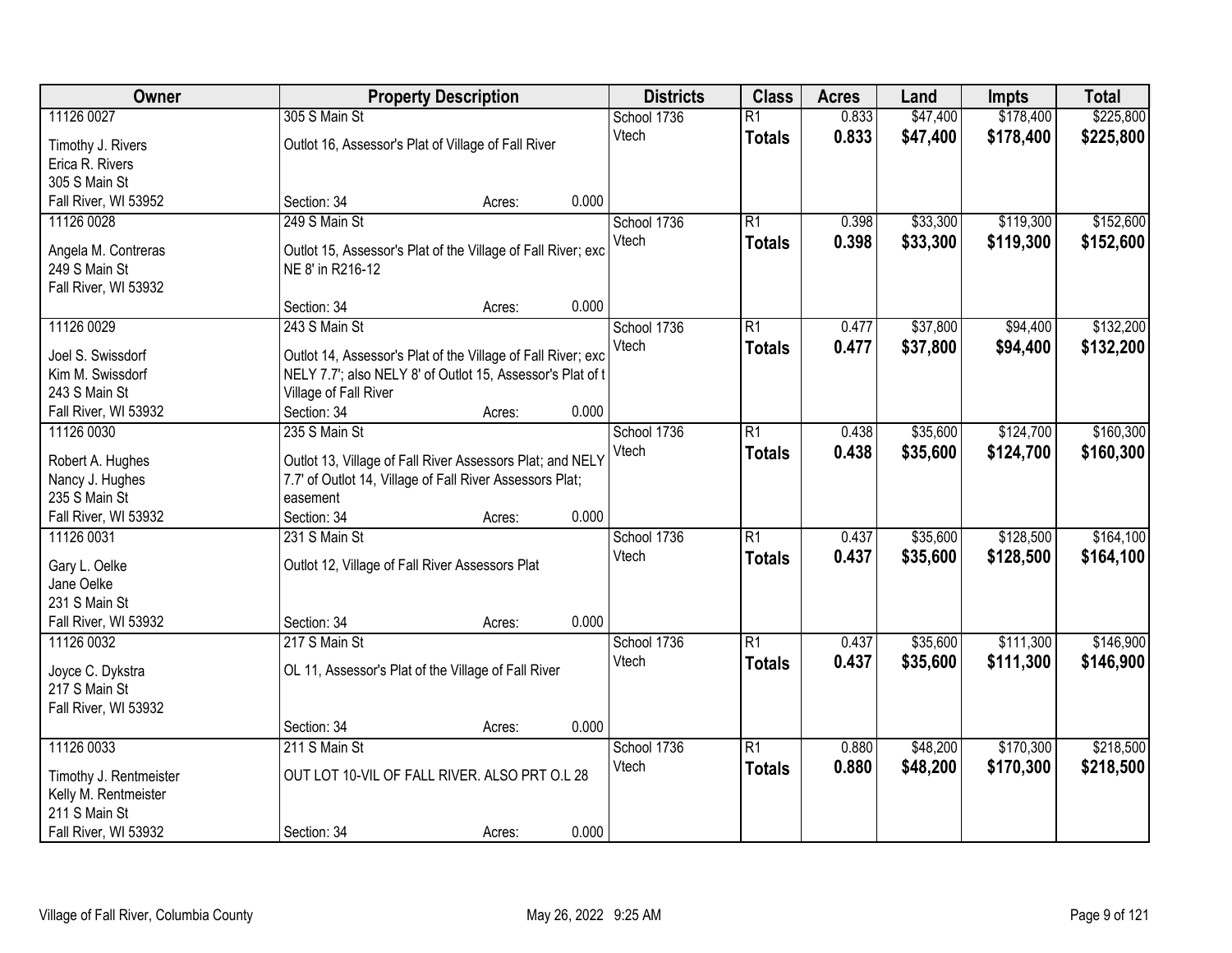| \$137,000<br>11126 0034<br>207 S Main St<br>0.365<br>\$31,500<br>\$105,500<br>School 1736<br>$\overline{R1}$<br>Vtech<br>0.365<br>\$31,500<br>\$105,500<br>\$137,000<br><b>Totals</b><br>OUT LOT 9 - Assessors Plat of VIL OF FALL RIVER<br>Wilbert G. Langton<br>Barbara J. Langton<br>207 S Main St<br>0.000<br>Fall River, WI 53932<br>Section: 34<br>Acres:<br>203 S Main St<br>\$33,100<br>\$88,200<br>11126 0035<br>School 1736<br>$\overline{R1}$<br>0.394<br>0.394<br>\$33,100<br>\$88,200<br>\$121,300<br>Vtech<br><b>Totals</b><br>OUT LOT 8-VIL OF FALL RIVER<br>Ruth Mcdonald<br>203 S Main St<br>Fall River, WI 53932<br>0.000<br>Section: 34<br>Acres:<br>11126 0036<br>167 S Main St<br>$\overline{R1}$<br>\$34,900<br>\$134,800<br>School 1736<br>0.426<br>Vtech<br>0.426<br>\$34,900<br>\$134,800<br><b>Totals</b><br>Part of Outlot 7, Village of Fall River Assessors Plat desc<br>Philip L. Gehrke<br>as follows: comm at point N50E 48' from NW corner Blk<br>Laura A. Partenheimer<br>Fall River; S50W 124.8' to POB; S40E 235'; S50W 79' to<br>167 S Main St<br>Section: 34<br>0.000<br>Fall River, WI 53932<br>Acres:<br>\$119,600<br>153 S Main St<br>$\overline{R1}$<br>\$39,100<br>11126 0037<br>School 1736<br>0.500<br>S <sub>5</sub> x<br>3.500<br>\$1,800<br>Vtech<br>\$0<br>OL 7, Assessor's Plat V Fall River, Exc Beg most Wly cor<br>Nicole Muhlenbeck<br>\$119,600<br>4.000<br>\$40,900<br>\$160,500<br><b>Totals</b><br>153 S Main St<br>OL 7, N50E 79', S40E 235', S50W 79', N40W 235' to PO<br>Fall River, WI 53932<br>4.000<br>Section: 34<br>Acres:<br>11126 0038<br>149 S Main St<br>$\overline{R1}$<br>\$140,200<br>0.266<br>\$25,800<br>School 1736<br>Vtech<br>0.266<br>\$25,800<br>\$140,200<br><b>Totals</b><br>Kaitlin L. Lepke et al<br>Lot 5, Blk 7, Fall River; exc 79.2' off NE side and exc<br>triangular pcl ins SW cor desc as follows: com at SW cor<br>c/o Kaitlin L. Lepke<br>149 S Main St<br>Lot 5; E 46.6'; NW approx 80' to W In sd Lot 5; S to beg.<br>0.000<br>Fall River, WI 53932<br>Section: 27<br>Acres:<br>11126 0039<br>School 1736<br>$\overline{R1}$<br>\$34,700<br>\$132,200<br>143 S Main St<br>0.423<br>\$34,700<br>Vtech<br>0.423<br>\$132,200<br><b>Totals</b><br>Part of Lot 5, Blk 7, Fall River, desc as follows: beg on S<br><b>Timothy Petrie</b><br>143 S Main St<br>In West St 15' SW of W cor Lot 4, Blk 7; th SE 228'; W 81<br>NW to pt 64.2' SW of POB; NE 64.2' to POB<br>Fall River, WI 53932<br>0.000<br>Section: 27<br>Acres:<br>11126 0040<br>133 S Main St<br>$\overline{R1}$<br>\$60,800<br>School 1736<br>0.573<br>\$41,100<br>0.573<br>\$41,100<br>\$60,800<br>\$101,900<br>Vtech<br><b>Totals</b><br>Lot 4, Blk 7, Fall River; also 15' on E side of Lot 5, Blk 7<br>Paul S. Fichtinger<br>133 S Main St<br>Fall River, WI 53932 | Owner | <b>Property Description</b>    | <b>Districts</b> | <b>Class</b> | <b>Acres</b> | Land | Impts | <b>Total</b> |
|-----------------------------------------------------------------------------------------------------------------------------------------------------------------------------------------------------------------------------------------------------------------------------------------------------------------------------------------------------------------------------------------------------------------------------------------------------------------------------------------------------------------------------------------------------------------------------------------------------------------------------------------------------------------------------------------------------------------------------------------------------------------------------------------------------------------------------------------------------------------------------------------------------------------------------------------------------------------------------------------------------------------------------------------------------------------------------------------------------------------------------------------------------------------------------------------------------------------------------------------------------------------------------------------------------------------------------------------------------------------------------------------------------------------------------------------------------------------------------------------------------------------------------------------------------------------------------------------------------------------------------------------------------------------------------------------------------------------------------------------------------------------------------------------------------------------------------------------------------------------------------------------------------------------------------------------------------------------------------------------------------------------------------------------------------------------------------------------------------------------------------------------------------------------------------------------------------------------------------------------------------------------------------------------------------------------------------------------------------------------------------------------------------------------------------------------------------------------------------------------------------------------------------------------------------------------------------------------------------------------------------------------------------------------------------------------------------------------------------------------------------------------------------------------------------------------------------------|-------|--------------------------------|------------------|--------------|--------------|------|-------|--------------|
|                                                                                                                                                                                                                                                                                                                                                                                                                                                                                                                                                                                                                                                                                                                                                                                                                                                                                                                                                                                                                                                                                                                                                                                                                                                                                                                                                                                                                                                                                                                                                                                                                                                                                                                                                                                                                                                                                                                                                                                                                                                                                                                                                                                                                                                                                                                                                                                                                                                                                                                                                                                                                                                                                                                                                                                                                                   |       |                                |                  |              |              |      |       |              |
|                                                                                                                                                                                                                                                                                                                                                                                                                                                                                                                                                                                                                                                                                                                                                                                                                                                                                                                                                                                                                                                                                                                                                                                                                                                                                                                                                                                                                                                                                                                                                                                                                                                                                                                                                                                                                                                                                                                                                                                                                                                                                                                                                                                                                                                                                                                                                                                                                                                                                                                                                                                                                                                                                                                                                                                                                                   |       |                                |                  |              |              |      |       |              |
|                                                                                                                                                                                                                                                                                                                                                                                                                                                                                                                                                                                                                                                                                                                                                                                                                                                                                                                                                                                                                                                                                                                                                                                                                                                                                                                                                                                                                                                                                                                                                                                                                                                                                                                                                                                                                                                                                                                                                                                                                                                                                                                                                                                                                                                                                                                                                                                                                                                                                                                                                                                                                                                                                                                                                                                                                                   |       |                                |                  |              |              |      |       |              |
|                                                                                                                                                                                                                                                                                                                                                                                                                                                                                                                                                                                                                                                                                                                                                                                                                                                                                                                                                                                                                                                                                                                                                                                                                                                                                                                                                                                                                                                                                                                                                                                                                                                                                                                                                                                                                                                                                                                                                                                                                                                                                                                                                                                                                                                                                                                                                                                                                                                                                                                                                                                                                                                                                                                                                                                                                                   |       |                                |                  |              |              |      |       |              |
| \$121,300<br>\$169,700<br>\$169,700<br>\$158,700<br>\$1,800<br>\$166,000<br>\$166,000<br>\$166,900<br>\$166,900<br>\$101,900                                                                                                                                                                                                                                                                                                                                                                                                                                                                                                                                                                                                                                                                                                                                                                                                                                                                                                                                                                                                                                                                                                                                                                                                                                                                                                                                                                                                                                                                                                                                                                                                                                                                                                                                                                                                                                                                                                                                                                                                                                                                                                                                                                                                                                                                                                                                                                                                                                                                                                                                                                                                                                                                                                      |       |                                |                  |              |              |      |       |              |
|                                                                                                                                                                                                                                                                                                                                                                                                                                                                                                                                                                                                                                                                                                                                                                                                                                                                                                                                                                                                                                                                                                                                                                                                                                                                                                                                                                                                                                                                                                                                                                                                                                                                                                                                                                                                                                                                                                                                                                                                                                                                                                                                                                                                                                                                                                                                                                                                                                                                                                                                                                                                                                                                                                                                                                                                                                   |       |                                |                  |              |              |      |       |              |
|                                                                                                                                                                                                                                                                                                                                                                                                                                                                                                                                                                                                                                                                                                                                                                                                                                                                                                                                                                                                                                                                                                                                                                                                                                                                                                                                                                                                                                                                                                                                                                                                                                                                                                                                                                                                                                                                                                                                                                                                                                                                                                                                                                                                                                                                                                                                                                                                                                                                                                                                                                                                                                                                                                                                                                                                                                   |       |                                |                  |              |              |      |       |              |
|                                                                                                                                                                                                                                                                                                                                                                                                                                                                                                                                                                                                                                                                                                                                                                                                                                                                                                                                                                                                                                                                                                                                                                                                                                                                                                                                                                                                                                                                                                                                                                                                                                                                                                                                                                                                                                                                                                                                                                                                                                                                                                                                                                                                                                                                                                                                                                                                                                                                                                                                                                                                                                                                                                                                                                                                                                   |       |                                |                  |              |              |      |       |              |
|                                                                                                                                                                                                                                                                                                                                                                                                                                                                                                                                                                                                                                                                                                                                                                                                                                                                                                                                                                                                                                                                                                                                                                                                                                                                                                                                                                                                                                                                                                                                                                                                                                                                                                                                                                                                                                                                                                                                                                                                                                                                                                                                                                                                                                                                                                                                                                                                                                                                                                                                                                                                                                                                                                                                                                                                                                   |       |                                |                  |              |              |      |       |              |
|                                                                                                                                                                                                                                                                                                                                                                                                                                                                                                                                                                                                                                                                                                                                                                                                                                                                                                                                                                                                                                                                                                                                                                                                                                                                                                                                                                                                                                                                                                                                                                                                                                                                                                                                                                                                                                                                                                                                                                                                                                                                                                                                                                                                                                                                                                                                                                                                                                                                                                                                                                                                                                                                                                                                                                                                                                   |       |                                |                  |              |              |      |       |              |
|                                                                                                                                                                                                                                                                                                                                                                                                                                                                                                                                                                                                                                                                                                                                                                                                                                                                                                                                                                                                                                                                                                                                                                                                                                                                                                                                                                                                                                                                                                                                                                                                                                                                                                                                                                                                                                                                                                                                                                                                                                                                                                                                                                                                                                                                                                                                                                                                                                                                                                                                                                                                                                                                                                                                                                                                                                   |       |                                |                  |              |              |      |       |              |
|                                                                                                                                                                                                                                                                                                                                                                                                                                                                                                                                                                                                                                                                                                                                                                                                                                                                                                                                                                                                                                                                                                                                                                                                                                                                                                                                                                                                                                                                                                                                                                                                                                                                                                                                                                                                                                                                                                                                                                                                                                                                                                                                                                                                                                                                                                                                                                                                                                                                                                                                                                                                                                                                                                                                                                                                                                   |       |                                |                  |              |              |      |       |              |
|                                                                                                                                                                                                                                                                                                                                                                                                                                                                                                                                                                                                                                                                                                                                                                                                                                                                                                                                                                                                                                                                                                                                                                                                                                                                                                                                                                                                                                                                                                                                                                                                                                                                                                                                                                                                                                                                                                                                                                                                                                                                                                                                                                                                                                                                                                                                                                                                                                                                                                                                                                                                                                                                                                                                                                                                                                   |       |                                |                  |              |              |      |       |              |
|                                                                                                                                                                                                                                                                                                                                                                                                                                                                                                                                                                                                                                                                                                                                                                                                                                                                                                                                                                                                                                                                                                                                                                                                                                                                                                                                                                                                                                                                                                                                                                                                                                                                                                                                                                                                                                                                                                                                                                                                                                                                                                                                                                                                                                                                                                                                                                                                                                                                                                                                                                                                                                                                                                                                                                                                                                   |       |                                |                  |              |              |      |       |              |
|                                                                                                                                                                                                                                                                                                                                                                                                                                                                                                                                                                                                                                                                                                                                                                                                                                                                                                                                                                                                                                                                                                                                                                                                                                                                                                                                                                                                                                                                                                                                                                                                                                                                                                                                                                                                                                                                                                                                                                                                                                                                                                                                                                                                                                                                                                                                                                                                                                                                                                                                                                                                                                                                                                                                                                                                                                   |       |                                |                  |              |              |      |       |              |
|                                                                                                                                                                                                                                                                                                                                                                                                                                                                                                                                                                                                                                                                                                                                                                                                                                                                                                                                                                                                                                                                                                                                                                                                                                                                                                                                                                                                                                                                                                                                                                                                                                                                                                                                                                                                                                                                                                                                                                                                                                                                                                                                                                                                                                                                                                                                                                                                                                                                                                                                                                                                                                                                                                                                                                                                                                   |       |                                |                  |              |              |      |       |              |
|                                                                                                                                                                                                                                                                                                                                                                                                                                                                                                                                                                                                                                                                                                                                                                                                                                                                                                                                                                                                                                                                                                                                                                                                                                                                                                                                                                                                                                                                                                                                                                                                                                                                                                                                                                                                                                                                                                                                                                                                                                                                                                                                                                                                                                                                                                                                                                                                                                                                                                                                                                                                                                                                                                                                                                                                                                   |       |                                |                  |              |              |      |       |              |
|                                                                                                                                                                                                                                                                                                                                                                                                                                                                                                                                                                                                                                                                                                                                                                                                                                                                                                                                                                                                                                                                                                                                                                                                                                                                                                                                                                                                                                                                                                                                                                                                                                                                                                                                                                                                                                                                                                                                                                                                                                                                                                                                                                                                                                                                                                                                                                                                                                                                                                                                                                                                                                                                                                                                                                                                                                   |       |                                |                  |              |              |      |       |              |
|                                                                                                                                                                                                                                                                                                                                                                                                                                                                                                                                                                                                                                                                                                                                                                                                                                                                                                                                                                                                                                                                                                                                                                                                                                                                                                                                                                                                                                                                                                                                                                                                                                                                                                                                                                                                                                                                                                                                                                                                                                                                                                                                                                                                                                                                                                                                                                                                                                                                                                                                                                                                                                                                                                                                                                                                                                   |       |                                |                  |              |              |      |       |              |
|                                                                                                                                                                                                                                                                                                                                                                                                                                                                                                                                                                                                                                                                                                                                                                                                                                                                                                                                                                                                                                                                                                                                                                                                                                                                                                                                                                                                                                                                                                                                                                                                                                                                                                                                                                                                                                                                                                                                                                                                                                                                                                                                                                                                                                                                                                                                                                                                                                                                                                                                                                                                                                                                                                                                                                                                                                   |       |                                |                  |              |              |      |       |              |
|                                                                                                                                                                                                                                                                                                                                                                                                                                                                                                                                                                                                                                                                                                                                                                                                                                                                                                                                                                                                                                                                                                                                                                                                                                                                                                                                                                                                                                                                                                                                                                                                                                                                                                                                                                                                                                                                                                                                                                                                                                                                                                                                                                                                                                                                                                                                                                                                                                                                                                                                                                                                                                                                                                                                                                                                                                   |       |                                |                  |              |              |      |       |              |
|                                                                                                                                                                                                                                                                                                                                                                                                                                                                                                                                                                                                                                                                                                                                                                                                                                                                                                                                                                                                                                                                                                                                                                                                                                                                                                                                                                                                                                                                                                                                                                                                                                                                                                                                                                                                                                                                                                                                                                                                                                                                                                                                                                                                                                                                                                                                                                                                                                                                                                                                                                                                                                                                                                                                                                                                                                   |       |                                |                  |              |              |      |       |              |
|                                                                                                                                                                                                                                                                                                                                                                                                                                                                                                                                                                                                                                                                                                                                                                                                                                                                                                                                                                                                                                                                                                                                                                                                                                                                                                                                                                                                                                                                                                                                                                                                                                                                                                                                                                                                                                                                                                                                                                                                                                                                                                                                                                                                                                                                                                                                                                                                                                                                                                                                                                                                                                                                                                                                                                                                                                   |       |                                |                  |              |              |      |       |              |
|                                                                                                                                                                                                                                                                                                                                                                                                                                                                                                                                                                                                                                                                                                                                                                                                                                                                                                                                                                                                                                                                                                                                                                                                                                                                                                                                                                                                                                                                                                                                                                                                                                                                                                                                                                                                                                                                                                                                                                                                                                                                                                                                                                                                                                                                                                                                                                                                                                                                                                                                                                                                                                                                                                                                                                                                                                   |       |                                |                  |              |              |      |       |              |
|                                                                                                                                                                                                                                                                                                                                                                                                                                                                                                                                                                                                                                                                                                                                                                                                                                                                                                                                                                                                                                                                                                                                                                                                                                                                                                                                                                                                                                                                                                                                                                                                                                                                                                                                                                                                                                                                                                                                                                                                                                                                                                                                                                                                                                                                                                                                                                                                                                                                                                                                                                                                                                                                                                                                                                                                                                   |       |                                |                  |              |              |      |       |              |
|                                                                                                                                                                                                                                                                                                                                                                                                                                                                                                                                                                                                                                                                                                                                                                                                                                                                                                                                                                                                                                                                                                                                                                                                                                                                                                                                                                                                                                                                                                                                                                                                                                                                                                                                                                                                                                                                                                                                                                                                                                                                                                                                                                                                                                                                                                                                                                                                                                                                                                                                                                                                                                                                                                                                                                                                                                   |       |                                |                  |              |              |      |       |              |
|                                                                                                                                                                                                                                                                                                                                                                                                                                                                                                                                                                                                                                                                                                                                                                                                                                                                                                                                                                                                                                                                                                                                                                                                                                                                                                                                                                                                                                                                                                                                                                                                                                                                                                                                                                                                                                                                                                                                                                                                                                                                                                                                                                                                                                                                                                                                                                                                                                                                                                                                                                                                                                                                                                                                                                                                                                   |       |                                |                  |              |              |      |       |              |
|                                                                                                                                                                                                                                                                                                                                                                                                                                                                                                                                                                                                                                                                                                                                                                                                                                                                                                                                                                                                                                                                                                                                                                                                                                                                                                                                                                                                                                                                                                                                                                                                                                                                                                                                                                                                                                                                                                                                                                                                                                                                                                                                                                                                                                                                                                                                                                                                                                                                                                                                                                                                                                                                                                                                                                                                                                   |       |                                |                  |              |              |      |       |              |
|                                                                                                                                                                                                                                                                                                                                                                                                                                                                                                                                                                                                                                                                                                                                                                                                                                                                                                                                                                                                                                                                                                                                                                                                                                                                                                                                                                                                                                                                                                                                                                                                                                                                                                                                                                                                                                                                                                                                                                                                                                                                                                                                                                                                                                                                                                                                                                                                                                                                                                                                                                                                                                                                                                                                                                                                                                   |       |                                |                  |              |              |      |       |              |
|                                                                                                                                                                                                                                                                                                                                                                                                                                                                                                                                                                                                                                                                                                                                                                                                                                                                                                                                                                                                                                                                                                                                                                                                                                                                                                                                                                                                                                                                                                                                                                                                                                                                                                                                                                                                                                                                                                                                                                                                                                                                                                                                                                                                                                                                                                                                                                                                                                                                                                                                                                                                                                                                                                                                                                                                                                   |       |                                |                  |              |              |      |       |              |
|                                                                                                                                                                                                                                                                                                                                                                                                                                                                                                                                                                                                                                                                                                                                                                                                                                                                                                                                                                                                                                                                                                                                                                                                                                                                                                                                                                                                                                                                                                                                                                                                                                                                                                                                                                                                                                                                                                                                                                                                                                                                                                                                                                                                                                                                                                                                                                                                                                                                                                                                                                                                                                                                                                                                                                                                                                   |       |                                |                  |              |              |      |       |              |
|                                                                                                                                                                                                                                                                                                                                                                                                                                                                                                                                                                                                                                                                                                                                                                                                                                                                                                                                                                                                                                                                                                                                                                                                                                                                                                                                                                                                                                                                                                                                                                                                                                                                                                                                                                                                                                                                                                                                                                                                                                                                                                                                                                                                                                                                                                                                                                                                                                                                                                                                                                                                                                                                                                                                                                                                                                   |       |                                |                  |              |              |      |       |              |
|                                                                                                                                                                                                                                                                                                                                                                                                                                                                                                                                                                                                                                                                                                                                                                                                                                                                                                                                                                                                                                                                                                                                                                                                                                                                                                                                                                                                                                                                                                                                                                                                                                                                                                                                                                                                                                                                                                                                                                                                                                                                                                                                                                                                                                                                                                                                                                                                                                                                                                                                                                                                                                                                                                                                                                                                                                   |       |                                |                  |              |              |      |       |              |
|                                                                                                                                                                                                                                                                                                                                                                                                                                                                                                                                                                                                                                                                                                                                                                                                                                                                                                                                                                                                                                                                                                                                                                                                                                                                                                                                                                                                                                                                                                                                                                                                                                                                                                                                                                                                                                                                                                                                                                                                                                                                                                                                                                                                                                                                                                                                                                                                                                                                                                                                                                                                                                                                                                                                                                                                                                   |       |                                |                  |              |              |      |       |              |
|                                                                                                                                                                                                                                                                                                                                                                                                                                                                                                                                                                                                                                                                                                                                                                                                                                                                                                                                                                                                                                                                                                                                                                                                                                                                                                                                                                                                                                                                                                                                                                                                                                                                                                                                                                                                                                                                                                                                                                                                                                                                                                                                                                                                                                                                                                                                                                                                                                                                                                                                                                                                                                                                                                                                                                                                                                   |       |                                |                  |              |              |      |       |              |
|                                                                                                                                                                                                                                                                                                                                                                                                                                                                                                                                                                                                                                                                                                                                                                                                                                                                                                                                                                                                                                                                                                                                                                                                                                                                                                                                                                                                                                                                                                                                                                                                                                                                                                                                                                                                                                                                                                                                                                                                                                                                                                                                                                                                                                                                                                                                                                                                                                                                                                                                                                                                                                                                                                                                                                                                                                   |       | 0.000<br>Section: 27<br>Acres: |                  |              |              |      |       |              |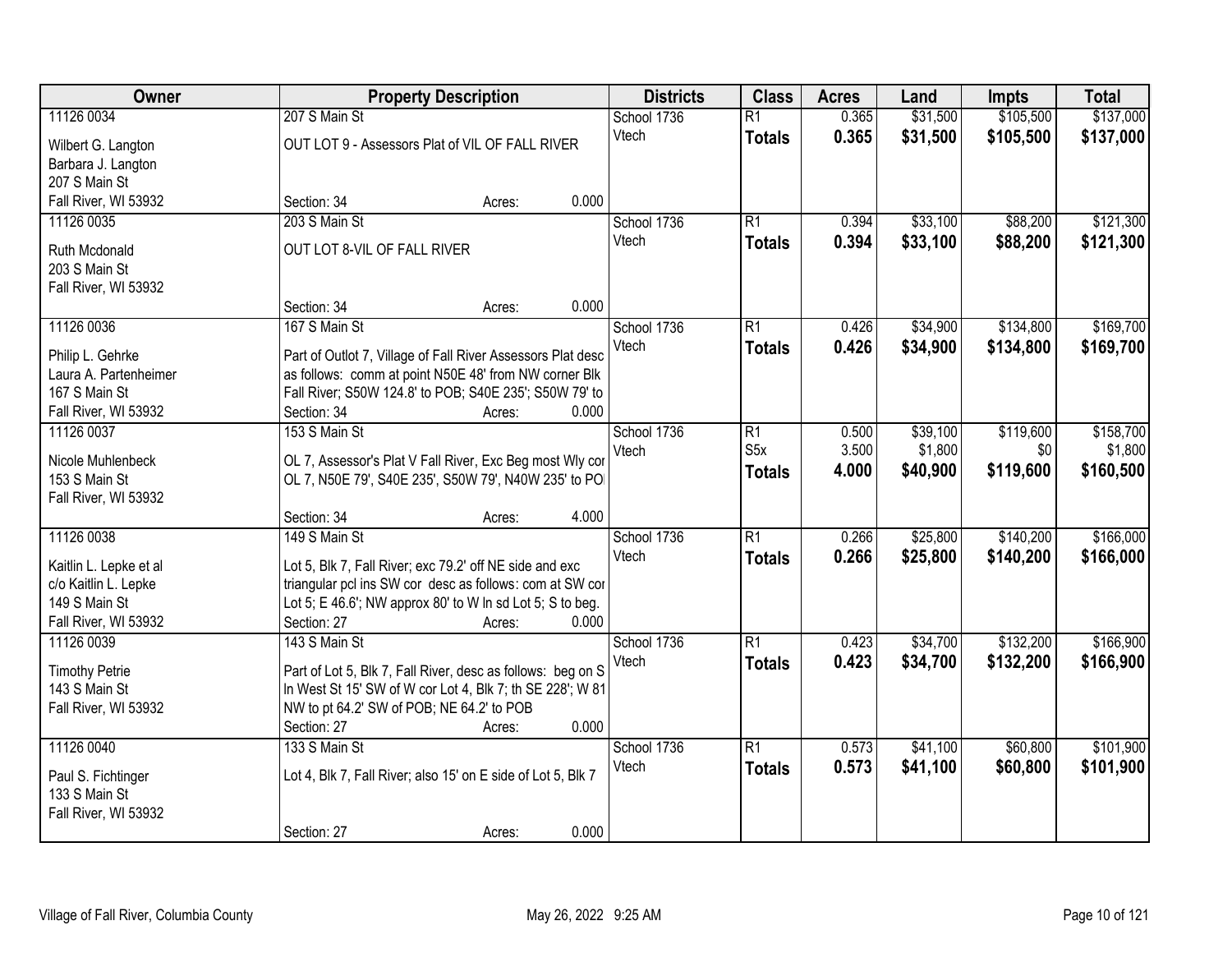| Owner                             |                                                           | <b>Property Description</b> |       | <b>Districts</b> | <b>Class</b>    | <b>Acres</b> | Land            | Impts           | <b>Total</b>    |
|-----------------------------------|-----------------------------------------------------------|-----------------------------|-------|------------------|-----------------|--------------|-----------------|-----------------|-----------------|
| 11126 0041                        | 129 S Main St                                             |                             |       | School 1736      | $\overline{R1}$ | 0.427        | \$35,000        | \$196,300       | \$231,300       |
| Kyle L. Robbins                   | Lot 3, Blk 7, Fall River                                  |                             |       | Vtech            | <b>Totals</b>   | 0.427        | \$35,000        | \$196,300       | \$231,300       |
| Heather D. Robbins                |                                                           |                             |       |                  |                 |              |                 |                 |                 |
| 129 S Main St                     |                                                           |                             |       |                  |                 |              |                 |                 |                 |
| Fall River, WI 53932              | Section: 27                                               | Acres:                      | 0.000 |                  |                 |              |                 |                 |                 |
| 11126 0042                        | 123 S Main St                                             |                             |       | School 1736      | R1              | 0.583        | \$41,400        | \$0             | \$41,400        |
| Pa's Rental, LLC                  | Lots 1 & 2, Blk 7, Fall River                             |                             |       | Vtech            | <b>Totals</b>   | 0.583        | \$41,400        | \$0             | \$41,400        |
| PO Box 27                         |                                                           |                             |       |                  |                 |              |                 |                 |                 |
| Fall River, WI 53932              |                                                           |                             |       |                  |                 |              |                 |                 |                 |
|                                   | Section: 27                                               | Acres:                      | 0.000 |                  |                 |              |                 |                 |                 |
| 11126 0043.01                     | Main St                                                   |                             |       | School 1736      | X4              | 0.700        | $\overline{50}$ | $\overline{50}$ | $\overline{30}$ |
| Village of Fall River             | Outlot 1, CS#3628-24-115                                  |                             |       | Vtech            | Totals          | 0.700        | \$0             | \$0             | \$0             |
| PO Box 37                         |                                                           |                             |       |                  |                 |              |                 |                 |                 |
| Fall River, WI 53932              |                                                           |                             |       |                  |                 |              |                 |                 |                 |
|                                   | Section: 27                                               | Acres:                      | 0.700 |                  |                 |              |                 |                 |                 |
| 11126 0043.02                     | Main St                                                   |                             |       | School 1736      | X4              | 1.010        | \$0             | \$0             | \$0             |
| Village of Fall River             | Outlot 2 CS#3628-24-115                                   |                             |       | Vtech            | <b>Totals</b>   | 1.010        | \$0             | \$0             | \$0             |
| PO Box 37                         |                                                           |                             |       |                  |                 |              |                 |                 |                 |
| Fall River, WI 53932              |                                                           |                             |       |                  |                 |              |                 |                 |                 |
|                                   | Section: 27                                               | Acres:                      | 1.010 |                  |                 |              |                 |                 |                 |
| 11126 0043.03                     | 107 S Main St                                             |                             |       | School 1736      | $\overline{C2}$ | 1.400        | \$67,200        | \$66,600        | \$133,800       |
| Mark A. Mickelson                 | Prt of OL 6, Assessor's Plat of Vil of Fall River, BEG SE |                             |       | Vtech            | <b>Totals</b>   | 1.400        | \$67,200        | \$66,600        | \$133,800       |
| Peggy L. Mickelson                | WEST ST AND S IN MECHANICS ST EXC CS#3628                 |                             |       |                  |                 |              |                 |                 |                 |
| W536 Rabl Dr                      | see exceptions                                            |                             |       |                  |                 |              |                 |                 |                 |
| Columbus, WI 53925                | Section: 27                                               | Acres:                      | 0.000 |                  |                 |              |                 |                 |                 |
| 11126 0044.03                     | 150 Bradley St                                            |                             |       | School 1736      | X4              | 5.750        | $\sqrt{$0}$     | $\sqrt{6}$      | \$0             |
| <b>Fall River School District</b> | Lot 3 CS#3212-21-77                                       |                             |       | Vtech            | <b>Totals</b>   | 5.750        | \$0             | \$0             | \$0             |
| C/O Steve Rubert                  |                                                           |                             |       |                  |                 |              |                 |                 |                 |
| 150 Bradley St                    |                                                           |                             |       |                  |                 |              |                 |                 |                 |
| Fall River, WI 53932              | Section: 34                                               | Acres:                      | 5.750 |                  |                 |              |                 |                 |                 |
| 11126 0044.04                     | <b>Bradley St</b>                                         |                             |       | School 1736      | X4              | 2.010        | $\overline{50}$ | $\overline{50}$ | $\frac{1}{6}$   |
| <b>Fall River School District</b> | LT 2 CS#3212-21-77 see exceptions                         |                             |       | Vtech            | <b>Totals</b>   | 2.010        | \$0             | \$0             | \$0             |
| C/O Steve Rubert                  |                                                           |                             |       |                  |                 |              |                 |                 |                 |
| 150 Bradley St                    |                                                           |                             |       |                  |                 |              |                 |                 |                 |
| Fall River, WI 53932              | Section: 27                                               | Acres:                      | 2.010 |                  |                 |              |                 |                 |                 |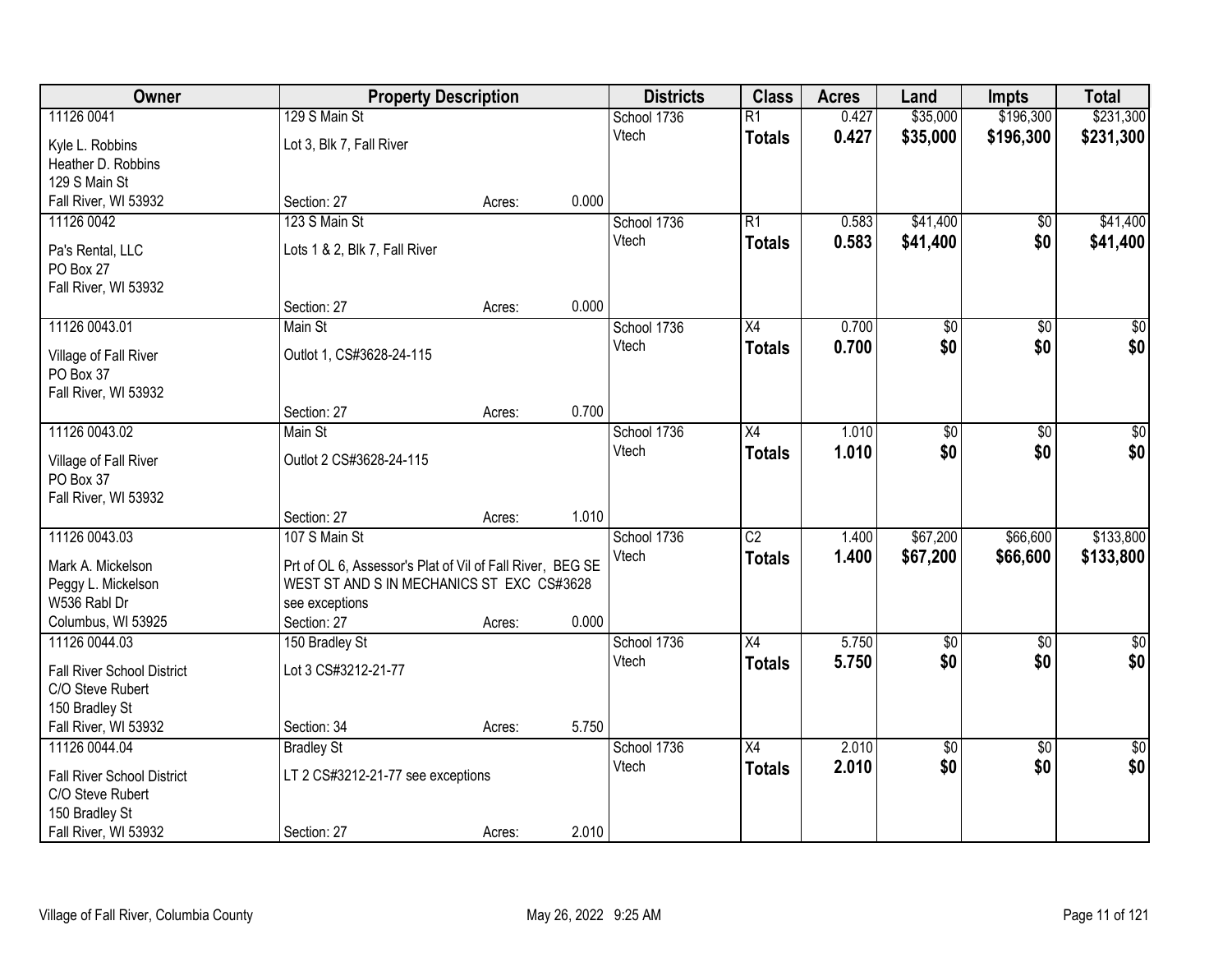| \$7,200<br>11126 0045.01<br>Vita Plus Dr<br>$\overline{C2}$<br>0.220<br>\$7,200<br>School 1736<br>$\overline{50}$<br>\$0<br>Vtech<br>0.220<br>\$7,200<br>\$7,200<br><b>Totals</b><br>Vita Plus Corporation<br>Being a part of Lot 1, CSM 1832-10-28 described as<br>follows: Beg at the most NLY cor of said Lot 1;<br>c/o Vita Plus Corp<br>PO Box 259126<br>S55-03-00W alg N In of said Lot 1, 141.02'; S34-55-00E<br>0.220<br>Madison, WI 53725<br>Section: 34<br>Acres:<br>\$871,100<br>School 1736<br>$\overline{C2}$<br>\$27,700<br>\$843,400<br>11126 0045.02<br>181 Quality Ct<br>5.490<br>5.490<br>\$27,700<br>Vtech<br>\$843,400<br>\$871,100<br><b>Totals</b><br>Lot 1, CSM 1832-10-28 - See Exceptions<br>Bfr Properties, LLC |
|-------------------------------------------------------------------------------------------------------------------------------------------------------------------------------------------------------------------------------------------------------------------------------------------------------------------------------------------------------------------------------------------------------------------------------------------------------------------------------------------------------------------------------------------------------------------------------------------------------------------------------------------------------------------------------------------------------------------------------------------|
|                                                                                                                                                                                                                                                                                                                                                                                                                                                                                                                                                                                                                                                                                                                                           |
|                                                                                                                                                                                                                                                                                                                                                                                                                                                                                                                                                                                                                                                                                                                                           |
|                                                                                                                                                                                                                                                                                                                                                                                                                                                                                                                                                                                                                                                                                                                                           |
|                                                                                                                                                                                                                                                                                                                                                                                                                                                                                                                                                                                                                                                                                                                                           |
|                                                                                                                                                                                                                                                                                                                                                                                                                                                                                                                                                                                                                                                                                                                                           |
|                                                                                                                                                                                                                                                                                                                                                                                                                                                                                                                                                                                                                                                                                                                                           |
|                                                                                                                                                                                                                                                                                                                                                                                                                                                                                                                                                                                                                                                                                                                                           |
|                                                                                                                                                                                                                                                                                                                                                                                                                                                                                                                                                                                                                                                                                                                                           |
| 181 Quality Ct                                                                                                                                                                                                                                                                                                                                                                                                                                                                                                                                                                                                                                                                                                                            |
| Fall River, WI 53932<br>5.490<br>Section: 34                                                                                                                                                                                                                                                                                                                                                                                                                                                                                                                                                                                                                                                                                              |
| Acres:<br>11126 0045.03<br>Vita Plus Dr<br>X4<br>0.004                                                                                                                                                                                                                                                                                                                                                                                                                                                                                                                                                                                                                                                                                    |
| School 1736<br>$\overline{50}$<br>$\overline{50}$                                                                                                                                                                                                                                                                                                                                                                                                                                                                                                                                                                                                                                                                                         |
| \$0<br>\$0 <br>\$0<br>Vtech<br>0.004<br>Totals<br>Village of Fall River<br>Part of OL 90, Assessor's Plat of the Village of Fall River,                                                                                                                                                                                                                                                                                                                                                                                                                                                                                                                                                                                                   |
| described as follows: Comm at the N Q cor of Sec 34;<br>PO Box 37                                                                                                                                                                                                                                                                                                                                                                                                                                                                                                                                                                                                                                                                         |
| S89-15-59W 996.14'; S 737.71' to NE cor of land<br>Fall River, WI 53932                                                                                                                                                                                                                                                                                                                                                                                                                                                                                                                                                                                                                                                                   |
| 0.004<br>Section: 34<br>Acres:                                                                                                                                                                                                                                                                                                                                                                                                                                                                                                                                                                                                                                                                                                            |
| 11126 0045.05<br>114 Vita Plus Dr<br>$\overline{C2}$<br>\$106,500<br>\$10,000<br>\$116,500<br>School 1736<br>2.870                                                                                                                                                                                                                                                                                                                                                                                                                                                                                                                                                                                                                        |
| Vtech<br>2.870<br>\$106,500<br>\$10,000<br>\$116,500<br><b>Totals</b><br>Lot 1, CSM 4994-35-58<br><b>United Cooperative</b>                                                                                                                                                                                                                                                                                                                                                                                                                                                                                                                                                                                                               |
| N7160 Raceway Rd                                                                                                                                                                                                                                                                                                                                                                                                                                                                                                                                                                                                                                                                                                                          |
| Beaver Dam, WI 53916                                                                                                                                                                                                                                                                                                                                                                                                                                                                                                                                                                                                                                                                                                                      |
| 2.870<br>Section: 34<br>Acres:                                                                                                                                                                                                                                                                                                                                                                                                                                                                                                                                                                                                                                                                                                            |
| 11126 0045.B<br>0.300<br>$\overline{X4}$<br>$\overline{30}$<br>$\overline{30}$<br>Vita Plus Dr<br>School 1736                                                                                                                                                                                                                                                                                                                                                                                                                                                                                                                                                                                                                             |
| \$0<br>\$0<br>0.300<br>\$0<br>Vtech<br><b>Totals</b>                                                                                                                                                                                                                                                                                                                                                                                                                                                                                                                                                                                                                                                                                      |
| Village of Fall River<br>Parcel of land located in the NW1/4, Sec 34-11-12 desc a                                                                                                                                                                                                                                                                                                                                                                                                                                                                                                                                                                                                                                                         |
| PO Box 37<br>follows: beg at int of centerline of RR and centerline of                                                                                                                                                                                                                                                                                                                                                                                                                                                                                                                                                                                                                                                                    |
| West Street; S68-0W 333.06' to POB; S68-0W 34.4;<br>Fall River, WI 53932                                                                                                                                                                                                                                                                                                                                                                                                                                                                                                                                                                                                                                                                  |
| 0.300<br>Section: 34<br>Acres:                                                                                                                                                                                                                                                                                                                                                                                                                                                                                                                                                                                                                                                                                                            |
| $\overline{C2}$<br>11126 0045.C1<br>\$17,200<br>\$168,600<br>\$185,800<br>640 Vita Plus Dr<br>School 1736<br>4.290                                                                                                                                                                                                                                                                                                                                                                                                                                                                                                                                                                                                                        |
| \$17,200<br>Vtech<br>4.290<br>\$168,600<br>\$185,800<br><b>Totals</b><br>Vita Plus Corporation<br>Lot 1, CSM 645-3-120 Also N89E 632.63'                                                                                                                                                                                                                                                                                                                                                                                                                                                                                                                                                                                                  |
| POB;N89E542.56' N34W 279.96' S70W407.42'S100'<br>c/o Vita Plus Corp                                                                                                                                                                                                                                                                                                                                                                                                                                                                                                                                                                                                                                                                       |
| PO Box 259126<br>POB.                                                                                                                                                                                                                                                                                                                                                                                                                                                                                                                                                                                                                                                                                                                     |
| 4.290<br>Madison, WI 53725<br>Section: 34<br>Acres:                                                                                                                                                                                                                                                                                                                                                                                                                                                                                                                                                                                                                                                                                       |
| School 1736<br>1.670<br>11126 0045.C2<br>Vita Plus Dr<br>X4<br>$\overline{50}$<br>$\overline{50}$                                                                                                                                                                                                                                                                                                                                                                                                                                                                                                                                                                                                                                         |
| \$0<br>1.670<br>\$0<br>\$0<br>Vtech<br><b>Totals</b><br>Lot 2, CSM 645-3-120; exc CS#1832<br>Village of Fall River                                                                                                                                                                                                                                                                                                                                                                                                                                                                                                                                                                                                                        |
| PO Box 37                                                                                                                                                                                                                                                                                                                                                                                                                                                                                                                                                                                                                                                                                                                                 |
| Fall River, WI 53932                                                                                                                                                                                                                                                                                                                                                                                                                                                                                                                                                                                                                                                                                                                      |
| 1.670<br>Section: 34<br>Acres:                                                                                                                                                                                                                                                                                                                                                                                                                                                                                                                                                                                                                                                                                                            |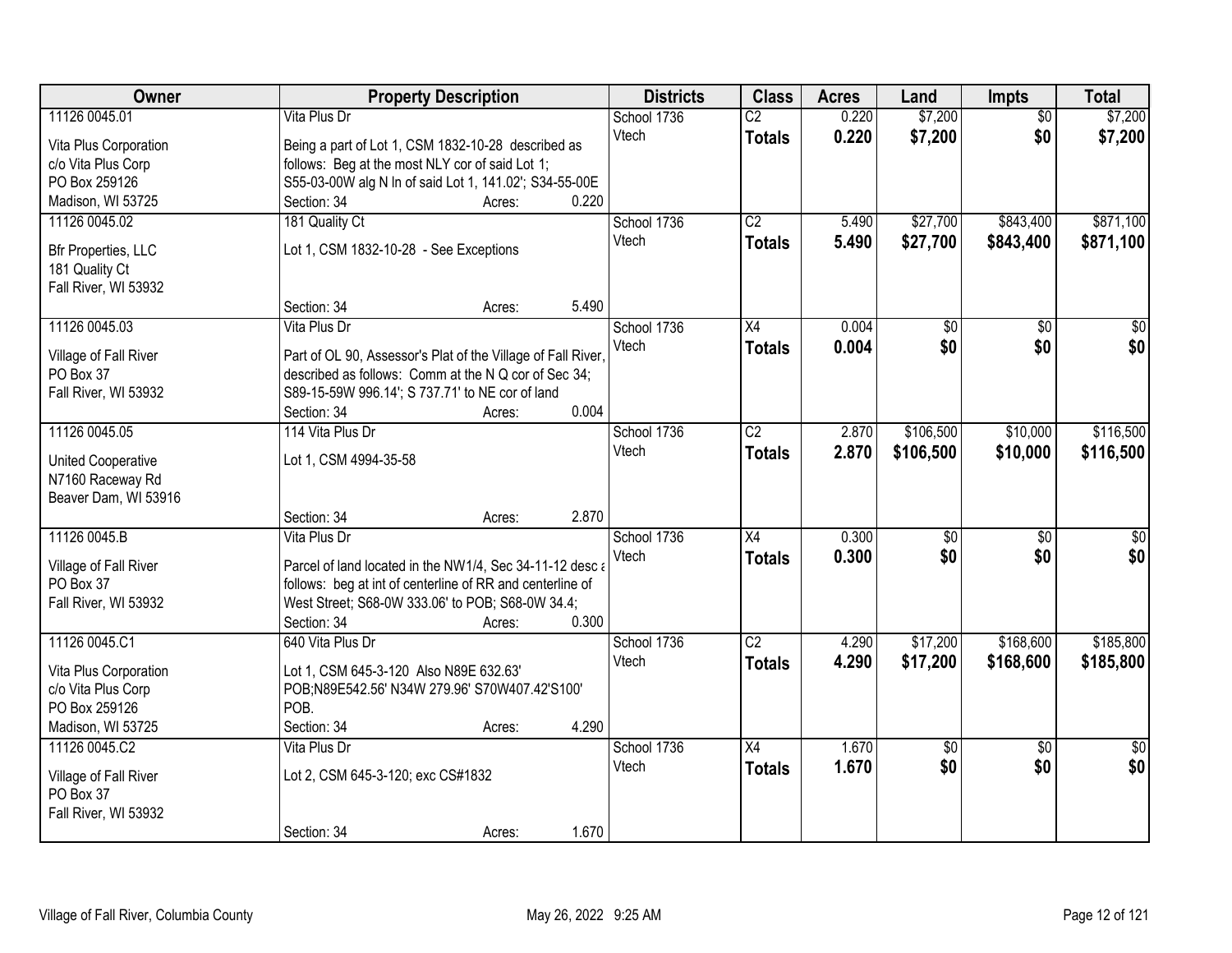| Owner                                                      |                      | <b>Property Description</b>                                   |       |             | <b>Class</b>    | <b>Acres</b> | Land     | <b>Impts</b>    | <b>Total</b> |
|------------------------------------------------------------|----------------------|---------------------------------------------------------------|-------|-------------|-----------------|--------------|----------|-----------------|--------------|
| 11126 0045.C3                                              | 638 Vita Plus Dr     |                                                               |       | School 1736 | $\overline{C2}$ | 1.140        | \$16,500 | $\overline{50}$ | \$16,500     |
| IDO Feed & Supply Corp<br>PO Box 127                       |                      | Lot 1, CSM 646-3-121; exc 25' off W side for road             |       | Vtech       | <b>Totals</b>   | 1.140        | \$16,500 | \$0             | \$16,500     |
| Fall River, WI 53932                                       |                      |                                                               |       |             |                 |              |          |                 |              |
|                                                            | Section: 34          | Acres:                                                        | 1.140 |             |                 |              |          |                 |              |
| 11126 0045.C4                                              | Vita Plus Dr         |                                                               |       | School 1736 | $\overline{X4}$ | 0.680        | \$0      | $\overline{50}$ | \$0          |
| Village of Fall River<br>PO Box 37<br>Fall River, WI 53932 | Lot 2, CSM 646-3-121 |                                                               |       | Vtech       | <b>Totals</b>   | 0.680        | \$0      | \$0             | \$0          |
|                                                            | Section: 34          | Acres:                                                        | 0.680 |             |                 |              |          |                 |              |
| 11126 0045.D                                               | 638 Vita Plus Dr     |                                                               |       | School 1736 | C2              | 0.580        | \$18,900 | \$360,500       | \$379,400    |
|                                                            |                      |                                                               |       | Vtech       | <b>Totals</b>   | 0.580        | \$18,900 | \$360,500       | \$379,400    |
| IDO Feed & Supply Corp                                     |                      | Parcel in Outlots 90 & 91, Assessors Plat of the Village of   |       |             |                 |              |          |                 |              |
| PO Box 127                                                 |                      | Fall River desc as follows: beg at intersection of centerlir  |       |             |                 |              |          |                 |              |
| Fall River, WI 53932                                       | Section: 34          | RR and centerline of Main St; th S68-00W 333.08';<br>Acres:   | 0.580 |             |                 |              |          |                 |              |
| 11126 0045.E                                               | 638 Vita Plus Dr     |                                                               |       | School 1736 | $\overline{C2}$ | 1.367        | \$87,300 | \$460,400       | \$547,700    |
|                                                            |                      |                                                               |       | Vtech       | <b>Totals</b>   | 1.367        | \$87,300 | \$460,400       | \$547,700    |
| IDO Feed & Supply Corp                                     |                      | Parcel in Outlots 90 & 91, Assessor's Plat of the Village o   |       |             |                 |              |          |                 |              |
| PO Box 127                                                 |                      | Fall River desc as follows: com at intersection of the        |       |             |                 |              |          |                 |              |
| Fall River, WI 53932                                       |                      | centerline of RR tracks and the centerline of Main St; th     |       |             |                 |              |          |                 |              |
|                                                            | Section: 34          | Acres:                                                        | 0.000 |             |                 |              |          |                 |              |
| 11126 0045.F                                               | Vita Plus Dr         |                                                               |       | School 1736 | $\overline{X4}$ | 0.300        | \$0      | $\overline{50}$ | \$0          |
| Village of Fall River                                      |                      | Part of Outlots 90 & 91, Assessors Plat of the Village of F   |       | Vtech       | <b>Totals</b>   | 0.300        | \$0      | \$0             | \$0          |
| PO Box 37                                                  |                      | River desc as follows: com at the NW corner Sec               |       |             |                 |              |          |                 |              |
| Fall River, WI 53932                                       |                      | 34-11-12; N89-12-17E 1114.80'; S34-55E 227.05';               |       |             |                 |              |          |                 |              |
|                                                            | Section: 34          | Acres:                                                        | 0.300 |             |                 |              |          |                 |              |
| 11126 0046                                                 | 628 S Main St        |                                                               |       | School 1736 | $\overline{R1}$ | 0.204        | \$18,300 | \$65,700        | \$84,000     |
| Dennis N. Herwig<br>628 S Main St                          |                      | Outlot 89, Assessor's Plat of the Village of Fall River       |       | Vtech       | <b>Totals</b>   | 0.204        | \$18,300 | \$65,700        | \$84,000     |
| Fall River, WI 53932                                       |                      |                                                               |       |             |                 |              |          |                 |              |
|                                                            | Section: 34          | Acres:                                                        | 0.000 |             |                 |              |          |                 |              |
| 11126 0047                                                 | 620 S Main St        |                                                               |       | School 1736 | $\overline{C2}$ | 0.502        | \$28,900 | \$111,100       | \$140,000    |
| Bryan L. Tramburg                                          |                      | Outlot 88, Assessor's Plat of the Village of Fall River; also |       | Vtech       | <b>Totals</b>   | 0.502        | \$28,900 | \$111,100       | \$140,000    |
| 316 South St                                               |                      | part of the NE1/4 of NW1/4 desc as follows: com at NW         |       |             |                 |              |          |                 |              |
| Fall River, WI 53932                                       |                      | corner Outlot 89; N35-00W 72.75'; N68-00E 132';               |       |             |                 |              |          |                 |              |
|                                                            | Section: 34          | Acres:                                                        | 0.000 |             |                 |              |          |                 |              |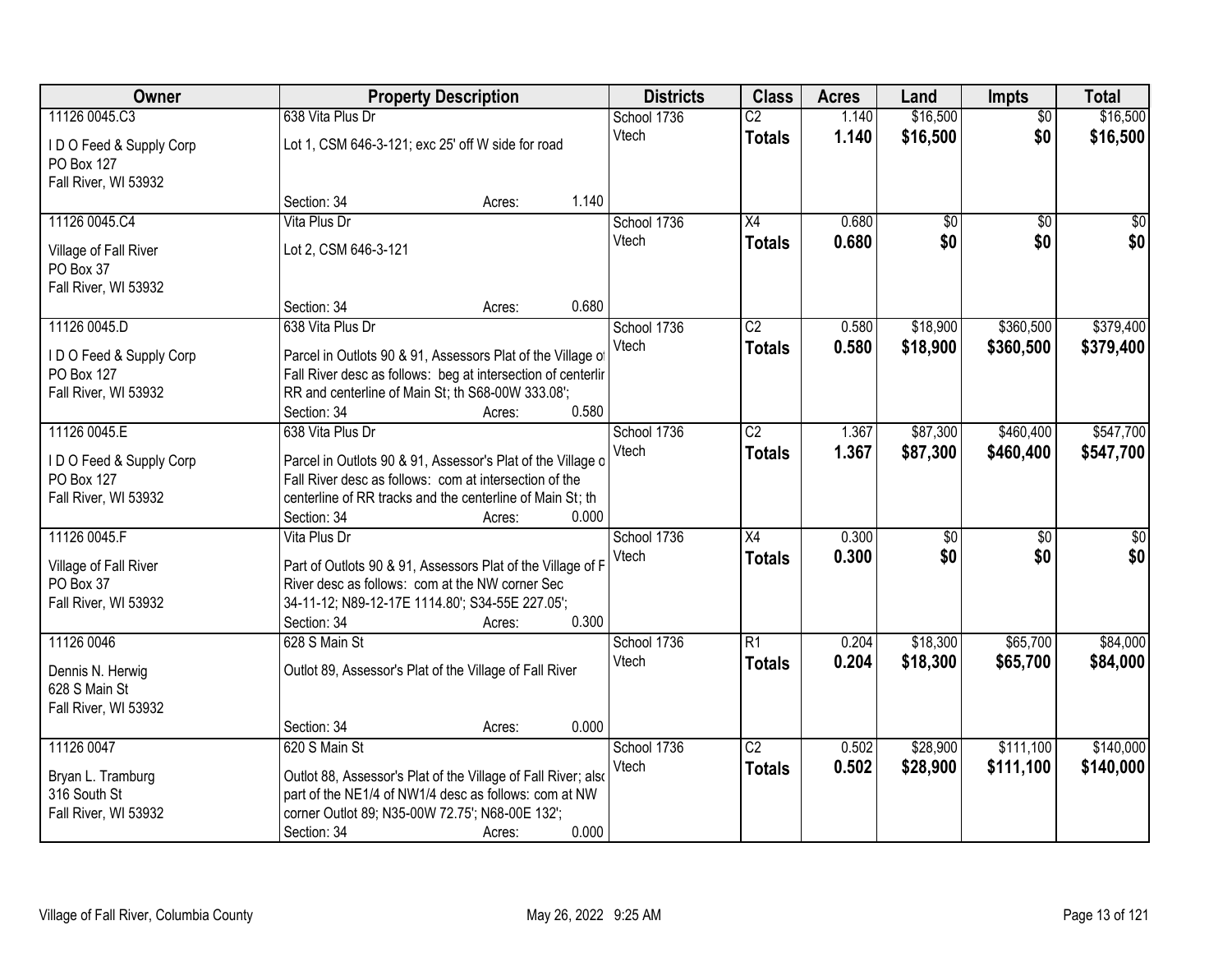| Owner                                  |                                                             | <b>Property Description</b> |       | <b>Districts</b> | <b>Class</b>    | <b>Acres</b> | Land            | <b>Impts</b>    | <b>Total</b>    |
|----------------------------------------|-------------------------------------------------------------|-----------------------------|-------|------------------|-----------------|--------------|-----------------|-----------------|-----------------|
| 11126 0051                             | Main St                                                     |                             |       | School 1736      | $\overline{X4}$ | 0.441        | $\overline{50}$ | $\overline{50}$ | $\sqrt{30}$     |
| Village of Fall River                  | DEPOT. Described as Parcel A on doc 598069 as follows       |                             |       | Vtech            | <b>Totals</b>   | 0.441        | \$0             | \$0             | \$0             |
| PO Box 37                              | All that part of Grantor's real property in the NE Q of NW  |                             |       |                  |                 |              |                 |                 |                 |
| Fall River, WI 53932                   | lying NELY of a ln prl to & distant 49.5' NELY of as        |                             |       |                  |                 |              |                 |                 |                 |
|                                        | Section: 34                                                 | Acres:                      | 0.000 |                  |                 |              |                 |                 |                 |
| 11126 0051.01                          | Main St                                                     |                             |       | School 1736      | $\overline{X4}$ | 0.190        | $\overline{50}$ | $\overline{50}$ | $\sqrt{50}$     |
| Village of Fall River                  | That portion of the following described parcel lying SE of  |                             |       | Vtech            | <b>Totals</b>   | 0.190        | \$0             | \$0             | \$0             |
| PO Box 37                              | the SELY In of South Main (a/k/a County Highway D): Al      |                             |       |                  |                 |              |                 |                 |                 |
| Fall River, WI 53932                   | that part of the Grantor's real property in the SE Q of NW  |                             |       |                  |                 |              |                 |                 |                 |
|                                        | Section: 34                                                 | Acres:                      | 0.190 |                  |                 |              |                 |                 |                 |
| 11126 0051.02                          | Main St                                                     |                             |       | School 1736      | X4              | 8.970        | $\overline{50}$ | $\overline{50}$ | $\overline{30}$ |
| <b>Cmc Heartland Partners</b>          | Railroad within the limits of the Village of Fall River.    |                             |       | Vtech            | <b>Totals</b>   | 8.970        | \$0             | \$0             | \$0             |
| 330 N Jefferson Ct                     |                                                             |                             |       |                  |                 |              |                 |                 |                 |
| Chicago, IL 60661                      |                                                             |                             |       |                  |                 |              |                 |                 |                 |
|                                        | Section: 34                                                 | Acres:                      | 0.000 |                  |                 |              |                 |                 |                 |
| 11126 0052                             | 540 S Main St                                               |                             |       | School 1736      | $\overline{C2}$ | 4.610        | \$104,400       | \$250,400       | \$354,800       |
| Purvis Properties, LLC                 | Lot 1, CSM 4702-33-37                                       |                             |       | Vtech            | <b>Totals</b>   | 4.610        | \$104,400       | \$250,400       | \$354,800       |
| 119 E James St                         |                                                             |                             |       |                  |                 |              |                 |                 |                 |
| Columbus, WI 53925                     |                                                             |                             |       |                  |                 |              |                 |                 |                 |
|                                        | Section: 34                                                 | Acres:                      | 4.610 |                  |                 |              |                 |                 |                 |
| 11126 0054                             | 526 S Main St                                               |                             |       | School 1736      | $\overline{R1}$ | 0.250        | \$24,900        | \$79,000        | \$103,900       |
| Howard R. Jerome                       | Lot 1, Blk 1, Batchelder's Add and part of Outlot 79        |                             |       | Vtech            | <b>Totals</b>   | 0.250        | \$24,900        | \$79,000        | \$103,900       |
| 526 S Main St                          | Assessors Plat of the Village of Fall River, desc as follow |                             |       |                  |                 |              |                 |                 |                 |
| Fall River, WI 53932                   | Beginning at point in the center of Hwy on line with NE lin |                             |       |                  |                 |              |                 |                 |                 |
|                                        | Section: 34                                                 | Acres:                      | 0.000 |                  |                 |              |                 |                 |                 |
| 11126 0055.01                          | 518 S Main St                                               |                             |       | School 1736      | R1              | 0.340        | \$30,000        | \$177,800       | \$207,800       |
| Burbach Irrevocable Trust Dated        | Lot 1, CSM 5990-43-31                                       |                             |       | Vtech            | <b>Totals</b>   | 0.340        | \$30,000        | \$177,800       | \$207,800       |
| 5/29/2018                              |                                                             |                             |       |                  |                 |              |                 |                 |                 |
| 512 S Main St                          |                                                             |                             |       |                  |                 |              |                 |                 |                 |
| Fall River, WI 53932                   | Section: 34                                                 | Acres:                      | 0.340 |                  |                 |              |                 |                 |                 |
| 11126 0055.02                          | 512 S Main St                                               |                             |       | School 1736      | R1              | 0.330        | \$29,500        | \$409,200       | \$438,700       |
| <b>Burbach Irrevocable Trust Dated</b> | Lot 2, CSM 5990-43-31                                       |                             |       | Vtech            | <b>Totals</b>   | 0.330        | \$29,500        | \$409,200       | \$438,700       |
| 5/29/2018                              |                                                             |                             |       |                  |                 |              |                 |                 |                 |
| 512 S Main St                          |                                                             |                             |       |                  |                 |              |                 |                 |                 |
| Fall River, WI 53932                   | Section: 34                                                 | Acres:                      | 0.330 |                  |                 |              |                 |                 |                 |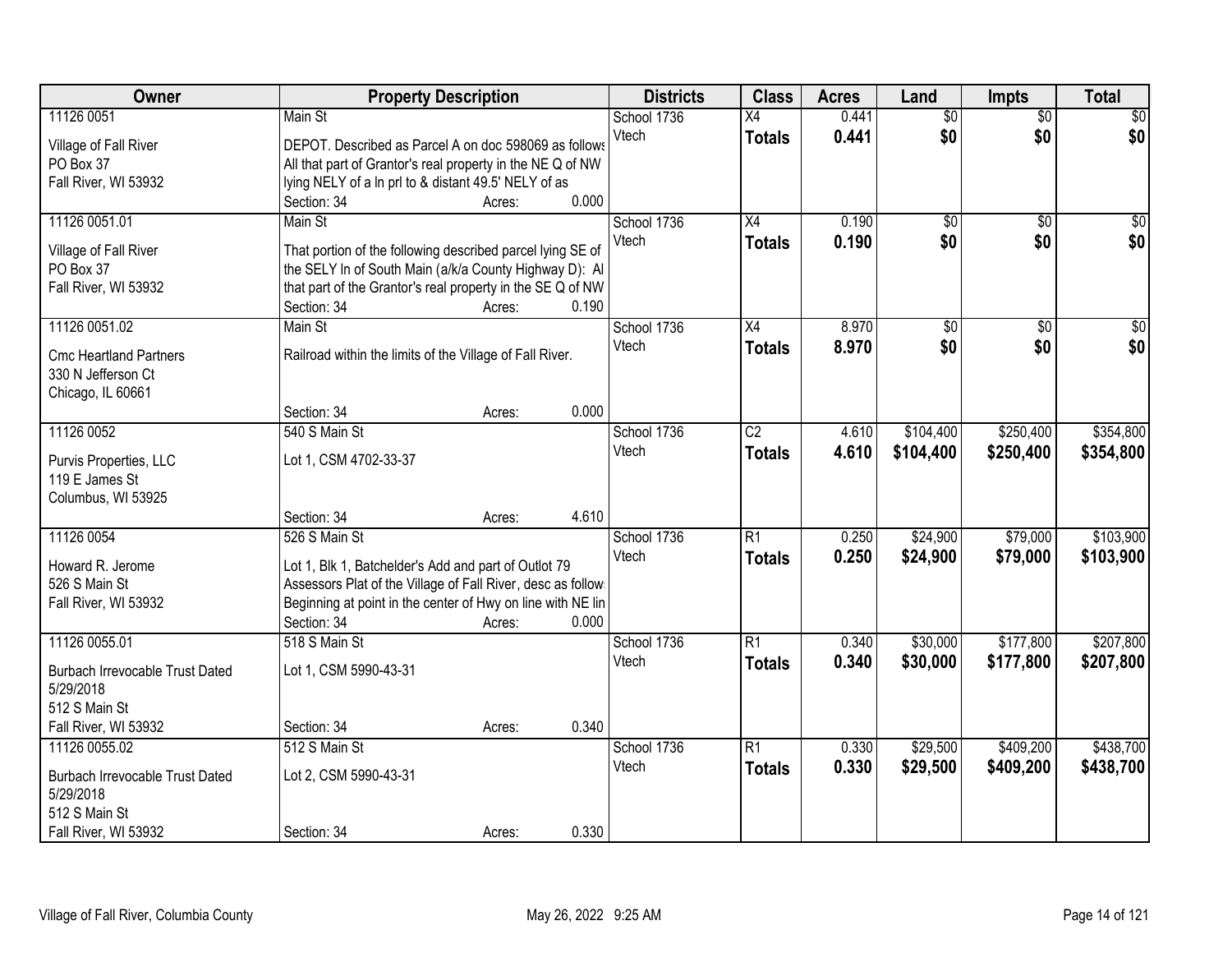| Owner                                 | <b>Property Description</b>                                                                                      | <b>Districts</b> | <b>Class</b>    | <b>Acres</b> | Land            | <b>Impts</b> | <b>Total</b>    |
|---------------------------------------|------------------------------------------------------------------------------------------------------------------|------------------|-----------------|--------------|-----------------|--------------|-----------------|
| 11126 0056                            | 510 S Main St                                                                                                    | School 1736      | $\overline{R1}$ | 0.400        | \$33,400        | \$105,700    | \$139,100       |
| Jon J. Olson                          | Lot 4, Blk 1, Batchelder's Addition; also Outlot 77 and pa                                                       | Vtech            | <b>Totals</b>   | 0.400        | \$33,400        | \$105,700    | \$139,100       |
| Beverly R. Olson                      | of Outlot 76, Assessor's Plat of the Village of Fall River                                                       |                  |                 |              |                 |              |                 |
| 510 S Main St                         | descr as follows: com at E corner of Lot 4, Blk 1,                                                               |                  |                 |              |                 |              |                 |
| Fall River, WI 53932                  | 0.000<br>Section: 34<br>Acres:                                                                                   |                  |                 |              |                 |              |                 |
| 11126 0058                            | 470 S Main St                                                                                                    | School 1736      | X5              | 0.290        | $\overline{50}$ | \$0          | $\overline{50}$ |
| Centurytel of Southern Wisconsin Lls  | Outlot 76, Assessor's Plat of the Village of Fall River; exc                                                     | Vtech            | <b>Totals</b>   | 0.290        | \$0             | \$0          | \$0             |
| c/o Centurytel of Southern Wisconsin, | R6-P638                                                                                                          |                  |                 |              |                 |              |                 |
| <b>LLC</b>                            |                                                                                                                  |                  |                 |              |                 |              |                 |
| C/O Duff & Phelps LLC                 | 0.290<br>Section: 34<br>Acres:                                                                                   |                  |                 |              |                 |              |                 |
| PO Box 2629                           |                                                                                                                  |                  |                 |              |                 |              |                 |
| Addison, TX 75001-2629                |                                                                                                                  |                  |                 |              |                 |              |                 |
| 11126 0058.A                          | 440 S Main St                                                                                                    | School 1736      | R1              | 0.169        | \$16,800        | \$88,400     | \$105,200       |
|                                       |                                                                                                                  | Vtech            | <b>Totals</b>   | 0.169        | \$16,800        | \$88,400     | \$105,200       |
| Michael G. Glace<br>Amy L. Glace      | Prt OL-76, Assessor's Plat of the Village of Fall River, Be<br>@ E cor OL 76, S50W 76'; N40W 99'; N50E 76'; S40E |                  |                 |              |                 |              |                 |
| 440 S Main St                         | 99' to POB; subject to easements of record                                                                       |                  |                 |              |                 |              |                 |
| Fall River, WI 53932                  | 0.000<br>Section: 34<br>Acres:                                                                                   |                  |                 |              |                 |              |                 |
| 11126 0059                            | 432 S Main St                                                                                                    | School 1736      | R1              | 0.586        | \$41,400        | \$113,200    | \$154,600       |
|                                       |                                                                                                                  | Vtech            | <b>Totals</b>   | 0.586        | \$41,400        | \$113,200    | \$154,600       |
| Marshall M. Preston et al             | Part of Outlot 74 and all of Outlot 75, Assessor's Plat of th                                                    |                  |                 |              |                 |              |                 |
| c/o Dalton Preston                    | Village of Fall River desc as follows: Comm at a point in                                                        |                  |                 |              |                 |              |                 |
| 432 S Main St                         | center of Hwy 109' N49 1/2E from point where NE line of                                                          |                  |                 |              |                 |              |                 |
| Fall River, WI 53932                  | 0.000<br>Section: 34<br>Acres:                                                                                   |                  |                 |              |                 |              |                 |
| 11126 0060                            | 424 S Main St                                                                                                    | School 1736      | R1              | 0.459        | \$36,800        | \$59,300     | \$96,100        |
| Russ H. Fletcher                      | Part of Outlot 74, Assessor's Plat of the Village of Fall Riv                                                    | Vtech            | <b>Totals</b>   | 0.459        | \$36,800        | \$59,300     | \$96,100        |
| Wendy L. Dagnall                      | desc as follows: comm at a point on NW marg of Fall Rive                                                         |                  |                 |              |                 |              |                 |
| 424 S Main St                         | St, 191' NELY from the ELY corner of Lot 4, Blk 1,                                                               |                  |                 |              |                 |              |                 |
| Fall River, WI 53932                  | 0.000<br>Section: 34<br>Acres:                                                                                   |                  |                 |              |                 |              |                 |
| 11126 0061                            | 418 S Main St                                                                                                    | School 1736      | $\overline{R1}$ | 0.386        | \$32,700        | \$89,600     | \$122,300       |
| Kayla Arntz                           | Outlot 73, Assessors Plat of the Village of Fall River                                                           | Vtech            | <b>Totals</b>   | 0.386        | \$32,700        | \$89,600     | \$122,300       |
| 418 S Main St                         |                                                                                                                  |                  |                 |              |                 |              |                 |
| Fall River, WI 53932                  |                                                                                                                  |                  |                 |              |                 |              |                 |
|                                       | 0.000<br>Section: 34<br>Acres:                                                                                   |                  |                 |              |                 |              |                 |
| 11126 0062                            | 412 S Main St                                                                                                    | School 1736      | R1              | 0.386        | \$32,700        | \$113,100    | \$145,800       |
|                                       |                                                                                                                  | Vtech            | <b>Totals</b>   | 0.386        | \$32,700        | \$113,100    | \$145,800       |
| Dawn M. Markart                       | Outlot 72, Assessor's Plat of the Village of Fall River                                                          |                  |                 |              |                 |              |                 |
| 412 S Main St                         |                                                                                                                  |                  |                 |              |                 |              |                 |
| Fall River, WI 53932                  | 0.000                                                                                                            |                  |                 |              |                 |              |                 |
|                                       | Section: 34<br>Acres:                                                                                            |                  |                 |              |                 |              |                 |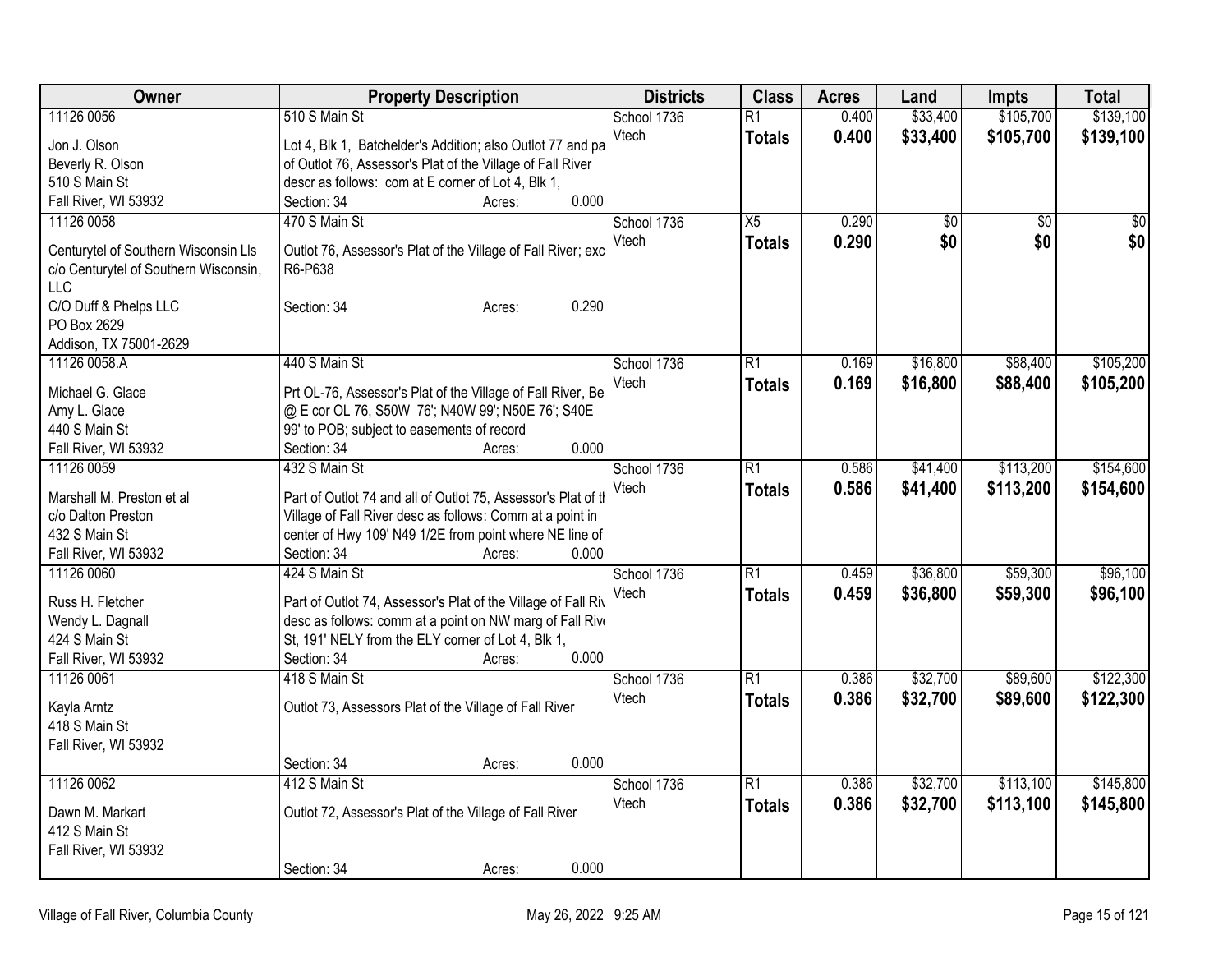| Owner                   | <b>Property Description</b>                              | <b>Districts</b> | <b>Class</b>    | <b>Acres</b> | Land     | <b>Impts</b> | <b>Total</b> |
|-------------------------|----------------------------------------------------------|------------------|-----------------|--------------|----------|--------------|--------------|
| 11126 0063              | 406 S Main St                                            | School 1736      | $\overline{R1}$ | 0.562        | \$40,800 | \$121,700    | \$162,500    |
| Barbara A. Krusel et al | Outlot 71, Assessor's Plat of the Village of Fall River  | Vtech            | <b>Totals</b>   | 0.562        | \$40,800 | \$121,700    | \$162,500    |
| 406 S Main St           |                                                          |                  |                 |              |          |              |              |
| Fall River, WI 53932    |                                                          |                  |                 |              |          |              |              |
|                         | 0.000<br>Section: 34<br>Acres:                           |                  |                 |              |          |              |              |
| 11126 0064              | 346 S Main St                                            | School 1736      | $\overline{R1}$ | 0.501        | \$39,100 | \$103,100    | \$142,200    |
| Jessica J. Dykstra      | Outlot 70, Assessors Plat of the Village of Fall River   | Vtech            | <b>Totals</b>   | 0.501        | \$39,100 | \$103,100    | \$142,200    |
| Aaron E. Krueger        |                                                          |                  |                 |              |          |              |              |
| 346 S Main St           |                                                          |                  |                 |              |          |              |              |
| Fall River, WI 53932    | 0.000<br>Section: 34<br>Acres:                           |                  |                 |              |          |              |              |
| 11126 0065              | 338 S Main St                                            | School 1736      | $\overline{R1}$ | 0.500        | \$39,100 | \$115,800    | \$154,900    |
| Judith A. Robbins       | Outlot 69, Assessors Plat of the Village of Fall River   | Vtech            | <b>Totals</b>   | 0.500        | \$39,100 | \$115,800    | \$154,900    |
| 338 S Main St           |                                                          |                  |                 |              |          |              |              |
| Fall River, WI 53932    |                                                          |                  |                 |              |          |              |              |
|                         | 0.500<br>Section: 34<br>Acres:                           |                  |                 |              |          |              |              |
| 11126 0066              | 326 S Main St                                            | School 1736      | R1              | 0.598        | \$41,800 | \$158,000    | \$199,800    |
| Timathy J. Huber        | Outlot 68, Assessors Plat of the Village of Fall River   | Vtech            | <b>Totals</b>   | 0.598        | \$41,800 | \$158,000    | \$199,800    |
| Dawn E. Huber           |                                                          |                  |                 |              |          |              |              |
| 326 S Main St           |                                                          |                  |                 |              |          |              |              |
| Fall River, WI 53932    | 0.000<br>Section: 34<br>Acres:                           |                  |                 |              |          |              |              |
| 11126 0067              | 320 S Main St                                            | School 1736      | $\overline{R1}$ | 0.315        | \$28,600 | \$124,700    | \$153,300    |
| Benjamin M. Hazard      | Outlot 67, Assessors Plat of the Village of Fall River   | Vtech            | <b>Totals</b>   | 0.315        | \$28,600 | \$124,700    | \$153,300    |
| Paula L. Hazard         |                                                          |                  |                 |              |          |              |              |
| 320 S Main St           |                                                          |                  |                 |              |          |              |              |
| Fall River, WI 53932    | 0.000<br>Section: 34<br>Acres:                           |                  |                 |              |          |              |              |
| 11126 0068              | 314 S Main St                                            | School 1736      | $\overline{R1}$ | 0.362        | \$31,300 | \$145,900    | \$177,200    |
| Kenneth L. Gillett      | Outlot 66, Assessors Plat of the Village of Fall River   | Vtech            | <b>Totals</b>   | 0.362        | \$31,300 | \$145,900    | \$177,200    |
| Dana M. Gillett         |                                                          |                  |                 |              |          |              |              |
| 314 S Main St           |                                                          |                  |                 |              |          |              |              |
| Fall River, WI 53932    | 0.000<br>Section: 34<br>Acres:                           |                  |                 |              |          |              |              |
| 11126 0069              | 308 S Main St                                            | School 1736      | $\overline{R1}$ | 0.365        | \$31,400 | \$105,300    | \$136,700    |
| Charles F. Maenner      | Out Lot 65, Assessor's Plat of the Village of Fall River | Vtech            | <b>Totals</b>   | 0.365        | \$31,400 | \$105,300    | \$136,700    |
| Anna M. Maenner         |                                                          |                  |                 |              |          |              |              |
| 211 Canal Rd            |                                                          |                  |                 |              |          |              |              |
| Waterloo, WI 53594      | 0.000<br>Section: 34<br>Acres:                           |                  |                 |              |          |              |              |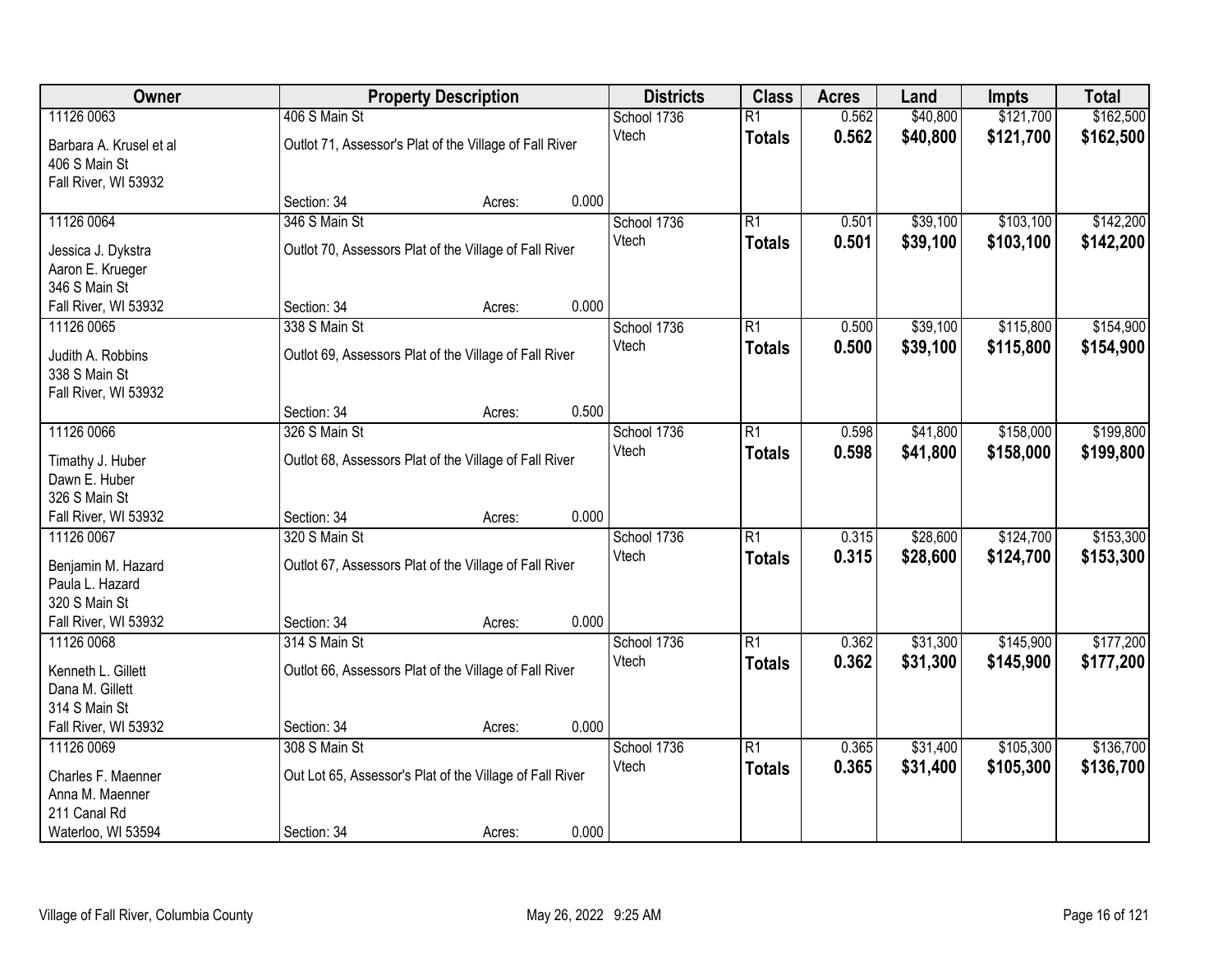| Owner                |                                                              | <b>Property Description</b> |       | <b>Districts</b> | <b>Class</b>    | <b>Acres</b> | Land     | <b>Impts</b> | <b>Total</b> |
|----------------------|--------------------------------------------------------------|-----------------------------|-------|------------------|-----------------|--------------|----------|--------------|--------------|
| 11126 0070           | 302 S Main St                                                |                             |       | School 1736      | $\overline{R1}$ | 0.380        | \$32,300 | \$96,800     | \$129,100    |
| Christy L. Fleischer | Outlot 64, Assessors Plat of the Village of Fall River       |                             |       | Vtech            | <b>Totals</b>   | 0.380        | \$32,300 | \$96,800     | \$129,100    |
| 302 S Main St        |                                                              |                             |       |                  |                 |              |          |              |              |
| Fall River, WI 53932 |                                                              |                             |       |                  |                 |              |          |              |              |
|                      | Section: 34                                                  | Acres:                      | 0.000 |                  |                 |              |          |              |              |
| 11126 0071           | 252 S Main St                                                |                             |       | School 1736      | R1              | 0.284        | \$26,900 | \$58,200     | \$85,100     |
| Larson Rentals, LLC  | Outlot 63, Assessors Plat of the Village of Fall River       |                             |       | Vtech            | <b>Totals</b>   | 0.284        | \$26,900 | \$58,200     | \$85,100     |
| W1096 County Rd Z    |                                                              |                             |       |                  |                 |              |          |              |              |
| Fall River, WI 53932 |                                                              |                             |       |                  |                 |              |          |              |              |
|                      | Section: 34                                                  | Acres:                      | 0.000 |                  |                 |              |          |              |              |
| 11126 0072           | 244 S Main St                                                |                             |       | School 1736      | R1              | 0.580        | \$41,300 | \$88,800     | \$130,100    |
| Isaac D. Crawmer     | Outlot 62, Assessors Plat of the Village of Fall River       |                             |       | Vtech            | <b>Totals</b>   | 0.580        | \$41,300 | \$88,800     | \$130,100    |
| Sarah E. Crawmer     |                                                              |                             |       |                  |                 |              |          |              |              |
| 244 S Main St        |                                                              |                             |       |                  |                 |              |          |              |              |
| Fall River, WI 53932 | Section: 34                                                  | Acres:                      | 0.000 |                  |                 |              |          |              |              |
| 11126 0073           | 236 S Main St                                                |                             |       | School 1736      | $\overline{R1}$ | 0.503        | \$39,200 | \$108,800    | \$148,000    |
| Hunter Brock         | Outlot 61, Assessor's Plat of the Village of Fall River      |                             |       | Vtech            | <b>Totals</b>   | 0.503        | \$39,200 | \$108,800    | \$148,000    |
| Kaitlyn Brock        |                                                              |                             |       |                  |                 |              |          |              |              |
| 238 S Main St        |                                                              |                             |       |                  |                 |              |          |              |              |
| Fall River, WI 53932 | Section: 34                                                  | Acres:                      | 0.000 |                  |                 |              |          |              |              |
| 11126 0074           | 230 S Main St                                                |                             |       | School 1736      | $\overline{R1}$ | 0.394        | \$33,100 | \$56,100     | \$89,200     |
| Jeffrey S. Ewing     | Outlot 60, Assessors Plat of the Village of Fall River       |                             |       | Vtech            | <b>Totals</b>   | 0.394        | \$33,100 | \$56,100     | \$89,200     |
| 230 S Main St        |                                                              |                             |       |                  |                 |              |          |              |              |
| Fall River, WI 53932 |                                                              |                             |       |                  |                 |              |          |              |              |
|                      | Section: 34                                                  | Acres:                      | 0.000 |                  |                 |              |          |              |              |
| 11126 0075           | 224 S Main St                                                |                             |       | School 1736      | $\overline{R1}$ | 0.554        | \$40,600 | \$113,400    | \$154,000    |
| Dale A. Zinda        | Outlot 59, Assessors Plat of the Village of Fall River       |                             |       | Vtech            | <b>Totals</b>   | 0.554        | \$40,600 | \$113,400    | \$154,000    |
| 224 S Main St        |                                                              |                             |       |                  |                 |              |          |              |              |
| Fall River, WI 53932 |                                                              |                             |       |                  |                 |              |          |              |              |
|                      | Section: 34                                                  | Acres:                      | 0.000 |                  |                 |              |          |              |              |
| 11126 0076.02        | 216 S Main St                                                |                             |       | School 1736      | R1              | 0.367        | \$31,600 | \$130,400    | \$162,000    |
| Todd W. Huggett      | Outlot 58, Assessors Plat of the Village of Fall River; also |                             |       | Vtech            | <b>Totals</b>   | 0.367        | \$31,600 | \$130,400    | \$162,000    |
| 216 S Main St        | part of Lots 13 & 14, Nature's Place, V Fall River,          |                             |       |                  |                 |              |          |              |              |
| Fall River, WI 53932 | bounded by the following described line: Comm at the         |                             |       |                  |                 |              |          |              |              |
|                      | Section: 34                                                  | Acres:                      | 0.367 |                  |                 |              |          |              |              |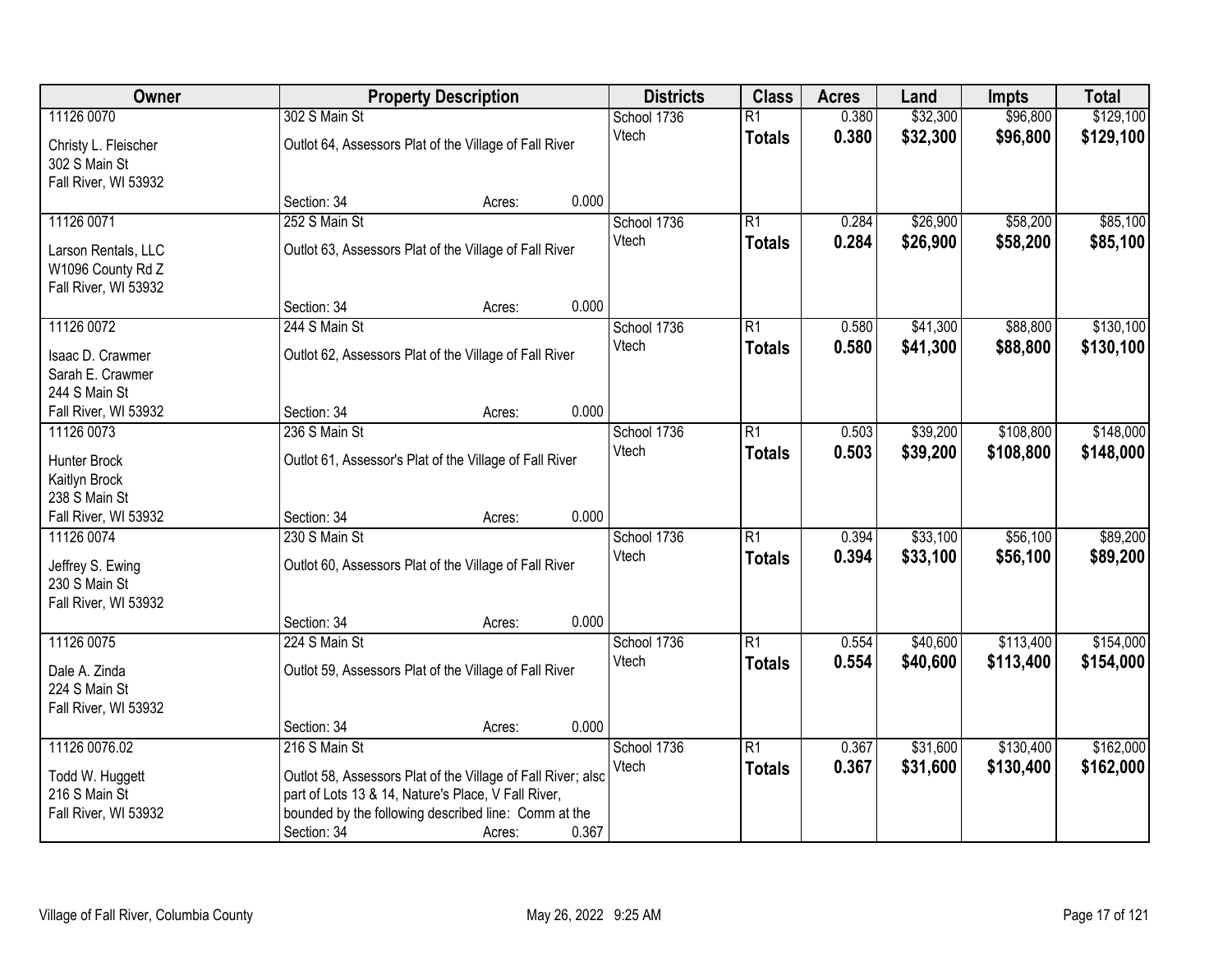| Owner                | <b>Property Description</b>                                   | <b>Districts</b> | <b>Class</b>    | <b>Acres</b> | Land     | <b>Impts</b> | <b>Total</b> |
|----------------------|---------------------------------------------------------------|------------------|-----------------|--------------|----------|--------------|--------------|
| 11126 0077           | 206 S Main St                                                 | School 1736      | $\overline{R1}$ | 0.289        | \$27,200 | \$97,500     | \$124,700    |
| Timothy W. Jaynes    | Prt of Outlot 57, Assessor's Plat of Village of Fall River de | Vtech            | <b>Totals</b>   | 0.289        | \$27,200 | \$97,500     | \$124,700    |
| 206 S Main St        | as follows: comm at a pt on W In of so-called Fall River F    |                  |                 |              |          |              |              |
| Fall River, WI 53932 | 2 rd NELY from the pt of int of said hwy and S In Sec 27;     |                  |                 |              |          |              |              |
|                      | 0.000<br>Section: 34<br>Acres:                                |                  |                 |              |          |              |              |
| 11126 0078.01        | 156 S Main St                                                 | School 1736      | $\overline{R1}$ | 0.314        | \$28,600 | \$124,200    | \$152,800    |
|                      |                                                               | Vtech            | <b>Totals</b>   | 0.314        | \$28,600 | \$124,200    | \$152,800    |
| Vicki L. Bare et al  | Outlot 56, Assessor's Plat of the Village of Fall River; als  |                  |                 |              |          |              |              |
| 156 S Main St        | 10' on NE side of Outlot 57, Assessor's Plat of the Village   |                  |                 |              |          |              |              |
| Fall River, WI 53932 | Fall River; also part of Lot 12, Nature's Place, bounded b    |                  |                 |              |          |              |              |
|                      | 0.314<br>Section: 27<br>Acres:                                |                  |                 |              |          |              |              |
| 11126 0079           | 148 S Main St                                                 | School 1736      | R1              | 0.830        | \$47,300 | \$190,300    | \$237,600    |
| Brian D. Abegglen    | Part of Outlot 55, Assessor's Plat of the Village of Fall Riv | Vtech            | <b>Totals</b>   | 0.830        | \$47,300 | \$190,300    | \$237,600    |
| Victoria L. Abegglen | and part of the SW1/4 of SE1/4, more particularly desc as     |                  |                 |              |          |              |              |
| 148 Main St          | follows: beg at point here E line of SW1/4 of SE1/4           |                  |                 |              |          |              |              |
| Fall River, WI 53932 | 0.830<br>Section: 27<br>Acres:                                |                  |                 |              |          |              |              |
| 11126 0080.A         | 142 S Main St                                                 | School 1736      | $\overline{R1}$ | 0.750        | \$46,000 | \$144,500    | \$190,500    |
|                      |                                                               | Vtech            | <b>Totals</b>   | 0.750        | \$46,000 | \$144,500    | \$190,500    |
| Michael J. Hanousek  | PRT OL 53&55-COM INTERS NW MGN WEST ST & E                    |                  |                 |              |          |              |              |
| Barbara Hanousek     | LN SW SE S.27 S49 W77.4' N40 W264' N49 E TO E LN              |                  |                 |              |          |              |              |
| 142 S Main St        | SD 1/41/4 S TO PT 8RDS N 40 W OF NW BDDY WEST                 |                  |                 |              |          |              |              |
| Fall River, WI 53932 | 0.750<br>Section: 27<br>Acres:                                |                  |                 |              |          |              |              |
| 11126 0081           | 138 S Main St                                                 | School 1736      | $\overline{R1}$ | 0.220        | \$22,000 | \$76,300     | \$98,300     |
| Mark P. Buchda et al | Outlot 54, Assessor's Plat of the Village of Fall River       | Vtech            | <b>Totals</b>   | 0.220        | \$22,000 | \$76,300     | \$98,300     |
| 138 S Main St        |                                                               |                  |                 |              |          |              |              |
| Fall River, WI 53932 |                                                               |                  |                 |              |          |              |              |
|                      | 0.000<br>Section: 27<br>Acres:                                |                  |                 |              |          |              |              |
| 11126 0082           | 134 S Main St                                                 | School 1736      | $\overline{R1}$ | 0.659        | \$43,500 | \$153,600    | \$197,100    |
|                      |                                                               | Vtech            | <b>Totals</b>   | 0.659        | \$43,500 | \$153,600    | \$197,100    |
| Sean M. Berndt       | Prt of Lots 7 & 8, Blk 8, Fall River, & Prt SWSE Sec 27       |                  |                 |              |          |              |              |
| c/o Sean M. Berndt   | also #609573                                                  |                  |                 |              |          |              |              |
| 134 S Main St        |                                                               |                  |                 |              |          |              |              |
| Fall River, WI 53932 | 0.000<br>Section: 27<br>Acres:                                |                  |                 |              |          |              |              |
| 11126 0083           | 120 S Main St                                                 | School 1736      | $\overline{R1}$ | 1.024        | \$50,300 | \$55,800     | \$106,100    |
| John A. Rabl         | Lots 4-6 and SE Lots 8 & 9 ext N & W 86.6', Blk 8, Fall       | Vtech            | <b>Totals</b>   | 1.024        | \$50,300 | \$55,800     | \$106,100    |
| N431 Columbus Rd     | River; exc #609573; easement #681737                          |                  |                 |              |          |              |              |
| Columbus, WI 53925   |                                                               |                  |                 |              |          |              |              |
|                      | 0.000<br>Section: 27<br>Acres:                                |                  |                 |              |          |              |              |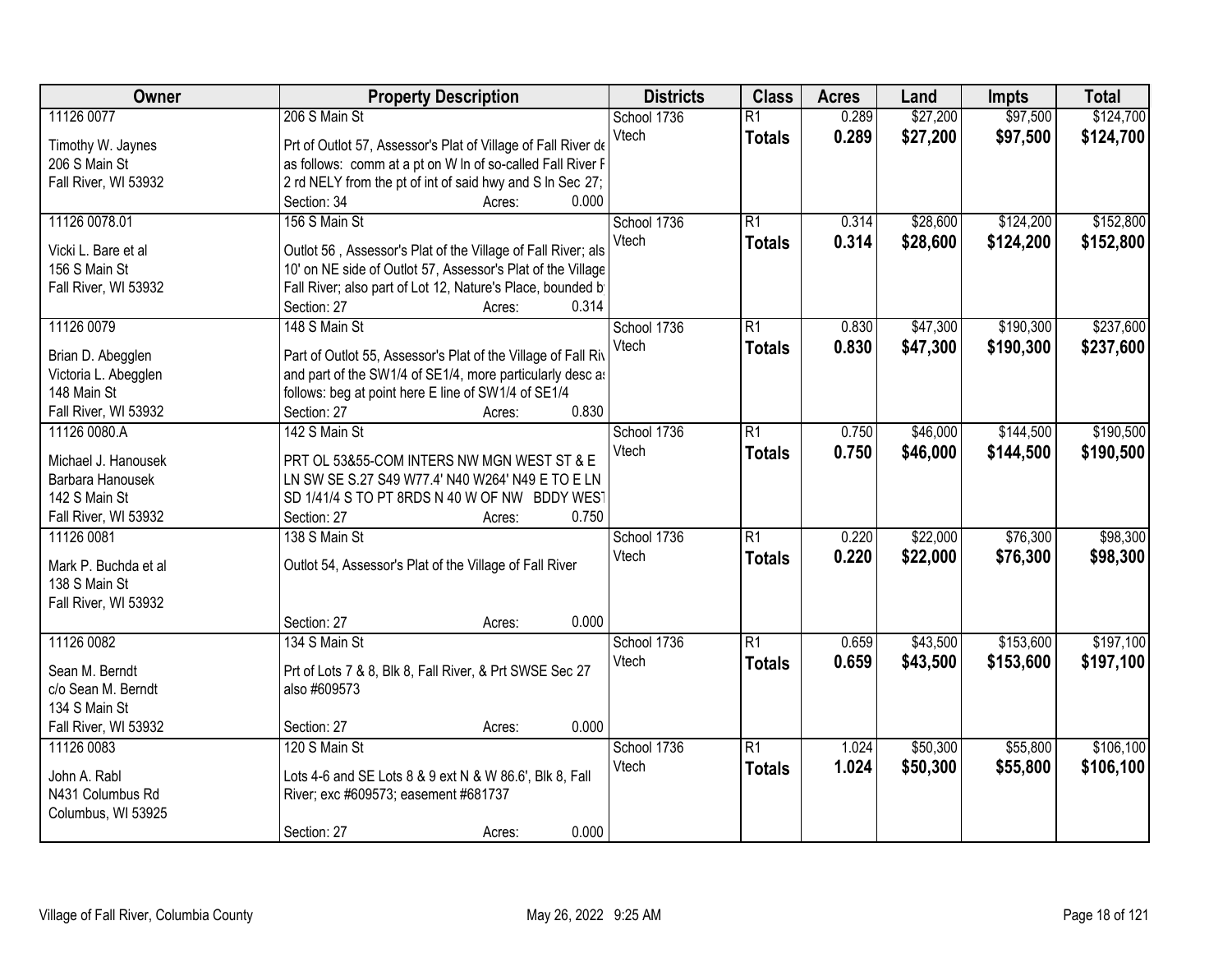| Owner                                                                                                    |                                                                                                    | <b>Property Description</b> |       |                                                                                  | <b>Class</b>                     | <b>Acres</b>   | Land                 | <b>Impts</b>           | <b>Total</b>           |
|----------------------------------------------------------------------------------------------------------|----------------------------------------------------------------------------------------------------|-----------------------------|-------|----------------------------------------------------------------------------------|----------------------------------|----------------|----------------------|------------------------|------------------------|
| 11126 0084<br>James A. Calamari<br>Mary G. Calamari<br>1129 Shoreline Dr                                 | 112 S Main St<br>Lot 3, Blk 8, Fall River; also 1 rod on SW side Lot 2, Blk 8<br><b>Fall River</b> |                             |       | School 1736<br>Vtech                                                             | $\overline{R1}$<br><b>Totals</b> | 0.252<br>0.252 | \$25,000<br>\$25,000 | \$61,100<br>\$61,100   | \$86,100<br>\$86,100   |
| Cicero, IN 46034                                                                                         | Section: 27                                                                                        | Acres:                      | 0.000 |                                                                                  |                                  |                |                      |                        |                        |
| 11126 0087.01<br>Brittany R. Jaynes<br>Jeremy M. Jaynes<br>101 Lazy Lake Dr<br>Fall River, WI 53932      | 101 Lazy Lake Dr<br>Lot 1, Bayview Estates<br>Section: 27                                          | Acres:                      | 0.250 | Sanitary 8020<br>Lazy Lake<br><b>Management District</b><br>School 1736<br>Vtech | $\overline{R1}$<br><b>Totals</b> | 0.250<br>0.250 | \$38,900<br>\$38,900 | \$254,000<br>\$254,000 | \$292,900<br>\$292,900 |
| 11126 0087.02<br>Frederick B. Stephan<br>Cynthia A. Stephan<br>103 Lazy Lake Dr<br>Fall River, WI 53932  | 103 Lazy Lake Dr<br>Lot 2, Bayview Estates<br>Section: 27                                          | Acres:                      | 0.220 | Sanitary 8020<br>Lazy Lake<br><b>Management District</b><br>School 1736<br>Vtech | $\overline{R1}$<br><b>Totals</b> | 0.220<br>0.220 | \$34,200<br>\$34,200 | \$195,200<br>\$195,200 | \$229,400<br>\$229,400 |
| 11126 0087.03<br><b>Robert Reed</b><br><b>Constance Reed</b><br>107 Lazy Lake Dr<br>Fall River, WI 53932 | 107 Lazy Lake Dr<br>Lot 3, Bayview Estates<br>Section: 27                                          | Acres:                      | 0.250 | Sanitary 8020<br>Lazy Lake<br><b>Management District</b><br>School 1736<br>Vtech | $\overline{R1}$<br><b>Totals</b> | 0.250<br>0.250 | \$38,900<br>\$38,900 | \$264,200<br>\$264,200 | \$303,100<br>\$303,100 |
| 11126 0087.04<br>Nicholas Q. Mueller<br>Jessica R. Mindemann<br>111 Lazy Lake Dr<br>Fall River, WI 53932 | 111 Lazy Lake Dr<br>Lot 4, Bayview Estates<br>Section: 27                                          | Acres:                      | 0.260 | Sanitary 8020<br>Lazy Lake<br><b>Management District</b><br>School 1736<br>Vtech | $\overline{R1}$<br><b>Totals</b> | 0.260<br>0.260 | \$39,900<br>\$39,900 | \$202,800<br>\$202,800 | \$242,700<br>\$242,700 |
| 11126 0087.05<br>Todd E. Sweney<br>Julie A. Sweney<br>115 Lazy Lake Dr<br>Fall River, WI 53932           | 115 Lazy Lake Dr<br>Lot 5, Bayview Estates<br>Section: 27                                          | Acres:                      | 0.260 | Sanitary 8020<br>Lazy Lake<br><b>Management District</b><br>School 1736<br>Vtech | R1<br><b>Totals</b>              | 0.260<br>0.260 | \$39,900<br>\$39,900 | \$275,700<br>\$275,700 | \$315,600<br>\$315,600 |
| 11126 0087.06<br>Candace Lien<br>Isaac Lien<br>119 Lazy Lake Dr<br>Fall River, WI 53932                  | 119 Lazy Lake Dr<br>Lot 6, Bayview Estates<br>Section: 27                                          | Acres:                      | 0.260 | Sanitary 8020<br>Lazy Lake<br><b>Management District</b><br>School 1736<br>Vtech | $\overline{R1}$<br><b>Totals</b> | 0.260<br>0.260 | \$39,900<br>\$39,900 | \$236,500<br>\$236,500 | \$276,400<br>\$276,400 |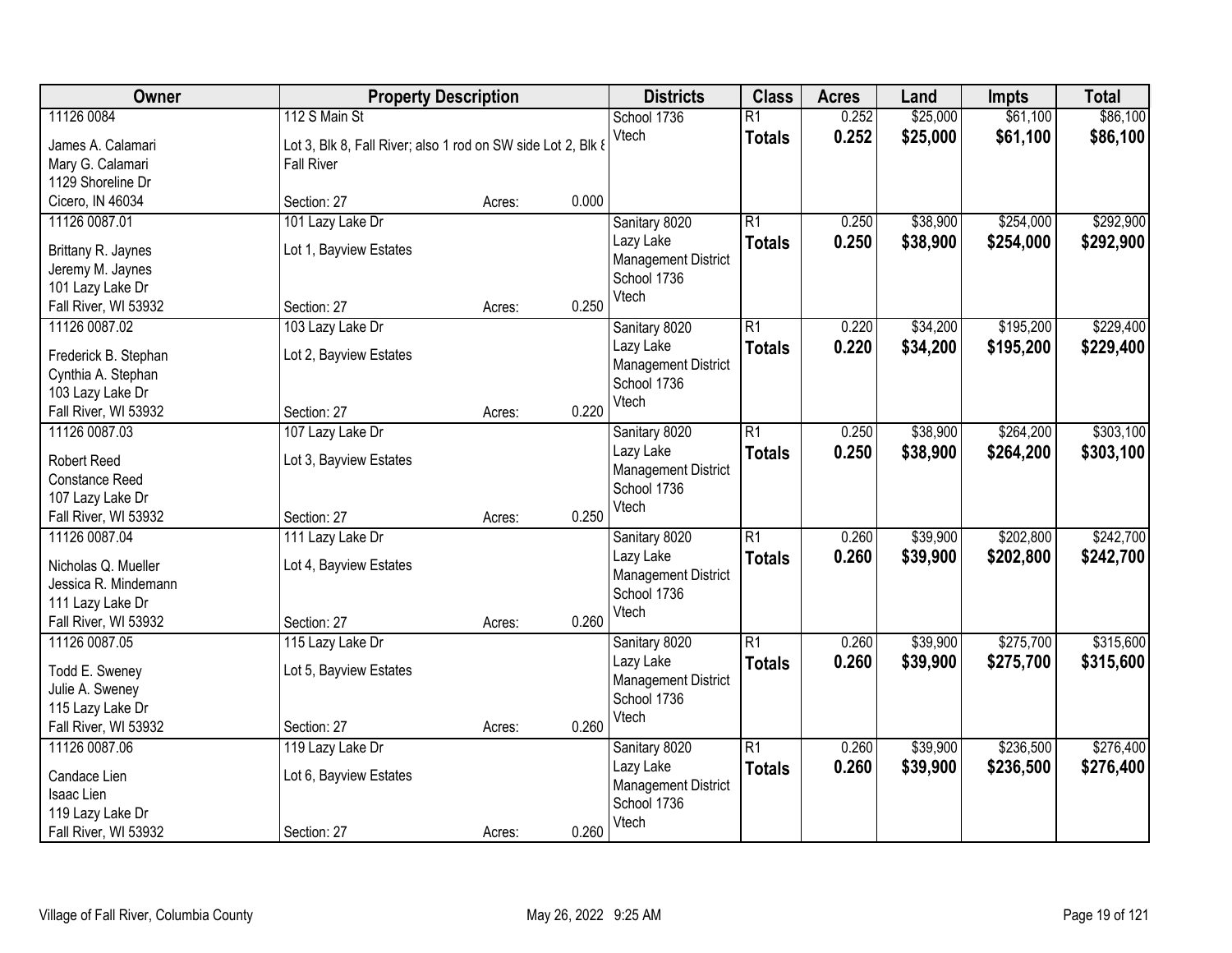| Owner                                                            | <b>Property Description</b> |        | <b>Districts</b> | <b>Class</b>               | <b>Acres</b>    | Land  | <b>Impts</b> | <b>Total</b> |           |
|------------------------------------------------------------------|-----------------------------|--------|------------------|----------------------------|-----------------|-------|--------------|--------------|-----------|
| 11126 0087.07                                                    | 123 Lazy Lake Dr            |        |                  | Sanitary 8020              | $\overline{R1}$ | 0.270 | \$40,900     | \$268,800    | \$309,700 |
| Mark C. Sawyer                                                   | Lot 7, Bayview Estates      |        |                  | Lazy Lake                  | <b>Totals</b>   | 0.270 | \$40,900     | \$268,800    | \$309,700 |
| Lisa M. Sawyer                                                   |                             |        |                  | <b>Management District</b> |                 |       |              |              |           |
| 123 Lazy Lake Dr                                                 |                             |        |                  | School 1736                |                 |       |              |              |           |
| Fall River, WI 53932                                             | Section: 27                 | Acres: | 0.270            | Vtech                      |                 |       |              |              |           |
| 11126 0087.08                                                    | 127 Lazy Lake Dr            |        |                  | Sanitary 8020              | $\overline{R1}$ | 0.270 | \$40,900     | \$200,400    | \$241,300 |
| Andrew R. Schmiechen                                             | Lot 8, Bayview Estates      |        |                  | Lazy Lake                  | <b>Totals</b>   | 0.270 | \$40,900     | \$200,400    | \$241,300 |
| 127 Lazy Lake Dr                                                 |                             |        |                  | <b>Management District</b> |                 |       |              |              |           |
| Fall River, WI 53932                                             |                             |        |                  | School 1736                |                 |       |              |              |           |
|                                                                  | Section: 27                 | Acres: | 0.270            | Vtech                      |                 |       |              |              |           |
| 11126 0087.09                                                    | 131 Lazy Lake Dr            |        |                  | Sanitary 8020              | $\overline{R1}$ | 0.260 | \$39,900     | \$193,500    | \$233,400 |
| Cindy L. Eggert                                                  | Lot 9, Bayview Estates      |        |                  | Lazy Lake                  | <b>Totals</b>   | 0.260 | \$39,900     | \$193,500    | \$233,400 |
| 131 Lazy Lake Dr                                                 |                             |        |                  | <b>Management District</b> |                 |       |              |              |           |
| Fall River, WI 53932                                             |                             |        |                  | School 1736                |                 |       |              |              |           |
|                                                                  | Section: 27                 | Acres: | 0.260            | Vtech                      |                 |       |              |              |           |
| 11126 0087.10                                                    | 135 Lazy Lake Dr            |        |                  | Sanitary 8020              | $\overline{R1}$ | 0.260 | \$39,900     | \$147,900    | \$187,800 |
| Jay R. Toser                                                     | Lot 10, Bayview Estates     |        |                  | Lazy Lake                  | <b>Totals</b>   | 0.260 | \$39,900     | \$147,900    | \$187,800 |
| Cynthia L. Toser                                                 |                             |        |                  | <b>Management District</b> |                 |       |              |              |           |
| 6130 Century Ave Apt 205                                         |                             |        |                  | School 1736                |                 |       |              |              |           |
| Middleton, WI 53562                                              | Section: 27                 | Acres: | 0.260            | Vtech                      |                 |       |              |              |           |
| 11126 0087.11                                                    | 139 Lazy Lake Dr            |        |                  | Sanitary 8020              | $\overline{R1}$ | 0.260 | \$39,900     | \$213,700    | \$253,600 |
|                                                                  |                             |        |                  | Lazy Lake                  | <b>Totals</b>   | 0.260 | \$39,900     | \$213,700    | \$253,600 |
| Tyler G. Schneekloth<br>Jennifer A. Schneekloth                  | Lot 11, Bayview Estates     |        |                  | <b>Management District</b> |                 |       |              |              |           |
| 139 Lazy Lake Dr                                                 |                             |        |                  | School 1736                |                 |       |              |              |           |
| Fall River, WI 53932                                             | Section: 27                 | Acres: | 0.260            | Vtech                      |                 |       |              |              |           |
| 11126 0087.12                                                    | 143 Lazy Lake Dr            |        |                  | Sanitary 8020              | $\overline{R1}$ | 0.260 | \$39,900     | \$260,700    | \$300,600 |
|                                                                  |                             |        |                  | Lazy Lake                  | <b>Totals</b>   | 0.260 | \$39,900     | \$260,700    | \$300,600 |
| Daniel P & Teresa J Westing Rev Living   Lot 12, Bayview Estates |                             |        |                  | <b>Management District</b> |                 |       |              |              |           |
| Trust Dated 10/1                                                 |                             |        |                  | School 1736                |                 |       |              |              |           |
| 143 Lazy Lake Dr<br>Fall River, WI 53932                         | Section: 27                 | Acres: | 0.260            | Vtech                      |                 |       |              |              |           |
| 11126 0087.13                                                    | 147 Lazy Lake Dr            |        |                  | Sanitary 8020              | $\overline{R1}$ | 0.260 | \$39,900     | \$180,000    | \$219,900 |
|                                                                  |                             |        |                  | Lazy Lake                  | <b>Totals</b>   | 0.260 | \$39,900     | \$180,000    | \$219,900 |
| Eric G. Schumann                                                 | Lot 13, Bayview Estates     |        |                  | <b>Management District</b> |                 |       |              |              |           |
| 147 Lazy Lake Dr                                                 |                             |        |                  | School 1736                |                 |       |              |              |           |
| Fall River, WI 54932                                             |                             |        |                  | Vtech                      |                 |       |              |              |           |
|                                                                  | Section: 27                 | Acres: | 0.260            |                            |                 |       |              |              |           |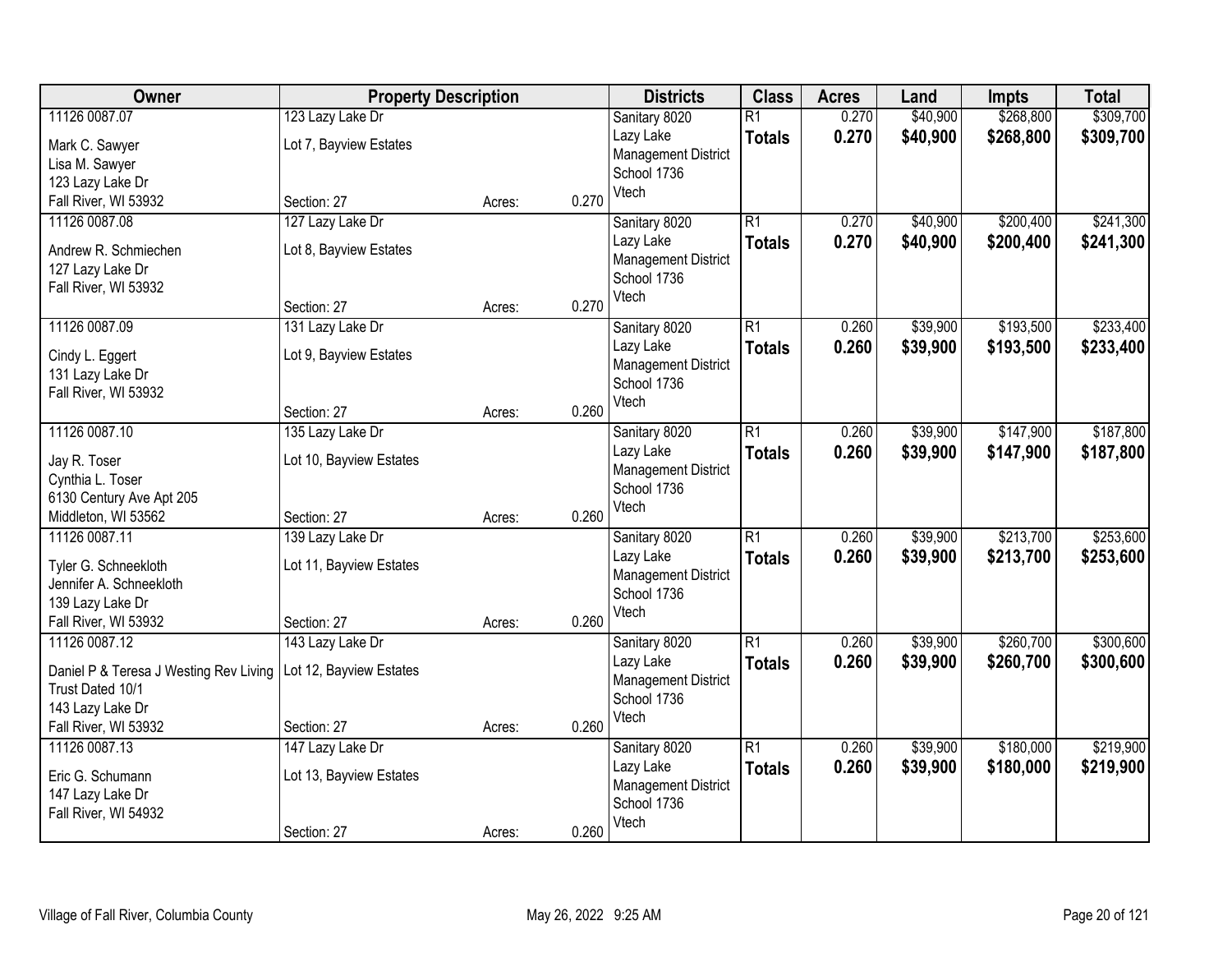| Owner                                     | <b>Property Description</b>        |        |       | <b>Districts</b>                        | <b>Class</b>    | <b>Acres</b> | Land     | <b>Impts</b> | <b>Total</b> |
|-------------------------------------------|------------------------------------|--------|-------|-----------------------------------------|-----------------|--------------|----------|--------------|--------------|
| 11126 0087.14                             | 151 Lazy Lake Dr                   |        |       | Sanitary 8020                           | $\overline{R1}$ | 0.260        | \$39,900 | \$257,800    | \$297,700    |
| Dana M. Wolff                             | Lot 14, 1st Add Bayview Estates    |        |       | Lazy Lake                               | <b>Totals</b>   | 0.260        | \$39,900 | \$257,800    | \$297,700    |
| 151 Lazy Lake Dr                          |                                    |        |       | <b>Management District</b>              |                 |              |          |              |              |
| Fall River, WI 53932                      |                                    |        |       | School 1736                             |                 |              |          |              |              |
|                                           | Section: 27                        | Acres: | 0.260 | Vtech                                   |                 |              |          |              |              |
| 11126 0087.15                             | 155 Lazy Lake Dr                   |        |       | Sanitary 8020                           | $\overline{R1}$ | 0.260        | \$39,900 | \$184,800    | \$224,700    |
| Derrick L. Jennings                       | Lot 15, 1st Add Bayview Estates    |        |       | Lazy Lake                               | <b>Totals</b>   | 0.260        | \$39,900 | \$184,800    | \$224,700    |
| Heidi P. Jennings                         |                                    |        |       | <b>Management District</b>              |                 |              |          |              |              |
| 155 Lazy Lake Dr                          |                                    |        |       | School 1736                             |                 |              |          |              |              |
| Fall River, WI 53932                      | Section: 27                        | Acres: | 0.260 | Vtech                                   |                 |              |          |              |              |
| 11126 0087.16                             | 159 Lazy Lake Dr                   |        |       | Sanitary 8020                           | $\overline{R1}$ | 0.260        | \$39,900 | \$354,200    | \$394,100    |
| Jeremiah C. Abegglen                      | Lot 16, 1st Add Bayview Estate     |        |       | Lazy Lake                               | <b>Totals</b>   | 0.260        | \$39,900 | \$354,200    | \$394,100    |
| Heidi M. Abegglen                         |                                    |        |       | <b>Management District</b>              |                 |              |          |              |              |
| 159 Lazy Lake Dr                          |                                    |        |       | School 1736                             |                 |              |          |              |              |
| Fall River, WI 53932                      | Section: 27                        | Acres: | 0.260 | Vtech                                   |                 |              |          |              |              |
| 11126 0087.17                             | 163 Lazy Lake Dr                   |        |       | Sanitary 8020                           | $\overline{R1}$ | 0.260        | \$39,900 | \$228,100    | \$268,000    |
|                                           |                                    |        |       | Lazy Lake                               | <b>Totals</b>   | 0.260        | \$39,900 | \$228,100    | \$268,000    |
| Delgertsetseg Zorigt<br>Enkhbayar Amgalan | Lot 17, 1st Add Bayview Estates    |        |       | <b>Management District</b>              |                 |              |          |              |              |
| 1634 Lazy Lake Dr                         |                                    |        |       | School 1736                             |                 |              |          |              |              |
| Fall River, WI 53932                      | Section: 27                        | Acres: | 0.260 | Vtech                                   |                 |              |          |              |              |
| 11126 0087.18                             | 167 Lazy Lake Dr                   |        |       | Sanitary 8020                           | $\overline{R1}$ | 0.260        | \$39,900 | \$241,400    | \$281,300    |
|                                           |                                    |        |       | Lazy Lake                               | <b>Totals</b>   | 0.260        | \$39,900 | \$241,400    | \$281,300    |
| Gerald A. Felder                          | Lot 18, 1st Add Bayview Estates    |        |       | <b>Management District</b>              |                 |              |          |              |              |
| Patricia A. Felder                        |                                    |        |       | School 1736                             |                 |              |          |              |              |
| 167 Lazy Lake Dr                          |                                    |        |       | Vtech                                   |                 |              |          |              |              |
| Fall River, WI 53932                      | Section: 26                        | Acres: | 0.260 |                                         |                 |              |          |              |              |
| 11126 0087.19                             | 171 Lazy Lake Dr                   |        |       | Sanitary 8020                           | $\overline{R1}$ | 0.260        | \$39,900 | \$292,600    | \$332,500    |
| Steven J. Bader                           | Lot 19, 1st Add Bayview Estates    |        |       | Lazy Lake<br><b>Management District</b> | <b>Totals</b>   | 0.260        | \$39,900 | \$292,600    | \$332,500    |
| Kasey G. Bader                            |                                    |        |       | School 1736                             |                 |              |          |              |              |
| 171 Lazy Lake Dr                          |                                    |        |       | Vtech                                   |                 |              |          |              |              |
| Fall River, WI 53932                      | Section: 26                        | Acres: | 0.260 |                                         |                 |              |          |              |              |
| 11126 0087.20                             | 175 Lazy Lake Dr                   |        |       | Sanitary 8020                           | $\overline{R1}$ | 0.310        | \$44,900 | \$327,200    | \$372,100    |
| Martha L. Wangerin                        | Lot 20, 1st Add to Bayview Estates |        |       | Lazy Lake                               | <b>Totals</b>   | 0.310        | \$44,900 | \$327,200    | \$372,100    |
| 175 Lazy Lake Dr                          |                                    |        |       | <b>Management District</b>              |                 |              |          |              |              |
| Fall River, WI 53932                      |                                    |        |       | School 1736                             |                 |              |          |              |              |
|                                           | Section: 26                        | Acres: | 0.310 | Vtech                                   |                 |              |          |              |              |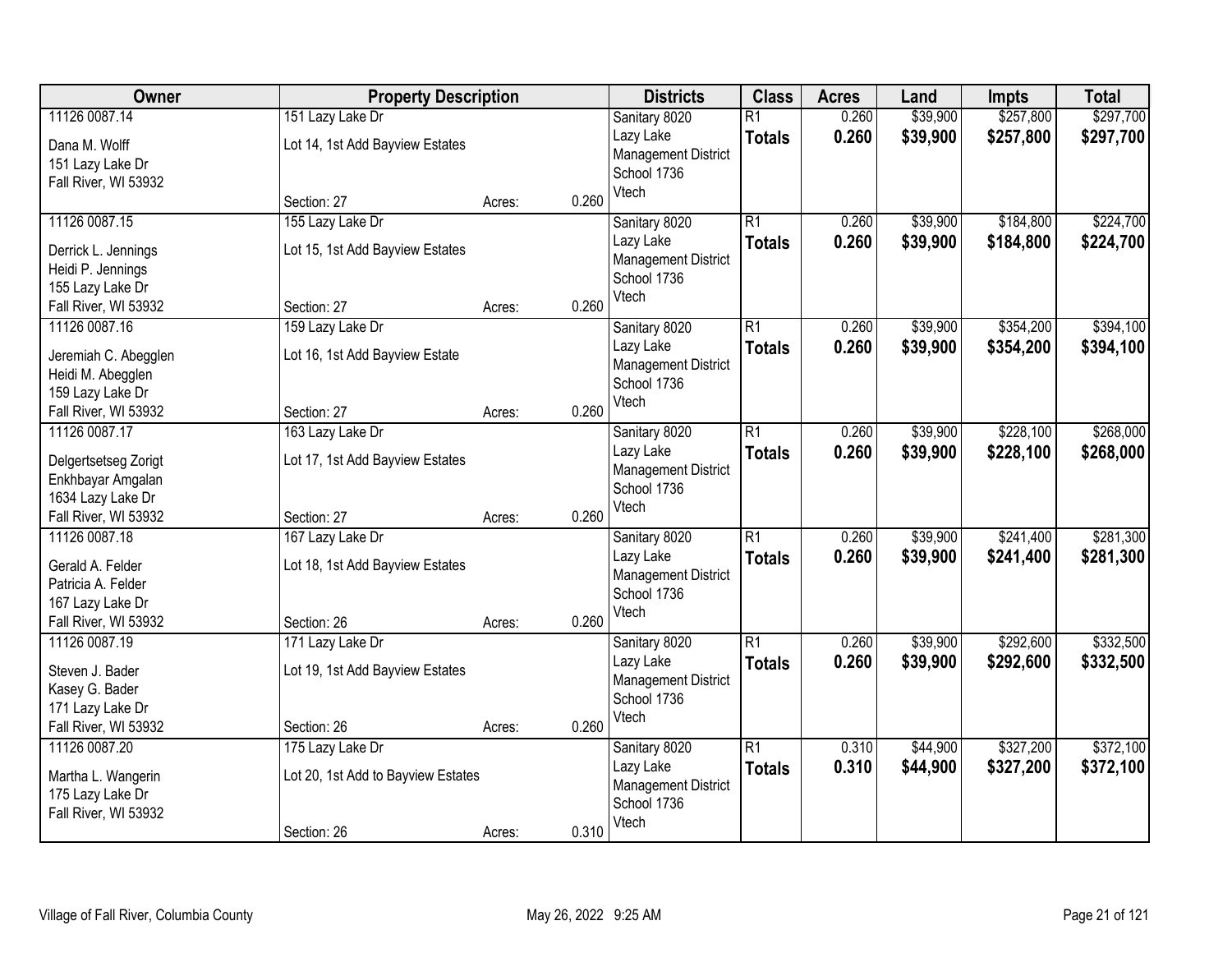| Owner                                                                                         | <b>Property Description</b>                                                                                                                                                                                                              | <b>Districts</b>                                                                 | <b>Class</b>                             | <b>Acres</b>              | Land                          | Impts                                     | <b>Total</b>                    |
|-----------------------------------------------------------------------------------------------|------------------------------------------------------------------------------------------------------------------------------------------------------------------------------------------------------------------------------------------|----------------------------------------------------------------------------------|------------------------------------------|---------------------------|-------------------------------|-------------------------------------------|---------------------------------|
| 11126 0087.21<br>David L. Kuck<br>Karen S. Kuck<br>644 Waters Edge Dr                         | <b>Prairie St</b><br>that part of Lot 1 CS#3565-24-52 located in the Village o<br><b>Fall River</b>                                                                                                                                      | Sanitary 8020<br>Lazy Lake<br>Management District<br>School 1736<br>Vtech        | S5x<br><b>Totals</b>                     | 1.550<br>1.550            | \$4,600<br>\$4,600            | $\overline{50}$<br>\$0                    | \$4,600<br>\$4,600              |
| Whitewater, WI 53190                                                                          | 1.550<br>Section: 27<br>Acres:                                                                                                                                                                                                           |                                                                                  |                                          |                           |                               |                                           |                                 |
| 11126 0087.23<br>David L. Kuck<br>Karen S. Kuck<br>644 Waters Edge Dr<br>Whitewater, WI 53190 | Prairie St<br>Outlot 51 and part of Outlot 50, Assessor's Plat of the<br>Village of Fall River<br>2.530<br>Section: 27<br>Acres:                                                                                                         | Sanitary 8020<br>Lazy Lake<br><b>Management District</b><br>School 1736<br>Vtech | $\overline{\text{S5x}}$<br><b>Totals</b> | 2.530<br>2.530            | \$1,200<br>\$1,200            | $\overline{50}$<br>\$0                    | \$1,200<br>\$1,200              |
| 11126 0087.24<br>Bryan J. Yelk<br>Billie J. Wagner<br>212 Prairie St<br>Fall River, WI 53932  | Lazy Lake Dr<br>Outlots 45, 50 & 52, Assessor's Plat of the Village of Fall<br>River; exc 5 ac Lazy Point Plat; also part of the NW1/4 of<br>SW1/4 of Sec 26-11-12, N and W of Mill Race; that part o<br>29.900<br>Section: 27<br>Acres: | Sanitary 8020<br>Lazy Lake<br><b>Management District</b><br>School 1736<br>Vtech | A42<br>S <sub>5</sub> x<br><b>Totals</b> | 23.660<br>6.240<br>29.900 | \$6,800<br>\$3,000<br>\$9,800 | \$0<br>\$0<br>\$0                         | \$6,800<br>\$3,000<br>\$9,800   |
| 11126 0087.25<br>David L. Kuck<br>Karen S. Kuck<br>644 Waters Edge Dr<br>Whitewater, WI 53190 | Prairie St<br>Com E 1/4 cor Sec Th N89-27-12 W 1336.7' to POB Th I<br>89-27-12 W 919.51' Th N40-49-56 E 428.88' Th<br>S89-27-12 E 408.85' Th N38-22-45 E 149.69' Th<br>1.850<br>Section: 27<br>Acres:                                    | Sanitary 8020<br>Lazy Lake<br><b>Management District</b><br>School 1736<br>Vtech | $\overline{\text{S5x}}$<br><b>Totals</b> | 1.850<br>1.850            | \$1,000<br>\$1,000            | \$0<br>\$0                                | \$1,000<br>\$1,000              |
| 11126 0087.26<br>Bryan J. Yelk<br>Billie J. Wagner<br>212 Prairie St<br>Fall River, WI 53932  | 212 Prairie St<br>Lot 1, CSM 4814-34-13<br>4.430<br>Section: 27<br>Acres:                                                                                                                                                                | Sanitary 8020<br>Lazy Lake<br><b>Management District</b><br>School 1736<br>Vtech | A42<br>H7<br><b>Totals</b>               | 3.130<br>1.300<br>4.430   | \$900<br>\$60,900<br>\$61,800 | $\overline{30}$<br>\$101,600<br>\$101,600 | \$900<br>\$162,500<br>\$163,400 |
| 11126 0087.27<br>Bryan J. Yelk<br>Billie J. Wagner<br>212 Prairie St<br>Fall River, WI 53932  | 212 Prairie St<br>Lot 2, CSM 4814-34-13<br>0.230<br>Section: 27<br>Acres:                                                                                                                                                                | Sanitary 8020<br>Lazy Lake<br><b>Management District</b><br>School 1736<br>Vtech | $\overline{R1}$<br><b>Totals</b>         | 0.230<br>0.230            | \$4,200<br>\$4,200            | $\sqrt{6}$<br>\$0                         | \$4,200<br>\$4,200              |
| 11126 0087.28<br>Village of Fall River<br>PO Box 37<br>Fall River, WI 53932                   | Prairie St<br>Road parcel dedicated to the public in CSM 4814-34-13.<br>Part of Prairie Street 33' X 449.53'. Described as follows<br>Comm at W Q cor of Sec 27; N88-02-10E 3963.02';<br>0.340<br>Section: 27<br>Acres:                  | Sanitary 8020<br>Lazy Lake<br><b>Management District</b><br>School 1736<br>Vtech | $\overline{X4}$<br><b>Totals</b>         | 0.340<br>0.340            | $\overline{50}$<br>\$0        | $\overline{50}$<br>\$0                    | $\overline{50}$<br>\$0          |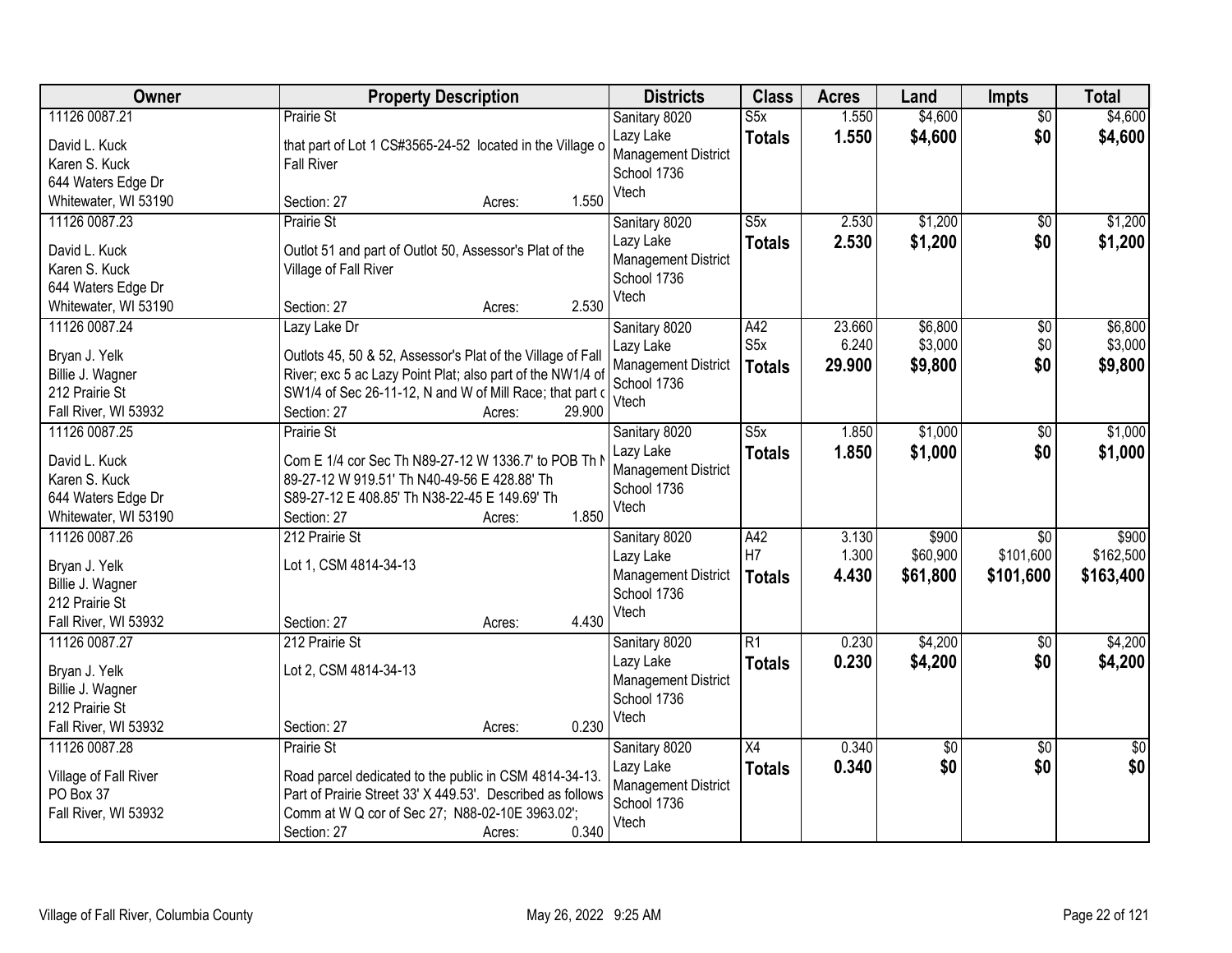| Owner                                                                                                        | <b>Property Description</b>                                                                      |        |        | <b>Districts</b>                                                                 | <b>Class</b>                     | <b>Acres</b>   | Land                   | <b>Impts</b>           | <b>Total</b>           |
|--------------------------------------------------------------------------------------------------------------|--------------------------------------------------------------------------------------------------|--------|--------|----------------------------------------------------------------------------------|----------------------------------|----------------|------------------------|------------------------|------------------------|
| 11126 0087.31                                                                                                | 310 Prairie St                                                                                   |        |        | Sanitary 8020                                                                    | X5                               | 27.630         | $\overline{50}$        | $\overline{50}$        | \$0                    |
| School District of Fall River<br>150 Bradley St<br>Fall River, WI 53932                                      | Lot 1, CSM 6192-45-44                                                                            |        |        | Lazy Lake<br><b>Management District</b><br>School 1736<br>Vtech                  | <b>Totals</b>                    | 27.630         | \$0                    | \$0                    | \$0                    |
|                                                                                                              | Section: 27                                                                                      | Acres: | 27.630 |                                                                                  |                                  |                |                        |                        |                        |
| 11126 0087.32<br>Village O Fall River<br>c/o Village of Fall River<br>PO Box 37<br>Fall River, WI 53932      | that part of Prairie St lying within CS 6192, between the c<br>and Lot 1 CS 6192,<br>Section: 27 | Acres: | 0.000  | Sanitary 8020<br>Lazy Lake<br><b>Management District</b><br>School 1736<br>Vtech | $\overline{X4}$<br><b>Totals</b> | 0.761<br>0.761 | $\overline{50}$<br>\$0 | $\overline{50}$<br>\$0 | \$0<br>\$0             |
| 11126 0087.OL1                                                                                               | 300 Prairie St                                                                                   |        |        | Sanitary 8020                                                                    | X4                               | 0.060          | $\overline{50}$        | \$0                    | $\overline{\$0}$       |
| Village of Fall River<br>PO Box 37<br>Fall River, WI 53932                                                   | Outlot 1, CSM 6192-45-44                                                                         |        |        | Lazy Lake<br><b>Management District</b><br>School 1736<br>Vtech                  | <b>Totals</b>                    | 0.060          | \$0                    | \$0                    | \$0                    |
|                                                                                                              | Section: 27<br>114 Prairie St                                                                    | Acres: | 0.060  |                                                                                  |                                  |                |                        |                        |                        |
| 11126 0088<br>Mark C. Koehler<br>Kathy Koehler<br>1915 Overbrook Ave                                         | Outlot 46, Village of Fall River; exc Crystal Knoll Estates;<br>exc #633334; easement #681738    |        |        | School 1736<br>Vtech                                                             | $\overline{R1}$<br><b>Totals</b> | 4.910<br>4.910 | \$106,500<br>\$106,500 | \$143,700<br>\$143,700 | \$250,200<br>\$250,200 |
| Clearwater, FL 33755                                                                                         | Section: 27                                                                                      | Acres: | 4.910  |                                                                                  |                                  |                |                        |                        |                        |
| 11126 0088.01<br>Matthew J. Brown<br>Melissa L. Brown<br>100 Lazy Lake Dr                                    | 100 Lazy Lake Dr<br>Lot 1, Crystal Knoll Estates                                                 |        |        | School 1736<br>Vtech                                                             | $\overline{R1}$<br>Totals        | 0.380<br>0.380 | \$40,300<br>\$40,300   | \$211,300<br>\$211,300 | \$251,600<br>\$251,600 |
| Fall River, WI 53932<br>11126 0088.02                                                                        | Section: 27                                                                                      | Acres: | 0.380  | School 1736                                                                      | R1                               | 0.440          | \$45,000               | \$321,900              | \$366,900              |
| Sonja J Nottelson Qualified Personal Re   Lot 2, Crystal Knoll Estates<br>Tr Dated 11/2/<br>104 Lazy Lake Dr | 104 Lazy Lake Dr                                                                                 |        |        | Vtech                                                                            | <b>Totals</b>                    | 0.440          | \$45,000               | \$321,900              | \$366,900              |
| Fall River, WI 53932                                                                                         | Section: 27                                                                                      | Acres: | 0.440  |                                                                                  |                                  |                |                        |                        |                        |
| 11126 0088.03<br>Dennis L. Tauer<br>Rita A. Tauer<br>108 Lazy Lake Dr                                        | 108 Lazy Lake Dr<br>Lot 3, Crystal Knoll Estates<br>Section: 27                                  |        | 0.400  | School 1736<br>Vtech                                                             | R1<br><b>Totals</b>              | 0.400<br>0.400 | \$41,900<br>\$41,900   | \$252,300<br>\$252,300 | \$294,200<br>\$294,200 |
| Fall River, WI 53932                                                                                         |                                                                                                  | Acres: |        |                                                                                  |                                  |                |                        |                        |                        |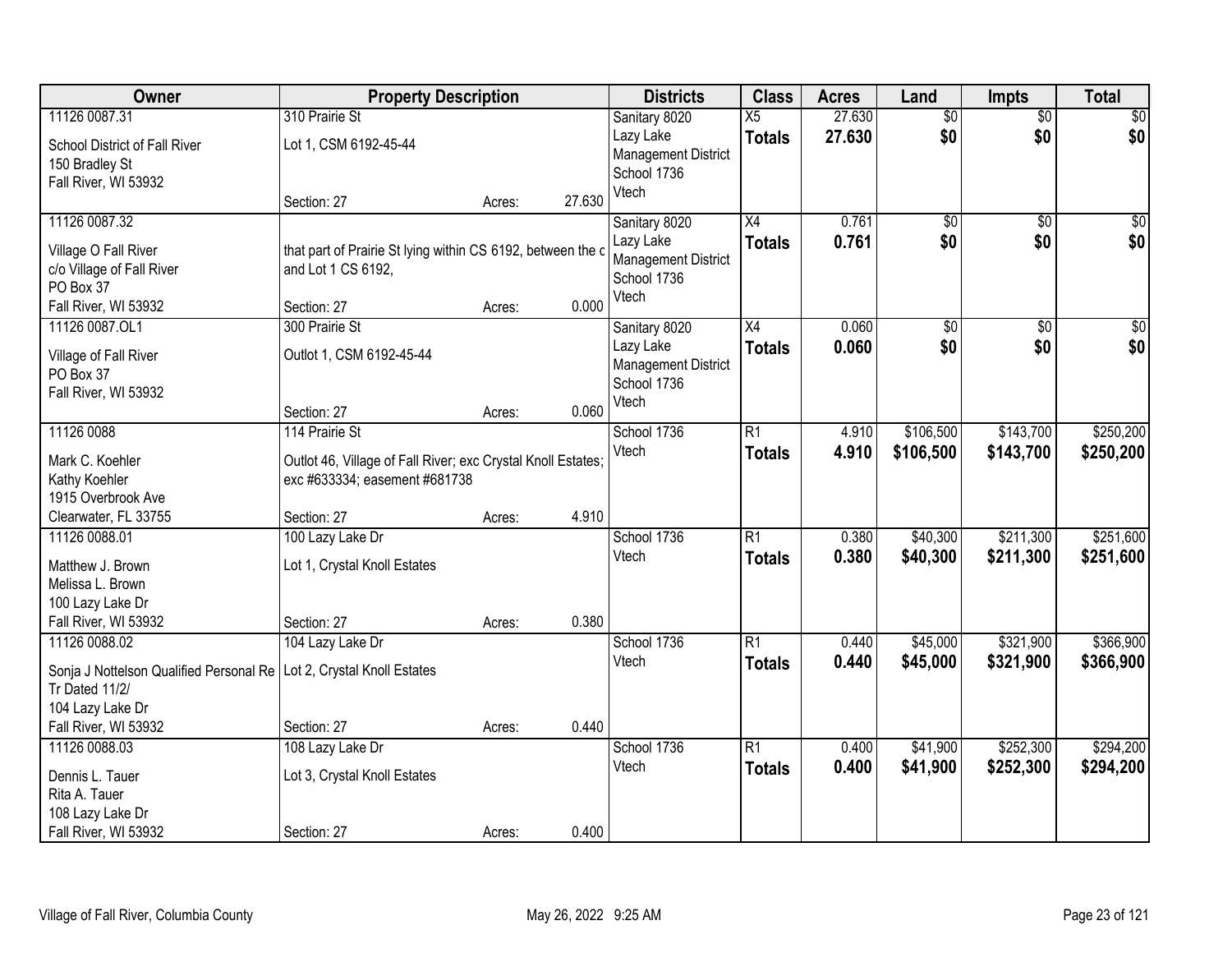| Owner                                    |                               | <b>Property Description</b> |       | <b>Districts</b>     | <b>Class</b>    | <b>Acres</b> | Land     | <b>Impts</b> | <b>Total</b> |
|------------------------------------------|-------------------------------|-----------------------------|-------|----------------------|-----------------|--------------|----------|--------------|--------------|
| 11126 0088.04                            | 112 Lazy Lake Dr              |                             |       | School 1736          | $\overline{R1}$ | 0.400        | \$41,900 | \$264,500    | \$306,400    |
| Dale Patrick                             | Lot 4, Crystal Knoll Estates  |                             |       | Vtech                | <b>Totals</b>   | 0.400        | \$41,900 | \$264,500    | \$306,400    |
| Dawn Patrick                             |                               |                             |       |                      |                 |              |          |              |              |
| 112 Lazy Lake Dr                         |                               |                             |       |                      |                 |              |          |              |              |
| Fall River, WI 53932                     | Section: 27                   | Acres:                      | 0.400 |                      |                 |              |          |              |              |
| 11126 0088.05                            | 116 Lazy Lake Dr              |                             |       | School 1736          | $\overline{R1}$ | 0.400        | \$41,900 | \$262,200    | \$304,100    |
| William F. Whittington                   | Lot 5, Crystal Knoll Estates  |                             |       | Vtech                | <b>Totals</b>   | 0.400        | \$41,900 | \$262,200    | \$304,100    |
| 116 Lazy Lake Dr                         |                               |                             |       |                      |                 |              |          |              |              |
| Fall River, WI 53932                     |                               |                             |       |                      |                 |              |          |              |              |
|                                          | Section: 27                   | Acres:                      | 0.400 |                      |                 |              |          |              |              |
| 11126 0088.06                            | 120 Lazy Lake Dr              |                             |       | School 1736          | $\overline{R1}$ | 0.370        | \$39,500 | \$281,200    | \$320,700    |
| James Garner                             | Lot 6, Crystal Knoll Estates  |                             |       | Vtech                | <b>Totals</b>   | 0.370        | \$39,500 | \$281,200    | \$320,700    |
| Lorrieann Garner                         |                               |                             |       |                      |                 |              |          |              |              |
| 120 Lazy Lake Dr                         |                               |                             |       |                      |                 |              |          |              |              |
| Fall River, WI 53932                     | Section: 27                   | Acres:                      | 0.370 |                      |                 |              |          |              |              |
| 11126 0088.07                            | 124 Lazy Lake Dr              |                             |       | School 1736          | $\overline{R1}$ | 0.340        | \$37,200 | \$258,400    | \$295,600    |
|                                          |                               |                             |       | Vtech                | <b>Totals</b>   | 0.340        | \$37,200 | \$258,400    | \$295,600    |
| Marcus R. Bobholz                        | Lot 7, Crystal Knoll Estates  |                             |       |                      |                 |              |          |              |              |
| 124 Lazy Lake Dr<br>Fall River, WI 53932 |                               |                             |       |                      |                 |              |          |              |              |
|                                          | Section: 27                   | Acres:                      | 0.340 |                      |                 |              |          |              |              |
| 11126 0088.08                            | 128 Lazy Lake Dr              |                             |       | School 1736          | $\overline{R1}$ | 0.340        | \$37,200 | \$253,600    | \$290,800    |
|                                          |                               |                             |       | Vtech                | <b>Totals</b>   | 0.340        | \$37,200 | \$253,600    | \$290,800    |
| Dan Birr                                 | Lot 8, Crystal Knoll Estates  |                             |       |                      |                 |              |          |              |              |
| Kiersten Birr                            |                               |                             |       |                      |                 |              |          |              |              |
| 128 Lazy Lake Dr                         |                               |                             |       |                      |                 |              |          |              |              |
| Fall River, WI 53932                     | Section: 27                   | Acres:                      | 0.340 |                      | $\overline{R1}$ |              |          |              |              |
| 11126 0088.11                            | 140 Lazy Lake Dr              |                             |       | School 1736<br>Vtech |                 | 0.450        | \$45,800 | \$305,600    | \$351,400    |
| Chadron Schleif                          | Lot 11, Crystal Knoll Estates |                             |       |                      | <b>Totals</b>   | 0.450        | \$45,800 | \$305,600    | \$351,400    |
| Kelsey Schleif                           |                               |                             |       |                      |                 |              |          |              |              |
| 140 Lazy Lake Dr                         |                               |                             |       |                      |                 |              |          |              |              |
| Fall River, WI 53932                     | Section: 27                   | Acres:                      | 0.450 |                      |                 |              |          |              |              |
| 11126 0088.12                            | 144 Lazy Lake Dr              |                             |       | School 1736          | $\overline{R1}$ | 0.390        | \$41,100 | \$342,700    | \$383,800    |
| Christopher Moehr                        | Lot 12, Crystal Knoll Estates |                             |       | Vtech                | <b>Totals</b>   | 0.390        | \$41,100 | \$342,700    | \$383,800    |
| Rachel Moehr                             |                               |                             |       |                      |                 |              |          |              |              |
| 144 Lazy Lake Dr                         |                               |                             |       |                      |                 |              |          |              |              |
| Fall River, WI 53932                     | Section: 27                   | Acres:                      | 0.390 |                      |                 |              |          |              |              |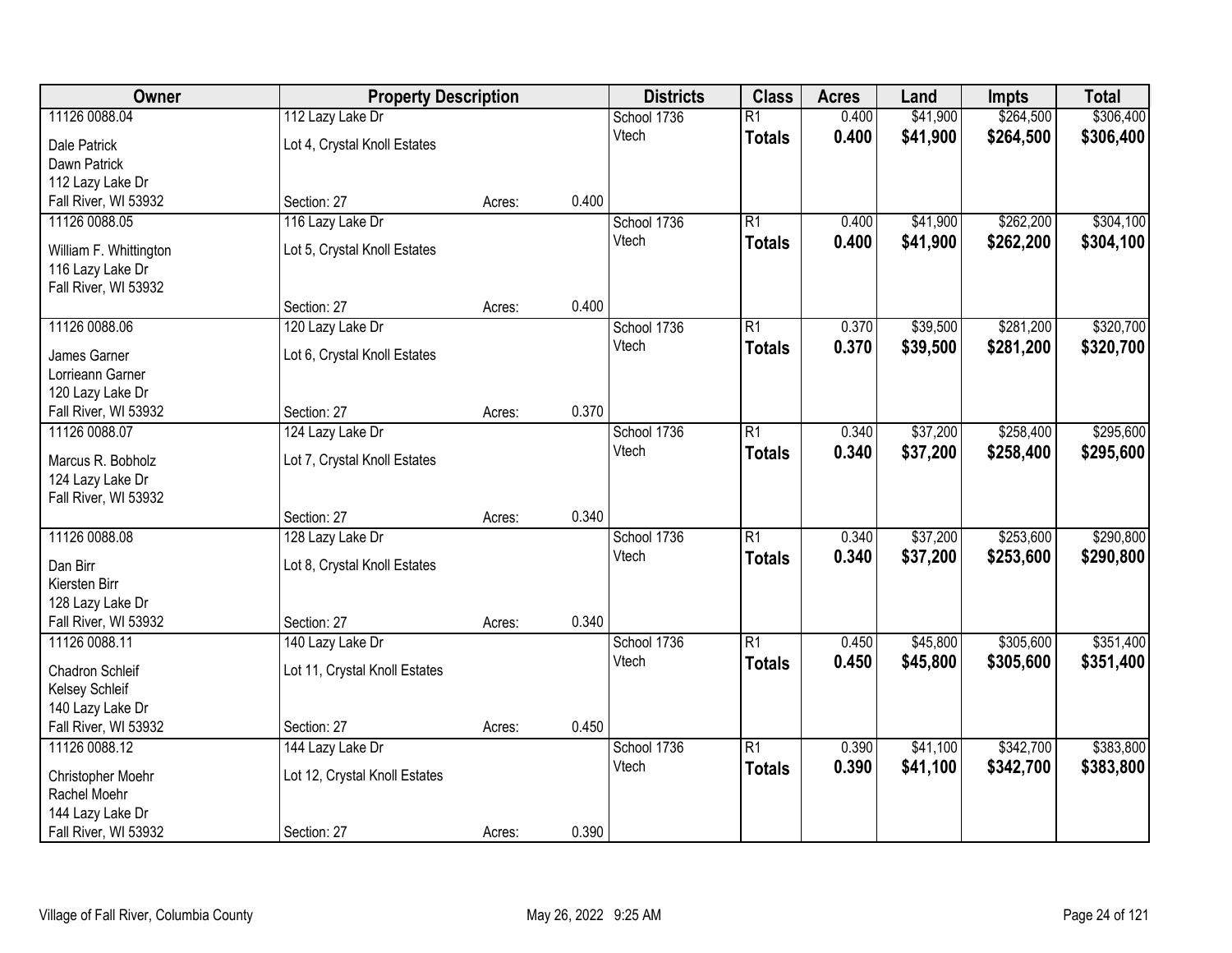| Owner                                                |                               | <b>Property Description</b> |       | <b>Districts</b>     | <b>Class</b>    | <b>Acres</b> | Land     | <b>Impts</b>    | <b>Total</b> |
|------------------------------------------------------|-------------------------------|-----------------------------|-------|----------------------|-----------------|--------------|----------|-----------------|--------------|
| 11126 0088.13                                        | 148 Lazy Lake Dr              |                             |       | School 1736          | $\overline{R1}$ | 0.400        | \$41,900 | \$280,500       | \$322,400    |
| Dean A. Nemecek                                      | Lot 13, Crystal Knoll Estates |                             |       | Vtech                | <b>Totals</b>   | 0.400        | \$41,900 | \$280,500       | \$322,400    |
| Kristin Nemecek                                      |                               |                             |       |                      |                 |              |          |                 |              |
| 148 Lazy Lake Dr                                     |                               |                             |       |                      |                 |              |          |                 |              |
| Fall River, WI 53932                                 | Section: 27                   | Acres:                      | 0.400 |                      |                 |              |          |                 |              |
| 11126 0088.14                                        | 152 Lazy Lake Dr              |                             |       | School 1736          | $\overline{R1}$ | 0.440        | \$45,000 | \$220,800       | \$265,800    |
| John S. Gardner                                      | Lot 14, Crystal Knoll Estates |                             |       | Vtech                | <b>Totals</b>   | 0.440        | \$45,000 | \$220,800       | \$265,800    |
| Lynne M. Gardner                                     |                               |                             |       |                      |                 |              |          |                 |              |
| 152 Lazy Lake Dr                                     |                               |                             |       |                      |                 |              |          |                 |              |
| Fall River, WI 53932                                 | Section: 27                   | Acres:                      | 0.440 |                      |                 |              |          |                 |              |
| 11126 0088.15                                        | 156 Lazy Lake Dr              |                             |       | School 1736          | $\overline{R1}$ | 0.470        | \$47,300 | \$0             | \$47,300     |
|                                                      |                               |                             |       | Vtech                | <b>Totals</b>   | 0.470        | \$47,300 | \$0             | \$47,300     |
| Patricia K. Robbins-Phillips<br>3125 E Canvasback Ln | Lot 15, Crystal Knoll Estates |                             |       |                      |                 |              |          |                 |              |
| Appleton, WI 54913                                   |                               |                             |       |                      |                 |              |          |                 |              |
|                                                      | Section: 26                   | Acres:                      | 0.470 |                      |                 |              |          |                 |              |
| 11126 0088.16                                        | 160 Lazy Lake Dr              |                             |       | School 1736          | $\overline{R1}$ | 0.510        | \$50,100 | \$381,200       | \$431,300    |
|                                                      |                               |                             |       | Vtech                | <b>Totals</b>   | 0.510        | \$50,100 | \$381,200       | \$431,300    |
| Chad D. Dykstra                                      | LT 16 CRYSTAL KNOLL ESTATES   |                             |       |                      |                 |              |          |                 |              |
| Colleen L. Dykstra<br>160 Lazy Lake Dr               |                               |                             |       |                      |                 |              |          |                 |              |
| Fall River, WI 53932                                 | Section: 26                   | Acres:                      | 0.510 |                      |                 |              |          |                 |              |
| 11126 0088.17                                        | Lazy Lake Dr                  |                             |       | School 1736          | $\overline{R1}$ | 0.540        | \$13,600 | $\overline{50}$ | \$13,600     |
|                                                      |                               |                             |       | Vtech                | <b>Totals</b>   | 0.540        | \$13,600 | \$0             | \$13,600     |
| Mark A. Schumann                                     | LT 17 CRYSTAL KNOLL ESTATES   |                             |       |                      |                 |              |          |                 |              |
| Josephine A. Schumann                                |                               |                             |       |                      |                 |              |          |                 |              |
| 172 Lazy Lake Dr                                     |                               |                             |       |                      |                 |              |          |                 |              |
| Fall River, WI 53932                                 | Section: 26                   | Acres:                      | 0.540 |                      | $\overline{R1}$ |              |          |                 |              |
| 11126 0088.18                                        | 172 Lazy Lake Dr              |                             |       | School 1736<br>Vtech |                 | 1.370        | \$75,500 | \$571,500       | \$647,000    |
| Mark A. Schumann                                     | LT 1 CS#3342-22-78            |                             |       |                      | <b>Totals</b>   | 1.370        | \$75,500 | \$571,500       | \$647,000    |
| Josephine A. Schumann                                |                               |                             |       |                      |                 |              |          |                 |              |
| 172 Lazy Lake Dr                                     |                               |                             |       |                      |                 |              |          |                 |              |
| Fall River, WI 53932                                 | Section: 26                   | Acres:                      | 1.370 |                      |                 |              |          |                 |              |
| 11126 0088.20                                        | 132 Lazy Lake Dr              |                             |       | School 1736          | $\overline{R1}$ | 0.360        | \$38,700 | \$252,000       | \$290,700    |
| Dale A. Loeffler                                     | Lot 9, Crystal Knoll Estates  |                             |       | Vtech                | <b>Totals</b>   | 0.360        | \$38,700 | \$252,000       | \$290,700    |
| <b>Betty Loeffler</b>                                |                               |                             |       |                      |                 |              |          |                 |              |
| 132 Lazy Lake Dr                                     |                               |                             |       |                      |                 |              |          |                 |              |
| Fall River, WI 53932                                 | Section: 27                   | Acres:                      | 0.360 |                      |                 |              |          |                 |              |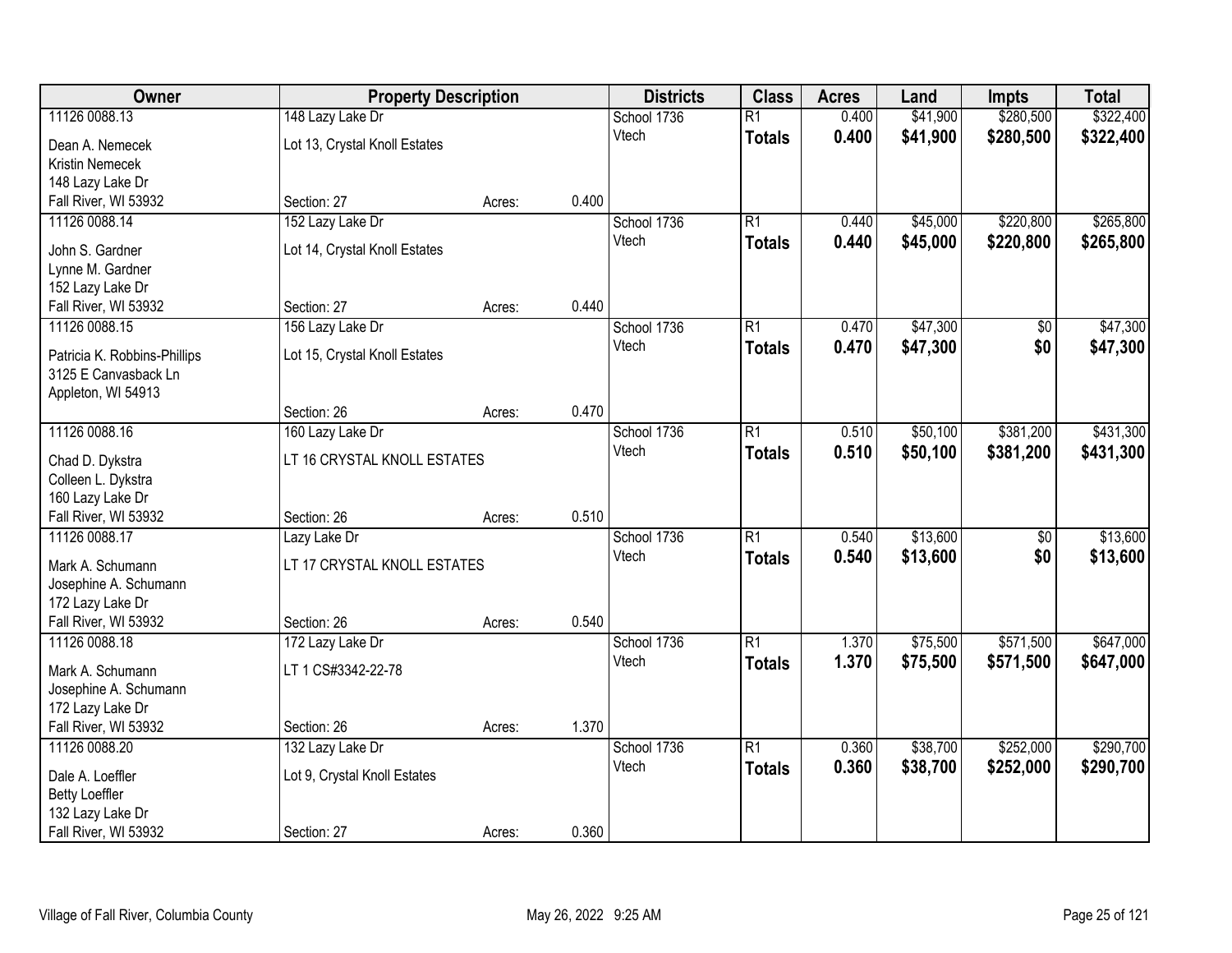| Owner                                    | <b>Property Description</b>                                  |        | <b>Districts</b> | <b>Class</b> | <b>Acres</b>    | Land  | <b>Impts</b>    | <b>Total</b>    |                 |
|------------------------------------------|--------------------------------------------------------------|--------|------------------|--------------|-----------------|-------|-----------------|-----------------|-----------------|
| 11126 0088.22                            | Lazy Lake Dr                                                 |        |                  | School 1736  | $\overline{R1}$ | 0.210 | \$6,500         | $\overline{50}$ | \$6,500         |
| Dale A. Loeffler                         | Prt of OL 46 described as follows: comm at E1/4 cor Sec      |        |                  | Vtech        | <b>Totals</b>   | 0.210 | \$6,500         | \$0             | \$6,500         |
| <b>Betty Loeffler</b>                    | 27, S00-11-52W 708.11'; S45-52-02W 468.88';                  |        |                  |              |                 |       |                 |                 |                 |
| 132 Lazy Lake Dr                         | S44-07-59E 150' to POB; S44-07-59E 79.30';                   |        |                  |              |                 |       |                 |                 |                 |
| Fall River, WI 53932                     | Section: 27                                                  | Acres: | 0.210            |              |                 |       |                 |                 |                 |
| 11126 0088.23                            | Lazy Lake Dr                                                 |        |                  | School 1736  | R1              | 0.570 | \$52,500        | \$0             | \$52,500        |
|                                          |                                                              |        |                  | Vtech        | <b>Totals</b>   | 0.570 | \$52,500        | \$0             | \$52,500        |
| Dale A. Loeffler                         | Lot 10, Crystal Knoll Estates                                |        |                  |              |                 |       |                 |                 |                 |
| <b>Betty Loeffler</b>                    |                                                              |        |                  |              |                 |       |                 |                 |                 |
| 132 Lazy Lake Dr<br>Fall River, WI 53932 | Section: 27                                                  | Acres: | 0.570            |              |                 |       |                 |                 |                 |
| 11126 0089.1                             | 130 N Main St                                                |        |                  | School 1736  | R1              | 1.690 | \$72,400        | \$161,300       | \$233,700       |
|                                          |                                                              |        |                  | Vtech        |                 |       |                 |                 |                 |
| Kevin A. Oeltjenbruns                    | Outlot 47, Assessor's Plat of the Village of Fall River; exc |        |                  |              | <b>Totals</b>   | 1.690 | \$72,400        | \$161,300       | \$233,700       |
| 130 N Main St                            | CS#1556; see exceptions                                      |        |                  |              |                 |       |                 |                 |                 |
| Fall River, WI 53932                     |                                                              |        |                  |              |                 |       |                 |                 |                 |
|                                          | Section: 27                                                  | Acres: | 1.690            |              |                 |       |                 |                 |                 |
| 11126 0089.A                             | Old Mill Rd                                                  |        |                  | School 1736  | $\overline{X5}$ | 4.750 | $\overline{50}$ | $\sqrt[6]{3}$   | $\sqrt{50}$     |
| Joint School District #1                 | Prt of OL 47, Assessors Plat of the Village of Fall River;   |        |                  | Vtech        | <b>Totals</b>   | 4.750 | \$0             | \$0             | \$0             |
| <b>Box 116</b>                           | com E In Prairie St and N In Mechanic Street; N83-30E        |        |                  |              |                 |       |                 |                 |                 |
| Fall River, WI 53932                     | 119.8'; N50-33E 135.4'; N42-51E 115.4'; N32-22E              |        |                  |              |                 |       |                 |                 |                 |
|                                          | Section: 27                                                  | Acres: | 4.750            |              |                 |       |                 |                 |                 |
| 11126 0089.B                             | Old Mill Rd                                                  |        |                  | School 1736  | X4              | 1.030 | \$0             | $\overline{50}$ | $\sqrt{50}$     |
|                                          |                                                              |        |                  | Vtech        | <b>Totals</b>   | 1.030 | \$0             | \$0             | \$0             |
| School District Of Fall River            | Lot 1, CSM 1556-7-107                                        |        |                  |              |                 |       |                 |                 |                 |
| <b>Box 116</b>                           |                                                              |        |                  |              |                 |       |                 |                 |                 |
| Fall River, WI 53932                     |                                                              |        |                  |              |                 |       |                 |                 |                 |
|                                          | Section: 27                                                  | Acres: | 1.030            |              |                 |       |                 |                 |                 |
| 11126 0090.02                            | 151 Prairie St                                               |        |                  | School 1736  | X4              | 0.400 | $\overline{50}$ | $\overline{30}$ | $\overline{50}$ |
| Village of Fall River                    | Lot 2, CSM 4989-35-53                                        |        |                  | Vtech        | <b>Totals</b>   | 0.400 | \$0             | \$0             | \$0             |
| PO Box 37                                |                                                              |        |                  |              |                 |       |                 |                 |                 |
| Fall River, WI 53932                     |                                                              |        |                  |              |                 |       |                 |                 |                 |
|                                          | Section: 27                                                  | Acres: | 0.400            |              |                 |       |                 |                 |                 |
| 11126 0090.03                            | 175 Prairie St                                               |        |                  | School 1736  | A42             | 2.000 | \$600           | $\overline{30}$ | \$600           |
| Diane E. Larson                          | Lot 1, CSM 5203-36-134                                       |        |                  | Vtech        | R <sub>1</sub>  | 1.260 | \$62,800        | \$218,000       | \$280,800       |
| N2320 Columbus-Fall River Rd             |                                                              |        |                  |              | <b>Totals</b>   | 3.260 | \$63,400        | \$218,000       | \$281,400       |
| Columbus, WI 53925                       |                                                              |        |                  |              |                 |       |                 |                 |                 |
|                                          | Section: 27                                                  | Acres: | 3.260            |              |                 |       |                 |                 |                 |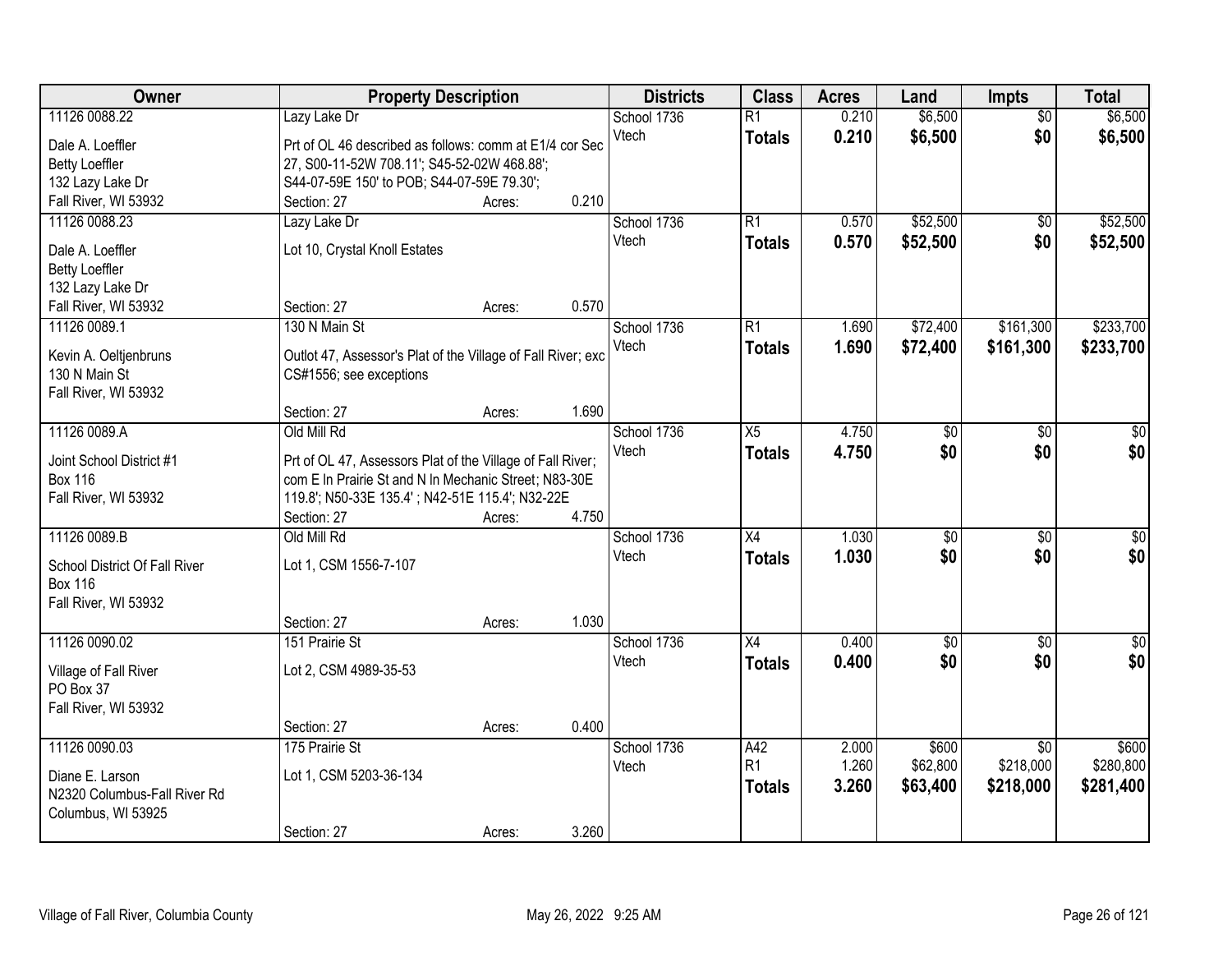| Owner                                           |                                                                                                                            | <b>Property Description</b> |             | <b>Class</b>    | <b>Acres</b> | Land            | <b>Impts</b>  | <b>Total</b>     |
|-------------------------------------------------|----------------------------------------------------------------------------------------------------------------------------|-----------------------------|-------------|-----------------|--------------|-----------------|---------------|------------------|
| 11126 0090.04                                   | 109 Prairie St                                                                                                             |                             | School 1736 | $\overline{R1}$ | 0.780        | \$56,000        | \$123,500     | \$179,500        |
| Lisa Arnold                                     | Lot 2, CSM 5203-36-134                                                                                                     |                             | Vtech       | <b>Totals</b>   | 0.780        | \$56,000        | \$123,500     | \$179,500        |
| Jesse J. Arnold                                 |                                                                                                                            |                             |             |                 |              |                 |               |                  |
| 109 Prairie St                                  |                                                                                                                            |                             |             |                 |              |                 |               |                  |
| Fall River, WI 53932                            | Section: 27                                                                                                                | Acres:                      | 0.780       |                 |              |                 |               |                  |
| 11126 0091                                      | Main St                                                                                                                    |                             | School 1736 | $\overline{X4}$ | 0.077        | \$0             | \$0           | \$0              |
| School District of Fall River                   | 33' on W side of Lot 5, Blk 3, Fall River                                                                                  |                             | Vtech       | <b>Totals</b>   | 0.077        | \$0             | \$0           | \$0              |
| 150 Bradley St                                  |                                                                                                                            |                             |             |                 |              |                 |               |                  |
| Fall River, WI 53932                            |                                                                                                                            |                             |             |                 |              |                 |               |                  |
|                                                 | Section: 27                                                                                                                | Acres:                      | 0.000       |                 |              |                 |               |                  |
| 11126 0092                                      | 224 N Main St                                                                                                              |                             | School 1736 | X4              | 0.398        | $\overline{50}$ | \$0           | $\overline{\$0}$ |
| School District of Fall River                   | 66' on E side Lot 5 and all of Lot 4, Blk 3, Fall River                                                                    |                             | Vtech       | <b>Totals</b>   | 0.398        | \$0             | \$0           | \$0              |
| 150 Bradley St                                  |                                                                                                                            |                             |             |                 |              |                 |               |                  |
| Fall River, WI 53932                            |                                                                                                                            |                             |             |                 |              |                 |               |                  |
|                                                 | Section: 27                                                                                                                | Acres:                      | 0.000       |                 |              |                 |               |                  |
| 11126 0093                                      | Main St                                                                                                                    |                             | School 1736 | X4              | 0.134        | \$0             | $\sqrt[6]{3}$ | $\sqrt{50}$      |
|                                                 |                                                                                                                            |                             | Vtech       | <b>Totals</b>   | 0.134        | \$0             | \$0           | \$0              |
| School District of Fall River<br>150 Bradley St | 36' on W side of Lot 3, Blk 3, Fall River                                                                                  |                             |             |                 |              |                 |               |                  |
| Fall River, WI 53932                            |                                                                                                                            |                             |             |                 |              |                 |               |                  |
|                                                 | Section: 27                                                                                                                | Acres:                      | 0.000       |                 |              |                 |               |                  |
| 11126 0094                                      | 234 N Main St                                                                                                              |                             | School 1736 | $\overline{C2}$ | 0.234        | \$31,100        | \$127,500     | \$158,600        |
|                                                 |                                                                                                                            |                             | Vtech       | <b>Totals</b>   | 0.234        | \$31,100        | \$127,500     | \$158,600        |
| Gerrie L. Waldon<br>Michele M. Gaudes           | 30' on E side of Lot 3, Blk 3 and 50' of W side of Lot 2, Bl<br>3, Fall River - Jeanette M Drolshagen retains a Life Estat |                             |             |                 |              |                 |               |                  |
| 234 N Main St Apt #1                            |                                                                                                                            |                             |             |                 |              |                 |               |                  |
| Fall River, WI 53932                            | Section: 26                                                                                                                | Acres:                      | 0.000       |                 |              |                 |               |                  |
| 11126 0095.1                                    | 242 N Main St                                                                                                              |                             | School 1736 | $\overline{R1}$ | 0.087        | \$10,300        | \$22,200      | \$32,500         |
|                                                 |                                                                                                                            |                             | Vtech       | <b>Totals</b>   | 0.087        | \$10,300        | \$22,200      | \$32,500         |
| Eric M. Murphy<br>1619 Calico Ct                | Beg SW cor Lot 1, Blk 3, Fall River; th N44-33E 17.05'; th<br>N42-25W 73.5'; th S 67.5' to pt 37' S83-33W of SW cor L      |                             |             |                 |              |                 |               |                  |
| Sun Prairie, WI 53590                           | 1, Blk 3; th N83-33E 37' to POB; exc Hwy                                                                                   |                             |             |                 |              |                 |               |                  |
|                                                 | Section: 26                                                                                                                | Acres:                      | 0.000       |                 |              |                 |               |                  |
| 11126 0096                                      | 304 N Main St                                                                                                              |                             | School 1736 | $\overline{R1}$ | 0.145        | \$17,300        | \$130,600     | \$147,900        |
|                                                 |                                                                                                                            |                             | Vtech       | <b>Totals</b>   | 0.145        | \$17,300        | \$130,600     | \$147,900        |
| Leann M. Rabl                                   | Part of Lots 1 & 2, Blk 3, Fall River, desc as follows: com                                                                |                             |             |                 |              |                 |               |                  |
| 304 N Main St<br>Fall River, WI 53932           | NW mgn Main St 190' SW of E cor sd Lot 1; NWLY and a<br>right angles to Main St 75' to a pt; th NWLY 80' to pt whic        |                             |             |                 |              |                 |               |                  |
|                                                 | Section: 26                                                                                                                | Acres:                      | 0.000       |                 |              |                 |               |                  |
|                                                 |                                                                                                                            |                             |             |                 |              |                 |               |                  |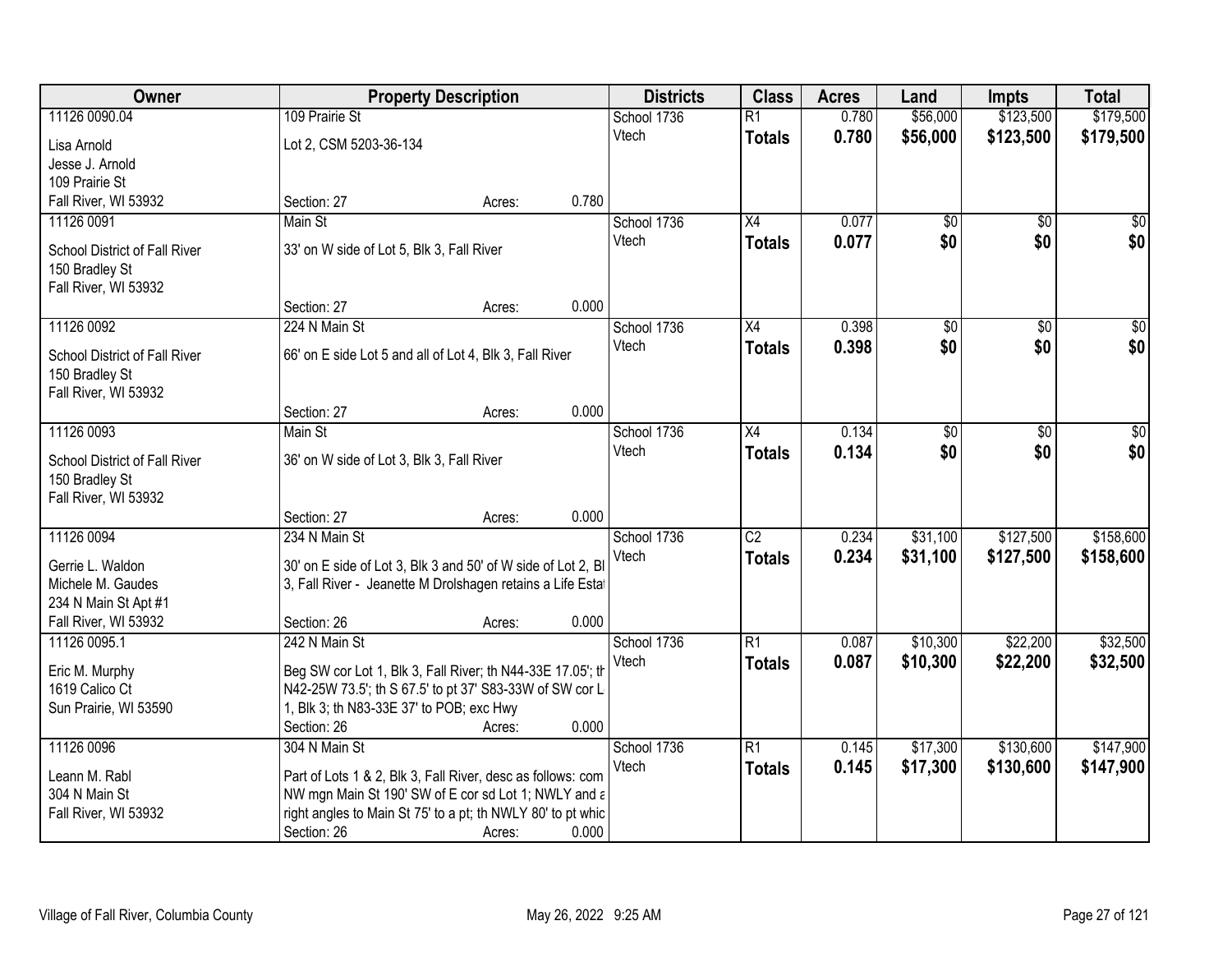| Owner                                 | <b>Property Description</b>                                   |                 | <b>Districts</b> | <b>Class</b>    | <b>Acres</b> | Land            | <b>Impts</b> | <b>Total</b>    |
|---------------------------------------|---------------------------------------------------------------|-----------------|------------------|-----------------|--------------|-----------------|--------------|-----------------|
| 11126 0098                            | 310 N Main St                                                 |                 | School 1736      | $\overline{C2}$ | 0.176        | \$23,400        | \$64,300     | \$87,700        |
| Wendys Ez Axis Real Estate, LLC       | Part of Lot 1, Blk 3, Fall River, desc as follows: beg @ N    |                 | Vtech            | <b>Totals</b>   | 0.176        | \$23,400        | \$64,300     | \$87,700        |
| 424 S Main St                         | mgn Main St, 150' SW of E cor sd Lot; th SWLY 40'; NWI        |                 |                  |                 |              |                 |              |                 |
| Fall River, WI 53932                  | 75'; NLY 80' to pt 176' SW from NE In sd lot; th NELY 26'     |                 |                  |                 |              |                 |              |                 |
|                                       | Section: 26                                                   | 0.000<br>Acres: |                  |                 |              |                 |              |                 |
| 11126 0099                            | 320 N Main St                                                 |                 | School 1736      | $\overline{C2}$ | 0.659        | \$66,400        | \$78,100     | \$144,500       |
| Donald J. Ehlers                      | Beg @ NW mgn Main St, 5' SW of E cor Lot 1, Blk 3, Fall       |                 | Vtech            | <b>Totals</b>   | 0.659        | \$66,400        | \$78,100     | \$144,500       |
| 320 N Main St                         | River; th S 145'; NWLY 200'; NELY 145'; SELY 200' to          |                 |                  |                 |              |                 |              |                 |
| Fall River, WI 53932                  | beg; also 30 ' off NE end of Lot 1, Blk 3, incl 25' to center |                 |                  |                 |              |                 |              |                 |
|                                       | Section: 26                                                   | 0.000<br>Acres: |                  |                 |              |                 |              |                 |
| 11126 0100.1                          | Main St                                                       |                 | School 1736      | X4              | 0.288        | $\overline{50}$ | \$0          | $\overline{30}$ |
| School District of Fall River         | Outlot 48, Assessor's Plat of the Village of Fall River; exc  |                 | Vtech            | <b>Totals</b>   | 0.288        | \$0             | \$0          | \$0             |
| 150 Bradley St                        | Hwy #981711                                                   |                 |                  |                 |              |                 |              |                 |
| Fall River, WI 53932                  |                                                               |                 |                  |                 |              |                 |              |                 |
|                                       | Section: 27                                                   | 0.000<br>Acres: |                  |                 |              |                 |              |                 |
| 11126 0101                            | 412 N Main St                                                 |                 | School 1736      | R1              | 0.343        | \$36,000        | \$98,400     | \$134,400       |
| Jonathan W. Good                      | Lot 1, Blk 2, Fall River                                      |                 | Vtech            | <b>Totals</b>   | 0.343        | \$36,000        | \$98,400     | \$134,400       |
| Sharon K. Good                        |                                                               |                 |                  |                 |              |                 |              |                 |
| 412 N Main St                         |                                                               |                 |                  |                 |              |                 |              |                 |
| Fall River, WI 53932                  | Section: 26                                                   | 0.000<br>Acres: |                  |                 |              |                 |              |                 |
| 11126 0102                            | 418 N Main St                                                 |                 | School 1736      | $\overline{R1}$ | 0.427        | \$41,600        | \$98,700     | \$140,300       |
|                                       |                                                               |                 | Vtech            | <b>Totals</b>   | 0.427        | \$41,600        | \$98,700     | \$140,300       |
| Tania L. Sandlan                      | Lot 2, Blk 2, Fall River                                      |                 |                  |                 |              |                 |              |                 |
| 418 S Main St<br>Fall River, WI 53932 |                                                               |                 |                  |                 |              |                 |              |                 |
|                                       | Section: 26                                                   | 0.000<br>Acres: |                  |                 |              |                 |              |                 |
| 11126 0103                            | 424 N Main St                                                 |                 | School 1736      | R1              | 0.448        | \$43,000        | \$47,500     | \$90,500        |
|                                       |                                                               |                 | Vtech            | <b>Totals</b>   | 0.448        | \$43,000        | \$47,500     | \$90,500        |
| Tina K. Oliver                        | Lot 3, Blk 2, Fall River                                      |                 |                  |                 |              |                 |              |                 |
| 424 N Main St                         |                                                               |                 |                  |                 |              |                 |              |                 |
| Fall River, WI 53932                  |                                                               | 0.000           |                  |                 |              |                 |              |                 |
| 11126 0104                            | Section: 26<br>432 N Main St                                  | Acres:          | School 1736      | R1              | 0.303        | \$33,300        | \$100,500    | \$133,800       |
|                                       |                                                               |                 | Vtech            | <b>Totals</b>   | 0.303        | \$33,300        | \$100,500    | \$133,800       |
| Daryel D. Fisher                      | S 60' of Lot 4, Blk 2, Fall River                             |                 |                  |                 |              |                 |              |                 |
| Linda S. Fisher                       |                                                               |                 |                  |                 |              |                 |              |                 |
| 432 N Main St                         |                                                               |                 |                  |                 |              |                 |              |                 |
| Fall River, WI 53932                  | Section: 26                                                   | 0.000<br>Acres: |                  |                 |              |                 |              |                 |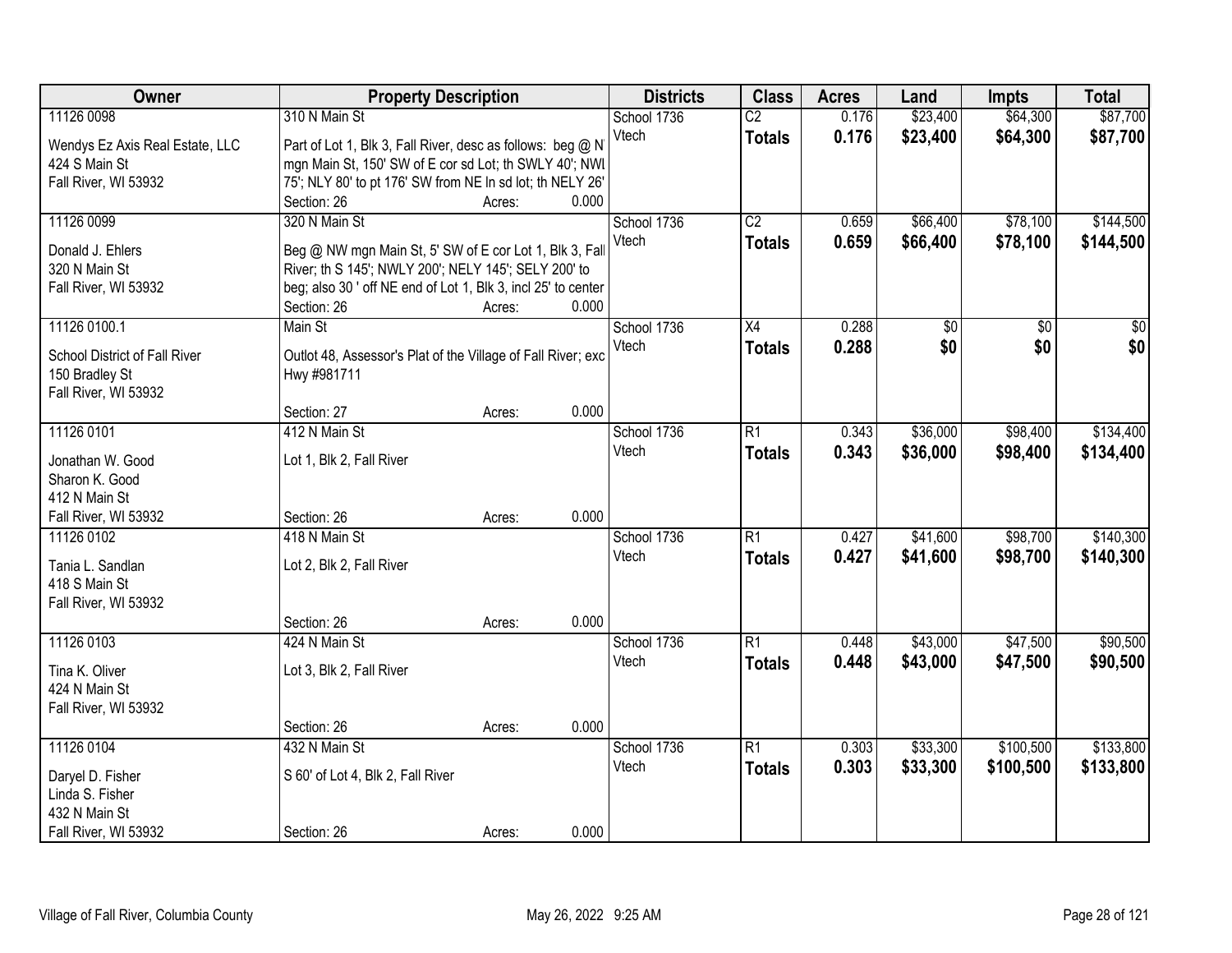| Owner                              |                                                                     | <b>Property Description</b> |       | <b>Districts</b> | <b>Class</b>    | <b>Acres</b> | Land     | <b>Impts</b> | <b>Total</b> |
|------------------------------------|---------------------------------------------------------------------|-----------------------------|-------|------------------|-----------------|--------------|----------|--------------|--------------|
| 11126 0105                         | 438 N Main St                                                       |                             |       | School 1736      | $\overline{R1}$ | 0.383        | \$38,700 | \$122,700    | \$161,400    |
| Eugene R. Wodill                   | 39' NE side of Lot 4 and 21' SW side of Lot 5, Blk 2, Fall          |                             |       | Vtech            | <b>Totals</b>   | 0.383        | \$38,700 | \$122,700    | \$161,400    |
| Patricia A. Wodill                 | River; also part of Outlot 42, Assessor's Plat of the Village       |                             |       |                  |                 |              |          |              |              |
| 438 N Main St                      | of Fall River                                                       |                             |       |                  |                 |              |          |              |              |
| Fall River, WI 53932               | Section: 26                                                         | Acres:                      | 0.000 |                  |                 |              |          |              |              |
| 11126 0106                         | 448 N Main St                                                       |                             |       | School 1736      | $\overline{R1}$ | 0.537        | \$47,800 | \$71,500     | \$119,300    |
|                                    |                                                                     |                             |       | Vtech            | <b>Totals</b>   | 0.537        | \$47,800 | \$71,500     | \$119,300    |
| Paul G. Gates                      | Beg @ NE cor Lot 5, Blk 2, Fall River; th NWLY to c river           |                             |       |                  |                 |              |          |              |              |
| 448 N Main St                      | SWLY 80'; SELY to Hwy; NELY 80' to POB                              |                             |       |                  |                 |              |          |              |              |
| Fall River, WI 53932               |                                                                     |                             |       |                  |                 |              |          |              |              |
|                                    | Section: 26                                                         | Acres:                      | 0.000 |                  |                 |              |          |              |              |
| 11126 0107                         | 452 N Main St                                                       |                             |       | School 1736      | $\overline{R1}$ | 0.500        | \$46,500 | \$86,900     | \$133,400    |
| Steven P. Obrion                   | Lot 6, Blk 2, Fall River                                            |                             |       | Vtech            | <b>Totals</b>   | 0.500        | \$46,500 | \$86,900     | \$133,400    |
| Laura J. Obrion                    |                                                                     |                             |       |                  |                 |              |          |              |              |
| 452 N Main St                      |                                                                     |                             |       |                  |                 |              |          |              |              |
| Fall River, WI 53932               | Section: 26                                                         | Acres:                      | 0.000 |                  |                 |              |          |              |              |
| 11126 0108                         | 458 N Main St                                                       |                             |       | School 1736      | $\overline{R1}$ | 0.727        | \$54,600 | \$153,000    | \$207,600    |
|                                    |                                                                     |                             |       | Vtech            | <b>Totals</b>   | 0.727        | \$54,600 | \$153,000    | \$207,600    |
| Ronald M. Kennedy                  | Lot 7, Blk 2, Fall River; also part of Outlot 42, Assessor's        |                             |       |                  |                 |              |          |              |              |
| Arlene M. Kennedy<br>458 N Main St | Plat of the Village of Fall River, lying between Lot 7 and<br>river |                             |       |                  |                 |              |          |              |              |
| Fall River, WI 53932               | Section: 26                                                         |                             | 0.000 |                  |                 |              |          |              |              |
| 11126 0109                         | 470 N Main St                                                       | Acres:                      |       | School 1736      | $\overline{R1}$ | 0.500        | \$46,500 | \$117,900    | \$164,400    |
|                                    |                                                                     |                             |       | Vtech            |                 | 0.500        |          |              |              |
| Tatjana Driver                     | Lot 8, Blk 2, Fall River, and part of Outlot 42, Assessors          |                             |       |                  | <b>Totals</b>   |              | \$46,500 | \$117,900    | \$164,400    |
| 470 N Main St                      | Plat of the Village of Fall River, described as follows:            |                             |       |                  |                 |              |          |              |              |
| Fall River, WI 53932               | Comm at the NE cor of Lot 8, Blk 2; SW on In of lot 6 rod           |                             |       |                  |                 |              |          |              |              |
|                                    | Section: 26                                                         | Acres:                      | 0.000 |                  |                 |              |          |              |              |
| 11126 0110                         | 506 N Main St                                                       |                             |       | School 1736      | $\overline{R1}$ | 0.302        | \$33,200 | \$149,800    | \$183,000    |
| David J. Schmid                    | Lot 1, Blk 12, Fall River                                           |                             |       | Vtech            | <b>Totals</b>   | 0.302        | \$33,200 | \$149,800    | \$183,000    |
| 506 N Main St                      |                                                                     |                             |       |                  |                 |              |          |              |              |
| Fall River, WI 53923               |                                                                     |                             |       |                  |                 |              |          |              |              |
|                                    | Section: 26                                                         | Acres:                      | 0.000 |                  |                 |              |          |              |              |
| 11126 0111                         | 512 N Main St                                                       |                             |       | School 1736      | $\overline{R1}$ | 0.299        | \$33,000 | \$42,500     | \$75,500     |
|                                    |                                                                     |                             |       | Vtech            | <b>Totals</b>   | 0.299        | \$33,000 | \$42,500     | \$75,500     |
| Barbara J. Corning                 | Lot 2, Blk 12, Fall River                                           |                             |       |                  |                 |              |          |              |              |
| 512 N Main St                      |                                                                     |                             |       |                  |                 |              |          |              |              |
| Fall River, WI 53932               |                                                                     |                             |       |                  |                 |              |          |              |              |
|                                    | Section: 26                                                         | Acres:                      | 0.000 |                  |                 |              |          |              |              |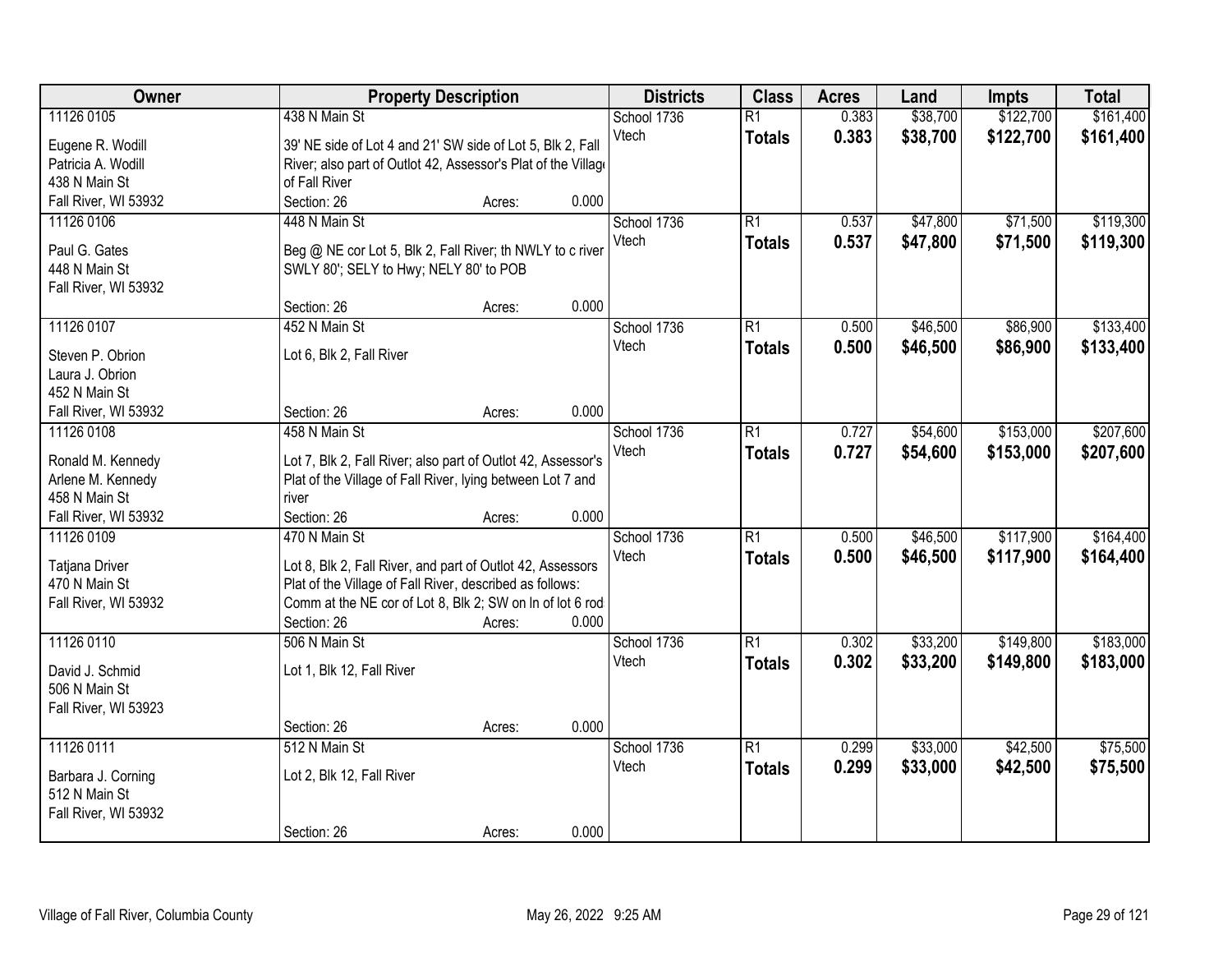| Owner                         | <b>Property Description</b>                                  | <b>Districts</b>           | <b>Class</b>    | <b>Acres</b> | Land     | <b>Impts</b> | <b>Total</b> |
|-------------------------------|--------------------------------------------------------------|----------------------------|-----------------|--------------|----------|--------------|--------------|
| 11126 0112                    | 518 N Main St                                                | Sanitary 8020              | $\overline{R1}$ | 0.302        | \$33,200 | \$153,200    | \$186,400    |
| Steven L. Randall             | Lot 3, Blk 12, Fall River                                    | Lazy Lake                  | <b>Totals</b>   | 0.302        | \$33,200 | \$153,200    | \$186,400    |
| Joann M. Randall              |                                                              | <b>Management District</b> |                 |              |          |              |              |
| 518 N Main St                 |                                                              | School 1736                |                 |              |          |              |              |
| Fall River, WI 53932          | 0.000<br>Section: 26<br>Acres:                               | Vtech                      |                 |              |          |              |              |
| 11126 0113                    | 528 N Main St                                                | Sanitary 8020              | $\overline{R1}$ | 0.527        | \$87,800 | \$149,000    | \$236,800    |
| Todd M. Toman                 | Lot 4, Blk 12, Fall River; also part of Outlots 40 & 41,     | Lazy Lake                  | <b>Totals</b>   | 0.527        | \$87,800 | \$149,000    | \$236,800    |
| Laura L. Toman                | Assessor's Plat of Village of Fall River in R233-53          | <b>Management District</b> |                 |              |          |              |              |
| 528 N Main St                 |                                                              | School 1736                |                 |              |          |              |              |
| Fall River, WI 53932          | 0.000<br>Section: 26<br>Acres:                               | Vtech                      |                 |              |          |              |              |
| 11126 0114                    | 546 N Main St                                                | Sanitary 8020              | $\overline{R1}$ | 0.591        | \$49,700 | \$6,200      | \$55,900     |
|                               |                                                              | Lazy Lake                  |                 | 0.591        | \$49,700 | \$6,200      | \$55,900     |
| Robert S. Mcconnell           | Lots 5 & 6, Blk 12, Fall River; exc W 80'; and part of Outlo | <b>Management District</b> | <b>Totals</b>   |              |          |              |              |
| 546 N Main St                 | 40, Assessor's Plat to the Village of Fall River             | School 1736                |                 |              |          |              |              |
| Fall River, WI 53932          |                                                              | Vtech                      |                 |              |          |              |              |
|                               | 0.000<br>Section: 26<br>Acres:                               |                            |                 |              |          |              |              |
| 11126 0114.A                  | 538 N Main St                                                | Sanitary 8020              | $\overline{R1}$ | 0.620        | \$77,700 | \$188,700    | \$266,400    |
| Michael J. Lubenau            | Prt of Lot 5, Blk 12, Fall River and prt of Outlot 40,       | Lazy Lake                  | <b>Totals</b>   | 0.620        | \$77,700 | \$188,700    | \$266,400    |
| Gloria E. Lubenau             | Assessor's Plat of the Village of Fall River described as    | <b>Management District</b> |                 |              |          |              |              |
| 538 N Main St                 | follows: com SLY cor Lot 5, N44-33E 80'; N45-27W             | School 1736                |                 |              |          |              |              |
| Fall River, WI 53932          | 0.620<br>Section: 26<br>Acres:                               | Vtech                      |                 |              |          |              |              |
| 11126 0115                    | 546 N Main St                                                | Sanitary 8020              | $\overline{R1}$ | 0.741        | \$89,800 | \$112,900    | \$202,700    |
|                               |                                                              | Lazy Lake                  | <b>Totals</b>   | 0.741        | \$89,800 | \$112,900    | \$202,700    |
| Robert S. Mcconnell           | Prt of OL 40, Assessor's Plat of the Village of Fall River;  | <b>Management District</b> |                 |              |          |              |              |
| 546 N Main St                 | com S cor Lot 5, Blk 12, Original Plat, Fall River, N44-331  | School 1736                |                 |              |          |              |              |
| Fall River, WI 53932          | 386.52'; N45-27W 145.70'; N0-12E 98.40'; N46-16W             | Vtech                      |                 |              |          |              |              |
|                               | Section: 26<br>0.000<br>Acres:                               |                            |                 |              |          |              |              |
| 11126 0115.A                  | 202 Sleepy Hollow Rd                                         | Sanitary 8020              | $\overline{R1}$ | 0.331        | \$69,800 | \$108,500    | \$178,300    |
| Jane E. Lucht                 | Part of the N 1/2 of the SW1/4 desc as follows: comm at      | Lazy Lake                  | <b>Totals</b>   | 0.331        | \$69,800 | \$108,500    | \$178,300    |
| 202 Sleepy Hollow Rd          | intersection N line CTH D and the E line of the NW1/4 of     | <b>Management District</b> |                 |              |          |              |              |
| Fall River, WI 53932          | SW1/4; N 302.74' to POB: N45-21W 188.4'; NELY to W           | School 1736                |                 |              |          |              |              |
|                               | 0.000<br>Section: 26<br>Acres:                               | Vtech                      |                 |              |          |              |              |
| 11126 0115.D                  | 550 N Main St                                                | Sanitary 8020              | $\overline{C2}$ | 0.890        | \$75,900 | \$662,900    | \$738,800    |
|                               |                                                              | Lazy Lake                  | <b>Totals</b>   | 0.890        | \$75,900 | \$662,900    | \$738,800    |
| Fall River Meadows Lihtc, LLC | Lot 1, CSM 292-2-67                                          | <b>Management District</b> |                 |              |          |              |              |
| 4801 Tradewinds Pkwy          |                                                              | School 1736                |                 |              |          |              |              |
| Madison, WI 53718             |                                                              | Vtech                      |                 |              |          |              |              |
|                               | 0.890<br>Section: 26<br>Acres:                               |                            |                 |              |          |              |              |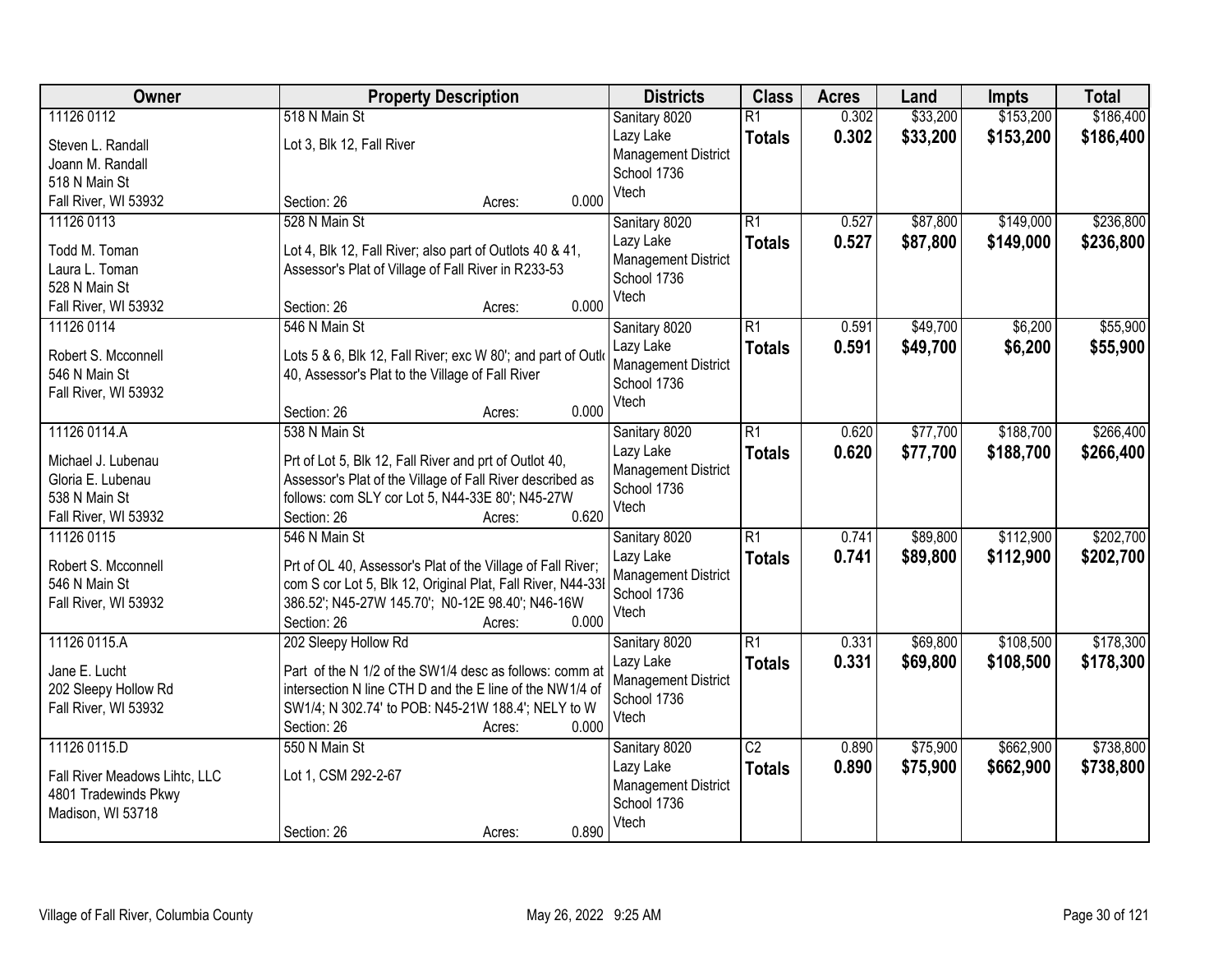| Owner                            | <b>Property Description</b>                                  | <b>Districts</b> | <b>Class</b>               | <b>Acres</b>    | Land  | <b>Impts</b>    | <b>Total</b>    |             |
|----------------------------------|--------------------------------------------------------------|------------------|----------------------------|-----------------|-------|-----------------|-----------------|-------------|
| 11126 0115.D1                    | 554 Sleepy Hollow Rd                                         |                  | Sanitary 8020              | $\overline{C2}$ | 0.820 | \$88,500        | \$400           | \$88,900    |
| Fall River Meadows Lihtc, LLC    | Lot 2, CSM 292-2-67                                          |                  | Lazy Lake                  | <b>Totals</b>   | 0.820 | \$88,500        | \$400           | \$88,900    |
| 4801 Tradewinds Pkwy             |                                                              |                  | <b>Management District</b> |                 |       |                 |                 |             |
| Madison, WI 53718                |                                                              |                  | School 1736<br>Vtech       |                 |       |                 |                 |             |
|                                  | Section: 26                                                  | Acres:           | 0.820                      |                 |       |                 |                 |             |
| 11126 0116                       | 202 Lazy Lake Dr                                             |                  | Sanitary 8020              | R1              | 1.503 | \$97,600        | \$18,100        | \$115,700   |
| Patrick E. Fritz                 | OL 44, Assessor's Plat of the Village of Fall River Exc La:  |                  | Lazy Lake                  | <b>Totals</b>   | 1.503 | \$97,600        | \$18,100        | \$115,700   |
| 803 York Center Rd               | Point Plat, ALSO OL A, Lazy Point                            |                  | <b>Management District</b> |                 |       |                 |                 |             |
| Marshall, WI 53559               |                                                              |                  | School 1736<br>Vtech       |                 |       |                 |                 |             |
|                                  | Section: 26                                                  | Acres:           | 0.000                      |                 |       |                 |                 |             |
| 11126 0117.1                     | 601 N Main St                                                |                  | School 1736                | $\overline{C2}$ | 9.220 | \$139,400       | \$191,500       | \$330,900   |
| Strategic Development Group, LLC | Prt OL 39 Assessor's Plat of the Village of Fall River, PR'  |                  | Vtech                      | <b>Totals</b>   | 9.220 | \$139,400       | \$191,500       | \$330,900   |
| Asset Development Group          | NE 1/4 SW 1/4-COM N COR LOT 2 BLK 17 GEO                     |                  |                            |                 |       |                 |                 |             |
| N86 W14041 Beacon St             | SICKLES ADD N44E13' POB;N44E985.82' N89                      |                  |                            |                 |       |                 |                 |             |
| Menomonee Falls, WI 53051        | Section: 26                                                  | Acres:           | 9.220                      |                 |       |                 |                 |             |
| 11126 0117.1A                    | 549 N Main St                                                |                  | School 1736                | $\overline{R1}$ | 0.250 | \$29,700        | \$84,700        | \$114,400   |
| Gary G. Gottschalk               | Pcl in SW1/4 com at N cor Lot 2, Blk 17, Fall River; S44V    |                  | Vtech                      | <b>Totals</b>   | 0.250 | \$29,700        | \$84,700        | \$114,400   |
| 549 N Main St                    | 72'; S45E132'; N44E 85'; N45W132'; S44W 13' to POB           |                  |                            |                 |       |                 |                 |             |
| Fall River, WI 53932             |                                                              |                  |                            |                 |       |                 |                 |             |
|                                  | Section: 26                                                  | Acres:           | 0.250                      |                 |       |                 |                 |             |
| 11126 0117.A                     | <b>Brayton Blvd</b>                                          |                  | School 1736                | $\overline{X4}$ | 1.653 | \$0             | $\overline{50}$ | \$0         |
| Village of Fall River            | Part of Outlot 41, Assessor's Plat of the Village of Fall    |                  | Vtech                      | <b>Totals</b>   | 1.653 | \$0             | \$0             | \$0         |
| PO Box 37                        | River, lying E of the center of the Crawfish River           |                  |                            |                 |       |                 |                 |             |
| Fall River, WI 53932             |                                                              |                  |                            |                 |       |                 |                 |             |
|                                  | Section: 26                                                  | Acres:           | 0.000                      |                 |       |                 |                 |             |
| 11126 0117.C                     | Old Mill Race                                                |                  | School 1736                | $\overline{X4}$ | 9.290 | $\overline{60}$ | $\overline{60}$ | $\sqrt{50}$ |
| Village of Fall River            | OL 43, Assessor's Plat of Village of Fall River; beg cen of  |                  | Vtech                      | <b>Totals</b>   | 9.290 | \$0             | \$0             | \$0         |
| PO Box 37                        | river 39' NE of E In Lot 1, Blk 2, if ext to cen river; N44W |                  |                            |                 |       |                 |                 |             |
| Fall River, WI 53932             | pt 16 1/2' from SE sd Mill Race; NE to pt 16 1/2' from dar   |                  |                            |                 |       |                 |                 |             |
|                                  | Section: 27                                                  | Acres:           | 0.000                      |                 |       |                 |                 |             |
| 11126 0118                       | 543 N Main St                                                |                  | School 1736                | R1              | 0.345 | \$36,100        | \$208,800       | \$244,900   |
| Daniel R. Carr                   | Outlot 97, Assessor's Plat of the Village of Fall River; and |                  | Vtech                      | <b>Totals</b>   | 0.345 | \$36,100        | \$208,800       | \$244,900   |
| Kim J. Carr                      | Lots 1 & 2, Blk 17, Fall River; except land in #314492.      |                  |                            |                 |       |                 |                 |             |
| 543 N Main St                    | Said parcel also desc as follows: Comm NLY corner Lot        |                  |                            |                 |       |                 |                 |             |
| Fall River, WI 53932             | Section: 26                                                  | Acres:           | 0.000                      |                 |       |                 |                 |             |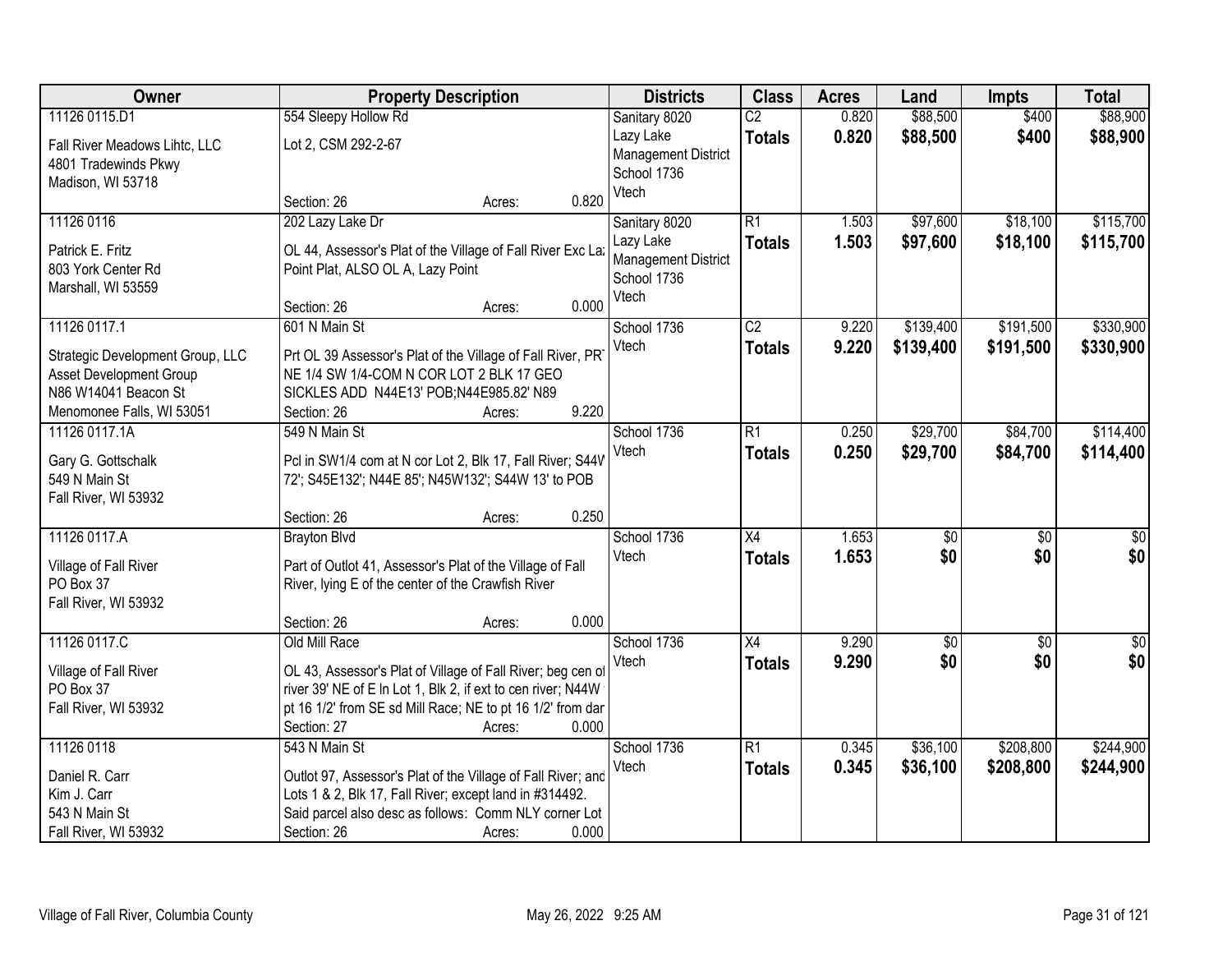| Owner                                                 | <b>Property Description</b>                                                                                       | <b>Districts</b> | <b>Class</b>    | <b>Acres</b> | Land     | <b>Impts</b> | <b>Total</b> |
|-------------------------------------------------------|-------------------------------------------------------------------------------------------------------------------|------------------|-----------------|--------------|----------|--------------|--------------|
| 11126 0118.D                                          | 128 Church St                                                                                                     | School 1736      | $\overline{R1}$ | 0.239        | \$28,400 | \$194,100    | \$222,500    |
| Janet J. Gretzinger et al                             | PCL IN SW1/4 SW1/4; BEG @ SW COR S.26; TH N89                                                                     | Vtech            | <b>Totals</b>   | 0.239        | \$28,400 | \$194,100    | \$222,500    |
| c/o Tim H. Gretzinger                                 | 28'E 576'; N33' POB; TH N 120'; S89 28' W80'; S                                                                   |                  |                 |              |          |              |              |
| 128 Church St                                         | 120'; N89 28' E80' TO BEG.ALSO E 30' OF LT 4 BK 21                                                                |                  |                 |              |          |              |              |
| Fall River, WI 53932                                  | 0.000<br>Section: 26<br>Acres:                                                                                    |                  |                 |              |          |              |              |
| 11126 0119                                            | 533 N Main St                                                                                                     | School 1736      | $\overline{R1}$ | 0.723        | \$54,500 | \$57,100     | \$111,600    |
|                                                       |                                                                                                                   | Vtech            | <b>Totals</b>   | 0.723        | \$54,500 | \$57,100     | \$111,600    |
| Benjamin Schmitz                                      | Lot 11, Blk 1, Fall River; exc 41' of SW side                                                                     |                  |                 |              |          |              |              |
| 7629 County Rd N                                      |                                                                                                                   |                  |                 |              |          |              |              |
| Sun Prairie, WI 53950                                 |                                                                                                                   |                  |                 |              |          |              |              |
|                                                       | 0.000<br>Section: 26<br>Acres:                                                                                    |                  |                 |              |          |              |              |
| 11126 0120                                            | 525 N Main St                                                                                                     | School 1736      | $\overline{R1}$ | 0.394        | \$39,400 | \$156,900    | \$196,300    |
| Jeffery D. Leto                                       | 37' NE side of Lot 10 and 41' on SW side of Lot 11, Blk 1                                                         | Vtech            | <b>Totals</b>   | 0.394        | \$39,400 | \$156,900    | \$196,300    |
| Theresa K. Leto                                       | Fall River; also part of Outlot 38, Assessor's Plat of the V                                                      |                  |                 |              |          |              |              |
| 525 N Main St                                         | <b>Fall River</b>                                                                                                 |                  |                 |              |          |              |              |
| Fall River, WI 53932                                  | Section: 26<br>0.000<br>Acres:                                                                                    |                  |                 |              |          |              |              |
| 11126 0121                                            | 519 N Main St                                                                                                     | School 1736      | $\overline{R1}$ | 0.313        | \$34,000 | \$179,800    | \$213,800    |
|                                                       |                                                                                                                   | Vtech            | <b>Totals</b>   | 0.313        | \$34,000 | \$179,800    | \$213,800    |
| Bethany M. Shoemaker-Koci et al<br>c/o Mikail R. Koci | 62' SW side of Lot 10, Blk 1, Fall River & Prt OL 38,                                                             |                  |                 |              |          |              |              |
| 519 N Main St                                         | Assessor's Plat in the SW1/4, Comm SW cor Lot 10, Blk<br>SEly 134', E 78', NWly 191' to point 62' NE from said SW |                  |                 |              |          |              |              |
| Fall River, WI 53932                                  | Section: 26<br>0.000<br>Acres:                                                                                    |                  |                 |              |          |              |              |
| 11126 0122                                            | 513 N Main St                                                                                                     | School 1736      | $\overline{R1}$ | 0.654        | \$52,000 | \$131,500    | \$183,500    |
|                                                       |                                                                                                                   | Vtech            |                 |              |          |              |              |
| Steven A. Smith                                       | Lot 9, Blk 1, Fall River & Prt OL 38 Assessors Plat of V F                                                        |                  | <b>Totals</b>   | 0.654        | \$52,000 | \$131,500    | \$183,500    |
| 513 N Main St                                         | River                                                                                                             |                  |                 |              |          |              |              |
| Fall River, WI 53932                                  |                                                                                                                   |                  |                 |              |          |              |              |
|                                                       | 0.000<br>Section: 26<br>Acres:                                                                                    |                  |                 |              |          |              |              |
| 11126 0123                                            | 505 N Main St                                                                                                     | School 1736      | $\overline{R1}$ | 0.600        | \$50,100 | \$162,400    | \$212,500    |
| Gregg Ganta                                           | 24' NE side of Lot 7 & All Lot 8, Blk 1, Fall River                                                               | Vtech            | <b>Totals</b>   | 0.600        | \$50,100 | \$162,400    | \$212,500    |
| N2276 Duborg Rd                                       |                                                                                                                   |                  |                 |              |          |              |              |
| Columbus, WI 53925                                    |                                                                                                                   |                  |                 |              |          |              |              |
|                                                       | 0.000<br>Section: 26<br>Acres:                                                                                    |                  |                 |              |          |              |              |
| 11126 0124                                            | 475 N Main St                                                                                                     | School 1736      | $\overline{R1}$ | 0.379        | \$38,400 | \$101,200    | \$139,600    |
|                                                       |                                                                                                                   | Vtech            | <b>Totals</b>   | 0.379        | \$38,400 | \$101,200    | \$139,600    |
| Andrew Wood                                           | 75' SW side of Lot 7, Blk 1, Fall River                                                                           |                  |                 |              |          |              |              |
| Katie Wood                                            |                                                                                                                   |                  |                 |              |          |              |              |
| 475 N Main St                                         |                                                                                                                   |                  |                 |              |          |              |              |
| Fall River, WI 53932                                  | 0.000<br>Section: 26<br>Acres:                                                                                    |                  |                 |              |          |              |              |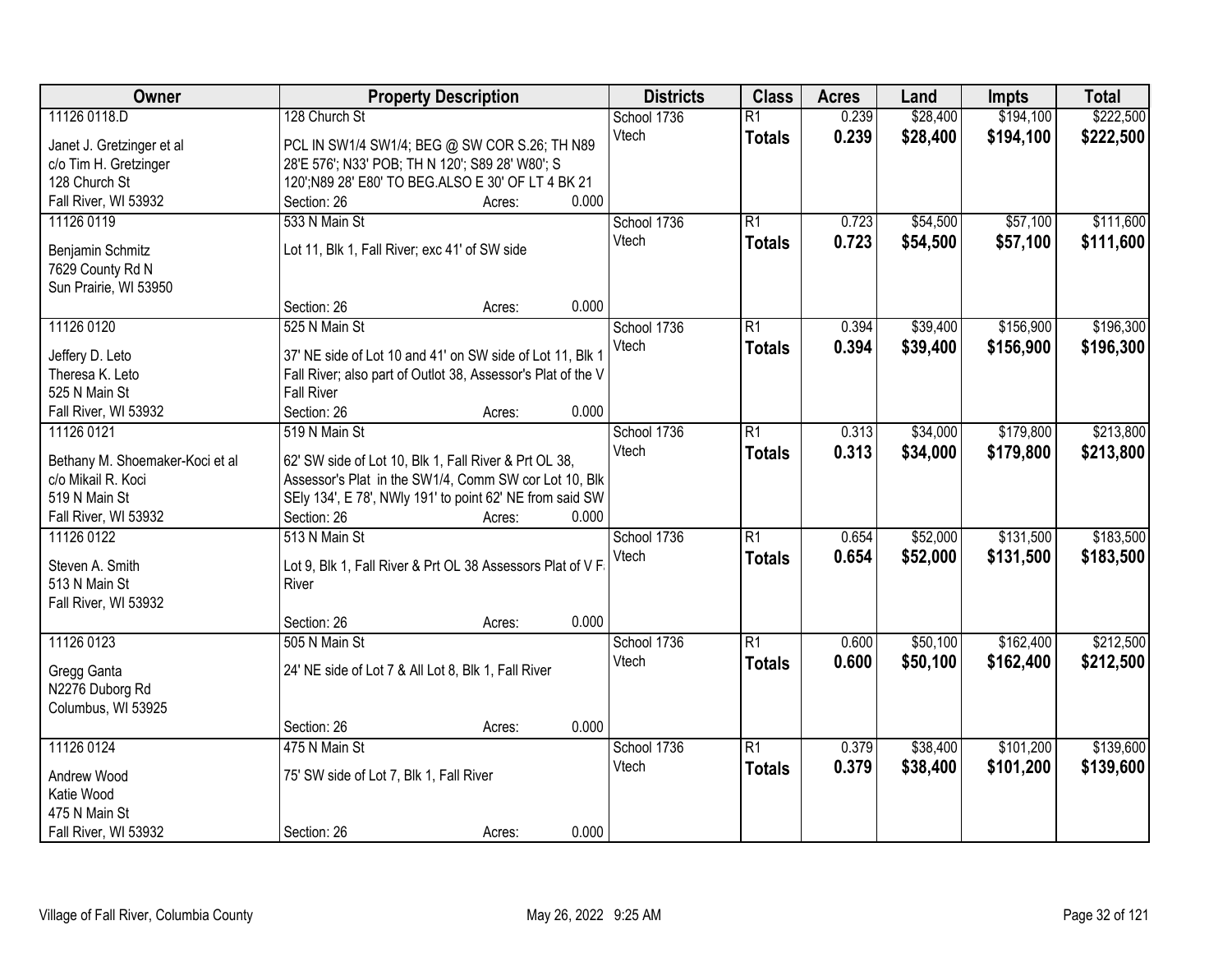| Owner                |                                                   | <b>Property Description</b> |       | <b>Districts</b> | <b>Class</b>    | <b>Acres</b> | Land     | <b>Impts</b> | <b>Total</b> |
|----------------------|---------------------------------------------------|-----------------------------|-------|------------------|-----------------|--------------|----------|--------------|--------------|
| 11126 0125           | 467 N Main St                                     |                             |       | School 1736      | $\overline{R1}$ | 0.500        | \$46,500 | \$96,600     | \$143,100    |
| Jamie D. O'Brien     | Lot 6, Blk 1, Fall River                          |                             |       | Vtech            | <b>Totals</b>   | 0.500        | \$46,500 | \$96,600     | \$143,100    |
| 467 N Main St        |                                                   |                             |       |                  |                 |              |          |              |              |
| Fall River, WI 53932 |                                                   |                             |       |                  |                 |              |          |              |              |
|                      | Section: 26                                       | Acres:                      | 0.000 |                  |                 |              |          |              |              |
| 11126 0126           | 461 N Main St                                     |                             |       | School 1736      | $\overline{R1}$ | 0.419        | \$41,100 | \$88,300     | \$129,400    |
| Robert P. Buhler     | 83' NE side of Lot 5, Blk 1, Fall River           |                             |       | Vtech            | <b>Totals</b>   | 0.419        | \$41,100 | \$88,300     | \$129,400    |
| Shirley D. Buhler    |                                                   |                             |       |                  |                 |              |          |              |              |
| 461 N Main St        |                                                   |                             |       |                  |                 |              |          |              |              |
| Fall River, WI 53932 | Section: 26                                       | Acres:                      | 0.000 |                  |                 |              |          |              |              |
| 11126 0127           | 455 N Main St                                     |                             |       | School 1736      | R1              | 0.500        | \$46,500 | \$104,600    | \$151,100    |
| Heather A. Hanlon    | Lot 4 and 16' SW side of Lot 5, Blk 1, Fall River |                             |       | Vtech            | <b>Totals</b>   | 0.500        | \$46,500 | \$104,600    | \$151,100    |
| 455 N Main St        |                                                   |                             |       |                  |                 |              |          |              |              |
| Fall River, WI 53932 |                                                   |                             |       |                  |                 |              |          |              |              |
|                      | Section: 26                                       | Acres:                      | 0.000 |                  |                 |              |          |              |              |
| 11126 0128           | 445 N Main St                                     |                             |       | School 1736      | R1              | 0.500        | \$46,500 | \$112,800    | \$159,300    |
| James P. Erdmann     | Lot 3, Blk 1, Fall River                          |                             |       | Vtech            | <b>Totals</b>   | 0.500        | \$46,500 | \$112,800    | \$159,300    |
| 445 N Main St        |                                                   |                             |       |                  |                 |              |          |              |              |
| Fall River, WI 53932 |                                                   |                             |       |                  |                 |              |          |              |              |
|                      | Section: 26                                       | Acres:                      | 0.000 |                  |                 |              |          |              |              |
| 11126 0129           | 437 N Main St                                     |                             |       | School 1736      | $\overline{R1}$ | 0.275        | \$31,400 | \$165,900    | \$197,300    |
| Edwin H. Freber      | NE 3 rods 5 feet of Lot 2, Blk 1, Fall River      |                             |       | Vtech            | <b>Totals</b>   | 0.275        | \$31,400 | \$165,900    | \$197,300    |
| Donna M. Freber      |                                                   |                             |       |                  |                 |              |          |              |              |
| 437 N Main St        |                                                   |                             |       |                  |                 |              |          |              |              |
| Fall River, WI 53932 | Section: 26                                       | Acres:                      | 0.000 |                  |                 |              |          |              |              |
| 11126 0130           | 433 N Main St                                     |                             |       | School 1736      | $\overline{R1}$ | 0.225        | \$26,800 | \$62,700     | \$89,500     |
| Woody E. Reifowitz   | 44 1/2 feet SW side of Lot 2, Blk 1, Fall River   |                             |       | Vtech            | <b>Totals</b>   | 0.225        | \$26,800 | \$62,700     | \$89,500     |
| Sara V. Reifowitz V  |                                                   |                             |       |                  |                 |              |          |              |              |
| 433 N Main St        |                                                   |                             |       |                  |                 |              |          |              |              |
| Fall River, WI 53932 | Section: 26                                       | Acres:                      | 0.000 |                  |                 |              |          |              |              |
| 11126 0131           | 425 N Main St                                     |                             |       | School 1736      | $\overline{R1}$ | 0.136        | \$16,200 | \$89,800     | \$106,000    |
| Brandon V. Ciancio   | 27' NE side of Lot 1, Blk 1, Fall River           |                             |       | Vtech            | <b>Totals</b>   | 0.136        | \$16,200 | \$89,800     | \$106,000    |
| 425 N Main St        |                                                   |                             |       |                  |                 |              |          |              |              |
| Fall River, WI 53932 |                                                   |                             |       |                  |                 |              |          |              |              |
|                      | Section: 26                                       | Acres:                      | 0.000 |                  |                 |              |          |              |              |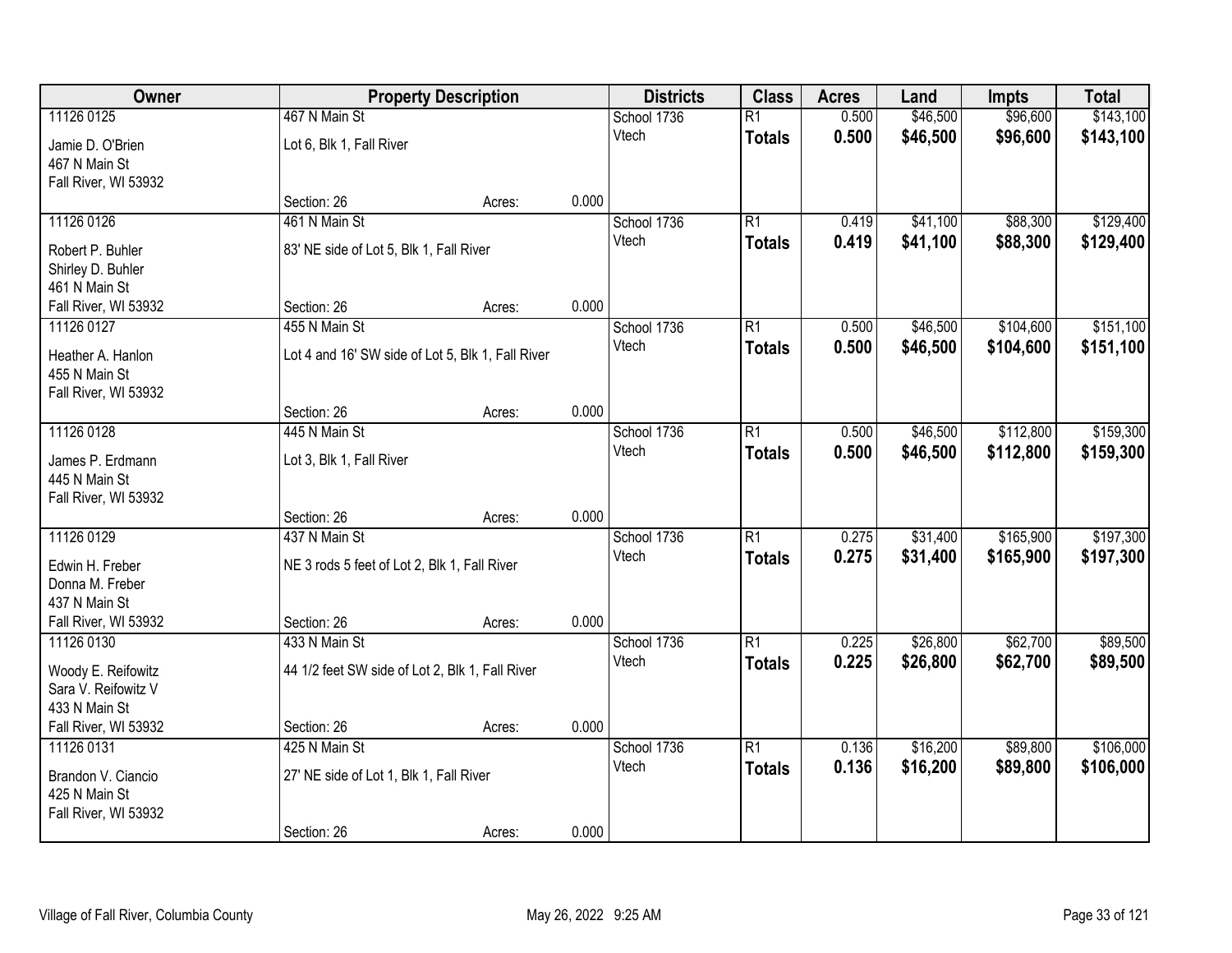| Owner                          | <b>Property Description</b>                                                   |        | <b>Districts</b> | <b>Class</b> | <b>Acres</b>    | Land  | <b>Impts</b> | <b>Total</b> |           |
|--------------------------------|-------------------------------------------------------------------------------|--------|------------------|--------------|-----------------|-------|--------------|--------------|-----------|
| 11126 0132                     | 421 N Main St                                                                 |        |                  | School 1736  | $\overline{R1}$ | 0.364 | \$37,400     | \$65,600     | \$103,000 |
| Maria A. Toledo-Santiago et al | 72' SW side of Lot 1, Blk 1, Fall River                                       |        |                  | Vtech        | <b>Totals</b>   | 0.364 | \$37,400     | \$65,600     | \$103,000 |
| c/o Giovanni R. Rivera         |                                                                               |        |                  |              |                 |       |              |              |           |
| 421 N Main St                  |                                                                               |        |                  |              |                 |       |              |              |           |
| Fall River, WI 53932           | Section: 26                                                                   | Acres: | 0.000            |              |                 |       |              |              |           |
| 11126 0133                     | 415 N Main St                                                                 |        |                  | School 1736  | $\overline{R1}$ | 0.480 | \$45,100     | \$226,700    | \$271,800 |
| <b>Russell Goessl</b>          | Prt of SW1/4; Com 95' SW of L1 B1, Fall River; NE 95' to                      |        |                  | Vtech        | <b>Totals</b>   | 0.480 | \$45,100     | \$226,700    | \$271,800 |
| 415 N Main St                  | SW cor of Lot 1; SE 219 3/4' to SE cor of Lot 1; SW &                         |        |                  |              |                 |       |              |              |           |
| Fall River, WI 53932           | parallel with Main St, 91'; NW 220' POB.                                      |        |                  |              |                 |       |              |              |           |
|                                | Section: 26                                                                   | Acres: | 0.000            |              |                 |       |              |              |           |
| 11126 0134.2                   | 407 N Main St                                                                 |        |                  | School 1736  | $\overline{R1}$ | 0.890 | \$58,000     | \$205,700    | \$263,700 |
| Heather Schultz et al          | Lot 8 & 12 1/2' of Lot 7, Blk A, Fall River & Outlot 37 & pa                  |        |                  | Vtech        | <b>Totals</b>   | 0.890 | \$58,000     | \$205,700    | \$263,700 |
| c/o Eric Schultz               | of Outlot 36 Assessors Plat of V of Fall River; exc725362                     |        |                  |              |                 |       |              |              |           |
| 407 N Main St                  |                                                                               |        |                  |              |                 |       |              |              |           |
| Fall River, WI 53932           | Section: 26                                                                   | Acres: | 0.890            |              |                 |       |              |              |           |
| 11126 0135.1                   | Main St                                                                       |        |                  | School 1736  | $\overline{R1}$ | 0.020 | \$2,400      | \$0          | \$2,400   |
| Brian D. Frank                 |                                                                               |        |                  | Vtech        | <b>Totals</b>   | 0.020 | \$2,400      | \$0          | \$2,400   |
| 139 South St                   | Part of Lot 6, Blk A, Fall River                                              |        |                  |              |                 |       |              |              |           |
| Fall River, WI 53932           |                                                                               |        |                  |              |                 |       |              |              |           |
|                                | Section: 26                                                                   | Acres: | 0.020            |              |                 |       |              |              |           |
| 11126 0135.3                   | 321 N Main St                                                                 |        |                  | School 1736  | $\overline{R1}$ | 0.140 | \$16,600     | \$78,300     | \$94,900  |
|                                |                                                                               |        |                  | Vtech        | <b>Totals</b>   | 0.140 | \$16,600     | \$78,300     | \$94,900  |
| Jacob Dillman<br>Dawn Dillman  | Prt of Lot 6, All of Lot 7 & Prt of Lot 8 Blk A, Fall River, so<br>exceptions |        |                  |              |                 |       |              |              |           |
| 347 Oak Point Dr #8            |                                                                               |        |                  |              |                 |       |              |              |           |
| Juneau, WI 53039               | Section: 26                                                                   | Acres: | 0.140            |              |                 |       |              |              |           |
| 11126 0136                     | 315 N Main St                                                                 |        |                  | School 1736  | $\overline{R1}$ | 0.076 | \$9,000      | \$100,400    | \$109,400 |
|                                |                                                                               |        |                  | Vtech        | <b>Totals</b>   | 0.076 | \$9,000      | \$100,400    | \$109,400 |
| Brian D. Frank                 | Lot 5, Blk A, Fall River                                                      |        |                  |              |                 |       |              |              |           |
| 139 South St                   |                                                                               |        |                  |              |                 |       |              |              |           |
| Fall River, WI 53932           | Section: 26                                                                   | Acres: | 0.000            |              |                 |       |              |              |           |
| 11126 0137                     | 313 N Main St                                                                 |        |                  | School 1736  | $\overline{C2}$ | 0.081 | \$9,600      | \$26,100     | \$35,700  |
|                                |                                                                               |        |                  | Vtech        | <b>Totals</b>   | 0.081 | \$9,600      | \$26,100     | \$35,700  |
| Brian D. Frank                 | Lot 4, Blk A, Fall River                                                      |        |                  |              |                 |       |              |              |           |
| 139 South St                   |                                                                               |        |                  |              |                 |       |              |              |           |
| Fall River, WI 53932           |                                                                               |        |                  |              |                 |       |              |              |           |
|                                | Section: 26                                                                   | Acres: | 0.000            |              |                 |       |              |              |           |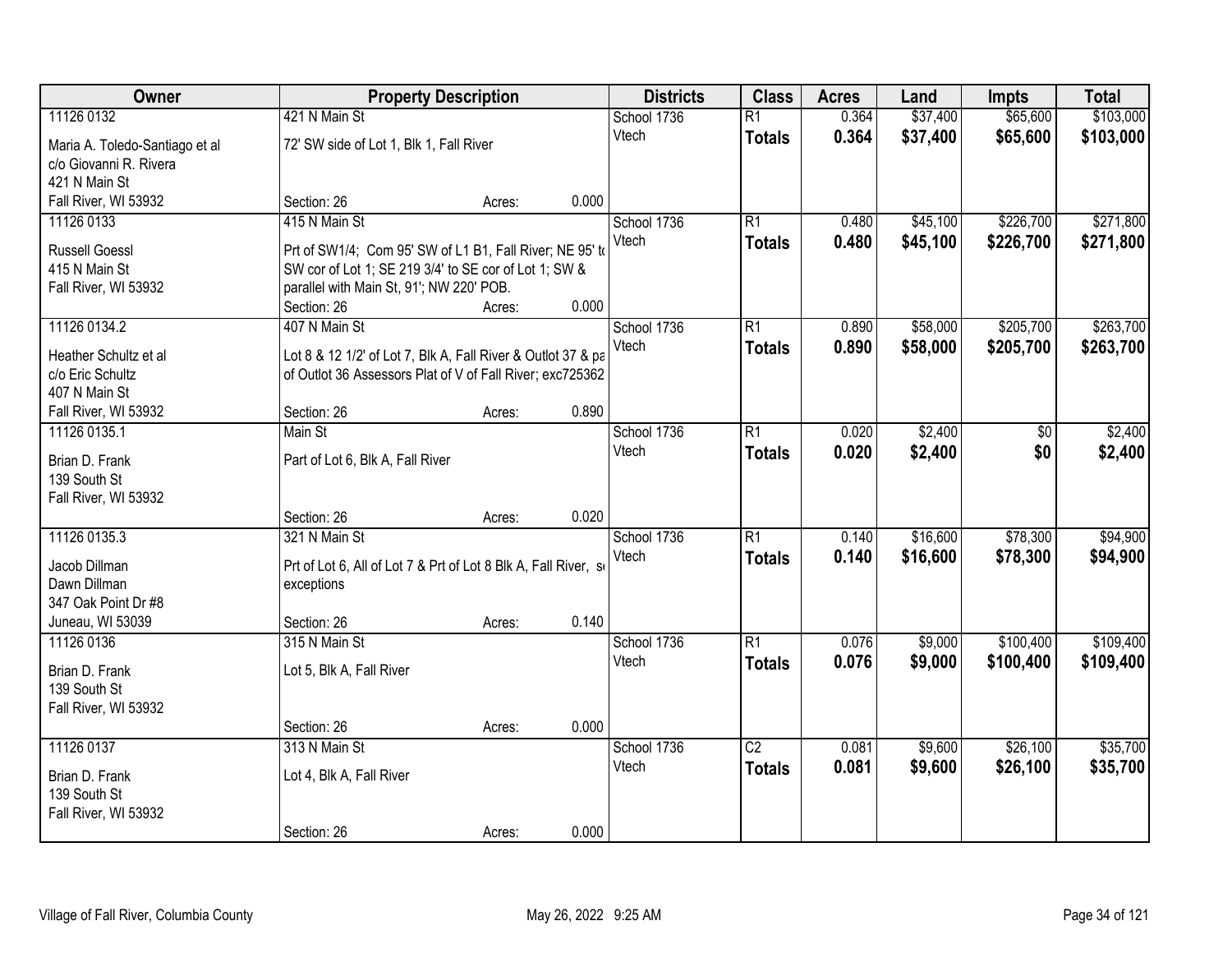| Owner                                                      | <b>Property Description</b>                                 |        |       | <b>Districts</b>     | <b>Class</b>    | <b>Acres</b> | Land     | <b>Impts</b> | <b>Total</b> |
|------------------------------------------------------------|-------------------------------------------------------------|--------|-------|----------------------|-----------------|--------------|----------|--------------|--------------|
| 11126 0138                                                 | 307 N Main St                                               |        |       | School 1736          | $\overline{C2}$ | 0.249        | \$33,100 | \$39,600     | \$72,700     |
| Kevin Raymond                                              | Lots 1-3, Blk A, Fall River                                 |        |       | Vtech                | <b>Totals</b>   | 0.249        | \$33,100 | \$39,600     | \$72,700     |
| 350 S Hamilton St                                          |                                                             |        |       |                      |                 |              |          |              |              |
| <b>Unit 402</b>                                            |                                                             |        |       |                      |                 |              |          |              |              |
| Madison, WI 53703-4186                                     | Section: 26                                                 | Acres: | 0.000 |                      |                 |              |          |              |              |
| 11126 0139                                                 | 106 South St                                                |        |       | School 1736          | $\overline{C2}$ | 0.353        | \$43,300 | \$352,000    | \$395,300    |
|                                                            | Lots 1 & 2, Blk 5, Fall River                               |        |       | Vtech                | <b>Totals</b>   | 0.353        | \$43,300 | \$352,000    | \$395,300    |
| Thomas E & Phyllis J Rozinski Family<br>Trust Dated 6/13/2 |                                                             |        |       |                      |                 |              |          |              |              |
| W8571 County Rd B                                          |                                                             |        |       |                      |                 |              |          |              |              |
| Beaver Dam, WI 53916                                       | Section: 26                                                 | Acres: | 0.000 |                      |                 |              |          |              |              |
| 11126 0140                                                 | 118 South St                                                |        |       | School 1736          | R1              | 0.252        | \$29,800 | \$169,000    | \$198,800    |
|                                                            |                                                             |        |       | Vtech                | <b>Totals</b>   | 0.252        | \$29,800 | \$169,000    | \$198,800    |
| Dianna L. Dykstra                                          | Lot 3, Blk 5, Fall River                                    |        |       |                      |                 |              |          |              |              |
| Robert L. Ebert                                            |                                                             |        |       |                      |                 |              |          |              |              |
| 118 South St                                               |                                                             |        | 0.000 |                      |                 |              |          |              |              |
| Fall River, WI 53932                                       | Section: 26<br>124 South St                                 | Acres: |       |                      |                 |              | \$32,100 | \$93,800     | \$125,900    |
| 11126 0141                                                 |                                                             |        |       | School 1736<br>Vtech | R1              | 0.286        |          |              |              |
| Jordan M. Derr                                             | Lot 4, Blk 5, Fall River; exc S 4'                          |        |       |                      | <b>Totals</b>   | 0.286        | \$32,100 | \$93,800     | \$125,900    |
| Neve R. Huegel                                             |                                                             |        |       |                      |                 |              |          |              |              |
| 124 South St                                               |                                                             |        |       |                      |                 |              |          |              |              |
| Fall River, WI 53932                                       | Section: 26                                                 | Acres: | 0.000 |                      |                 |              |          |              |              |
| 11126 0142                                                 | 128 South St                                                |        |       | School 1736          | $\overline{R1}$ | 0.282        | \$31,900 | \$84,300     | \$116,200    |
| Paul E. Chavez                                             | S 4' of Lot 4 and N 70' of Lot 5, Blk 5, Fall River         |        |       | Vtech                | <b>Totals</b>   | 0.282        | \$31,900 | \$84,300     | \$116,200    |
| Sigrun Donner                                              |                                                             |        |       |                      |                 |              |          |              |              |
| 128 South St                                               |                                                             |        |       |                      |                 |              |          |              |              |
| Fall River, WI 53932                                       | Section: 26                                                 | Acres: | 0.000 |                      |                 |              |          |              |              |
| 11126 0143                                                 | 134 South St                                                |        |       | School 1736          | R1              | 0.267        | \$30,900 | \$185,200    | \$216,100    |
| Barry L. Beske                                             | Lot 6, Blk 5, Fall River; exc S 6'3"; also strip 12'6" on S |        |       | Vtech                | <b>Totals</b>   | 0.267        | \$30,900 | \$185,200    | \$216,100    |
| Mary A. Beske                                              | side of Lot 5                                               |        |       |                      |                 |              |          |              |              |
| 134 South St                                               |                                                             |        |       |                      |                 |              |          |              |              |
| Fall River, WI 53932                                       | Section: 26                                                 | Acres: | 0.000 |                      |                 |              |          |              |              |
| 11126 0144                                                 | 138 South St                                                |        |       | School 1736          | R1              | 0.262        | \$30,500 | \$92,800     | \$123,300    |
|                                                            |                                                             |        |       | Vtech                | <b>Totals</b>   | 0.262        | \$30,500 | \$92,800     | \$123,300    |
| Terry L. Olson                                             | S 6'3" of Lot 6 and all of Lot 7, Blk 5, Fall River         |        |       |                      |                 |              |          |              |              |
| Laurie A. Olson                                            |                                                             |        |       |                      |                 |              |          |              |              |
| W2209 Grady Rd                                             |                                                             |        |       |                      |                 |              |          |              |              |
| Fall River, WI 53932                                       | Section: 26                                                 | Acres: | 0.000 |                      |                 |              |          |              |              |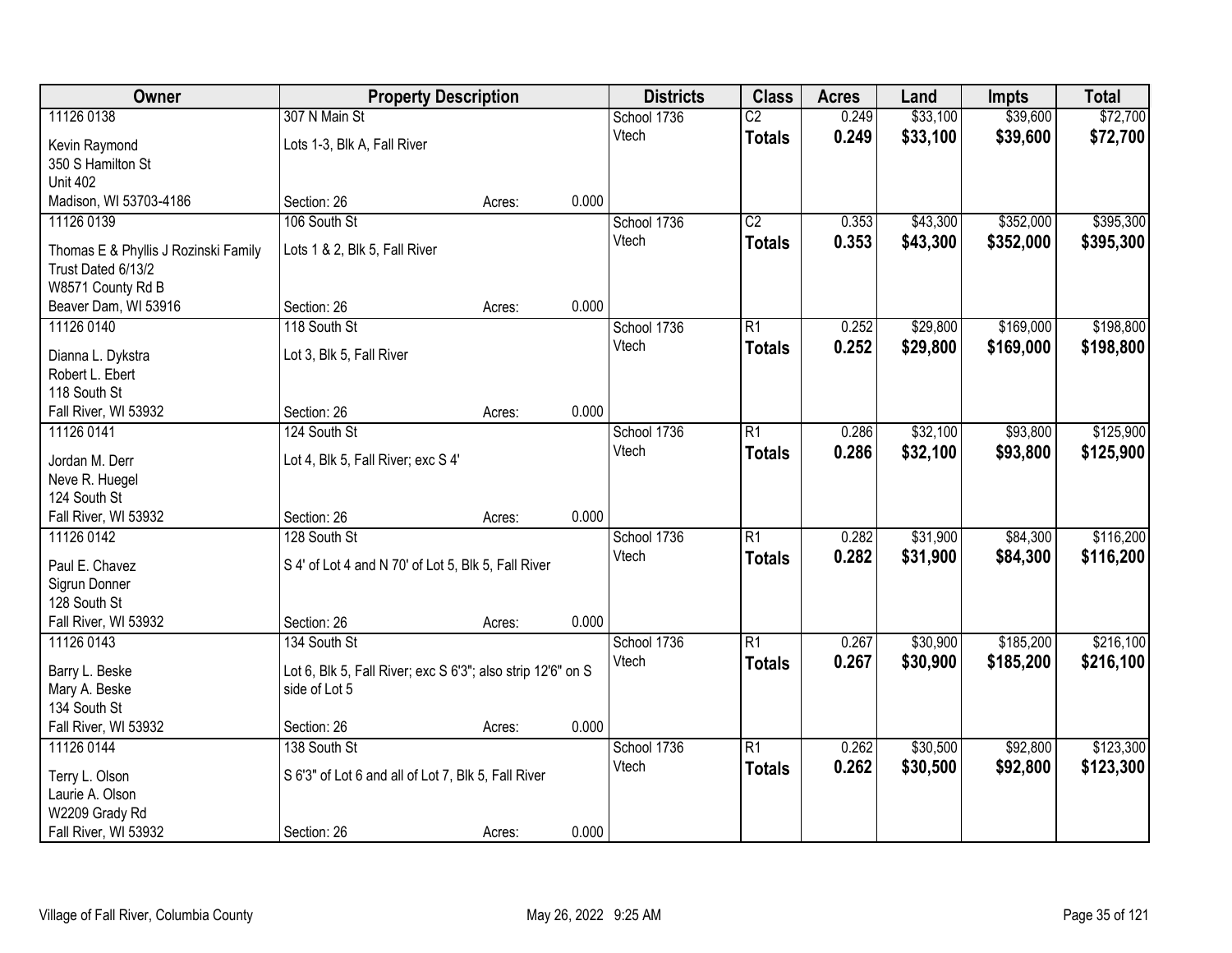| Owner                             | <b>Property Description</b>                                                                                       | <b>Districts</b> | <b>Class</b>    | <b>Acres</b> | Land            | Impts           | <b>Total</b>    |
|-----------------------------------|-------------------------------------------------------------------------------------------------------------------|------------------|-----------------|--------------|-----------------|-----------------|-----------------|
| 11126 0145                        | 150 South St                                                                                                      | School 1736      | $\overline{X5}$ | 0.487        | $\overline{60}$ | $\overline{50}$ | $\overline{50}$ |
| Methodist Church                  | Lot 8, Blk 5, Fall River                                                                                          | Vtech            | <b>Totals</b>   | 0.487        | \$0             | \$0             | \$0             |
| PO Box 31                         |                                                                                                                   |                  |                 |              |                 |                 |                 |
| Fall River, WI 53932              |                                                                                                                   |                  |                 |              |                 |                 |                 |
|                                   | 0.000<br>Section: 26<br>Acres:                                                                                    |                  |                 |              |                 |                 |                 |
| 11126 0146                        | 122 Church St                                                                                                     | School 1736      | $\overline{R1}$ | 0.709        | \$54,000        | \$3,500         | \$57,500        |
| Janet J. Gretzinger               | Lots 1-4, Blk 21, Fall River; exc E 30' of Lot 4                                                                  | Vtech            | <b>Totals</b>   | 0.709        | \$54,000        | \$3,500         | \$57,500        |
| Tim R. Gretzinger H               |                                                                                                                   |                  |                 |              |                 |                 |                 |
| 128 Church St                     |                                                                                                                   |                  |                 |              |                 |                 |                 |
| Fall River, WI 53932              | 0.000<br>Section: 26<br>Acres:                                                                                    |                  |                 |              |                 |                 |                 |
| 11126 0148                        | 300 Kane St                                                                                                       | School 1736      | $\overline{R1}$ | 0.200        | \$23,800        | \$153,200       | \$177,000       |
|                                   |                                                                                                                   | Vtech            | <b>Totals</b>   | 0.200        | \$23,800        | \$153,200       | \$177,000       |
| Vickie L. Hansen                  | 66' SW side of OL 35, Assessor's Plat Village of Fall Rive                                                        |                  |                 |              |                 |                 |                 |
| 300 Kane St                       | being a rectangular tract lying in the SW cor of N1/4 of                                                          |                  |                 |              |                 |                 |                 |
| Fall River, WI 53932              | NWNW Sec 35, 4 rods N&S fronting South St & 8 rods in                                                             |                  |                 |              |                 |                 |                 |
|                                   | 0.000<br>Section: 35<br>Acres:                                                                                    |                  |                 |              |                 |                 |                 |
| 11126 0149                        | 310 South St                                                                                                      | School 1736      | $\overline{R1}$ | 0.303        | \$33,300        | \$112,700       | \$146,000       |
|                                   | Weisensel Living Trust Dated 3/20/2015   Prt OL 34, Assessor's Plat of the Village of Fall River, in              | Vtech            | <b>Totals</b>   | 0.303        | \$33,300        | \$112,700       | \$146,000       |
| W4264 Hall Rd                     | NW 1/4 NW 1/4 S.35; Beg @ intersection E margin South                                                             |                  |                 |              |                 |                 |                 |
| Rio, WI 53960                     | St & S margin Kane St, S 62' to POB; N89-28E 134.8', S                                                            |                  |                 |              |                 |                 |                 |
|                                   | Section: 35<br>0.000<br>Acres:                                                                                    |                  |                 |              |                 |                 |                 |
| 11126 0149.A                      | 327 Kane St                                                                                                       | School 1736      | $\overline{R1}$ | 0.500        | \$46,500        | \$205,700       | \$252,200       |
| Bradley M. Johnsrud               | Part of Outlot 34, Assessor's Plat of the Village of Fall                                                         | Vtech            | <b>Totals</b>   | 0.500        | \$46,500        | \$205,700       | \$252,200       |
| Susan C. Johnsrud                 | River; comm NW cor; N89-28E 338.8' to POB; E 136'; S                                                              |                  |                 |              |                 |                 |                 |
| 327 Kane St                       | 160'; S89-28W 136'; N 160' to POB                                                                                 |                  |                 |              |                 |                 |                 |
| Fall River, WI 53932              | 0.000<br>Section: 35<br>Acres:                                                                                    |                  |                 |              |                 |                 |                 |
| 11126 0149.B                      | 306 South St                                                                                                      | School 1736      | $\overline{R1}$ | 0.192        | \$22,800        | \$126,200       | \$149,000       |
|                                   |                                                                                                                   | Vtech            | <b>Totals</b>   | 0.192        | \$22,800        | \$126,200       | \$149,000       |
| Judith M. Koopman                 | Part of Outlot 34, Assessor's Plat of the Village of Fall                                                         |                  |                 |              |                 |                 |                 |
| c/o Arvin G. Koopman<br>PO Box 86 | River; more particularly described as follows: Commencir<br>at the NW cor OL34; thence N89 28E along the S margin |                  |                 |              |                 |                 |                 |
| Dalton, WI 53926                  | Section: 35<br>0.000<br>Acres:                                                                                    |                  |                 |              |                 |                 |                 |
| 11126 0149.C                      | 335 Kane St                                                                                                       | School 1736      | $\overline{R1}$ | 0.256        | \$30,100        | \$123,300       | \$153,400       |
|                                   |                                                                                                                   | Vtech            |                 | 0.256        | \$30,100        | \$123,300       | \$153,400       |
| Tammy K. Yerges                   | Part of Outlot 34, Assessor's Plat of the Village of Fall                                                         |                  | <b>Totals</b>   |              |                 |                 |                 |
| 335 Kane St                       | River; comm NW cor; N89-28E 474.8' to POB; th on                                                                  |                  |                 |              |                 |                 |                 |
| Fall River, WI 53932              | same line 69.7'; S 160'; S89-28W 69.7'; N 160' to POB                                                             |                  |                 |              |                 |                 |                 |
|                                   | 0.000<br>Section: 35<br>Acres:                                                                                    |                  |                 |              |                 |                 |                 |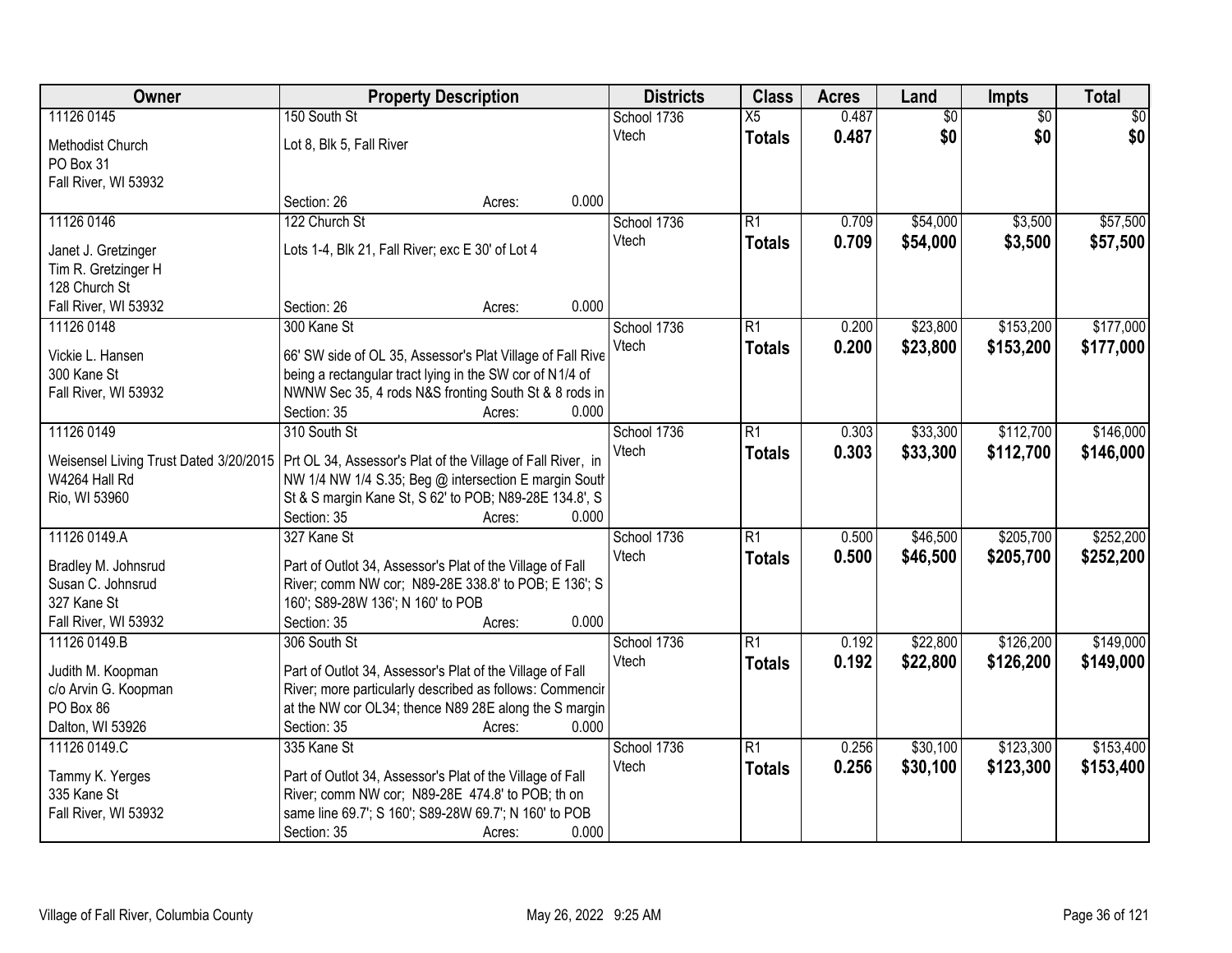| Owner                | <b>Property Description</b>                                                                                    | <b>Districts</b> | <b>Class</b>    | <b>Acres</b> | Land     | <b>Impts</b> | <b>Total</b> |
|----------------------|----------------------------------------------------------------------------------------------------------------|------------------|-----------------|--------------|----------|--------------|--------------|
| 11126 0149.D         | 315 Kane St                                                                                                    | School 1736      | $\overline{R1}$ | 0.250        | \$29,700 | \$80,800     | \$110,500    |
| Seth Nelson          | Parcel in the NW1/4 of NW1/4, Sec 35-11-12, being a pa                                                         | Vtech            | <b>Totals</b>   | 0.250        | \$29,700 | \$80,800     | \$110,500    |
| Danielle J. Nelson   | of Outlot 34, Assessor's Plat of the Village of Fall River,                                                    |                  |                 |              |          |              |              |
| 172 Dykstra Dr       | desc as follows: comm at NW cor Outlot 34, N89-28E                                                             |                  |                 |              |          |              |              |
| Fall River, WI 53932 | 0.000<br>Section: 35<br>Acres:                                                                                 |                  |                 |              |          |              |              |
| 11126 0149.E         | 309 Kane St                                                                                                    | School 1736      | $\overline{R1}$ | 0.250        | \$29,700 | \$99,900     | \$129,600    |
|                      |                                                                                                                | Vtech            | <b>Totals</b>   | 0.250        | \$29,700 | \$99,900     | \$129,600    |
| Derek J. Johnsrud    | Part of Outlot 34, Assessors Plat of the Village of Fall Riv                                                   |                  |                 |              |          |              |              |
| 309 Kane St          | located in the NW1/4 of NW1/4, Sec 35-11-12, desc as                                                           |                  |                 |              |          |              |              |
| Fall River, WI 53932 | follows: comm at NW corner Outlot 34; N89-28E along S                                                          |                  |                 |              |          |              |              |
|                      | 0.000<br>Section: 35<br>Acres:                                                                                 |                  |                 |              |          |              |              |
| 11126 0149.F         | 321 Kane St                                                                                                    | School 1736      | $\overline{R1}$ | 0.250        | \$29,700 | \$115,500    | \$145,200    |
| Andrew T. Neuman     | Part of Outlot 34, Assessor's Plat of the Village of Fall                                                      | Vtech            | <b>Totals</b>   | 0.250        | \$29,700 | \$115,500    | \$145,200    |
| Whitney R. Neuman    | River, desc as follows: Beg at intersect South St & Kane                                                       |                  |                 |              |          |              |              |
| 321 Kane St          | N89-28E 270.8' POB; along same line 68'; S160';                                                                |                  |                 |              |          |              |              |
| Fall River, WI 53932 | 0.000<br>Section: 35<br>Acres:                                                                                 |                  |                 |              |          |              |              |
| 11126 0149.G         | 405 Kane St                                                                                                    | School 1736      | $\overline{R1}$ | 0.294        | \$32,700 | \$114,800    | \$147,500    |
| Lisa A. Adams        |                                                                                                                | Vtech            | <b>Totals</b>   | 0.294        | \$32,700 | \$114,800    | \$147,500    |
| 405 Kane St          | Comm at NW corner Outlot 34, Assessor's Plat of the                                                            |                  |                 |              |          |              |              |
| Fall River, WI 53932 | Village of Fall River; N89-25E 544.5' to POB; continue on<br>same line 80'; S 160'; S89-28W 80'; N 160' to POB |                  |                 |              |          |              |              |
|                      | 0.000<br>Section: 35<br>Acres:                                                                                 |                  |                 |              |          |              |              |
| 11126 0150           | 316 South St                                                                                                   | School 1736      | $\overline{R1}$ | 2.033        | \$78,600 | \$314,300    | \$392,900    |
|                      |                                                                                                                | Vtech            |                 |              |          |              |              |
| Bryan L. Tramburg    | Comm at NW corner Outlot 34, Assessor's Plat of the                                                            |                  | <b>Totals</b>   | 2.033        | \$78,600 | \$314,300    | \$392,900    |
| 316 South St         | Village of Fall River; N89-28E6 24.5' to POB; N89-28E                                                          |                  |                 |              |          |              |              |
| Fall River, WI 53932 | 70'; S 305.3'; S89-28W to SW corner said Outlot 34; N                                                          |                  |                 |              |          |              |              |
|                      | 0.000<br>Section: 35<br>Acres:                                                                                 |                  |                 |              |          |              |              |
| 11126 0150.A         | 415 Kane St                                                                                                    | School 1736      | $\overline{R1}$ | 0.630        | \$51,200 | \$128,100    | \$179,300    |
| James M. Braund      | Part of Outlot 34, Assessor's Plat of the Village of Fall                                                      | Vtech            | <b>Totals</b>   | 0.630        | \$51,200 | \$128,100    | \$179,300    |
| Deborah L. Braund    | River, desc as follows: beg at NW corner Outlot 34;                                                            |                  |                 |              |          |              |              |
| 415 Kane St          | N89-28E 694.5' to POB; E 90'; S to S line of said Outlot 3                                                     |                  |                 |              |          |              |              |
| Fall River, WI 53932 | Section: 35<br>0.000<br>Acres:                                                                                 |                  |                 |              |          |              |              |
| 11126 0150.B         | 555 Kane St                                                                                                    | School 1736      | $\overline{R1}$ | 3.200        | \$97,100 | \$168,300    | \$265,400    |
|                      |                                                                                                                | Vtech            | <b>Totals</b>   | 3.200        | \$97,100 | \$168,300    | \$265,400    |
| John C. Kaufman      | Prt OL 34, Assessor's Plat of the Village of Fall River, Pcl                                                   |                  |                 |              |          |              |              |
| 555 Kane St          | E end S 1/2 of N1/2 NW 1/4 NW 1/4 S.35-11-12, Comm                                                             |                  |                 |              |          |              |              |
| Fall River, WI 53932 | NW cor OL 34. N89-28E 784.5' POB, E 515.5' to NE cor                                                           |                  |                 |              |          |              |              |
|                      | 0.000<br>Section: 35<br>Acres:                                                                                 |                  |                 |              |          |              |              |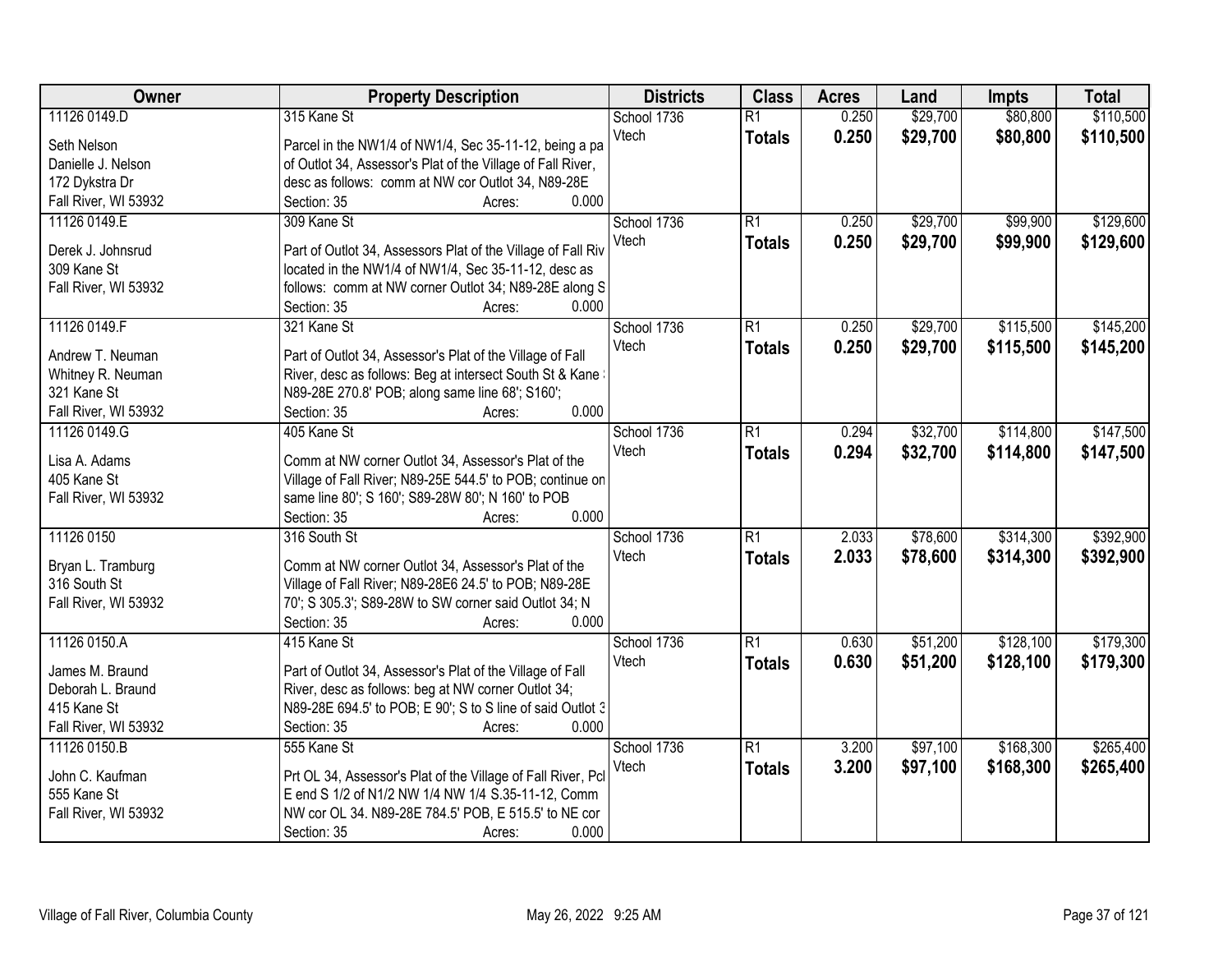| Owner                             | <b>Property Description</b>                                  | <b>Districts</b> | <b>Class</b>     | <b>Acres</b> | Land     | <b>Impts</b> | <b>Total</b> |
|-----------------------------------|--------------------------------------------------------------|------------------|------------------|--------------|----------|--------------|--------------|
| 11126 0150.B1                     | 423 Kane St                                                  | School 1736      | $\overline{R1}$  | 0.362        | \$37,200 | \$173,800    | \$211,000    |
| James E. Hammes                   | Part of Outlot 34, Assessor's Plat of the Village of Fall    | Vtech            | <b>Totals</b>    | 0.362        | \$37,200 | \$173,800    | \$211,000    |
| 423 Kane St                       | River, desc as follows: beg at intersection of E line South  |                  |                  |              |          |              |              |
| Fall River, WI 53932              | Str and S line Kane St; N89-28E 784.50' to POB;              |                  |                  |              |          |              |              |
|                                   | 0.000<br>Section: 35<br>Acres:                               |                  |                  |              |          |              |              |
| 11126 0150.C                      | 409 Kane St                                                  | School 1736      | $\overline{R1}$  | 0.257        | \$30,200 | \$157,100    | \$187,300    |
|                                   |                                                              | Vtech            | <b>Totals</b>    | 0.257        | \$30,200 | \$157,100    | \$187,300    |
| Matthew J. Piekarski              | Comm at NW corner Outlot 34, Assessor's Plat of the          |                  |                  |              |          |              |              |
| 409 Kane St                       | Village of Fall River; N89-28E 624.5' to POB; continue       |                  |                  |              |          |              |              |
| Fall River, WI 53923              | N89-28E 70'; S 160'; S89-28W 70'; N 160' to POB<br>0.000     |                  |                  |              |          |              |              |
|                                   | Section: 35<br>Acres:                                        |                  | $\overline{R1}$  | 0.520        |          |              | \$111,800    |
| 11126 0150.D                      | 322 South St                                                 | School 1736      |                  |              | \$47,200 | \$64,600     |              |
| Richard Dykstra                   | Part of Outlot 34, Assessor's Plat of the Village of Fall Ri | Vtech            | <b>Totals</b>    | 0.520        | \$47,200 | \$64,600     | \$111,800    |
| 322 South St                      | desc as follows: comm at SW corner Outlot 34; N9-12E         |                  |                  |              |          |              |              |
| Fall River, WI 53932              | 122.30'; N89-28E 185'; S0-12W 122.30'; S89-28W185' to        |                  |                  |              |          |              |              |
|                                   | Section: 35<br>0.520<br>Acres:                               |                  |                  |              |          |              |              |
| 11126 0151                        | 334 South St                                                 | School 1736      | A41              | 15.280       | \$5,200  | $\sqrt[6]{}$ | \$5,200      |
|                                   |                                                              | Vtech            | R <sub>1</sub>   | 1.000        | \$58,300 | \$97,400     | \$155,700    |
| Eugene Leisemann                  | Outlot 33, Assessor's Plat of the Village of Fall River; exc |                  | S5m              | 2.500        | \$4,900  | \$0          | \$4,900      |
| Mary E. Leisemann<br>334 South St | CS#1504; see exceptions                                      |                  | S <sub>5</sub> x | 1.000        | \$500    | \$0          | \$500        |
| Fall River, WI 53932              | 19.780<br>Section: 35                                        |                  | <b>Totals</b>    | 19.780       | \$68,900 | \$97,400     | \$166,300    |
| 11126 0151.A                      | Acres:<br>346 South St                                       | School 1736      | $\overline{R1}$  | 1.200        | \$63,600 | \$318,300    | \$381,900    |
|                                   |                                                              |                  | S5x              | 1.030        | \$500    | \$0          | \$500        |
| John F. Tramburg et al            | Lot 1, CSM 1504-7-55                                         | Vtech            |                  |              |          | \$318,300    |              |
| 346 South St                      |                                                              |                  | <b>Totals</b>    | 2.230        | \$64,100 |              | \$382,400    |
| Fall River, WI 53932              |                                                              |                  |                  |              |          |              |              |
|                                   | 0.000<br>Section: 34<br>Acres:                               |                  |                  |              |          |              |              |
| 11126 0152.002                    | 189 Dykstra Dr                                               | School 1736      | $\overline{R1}$  | 0.400        | \$46,500 | \$325,900    | \$372,400    |
| Rachel Reynders et al             | Lot 2, Rolling Meadow Estates                                | Vtech            | <b>Totals</b>    | 0.400        | \$46,500 | \$325,900    | \$372,400    |
| c/o Joseph Reynders III           |                                                              |                  |                  |              |          |              |              |
| 191 Dykstra Dr                    |                                                              |                  |                  |              |          |              |              |
| Fall River, WI 53932              | 0.000<br>Section: 35<br>Acres:                               |                  |                  |              |          |              |              |
| 11126 0152.003                    | 181 Dykstra Dr                                               | School 1736      | $\overline{R1}$  | 0.400        | \$46,500 | \$279,300    | \$325,800    |
|                                   |                                                              | Vtech            | <b>Totals</b>    | 0.400        | \$46,500 | \$279,300    | \$325,800    |
| Dwane D. Talg                     | Lot 3, Rolling Meadows Estates                               |                  |                  |              |          |              |              |
| Debra C. Talg                     |                                                              |                  |                  |              |          |              |              |
| 181 Dykstra Dr                    |                                                              |                  |                  |              |          |              |              |
| Fall River, WI 53932              | 0.000<br>Section: 35<br>Acres:                               |                  |                  |              |          |              |              |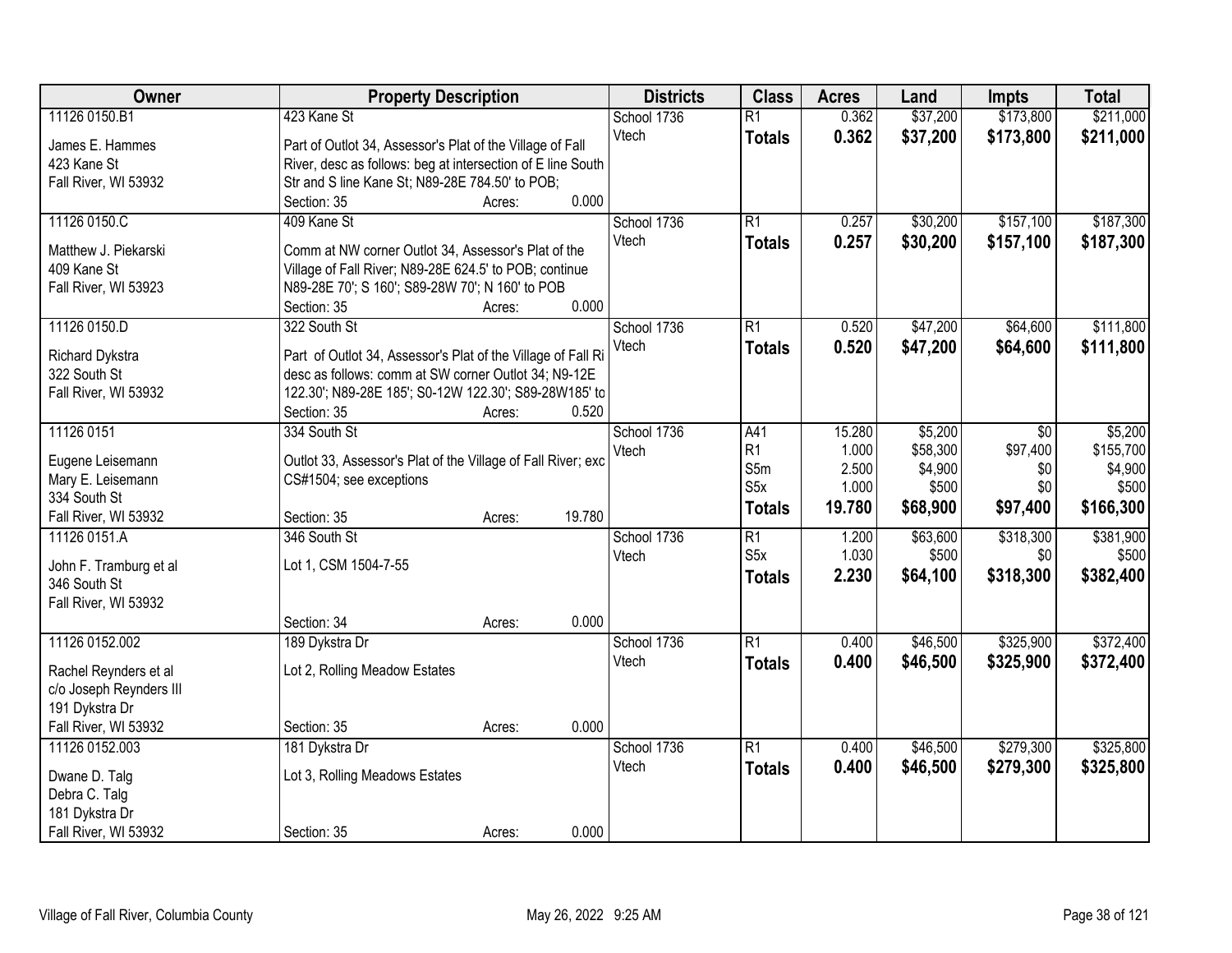| Owner                                | <b>Property Description</b>    |        | <b>Districts</b> | <b>Class</b> | <b>Acres</b>    | Land  | <b>Impts</b> | <b>Total</b> |           |
|--------------------------------------|--------------------------------|--------|------------------|--------------|-----------------|-------|--------------|--------------|-----------|
| 11126 0152.004                       | 173 Dykstra Dr                 |        |                  | School 1736  | $\overline{R1}$ | 0.400 | \$46,500     | \$293,400    | \$339,900 |
| Katie J. Gonzalez                    | Lot 4, Rolling Meadow Estates  |        |                  | Vtech        | <b>Totals</b>   | 0.400 | \$46,500     | \$293,400    | \$339,900 |
| Juan M. Gonzalez Reyes               |                                |        |                  |              |                 |       |              |              |           |
| 173 Dykstra Dr                       |                                |        |                  |              |                 |       |              |              |           |
| Fall River, WI 53932                 | Section: 35                    | Acres: | 0.000            |              |                 |       |              |              |           |
| 11126 0152.005                       | 165 Dykstra Dr                 |        |                  | School 1736  | $\overline{R1}$ | 0.400 | \$46,500     | \$273,900    | \$320,400 |
|                                      |                                |        |                  | Vtech        | <b>Totals</b>   | 0.400 | \$46,500     | \$273,900    | \$320,400 |
| Nicholas A. Cutsinger                | Lot 5, Rolling Meadow Estates  |        |                  |              |                 |       |              |              |           |
| Jennifer J. Cutsinger                |                                |        |                  |              |                 |       |              |              |           |
| 165 Dykstra Dr                       |                                |        |                  |              |                 |       |              |              |           |
| Fall River, WI 53932                 | Section: 35                    | Acres: | 0.000            |              |                 |       |              |              |           |
| 11126 0152.006                       | 157 Dykstra Dr                 |        |                  | School 1736  | $\overline{R1}$ | 0.405 | \$46,900     | \$275,100    | \$322,000 |
| Eugene J. Adam                       | Lot 6, Rolling Meadow Estates  |        |                  | Vtech        | <b>Totals</b>   | 0.405 | \$46,900     | \$275,100    | \$322,000 |
| Elizabeth R. Adam                    |                                |        |                  |              |                 |       |              |              |           |
| 157 Dykstra Dr                       |                                |        |                  |              |                 |       |              |              |           |
| Fall River, WI 53932                 | Section: 35                    | Acres: | 0.000            |              |                 |       |              |              |           |
| 11126 0152.007                       | 149 Dykstra Dr                 |        |                  | School 1736  | $\overline{R1}$ | 0.400 | \$46,500     | \$196,600    | \$243,100 |
|                                      |                                |        |                  | Vtech        | <b>Totals</b>   | 0.400 | \$46,500     | \$196,600    | \$243,100 |
| Pauline Zeier Family Trust U/A Dated | Lot 7, Rolling Meadow Estates  |        |                  |              |                 |       |              |              |           |
| 9/6/2016                             |                                |        |                  |              |                 |       |              |              |           |
| 149 Dykstra Dr                       |                                |        |                  |              |                 |       |              |              |           |
| Fall River, WI 53932                 | Section: 35                    | Acres: | 0.000            |              |                 |       |              |              |           |
| 11126 0152.008                       | 141 Dykstra Dr                 |        |                  | School 1736  | $\overline{R1}$ | 0.410 | \$47,400     | \$208,700    | \$256,100 |
| Dale K. Lange                        | Lot 8, Rolling Meadow Estates  |        |                  | Vtech        | <b>Totals</b>   | 0.410 | \$47,400     | \$208,700    | \$256,100 |
| 141 Dykstra Dr                       |                                |        |                  |              |                 |       |              |              |           |
| Fall River, WI 53932                 |                                |        |                  |              |                 |       |              |              |           |
|                                      | Section: 35                    | Acres: | 0.000            |              |                 |       |              |              |           |
| 11126 0152.009                       | 133 Dykstra Dr                 |        |                  | School 1736  | $\overline{R1}$ | 0.420 | \$48,300     | \$206,100    | \$254,400 |
| David J. Brozek                      | Lot 9, Rolling Meadow Estates  |        |                  | Vtech        | <b>Totals</b>   | 0.420 | \$48,300     | \$206,100    | \$254,400 |
| Teresa A. Brozek                     |                                |        |                  |              |                 |       |              |              |           |
| 133 Dykstra Dr                       |                                |        |                  |              |                 |       |              |              |           |
| Fall River, WI 53932                 | Section: 35                    | Acres: | 0.000            |              |                 |       |              |              |           |
| 11126 0152.010                       | 127 Dykstra Dr                 |        |                  | School 1736  | $\overline{R1}$ | 0.700 | \$61,100     | \$215,700    | \$276,800 |
|                                      |                                |        |                  | Vtech        |                 | 0.700 | \$61,100     | \$215,700    | \$276,800 |
| Jeffrey C. Schuetz                   | Lot 10, Rolling Meadow Estates |        |                  |              | <b>Totals</b>   |       |              |              |           |
| Kimberly L. Schuetz                  |                                |        |                  |              |                 |       |              |              |           |
| 127 Dykstra Dr                       |                                |        |                  |              |                 |       |              |              |           |
| Fall River, WI 53932                 | Section: 35                    | Acres: | 0.000            |              |                 |       |              |              |           |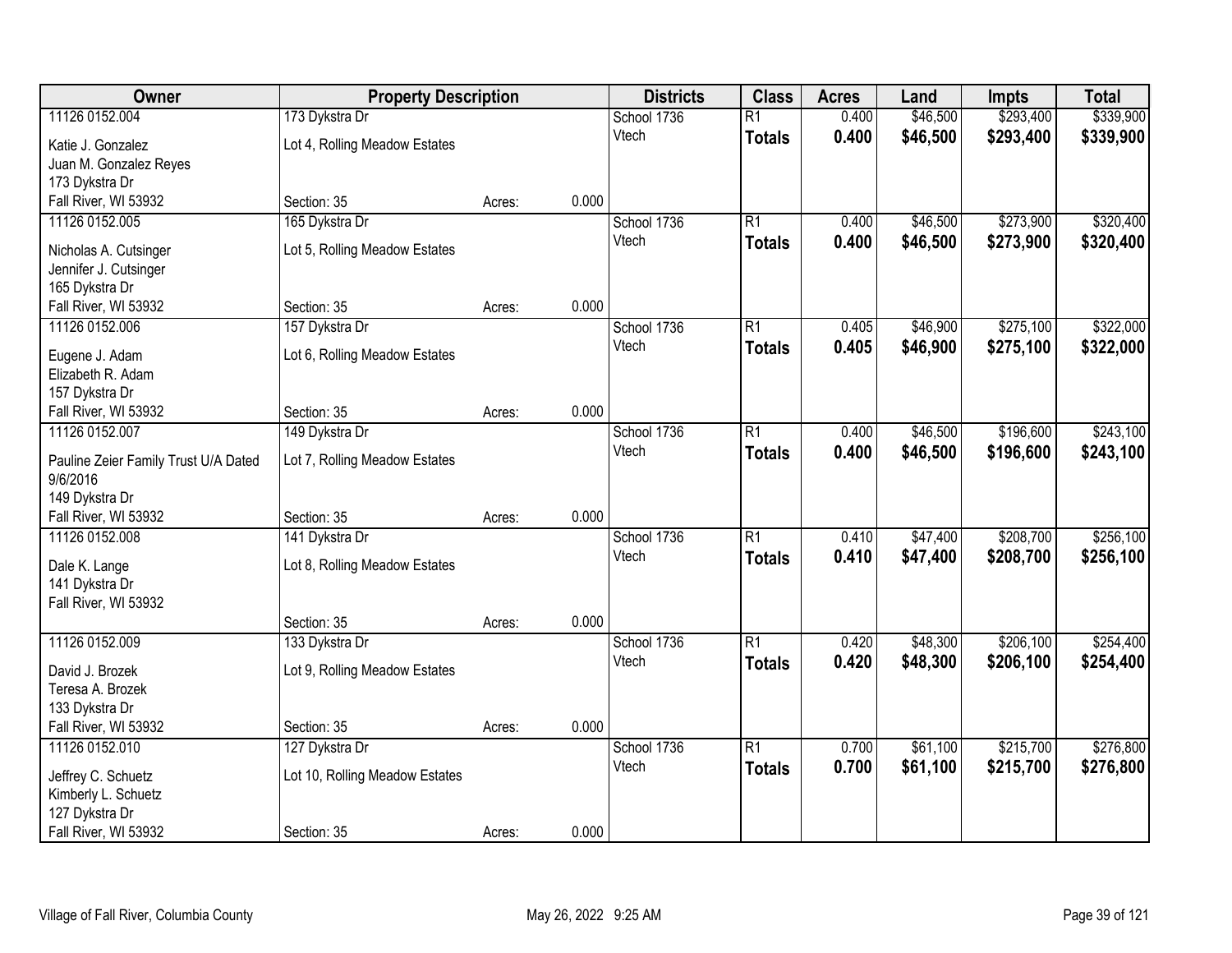| Owner                                      |                                | <b>Property Description</b> |       | <b>Districts</b> | <b>Class</b>    | <b>Acres</b> | Land     | <b>Impts</b> | <b>Total</b> |
|--------------------------------------------|--------------------------------|-----------------------------|-------|------------------|-----------------|--------------|----------|--------------|--------------|
| 11126 0152.011                             | 121 Dykstra Dr                 |                             |       | School 1736      | $\overline{R1}$ | 0.760        | \$62,600 | \$256,000    | \$318,600    |
| Fred W. Shepard Jr                         | Lot 11, Rolling Meadow Estates |                             |       | Vtech            | <b>Totals</b>   | 0.760        | \$62,600 | \$256,000    | \$318,600    |
| Marie L. Shepard                           |                                |                             |       |                  |                 |              |          |              |              |
| 121 Dykstra Dr                             |                                |                             |       |                  |                 |              |          |              |              |
| Fall River, WI 53932                       | Section: 35                    | Acres:                      | 0.000 |                  |                 |              |          |              |              |
| 11126 0152.012                             | 115 Dykstra Dr                 |                             |       | School 1736      | $\overline{R1}$ | 0.430        | \$49,200 | \$208,400    | \$257,600    |
| David Turk                                 | Lot 12, Rolling Meadow Estates |                             |       | Vtech            | <b>Totals</b>   | 0.430        | \$49,200 | \$208,400    | \$257,600    |
| Carrie Salzwedel                           |                                |                             |       |                  |                 |              |          |              |              |
| 115 Dykstra Dr                             |                                |                             |       |                  |                 |              |          |              |              |
| Fall River, WI 53932                       | Section: 35                    | Acres:                      | 0.000 |                  |                 |              |          |              |              |
| 11126 0152.013                             | 136 Dykstra Dr                 |                             |       | School 1736      | $\overline{R1}$ | 0.410        | \$47,400 | \$260,100    | \$307,500    |
| Arnold W. Oelke Jr                         | Lot 1 CS#3401-23-18            |                             |       | Vtech            | <b>Totals</b>   | 0.410        | \$47,400 | \$260,100    | \$307,500    |
| 136 Dykstra Dr                             |                                |                             |       |                  |                 |              |          |              |              |
| Fall River, WI 53932                       |                                |                             |       |                  |                 |              |          |              |              |
|                                            | Section: 35                    | Acres:                      | 0.410 |                  |                 |              |          |              |              |
| 11126 0152.014                             | 140 Dykstra Dr                 |                             |       | School 1736      | $\overline{R1}$ | 0.440        | \$50,100 | \$237,900    | \$288,000    |
|                                            | Lot 2 CS#3401-23-18            |                             |       | Vtech            | <b>Totals</b>   | 0.440        | \$50,100 | \$237,900    | \$288,000    |
| Kim D & Debra L Meister Revocable<br>Trust |                                |                             |       |                  |                 |              |          |              |              |
| 140 Dykstra Dr                             |                                |                             |       |                  |                 |              |          |              |              |
| Fall River, WI 53932                       | Section: 35                    | Acres:                      | 0.440 |                  |                 |              |          |              |              |
| 11126 0152.015                             | 148 Dykstra Dr                 |                             |       | School 1736      | $\overline{R1}$ | 0.440        | \$50,100 | \$231,000    | \$281,100    |
|                                            |                                |                             |       | Vtech            | <b>Totals</b>   | 0.440        | \$50,100 | \$231,000    | \$281,100    |
| James Fox<br>Judith L. Fox                 | Lot 15, Rolling Meadow Estates |                             |       |                  |                 |              |          |              |              |
| 2185 Canyon Ct W                           |                                |                             |       |                  |                 |              |          |              |              |
| Grand Junction, CO 81507                   | Section: 35                    | Acres:                      | 0.000 |                  |                 |              |          |              |              |
| 11126 0152.016                             | 156 Dykstra Dr                 |                             |       | School 1736      | $\overline{R1}$ | 0.445        | \$50,600 | \$204,000    | \$254,600    |
|                                            |                                |                             |       | Vtech            | <b>Totals</b>   | 0.445        | \$50,600 | \$204,000    | \$254,600    |
| Robert J. Bahr                             | Lot 16, Rolling Meadow Estates |                             |       |                  |                 |              |          |              |              |
| Denise L. Bahr                             |                                |                             |       |                  |                 |              |          |              |              |
| 156 Dykstra Dr<br>Fall River, WI 53932     | Section: 35                    | Acres:                      | 0.000 |                  |                 |              |          |              |              |
| 11126 0152.017                             | 164 Dykstra Dr                 |                             |       | School 1736      | $\overline{R1}$ | 0.440        | \$50,100 | \$204,800    | \$254,900    |
|                                            |                                |                             |       | Vtech            | <b>Totals</b>   | 0.440        | \$50,100 | \$204,800    | \$254,900    |
| Mary E. Powers et al                       | Lot 17, Rolling Meadow Estates |                             |       |                  |                 |              |          |              |              |
| c/o Brian E. Neuman                        |                                |                             |       |                  |                 |              |          |              |              |
| 164 Dykstra Dr                             |                                |                             |       |                  |                 |              |          |              |              |
| Fall River, WI 53932                       | Section: 35                    | Acres:                      | 0.000 |                  |                 |              |          |              |              |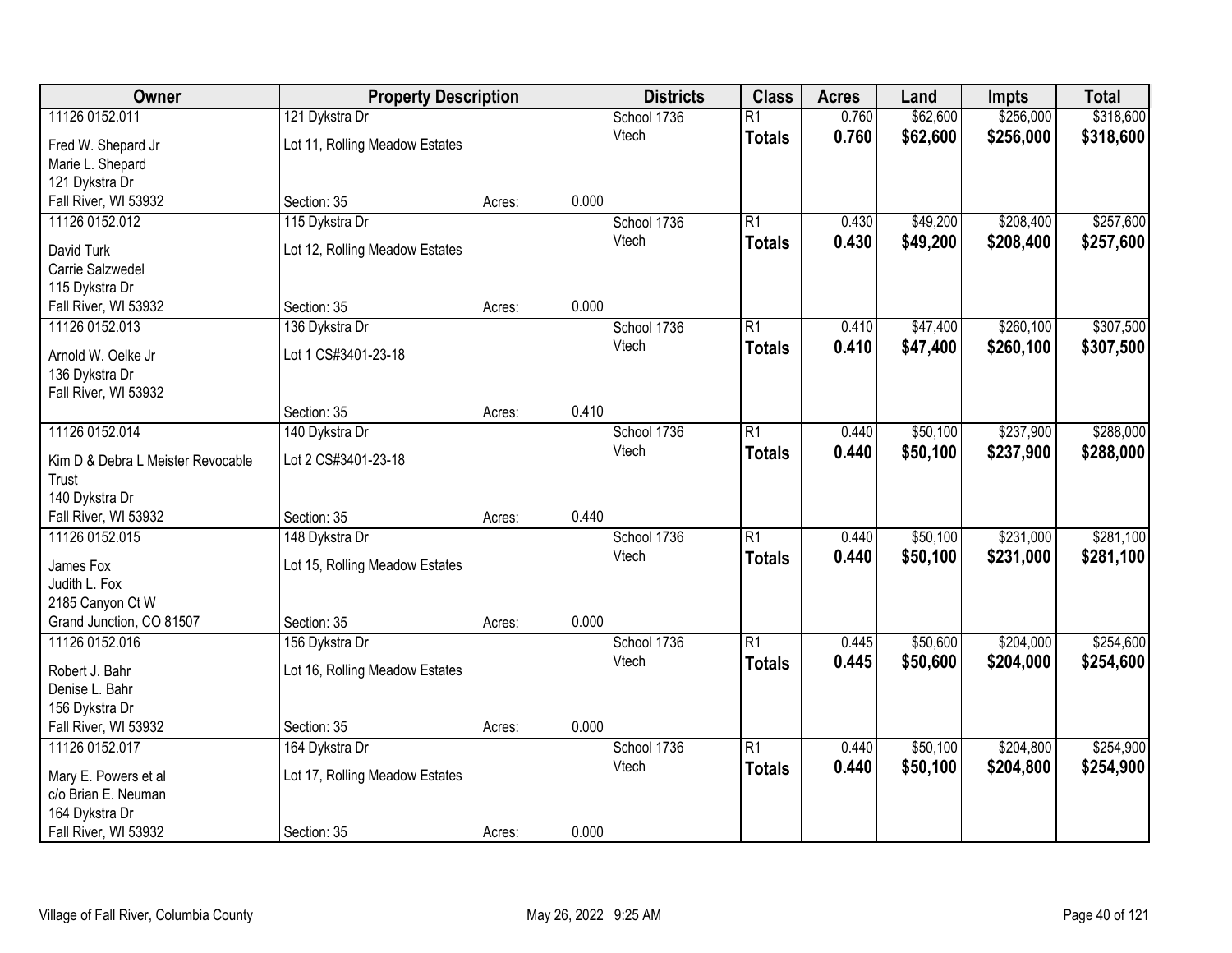| Owner                  | <b>Property Description</b>                 |        | <b>Districts</b> | <b>Class</b> | <b>Acres</b>    | Land  | <b>Impts</b> | <b>Total</b> |           |
|------------------------|---------------------------------------------|--------|------------------|--------------|-----------------|-------|--------------|--------------|-----------|
| 11126 0152.018         | 172 Dykstra Dr                              |        |                  | School 1736  | $\overline{R1}$ | 0.440 | \$50,100     | \$209,200    | \$259,300 |
| Seth Nelson            | Lot 18, Rolling Meadow Estates              |        |                  | Vtech        | <b>Totals</b>   | 0.440 | \$50,100     | \$209,200    | \$259,300 |
| Danielle J. Nelson     |                                             |        |                  |              |                 |       |              |              |           |
| 172 Dykstra Dr         |                                             |        |                  |              |                 |       |              |              |           |
| Fall River, WI 53932   | Section: 35                                 | Acres: | 0.000            |              |                 |       |              |              |           |
| 11126 0152.019         | 180 Dykstra Dr                              |        |                  | School 1736  | $\overline{R1}$ | 0.440 | \$50,100     | \$233,200    | \$283,300 |
|                        |                                             |        |                  | Vtech        | <b>Totals</b>   | 0.440 | \$50,100     | \$233,200    | \$283,300 |
| Clint A. Lenz          | Lot 19, Rolling Meadow Estates              |        |                  |              |                 |       |              |              |           |
| 180 Dykstra Dr         |                                             |        |                  |              |                 |       |              |              |           |
| Fall River, WI 53932   |                                             |        |                  |              |                 |       |              |              |           |
|                        | Section: 35                                 | Acres: | 0.000            |              |                 |       |              |              |           |
| 11126 0152.022         | 111 Dykstra Dr                              |        |                  | School 1736  | $\overline{R1}$ | 0.440 | \$50,100     | \$246,600    | \$296,700 |
| James M. Beaudoin      | Lot 22, Rolling Meadow Estates 1 Addition   |        |                  | Vtech        | <b>Totals</b>   | 0.440 | \$50,100     | \$246,600    | \$296,700 |
| Tracy L. Beaudoin      |                                             |        |                  |              |                 |       |              |              |           |
| 111 Dykstra Dr         |                                             |        |                  |              |                 |       |              |              |           |
| Fall River, WI 53932   | Section: 35                                 | Acres: | 0.440            |              |                 |       |              |              |           |
| 11126 0152.023         | 107 Dykstra Dr                              |        |                  | School 1736  | $\overline{R1}$ | 0.490 | \$54,700     | \$219,600    | \$274,300 |
|                        |                                             |        |                  | Vtech        | <b>Totals</b>   | 0.490 | \$54,700     | \$219,600    | \$274,300 |
| Adam L. Case           | Lot 23, Rolling Meadow Estates 1st Addition |        |                  |              |                 |       |              |              |           |
| Laurella R. Case       |                                             |        |                  |              |                 |       |              |              |           |
| 107 Dykstra Dr         |                                             |        |                  |              |                 |       |              |              |           |
| Fall River, WI 53932   | Section: 35                                 | Acres: | 0.490            |              |                 |       |              |              |           |
| 11126 0152.024         | 119 Cardinal Ln                             |        |                  | School 1736  | $\overline{R1}$ | 0.470 | \$52,900     | \$222,400    | \$275,300 |
| James J. Fletcher      | Lot 24, Rolling Meadow Estates 1st Addition |        |                  | Vtech        | <b>Totals</b>   | 0.470 | \$52,900     | \$222,400    | \$275,300 |
| Divina M. Fletcher     |                                             |        |                  |              |                 |       |              |              |           |
| 119 Cardinal Ln        |                                             |        |                  |              |                 |       |              |              |           |
| Fall River, WI 53932   | Section: 35                                 | Acres: | 0.470            |              |                 |       |              |              |           |
| 11126 0152.025         | 113 Cardinal Ln                             |        |                  | School 1736  | $\overline{R1}$ | 0.340 | \$40,900     | \$200,400    | \$241,300 |
|                        |                                             |        |                  | Vtech        | <b>Totals</b>   | 0.340 | \$40,900     | \$200,400    | \$241,300 |
| Melissa L. Bradley     | Lot 25, Rolling Meadow Estates 1st Addition |        |                  |              |                 |       |              |              |           |
| Russell D. Bradley     |                                             |        |                  |              |                 |       |              |              |           |
| 113 Cardinal Ln        |                                             |        |                  |              |                 |       |              |              |           |
| Fall River, WI 53932   | Section: 35                                 | Acres: | 0.340            |              |                 |       |              |              |           |
| 11126 0152.026         | 107 Cardinal Ln                             |        |                  | School 1736  | $\overline{R1}$ | 0.340 | \$40,900     | \$252,700    | \$293,600 |
| Bonnie J. Scheel et al | Lot 26, Rolling Meadow Estates 1st Addition |        |                  | Vtech        | <b>Totals</b>   | 0.340 | \$40,900     | \$252,700    | \$293,600 |
| 107 Cardinal Ln        |                                             |        |                  |              |                 |       |              |              |           |
| Fall River, WI 53932   |                                             |        |                  |              |                 |       |              |              |           |
|                        | Section: 35                                 | Acres: | 0.340            |              |                 |       |              |              |           |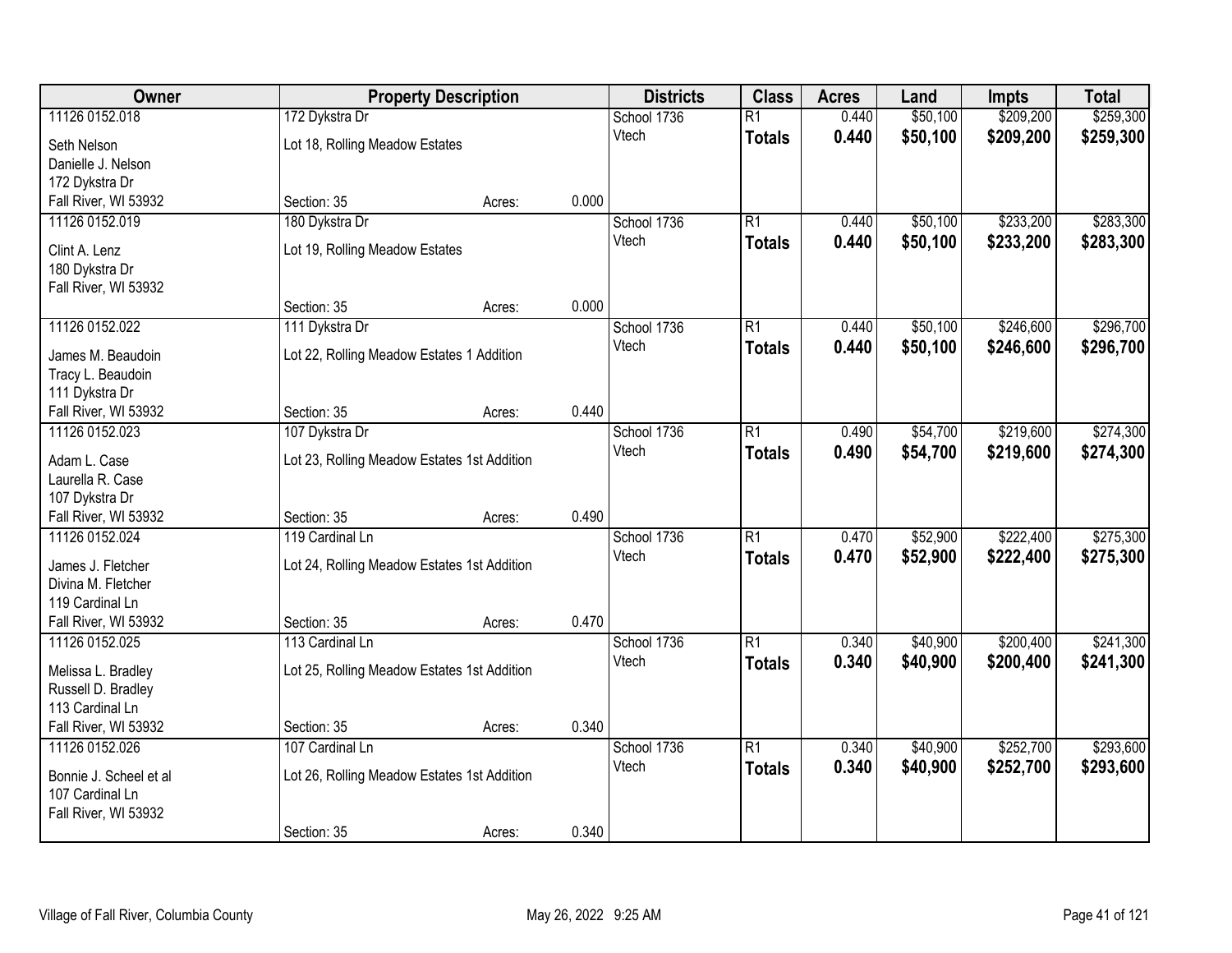| Owner                                   |                                             | <b>Property Description</b> |       | <b>Districts</b>     | <b>Class</b>    | <b>Acres</b>   | Land                 | <b>Impts</b> | <b>Total</b> |
|-----------------------------------------|---------------------------------------------|-----------------------------|-------|----------------------|-----------------|----------------|----------------------|--------------|--------------|
| 11126 0152.027                          | 398 South St                                |                             |       | School 1736          | $\overline{R1}$ | 0.390          | \$45,500             | \$190,000    | \$235,500    |
| John M. Brown                           | Lot 27, Rolling Meadow Estates 1st Addition |                             |       | Vtech                | <b>Totals</b>   | 0.390          | \$45,500             | \$190,000    | \$235,500    |
| Madolyn J. Brown                        |                                             |                             |       |                      |                 |                |                      |              |              |
| 398 South St                            |                                             |                             |       |                      |                 |                |                      |              |              |
| Fall River, WI 53932                    | Section: 35                                 | Acres:                      | 0.390 |                      |                 |                |                      |              |              |
| 11126 0152.028                          | 400 South St                                |                             |       | School 1736          | $\overline{R1}$ | 0.410          | \$47,400             | \$212,900    | \$260,300    |
| Wendy S Minick Living Trust Dated       | Lot 28, Rolling Meadow Estates 1st Addition |                             |       | Vtech                | <b>Totals</b>   | 0.410          | \$47,400             | \$212,900    | \$260,300    |
| 12/17/2010                              |                                             |                             |       |                      |                 |                |                      |              |              |
| 400 South St                            |                                             |                             |       |                      |                 |                |                      |              |              |
| Fall River, WI 53932                    | Section: 35                                 | Acres:                      | 0.410 |                      |                 |                |                      |              |              |
| 11126 0152.029                          | 106 Cardinal Ln                             |                             |       | School 1736          | $\overline{R1}$ | 0.330          | \$40,000             | \$228,700    | \$268,700    |
| Abdon Diaz-Palacios                     | Lot 29, Rolling Meadow Estates 1st Addition |                             |       | Vtech                | <b>Totals</b>   | 0.330          | \$40,000             | \$228,700    | \$268,700    |
| Maria I. Diaz                           |                                             |                             |       |                      |                 |                |                      |              |              |
| 106 Cardinal Ln                         |                                             |                             |       |                      |                 |                |                      |              |              |
| Fall River, WI 53932                    | Section: 35                                 | Acres:                      | 0.330 |                      |                 |                |                      |              |              |
| 11126 0152.030                          | 112 Cardinal Ln                             |                             |       | School 1736          | $\overline{R1}$ | 0.330          | \$40,000             | \$233,400    | \$273,400    |
|                                         |                                             |                             |       | Vtech                | <b>Totals</b>   | 0.330          | \$40,000             | \$233,400    | \$273,400    |
| Robert A. Fredenberg<br>112 Cardinal Ln | Lot 30, Rolling Meadow Estates 1st Addition |                             |       |                      |                 |                |                      |              |              |
| Fall River, WI 53932                    |                                             |                             |       |                      |                 |                |                      |              |              |
|                                         | Section: 35                                 | Acres:                      | 0.330 |                      |                 |                |                      |              |              |
| 11126 0152.031                          | 118 Cardinal Ln                             |                             |       | School 1736          | $\overline{R1}$ | 0.330          | \$40,000             | \$238,400    | \$278,400    |
|                                         |                                             |                             |       | Vtech                | <b>Totals</b>   | 0.330          | \$40,000             | \$238,400    | \$278,400    |
| Randy W. Michael                        | Lot 31, Rolling Meadow Estates 1st Addition |                             |       |                      |                 |                |                      |              |              |
| Cheryl A. Michael<br>118 Cardinal Ln    |                                             |                             |       |                      |                 |                |                      |              |              |
| Fall River, WI 53932                    | Section: 35                                 | Acres:                      | 0.330 |                      |                 |                |                      |              |              |
| 11126 0152.032                          | 124 Cardinal Ln                             |                             |       | School 1736          | $\overline{R1}$ | 0.320          | \$39,100             | \$276,600    | \$315,700    |
|                                         |                                             |                             |       | Vtech                | <b>Totals</b>   | 0.320          | \$39,100             | \$276,600    | \$315,700    |
| Bridget N. Greiber                      | Lot 32, Rolling Meadow Estates 1st Addition |                             |       |                      |                 |                |                      |              |              |
| Austin P. Schoenherr                    |                                             |                             |       |                      |                 |                |                      |              |              |
| 124 Cardinal Ln                         |                                             |                             | 0.320 |                      |                 |                |                      |              |              |
| Fall River, WI 53932                    | Section: 35                                 | Acres:                      |       |                      |                 |                |                      | \$222,500    |              |
| 11126 0152.033                          | 130 Cardinal Ln                             |                             |       | School 1736<br>Vtech | $\overline{R1}$ | 0.350<br>0.350 | \$41,900<br>\$41,900 |              | \$264,400    |
| Dustin D. Millard                       | Lot 33, Rolling Meadow Estates 1st Addition |                             |       |                      | <b>Totals</b>   |                |                      | \$222,500    | \$264,400    |
| Ashley M. Millard                       |                                             |                             |       |                      |                 |                |                      |              |              |
| 130 Cardinal Ln                         |                                             |                             |       |                      |                 |                |                      |              |              |
| Fall River, WI 53932                    | Section: 35                                 | Acres:                      | 0.350 |                      |                 |                |                      |              |              |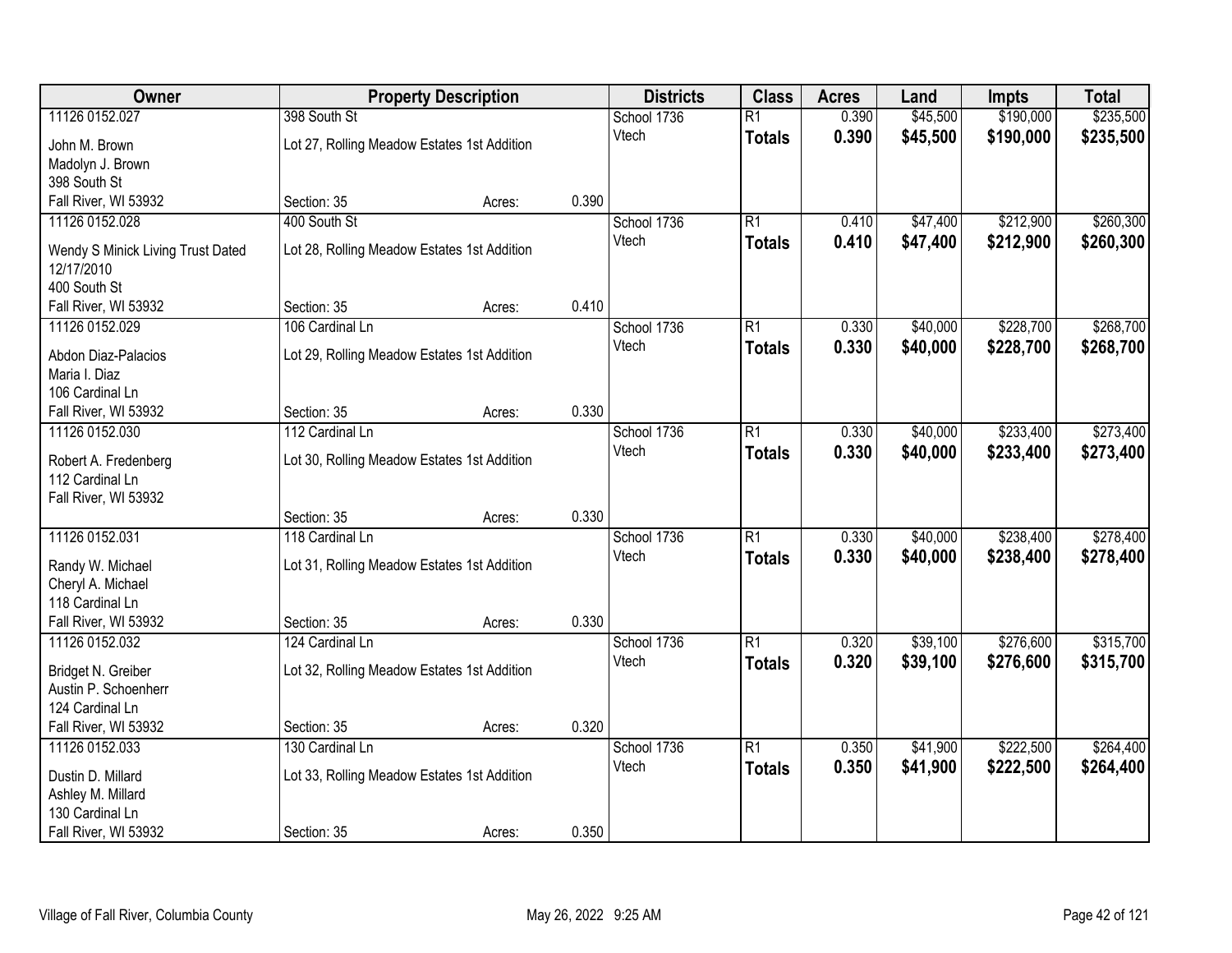| Owner                  | <b>Property Description</b>                 |        | <b>Districts</b> | <b>Class</b> | <b>Acres</b>    | Land  | <b>Impts</b> | <b>Total</b> |           |
|------------------------|---------------------------------------------|--------|------------------|--------------|-----------------|-------|--------------|--------------|-----------|
| 11126 0152.034         | 136 Cardinal Ln                             |        |                  | School 1736  | $\overline{R1}$ | 0.380 | \$44,600     | \$267,800    | \$312,400 |
| Michael G. Uttech      | Lot 34, Rolling Meadow Estates 1st Addition |        |                  | Vtech        | <b>Totals</b>   | 0.380 | \$44,600     | \$267,800    | \$312,400 |
| Sara Uttech            |                                             |        |                  |              |                 |       |              |              |           |
| 136 Cardinal Ln        |                                             |        |                  |              |                 |       |              |              |           |
| Fall River, WI 53932   | Section: 35                                 | Acres: | 0.380            |              |                 |       |              |              |           |
| 11126 0152.035         | 142 Cardinal Ln                             |        |                  | School 1736  | $\overline{R1}$ | 0.390 | \$45,500     | \$278,600    | \$324,100 |
| Kenneth M. Beal        | Lot 35, Rolling Meadow Estates 1st Addition |        |                  | Vtech        | <b>Totals</b>   | 0.390 | \$45,500     | \$278,600    | \$324,100 |
| Angela M. Beal         |                                             |        |                  |              |                 |       |              |              |           |
| 142 Cardinal Ln        |                                             |        |                  |              |                 |       |              |              |           |
| Fall River, WI 53932   | Section: 35                                 | Acres: | 0.390            |              |                 |       |              |              |           |
| 11126 0152.036         | 148 Cardinal Ln                             |        |                  | School 1736  | $\overline{R1}$ | 0.380 | \$44,600     | \$228,100    | \$272,700 |
|                        |                                             |        |                  | Vtech        |                 | 0.380 | \$44,600     | \$228,100    | \$272,700 |
| Brandon R. St Germain  | Lot 36, Rolling Meadow Estates 1st Addition |        |                  |              | <b>Totals</b>   |       |              |              |           |
| Pat A. St Germain      |                                             |        |                  |              |                 |       |              |              |           |
| 148 Cardinal Ln        |                                             |        |                  |              |                 |       |              |              |           |
| Fall River, WI 53932   | Section: 35                                 | Acres: | 0.380            |              |                 |       |              |              |           |
| 11126 0152.037         | 154 Cardinal Ln                             |        |                  | School 1736  | $\overline{R1}$ | 0.380 | \$44,600     | \$315,200    | \$359,800 |
| Mark W. Challoner      | Lot 37, Rolling Meadow Estates 1st Addition |        |                  | Vtech        | <b>Totals</b>   | 0.380 | \$44,600     | \$315,200    | \$359,800 |
| Kimberely A. Challoner |                                             |        |                  |              |                 |       |              |              |           |
| 154 Cardinal Ln        |                                             |        |                  |              |                 |       |              |              |           |
| Fall River, WI 53932   | Section: 35                                 | Acres: | 0.380            |              |                 |       |              |              |           |
| 11126 0152.038         | 160 Cardinal Ln                             |        |                  | School 1736  | $\overline{R1}$ | 0.380 | \$44,600     | \$299,000    | \$343,600 |
|                        |                                             |        |                  | Vtech        | <b>Totals</b>   | 0.380 | \$44,600     | \$299,000    | \$343,600 |
| Laura L. Wendt et al   | Lot 38, Rolling Meadow Estates 1st Addition |        |                  |              |                 |       |              |              |           |
| c/o James A. Wendt     |                                             |        |                  |              |                 |       |              |              |           |
| 160 Cardinal Ln        |                                             |        |                  |              |                 |       |              |              |           |
| Fall River, WI 53932   | Section: 35                                 | Acres: | 0.380            |              |                 |       |              |              |           |
| 11126 0152.039         | 159 Cardinal Ln                             |        |                  | School 1736  | $\overline{R1}$ | 0.410 | \$47,400     | \$234,200    | \$281,600 |
| Craig L. Abegglen      | Lot 39, Rolling Meadow Estates 1st Addition |        |                  | Vtech        | <b>Totals</b>   | 0.410 | \$47,400     | \$234,200    | \$281,600 |
| Jill M. Abegglen       |                                             |        |                  |              |                 |       |              |              |           |
| 159 Cardinal Dr        |                                             |        |                  |              |                 |       |              |              |           |
| Fall River, WI 53932   | Section: 35                                 | Acres: | 0.410            |              |                 |       |              |              |           |
| 11126 0152.040         | 153 Cardinal Ln                             |        |                  | School 1736  | $\overline{R1}$ | 0.410 | \$47,400     | \$198,300    | \$245,700 |
| Dallas J. Schmitt      | Lot 40, Rolling Meadow Estates 1st Addition |        |                  | Vtech        | <b>Totals</b>   | 0.410 | \$47,400     | \$198,300    | \$245,700 |
| 153 Cardinal Ln        |                                             |        |                  |              |                 |       |              |              |           |
| Fall River, WI 53932   |                                             |        |                  |              |                 |       |              |              |           |
|                        | Section: 35                                 | Acres: | 0.410            |              |                 |       |              |              |           |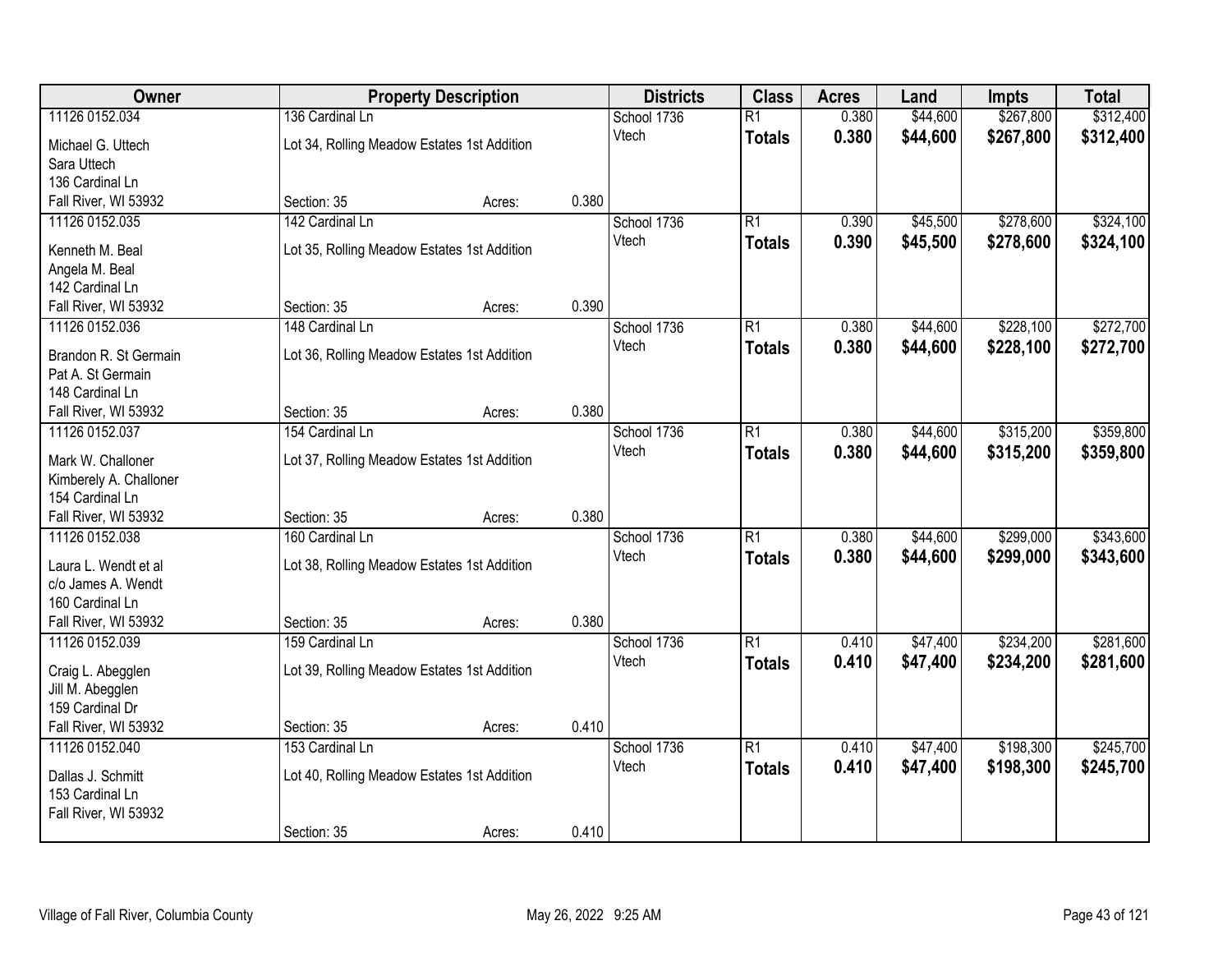| Owner                                                      |                                             | <b>Property Description</b> |       | <b>Districts</b> | <b>Class</b>    | <b>Acres</b> | Land     | <b>Impts</b>    | <b>Total</b> |
|------------------------------------------------------------|---------------------------------------------|-----------------------------|-------|------------------|-----------------|--------------|----------|-----------------|--------------|
| 11126 0152.041                                             | 147 Cardinal Ln                             |                             |       | School 1736      | $\overline{R1}$ | 0.410        | \$47,400 | \$229,900       | \$277,300    |
| James L. Holmes                                            | Lot 41, Rolling Meadow Estates 1st Addition |                             |       | Vtech            | <b>Totals</b>   | 0.410        | \$47,400 | \$229,900       | \$277,300    |
| Lelie V. Holmes                                            |                                             |                             |       |                  |                 |              |          |                 |              |
| 147 Cardinal Ln                                            |                                             |                             |       |                  |                 |              |          |                 |              |
| Fall River, WI 53932                                       | Section: 35                                 | Acres:                      | 0.410 |                  |                 |              |          |                 |              |
| 11126 0152.042                                             | 141 Cardinal Ln                             |                             |       | School 1736      | $\overline{R1}$ | 0.420        | \$48,300 | \$197,200       | \$245,500    |
| Dutch H. Ladwig                                            | Lot 42, Rolling Meadow Estates 1st Addition |                             |       | Vtech            | <b>Totals</b>   | 0.420        | \$48,300 | \$197,200       | \$245,500    |
| 141 Cardinal Ln                                            |                                             |                             |       |                  |                 |              |          |                 |              |
| Fall River, WI 53932                                       |                                             |                             |       |                  |                 |              |          |                 |              |
|                                                            | Section: 35                                 | Acres:                      | 0.420 |                  |                 |              |          |                 |              |
| 11126 0152.043                                             | 102 Dykstra Dr                              |                             |       | School 1736      | $\overline{R1}$ | 0.340        | \$40,900 | \$201,700       | \$242,600    |
| Chase M. Steiner                                           | Lot 43, Rolling Meadow Estates 1st Addition |                             |       | Vtech            | <b>Totals</b>   | 0.340        | \$40,900 | \$201,700       | \$242,600    |
| Holly A. Steiner                                           |                                             |                             |       |                  |                 |              |          |                 |              |
| 102 Dykstra Dr                                             |                                             |                             |       |                  |                 |              |          |                 |              |
| Fall River, WI 53932                                       | Section: 35                                 | Acres:                      | 0.340 |                  |                 |              |          |                 |              |
| 11126 0152.044                                             | 110 Dykstra Dr                              |                             |       | School 1736      | $\overline{R1}$ | 0.310        | \$38,200 | \$190,100       | \$228,300    |
| Chad E. Jones                                              | Lot 44, Rolling Meadow Estates 1st Addition |                             |       | Vtech            | <b>Totals</b>   | 0.310        | \$38,200 | \$190,100       | \$228,300    |
| 110 Dykstra Dr                                             |                                             |                             |       |                  |                 |              |          |                 |              |
| Fall River, WI 53932                                       |                                             |                             |       |                  |                 |              |          |                 |              |
|                                                            | Section: 35                                 | Acres:                      | 0.310 |                  |                 |              |          |                 |              |
| 11126 0152.045                                             | Cardinal Ln                                 |                             |       | School 1736      | $\overline{R1}$ | 0.440        | \$25,100 | $\overline{50}$ | \$25,100     |
|                                                            |                                             |                             |       | Vtech            | <b>Totals</b>   | 0.440        | \$25,100 | \$0             | \$25,100     |
| Van Gysel Builders, LLC<br>337 Prairie St                  | Lot 45, Rolling Meadow Estates 2nd Addition |                             |       |                  |                 |              |          |                 |              |
| Fall River, WI 53932                                       |                                             |                             |       |                  |                 |              |          |                 |              |
|                                                            | Section: 35                                 | Acres:                      | 0.440 |                  |                 |              |          |                 |              |
| 11126 0152.046                                             | 171 Cardinal Ln                             |                             |       | School 1736      | $\overline{R1}$ | 0.630        | \$59,200 | \$260,500       | \$319,700    |
|                                                            |                                             |                             |       | Vtech            | <b>Totals</b>   | 0.630        | \$59,200 | \$260,500       | \$319,700    |
| Robert A & Mary E Higley Revocable<br>Trust Dated 2/15/200 | Lot 46, Rolling Meadow Estates 2nd Addition |                             |       |                  |                 |              |          |                 |              |
| 171 Cardinal Ln                                            |                                             |                             |       |                  |                 |              |          |                 |              |
| Fall River, WI 53932                                       | Section: 35                                 | Acres:                      | 0.630 |                  |                 |              |          |                 |              |
| 11126 0152.047                                             | 177 Cardinal Ln                             |                             |       | School 1736      | $\overline{R1}$ | 0.890        | \$64,500 | \$257,400       | \$321,900    |
|                                                            |                                             |                             |       | Vtech            | <b>Totals</b>   | 0.890        | \$64,500 | \$257,400       | \$321,900    |
| Paul A. Lang<br>Kim M. Lang                                | Lot 47, Rolling Meadow Estates 2nd Addition |                             |       |                  |                 |              |          |                 |              |
| 177 Cardinal Ln                                            |                                             |                             |       |                  |                 |              |          |                 |              |
| Fall River, WI 53932                                       | Section: 35                                 | Acres:                      | 0.890 |                  |                 |              |          |                 |              |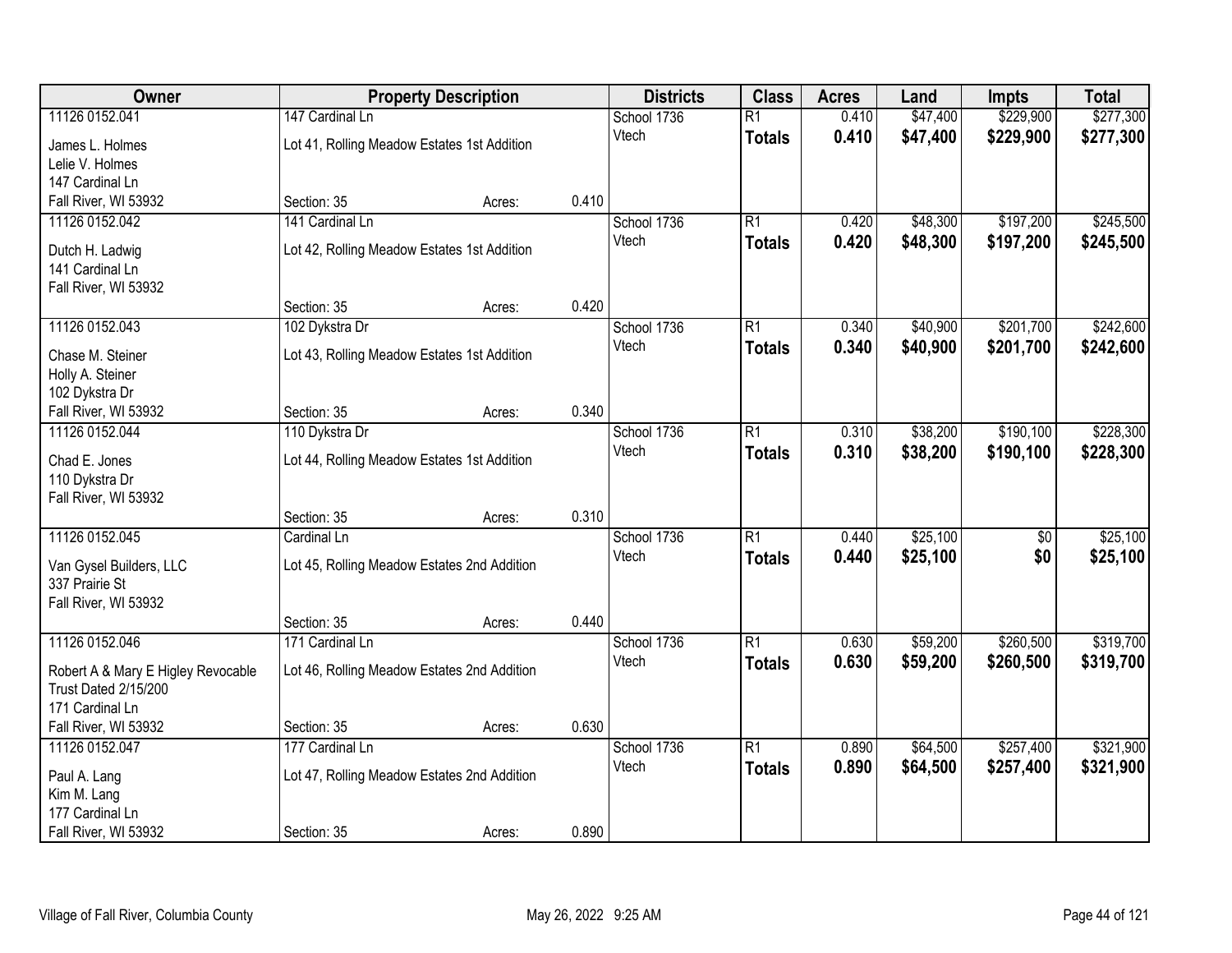| Owner                                |                                                | <b>Property Description</b> |       | <b>Districts</b> | <b>Class</b>    | <b>Acres</b> | Land     | <b>Impts</b>    | <b>Total</b> |
|--------------------------------------|------------------------------------------------|-----------------------------|-------|------------------|-----------------|--------------|----------|-----------------|--------------|
| 11126 0152.048                       | 183 Cardinal Ln                                |                             |       | School 1736      | $\overline{R1}$ | 0.710        | \$61,400 | \$334,700       | \$396,100    |
| Matthew J. Verdon et al              | Lot 48, Rolling Meadow Estates 2nd Addition    |                             |       | Vtech            | <b>Totals</b>   | 0.710        | \$61,400 | \$334,700       | \$396,100    |
| c/o Matthew J. Verdon                |                                                |                             |       |                  |                 |              |          |                 |              |
| 183 Cardinal Ln                      |                                                |                             |       |                  |                 |              |          |                 |              |
| Fall River, WI 53932                 | Section: 35                                    | Acres:                      | 0.710 |                  |                 |              |          |                 |              |
| 11126 0152.049                       | 189 Cardinal Ln                                |                             |       | School 1736      | $\overline{R1}$ | 0.550        | \$57,000 | \$262,900       | \$319,900    |
| Judith L. Lange                      | Lot 49, Rolling Meadow Estates 2nd Addition    |                             |       | Vtech            | <b>Totals</b>   | 0.550        | \$57,000 | \$262,900       | \$319,900    |
| 189 Cardinal Ln                      |                                                |                             |       |                  |                 |              |          |                 |              |
| Fall River, WI 53934                 |                                                |                             |       |                  |                 |              |          |                 |              |
|                                      | Section: 35                                    | Acres:                      | 0.550 |                  |                 |              |          |                 |              |
| 11126 0152.050                       | 195 Cardinal Ln                                |                             |       | School 1736      | $\overline{R1}$ | 0.480        | \$53,800 | \$259,400       | \$313,200    |
| The Birkett Trust U/A Dated 2/5/2016 | Lot 50, Second Add to Rolling Meadow Estates   |                             |       | Vtech            | <b>Totals</b>   | 0.480        | \$53,800 | \$259,400       | \$313,200    |
| 195 Cardinal Ln                      |                                                |                             |       |                  |                 |              |          |                 |              |
| Fall River, WI 53932                 |                                                |                             |       |                  |                 |              |          |                 |              |
|                                      | Section: 35                                    | Acres:                      | 0.480 |                  |                 |              |          |                 |              |
| 11126 0152.051                       | 199 Cardinal Ln                                |                             |       | School 1736      | $\overline{R1}$ | 0.530        | \$56,500 | \$279,800       | \$336,300    |
| Phyllis E Larmore Revocable Trust    | Lot 51, Second Add to Rolling Meadow Estates   |                             |       | Vtech            | <b>Totals</b>   | 0.530        | \$56,500 | \$279,800       | \$336,300    |
| Dated 8-8-1994                       |                                                |                             |       |                  |                 |              |          |                 |              |
| 5103 Brookfield Pkwy #101            |                                                |                             |       |                  |                 |              |          |                 |              |
| Madison, WI 53718                    | Section: 35                                    | Acres:                      | 0.530 |                  |                 |              |          |                 |              |
| 11126 0152.052                       | Deer Run Dr                                    |                             |       | School 1736      | $\overline{R1}$ | 0.690        | \$24,300 | $\overline{50}$ | \$24,300     |
| Van Gysel Builders, LLC              | Lot 52, 2nd Addition to Rolling Meadow Estates |                             |       | Vtech            | <b>Totals</b>   | 0.690        | \$24,300 | \$0             | \$24,300     |
| 337 Prairie St                       |                                                |                             |       |                  |                 |              |          |                 |              |
| Fall River, WI 53932                 |                                                |                             |       |                  |                 |              |          |                 |              |
|                                      | Section: 35                                    | Acres:                      | 0.690 |                  |                 |              |          |                 |              |
| 11126 0152.053                       | 184 Deer Run Dr                                |                             |       | School 1736      | $\overline{R1}$ | 0.400        | \$46,500 | \$209,800       | \$256,300    |
| Aaron Edge                           | Lot 53, Rolling Meadow Estates 2nd Addn        |                             |       | Vtech            | <b>Totals</b>   | 0.400        | \$46,500 | \$209,800       | \$256,300    |
| Rebecca Edge                         |                                                |                             |       |                  |                 |              |          |                 |              |
| 184 Deer Run Dr                      |                                                |                             |       |                  |                 |              |          |                 |              |
| Fall River, WI 53932                 | Section: 35                                    | Acres:                      | 0.400 |                  |                 |              |          |                 |              |
| 11126 0152.054                       | 178 Deer Run Dr                                |                             |       | School 1736      | $\overline{R1}$ | 0.400        | \$46,500 | \$254,000       | \$300,500    |
| Megan M. Freidel                     | Lot 54, Rolling Meadow Estates 2nd Addn        |                             |       | Vtech            | <b>Totals</b>   | 0.400        | \$46,500 | \$254,000       | \$300,500    |
| Timothy A. Schultz                   |                                                |                             |       |                  |                 |              |          |                 |              |
| 178 Deer Run Dr                      |                                                |                             |       |                  |                 |              |          |                 |              |
| Fall River, WI 53932                 | Section: 35                                    | Acres:                      | 0.400 |                  |                 |              |          |                 |              |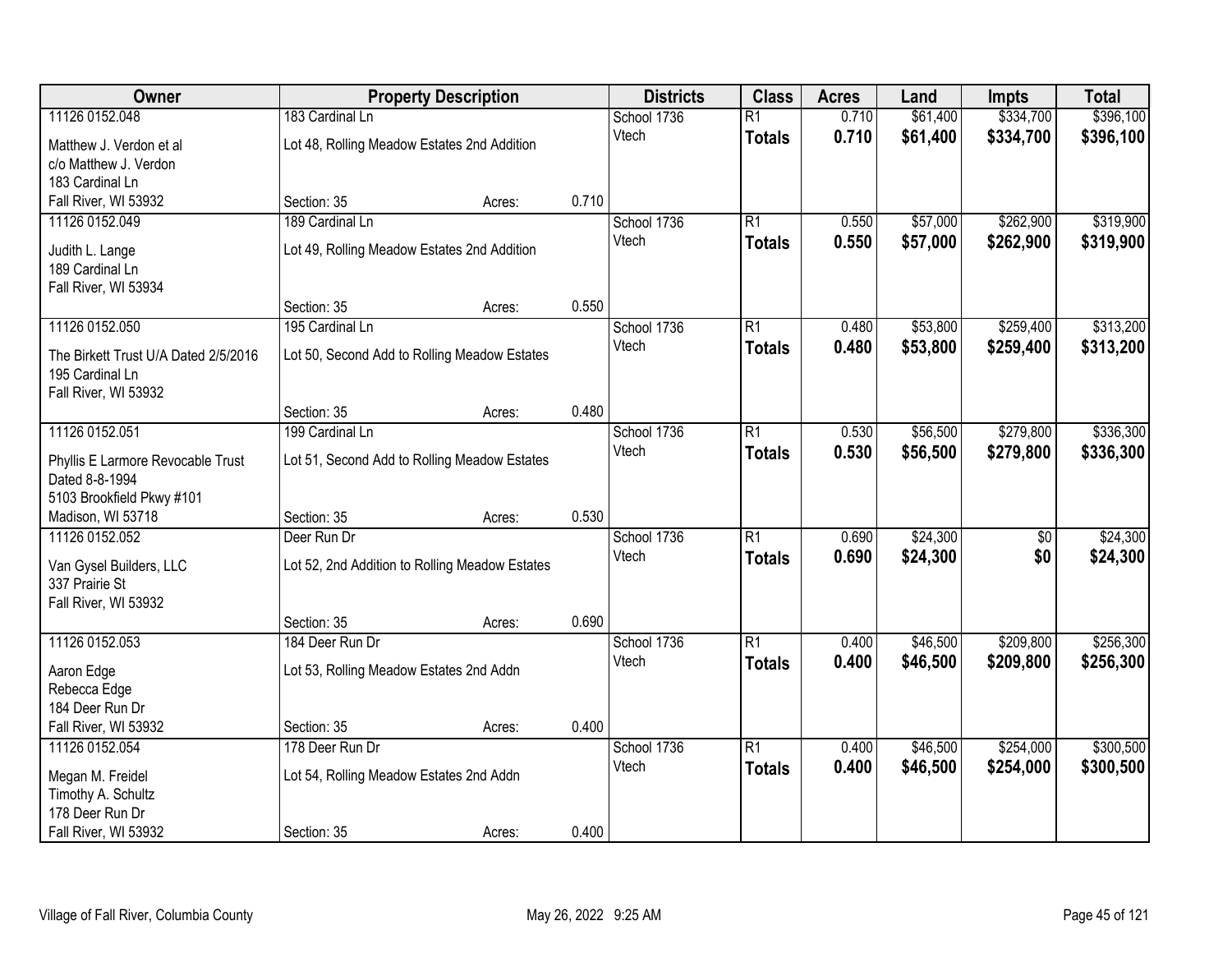| <b>Owner</b>              |                                           | <b>Property Description</b>                  |       | <b>Districts</b> | <b>Class</b>    | <b>Acres</b> | Land     | <b>Impts</b>    | <b>Total</b> |
|---------------------------|-------------------------------------------|----------------------------------------------|-------|------------------|-----------------|--------------|----------|-----------------|--------------|
| 11126 0152.055            | 172 Deer Run Dr                           |                                              |       | School 1736      | $\overline{R1}$ | 0.400        | \$46,500 | \$215,300       | \$261,800    |
| Debra D. Reuterskiold     |                                           | Lot 55, Second Add to Rolling Meadow Estates |       | Vtech            | <b>Totals</b>   | 0.400        | \$46,500 | \$215,300       | \$261,800    |
| Brian P. Dykstra          |                                           |                                              |       |                  |                 |              |          |                 |              |
| 172 Deer Run Dr           |                                           |                                              |       |                  |                 |              |          |                 |              |
| Fall River, WI 53932      | Section: 35                               | Acres:                                       | 0.400 |                  |                 |              |          |                 |              |
| 11126 0152.056            | 166 Deer Run Dr                           |                                              |       | School 1736      | $\overline{R1}$ | 0.400        | \$46,500 | \$216,500       | \$263,000    |
| Matthew R. Dietzenbach    | Lot 56, Rolling Meadow Estates 2nd Addn   |                                              |       | Vtech            | <b>Totals</b>   | 0.400        | \$46,500 | \$216,500       | \$263,000    |
| Megan A. Dietzenbach      |                                           |                                              |       |                  |                 |              |          |                 |              |
| 166 Deer Run Dr           |                                           |                                              |       |                  |                 |              |          |                 |              |
| Fall River, WI 53932      | Section: 35                               | Acres:                                       | 0.400 |                  |                 |              |          |                 |              |
| 11126 0152.057            | 160 Deer Run Dr                           |                                              |       | School 1736      | $\overline{R1}$ | 0.400        | \$46,500 | \$219,600       | \$266,100    |
| Todd L. Kelly             | Lot 57, 2nd Add to Rolling Meadow Estates |                                              |       | Vtech            | <b>Totals</b>   | 0.400        | \$46,500 | \$219,600       | \$266,100    |
| Rebecca L. Kelly          |                                           |                                              |       |                  |                 |              |          |                 |              |
| 160 Deer Run Dr           |                                           |                                              |       |                  |                 |              |          |                 |              |
| Fall River, WI 53932      | Section: 35                               | Acres:                                       | 0.400 |                  |                 |              |          |                 |              |
| 11126 0152.059            | Deer Run Dr                               |                                              |       | School 1736      | $\overline{R1}$ | 0.540        | \$56,700 | \$0             | \$56,700     |
| K Womack Properties, LLC  | Lot 59, Rolling Meadow Estates 2nd Addn   |                                              |       | Vtech            | <b>Totals</b>   | 0.540        | \$56,700 | \$0             | \$56,700     |
| W2442 State Rd 60         |                                           |                                              |       |                  |                 |              |          |                 |              |
| Columbus, WI 53925        |                                           |                                              |       |                  |                 |              |          |                 |              |
|                           | Section: 35                               | Acres:                                       | 0.540 |                  |                 |              |          |                 |              |
| 11126 0152.060            | 101 Deer Run Dr                           |                                              |       | School 1736      | $\overline{R1}$ | 0.420        | \$48,300 | \$348,400       | \$396,700    |
| John B. Franklin et al    | Lot 60, Rolling Meadow Estates 2nd Addn   |                                              |       | Vtech            | <b>Totals</b>   | 0.420        | \$48,300 | \$348,400       | \$396,700    |
| c/o John B. Franklin Jr   |                                           |                                              |       |                  |                 |              |          |                 |              |
| 101 Deer Run Dr           |                                           |                                              |       |                  |                 |              |          |                 |              |
| Fall River, WI 53932      | Section: 35                               | Acres:                                       | 0.420 |                  |                 |              |          |                 |              |
| 11126 0152.061            | 111 Deer Run Dr                           |                                              |       | School 1736      | $\overline{R1}$ | 0.410        | \$47,400 | \$347,300       | \$394,700    |
| <b>Troy Loga</b>          | Lot 61, Rolling Meadow Estates 2nd Addn   |                                              |       | Vtech            | <b>Totals</b>   | 0.410        | \$47,400 | \$347,300       | \$394,700    |
| Rebecca Loga              |                                           |                                              |       |                  |                 |              |          |                 |              |
| 113 Deer Run Dr           |                                           |                                              |       |                  |                 |              |          |                 |              |
| Fall River, WI 53932      | Section: 35                               | Acres:                                       | 0.410 |                  |                 |              |          |                 |              |
| 11126 0152.062            | Deer Run Dr                               |                                              |       | School 1736      | $\overline{R1}$ | 0.410        | \$47,400 | $\overline{50}$ | \$47,400     |
| Fredric W. Shepard        | Lot 62, Rolling Meadow Estates 2nd Addn   |                                              |       | Vtech            | <b>Totals</b>   | 0.410        | \$47,400 | \$0             | \$47,400     |
| c/o Fredric W. Shepard Jr |                                           |                                              |       |                  |                 |              |          |                 |              |
| 121 Dykstra Dr            |                                           |                                              |       |                  |                 |              |          |                 |              |
| Fall River, WI 53932      | Section: 35                               | Acres:                                       | 0.410 |                  |                 |              |          |                 |              |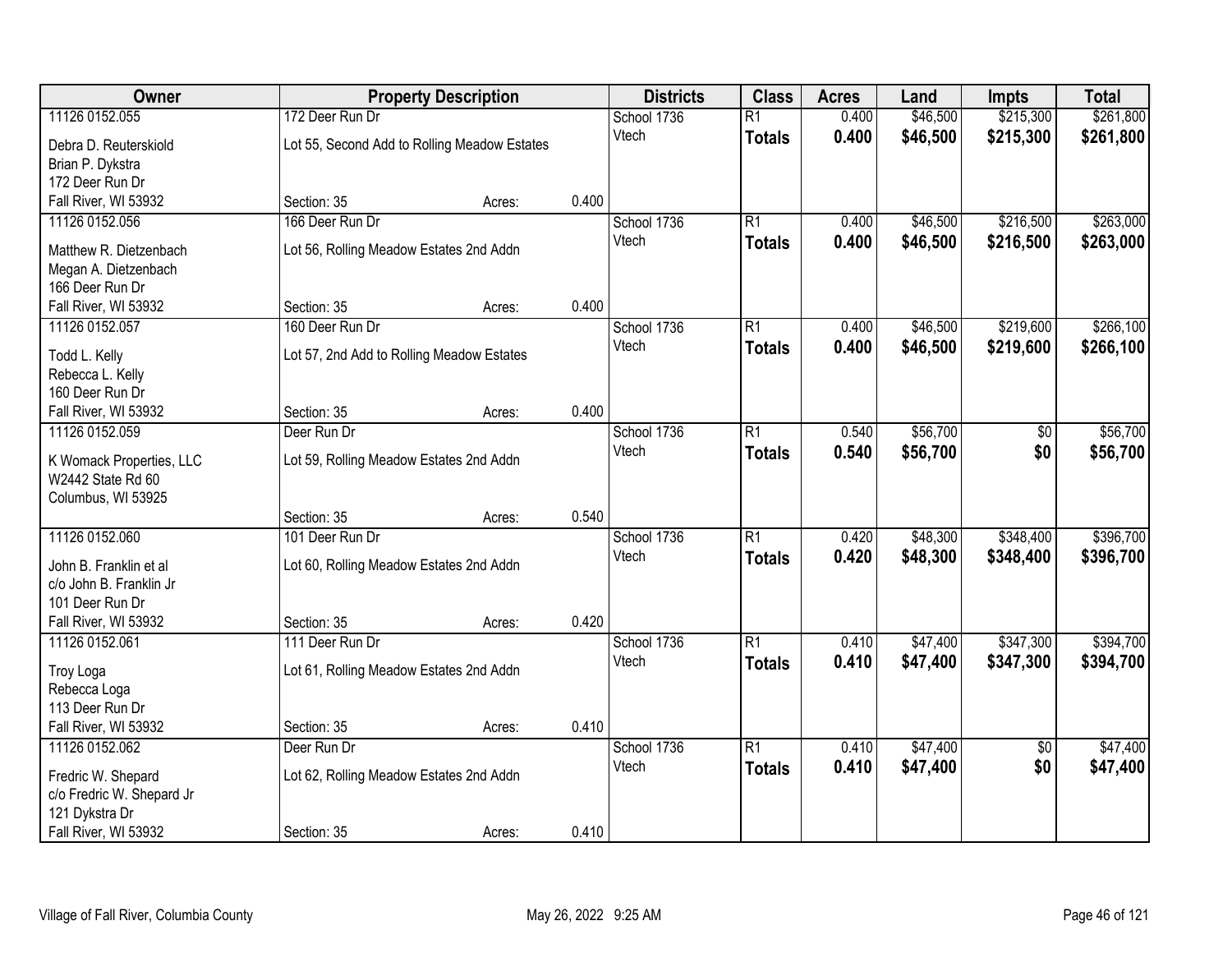| \$49,200<br>11126 0152.063<br>Deer Run Dr<br>\$49,200<br>School 1736<br>$\overline{R1}$<br>0.430<br>$\overline{50}$<br>\$0<br>Vtech<br>0.430<br>\$49,200<br>\$49,200<br><b>Totals</b><br>Lot 63, Second Add Rolling Meadow Estates<br>Dmk Properties, LLC<br>190 Dykstra Dr<br>Fall River, WI 53932<br>0.430<br>Section: 35<br>Acres:<br>11126 0152.064<br>$\overline{R1}$<br>\$52,000<br>Deer Run Dr<br>School 1736<br>0.460<br>$\overline{50}$<br>\$0<br>0.460<br>\$52,000<br>Vtech<br><b>Totals</b><br>Lot 64, Rolling Meadow Estates 2nd Addn<br>K Womack Properties, LLC<br>W2442 State Rd 60<br>Columbus, WI 53925<br>0.460<br>Section: 35<br>Acres:<br>\$56,500<br>\$251,800<br>11126 0152.066<br>159 Deer Run Dr<br>$\overline{R1}$<br>0.530<br>School 1736<br>\$56,500<br>Vtech<br>0.530<br>\$251,800<br><b>Totals</b><br>Lot 66, Second Add to Rolling Meadow Estates<br>Brooke N. Goering<br>Justin J. Goering<br>159 Deer Run Dr<br>0.530<br>Section: 35<br>Fall River, WI 53932<br>Acres:<br>165 Deer Run Dr<br>\$56,700<br>\$232,200<br>11126 0152.067<br>School 1736<br>$\overline{R1}$<br>0.540<br>Vtech<br>0.540<br>\$56,700<br>\$232,200<br><b>Totals</b><br>Thomas J. Pawlisch<br>Lot 67, Rolling Meadow Estates 2nd Addn<br>Irene T. Pawlisch<br>165 Deer Run Dr<br>0.540<br>Fall River, WI 53932<br>Section: 35<br>Acres:<br>\$229,800<br>11126 0152.068<br>171 Deer Run Dr<br>$\overline{R1}$<br>0.540<br>\$56,700<br>School 1736<br>0.540<br>\$56,700<br>\$229,800<br>Vtech<br><b>Totals</b><br><b>Brandon Wiemer</b><br>Lot 68, Rolling Meadow Estates 2nd Addn<br>Angela Wiemer<br>171 Deer Run Dr<br>0.540<br>Fall River, WI 53932<br>Section: 35<br>Acres:<br>$\overline{R1}$<br>\$56,700<br>\$339,600<br>11126 0152.069<br>School 1736<br>0.540<br>177 Deer Run Dr<br>0.540<br>\$56,700<br>\$339,600<br>Vtech<br><b>Totals</b><br>Michelle L. Schlachter<br>Lot 69, Rolling Meadow Estates 2nd Addn<br>177 Deer Run Dr<br>Fall River, WI 53932<br>0.540<br>Section: 35<br>Acres:<br>11126 0152.070<br>$\overline{R1}$<br>\$41,900<br>\$293,100<br>166 Cardinal Ln<br>School 1736<br>0.350<br>0.350<br>\$41,900<br>Vtech<br>\$293,100<br><b>Totals</b><br>Ben Wesolowski<br>Lot 70, Rolling Meadow Estates 2nd Addn<br>Ashley Wesolowski | Owner           | <b>Property Description</b> |  | <b>Districts</b> | <b>Class</b> | <b>Acres</b> | Land | Impts | <b>Total</b> |
|---------------------------------------------------------------------------------------------------------------------------------------------------------------------------------------------------------------------------------------------------------------------------------------------------------------------------------------------------------------------------------------------------------------------------------------------------------------------------------------------------------------------------------------------------------------------------------------------------------------------------------------------------------------------------------------------------------------------------------------------------------------------------------------------------------------------------------------------------------------------------------------------------------------------------------------------------------------------------------------------------------------------------------------------------------------------------------------------------------------------------------------------------------------------------------------------------------------------------------------------------------------------------------------------------------------------------------------------------------------------------------------------------------------------------------------------------------------------------------------------------------------------------------------------------------------------------------------------------------------------------------------------------------------------------------------------------------------------------------------------------------------------------------------------------------------------------------------------------------------------------------------------------------------------------------------------------------------------------------------------------------------------------------------------------------------------------------------------------------------------------------------------------------------------------------------------------------------------------------------------------------------------|-----------------|-----------------------------|--|------------------|--------------|--------------|------|-------|--------------|
|                                                                                                                                                                                                                                                                                                                                                                                                                                                                                                                                                                                                                                                                                                                                                                                                                                                                                                                                                                                                                                                                                                                                                                                                                                                                                                                                                                                                                                                                                                                                                                                                                                                                                                                                                                                                                                                                                                                                                                                                                                                                                                                                                                                                                                                                     |                 |                             |  |                  |              |              |      |       |              |
|                                                                                                                                                                                                                                                                                                                                                                                                                                                                                                                                                                                                                                                                                                                                                                                                                                                                                                                                                                                                                                                                                                                                                                                                                                                                                                                                                                                                                                                                                                                                                                                                                                                                                                                                                                                                                                                                                                                                                                                                                                                                                                                                                                                                                                                                     |                 |                             |  |                  |              |              |      |       |              |
| \$52,000<br>\$52,000<br>\$308,300<br>\$308,300<br>\$288,900<br>\$288,900<br>\$286,500<br>\$286,500<br>\$396,300<br>\$335,000                                                                                                                                                                                                                                                                                                                                                                                                                                                                                                                                                                                                                                                                                                                                                                                                                                                                                                                                                                                                                                                                                                                                                                                                                                                                                                                                                                                                                                                                                                                                                                                                                                                                                                                                                                                                                                                                                                                                                                                                                                                                                                                                        |                 |                             |  |                  |              |              |      |       |              |
|                                                                                                                                                                                                                                                                                                                                                                                                                                                                                                                                                                                                                                                                                                                                                                                                                                                                                                                                                                                                                                                                                                                                                                                                                                                                                                                                                                                                                                                                                                                                                                                                                                                                                                                                                                                                                                                                                                                                                                                                                                                                                                                                                                                                                                                                     |                 |                             |  |                  |              |              |      |       |              |
|                                                                                                                                                                                                                                                                                                                                                                                                                                                                                                                                                                                                                                                                                                                                                                                                                                                                                                                                                                                                                                                                                                                                                                                                                                                                                                                                                                                                                                                                                                                                                                                                                                                                                                                                                                                                                                                                                                                                                                                                                                                                                                                                                                                                                                                                     |                 |                             |  |                  |              |              |      |       |              |
|                                                                                                                                                                                                                                                                                                                                                                                                                                                                                                                                                                                                                                                                                                                                                                                                                                                                                                                                                                                                                                                                                                                                                                                                                                                                                                                                                                                                                                                                                                                                                                                                                                                                                                                                                                                                                                                                                                                                                                                                                                                                                                                                                                                                                                                                     |                 |                             |  |                  |              |              |      |       |              |
|                                                                                                                                                                                                                                                                                                                                                                                                                                                                                                                                                                                                                                                                                                                                                                                                                                                                                                                                                                                                                                                                                                                                                                                                                                                                                                                                                                                                                                                                                                                                                                                                                                                                                                                                                                                                                                                                                                                                                                                                                                                                                                                                                                                                                                                                     |                 |                             |  |                  |              |              |      |       |              |
|                                                                                                                                                                                                                                                                                                                                                                                                                                                                                                                                                                                                                                                                                                                                                                                                                                                                                                                                                                                                                                                                                                                                                                                                                                                                                                                                                                                                                                                                                                                                                                                                                                                                                                                                                                                                                                                                                                                                                                                                                                                                                                                                                                                                                                                                     |                 |                             |  |                  |              |              |      |       |              |
|                                                                                                                                                                                                                                                                                                                                                                                                                                                                                                                                                                                                                                                                                                                                                                                                                                                                                                                                                                                                                                                                                                                                                                                                                                                                                                                                                                                                                                                                                                                                                                                                                                                                                                                                                                                                                                                                                                                                                                                                                                                                                                                                                                                                                                                                     |                 |                             |  |                  |              |              |      |       |              |
|                                                                                                                                                                                                                                                                                                                                                                                                                                                                                                                                                                                                                                                                                                                                                                                                                                                                                                                                                                                                                                                                                                                                                                                                                                                                                                                                                                                                                                                                                                                                                                                                                                                                                                                                                                                                                                                                                                                                                                                                                                                                                                                                                                                                                                                                     |                 |                             |  |                  |              |              |      |       |              |
|                                                                                                                                                                                                                                                                                                                                                                                                                                                                                                                                                                                                                                                                                                                                                                                                                                                                                                                                                                                                                                                                                                                                                                                                                                                                                                                                                                                                                                                                                                                                                                                                                                                                                                                                                                                                                                                                                                                                                                                                                                                                                                                                                                                                                                                                     |                 |                             |  |                  |              |              |      |       |              |
|                                                                                                                                                                                                                                                                                                                                                                                                                                                                                                                                                                                                                                                                                                                                                                                                                                                                                                                                                                                                                                                                                                                                                                                                                                                                                                                                                                                                                                                                                                                                                                                                                                                                                                                                                                                                                                                                                                                                                                                                                                                                                                                                                                                                                                                                     |                 |                             |  |                  |              |              |      |       |              |
|                                                                                                                                                                                                                                                                                                                                                                                                                                                                                                                                                                                                                                                                                                                                                                                                                                                                                                                                                                                                                                                                                                                                                                                                                                                                                                                                                                                                                                                                                                                                                                                                                                                                                                                                                                                                                                                                                                                                                                                                                                                                                                                                                                                                                                                                     |                 |                             |  |                  |              |              |      |       |              |
|                                                                                                                                                                                                                                                                                                                                                                                                                                                                                                                                                                                                                                                                                                                                                                                                                                                                                                                                                                                                                                                                                                                                                                                                                                                                                                                                                                                                                                                                                                                                                                                                                                                                                                                                                                                                                                                                                                                                                                                                                                                                                                                                                                                                                                                                     |                 |                             |  |                  |              |              |      |       |              |
|                                                                                                                                                                                                                                                                                                                                                                                                                                                                                                                                                                                                                                                                                                                                                                                                                                                                                                                                                                                                                                                                                                                                                                                                                                                                                                                                                                                                                                                                                                                                                                                                                                                                                                                                                                                                                                                                                                                                                                                                                                                                                                                                                                                                                                                                     |                 |                             |  |                  |              |              |      |       |              |
|                                                                                                                                                                                                                                                                                                                                                                                                                                                                                                                                                                                                                                                                                                                                                                                                                                                                                                                                                                                                                                                                                                                                                                                                                                                                                                                                                                                                                                                                                                                                                                                                                                                                                                                                                                                                                                                                                                                                                                                                                                                                                                                                                                                                                                                                     |                 |                             |  |                  |              |              |      |       |              |
|                                                                                                                                                                                                                                                                                                                                                                                                                                                                                                                                                                                                                                                                                                                                                                                                                                                                                                                                                                                                                                                                                                                                                                                                                                                                                                                                                                                                                                                                                                                                                                                                                                                                                                                                                                                                                                                                                                                                                                                                                                                                                                                                                                                                                                                                     |                 |                             |  |                  |              |              |      |       |              |
|                                                                                                                                                                                                                                                                                                                                                                                                                                                                                                                                                                                                                                                                                                                                                                                                                                                                                                                                                                                                                                                                                                                                                                                                                                                                                                                                                                                                                                                                                                                                                                                                                                                                                                                                                                                                                                                                                                                                                                                                                                                                                                                                                                                                                                                                     |                 |                             |  |                  |              |              |      |       |              |
| \$396,300<br>\$335,000                                                                                                                                                                                                                                                                                                                                                                                                                                                                                                                                                                                                                                                                                                                                                                                                                                                                                                                                                                                                                                                                                                                                                                                                                                                                                                                                                                                                                                                                                                                                                                                                                                                                                                                                                                                                                                                                                                                                                                                                                                                                                                                                                                                                                                              |                 |                             |  |                  |              |              |      |       |              |
|                                                                                                                                                                                                                                                                                                                                                                                                                                                                                                                                                                                                                                                                                                                                                                                                                                                                                                                                                                                                                                                                                                                                                                                                                                                                                                                                                                                                                                                                                                                                                                                                                                                                                                                                                                                                                                                                                                                                                                                                                                                                                                                                                                                                                                                                     |                 |                             |  |                  |              |              |      |       |              |
|                                                                                                                                                                                                                                                                                                                                                                                                                                                                                                                                                                                                                                                                                                                                                                                                                                                                                                                                                                                                                                                                                                                                                                                                                                                                                                                                                                                                                                                                                                                                                                                                                                                                                                                                                                                                                                                                                                                                                                                                                                                                                                                                                                                                                                                                     |                 |                             |  |                  |              |              |      |       |              |
|                                                                                                                                                                                                                                                                                                                                                                                                                                                                                                                                                                                                                                                                                                                                                                                                                                                                                                                                                                                                                                                                                                                                                                                                                                                                                                                                                                                                                                                                                                                                                                                                                                                                                                                                                                                                                                                                                                                                                                                                                                                                                                                                                                                                                                                                     |                 |                             |  |                  |              |              |      |       |              |
|                                                                                                                                                                                                                                                                                                                                                                                                                                                                                                                                                                                                                                                                                                                                                                                                                                                                                                                                                                                                                                                                                                                                                                                                                                                                                                                                                                                                                                                                                                                                                                                                                                                                                                                                                                                                                                                                                                                                                                                                                                                                                                                                                                                                                                                                     |                 |                             |  |                  |              |              |      |       |              |
|                                                                                                                                                                                                                                                                                                                                                                                                                                                                                                                                                                                                                                                                                                                                                                                                                                                                                                                                                                                                                                                                                                                                                                                                                                                                                                                                                                                                                                                                                                                                                                                                                                                                                                                                                                                                                                                                                                                                                                                                                                                                                                                                                                                                                                                                     |                 |                             |  |                  |              |              |      |       |              |
|                                                                                                                                                                                                                                                                                                                                                                                                                                                                                                                                                                                                                                                                                                                                                                                                                                                                                                                                                                                                                                                                                                                                                                                                                                                                                                                                                                                                                                                                                                                                                                                                                                                                                                                                                                                                                                                                                                                                                                                                                                                                                                                                                                                                                                                                     |                 |                             |  |                  |              |              |      |       |              |
|                                                                                                                                                                                                                                                                                                                                                                                                                                                                                                                                                                                                                                                                                                                                                                                                                                                                                                                                                                                                                                                                                                                                                                                                                                                                                                                                                                                                                                                                                                                                                                                                                                                                                                                                                                                                                                                                                                                                                                                                                                                                                                                                                                                                                                                                     |                 |                             |  |                  |              |              |      |       |              |
|                                                                                                                                                                                                                                                                                                                                                                                                                                                                                                                                                                                                                                                                                                                                                                                                                                                                                                                                                                                                                                                                                                                                                                                                                                                                                                                                                                                                                                                                                                                                                                                                                                                                                                                                                                                                                                                                                                                                                                                                                                                                                                                                                                                                                                                                     |                 |                             |  |                  |              |              |      |       |              |
|                                                                                                                                                                                                                                                                                                                                                                                                                                                                                                                                                                                                                                                                                                                                                                                                                                                                                                                                                                                                                                                                                                                                                                                                                                                                                                                                                                                                                                                                                                                                                                                                                                                                                                                                                                                                                                                                                                                                                                                                                                                                                                                                                                                                                                                                     |                 |                             |  |                  |              |              |      |       |              |
|                                                                                                                                                                                                                                                                                                                                                                                                                                                                                                                                                                                                                                                                                                                                                                                                                                                                                                                                                                                                                                                                                                                                                                                                                                                                                                                                                                                                                                                                                                                                                                                                                                                                                                                                                                                                                                                                                                                                                                                                                                                                                                                                                                                                                                                                     |                 |                             |  |                  |              |              |      |       |              |
|                                                                                                                                                                                                                                                                                                                                                                                                                                                                                                                                                                                                                                                                                                                                                                                                                                                                                                                                                                                                                                                                                                                                                                                                                                                                                                                                                                                                                                                                                                                                                                                                                                                                                                                                                                                                                                                                                                                                                                                                                                                                                                                                                                                                                                                                     |                 |                             |  |                  |              |              |      |       |              |
|                                                                                                                                                                                                                                                                                                                                                                                                                                                                                                                                                                                                                                                                                                                                                                                                                                                                                                                                                                                                                                                                                                                                                                                                                                                                                                                                                                                                                                                                                                                                                                                                                                                                                                                                                                                                                                                                                                                                                                                                                                                                                                                                                                                                                                                                     |                 |                             |  |                  |              |              |      |       |              |
|                                                                                                                                                                                                                                                                                                                                                                                                                                                                                                                                                                                                                                                                                                                                                                                                                                                                                                                                                                                                                                                                                                                                                                                                                                                                                                                                                                                                                                                                                                                                                                                                                                                                                                                                                                                                                                                                                                                                                                                                                                                                                                                                                                                                                                                                     |                 |                             |  |                  |              |              |      |       |              |
|                                                                                                                                                                                                                                                                                                                                                                                                                                                                                                                                                                                                                                                                                                                                                                                                                                                                                                                                                                                                                                                                                                                                                                                                                                                                                                                                                                                                                                                                                                                                                                                                                                                                                                                                                                                                                                                                                                                                                                                                                                                                                                                                                                                                                                                                     |                 |                             |  |                  |              |              |      |       |              |
|                                                                                                                                                                                                                                                                                                                                                                                                                                                                                                                                                                                                                                                                                                                                                                                                                                                                                                                                                                                                                                                                                                                                                                                                                                                                                                                                                                                                                                                                                                                                                                                                                                                                                                                                                                                                                                                                                                                                                                                                                                                                                                                                                                                                                                                                     | 166 Cardinal Ln |                             |  |                  |              |              |      |       |              |
| 0.350<br>Fall Rive, WI 53932<br>Section: 35<br>Acres:                                                                                                                                                                                                                                                                                                                                                                                                                                                                                                                                                                                                                                                                                                                                                                                                                                                                                                                                                                                                                                                                                                                                                                                                                                                                                                                                                                                                                                                                                                                                                                                                                                                                                                                                                                                                                                                                                                                                                                                                                                                                                                                                                                                                               |                 |                             |  |                  |              |              |      |       |              |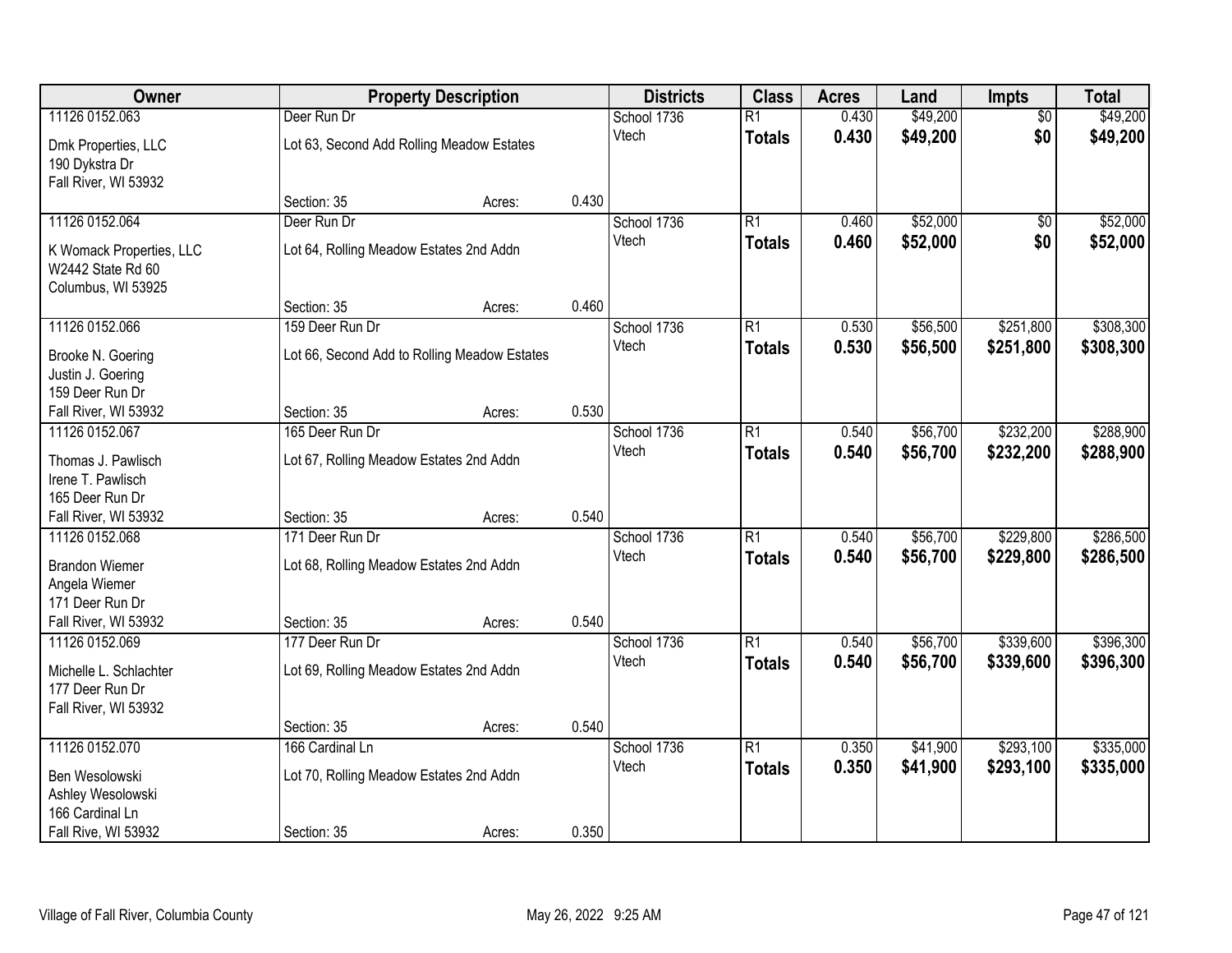| Owner                             |                                                 | <b>Property Description</b> |       | <b>Districts</b> | <b>Class</b>    | <b>Acres</b> | Land     | Impts           | <b>Total</b> |
|-----------------------------------|-------------------------------------------------|-----------------------------|-------|------------------|-----------------|--------------|----------|-----------------|--------------|
| 11126 0152.1005                   | South St                                        |                             |       | School 1736      | $\overline{R1}$ | 0.930        | \$58,700 | $\overline{50}$ | \$58,700     |
| Michael J. Dykstra                | Lot 1 CS 4481-31-94                             |                             |       | Vtech            | <b>Totals</b>   | 0.930        | \$58,700 | \$0             | \$58,700     |
| 394 South St                      |                                                 |                             |       |                  |                 |              |          |                 |              |
| Fall River, WI 53932              |                                                 |                             |       |                  |                 |              |          |                 |              |
|                                   | Section: 35                                     | Acres:                      | 0.930 |                  |                 |              |          |                 |              |
| 11126 0152.1006                   | 386 South St                                    |                             |       | School 1736      | $\overline{R1}$ | 1.220        | \$64,000 | \$206,600       | \$270,600    |
| Mark L. Dykstra                   | Lot 2 CS 4481-31-94                             |                             |       | Vtech            | <b>Totals</b>   | 1.220        | \$64,000 | \$206,600       | \$270,600    |
| 386 South St                      |                                                 |                             |       |                  |                 |              |          |                 |              |
| Fall River, WI 53932              |                                                 |                             |       |                  |                 |              |          |                 |              |
|                                   | Section: 35                                     | Acres:                      | 1.220 |                  |                 |              |          |                 |              |
| 11126 0152.1007                   | 394 South St                                    |                             |       | School 1736      | $\overline{R1}$ | 1.010        | \$60,200 | \$108,600       | \$168,800    |
| Michael J. Dykstra                | Lot 3 CS 4481-31-94                             |                             |       | Vtech            | <b>Totals</b>   | 1.010        | \$60,200 | \$108,600       | \$168,800    |
| 394 South St                      |                                                 |                             |       |                  |                 |              |          |                 |              |
| Fall River, WI 53932              |                                                 |                             |       |                  |                 |              |          |                 |              |
|                                   | Section: 35                                     | Acres:                      | 1.010 |                  |                 |              |          |                 |              |
| 11126 0152.1008                   | 396 South St                                    |                             |       | School 1736      | $\overline{R1}$ | 0.680        | \$52,900 | \$155,800       | \$208,700    |
| Renee L. Selje                    | Lot 4 CS4481-31-94                              |                             |       | Vtech            | <b>Totals</b>   | 0.680        | \$52,900 | \$155,800       | \$208,700    |
| 396 South St                      |                                                 |                             |       |                  |                 |              |          |                 |              |
| Fall River, WI 53932              |                                                 |                             |       |                  |                 |              |          |                 |              |
|                                   | Section: 35                                     | Acres:                      | 0.680 |                  |                 |              |          |                 |              |
| 11126 0152.101                    | 206 Dykstra Dr                                  |                             |       | School 1736      | $\overline{R1}$ | 0.000        | \$17,500 | \$114,800       | \$132,300    |
| Lawrence L Sr & Deborah C Neuman  | Unit 1, Fall River Condominium (LT 21 ROLLIN    |                             |       | Vtech            | <b>Totals</b>   | 0.000        | \$17,500 | \$114,800       | \$132,300    |
| <b>Living Trust</b>               | MEADOW)                                         |                             |       |                  |                 |              |          |                 |              |
| N7102 Fountain Rd                 |                                                 |                             |       |                  |                 |              |          |                 |              |
| Fall River, WI 53932              | Section: 35                                     | Acres:                      | 0.000 |                  |                 |              |          |                 |              |
| 11126 0152.102                    | 204 Dykstra Dr                                  |                             |       | School 1736      | $\overline{R1}$ | 0.000        | \$17,500 | \$118,500       | \$136,000    |
| Tamera J. Drehmel                 | Unit 2, Fall River Condominium (LT 21 ROLLIN    |                             |       | Vtech            | <b>Totals</b>   | 0.000        | \$17,500 | \$118,500       | \$136,000    |
| c/o Tamera J. Drehmel             | MEADOW)                                         |                             |       |                  |                 |              |          |                 |              |
| 204 Dykstra Dr Unit 2             |                                                 |                             |       |                  |                 |              |          |                 |              |
| Fall River, WI 53932              | Section: 35                                     | Acres:                      | 0.000 |                  |                 |              |          |                 |              |
| 11126 0152.103                    | 202 Dykstra Dr                                  |                             |       | School 1736      | $\overline{R1}$ | 0.000        | \$17,500 | \$113,300       | \$130,800    |
|                                   |                                                 |                             |       | Vtech            | <b>Totals</b>   | 0.000        | \$17,500 | \$113,300       | \$130,800    |
| Rebecca M. Baus<br>202 Dykstra Dr | Unit 3, Fall River Condo (LT 21 ROLLING MEADOW) |                             |       |                  |                 |              |          |                 |              |
| Fall River, WI 53932              |                                                 |                             |       |                  |                 |              |          |                 |              |
|                                   | Section: 35                                     | Acres:                      | 0.000 |                  |                 |              |          |                 |              |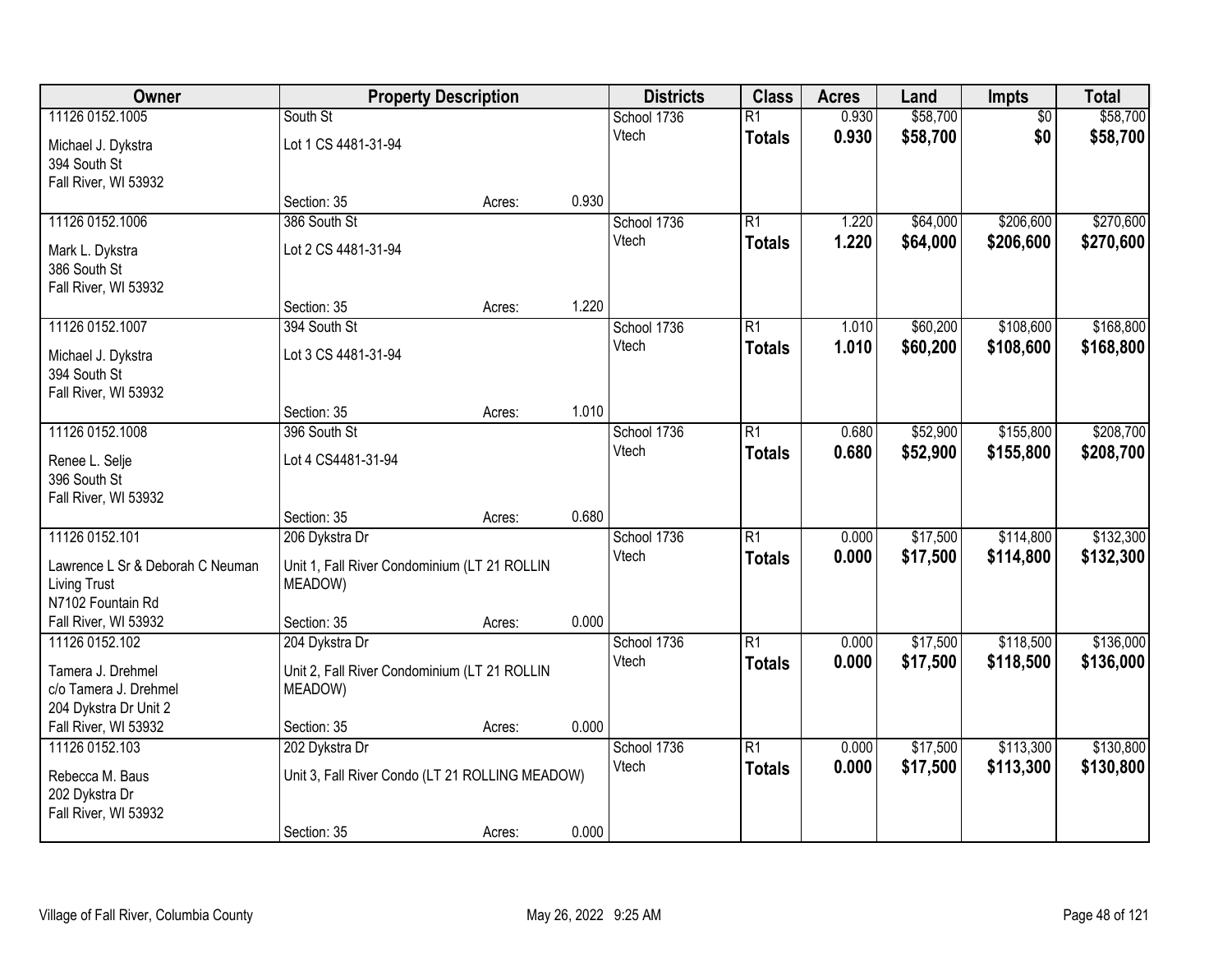| <b>Owner</b>                     |                                               | <b>Property Description</b> |       | <b>Districts</b> | <b>Class</b>    | <b>Acres</b> | Land            | <b>Impts</b>    | <b>Total</b>    |
|----------------------------------|-----------------------------------------------|-----------------------------|-------|------------------|-----------------|--------------|-----------------|-----------------|-----------------|
| 11126 0152.104                   | 200 Dykstra Dr                                |                             |       | School 1736      | $\overline{R1}$ | 0.000        | \$17,500        | \$114,800       | \$132,300       |
| Michael J. Beal                  | UNT 4 FALL RIVER CONDOMINIUM (LT 21 ROLLING   |                             |       | Vtech            | <b>Totals</b>   | 0.000        | \$17,500        | \$114,800       | \$132,300       |
| Heather J. Gustrowsky            | MEADOW)                                       |                             |       |                  |                 |              |                 |                 |                 |
| 200 Dykstra Dr                   |                                               |                             |       |                  |                 |              |                 |                 |                 |
| Fall River, WI 53923             | Section: 35                                   | Acres:                      | 0.000 |                  |                 |              |                 |                 |                 |
| 11126 0152.105                   | 219 Sunrise Ln                                |                             |       | School 1736      | $\overline{R1}$ | 0.000        | \$17,500        | \$110,500       | \$128,000       |
| Linda L. Johnson                 | Unit 5, Fall River Condominium                |                             |       | Vtech            | <b>Totals</b>   | 0.000        | \$17,500        | \$110,500       | \$128,000       |
| 219 Sunrise Ln                   |                                               |                             |       |                  |                 |              |                 |                 |                 |
| Fall River, WI 53932             |                                               |                             |       |                  |                 |              |                 |                 |                 |
|                                  | Section: 35                                   | Acres:                      | 0.000 |                  |                 |              |                 |                 |                 |
| 11126 0152.106                   | 217 Sunrise Ln                                |                             |       | School 1736      | $\overline{R1}$ | 0.000        | \$17,500        | \$108,400       | \$125,900       |
| Shannon E. Bubolz                | UNT 6 FALL RIVER CONDOMINIUM                  |                             |       | Vtech            | <b>Totals</b>   | 0.000        | \$17,500        | \$108,400       | \$125,900       |
| 217 Sunrise Ln                   |                                               |                             |       |                  |                 |              |                 |                 |                 |
| Fall River, WI 53932             |                                               |                             |       |                  |                 |              |                 |                 |                 |
|                                  | Section: 35                                   | Acres:                      | 0.000 |                  |                 |              |                 |                 |                 |
| 11126 0152.107                   | 215 Sunrise Ln                                |                             |       | School 1736      | $\overline{R1}$ | 0.000        | \$17,500        | \$110,000       | \$127,500       |
| Christine M. Bennett             | UNT 7 FALL RIVER CONDOMINIUM                  |                             |       | Vtech            | <b>Totals</b>   | 0.000        | \$17,500        | \$110,000       | \$127,500       |
| 215 Sunrise Ln                   |                                               |                             |       |                  |                 |              |                 |                 |                 |
| Fall River, WI 53932             |                                               |                             |       |                  |                 |              |                 |                 |                 |
|                                  | Section: 35                                   | Acres:                      | 0.000 |                  |                 |              |                 |                 |                 |
| 11126 0152.108                   | 213 Sunrise Ln                                |                             |       | School 1736      | $\overline{R1}$ | 0.000        | \$17,500        | \$113,100       | \$130,600       |
| Justin B. Gruchow                | Unit 8, Fall River Condominium                |                             |       | Vtech            | <b>Totals</b>   | 0.000        | \$17,500        | \$113,100       | \$130,600       |
| 213 Sunrise Ln                   |                                               |                             |       |                  |                 |              |                 |                 |                 |
| Fall River, WI 53932             |                                               |                             |       |                  |                 |              |                 |                 |                 |
|                                  | Section: 35                                   | Acres:                      | 0.000 |                  |                 |              |                 |                 |                 |
| 11126 0152.301                   | 450 South St                                  |                             |       | School 1736      | $\overline{X4}$ | 1.990        | $\overline{60}$ | $\overline{50}$ | $\overline{50}$ |
| <b>River Community Fire Fall</b> | LT 1 CS#3676-25-44 SW NW EXC #705813          |                             |       | Vtech            | <b>Totals</b>   | 1.990        | \$0             | \$0             | \$0             |
| c/o Fall River Community Fire    |                                               |                             |       |                  |                 |              |                 |                 |                 |
| Department                       |                                               |                             |       |                  |                 |              |                 |                 |                 |
| 450 South St                     | Section: 35                                   | Acres:                      | 1.990 |                  |                 |              |                 |                 |                 |
| Fall River, WI 53932             |                                               |                             |       |                  |                 |              |                 |                 |                 |
| 11126 0152.502                   | Deer Run Dr                                   |                             |       | School 1736      | $\overline{X4}$ | 0.010        | \$0             | $\overline{50}$ | $\sqrt{60}$     |
| Village of Fall River            | BEG NE COR LT 1 CS#3676 TH S80W 89.51'TH N88E |                             |       | Vtech            | <b>Totals</b>   | 0.010        | \$0             | \$0             | \$0             |
| PO Box 37                        | 88.75'TO E LN LT 1 TH N01W 11.69' TO POB A    |                             |       |                  |                 |              |                 |                 |                 |
| Fall River, WI 53932             | PORTION OF THE ROAD WITHIN PLAT OF SECOND     |                             |       |                  |                 |              |                 |                 |                 |
|                                  | Section: 35                                   | Acres:                      | 0.010 |                  |                 |              |                 |                 |                 |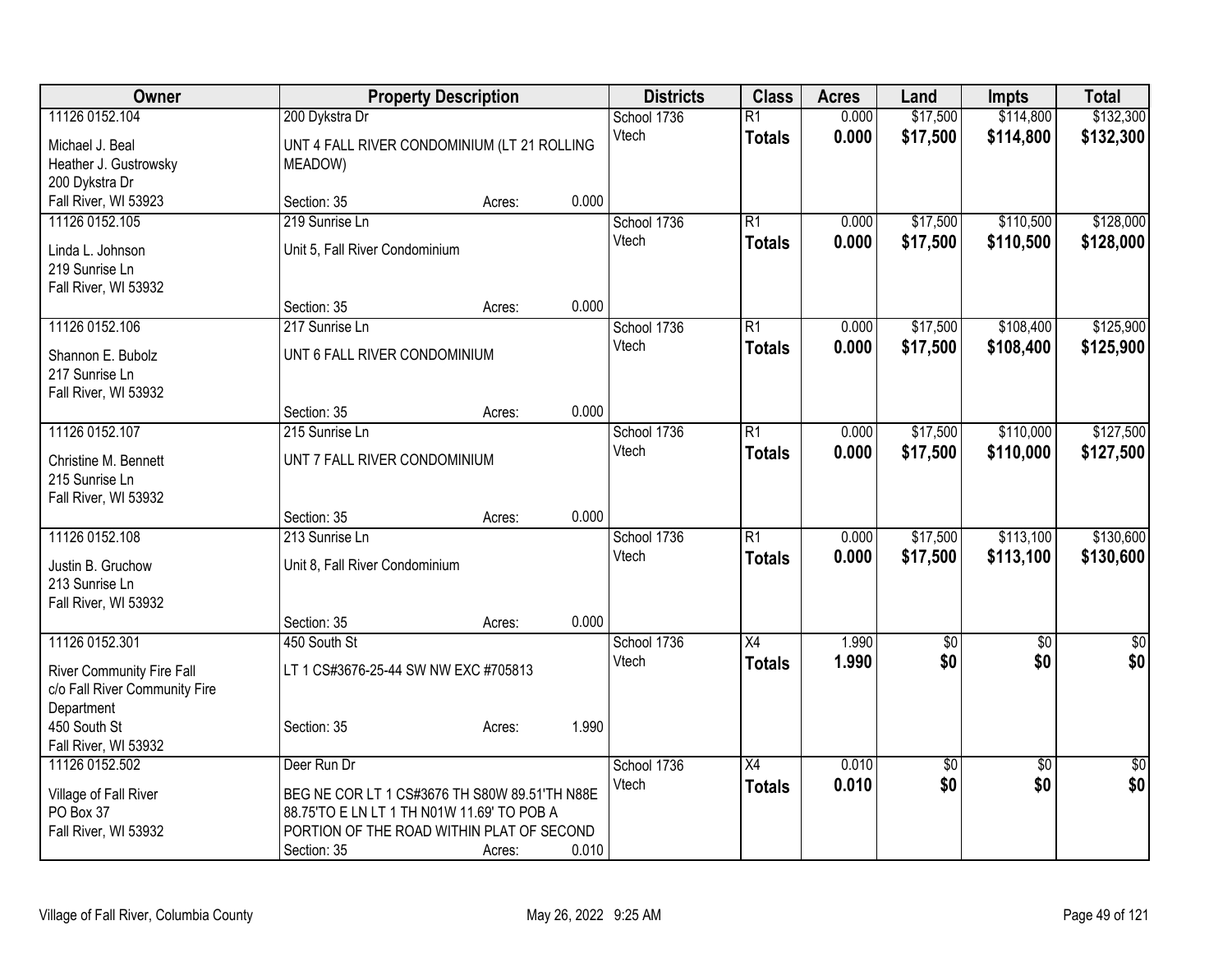| Owner                    |                                                              | <b>Property Description</b> |        | <b>Districts</b> | <b>Class</b>            | <b>Acres</b>     | Land                | <b>Impts</b>    | <b>Total</b>        |
|--------------------------|--------------------------------------------------------------|-----------------------------|--------|------------------|-------------------------|------------------|---------------------|-----------------|---------------------|
| 11126 0152.503           | Deer Run Dr                                                  |                             |        | School 1736      | $\overline{X4}$         | 0.400            | $\overline{50}$     | $\overline{50}$ | $\overline{30}$     |
| Village of Fall River    | OUTLOT 1 CS#3676-25-44 EXC LOT 63 OF SECOND                  |                             |        | Vtech            | <b>Totals</b>           | 0.400            | \$0                 | \$0             | \$0                 |
| PO Box 37                | ADD TO ROLLING MEADOW ESTATES                                |                             |        |                  |                         |                  |                     |                 |                     |
| Fall River, WI 53932     |                                                              |                             |        |                  |                         |                  |                     |                 |                     |
|                          | Section: 35                                                  | Acres:                      | 0.000  |                  |                         |                  |                     |                 |                     |
| 11126 0152.504           | Deer Run Dr                                                  |                             |        | School 1736      | R1                      | 0.057            | \$7,400             | $\overline{50}$ | \$7,400             |
| Donald R. Borde          | The ELY extension of Deer Run Drive lying in the SW1/4       |                             |        | Vtech            | Totals                  | 0.057            | \$7,400             | \$0             | \$7,400             |
| James A. Borde           | of NW1/4, Sec 35-11-12                                       |                             |        |                  |                         |                  |                     |                 |                     |
| N2252 Old F Rd           |                                                              |                             |        |                  |                         |                  |                     |                 |                     |
| Rio, WI 53960            | Section: 35                                                  | Acres:                      | 0.000  |                  |                         |                  |                     |                 |                     |
| 11126 0152.505           | Deer Run Dr                                                  |                             |        | School 1736      | $\overline{R1}$         | 0.018            | \$2,300             | $\overline{50}$ | \$2,300             |
|                          |                                                              |                             |        | Vtech            | <b>Totals</b>           | 0.018            | \$2,300             | \$0             | \$2,300             |
| Donald R. Borde          | That portion of the SW1/4 of NW1/4, Sec 35-11-12, lying      |                             |        |                  |                         |                  |                     |                 |                     |
| James A. Borde           | SE of Lot 52, 2nd Addition to Rolling Meadows Estate         |                             |        |                  |                         |                  |                     |                 |                     |
| N2252 Old F Rd           |                                                              |                             | 0.000  |                  |                         |                  |                     |                 |                     |
| Rio, WI 53960            | Section: 35                                                  | Acres:                      |        |                  |                         |                  |                     |                 |                     |
| 11126 0153               | South St                                                     |                             |        | School 1736      | A42                     | 27.640           | \$7,900             | \$0             | \$7,900             |
| Diancin Trust 10/18/1996 | Outlots 30 & 31, Assessor's Plat of the Village of Fall Rive |                             |        | Vtech            | S5m<br>S <sub>5</sub> x | 10.000<br>10.000 | \$19,500<br>\$5,000 | \$0<br>\$0      | \$19,500<br>\$5,000 |
| PO Box 558               | and part of Block C Enos Grout's Add; see exceptions; ex-    |                             |        |                  |                         |                  |                     |                 |                     |
| Wautoma, WI 54982        | CS442-443                                                    |                             |        |                  | <b>Totals</b>           | 47.640           | \$32,400            | \$0             | \$32,400            |
|                          | Section: 34                                                  | Acres:                      | 47.640 |                  |                         |                  |                     |                 |                     |
| 11126 0153.1             | 341 South St                                                 |                             |        | School 1736      | $\overline{R1}$         | 0.570            | \$49,000            | \$205,800       | \$254,800           |
| Julius Weisensel         | Part of the NE 1/4 of NE 1/4 Sec 34-11-12; comm W line       |                             |        | Vtech            | <b>Totals</b>           | 0.570            | \$49,000            | \$205,800       | \$254,800           |
| Megan Ashley             | South Ston N line of said Sec 34 33' W of NE corner said     |                             |        |                  |                         |                  |                     |                 |                     |
| 341 South St             | Sec; SLY alg W In South St 867' to POB; S 685'; W 130';      |                             |        |                  |                         |                  |                     |                 |                     |
| Fall River, WI 53932     | Section: 34                                                  | Acres:                      | 0.570  |                  |                         |                  |                     |                 |                     |
| 11126 0153.A1            | 357 South St                                                 |                             |        | School 1736      | $\overline{R1}$         | 0.270            | \$31,100            | \$167,800       | \$198,900           |
|                          |                                                              |                             |        | Vtech            | Totals                  | 0.270            | \$31,100            | \$167,800       | \$198,900           |
| Russell J. Berndt        | Part Outlot 30, Assessor's Plat of the Village of Fall River |                             |        |                  |                         |                  |                     |                 |                     |
| Jane A. Berndt           | comm 33' W NE corner Sec 34-11-12 on W line of South         |                             |        |                  |                         |                  |                     |                 |                     |
| 357 South St             | St; S 957' to POB: S 90'; W130'; N 90'; E 130' to POB        |                             |        |                  |                         |                  |                     |                 |                     |
| Fall River, WI 53932     | Section: 34                                                  | Acres:                      | 0.270  |                  |                         |                  |                     |                 |                     |
| 11126 0153.A2            | South St                                                     |                             |        | School 1736      | A42                     | 0.500            | \$100               | $\overline{30}$ | \$100               |
| Diancin Trust 10/18/1996 | Part of Outlot 30 & 31, Assesso's Plat of the Village of Fa  |                             |        | Vtech            | S5m                     | 1.000            | \$2,000             | \$0             | \$2,000             |
| PO Box 558               | River; comm W line South St 33' W of NE corner Sec           |                             |        |                  | <b>Totals</b>           | 1.500            | \$2,100             | \$0             | \$2,100             |
| Wautoma, WI 54982        | 34-11-12; S 1047' to POB; S 505; W 130'; N 505'; E 130'      |                             |        |                  |                         |                  |                     |                 |                     |
|                          | Section: 34                                                  | Acres:                      | 1.500  |                  |                         |                  |                     |                 |                     |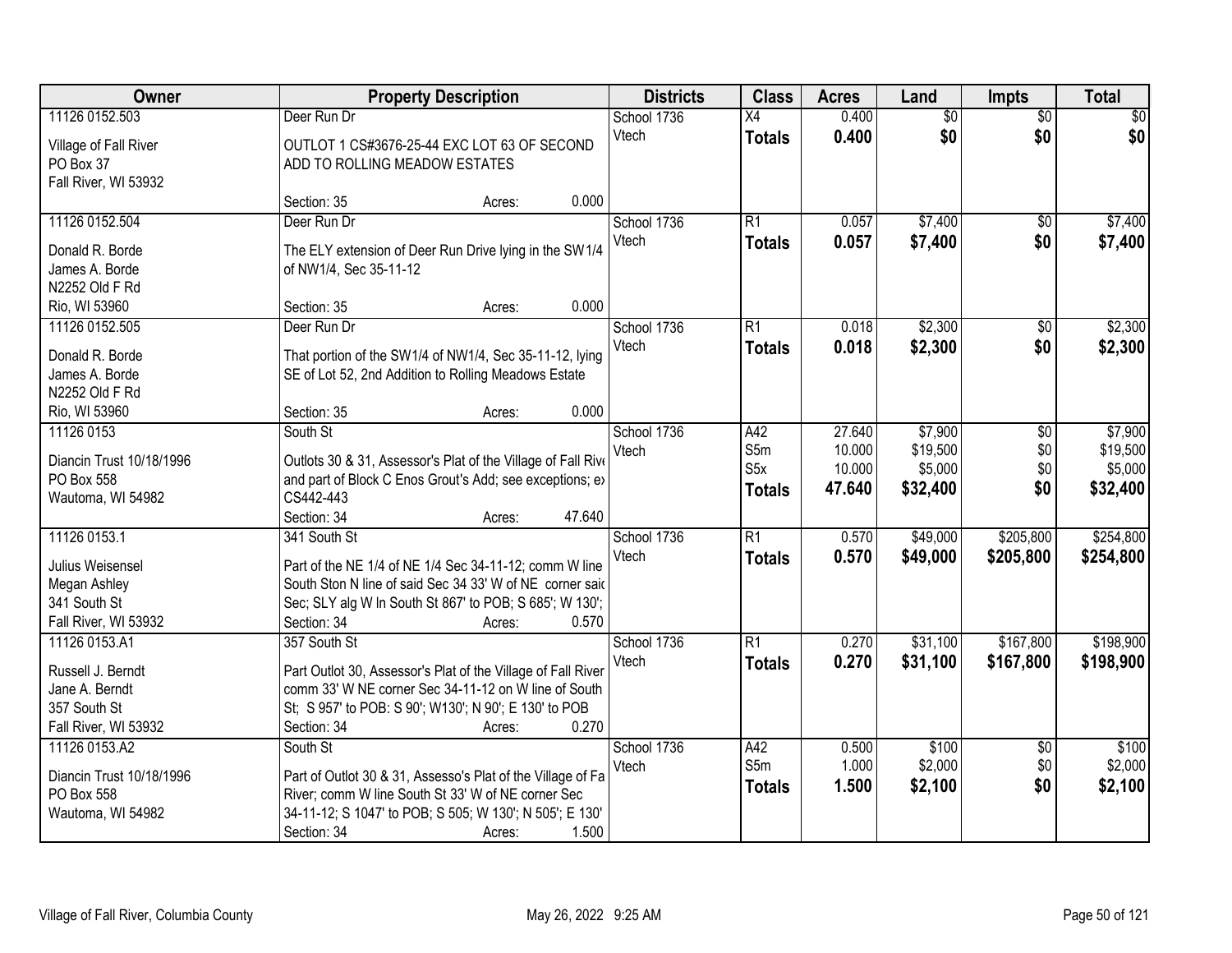| Owner                    |                                                              | <b>Property Description</b> | <b>Districts</b> | <b>Class</b>     | <b>Acres</b> | Land     | <b>Impts</b>    | <b>Total</b> |
|--------------------------|--------------------------------------------------------------|-----------------------------|------------------|------------------|--------------|----------|-----------------|--------------|
| 11126 0153.D             | 411 South St                                                 |                             | School 1736      | $\overline{R1}$  | 0.400        | \$39,800 | \$152,000       | \$191,800    |
| Kimberly S. Beck         | Lot 1, CSM 442-2-217                                         |                             | Vtech            | <b>Totals</b>    | 0.400        | \$39,800 | \$152,000       | \$191,800    |
| Joanne R. Kurlinski      |                                                              |                             |                  |                  |              |          |                 |              |
| 411 South St             |                                                              |                             |                  |                  |              |          |                 |              |
| Fall River, WI 53932     | Section: 34                                                  | Acres:                      | 0.400            |                  |              |          |                 |              |
| 11126 0153.E             | 401 South St                                                 |                             | School 1736      | R1               | 0.560        | \$48,600 | \$163,000       | \$211,600    |
|                          |                                                              |                             | Vtech            | <b>Totals</b>    | 0.560        | \$48,600 | \$163,000       | \$211,600    |
| Carl E. Anderson         | Lot 1, CSM 443-2-218                                         |                             |                  |                  |              |          |                 |              |
| Maxine Anderson          |                                                              |                             |                  |                  |              |          |                 |              |
| 401 South St             |                                                              |                             |                  |                  |              |          |                 |              |
| Fall River, WI 53932     | Section: 34                                                  | Acres:                      | 0.560            |                  |              |          |                 |              |
| 11126 0153.F             | 101 Mount Hickory Ln                                         |                             | School 1736      | $\overline{R1}$  | 2.900        | \$94,200 | \$276,800       | \$371,000    |
| Barry R. Klecker         | Part of Outlots 31 & 32, Assessor's Plat of the Village of I |                             | Vtech            | S <sub>5</sub> x | 2.000        | \$1,000  | \$0             | \$1,000      |
| Deborah A. Klecker       | River, desc as follows: comm E 1/4 corner Sec 34-11-12;      |                             |                  | Totals           | 4.900        | \$95,200 | \$276,800       | \$372,000    |
| 101 Mount Hickory Ln     | N3W 1027.20'; S85W 163'; S85W 2.21'; N70W 334.99' tc         |                             |                  |                  |              |          |                 |              |
| Fall River, WI 53932     | Section: 34                                                  | Acres:                      | 4.900            |                  |              |          |                 |              |
| 11126 0154.A             | 325 South St                                                 |                             | School 1736      | $\overline{R1}$  | 0.200        | \$23,800 | \$92,400        | \$116,200    |
|                          |                                                              |                             | Vtech            | <b>Totals</b>    | 0.200        | \$23,800 | \$92,400        | \$116,200    |
| Keria Dykstra            | Prt of Out Lot 29, Assessor's Plat, V Fall River described   |                             |                  |                  |              |          |                 |              |
| 325 South St             | as follows: Comm at E mar of the NE Q of Sec 34, 610.5       |                             |                  |                  |              |          |                 |              |
| Fall River, WI 53932     | S of the NE cor thereof also the POB; S 66'; W 132'; N 66    |                             |                  |                  |              |          |                 |              |
|                          | Section: 34                                                  | Acres:                      | 0.000            |                  |              |          |                 |              |
| 11126 0154.B             | 333 South St                                                 |                             | School 1736      | $\overline{R1}$  | 0.379        | \$38,400 | \$134,300       | \$172,700    |
| Julie A. Hein et al      | Part of the NE 1/4, Sec 34-11-12; comm 676.5' S of NE        |                             | Vtech            | <b>Totals</b>    | 0.379        | \$38,400 | \$134,300       | \$172,700    |
| c/o Steven J. Hein       | corner said Sec; S 100.5'; W 198'; N 100.5'; E 198' to       |                             |                  |                  |              |          |                 |              |
| N2321 Freck Rd           | POB                                                          |                             |                  |                  |              |          |                 |              |
| Columbus, WI 53925       | Section: 34                                                  | Acres:                      | 0.000            |                  |              |          |                 |              |
| 11126 0154.C             | Kane St                                                      |                             | School 1736      | A42              | 2.070        | \$600    | $\overline{60}$ | \$600        |
|                          |                                                              |                             | Vtech            | S5m              | 1.000        | \$2,000  | \$0             | \$2,000      |
| Diancin Trust 10/18/1996 | Part of Outlot 29, Assessor's Plat of the Village of Fall    |                             |                  |                  | 3.070        | \$2,600  | \$0             |              |
| PO Box 558               | River; and part of Block C Enos Grout's Add see              |                             |                  | <b>Totals</b>    |              |          |                 | \$2,600      |
| Wautoma, WI 54982        | exceptions                                                   |                             |                  |                  |              |          |                 |              |
|                          | Section: 34                                                  | Acres:                      | 3.070            |                  |              |          |                 |              |
| 11126 0154.C1            | 197 Kane St                                                  |                             | School 1736      | R1               | 0.430        | \$41,800 | \$123,300       | \$165,100    |
| Gregory D. Beers         | Part of Outlot 29, Assessor's Plat of the Village of Fall    |                             | Vtech            | <b>Totals</b>    | 0.430        | \$41,800 | \$123,300       | \$165,100    |
| Karla A. Beers           | River; comm W line South St and N line of Sec 34-11-12       |                             |                  |                  |              |          |                 |              |
| 197 Kane St              | a point 33' WLY from NE corner said Sec; SLY 530.5';         |                             |                  |                  |              |          |                 |              |
| Fall River, WI 53932     | Section: 34                                                  | Acres:                      | 0.430            |                  |              |          |                 |              |
|                          |                                                              |                             |                  |                  |              |          |                 |              |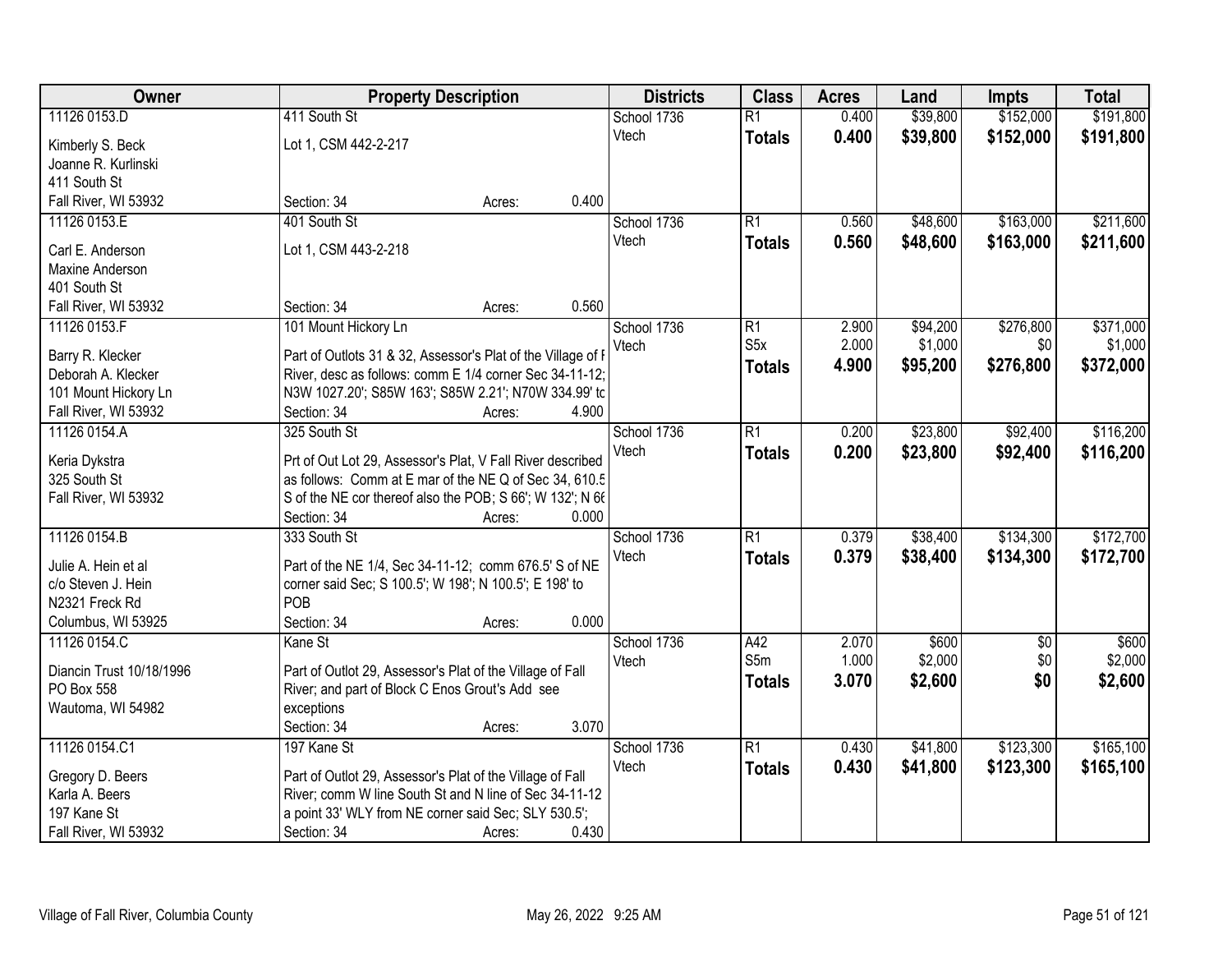| Owner                              |                                                                                 | <b>Property Description</b> |       | <b>Districts</b> | <b>Class</b>    | <b>Acres</b> | Land            | <b>Impts</b>    | <b>Total</b>    |
|------------------------------------|---------------------------------------------------------------------------------|-----------------------------|-------|------------------|-----------------|--------------|-----------------|-----------------|-----------------|
| 11126 0155                         | 321 South St                                                                    |                             |       | School 1736      | $\overline{R1}$ | 0.242        | \$28,800        | \$61,900        | \$90,700        |
| David E. Schultz                   | Part of Outlot 29, Assessors Plat of the Village of Fall Riv                    |                             |       | Vtech            | <b>Totals</b>   | 0.242        | \$28,800        | \$61,900        | \$90,700        |
| Angelica N. Schultz                | desc as follows: comm at pt on E margin of NE1/4 of Sec                         |                             |       |                  |                 |              |                 |                 |                 |
| 321 South St                       | 34-11-12                                                                        |                             |       |                  |                 |              |                 |                 |                 |
| Fall River, WI 53932               | Section: 34                                                                     | Acres:                      | 0.000 |                  |                 |              |                 |                 |                 |
| 11126 0156                         | Fox Trl                                                                         |                             |       | School 1736      | $\overline{X4}$ | 0.000        | $\overline{50}$ | $\overline{50}$ | $\sqrt{50}$     |
|                                    |                                                                                 |                             |       | Vtech            | <b>Totals</b>   | 0.000        | \$0             | \$0             | \$0             |
| Village of Fall River<br>PO Box 37 | OL 94, Assessor's Plat of the Village of Fall River                             |                             |       |                  |                 |              |                 |                 |                 |
| Fall River, WI 53932               |                                                                                 |                             |       |                  |                 |              |                 |                 |                 |
|                                    | Section: 35                                                                     | Acres:                      | 0.000 |                  |                 |              |                 |                 |                 |
| 11126 0157                         | Fox Trl                                                                         |                             |       | School 1736      | $\overline{X4}$ | 0.000        | $\overline{50}$ | $\overline{50}$ | $\overline{50}$ |
|                                    |                                                                                 |                             |       | Vtech            | <b>Totals</b>   | 0.000        | \$0             | \$0             | \$0             |
| Village of Fall River              | SEWAGE DISPOSAL PLANT                                                           |                             |       |                  |                 |              |                 |                 |                 |
| PO Box 37                          |                                                                                 |                             |       |                  |                 |              |                 |                 |                 |
| Fall River, WI 53932               |                                                                                 |                             |       |                  |                 |              |                 |                 |                 |
|                                    | Section: 34                                                                     | Acres:                      | 0.000 |                  |                 |              |                 |                 |                 |
| 11126 0158                         | 313 South St                                                                    |                             |       | School 1736      | $\overline{R1}$ | 0.258        | \$30,200        | \$103,200       | \$133,400       |
| William R. Jaynes                  | S 85 1/2FT LTS 7&8-BLK B ENOS GROUT'S ADD-VIL                                   |                             |       | Vtech            | <b>Totals</b>   | 0.258        | \$30,200        | \$103,200       | \$133,400       |
| Pamela G. Jaynes                   | OF FALL RIVER ALSO V255-507                                                     |                             |       |                  |                 |              |                 |                 |                 |
| 313 South St                       |                                                                                 |                             |       |                  |                 |              |                 |                 |                 |
| Fall River, WI 53932               | Section: 34                                                                     | Acres:                      | 0.000 |                  |                 |              |                 |                 |                 |
| 11126 0159                         | 307 South St                                                                    |                             |       | School 1736      | $\overline{R1}$ | 0.258        | \$30,200        | \$169,600       | \$199,800       |
| Gabriel M. Lubenau                 | N 85 1/2' Lots 7&8 Blk B Enos Grout's Add                                       |                             |       | Vtech            | <b>Totals</b>   | 0.258        | \$30,200        | \$169,600       | \$199,800       |
| Kristen C. Lubenau                 |                                                                                 |                             |       |                  |                 |              |                 |                 |                 |
| 6778 Vale Rd                       |                                                                                 |                             |       |                  |                 |              |                 |                 |                 |
| Sun Prairie, WI 53590              | Section: 34                                                                     | Acres:                      | 0.000 |                  |                 |              |                 |                 |                 |
| 11126 0160                         | 231 Kane St                                                                     |                             |       | School 1736      | $\overline{R1}$ | 0.351        | \$36,500        | \$210,800       | \$247,300       |
| Dakota W. Tamminga                 | E 1/2 of Lot 5 & N 175.75' of Lot 6, Blk B, Enos Grouts Ad                      |                             |       | Vtech            | <b>Totals</b>   | 0.351        | \$36,500        | \$210,800       | \$247,300       |
| 210 Roberts St                     |                                                                                 |                             |       |                  |                 |              |                 |                 |                 |
| Cambria, WI 53923                  |                                                                                 |                             |       |                  |                 |              |                 |                 |                 |
|                                    | Section: 34                                                                     | Acres:                      | 0.000 |                  |                 |              |                 |                 |                 |
| 11126 0161                         | 223 Kane St                                                                     |                             |       | School 1736      | $\overline{R1}$ | 0.402        | \$39,900        | \$90,200        | \$130,100       |
|                                    |                                                                                 |                             |       | Vtech            | <b>Totals</b>   | 0.402        | \$39,900        | \$90,200        | \$130,100       |
| David P. Lueth                     | Lot 4 & W 1/2 of Lot 5, Blk B, Enos Grout's Add - Vill of F                     |                             |       |                  |                 |              |                 |                 |                 |
| Deborah L. Mcintyre<br>223 Kane St | River. ALSO Beg SW Cor of Lot 4, Blk B, E99', S35.5';<br>W99', then Nly to POB. |                             |       |                  |                 |              |                 |                 |                 |
| Fall River, WI 53932               | Section: 34                                                                     | Acres:                      | 0.000 |                  |                 |              |                 |                 |                 |
|                                    |                                                                                 |                             |       |                  |                 |              |                 |                 |                 |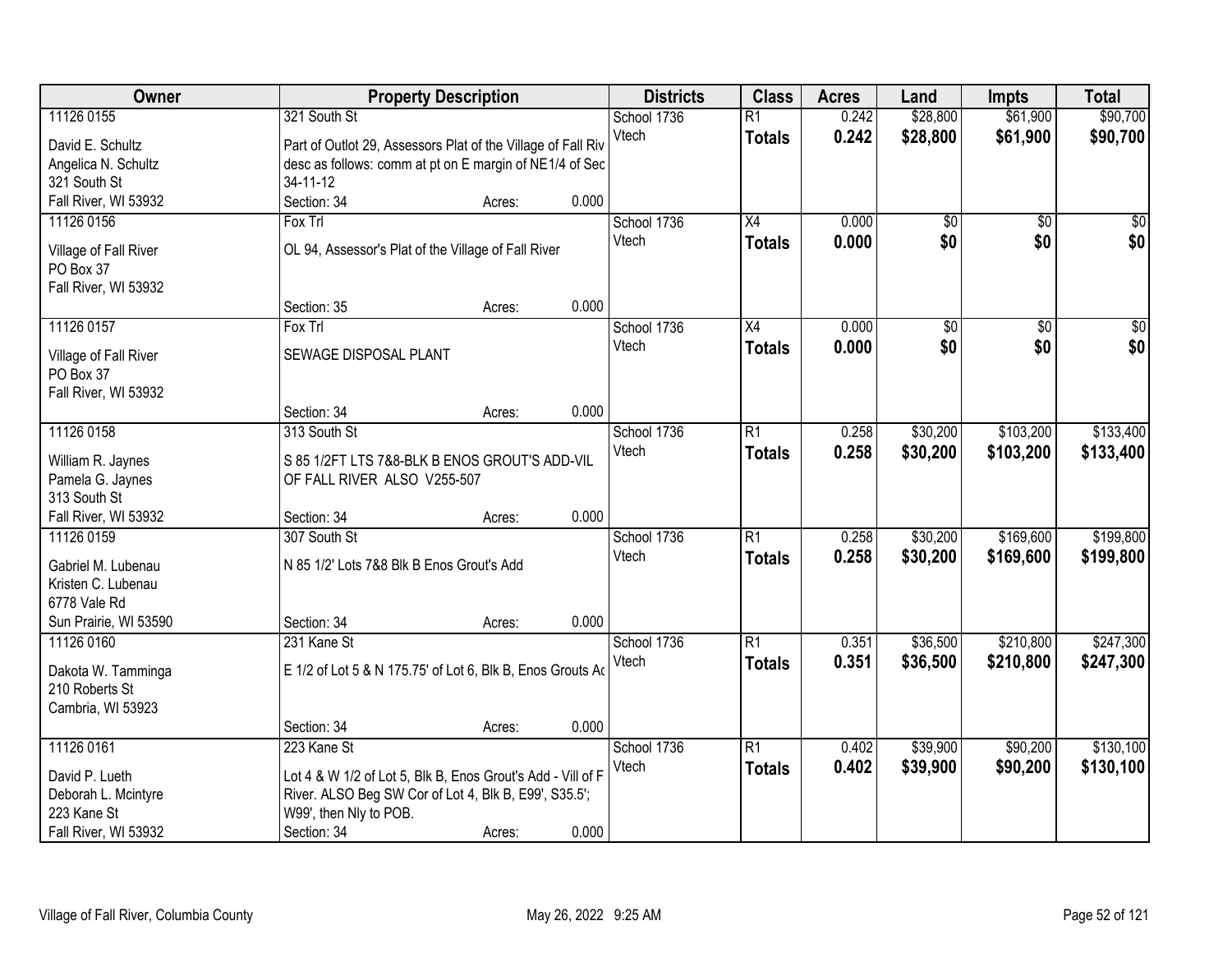| Owner                              |                                 | <b>Property Description</b>                                                                      | <b>Districts</b> | <b>Class</b>    | <b>Acres</b> | Land            | <b>Impts</b>    | <b>Total</b> |
|------------------------------------|---------------------------------|--------------------------------------------------------------------------------------------------|------------------|-----------------|--------------|-----------------|-----------------|--------------|
| 11126 0162                         | 217 Kane St                     |                                                                                                  | School 1736      | $\overline{R1}$ | 0.261        | \$30,500        | \$145,500       | \$176,000    |
| Schuchardt Revocable Trust         |                                 | Lot 3, Blk B, Enos Grout's Add V of Fall River & Prt OL29                                        | Vtech            | <b>Totals</b>   | 0.261        | \$30,500        | \$145,500       | \$176,000    |
| 217 Kane St                        |                                 | Assessors' Plat, a strip adj & S of Lot 3(S38.25' E 66')                                         |                  |                 |              |                 |                 |              |
| Fall River, WI 53932               |                                 |                                                                                                  |                  |                 |              |                 |                 |              |
|                                    | Section: 34                     | Acres:                                                                                           | 0.000            |                 |              |                 |                 |              |
| 11126 0163                         | 211 Kane St                     |                                                                                                  | School 1736      | $\overline{R1}$ | 0.348        | \$36,300        | \$98,300        | \$134,600    |
| Amy L. Kaminski                    |                                 | Lot 2 & E 9' of Lot 1; & E 9' of N 35.5' of Lot 9; & N 35.5'                                     | Vtech            | <b>Totals</b>   | 0.348        | \$36,300        | \$98,300        | \$134,600    |
| 211 Kane St                        | Lot 10, Blk B, Enos Grout's Add |                                                                                                  |                  |                 |              |                 |                 |              |
| Fall River, WI 53932               |                                 |                                                                                                  |                  |                 |              |                 |                 |              |
|                                    | Section: 34                     | Acres:                                                                                           | 0.000            |                 |              |                 |                 |              |
| 11126 0164.1                       | 207 Kane St                     |                                                                                                  | School 1736      | $\overline{R1}$ | 0.498        | \$46,400        | \$153,500       | \$199,900    |
| Jeffrey R. Miles                   |                                 | Part of Outlot 29, Assessor's Plat of the Village of Fall                                        | Vtech            | <b>Totals</b>   | 0.498        | \$46,400        | \$153,500       | \$199,900    |
| Julie M. Miles                     |                                 | River; also W 57' Lot 1, Blk B, Enos Grouts Addn; also                                           |                  |                 |              |                 |                 |              |
| 207 Kane St                        |                                 | N35.5' of W 57' of Lot 9, Blk B, Enos Grouts Addn                                                |                  |                 |              |                 |                 |              |
| Fall River, WI 53932               | Section: 34                     | Acres:                                                                                           | 0.000            |                 |              |                 |                 |              |
| 11126 0165                         | 204 Kane St                     |                                                                                                  | School 1736      | $\overline{R1}$ | 0.309        | \$33,700        | \$109,200       | \$142,900    |
|                                    |                                 |                                                                                                  | Vtech            | <b>Totals</b>   | 0.309        | \$33,700        | \$109,200       | \$142,900    |
| Patricia Wodill<br>David Bennett   |                                 | LOT 9-BLK A-ENOS GROUT'S ADD V OF FALL RIVER<br>ALSO W 33' OF LOT 10 BLK A Emma Bennett reserves |                  |                 |              |                 |                 |              |
| 204 Kane St                        | life estate                     |                                                                                                  |                  |                 |              |                 |                 |              |
| Fall River, WI 53932               | Section: 34                     | Acres:                                                                                           | 0.000            |                 |              |                 |                 |              |
| 11126 0167                         | 220 Kane St                     |                                                                                                  | School 1736      | $\overline{X4}$ | 0.000        | $\overline{50}$ | $\overline{50}$ | \$0          |
|                                    |                                 |                                                                                                  | Vtech            | <b>Totals</b>   | 0.000        | \$0             | \$0             | \$0          |
| Village of Fall River<br>PO Box 37 |                                 | LOTS 12&13 EXC N 18 FT- BLKA-ENOS GROUT'S                                                        |                  |                 |              |                 |                 |              |
| Fall River, WI 53932               |                                 | ADD-VIL OF FALL RIVER EXC CS#3212-21-77                                                          |                  |                 |              |                 |                 |              |
|                                    | Section: 34                     | Acres:                                                                                           | 0.000            |                 |              |                 |                 |              |
| 11126 0168                         | 230 Kane St                     |                                                                                                  | School 1736      | R1              | 0.161        | \$19,100        | \$100,600       | \$119,700    |
|                                    |                                 |                                                                                                  | Vtech            | <b>Totals</b>   | 0.161        | \$19,100        | \$100,600       | \$119,700    |
| Sheena Hauptli                     |                                 | W 3/4 of Lots 6 & 14, Blk A, Enos Grout's Add Exc W 3/4                                          |                  |                 |              |                 |                 |              |
| 230 Kane St                        | N 125' of Lot 6                 |                                                                                                  |                  |                 |              |                 |                 |              |
| Fall River, WI 53932               | Section: 34                     |                                                                                                  | 0.000            |                 |              |                 |                 |              |
| 11126 0169                         | 236 Kane St                     | Acres:                                                                                           | School 1736      | $\overline{R1}$ | 0.320        | \$34,400        | \$9,200         | \$43,600     |
|                                    |                                 |                                                                                                  | Vtech            | <b>Totals</b>   | 0.320        | \$34,400        | \$9,200         | \$43,600     |
| David J. Lobeck                    |                                 | Lots 7 & 15 & Ely 1/4 of Lots 6 & 14, Blk A, Enos Grout's                                        |                  |                 |              |                 |                 |              |
| 652 S Lewis St                     | Add; Exc N 125' of Lots 6&7     |                                                                                                  |                  |                 |              |                 |                 |              |
| Columbus, WI 53925                 |                                 |                                                                                                  |                  |                 |              |                 |                 |              |
|                                    | Section: 34                     | Acres:                                                                                           | 0.000            |                 |              |                 |                 |              |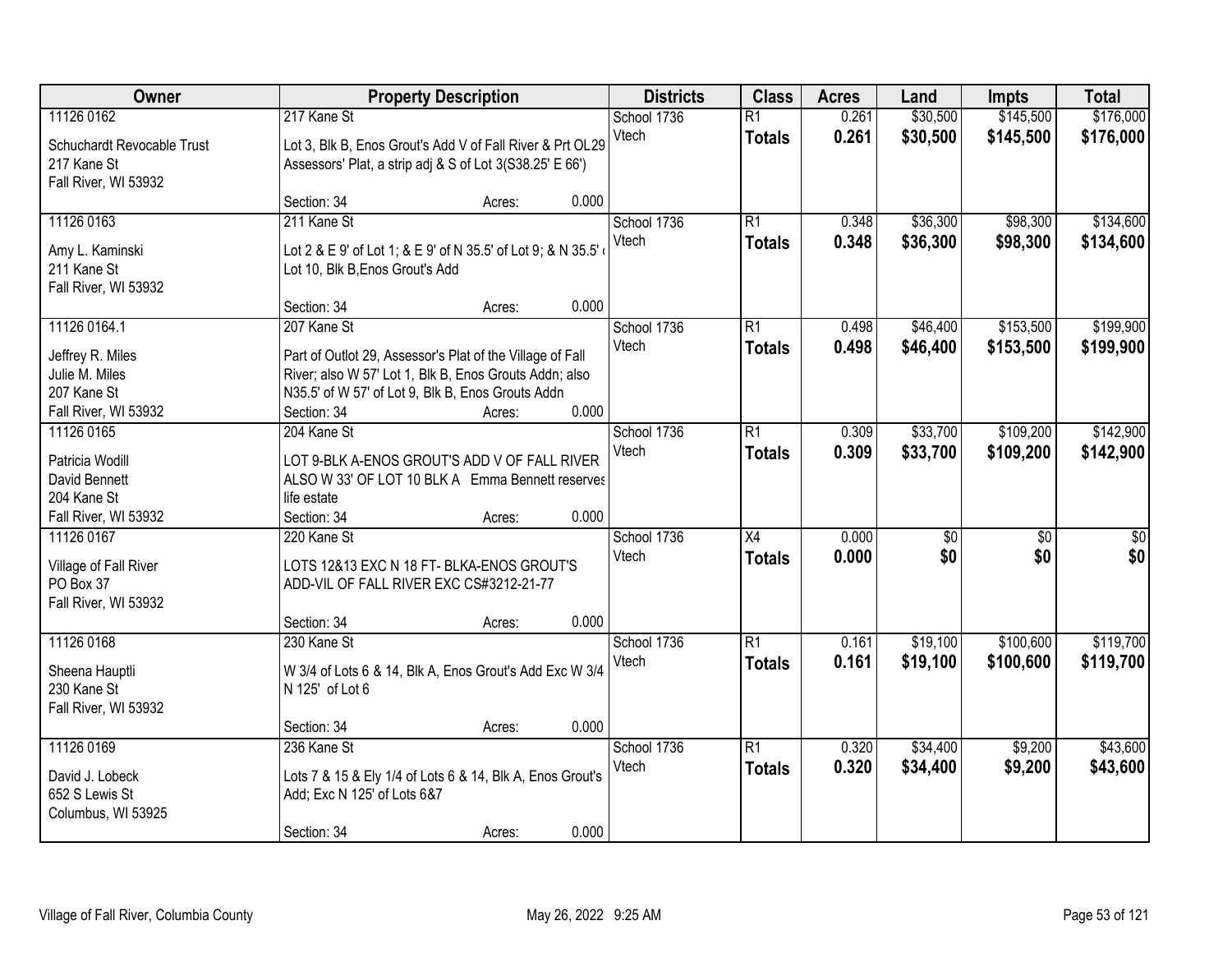| \$112,100<br>240 Kane St<br>0.200<br>\$23,800<br>11126 0170<br>School 1736<br>$\overline{R1}$<br>Vtech<br>0.200<br>\$23,800<br>\$112,100<br><b>Totals</b> | \$135,900<br>\$135,900 |
|-----------------------------------------------------------------------------------------------------------------------------------------------------------|------------------------|
|                                                                                                                                                           |                        |
| Brandon S. Nicholls<br>Lots 8 & 16, Blk A, Enos Grout's Add; EXC N 92' & NLY                                                                              |                        |
| 240 Kane St<br>33' of SLY 40' of Lot 8, Blk A, Enos Grout's Add                                                                                           |                        |
| Fall River, WI 53932                                                                                                                                      |                        |
| 0.000<br>Section: 34<br>Acres:                                                                                                                            |                        |
| 11126 0172<br>145 South St<br>$\overline{R1}$<br>\$30,000<br>\$126,900<br>School 1736<br>0.254<br>0.254<br>Vtech                                          | \$156,900              |
| \$30,000<br>\$126,900<br><b>Totals</b><br>Leland J. Froelke<br>A part of Outlot 1, Assessor's Plat of V of Fall River,                                    | \$156,900              |
| described as follows: Comm 50 links W of cor of Sec 26.<br>Nicole A. Froelke                                                                              |                        |
| 145 South St<br>27, 34 & 35; W on Sec In 4.6 chains to stake; N10 15/60                                                                                   |                        |
| 0.000<br>Fall River, WI 53932<br>Section: 27<br>Acres:                                                                                                    |                        |
| \$123,500<br>11126 0173<br>139 South St<br>School 1736<br>$\overline{R1}$<br>0.254<br>\$30,000                                                            | \$153,500              |
| Vtech<br>0.254<br>\$30,000<br>\$123,500<br><b>Totals</b><br>Brian D. Frank<br>Lot 1, Blk 6, Fall River                                                    | \$153,500              |
| 139 South St                                                                                                                                              |                        |
| Fall River, WI 53932                                                                                                                                      |                        |
| 0.000<br>Section: 27<br>Acres:                                                                                                                            |                        |
| \$30,000<br>\$139,200<br>11126 0174<br>135 South St<br>School 1736<br>$\overline{R1}$<br>0.254                                                            | \$169,200              |
| Vtech<br>0.254<br>\$30,000<br>\$139,200<br><b>Totals</b><br>Brad W. Oelke<br>Lot 2, Blk 6, Fall River Plat -Part of Outlot 3 of                           | \$169,200              |
| 135 South St<br>Assessor's-Vil of Fall River, see exceptions                                                                                              |                        |
| Fall River, WI 53932                                                                                                                                      |                        |
| 0.000<br>Section: 27<br>Acres:                                                                                                                            |                        |
| \$27,300<br>\$115,500<br>11126 0175<br>131 South St<br>$\overline{R1}$<br>0.229<br>School 1736                                                            | \$142,800              |
| 0.229<br>\$27,300<br>\$115,500<br>Vtech<br><b>Totals</b><br>Lot 3, Blk 6, Fall River; see exceptions<br>Wwjd Holdings, LLC                                | \$142,800              |
| N7576 Turtle Trl                                                                                                                                          |                        |
| Pardeeville, WI 53954                                                                                                                                     |                        |
| 0.000<br>Section: 27<br>Acres:                                                                                                                            |                        |
| 11126 0176<br>$\overline{R1}$<br>\$27,800<br>\$125,700<br>123 South St<br>School 1736<br>0.234                                                            | \$153,500              |
| Vtech<br>0.234<br>\$27,800<br>\$125,700<br><b>Totals</b><br>Lot 4, Blk 6, Fall River<br>April L. Lueth                                                    | \$153,500              |
| 123 South St                                                                                                                                              |                        |
| Fall River, WI 53932                                                                                                                                      |                        |
| 0.000<br>Section: 27<br>Acres:                                                                                                                            |                        |
| 11126 0177<br>117 South St<br>$\overline{R1}$<br>\$21,900<br>\$71,200<br>School 1736<br>0.184                                                             | \$93,100               |
| Vtech<br>0.184<br>\$21,900<br>\$71,200<br><b>Totals</b><br>Lisa M. Adler<br>S 60' of Lots 1&2, Blk 4, Fall River, EXC a strip 20' wide of                 | \$93,100               |
| 117 South St<br>W side L 2                                                                                                                                |                        |
| Fall River, WI 53932                                                                                                                                      |                        |
| 0.000<br>Section: 27<br>Acres:                                                                                                                            |                        |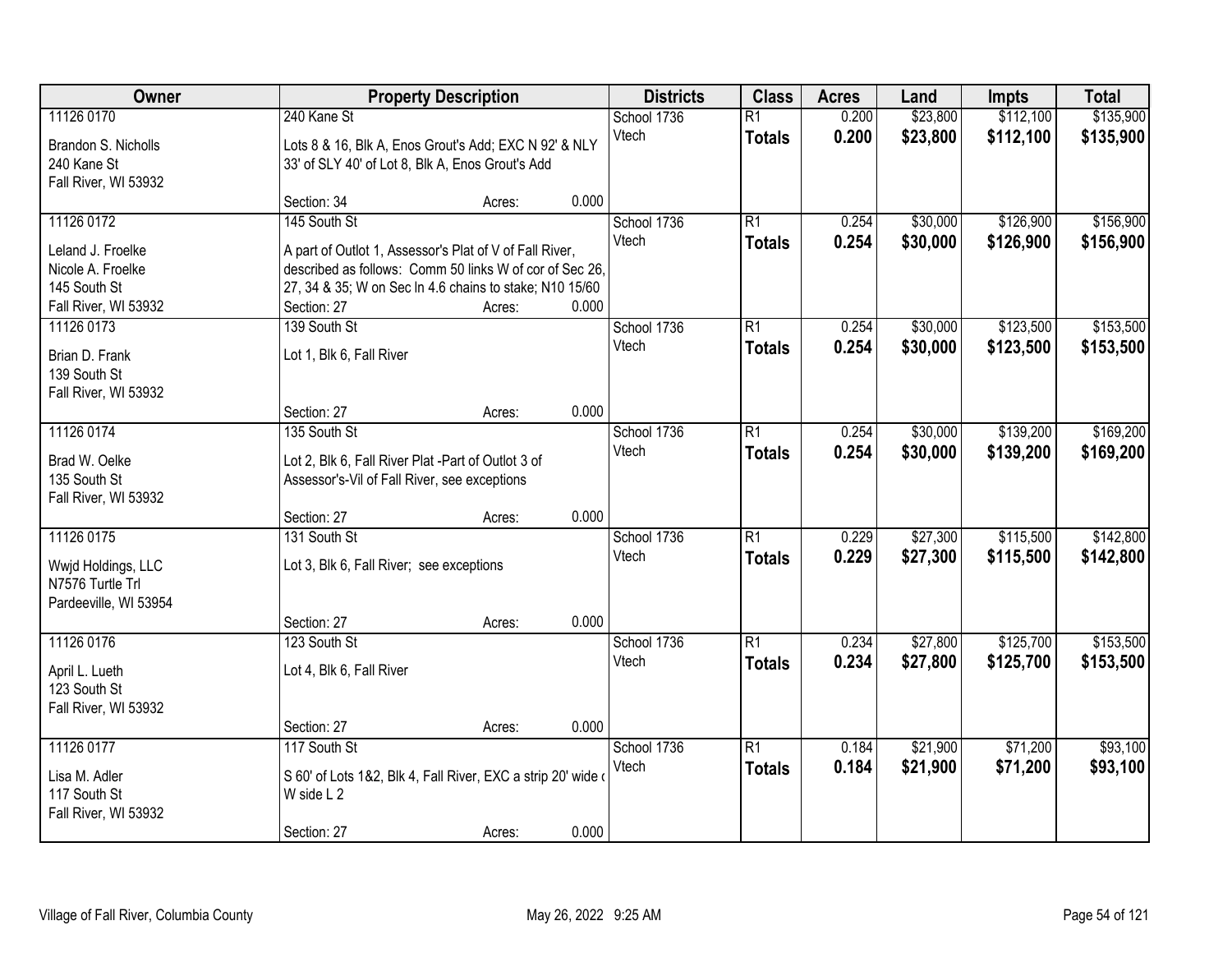| \$237,600<br>11126 0178.1<br>237 N Main St<br>0.267<br>\$34,800<br>\$202,800<br>School 1736<br>$\overline{C2}$<br>Vtech<br>0.267<br>\$34,800<br>\$202,800<br>\$237,600<br><b>Totals</b><br>Pirate Pride Properties, LLC<br>Part of Lots 1 & 2, Blk 4, Fall River; see exceptions<br>136 Dykstra Dr<br>Fall River, WI 53932<br>0.000<br>Section: 27<br>Acres:<br>11126 0178.2<br>School 1736<br>$\overline{X5}$<br>0.020<br>$\overline{50}$<br>Main St<br>$\overline{50}$<br>\$0<br>\$0 <br>0.020<br>\$0<br>\$0<br>Vtech<br><b>Totals</b><br>Part of Lots 1 & 2, Blk 4, Fall River desc as follows: com<br>St Stephen's Evangelical Lutheran<br>Church<br>NWLY cor sd Lot 4; th N83E 200' alg Mechanic St; th S6<br>221 N Main St<br>60' to POB; th S6E 22.20'; th N86W 48.82'; th N6W 13.45<br>0.020<br>Fall River, WI 53932<br>Section: 27<br>Acres:<br>11126 0180<br>Main St<br>School 1736<br>$\overline{X5}$<br>0.311<br>$\overline{50}$<br>$\overline{50}$<br>$\overline{30}$<br>\$0<br>\$0 <br>\$0<br>Vtech<br>0.311<br><b>Totals</b><br>Lots 2 & 3, Blk 4, Fall River<br>Lutheran Church<br>221 N Main St<br>Fall River, WI 53932 |
|------------------------------------------------------------------------------------------------------------------------------------------------------------------------------------------------------------------------------------------------------------------------------------------------------------------------------------------------------------------------------------------------------------------------------------------------------------------------------------------------------------------------------------------------------------------------------------------------------------------------------------------------------------------------------------------------------------------------------------------------------------------------------------------------------------------------------------------------------------------------------------------------------------------------------------------------------------------------------------------------------------------------------------------------------------------------------------------------------------------------------------------|
|                                                                                                                                                                                                                                                                                                                                                                                                                                                                                                                                                                                                                                                                                                                                                                                                                                                                                                                                                                                                                                                                                                                                          |
|                                                                                                                                                                                                                                                                                                                                                                                                                                                                                                                                                                                                                                                                                                                                                                                                                                                                                                                                                                                                                                                                                                                                          |
|                                                                                                                                                                                                                                                                                                                                                                                                                                                                                                                                                                                                                                                                                                                                                                                                                                                                                                                                                                                                                                                                                                                                          |
|                                                                                                                                                                                                                                                                                                                                                                                                                                                                                                                                                                                                                                                                                                                                                                                                                                                                                                                                                                                                                                                                                                                                          |
|                                                                                                                                                                                                                                                                                                                                                                                                                                                                                                                                                                                                                                                                                                                                                                                                                                                                                                                                                                                                                                                                                                                                          |
|                                                                                                                                                                                                                                                                                                                                                                                                                                                                                                                                                                                                                                                                                                                                                                                                                                                                                                                                                                                                                                                                                                                                          |
|                                                                                                                                                                                                                                                                                                                                                                                                                                                                                                                                                                                                                                                                                                                                                                                                                                                                                                                                                                                                                                                                                                                                          |
|                                                                                                                                                                                                                                                                                                                                                                                                                                                                                                                                                                                                                                                                                                                                                                                                                                                                                                                                                                                                                                                                                                                                          |
|                                                                                                                                                                                                                                                                                                                                                                                                                                                                                                                                                                                                                                                                                                                                                                                                                                                                                                                                                                                                                                                                                                                                          |
|                                                                                                                                                                                                                                                                                                                                                                                                                                                                                                                                                                                                                                                                                                                                                                                                                                                                                                                                                                                                                                                                                                                                          |
|                                                                                                                                                                                                                                                                                                                                                                                                                                                                                                                                                                                                                                                                                                                                                                                                                                                                                                                                                                                                                                                                                                                                          |
|                                                                                                                                                                                                                                                                                                                                                                                                                                                                                                                                                                                                                                                                                                                                                                                                                                                                                                                                                                                                                                                                                                                                          |
|                                                                                                                                                                                                                                                                                                                                                                                                                                                                                                                                                                                                                                                                                                                                                                                                                                                                                                                                                                                                                                                                                                                                          |
|                                                                                                                                                                                                                                                                                                                                                                                                                                                                                                                                                                                                                                                                                                                                                                                                                                                                                                                                                                                                                                                                                                                                          |
| 0.000<br>Section: 27<br>Acres:                                                                                                                                                                                                                                                                                                                                                                                                                                                                                                                                                                                                                                                                                                                                                                                                                                                                                                                                                                                                                                                                                                           |
| 11126 0181<br>221 N Main St<br>School 1736<br>X5<br>0.285<br>\$0<br>\$0<br>\$0                                                                                                                                                                                                                                                                                                                                                                                                                                                                                                                                                                                                                                                                                                                                                                                                                                                                                                                                                                                                                                                           |
| \$0<br>\$0<br>Vtech<br>0.285<br>\$0<br><b>Totals</b><br>Lot 4, Blk 4, Fall River; also pcl beg SE cor Lot 4; th S10\<br>St Stephen's Evangelical Lutheran                                                                                                                                                                                                                                                                                                                                                                                                                                                                                                                                                                                                                                                                                                                                                                                                                                                                                                                                                                                |
| 58' to In running W btw Lots 3 & 4, Blk 4, Fall River; th S<br>Church                                                                                                                                                                                                                                                                                                                                                                                                                                                                                                                                                                                                                                                                                                                                                                                                                                                                                                                                                                                                                                                                    |
| N4263 Owl Cir<br>83'; th N10E to S In of Lot 5, 42'; E 86' to POB                                                                                                                                                                                                                                                                                                                                                                                                                                                                                                                                                                                                                                                                                                                                                                                                                                                                                                                                                                                                                                                                        |
| 0.000<br>Columbus, WI 53925<br>Section: 27<br>Acres:                                                                                                                                                                                                                                                                                                                                                                                                                                                                                                                                                                                                                                                                                                                                                                                                                                                                                                                                                                                                                                                                                     |
| $\overline{R1}$<br>\$38,300<br>\$62,500<br>\$100,800<br>11126 0182.A<br>0.378<br>203 N Main St<br>School 1736                                                                                                                                                                                                                                                                                                                                                                                                                                                                                                                                                                                                                                                                                                                                                                                                                                                                                                                                                                                                                            |
| 0.378<br>\$38,300<br>\$62,500<br>\$100,800<br>Vtech<br><b>Totals</b>                                                                                                                                                                                                                                                                                                                                                                                                                                                                                                                                                                                                                                                                                                                                                                                                                                                                                                                                                                                                                                                                     |
| Part of Lots 5 & 6, Blk 4, Fall River; exc S 27'<br>David J. Schmid<br>203 N Main St                                                                                                                                                                                                                                                                                                                                                                                                                                                                                                                                                                                                                                                                                                                                                                                                                                                                                                                                                                                                                                                     |
| Fall River, WI 53932                                                                                                                                                                                                                                                                                                                                                                                                                                                                                                                                                                                                                                                                                                                                                                                                                                                                                                                                                                                                                                                                                                                     |
| 0.000<br>Section: 27<br>Acres:                                                                                                                                                                                                                                                                                                                                                                                                                                                                                                                                                                                                                                                                                                                                                                                                                                                                                                                                                                                                                                                                                                           |
| 11126 0186<br>X4<br>School 1736<br>0.256<br>$\sqrt{$0}$<br>$\frac{1}{6}$<br>Church St<br>\$0                                                                                                                                                                                                                                                                                                                                                                                                                                                                                                                                                                                                                                                                                                                                                                                                                                                                                                                                                                                                                                             |
| \$0 <br>\$0<br>\$0<br>0.256<br>Vtech<br><b>Totals</b>                                                                                                                                                                                                                                                                                                                                                                                                                                                                                                                                                                                                                                                                                                                                                                                                                                                                                                                                                                                                                                                                                    |
| <b>Fall River School District</b><br>Lot 1, Blk 1, Dunn's Addition<br>C/O Steve Rubert                                                                                                                                                                                                                                                                                                                                                                                                                                                                                                                                                                                                                                                                                                                                                                                                                                                                                                                                                                                                                                                   |
| 150 Bradley St                                                                                                                                                                                                                                                                                                                                                                                                                                                                                                                                                                                                                                                                                                                                                                                                                                                                                                                                                                                                                                                                                                                           |
| Fall River, WI 53932<br>0.000<br>Section: 35<br>Acres:                                                                                                                                                                                                                                                                                                                                                                                                                                                                                                                                                                                                                                                                                                                                                                                                                                                                                                                                                                                                                                                                                   |
| 11126 0187.01<br>210 South St<br>R1<br>\$41,200<br>\$162,900<br>\$204,100<br>School 1736<br>0.421                                                                                                                                                                                                                                                                                                                                                                                                                                                                                                                                                                                                                                                                                                                                                                                                                                                                                                                                                                                                                                        |
| 0.421<br>\$41,200<br>\$162,900<br>\$204,100<br>Vtech<br><b>Totals</b>                                                                                                                                                                                                                                                                                                                                                                                                                                                                                                                                                                                                                                                                                                                                                                                                                                                                                                                                                                                                                                                                    |
| Denise S. Shampo<br>Lot 2, Blk 1, Dunn's Add; exc E 28' and Lot 13, Blk 1,                                                                                                                                                                                                                                                                                                                                                                                                                                                                                                                                                                                                                                                                                                                                                                                                                                                                                                                                                                                                                                                               |
| 210 South St<br>Dunn's Add; exc E 20'<br>Fall River, WI 53932                                                                                                                                                                                                                                                                                                                                                                                                                                                                                                                                                                                                                                                                                                                                                                                                                                                                                                                                                                                                                                                                            |
| 0.000<br>Section: 35<br>Acres:                                                                                                                                                                                                                                                                                                                                                                                                                                                                                                                                                                                                                                                                                                                                                                                                                                                                                                                                                                                                                                                                                                           |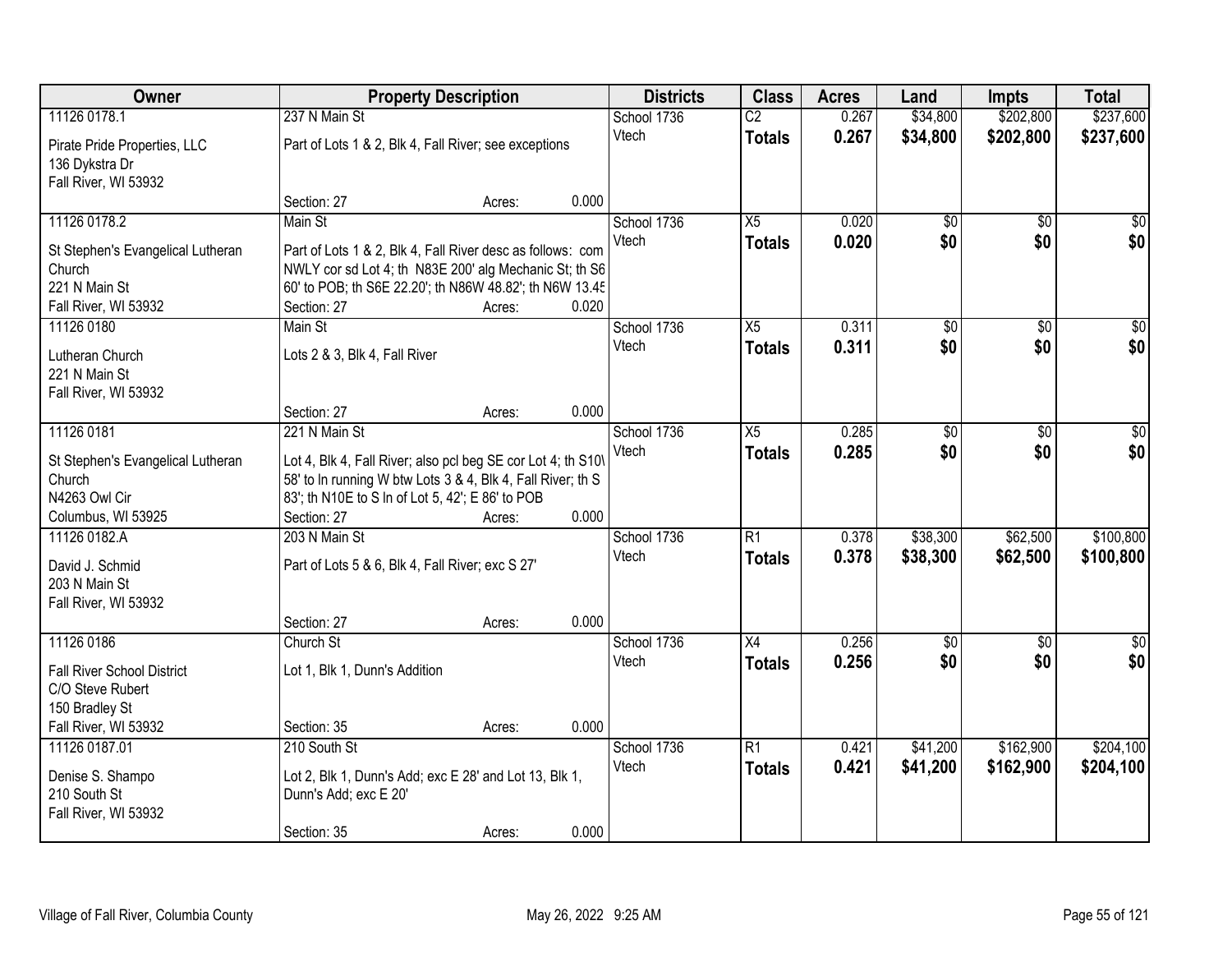| Owner                                                                  | <b>Property Description</b>                            |        |       | <b>Districts</b>     | <b>Class</b>    | <b>Acres</b> | Land            | <b>Impts</b>    | <b>Total</b> |
|------------------------------------------------------------------------|--------------------------------------------------------|--------|-------|----------------------|-----------------|--------------|-----------------|-----------------|--------------|
| 11126 0188                                                             | 109 Church St                                          |        |       | School 1736          | $\overline{R1}$ | 0.312        | \$33,900        | \$174,000       | \$207,900    |
| Jeremy Loberger                                                        | Lot 3, Blk 1, Dunn's Add--ALSO Prt Lots 2 & 13, Blk 1, |        |       | Vtech                | <b>Totals</b>   | 0.312        | \$33,900        | \$174,000       | \$207,900    |
| Lyudmila Loberger                                                      | Beg NE cor L2 W28' S136' S66' E20' N136.15' E8'        |        |       |                      |                 |              |                 |                 |              |
| 109 Church St                                                          | N65.85' POB. EXC S66' of Prt Lots 2 & 13 & NWNW        |        |       |                      |                 |              |                 |                 |              |
| Fall River, WI 53932                                                   | Section: 35                                            | Acres: | 0.000 |                      |                 |              |                 |                 |              |
| 11126 0189                                                             | 115 Church St                                          |        |       | School 1736          | $\overline{R1}$ | 0.240        | \$28,500        | \$104,900       | \$133,400    |
|                                                                        |                                                        |        |       | Vtech                | <b>Totals</b>   | 0.240        | \$28,500        | \$104,900       | \$133,400    |
| Lora Mcendree                                                          | Lot 4, Blk 1, Dunn's Addition                          |        |       |                      |                 |              |                 |                 |              |
| 115 Church St                                                          |                                                        |        |       |                      |                 |              |                 |                 |              |
| Fall River, WI 53932                                                   | Section: 35                                            |        | 0.000 |                      |                 |              |                 |                 |              |
|                                                                        | 121 Church St                                          | Acres: |       |                      | R1              | 0.239        | \$28,400        | \$131,200       | \$159,600    |
| 11126 0190                                                             |                                                        |        |       | School 1736<br>Vtech |                 |              |                 |                 |              |
| June J. Miller                                                         | Lot 5, Blk 1, Dunn's Add to Village of Fall River      |        |       |                      | <b>Totals</b>   | 0.239        | \$28,400        | \$131,200       | \$159,600    |
| 121 Church St                                                          |                                                        |        |       |                      |                 |              |                 |                 |              |
| Fall River, WI 53932                                                   |                                                        |        |       |                      |                 |              |                 |                 |              |
|                                                                        | Section: 35                                            | Acres: | 0.000 |                      |                 |              |                 |                 |              |
| 11126 0191                                                             | 127 Church St                                          |        |       | School 1736          | $\overline{R1}$ | 0.240        | \$28,500        | \$114,600       | \$143,100    |
| Richard A. Abegglen                                                    | Lot 6, Blk 1, Dunn's Addition                          |        |       | Vtech                | <b>Totals</b>   | 0.240        | \$28,500        | \$114,600       | \$143,100    |
| Carol M. Abegglen                                                      |                                                        |        |       |                      |                 |              |                 |                 |              |
| 127 Church St                                                          |                                                        |        |       |                      |                 |              |                 |                 |              |
| Fall River, WI 53932                                                   | Section: 35                                            | Acres: | 0.000 |                      |                 |              |                 |                 |              |
| 11126 0192                                                             | 102 Dunn St                                            |        |       | School 1736          | $\overline{X5}$ | 0.226        | $\overline{50}$ | $\overline{50}$ | \$0          |
|                                                                        |                                                        |        |       | Vtech                | <b>Totals</b>   | 0.226        | \$0             | \$0             | \$0          |
| St Stephen's & St John's Evan Lutheran   Lot 7, Blk 1, Dunn's Addition |                                                        |        |       |                      |                 |              |                 |                 |              |
| Churches<br>116 Summit Ct                                              |                                                        |        |       |                      |                 |              |                 |                 |              |
|                                                                        |                                                        |        | 0.000 |                      |                 |              |                 |                 |              |
| Columbus, WI 53925<br>11126 0193                                       | Section: 35<br>336 Kane St                             | Acres: |       | School 1736          | $\overline{R1}$ | 0.237        | \$28,200        | \$166,300       | \$194,500    |
|                                                                        |                                                        |        |       | Vtech                |                 |              |                 |                 |              |
| James H. Whitson                                                       | Lot 8, Blk 1, Dunn's Addition                          |        |       |                      | <b>Totals</b>   | 0.237        | \$28,200        | \$166,300       | \$194,500    |
| Marti A. Whitson                                                       |                                                        |        |       |                      |                 |              |                 |                 |              |
| 336 Kane St                                                            |                                                        |        |       |                      |                 |              |                 |                 |              |
| Fall River, WI 53932                                                   | Section: 35                                            | Acres: | 0.000 |                      |                 |              |                 |                 |              |
| 11126 0194                                                             | 330 Kane St                                            |        |       | School 1736          | $\overline{R1}$ | 0.240        | \$28,500        | \$162,300       | \$190,800    |
| Christopher D. Blevins                                                 | Lot 9, Blk 1, Dunn's Addition                          |        |       | Vtech                | <b>Totals</b>   | 0.240        | \$28,500        | \$162,300       | \$190,800    |
| Katrina L. Blevins                                                     |                                                        |        |       |                      |                 |              |                 |                 |              |
| 330 Kane St                                                            |                                                        |        |       |                      |                 |              |                 |                 |              |
| Fall River, WI 53932                                                   | Section: 35                                            | Acres: | 0.000 |                      |                 |              |                 |                 |              |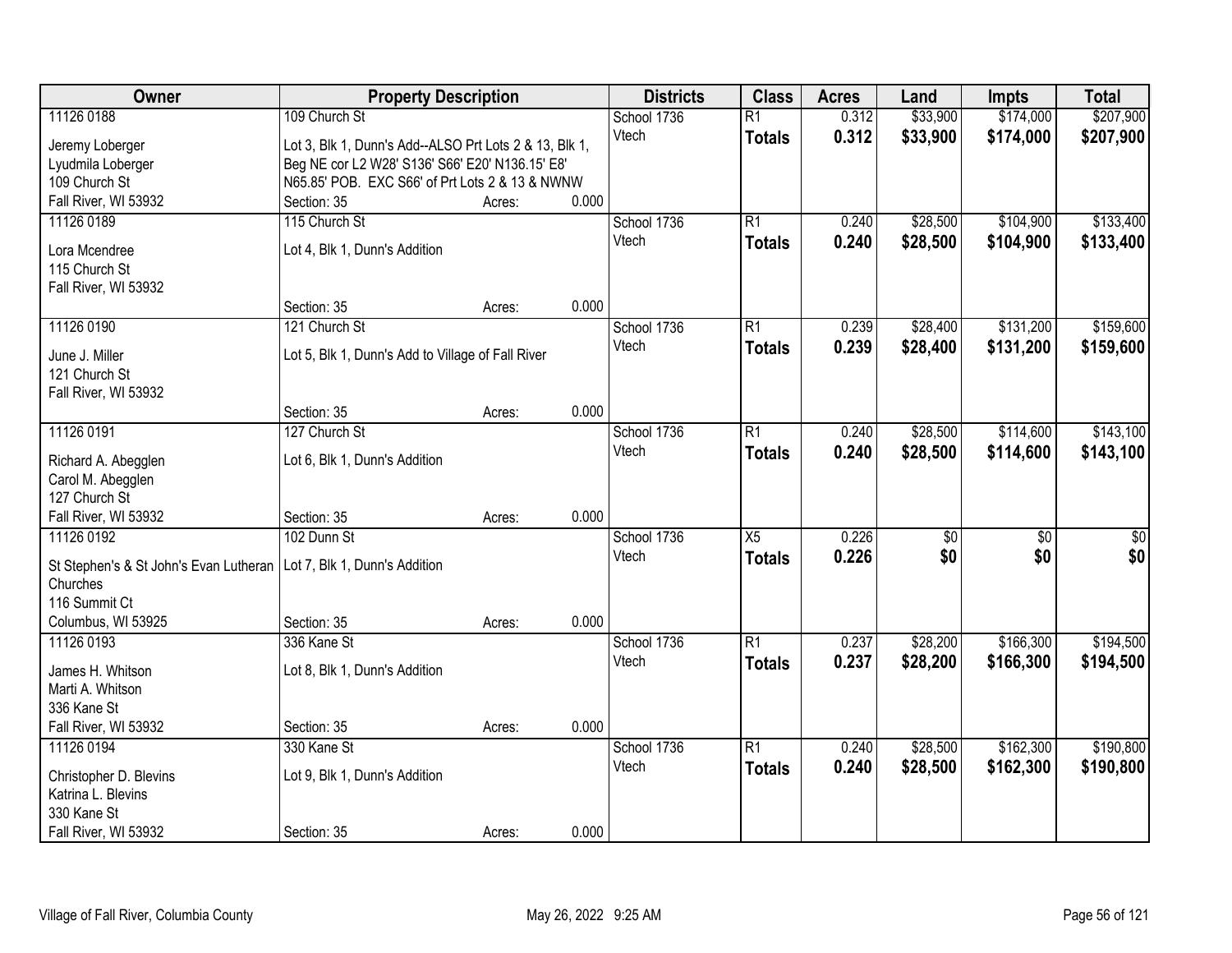| Owner                               |                                                                                                                            | <b>Property Description</b> |       | <b>Districts</b> | <b>Class</b>    | <b>Acres</b> | Land     | <b>Impts</b> | <b>Total</b> |
|-------------------------------------|----------------------------------------------------------------------------------------------------------------------------|-----------------------------|-------|------------------|-----------------|--------------|----------|--------------|--------------|
| 11126 0195                          | 324 Kane St                                                                                                                |                             |       | School 1736      | $\overline{R1}$ | 0.240        | \$28,600 | \$125,400    | \$154,000    |
| Dawn M. Oelke                       | Lot 10, Blk 1, Dunns Addition                                                                                              |                             |       | Vtech            | <b>Totals</b>   | 0.240        | \$28,600 | \$125,400    | \$154,000    |
| 324 Kane St                         |                                                                                                                            |                             |       |                  |                 |              |          |              |              |
| Fall River, WI 53932                |                                                                                                                            |                             |       |                  |                 |              |          |              |              |
|                                     | Section: 35                                                                                                                | Acres:                      | 0.000 |                  |                 |              |          |              |              |
| 11126 0196                          | 318 Kane St                                                                                                                |                             |       | School 1736      | $\overline{R1}$ | 0.240        | \$28,500 | \$105,700    | \$134,200    |
| Russell H. Krakow                   | Lot 11, Blk 1, Dunn's Addition                                                                                             |                             |       | Vtech            | <b>Totals</b>   | 0.240        | \$28,500 | \$105,700    | \$134,200    |
| <b>Beatrice Krakow</b>              |                                                                                                                            |                             |       |                  |                 |              |          |              |              |
| 318 Kane St                         |                                                                                                                            |                             |       |                  |                 |              |          |              |              |
| Fall River, WI 53932                | Section: 35                                                                                                                | Acres:                      | 0.000 |                  |                 |              |          |              |              |
| 11126 0197                          | 310 Kane St                                                                                                                |                             |       | School 1736      | R1              | 0.297        | \$32,900 | \$186,800    | \$219,700    |
|                                     |                                                                                                                            |                             |       | Vtech            | <b>Totals</b>   | 0.297        | \$32,900 | \$186,800    | \$219,700    |
| Kevin J. Book<br>Kristin S. Book    | Lot 12, Blk 1, Dunn's Addition; also S 66' of that part of Lo<br>2 & 13, Blk 1, Dunn's Addition and a portion of the NW1/4 |                             |       |                  |                 |              |          |              |              |
| 310 Kane St                         | of NW1/4, Sec 35-11-12, desc as follows: beginning at NI                                                                   |                             |       |                  |                 |              |          |              |              |
| Fall River, WI 53932                | Section: 35                                                                                                                | Acres:                      | 0.000 |                  |                 |              |          |              |              |
| 11126 0199                          | 101 Dunn St                                                                                                                |                             |       | School 1736      | R1              | 0.234        | \$27,800 | \$174,100    | \$201,900    |
|                                     |                                                                                                                            |                             |       | Vtech            | <b>Totals</b>   | 0.234        | \$27,800 | \$174,100    | \$201,900    |
| Ernestine Leal                      | Lot 1, Blk 2, Dunn's Add                                                                                                   |                             |       |                  |                 |              |          |              |              |
| 101 Dunn St<br>Fall River, WI 53932 |                                                                                                                            |                             |       |                  |                 |              |          |              |              |
|                                     | Section: 35                                                                                                                | Acres:                      | 0.000 |                  |                 |              |          |              |              |
| 11126 0200                          | 209 Church St                                                                                                              |                             |       | School 1736      | $\overline{R1}$ | 0.231        | \$27,400 | \$157,800    | \$185,200    |
|                                     |                                                                                                                            |                             |       | Vtech            | <b>Totals</b>   | 0.231        | \$27,400 | \$157,800    | \$185,200    |
| Joyce E. Abegglen                   | Lot 2, Blk 2, Dunn's Addition                                                                                              |                             |       |                  |                 |              |          |              |              |
| 209 Church St                       |                                                                                                                            |                             |       |                  |                 |              |          |              |              |
| Fall River, WI 53932                |                                                                                                                            |                             |       |                  |                 |              |          |              |              |
| 11126 0201                          | Section: 35<br>215 Church St                                                                                               | Acres:                      | 0.000 | School 1736      | $\overline{R1}$ | 0.234        | \$27,800 | \$226,600    | \$254,400    |
|                                     |                                                                                                                            |                             |       | Vtech            |                 | 0.234        | \$27,800 | \$226,600    |              |
| Adam T. Hufnagel                    | Lot 3, Blk 2, Dunn's Add                                                                                                   |                             |       |                  | <b>Totals</b>   |              |          |              | \$254,400    |
| 215 Church St                       |                                                                                                                            |                             |       |                  |                 |              |          |              |              |
| Fall River, WI 53932                |                                                                                                                            |                             |       |                  |                 |              |          |              |              |
|                                     | Section: 35                                                                                                                | Acres:                      | 0.000 |                  |                 |              |          |              |              |
| 11126 0202                          | 225 Church St                                                                                                              |                             |       | School 1736      | $\overline{R1}$ | 0.312        | \$33,900 | \$179,600    | \$213,500    |
| April Muszynski                     | Lot 4 & Lot 5 Exc E50', Blk 2, Dunns Add                                                                                   |                             |       | Vtech            | <b>Totals</b>   | 0.312        | \$33,900 | \$179,600    | \$213,500    |
| Christopher Anderson                |                                                                                                                            |                             |       |                  |                 |              |          |              |              |
| 225 Church St                       |                                                                                                                            |                             |       |                  |                 |              |          |              |              |
| Fall River, WI 53932                | Section: 35                                                                                                                | Acres:                      | 0.000 |                  |                 |              |          |              |              |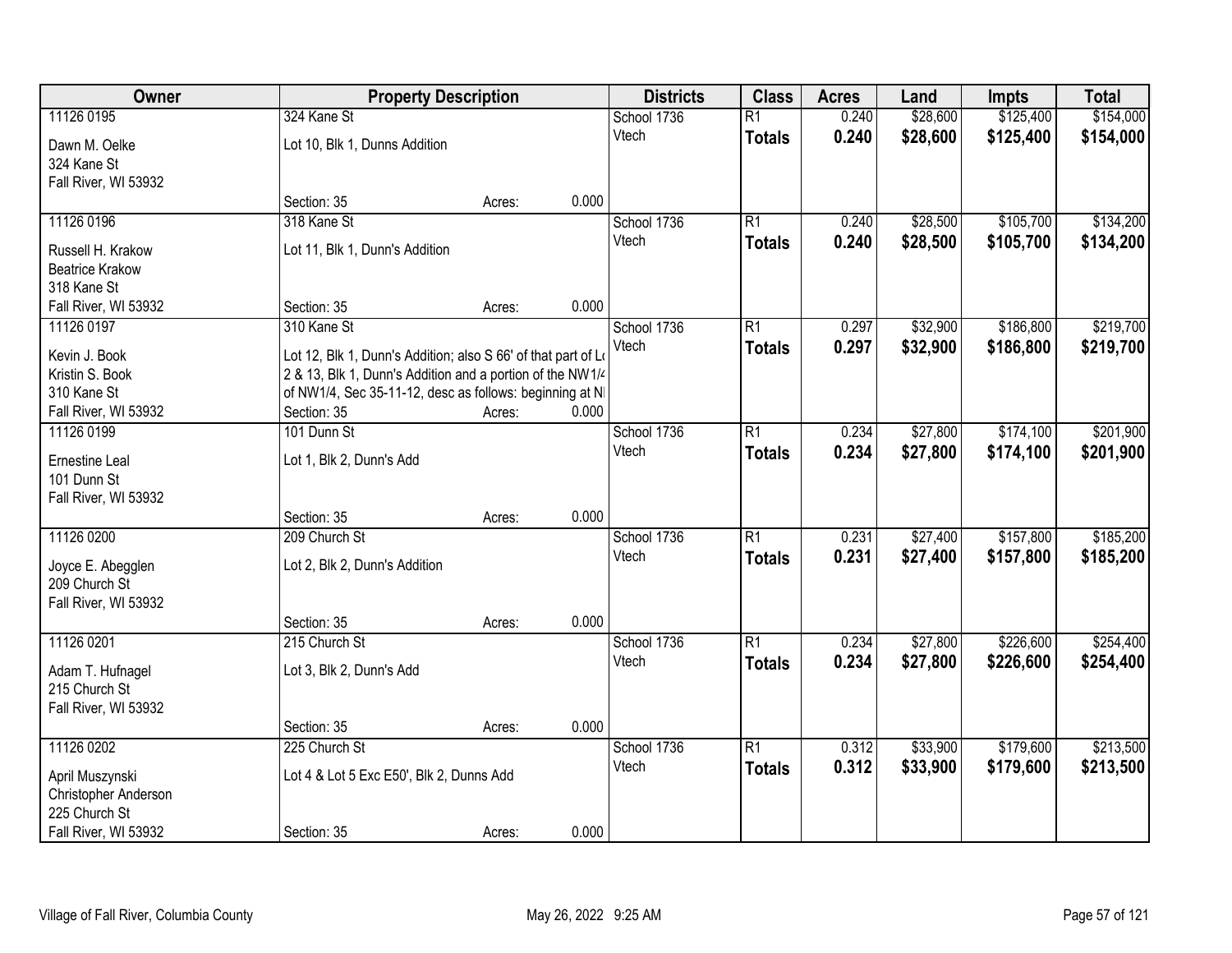| Owner                                 |                                                                                                          | <b>Property Description</b> |       | <b>Districts</b> | <b>Class</b>    | <b>Acres</b> | Land     | <b>Impts</b> | <b>Total</b> |
|---------------------------------------|----------------------------------------------------------------------------------------------------------|-----------------------------|-------|------------------|-----------------|--------------|----------|--------------|--------------|
| 11126 0204                            | 235 Church St                                                                                            |                             |       | School 1736      | $\overline{R1}$ | 0.390        | \$39,100 | \$140,000    | \$179,100    |
| Matt Holscher                         | Lot 6, Blk 2, Dunn's Addition; also E 50' of Lot 5, Blk 2,                                               |                             |       | Vtech            | <b>Totals</b>   | 0.390        | \$39,100 | \$140,000    | \$179,100    |
| Rachel Holscher                       | Dunn's Addition                                                                                          |                             |       |                  |                 |              |          |              |              |
| N3346 Anderson Rd                     |                                                                                                          |                             |       |                  |                 |              |          |              |              |
| Rio, WI 53960                         | Section: 35                                                                                              | Acres:                      | 0.000 |                  |                 |              |          |              |              |
| 11126 0205                            | 243 Church St                                                                                            |                             |       | School 1736      | $\overline{R1}$ | 0.234        | \$27,800 | \$130,400    | \$158,200    |
|                                       |                                                                                                          |                             |       | Vtech            | <b>Totals</b>   | 0.234        | \$27,800 | \$130,400    | \$158,200    |
| Bodie J. Colotti                      | Lot 7, Blk 2, Dunn's Addition                                                                            |                             |       |                  |                 |              |          |              |              |
| Shelly A. Colotti                     |                                                                                                          |                             |       |                  |                 |              |          |              |              |
| 243 Church St                         |                                                                                                          |                             |       |                  |                 |              |          |              |              |
| Fall River, WI 53932                  | Section: 35                                                                                              | Acres:                      | 0.000 |                  |                 |              |          |              |              |
| 11126 0206                            | 253 Church St                                                                                            |                             |       | School 1736      | R1              | 0.312        | \$33,900 | \$164,000    | \$197,900    |
| Gary A. Powers                        | Lot 8, Blk 2, Dunn's Addition                                                                            |                             |       | Vtech            | <b>Totals</b>   | 0.312        | \$33,900 | \$164,000    | \$197,900    |
| Judy A. Powers                        |                                                                                                          |                             |       |                  |                 |              |          |              |              |
| 253 Church St                         |                                                                                                          |                             |       |                  |                 |              |          |              |              |
| Fall River, WI 53932                  | Section: 35                                                                                              | Acres:                      | 0.000 |                  |                 |              |          |              |              |
| 11126 0207                            | 458 Kane St                                                                                              |                             |       | School 1736      | $\overline{R1}$ | 0.680        | \$52,900 | \$324,800    | \$377,700    |
|                                       |                                                                                                          |                             |       | Vtech            | <b>Totals</b>   | 0.680        | \$52,900 | \$324,800    | \$377,700    |
| Ryan D. Chaffee<br>Melissa K. Chaffee | Lots 9 & 10, Blk 2, Dunn's Addition; also part of Lot 11, B                                              |                             |       |                  |                 |              |          |              |              |
| 458 Kane St                           | 2, Dunn's Addition described as follows: Beg at th most<br>SELY cor of Lot 11; N136.15'; S89-27-28W 70'; |                             |       |                  |                 |              |          |              |              |
| Fall River, WI 53932                  | Section: 35                                                                                              | Acres:                      | 0.680 |                  |                 |              |          |              |              |
| 11126 0210                            | 434 Kane St                                                                                              |                             |       | School 1736      | $\overline{R1}$ | 0.257        | \$30,200 | \$133,100    | \$163,300    |
|                                       |                                                                                                          |                             |       | Vtech            |                 |              |          |              |              |
| Benjamin S. Lang                      | Lot 12, Blk 2, Dunn's Add, & Prt of Lot 11 see exceptions                                                |                             |       |                  | <b>Totals</b>   | 0.257        | \$30,200 | \$133,100    | \$163,300    |
| 434 Kane St                           |                                                                                                          |                             |       |                  |                 |              |          |              |              |
| Fall River, WI 53932                  |                                                                                                          |                             |       |                  |                 |              |          |              |              |
|                                       | Section: 35                                                                                              | Acres:                      | 0.000 |                  |                 |              |          |              |              |
| 11126 0211                            | 426 Kane St                                                                                              |                             |       | School 1736      | $\overline{R1}$ | 0.239        | \$28,400 | \$125,600    | \$154,000    |
| William S. Ace                        | Lot 13, Blk 2, Dunns Add                                                                                 |                             |       | Vtech            | <b>Totals</b>   | 0.239        | \$28,400 | \$125,600    | \$154,000    |
| Jeanne M. Fehrman                     |                                                                                                          |                             |       |                  |                 |              |          |              |              |
| 426 Kane St                           |                                                                                                          |                             |       |                  |                 |              |          |              |              |
| Fall River, WI 53932                  | Section: 35                                                                                              | Acres:                      | 0.000 |                  |                 |              |          |              |              |
| 11126 0212                            | 416 Kane St                                                                                              |                             |       | School 1736      | $\overline{R1}$ | 0.229        | \$27,300 | \$105,100    | \$132,400    |
|                                       |                                                                                                          |                             |       | Vtech            | <b>Totals</b>   | 0.229        | \$27,300 | \$105,100    | \$132,400    |
| Lauer Properties, LLC                 | Lot 14, Blk 2, Dunn's Addition; easement over N 10' and                                                  |                             |       |                  |                 |              |          |              |              |
| N10 W31572 Phyllis Pkwy               | 5' to WP&L                                                                                               |                             |       |                  |                 |              |          |              |              |
| Delafield, WI 53018                   |                                                                                                          |                             |       |                  |                 |              |          |              |              |
|                                       | Section: 35                                                                                              | Acres:                      | 0.000 |                  |                 |              |          |              |              |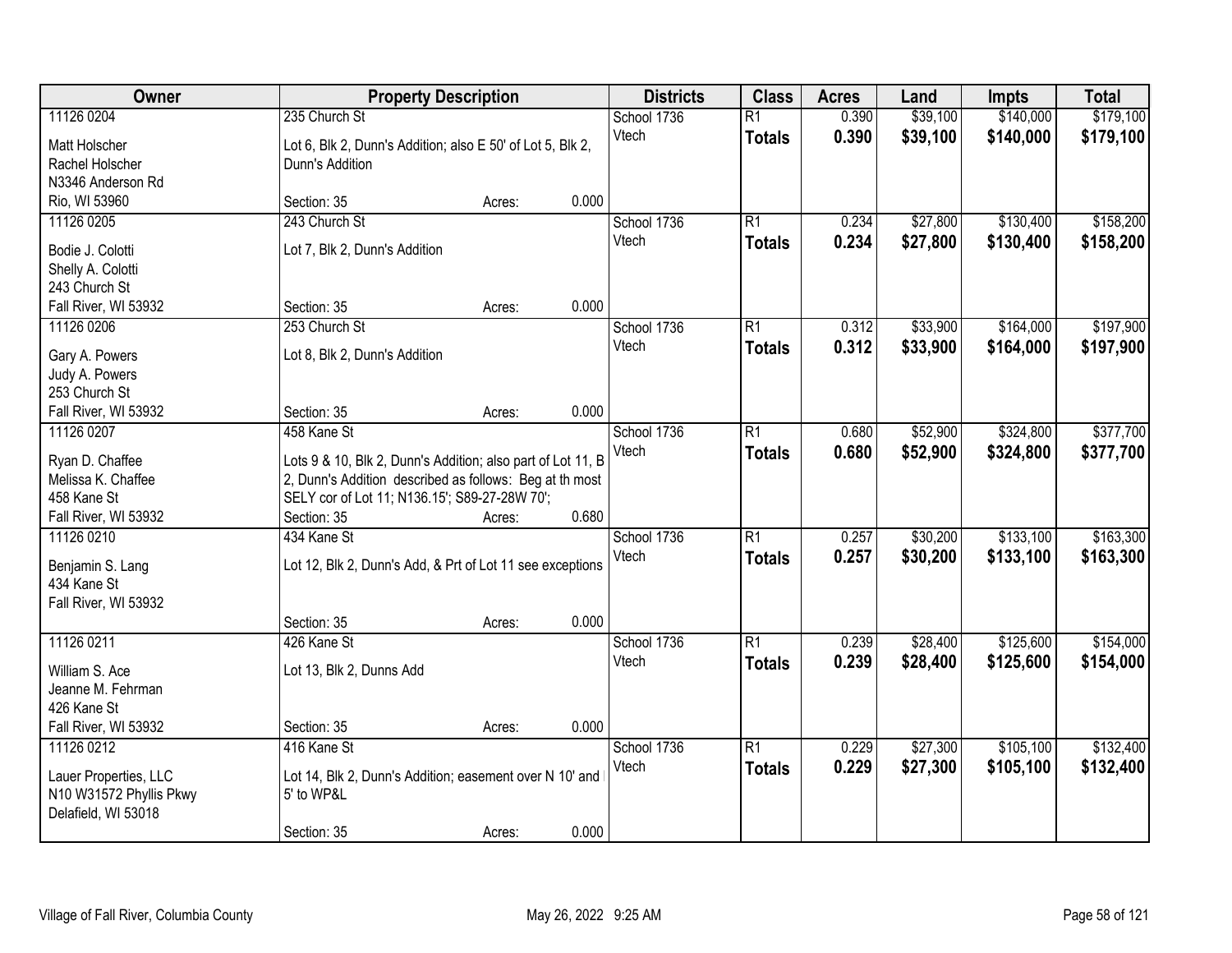| Owner                | <b>Property Description</b> |        |       | <b>Districts</b>                          | <b>Class</b>    | <b>Acres</b> | Land     | <b>Impts</b>    | <b>Total</b> |
|----------------------|-----------------------------|--------|-------|-------------------------------------------|-----------------|--------------|----------|-----------------|--------------|
| 11126 0213           | 410 Kane St                 |        |       | School 1736                               | $\overline{R1}$ | 0.232        | \$27,600 | \$153,600       | \$181,200    |
| Evelyn C. Priem      | Lot 15, Blk 2, Dunn's Add   |        |       | Vtech                                     | <b>Totals</b>   | 0.232        | \$27,600 | \$153,600       | \$181,200    |
| 410 Kane St          |                             |        |       |                                           |                 |              |          |                 |              |
| Fall River, WI 53932 |                             |        |       |                                           |                 |              |          |                 |              |
|                      | Section: 35                 | Acres: | 0.000 |                                           |                 |              |          |                 |              |
| 11126 0214           | 402 Kane St                 |        |       | School 1736                               | $\overline{R1}$ | 0.229        | \$27,300 | \$157,200       | \$184,500    |
| Bryan D. Smith       | Lot 16, Blk 2, Dunn's Add   |        |       | Vtech                                     | <b>Totals</b>   | 0.229        | \$27,300 | \$157,200       | \$184,500    |
| Megan M. Smith       |                             |        |       |                                           |                 |              |          |                 |              |
| 402 Kane St          |                             |        |       |                                           |                 |              |          |                 |              |
| Fall River, WI 53932 | Section: 35                 | Acres: | 0.000 |                                           |                 |              |          |                 |              |
| 11126 0215           | 210 Sleepy Hollow Rd        |        |       | Sanitary 8020                             | $\overline{R1}$ | 0.430        | \$83,600 | \$180,800       | \$264,400    |
| Benjamin R. Weihert  | Lot1 Sleepy Hollow          |        |       | Lazy Lake                                 | <b>Totals</b>   | 0.430        | \$83,600 | \$180,800       | \$264,400    |
| Andrea M. Weihert    |                             |        |       | <b>Management District</b>                |                 |              |          |                 |              |
| 210 Sleepy Hollow Rd |                             |        |       | School 1736<br>Vtech                      |                 |              |          |                 |              |
| Fall River, WI 53932 | Section: 26                 | Acres: | 0.000 |                                           |                 |              |          |                 |              |
| 11126 0216           | 218 Sleepy Hollow Rd        |        |       | Sanitary 8020                             | $\overline{R1}$ | 0.320        | \$78,000 | \$215,700       | \$293,700    |
| David J. Carroll     | LOT-2 SLEEPY HOLLOW;        |        |       | Lazy Lake                                 | <b>Totals</b>   | 0.320        | \$78,000 | \$215,700       | \$293,700    |
| Patricia A. Carroll  |                             |        |       | <b>Management District</b>                |                 |              |          |                 |              |
| 218 Sleepy Hollow Rd |                             |        |       | School 1736<br>Vtech                      |                 |              |          |                 |              |
| Fall River, WI 53932 | Section: 26                 | Acres: | 0.000 |                                           |                 |              |          |                 |              |
| 11126 0217           | 226 Sleepy Hollow Rd        |        |       | Sanitary 8020                             | $\overline{R1}$ | 0.327        | \$55,100 | \$322,400       | \$377,500    |
| Michael L. Tavs      | PRT LT-3 SLEEPY HOLLOW      |        |       | Lazy Lake                                 | <b>Totals</b>   | 0.327        | \$55,100 | \$322,400       | \$377,500    |
| Wendi A. Pitzo       |                             |        |       | <b>Management District</b><br>School 1736 |                 |              |          |                 |              |
| 226 Sleepy Hollow Rd |                             |        |       | Vtech                                     |                 |              |          |                 |              |
| Fall River, WI 53932 | Section: 26                 | Acres: | 0.000 |                                           |                 |              |          |                 |              |
| 11126 0218           | 234 Sleepy Hollow Rd        |        |       | Sanitary 8020                             | R1              | 0.489        | \$79,500 | \$197,600       | \$277,100    |
| Dave Schmidt         | Lot 4, Sleepy Hollow        |        |       | Lazy Lake                                 | <b>Totals</b>   | 0.489        | \$79,500 | \$197,600       | \$277,100    |
| Deborah Schmidt      |                             |        |       | <b>Management District</b><br>School 1736 |                 |              |          |                 |              |
| 234 Sleepy Hollow Rd |                             |        |       | Vtech                                     |                 |              |          |                 |              |
| Fall River, WI 53932 | Section: 26                 | Acres: | 0.000 |                                           |                 |              |          |                 |              |
| 11126 0219           | Lazy Lake Dr                |        |       | Sanitary 8020                             | $\overline{R1}$ | 0.489        | \$6,700  | $\overline{50}$ | \$6,700      |
| Lisa Sutter et al    | Lot 1, Lazy Point           |        |       | Lazy Lake                                 | <b>Totals</b>   | 0.489        | \$6,700  | \$0             | \$6,700      |
| W5646 Volling Ln     |                             |        |       | <b>Management District</b><br>School 1736 |                 |              |          |                 |              |
| Mauston, WI 53948    |                             |        |       | Vtech                                     |                 |              |          |                 |              |
|                      | Section: 26                 | Acres: | 0.000 |                                           |                 |              |          |                 |              |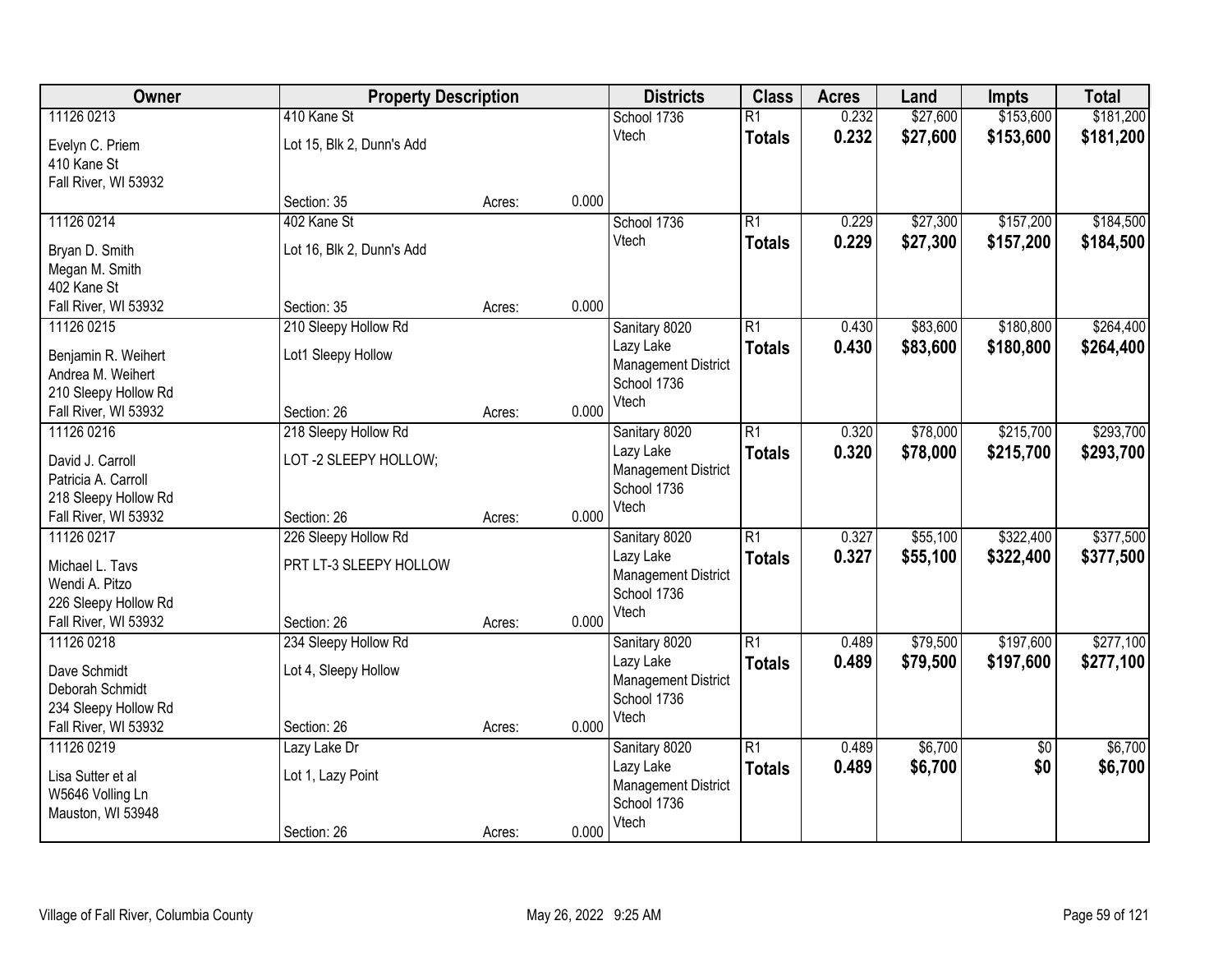| Owner                              | <b>Property Description</b>                      |        |       | <b>Districts</b>           | <b>Class</b>    | <b>Acres</b> | Land     | <b>Impts</b>    | <b>Total</b> |
|------------------------------------|--------------------------------------------------|--------|-------|----------------------------|-----------------|--------------|----------|-----------------|--------------|
| 11126 0219.A                       | N3126 Lazy Lake Dr                               |        |       | Sanitary 8020              | $\overline{R1}$ | 0.558        | \$86,200 | \$44,700        | \$130,900    |
| Laura J. Martin et al              | Prt of Lot 2, Lazy Point                         |        |       | Lazy Lake                  | <b>Totals</b>   | 0.558        | \$86,200 | \$44,700        | \$130,900    |
| c/o Lisa Sutter                    |                                                  |        |       | <b>Management District</b> |                 |              |          |                 |              |
| W5646 Volling Ln                   |                                                  |        |       | School 1736                |                 |              |          |                 |              |
| Mauston, WI 53948                  | Section: 26                                      | Acres: | 0.000 | Vtech                      |                 |              |          |                 |              |
| 11126 0219.B                       | Lazy Lake Dr                                     |        |       | Sanitary 8020              | $\overline{R1}$ | 0.282        | \$40,200 | $\overline{50}$ | \$40,200     |
| Jeremy C. Vind                     | PRT LOT 3-LAZY POINT                             |        |       | Lazy Lake                  | <b>Totals</b>   | 0.282        | \$40,200 | \$0             | \$40,200     |
| Angela M. Vind                     |                                                  |        |       | <b>Management District</b> |                 |              |          |                 |              |
| N3134 Lazy Lake Dr                 |                                                  |        |       | School 1736                |                 |              |          |                 |              |
| Fall River, WI 53932               | Section: 26                                      | Acres: | 0.000 | Vtech                      |                 |              |          |                 |              |
| 11126 0219.C                       | Lazy Lake Dr                                     |        |       | Sanitary 8020              | $\overline{R1}$ | 0.019        | \$5,800  | $\overline{50}$ | \$5,800      |
| Joyce J. Gerbitz                   | PRT LOT 4-LAZY POINT                             |        |       | Lazy Lake                  | <b>Totals</b>   | 0.019        | \$5,800  | \$0             | \$5,800      |
| N3142 Lazy Lake Dr                 |                                                  |        |       | <b>Management District</b> |                 |              |          |                 |              |
| Fall River, WI 53932               |                                                  |        |       | School 1736                |                 |              |          |                 |              |
|                                    | Section: 26                                      | Acres: | 0.000 | Vtech                      |                 |              |          |                 |              |
| 11126 0219.D                       | Lazy Lake Dr                                     |        |       | Sanitary 8020              | $\overline{R1}$ | 0.016        | \$800    | \$0             | \$800        |
|                                    | Prt Lot 14, Lazy Point, rest in Fountain Prairie |        |       | Lazy Lake                  | <b>Totals</b>   | 0.016        | \$800    | \$0             | \$800        |
| Austin Hegge<br>N3125 Lazy Lake Dr |                                                  |        |       | <b>Management District</b> |                 |              |          |                 |              |
| Fall River, WI 53932               |                                                  |        |       | School 1736                |                 |              |          |                 |              |
|                                    | Section: 26                                      | Acres: | 0.000 | Vtech                      |                 |              |          |                 |              |
| 11126 0219.E                       | 217 Lazy Lake Dr                                 |        |       | Sanitary 8020              | $\overline{R1}$ | 0.189        | \$29,400 | \$227,900       | \$257,300    |
|                                    |                                                  |        |       | Lazy Lake                  | <b>Totals</b>   | 0.189        | \$29,400 | \$227,900       | \$257,300    |
| Cody C. Ennis<br>Casey R. Ennis    | Prt Lot 15, Lazy Point                           |        |       | <b>Management District</b> |                 |              |          |                 |              |
| 217 Lazy Lake Dr                   |                                                  |        |       | School 1736                |                 |              |          |                 |              |
| Fall River, WI 53932               | Section: 26                                      | Acres: | 0.000 | Vtech                      |                 |              |          |                 |              |
| 11126 0219.F                       | Lazy Lake Dr                                     |        |       | Sanitary 8020              | $\overline{R1}$ | 0.388        | \$17,700 | $\overline{60}$ | \$17,700     |
|                                    |                                                  |        |       | Lazy Lake                  | <b>Totals</b>   | 0.388        | \$17,700 | \$0             | \$17,700     |
| Jacob Babich<br>Sarah Babich       | PRT Lot 16, Lazy Point                           |        |       | <b>Management District</b> |                 |              |          |                 |              |
| 209 Lazy Lake Dr                   |                                                  |        |       | School 1736                |                 |              |          |                 |              |
| Fall River, WI 53932               | Section: 26                                      | Acres: | 0.000 | Vtech                      |                 |              |          |                 |              |
| 11126 0219.G                       | 209 Lazy Lake Dr                                 |        |       | Sanitary 8020              | $\overline{R1}$ | 0.530        | \$66,100 | \$296,800       | \$362,900    |
|                                    |                                                  |        |       | Lazy Lake                  | <b>Totals</b>   | 0.530        | \$66,100 | \$296,800       | \$362,900    |
| Jacob Babich                       | PRT Lot 17, Lazy Point                           |        |       | <b>Management District</b> |                 |              |          |                 |              |
| Sarah Babich<br>209 Lazy Lake Dr   |                                                  |        |       | School 1736                |                 |              |          |                 |              |
| Fall River, WI 53932               | Section: 26                                      | Acres: | 0.000 | Vtech                      |                 |              |          |                 |              |
|                                    |                                                  |        |       |                            |                 |              |          |                 |              |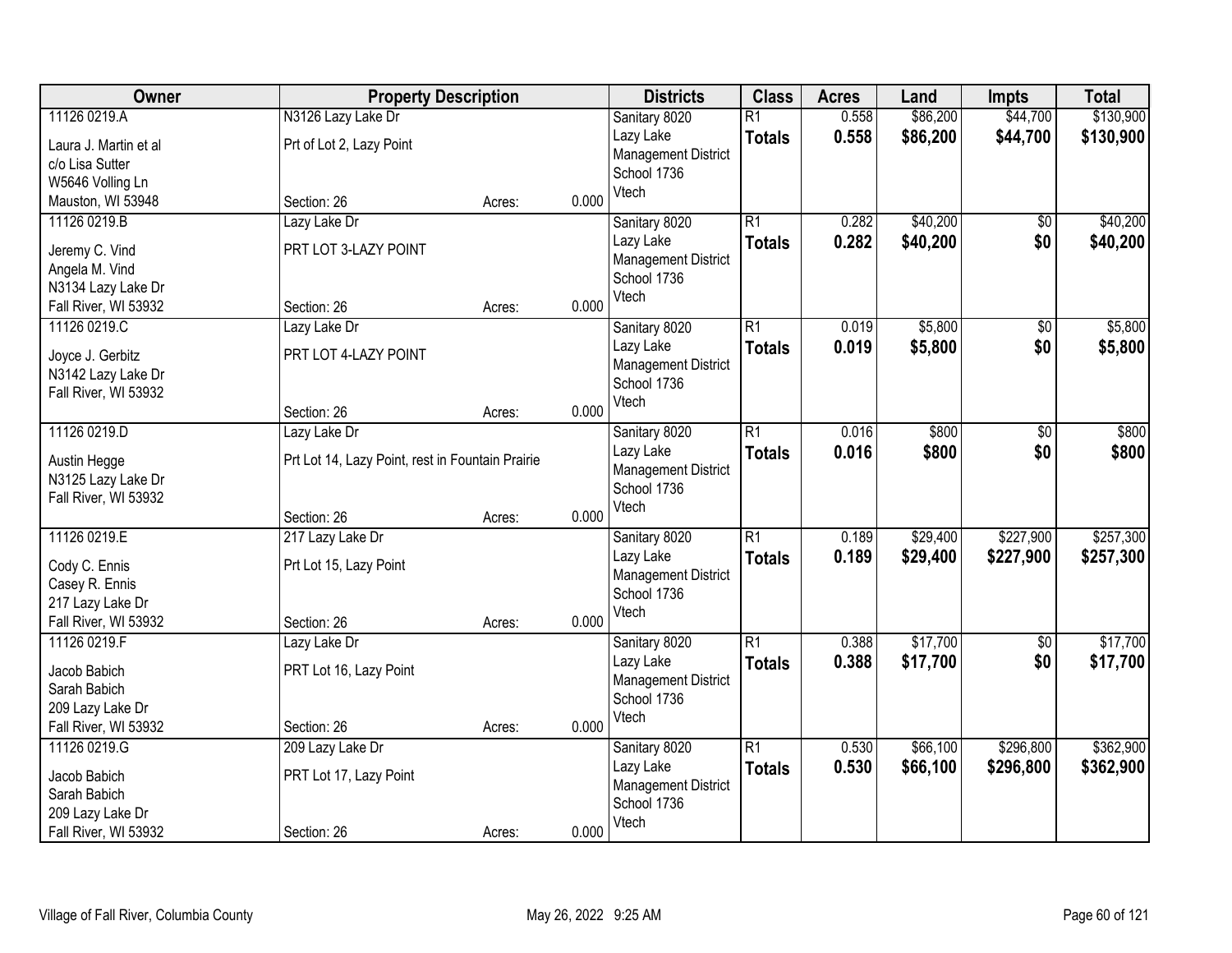| Owner                                | <b>Property Description</b>     |        |       | <b>Districts</b>           | <b>Class</b>    | <b>Acres</b> | Land     | Impts           | <b>Total</b> |
|--------------------------------------|---------------------------------|--------|-------|----------------------------|-----------------|--------------|----------|-----------------|--------------|
| 11126 0220                           | Lazy Point Rd                   |        |       | Sanitary 8020              | $\overline{R1}$ | 0.030        | \$300    | $\overline{50}$ | \$300        |
| Steven D. Rubert                     | Part of Lot 18, Lazy Point Plat |        |       | Lazy Lake                  | <b>Totals</b>   | 0.030        | \$300    | \$0             | \$300        |
| Judith A. Rubert                     |                                 |        |       | <b>Management District</b> |                 |              |          |                 |              |
| N3119 Lazy Point Rd                  |                                 |        |       | School 1736                |                 |              |          |                 |              |
| Fall River, WI 53932                 | Section: 26                     | Acres: | 0.000 | Vtech                      |                 |              |          |                 |              |
| 11126 0221                           | 105 Dunn St                     |        |       | School 1736                | $\overline{R1}$ | 0.244        | \$29,000 | \$139,800       | \$168,800    |
| Andrew P. O'Brion                    | Lot 1, Royal Park               |        |       | Vtech                      | <b>Totals</b>   | 0.244        | \$29,000 | \$139,800       | \$168,800    |
| 105 Dunn St                          |                                 |        |       |                            |                 |              |          |                 |              |
| Fall River, WI 53932                 |                                 |        |       |                            |                 |              |          |                 |              |
|                                      | Section: 26                     | Acres: | 0.000 |                            |                 |              |          |                 |              |
| 11126 0222                           | 208 Church St                   |        |       | School 1736                | $\overline{R1}$ | 0.250        | \$31,500 | \$120,000       | \$151,500    |
| Larson Rentals, LLC                  | Lot 2, Royal Park               |        |       | Vtech                      | <b>Totals</b>   | 0.250        | \$31,500 | \$120,000       | \$151,500    |
| W1096 County Rd Z                    |                                 |        |       |                            |                 |              |          |                 |              |
| Fall River, WI 53932                 |                                 |        |       |                            |                 |              |          |                 |              |
|                                      | Section: 26                     | Acres: | 0.000 |                            |                 |              |          |                 |              |
| 11126 0223                           | 214 Church St                   |        |       | School 1736                | $\overline{R1}$ | 0.244        | \$30,700 | \$119,900       | \$150,600    |
| Bonnie S. Miles                      | Lot 3, Royal Park               |        |       | Vtech                      | <b>Totals</b>   | 0.244        | \$30,700 | \$119,900       | \$150,600    |
| 214 Church St                        |                                 |        |       |                            |                 |              |          |                 |              |
| Fall River, WI 53932                 |                                 |        |       |                            |                 |              |          |                 |              |
|                                      | Section: 26                     | Acres: | 0.000 |                            |                 |              |          |                 |              |
| 11126 0224                           | 220 Church St                   |        |       | School 1736                | $\overline{R1}$ | 0.244        | \$30,700 | \$170,900       | \$201,600    |
| <b>Tracy Novotny</b>                 | Lot 4, Royal Park               |        |       | Vtech                      | <b>Totals</b>   | 0.244        | \$30,700 | \$170,900       | \$201,600    |
| Jessica Novotny                      |                                 |        |       |                            |                 |              |          |                 |              |
| 220 Church St                        |                                 |        |       |                            |                 |              |          |                 |              |
| Fall River, WI 53932                 | Section: 26                     | Acres: | 0.000 |                            |                 |              |          |                 |              |
| 11126 0225                           | 228 Church St                   |        |       | School 1736                | $\overline{R1}$ | 0.244        | \$30,700 | \$104,600       | \$135,300    |
| Robert C. Willison                   | Lot 5, Royal Park               |        |       | Vtech                      | <b>Totals</b>   | 0.244        | \$30,700 | \$104,600       | \$135,300    |
| Mary E. Willison                     |                                 |        |       |                            |                 |              |          |                 |              |
| 3002 208th Ave E                     |                                 |        |       |                            |                 |              |          |                 |              |
| Lake Tapps, WA 98391                 | Section: 26                     | Acres: | 0.000 |                            |                 |              |          |                 |              |
| 11126 0226                           | 236 Church St                   |        |       | School 1736                | $\overline{R1}$ | 0.247        | \$31,000 | \$121,300       | \$152,300    |
|                                      | Lot 6, Royal Park               |        |       | Vtech                      | <b>Totals</b>   | 0.247        | \$31,000 | \$121,300       | \$152,300    |
| Michele M. Pasewald<br>236 Church St |                                 |        |       |                            |                 |              |          |                 |              |
| Fall River, WI 53932                 |                                 |        |       |                            |                 |              |          |                 |              |
|                                      | Section: 26                     | Acres: | 0.000 |                            |                 |              |          |                 |              |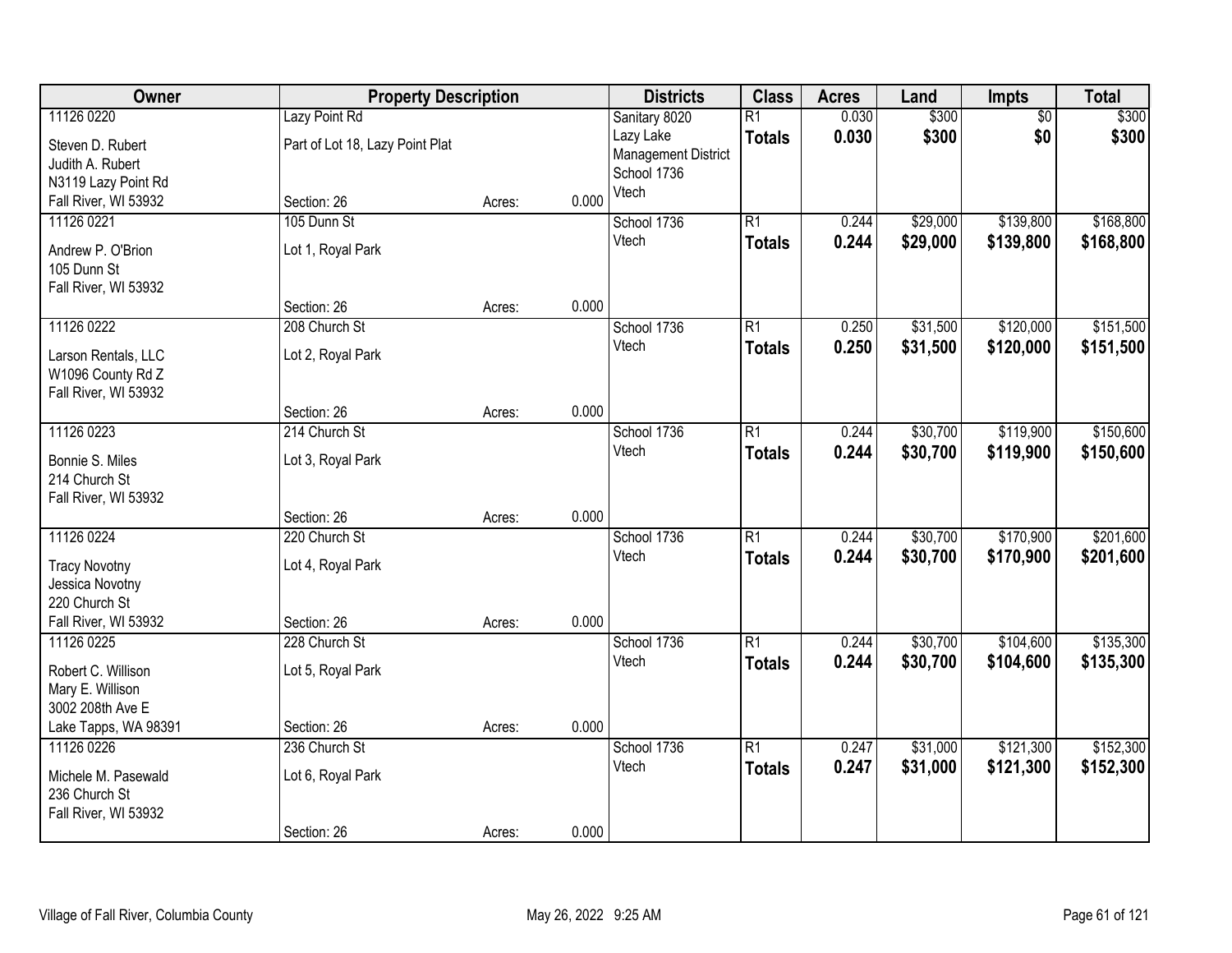| Owner                                          |                                                          | <b>Property Description</b> |        | <b>Districts</b> | <b>Class</b>    | <b>Acres</b> | Land            | <b>Impts</b>    | <b>Total</b>    |
|------------------------------------------------|----------------------------------------------------------|-----------------------------|--------|------------------|-----------------|--------------|-----------------|-----------------|-----------------|
| 11126 0227                                     | 244 Church St                                            |                             |        | School 1736      | $\overline{R1}$ | 0.244        | \$30,700        | \$121,000       | \$151,700       |
| Maynard A. Morauske                            | Lot 7, Royal Park                                        |                             |        | Vtech            | <b>Totals</b>   | 0.244        | \$30,700        | \$121,000       | \$151,700       |
| Diane C. Morauske                              |                                                          |                             |        |                  |                 |              |                 |                 |                 |
| 244 Church St                                  |                                                          |                             |        |                  |                 |              |                 |                 |                 |
| Fall River, WI 53932                           | Section: 26                                              | Acres:                      | 0.000  |                  |                 |              |                 |                 |                 |
| 11126 0228                                     | 100 Savanna Rd                                           |                             |        | School 1736      | X5              | 8.670        | \$0             | $\overline{50}$ | \$0             |
| Savanna Oaks Community Center, Inc             | Prt of the SE1/4 of NE1/4, Beg W1/4 cor Sec 34;          |                             |        | Vtech            | <b>Totals</b>   | 8.670        | \$0             | \$0             | \$0             |
| N3115 Sleepy Hollow Rd                         | S89-06-30W 1,247.26' to inter with cl Poser Road,        |                             |        |                  |                 |              |                 |                 |                 |
| Fall River, WI 53932                           | N13-31-30E along cl to cl of US Hwy 16, SEly along cl to |                             |        |                  |                 |              |                 |                 |                 |
|                                                | Section: 33                                              | Acres:                      | 8.670  |                  |                 |              |                 |                 |                 |
| 11126 0229                                     | StateHighway 16                                          |                             |        | School 1736      | $\overline{X5}$ | 7.390        | $\overline{50}$ | $\overline{50}$ | $\overline{30}$ |
| Fall River Fountain Prairie, Inc               | Prt of the N1/2 of NW1/4 of SW1/4; beg @ W1/4 cor Sec    |                             |        | Vtech            | <b>Totals</b>   | 7.390        | \$0             | \$0             | \$0             |
| PO Box 152                                     | 34; S1 16'; E 663.54'; N 87 54'; E 814.15'; N33-01E 90'; |                             |        |                  |                 |              |                 |                 |                 |
| Fall River, WI 53932                           | N56-59W 1025.8' alng cen ln Hwy 16; S89-06W 17.86' to    |                             |        |                  |                 |              |                 |                 |                 |
|                                                | Section: 34                                              | Acres:                      | 7.390  |                  |                 |              |                 |                 |                 |
| 11126 0230.02                                  | Church St                                                |                             |        | School 1736      | X4              | 32.280       | $\overline{50}$ | \$0             | \$0             |
| Town Of Fountain Prairie                       | LT 2 CS#4410-31-23 ANNEXED 9-6-73                        |                             |        | Vtech            | <b>Totals</b>   | 32.280       | \$0             | \$0             | \$0             |
| W1489 County Rd Z                              |                                                          |                             |        |                  |                 |              |                 |                 |                 |
| Fall River, WI 53932                           |                                                          |                             |        |                  |                 |              |                 |                 |                 |
|                                                | Section: 35                                              | Acres:                      | 32.280 |                  |                 |              |                 |                 |                 |
| 11126 0231.01                                  | Church St                                                |                             |        | School 1736      | $\overline{R1}$ | 6.840        | \$108,400       | \$0             | \$108,400       |
| Donald R. Borde                                | LT 1 CS#4410-31-23 ANNEXED 9-6-73                        |                             |        | Vtech            | <b>Totals</b>   | 6.840        | \$108,400       | \$0             | \$108,400       |
| James A. Borde                                 |                                                          |                             |        |                  |                 |              |                 |                 |                 |
| N2252 Old F Rd                                 |                                                          |                             |        |                  |                 |              |                 |                 |                 |
| Rio, WI 53960                                  | Section: 35                                              | Acres:                      | 6.840  |                  |                 |              |                 |                 |                 |
| 11126 0231.1                                   | 134 Hilltop Dr                                           |                             |        | School 1736      | R1              | 0.380        | \$34,800        | \$214,700       | \$249,500       |
|                                                |                                                          |                             |        | Vtech            | <b>Totals</b>   | 0.380        | \$34,800        | \$214,700       | \$249,500       |
| Cheyenne A. Larson<br>Shelby L. Soldner Larson | Lot 1, CSM 336-2-111                                     |                             |        |                  |                 |              |                 |                 |                 |
| 134 Hilltop Dr                                 |                                                          |                             |        |                  |                 |              |                 |                 |                 |
| Fall River, WI 53932                           | Section: 35                                              | Acres:                      | 0.380  |                  |                 |              |                 |                 |                 |
| 11126 0231.2                                   | 142 Hilltop Dr                                           |                             |        | School 1736      | R1              | 0.370        | \$34,100        | \$213,000       | \$247,100       |
|                                                |                                                          |                             |        | Vtech            | <b>Totals</b>   | 0.370        | \$34,100        | \$213,000       | \$247,100       |
| Benjamin D. Szymanski                          | Lot 1, CSM 351-2-126                                     |                             |        |                  |                 |              |                 |                 |                 |
| Rebecca B. Szymanski<br>142 Hilltop Dr         |                                                          |                             |        |                  |                 |              |                 |                 |                 |
| Fall River, WI 53932                           | Section: 35                                              | Acres:                      | 0.370  |                  |                 |              |                 |                 |                 |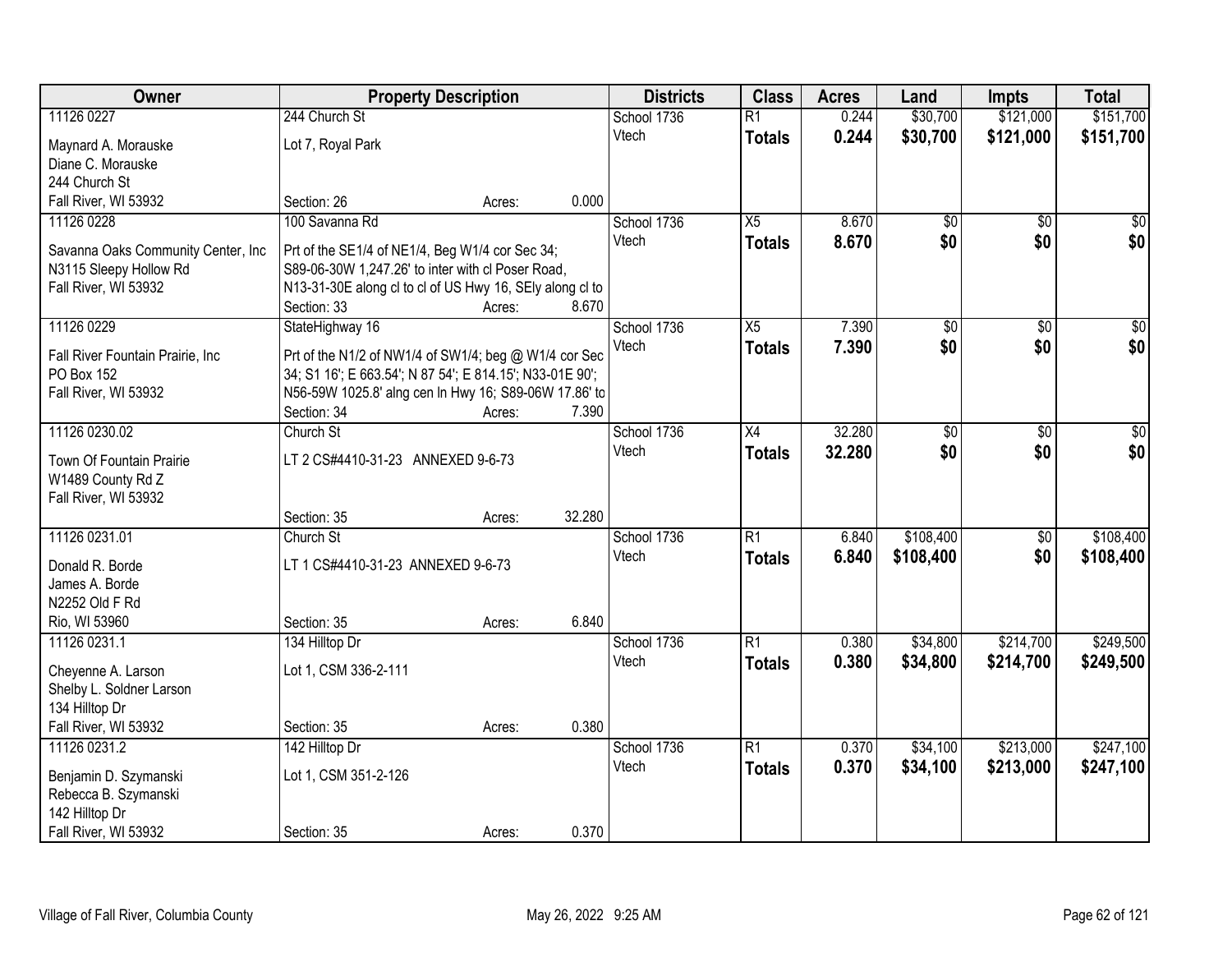| Owner                             |                                                            | <b>Property Description</b> |       | <b>Districts</b>              | <b>Class</b>    | <b>Acres</b> | Land            | <b>Impts</b> | <b>Total</b>     |
|-----------------------------------|------------------------------------------------------------|-----------------------------|-------|-------------------------------|-----------------|--------------|-----------------|--------------|------------------|
| 11126 0231.3                      | 515 Church St                                              |                             |       | School 1736                   | $\overline{R1}$ | 0.610        | \$46,300        | \$193,100    | \$239,400        |
| Brian S. Smith                    | Lot 1, CSM 675-3-150 --- ALSO R530-682                     |                             |       | Vtech                         | <b>Totals</b>   | 0.610        | \$46,300        | \$193,100    | \$239,400        |
| Julie A. Smith                    |                                                            |                             |       |                               |                 |              |                 |              |                  |
| 515 Church St                     |                                                            |                             |       |                               |                 |              |                 |              |                  |
| Fall River, WI 53932              | Section: 35                                                | Acres:                      | 0.610 |                               |                 |              |                 |              |                  |
| 11126 0232                        | 511 Church St                                              |                             |       | School 1736                   | R1              | 0.530        | \$43,800        | \$171,600    | \$215,400        |
| John J. Newton                    | PRT NE 1/4 NW 1/4 COM N1/4 COR W434.09' POB                |                             |       | Vtech                         | <b>Totals</b>   | 0.530        | \$43,800        | \$171,600    | \$215,400        |
| Susan M. Newton                   | W120' S193' E120' N193' POB ANNEXED 9-6-73                 |                             |       |                               |                 |              |                 |              |                  |
| 511 Church St                     |                                                            |                             |       |                               |                 |              |                 |              |                  |
| Fall River, WI 53932              | Section: 35                                                | Acres:                      | 0.530 |                               |                 |              |                 |              |                  |
| 11126 0233.02                     | 200 Steele Rd                                              |                             |       | School 1736                   | M3              | 6.816        | \$0             | \$0          | $\overline{\$0}$ |
| Metalcraft of Mayville, Inc       | Lot 2, CSM 2227-14-18                                      |                             |       | Village of Fall River         | <b>Totals</b>   | 6.816        | \$0             | \$0          | \$0              |
| 1000 Metalcraft Dr                |                                                            |                             |       | <b>Tax-Increment District</b> |                 |              |                 |              |                  |
| Mayville, WI 53050                |                                                            |                             |       | #005<br>Vtech                 |                 |              |                 |              |                  |
|                                   | Section: 33                                                | Acres:                      | 6.816 |                               |                 |              |                 |              |                  |
| 11126 0233.04                     | <b>Quality Ct</b>                                          |                             |       | School 1736                   | X4              | 0.940        | $\overline{50}$ | \$0          | \$0              |
| Village of Fall River             | Lot 4, CSM 2291-14-82                                      |                             |       | Village of Fall River         | <b>Totals</b>   | 0.940        | \$0             | \$0          | \$0              |
| PO Box 37                         |                                                            |                             |       | <b>Tax-Increment District</b> |                 |              |                 |              |                  |
| Fall River, WI 53932              |                                                            |                             |       | #005                          |                 |              |                 |              |                  |
|                                   | Section: 33                                                | Acres:                      | 0.940 | Vtech                         |                 |              |                 |              |                  |
| 11126 0233.10                     | Vita Plus Dr                                               |                             |       | School 1736                   | $\overline{C2}$ | 1.033        | \$4,100         | \$0          | \$4,100          |
| Vita Plus Corporation             | Parcel described in doc R347-253 as follows: all that part |                             |       | Vtech                         | <b>Totals</b>   | 1.033        | \$4,100         | \$0          | \$4,100          |
| c/o Vita Plus Corp                | of Grantor's real property in the N 1/2 of NW1/4 and the   |                             |       |                               |                 |              |                 |              |                  |
| PO Box 259126                     | SE1/4 of NW1/4, lying SWLY of a line parallel to and       |                             |       |                               |                 |              |                 |              |                  |
| Madison, WI 53725                 | Section: 34                                                | Acres:                      | 1.033 |                               |                 |              |                 |              |                  |
| 11126 0233.15                     | 250 Swarthout Rd                                           |                             |       | School 1736                   | M3              | 3.610        | $\overline{50}$ | \$0          | $\sqrt{50}$      |
| William J Aski Living Trust Dated | Lot 1, CSM 5933-42-75                                      |                             |       | Vtech                         | <b>Totals</b>   | 3.610        | \$0             | \$0          | \$0              |
| 9/21/2018                         |                                                            |                             |       |                               |                 |              |                 |              |                  |
| 250 Swarthout Rd                  |                                                            |                             |       |                               |                 |              |                 |              |                  |
| Fall River, WI 53932              | Section: 33                                                | Acres:                      | 3.610 |                               |                 |              |                 |              |                  |
| 11126 0233.16                     | 300 Swarthout Rd                                           |                             |       | School 1736                   | $\overline{C2}$ | 6.190        | \$127,300       | \$1,098,200  | \$1,225,500      |
| Welch Brothers Enterprises, LLC   | Lot 2, CSM 5933-42-75                                      |                             |       | Vtech                         | <b>Totals</b>   | 6.190        | \$127,300       | \$1,098,200  | \$1,225,500      |
| 300 Swarthout Rd                  |                                                            |                             |       |                               |                 |              |                 |              |                  |
| Fall River, WI 53932              |                                                            |                             |       |                               |                 |              |                 |              |                  |
|                                   | Section: 33                                                | Acres:                      | 6.190 |                               |                 |              |                 |              |                  |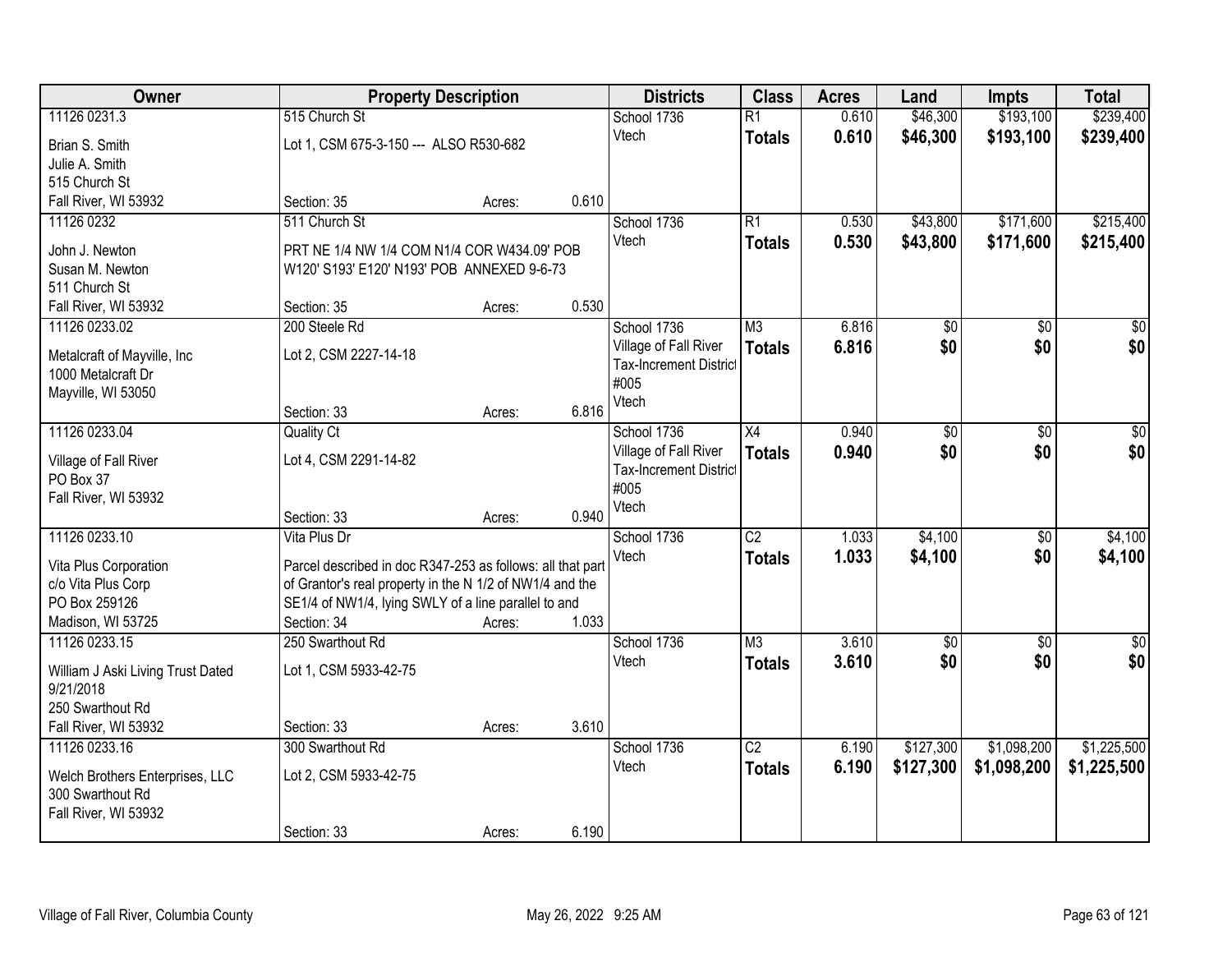| Owner                                  |                                                                                                   | <b>Property Description</b> |        | <b>Districts</b>              | <b>Class</b>    | <b>Acres</b> | Land            | Impts           | <b>Total</b> |
|----------------------------------------|---------------------------------------------------------------------------------------------------|-----------------------------|--------|-------------------------------|-----------------|--------------|-----------------|-----------------|--------------|
| 11126 0233.18                          | 200 Swarthout Rd                                                                                  |                             |        | School 1736                   | M <sub>3</sub>  | 21.660       | $\overline{60}$ | $\overline{50}$ | \$0          |
| Schumann Printers, Inc.                | Lot 1, CSM 4655-32-140 Exc prt of the NW cor 66.02' x                                             |                             |        | Village of Fall River         | <b>Totals</b>   | 21.660       | \$0             | \$0             | \$0          |
| 701 S Main St                          | 401.44' X 66' x 400.06' (see exceptions)                                                          |                             |        | <b>Tax-Increment District</b> |                 |              |                 |                 |              |
| PO Box 128                             |                                                                                                   |                             |        | #005                          |                 |              |                 |                 |              |
| Fall River, WI 53932-0128              | Section: 33                                                                                       | Acres:                      | 21.660 | Vtech                         |                 |              |                 |                 |              |
| 11126 0233.RD1                         | Swarthout Rd                                                                                      |                             |        | School 1736                   | $\overline{X4}$ | 0.240        | \$0             | $\overline{50}$ | \$0          |
|                                        |                                                                                                   |                             |        | Vtech                         | <b>Totals</b>   | 0.240        | \$0             | \$0             | \$0          |
| Village of Fall River<br>641 S Main St | that part of Swarthout road lying east of Lot 2, CSM 5933<br>west of east line of SE1/4 in Sec 28 |                             |        |                               |                 |              |                 |                 |              |
| PO Box 37                              |                                                                                                   |                             |        |                               |                 |              |                 |                 |              |
| Fall River, WI 53932                   | Section: 28                                                                                       | Acres:                      | 0.240  |                               |                 |              |                 |                 |              |
| 11126 0234                             | 301 Church St                                                                                     |                             |        | School 1736                   | $\overline{R1}$ | 0.000        | \$18,200        | \$143,600       | \$161,800    |
|                                        |                                                                                                   |                             |        | Vtech                         | <b>Totals</b>   | 0.000        | \$18,200        | \$143,600       | \$161,800    |
| Devin K. Gill                          | Prt Lot 1, Sunrise Hills Add, Com NW cor L1 S89E52.95                                             |                             |        |                               |                 |              |                 |                 |              |
| 301 Church St                          | S120' N89W53.34' N120' POB                                                                        |                             |        |                               |                 |              |                 |                 |              |
| Fall River, WI 53932                   |                                                                                                   |                             |        |                               |                 |              |                 |                 |              |
|                                        | Section: 35                                                                                       | Acres:                      | 0.000  |                               |                 |              |                 |                 |              |
| 11126 0234.A                           | 303 Church St                                                                                     |                             |        | School 1736                   | $\overline{R1}$ | 0.165        | \$18,200        | \$147,900       | \$166, 100   |
| Jennifer A. Jones                      | PRT LOT 1-SUNRISE HILLS Addition, described as                                                    |                             |        | Vtech                         | <b>Totals</b>   | 0.165        | \$18,200        | \$147,900       | \$166,100    |
| 303 Church St                          | follows: COM NW COR L1; S89-34-30E 52.95' POB;                                                    |                             |        |                               |                 |              |                 |                 |              |
| Columbus, WI 53925                     | S89-34-30E 67.05'; S0-28W 120'; N89-34-30W 66.66';                                                |                             |        |                               |                 |              |                 |                 |              |
|                                        | Section: 35                                                                                       | Acres:                      | 0.000  |                               |                 |              |                 |                 |              |
| 11126 0235                             | 309 Church St                                                                                     |                             |        | School 1736                   | $\overline{R1}$ | 0.332        | \$31,600        | \$155,700       | \$187,300    |
|                                        |                                                                                                   |                             |        | Vtech                         | <b>Totals</b>   | 0.332        | \$31,600        | \$155,700       | \$187,300    |
| Antonio R. Hernandez                   | LOT 2 - SUNRISE HILLS ADD                                                                         |                             |        |                               |                 |              |                 |                 |              |
| Sheena A. Hernandez<br>309 Church St   |                                                                                                   |                             |        |                               |                 |              |                 |                 |              |
| Fall River, WI 53932                   | Section: 35                                                                                       | Acres:                      | 0.000  |                               |                 |              |                 |                 |              |
| 11126 0236                             | 105 Sunrise Ln                                                                                    |                             |        | School 1736                   | $\overline{R1}$ | 0.345        | \$32,500        | \$157,000       | \$189,500    |
|                                        |                                                                                                   |                             |        | Vtech                         | <b>Totals</b>   | 0.345        | \$32,500        | \$157,000       | \$189,500    |
| Benjamin P. Smith                      | Lot 3, Sunrise Hills Add                                                                          |                             |        |                               |                 |              |                 |                 |              |
| Jessica A. Smith                       |                                                                                                   |                             |        |                               |                 |              |                 |                 |              |
| 105 Sunrise Ln                         |                                                                                                   |                             |        |                               |                 |              |                 |                 |              |
| Fall River, WI 53932                   | Section: 35                                                                                       | Acres:                      | 0.000  |                               |                 |              |                 |                 |              |
| 11126 0237                             | 115 Sunrise Ln                                                                                    |                             |        | School 1736                   | $\overline{R1}$ | 0.331        | \$31,500        | \$184,800       | \$216,300    |
| Gerald W. Schulze                      | LOT 4 - SUNRISE HILLS ADD                                                                         |                             |        | Vtech                         | <b>Totals</b>   | 0.331        | \$31,500        | \$184,800       | \$216,300    |
| Susan M. Schulze                       |                                                                                                   |                             |        |                               |                 |              |                 |                 |              |
| 115 Sunrise Ln                         |                                                                                                   |                             |        |                               |                 |              |                 |                 |              |
| Fall River, WI 53932                   | Section: 35                                                                                       | Acres:                      | 0.000  |                               |                 |              |                 |                 |              |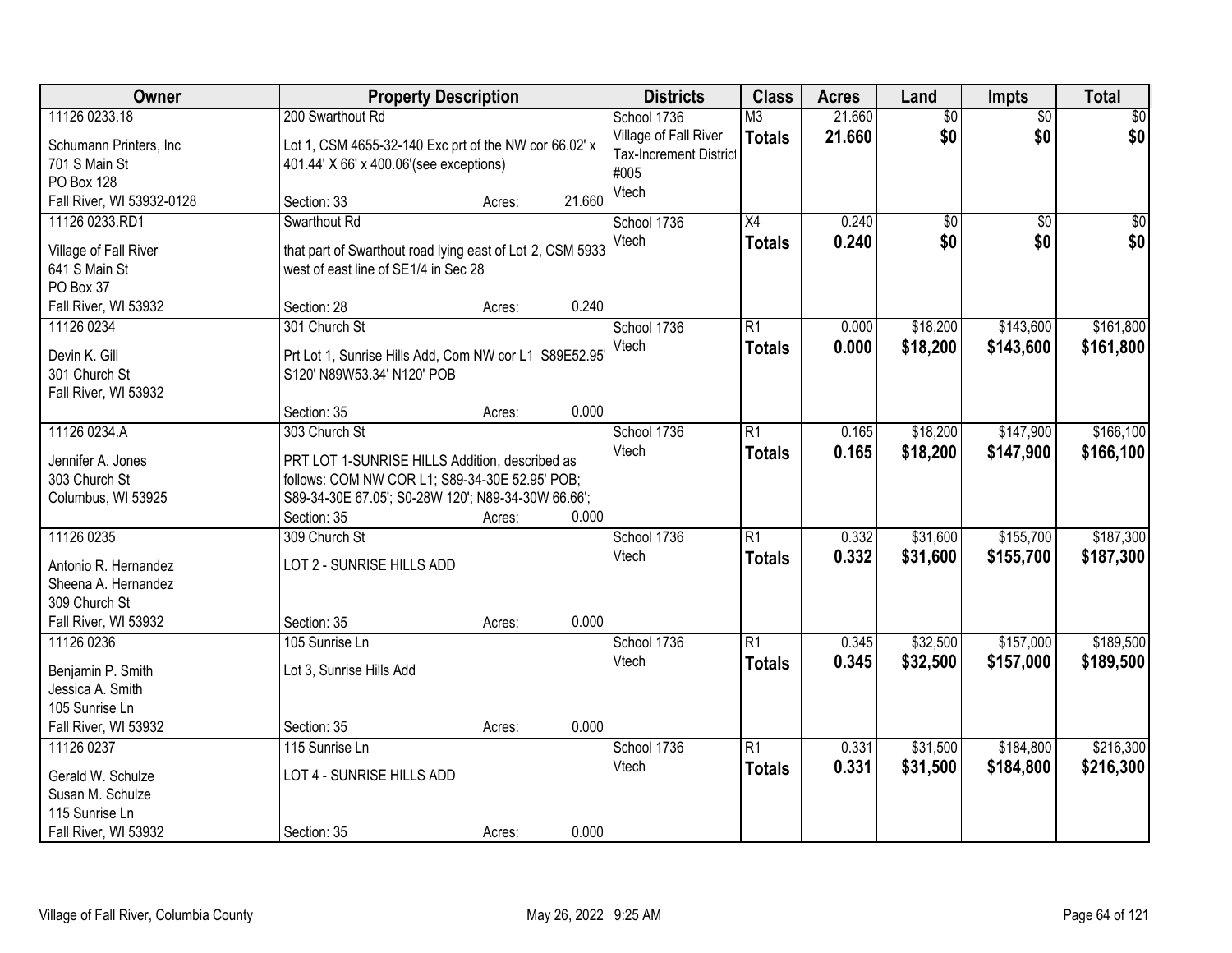| Owner                              | <b>Property Description</b>    |        |       | <b>Districts</b> | <b>Class</b>    | <b>Acres</b> | Land     | <b>Impts</b> | <b>Total</b> |
|------------------------------------|--------------------------------|--------|-------|------------------|-----------------|--------------|----------|--------------|--------------|
| 11126 0238                         | 123 Sunrise Ln                 |        |       | School 1736      | $\overline{R1}$ | 0.331        | \$31,500 | \$184,700    | \$216,200    |
| Clayton J. Friedland               | Lot 5, Sunrise Hills Add       |        |       | Vtech            | <b>Totals</b>   | 0.331        | \$31,500 | \$184,700    | \$216,200    |
| Jodi L. Friedland                  |                                |        |       |                  |                 |              |          |              |              |
| 123 Sunrise Ln                     |                                |        |       |                  |                 |              |          |              |              |
| Fall River, WI 53932               | Section: 35                    | Acres: | 0.000 |                  |                 |              |          |              |              |
| 11126 0239                         | 131 Sunrise Ln                 |        |       | School 1736      | $\overline{R1}$ | 0.331        | \$31,500 | \$202,900    | \$234,400    |
| Malory Wagner                      | Lot 6, Sunrise Hills Addition  |        |       | Vtech            | <b>Totals</b>   | 0.331        | \$31,500 | \$202,900    | \$234,400    |
| 131 Sunrise Ln                     |                                |        |       |                  |                 |              |          |              |              |
| Fall River, WI 53932               |                                |        |       |                  |                 |              |          |              |              |
|                                    | Section: 35                    | Acres: | 0.000 |                  |                 |              |          |              |              |
| 11126 0240                         | 139 Sunrise Ln                 |        |       | School 1736      | R1              | 0.331        | \$31,500 | \$182,300    | \$213,800    |
| Terry C. Kuehl                     | LOT 7 - SUNRISE HILLS ADD      |        |       | Vtech            | <b>Totals</b>   | 0.331        | \$31,500 | \$182,300    | \$213,800    |
| 139 Sunrise Ln                     |                                |        |       |                  |                 |              |          |              |              |
| Fall River, WI 53932               |                                |        |       |                  |                 |              |          |              |              |
|                                    | Section: 35                    | Acres: | 0.000 |                  |                 |              |          |              |              |
| 11126 0241                         | 147 Sunrise Ln                 |        |       | School 1736      | R1              | 0.331        | \$31,500 | \$180,500    | \$212,000    |
|                                    |                                |        |       | Vtech            | <b>Totals</b>   | 0.331        | \$31,500 | \$180,500    | \$212,000    |
| Kelsey L. Dauman<br>147 Sunrise Ln | Lot 8, Sunrise Hills Add       |        |       |                  |                 |              |          |              |              |
| Fall River, WI 53932               |                                |        |       |                  |                 |              |          |              |              |
|                                    | Section: 35                    | Acres: | 0.000 |                  |                 |              |          |              |              |
| 11126 0242                         | 155 Sunrise Ln                 |        |       | School 1736      | $\overline{R1}$ | 0.331        | \$31,500 | \$195,300    | \$226,800    |
|                                    |                                |        |       | Vtech            | <b>Totals</b>   | 0.331        | \$31,500 | \$195,300    | \$226,800    |
| Jon R. Voight                      | Lot 9, Sunrise Hills Add       |        |       |                  |                 |              |          |              |              |
| Sarah J. Voight<br>155 Sunrise Ln  |                                |        |       |                  |                 |              |          |              |              |
| Fall River, WI 53932               | Section: 35                    | Acres: | 0.000 |                  |                 |              |          |              |              |
| 11126 0243                         | 163 Sunrise Ln                 |        |       | School 1736      | $\overline{R1}$ | 0.331        | \$31,500 | \$178,100    | \$209,600    |
|                                    |                                |        |       | Vtech            | <b>Totals</b>   | 0.331        | \$31,500 | \$178,100    | \$209,600    |
| Derek C. Brown                     | Lot 10, Sunrise Hills Add      |        |       |                  |                 |              |          |              |              |
| 163 Sunrise Ln                     |                                |        |       |                  |                 |              |          |              |              |
| Fall River, WI 53932               | Section: 35                    | Acres: | 0.000 |                  |                 |              |          |              |              |
| 11126 0244                         | 160 Sunrise Ln                 |        |       | School 1736      | $\overline{R1}$ | 0.331        | \$31,500 | \$138,200    | \$169,700    |
|                                    |                                |        |       | Vtech            | <b>Totals</b>   | 0.331        | \$31,500 | \$138,200    | \$169,700    |
| Kevin V. Walter                    | Lot 11, Sunrise Hills Addition |        |       |                  |                 |              |          |              |              |
| Kayla M. Klugow                    |                                |        |       |                  |                 |              |          |              |              |
| 160 Sunrise Ln                     |                                |        |       |                  |                 |              |          |              |              |
| Fall River, WI 53932               | Section: 35                    | Acres: | 0.000 |                  |                 |              |          |              |              |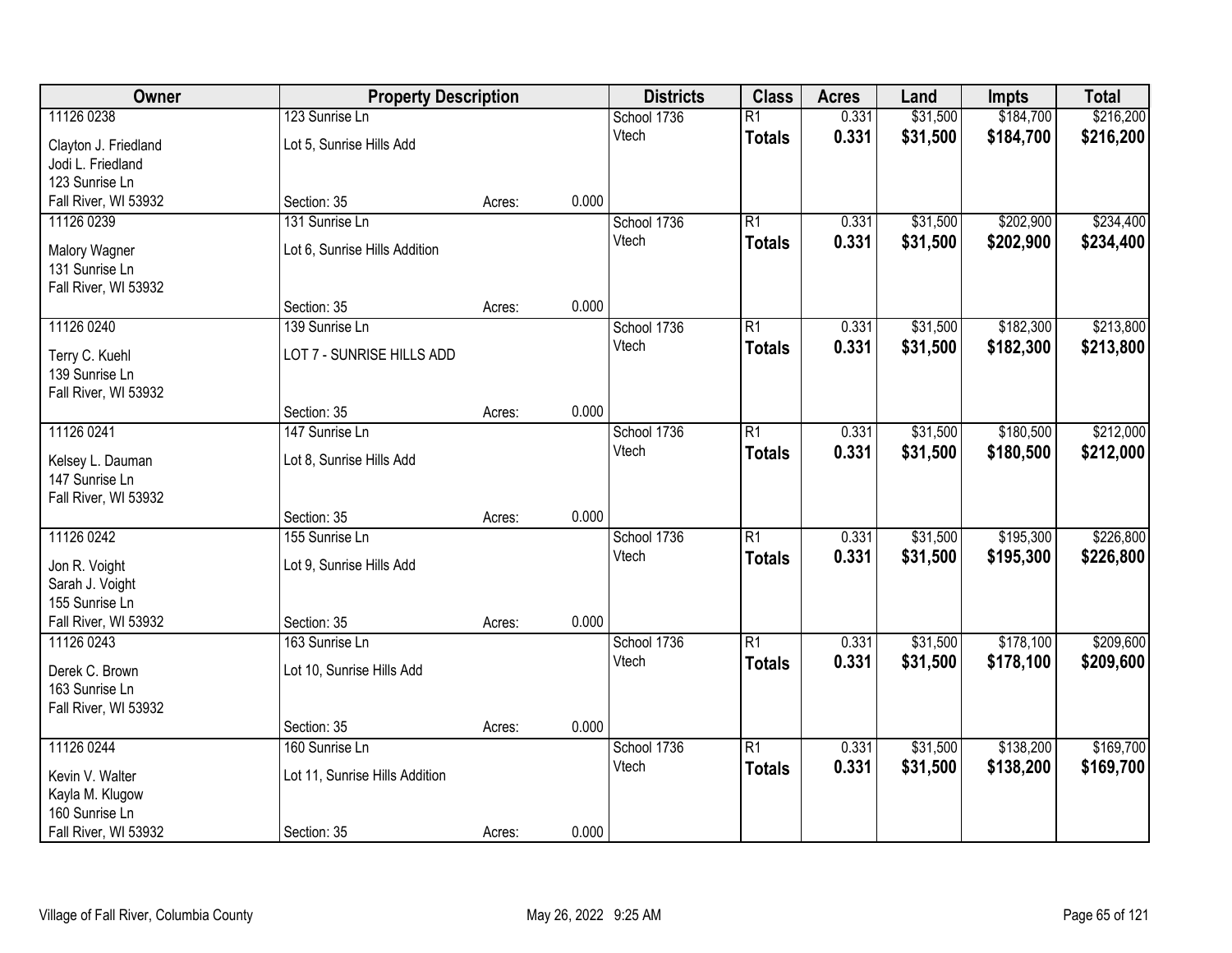| Owner                                                      | <b>Property Description</b> |        |       | <b>Districts</b> | <b>Class</b>    | <b>Acres</b> | Land     | <b>Impts</b> | <b>Total</b> |
|------------------------------------------------------------|-----------------------------|--------|-------|------------------|-----------------|--------------|----------|--------------|--------------|
| 11126 0245                                                 | 152 Sunrise Ln              |        |       | School 1736      | $\overline{R1}$ | 0.331        | \$31,500 | \$155,600    | \$187,100    |
| Kelly M. Yuds                                              | LOT 12 - SUNRISE HILLS ADD  |        |       | Vtech            | <b>Totals</b>   | 0.331        | \$31,500 | \$155,600    | \$187,100    |
| Sara B. Macfarland                                         |                             |        |       |                  |                 |              |          |              |              |
| 152 Sunrise Ln                                             |                             |        |       |                  |                 |              |          |              |              |
| Fall River, WI 53932                                       | Section: 35                 | Acres: | 0.000 |                  |                 |              |          |              |              |
| 11126 0246                                                 | 144 Sunrise Ln              |        |       | School 1736      | $\overline{R1}$ | 0.331        | \$31,500 | \$166,100    | \$197,600    |
|                                                            | LOT 13- SUNRISE HILLS ADD   |        |       | Vtech            | <b>Totals</b>   | 0.331        | \$31,500 | \$166,100    | \$197,600    |
| Craig S & Wilhelmina a Mickelson Rev<br>Liv Tr Dtd 2/8/200 |                             |        |       |                  |                 |              |          |              |              |
| 144 Sunrise Ln                                             |                             |        |       |                  |                 |              |          |              |              |
| Fall River, WI 53932                                       | Section: 35                 | Acres: | 0.000 |                  |                 |              |          |              |              |
| 11126 0247                                                 | 136 Sunrise Ln              |        |       | School 1736      | R1              | 0.331        | \$31,500 | \$183,000    | \$214,500    |
|                                                            |                             |        |       | Vtech            | <b>Totals</b>   | 0.331        | \$31,500 | \$183,000    | \$214,500    |
| Daniel R. Weinberger                                       | LOT 14 - SUNRISE HILLS ADD  |        |       |                  |                 |              |          |              |              |
| Karen A. Weinberger                                        |                             |        |       |                  |                 |              |          |              |              |
| 136 Sunrise Ln                                             |                             |        |       |                  |                 |              |          |              |              |
| Fall River, WI 53932                                       | Section: 35                 | Acres: | 0.000 |                  |                 |              |          |              |              |
| 11126 0248                                                 | 128 Sunrise Ln              |        |       | School 1736      | $\overline{R1}$ | 0.331        | \$31,500 | \$197,700    | \$229,200    |
| John R. Gaydos                                             | Lot 15, Sunrise Hills Add   |        |       | Vtech            | <b>Totals</b>   | 0.331        | \$31,500 | \$197,700    | \$229,200    |
| Ellen R. Browning                                          |                             |        |       |                  |                 |              |          |              |              |
| 128 Sunrise Ln                                             |                             |        |       |                  |                 |              |          |              |              |
| Fall River, WI 53932                                       | Section: 35                 | Acres: | 0.000 |                  |                 |              |          |              |              |
| 11126 0249                                                 | 120 Sunrise Ln              |        |       | School 1736      | $\overline{R1}$ | 0.331        | \$31,500 | \$141,600    | \$173,100    |
| Thomas R. Farr                                             | LOT 16 - SUNRISE HILLS ADD  |        |       | Vtech            | <b>Totals</b>   | 0.331        | \$31,500 | \$141,600    | \$173,100    |
| Peggy J. Farr                                              |                             |        |       |                  |                 |              |          |              |              |
| 120 Sunrise Ln                                             |                             |        |       |                  |                 |              |          |              |              |
| Fall River, WI 53932                                       | Section: 35                 | Acres: | 0.000 |                  |                 |              |          |              |              |
| 11126 0250                                                 | 112 Sunrise Ln              |        |       | School 1736      | $\overline{R1}$ | 0.331        | \$31,500 | \$149,300    | \$180,800    |
| <b>Wyatt Tramburg</b>                                      | Lot 17, Sunrise Hills Add   |        |       | Vtech            | <b>Totals</b>   | 0.331        | \$31,500 | \$149,300    | \$180,800    |
| Carissa Tramburg                                           |                             |        |       |                  |                 |              |          |              |              |
| 112 Sunrise Ln                                             |                             |        |       |                  |                 |              |          |              |              |
| Fall River, WI 53932                                       | Section: 35                 | Acres: | 0.000 |                  |                 |              |          |              |              |
| 11126 0251                                                 | 102 Sunrise Ln              |        |       | School 1736      | $\overline{R1}$ | 0.275        | \$27,800 | \$190,700    | \$218,500    |
|                                                            |                             |        |       | Vtech            | <b>Totals</b>   | 0.275        | \$27,800 | \$190,700    | \$218,500    |
| Darren Neuman                                              | Lot 18, Sunrise Hills Add   |        |       |                  |                 |              |          |              |              |
| <b>Taylor Neuman</b><br>102 Sunrise Ln                     |                             |        |       |                  |                 |              |          |              |              |
| Fall River, WI 53932                                       | Section: 35                 |        | 0.000 |                  |                 |              |          |              |              |
|                                                            |                             | Acres: |       |                  |                 |              |          |              |              |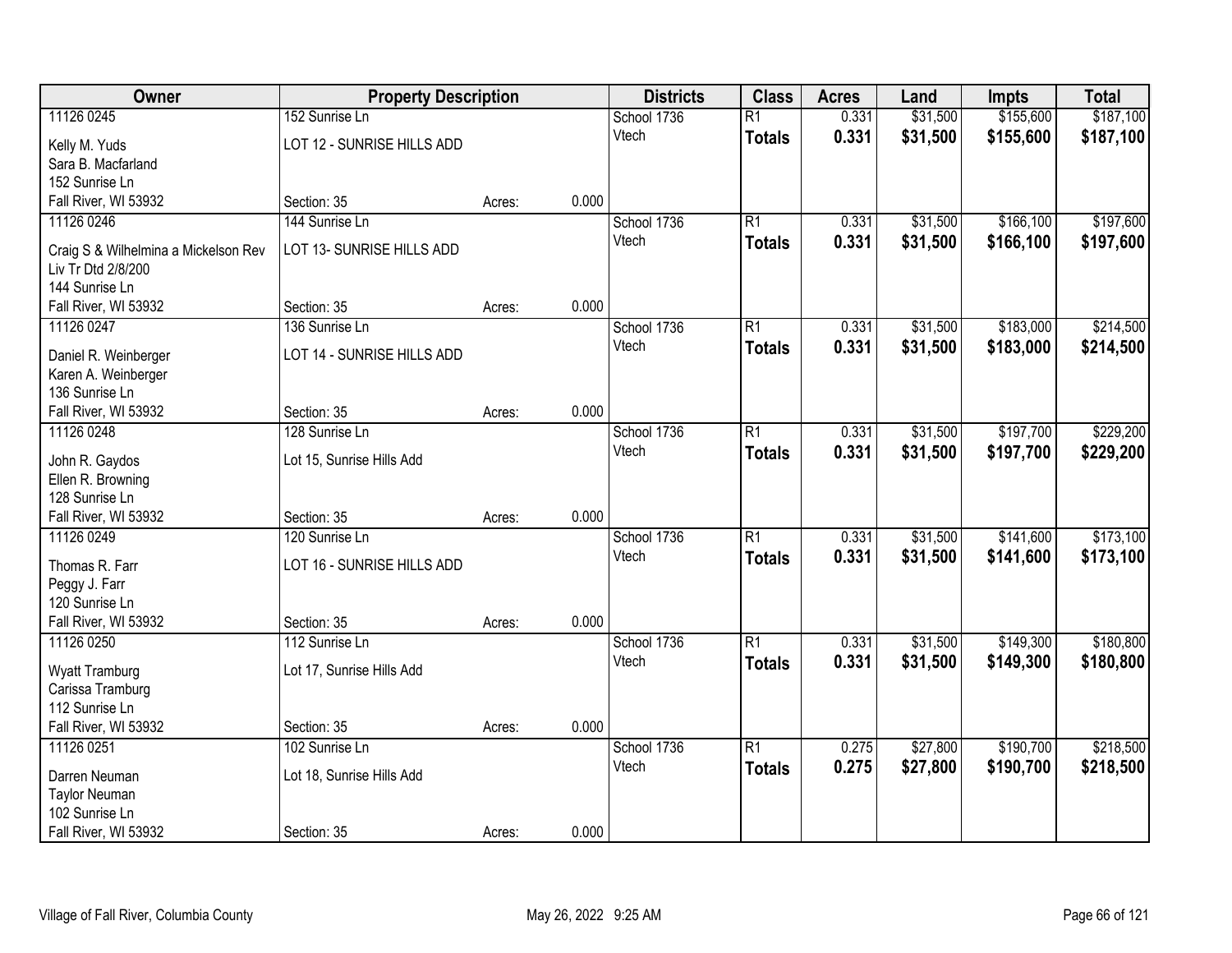| Owner                                                       |                                                                               | <b>Property Description</b> |       | <b>Districts</b> | <b>Class</b>    | <b>Acres</b> | Land     | <b>Impts</b>    | <b>Total</b> |
|-------------------------------------------------------------|-------------------------------------------------------------------------------|-----------------------------|-------|------------------|-----------------|--------------|----------|-----------------|--------------|
| 11126 0252                                                  | 100 Sunrise Ln                                                                |                             |       | School 1736      | $\overline{R1}$ | 0.230        | \$24,000 | \$116,500       | \$140,500    |
| Christopher H. Borde<br>Kathryn J. Borde                    | LOT 19 SUNRISE HILLS ADD; Exc the ELY 100'                                    |                             |       | Vtech            | <b>Totals</b>   | 0.230        | \$24,000 | \$116,500       | \$140,500    |
| 100 Sunrise Ln<br>Fall River, WI 53932                      | Section: 35                                                                   |                             | 0.000 |                  |                 |              |          |                 |              |
| 11126 0252.A                                                | 101 Hilltop Dr                                                                | Acres:                      |       | School 1736      | $\overline{R1}$ | 0.275        | \$27,800 | \$184,000       | \$211,800    |
|                                                             |                                                                               |                             |       | Vtech            |                 | 0.275        | \$27,800 | \$184,000       | \$211,800    |
| Diancin Trust 10/18/1996<br>PO Box 558<br>Wautoma, WI 54982 | E 100' LOT 19-SUNRISE HILLS ADD                                               |                             |       |                  | <b>Totals</b>   |              |          |                 |              |
|                                                             | Section: 35                                                                   | Acres:                      | 0.000 |                  |                 |              |          |                 |              |
| 11126 0253                                                  | 109 Hilltop Dr                                                                |                             |       | School 1736      | $\overline{R1}$ | 0.372        | \$34,300 | \$167,600       | \$201,900    |
| Charles A. Dunning<br>Beth M. Dunning<br>109 Hilltop Dr     | LOT 20-SUNRISE HILLS ADD                                                      |                             |       | Vtech            | <b>Totals</b>   | 0.372        | \$34,300 | \$167,600       | \$201,900    |
| Fall River, WI 53932                                        | Section: 35                                                                   | Acres:                      | 0.000 |                  |                 |              |          |                 |              |
| 11126 0254                                                  | 119 Hilltop Dr                                                                |                             |       | School 1736      | $\overline{R1}$ | 0.335        | \$31,800 | \$206,800       | \$238,600    |
| <b>Justin Watters</b><br>Candy Watters<br>119 Hilltop Dr    | Lot 21, Sunrise Hills Addition                                                |                             |       | Vtech            | <b>Totals</b>   | 0.335        | \$31,800 | \$206,800       | \$238,600    |
| Fall Ariver, WI 53932                                       | Section: 35                                                                   | Acres:                      | 0.000 |                  |                 |              |          |                 |              |
| 11126 0255                                                  | <b>Hilltop Dr</b>                                                             |                             |       | School 1736      | $\overline{R1}$ | 0.331        | \$31,500 | $\overline{50}$ | \$31,500     |
| Bear Lodge, LLC<br>701 S Main St<br>Fall River, WI 53932    | Lot 22, Sunrise Hills Add Jack G & Arlene M Schumann<br>reserve a Life Estate |                             |       | Vtech            | <b>Totals</b>   | 0.331        | \$31,500 | \$0             | \$31,500     |
|                                                             | Section: 35                                                                   | Acres:                      | 0.000 |                  |                 |              |          |                 |              |
| 11126 0256                                                  | 135 Hilltop Dr                                                                |                             |       | School 1736      | $\overline{R1}$ | 0.331        | \$31,500 | \$232,000       | \$263,500    |
| Bear Lodge, LLC<br>701 S Main St<br>Fall River, WI 53932    | Lot 23, Sunrise Hills Add Jack G & Arlene M Schumann<br>reserve a Life Estate |                             |       | Vtech            | <b>Totals</b>   | 0.331        | \$31,500 | \$232,000       | \$263,500    |
|                                                             | Section: 35                                                                   | Acres:                      | 0.000 |                  |                 |              |          |                 |              |
| 11126 0257                                                  | 143 Hilltop Dr                                                                |                             |       | School 1736      | $\overline{R1}$ | 0.331        | \$31,500 | \$160,700       | \$192,200    |
| Cynthia A. Raney<br>143 Hilltop Dr<br>Fall River, WI 53932  | Lot 24, Sunrise Hills Add                                                     |                             |       | Vtech            | <b>Totals</b>   | 0.331        | \$31,500 | \$160,700       | \$192,200    |
|                                                             | Section: 35                                                                   | Acres:                      | 0.000 |                  |                 |              |          |                 |              |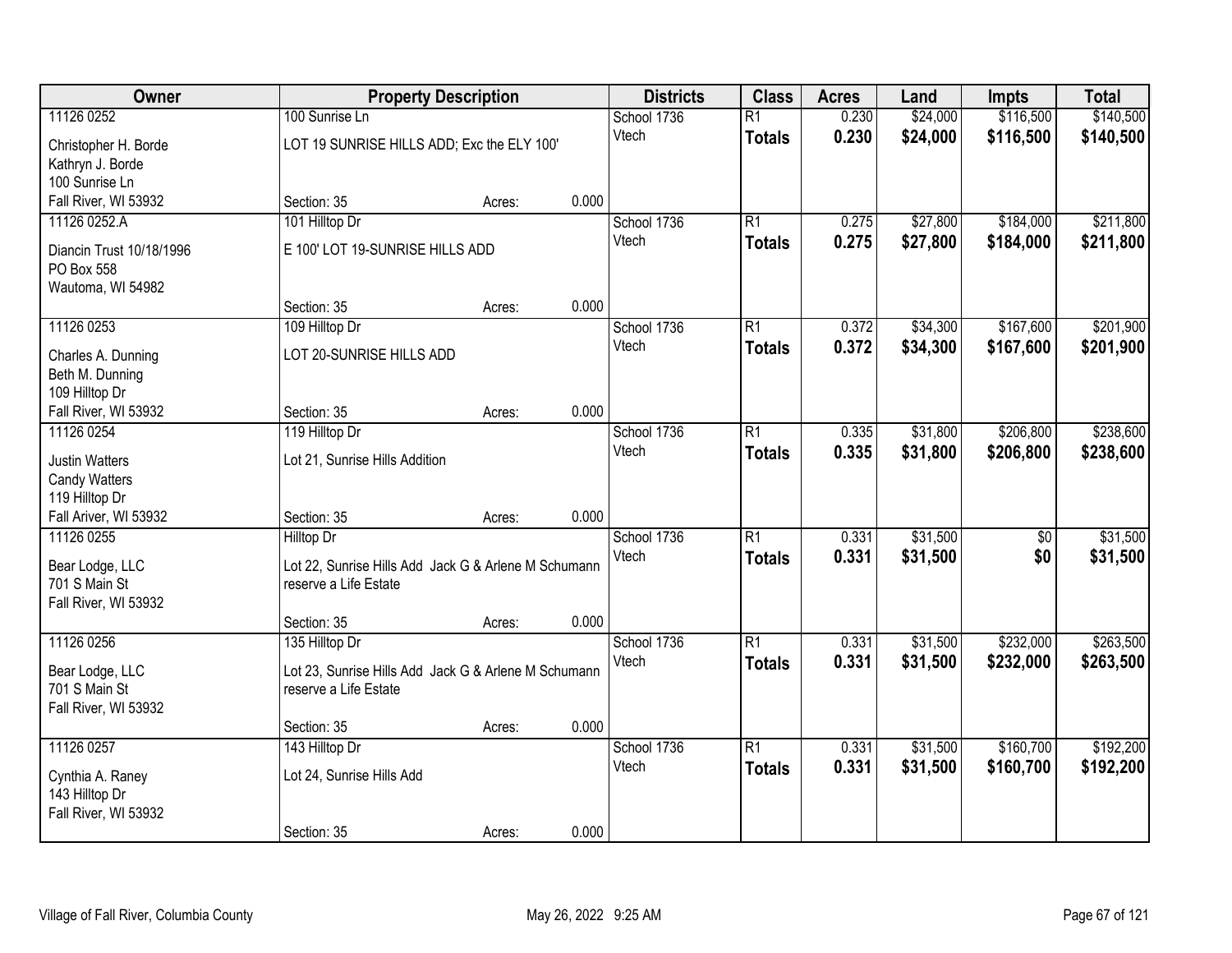| Owner                | <b>Property Description</b>                           |        |       | <b>Districts</b> | <b>Class</b>    | <b>Acres</b> | Land     | <b>Impts</b> | <b>Total</b> |
|----------------------|-------------------------------------------------------|--------|-------|------------------|-----------------|--------------|----------|--------------|--------------|
| 11126 0258           | 151 Hilltop Dr                                        |        |       | School 1736      | $\overline{R1}$ | 0.331        | \$31,500 | \$203,600    | \$235,100    |
| Shawn M. Castleberg  | Lot 25, Sunrise Hills Add; ALSO Prt NE NW Sec 35, Beg |        |       | Vtech            | <b>Totals</b>   | 0.331        | \$31,500 | \$203,600    | \$235,100    |
| 151 Hilltop Dr       | SW cor Lot 25 Sunrise Hills Add, S89-34-30E 160',     |        |       |                  |                 |              |          |              |              |
| Fall River, WI 53932 | S0-28-00W 20', N89-34-30W 160' to East line Lot 12    |        |       |                  |                 |              |          |              |              |
|                      | Section: 35                                           | Acres: | 0.000 |                  |                 |              |          |              |              |
| 11126 0259           | 126 Hilltop Dr                                        |        |       | School 1736      | $\overline{R1}$ | 0.331        | \$31,500 | \$140,700    | \$172,200    |
| Robert G. Mickelson  | LOT 26 - SUNRISE HILLS ADD                            |        |       | Vtech            | <b>Totals</b>   | 0.331        | \$31,500 | \$140,700    | \$172,200    |
| 126 Hilltop Dr       |                                                       |        |       |                  |                 |              |          |              |              |
| Fall River, WI 53932 |                                                       |        |       |                  |                 |              |          |              |              |
|                      | Section: 35                                           | Acres: | 0.000 |                  |                 |              |          |              |              |
| 11126 0260           | 118 Hilltop Dr                                        |        |       | School 1736      | $\overline{R1}$ | 0.331        | \$31,500 | \$223,300    | \$254,800    |
| Kathleen M. Beal     | Lot 27, Sunrise Hills Add                             |        |       | Vtech            | <b>Totals</b>   | 0.331        | \$31,500 | \$223,300    | \$254,800    |
| 118 Hilltop Dr       |                                                       |        |       |                  |                 |              |          |              |              |
| Fall River, WI 53932 |                                                       |        |       |                  |                 |              |          |              |              |
|                      | Section: 35                                           | Acres: | 0.000 |                  |                 |              |          |              |              |
| 11126 0261           | <b>Hilltop Dr</b>                                     |        |       | School 1736      | $\overline{R1}$ | 0.331        | \$31,500 | \$0          | \$31,500     |
| Kathleen M. Beal     | Lot 28, Sunrise Hills Add                             |        |       | Vtech            | <b>Totals</b>   | 0.331        | \$31,500 | \$0          | \$31,500     |
| 118 Hilltop Dr       |                                                       |        |       |                  |                 |              |          |              |              |
| Fall River, WI 53932 |                                                       |        |       |                  |                 |              |          |              |              |
|                      | Section: 35                                           | Acres: | 0.000 |                  |                 |              |          |              |              |
| 11126 0262           | 501 Church St                                         |        |       | School 1736      | $\overline{R1}$ | 0.367        | \$34,000 | \$132,900    | \$166,900    |
| John F. Ninmann      | LOT 29 - SUNRISE HILLS ADD                            |        |       | Vtech            | <b>Totals</b>   | 0.367        | \$34,000 | \$132,900    | \$166,900    |
| Tara L. Ninmann      |                                                       |        |       |                  |                 |              |          |              |              |
| 501 Church St        |                                                       |        |       |                  |                 |              |          |              |              |
| Fall River, WI 53932 | Section: 35                                           | Acres: | 0.000 |                  |                 |              |          |              |              |
| 11126 0263           | 509 Church St                                         |        |       | School 1736      | R1              | 0.332        | \$31,600 | \$135,600    | \$167,200    |
| John T. Klein        | LOT 30 - SUNRISE HILLS ADD                            |        |       | Vtech            | <b>Totals</b>   | 0.332        | \$31,600 | \$135,600    | \$167,200    |
| Cindy S. Klein       |                                                       |        |       |                  |                 |              |          |              |              |
| 509 Church St        |                                                       |        |       |                  |                 |              |          |              |              |
| Fall River, WI 53932 | Section: 35                                           | Acres: | 0.000 |                  |                 |              |          |              |              |
| 11126 0263.031       | 150 Hilltop Dr                                        |        |       | School 1736      | $\overline{R1}$ | 0.501        | \$42,800 | \$297,400    | \$340,200    |
| Christopher G. Welch | LOT 31 FIRST ADD TO SUNRISE HILLS                     |        |       | Vtech            | <b>Totals</b>   | 0.501        | \$42,800 | \$297,400    | \$340,200    |
| 150 Hilltop Dr       |                                                       |        |       |                  |                 |              |          |              |              |
| Fall River, WI 53932 |                                                       |        |       |                  |                 |              |          |              |              |
|                      | Section: 35                                           | Acres: | 0.501 |                  |                 |              |          |              |              |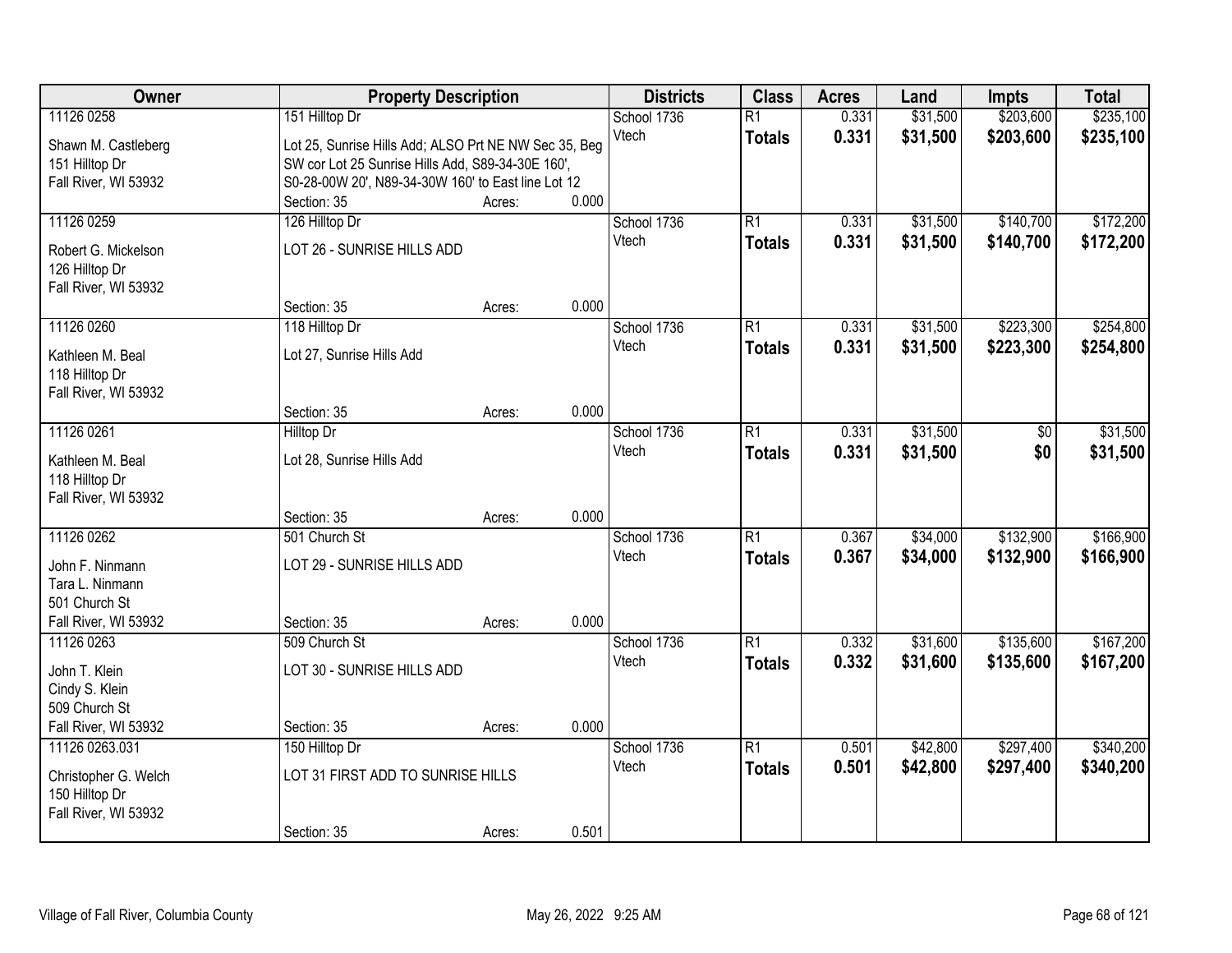| Owner                                                                       |                                    | <b>Property Description</b> |       | <b>Districts</b> | <b>Class</b>    | <b>Acres</b> | Land     | <b>Impts</b> | <b>Total</b> |
|-----------------------------------------------------------------------------|------------------------------------|-----------------------------|-------|------------------|-----------------|--------------|----------|--------------|--------------|
| 11126 0263.032                                                              | 159 Hilltop Dr                     |                             |       | School 1736      | $\overline{R1}$ | 0.463        | \$40,300 | \$208,900    | \$249,200    |
| Ronald H. Jungenberg<br>159 Hilltop Dr<br>Fall River, WI 53932              | LOT 32 FIRST ADD TO SUNRISE HILLS  |                             |       | Vtech            | <b>Totals</b>   | 0.463        | \$40,300 | \$208,900    | \$249,200    |
|                                                                             | Section: 35                        | Acres:                      | 0.463 |                  |                 |              |          |              |              |
| 11126 0263.033                                                              | 167 Hilltop Dr                     |                             |       | School 1736      | $\overline{R1}$ | 0.602        | \$46,100 | \$408,100    | \$454,200    |
| Michael J. Breitenfeldt<br>Kathryn C. Norton-Breitenfeldt<br>167 Hilltop Dr | Lot 33, First Add to Sunrise Hills |                             |       | Vtech            | <b>Totals</b>   | 0.602        | \$46,100 | \$408,100    | \$454,200    |
| Fall River, WI 53932                                                        | Section: 35                        | Acres:                      | 0.602 |                  |                 |              |          |              |              |
| 11126 0263.034                                                              | 175 Hilltop Dr                     |                             |       | School 1736      | $\overline{R1}$ | 0.547        | \$44,300 | \$247,400    | \$291,700    |
| Scott D. Sampolinski<br>Jessica J. Sampolinski<br>175 Hilltop Dr            | Lot 34, First Add to Sunrise Hills |                             |       | Vtech            | <b>Totals</b>   | 0.547        | \$44,300 | \$247,400    | \$291,700    |
| Fall River, WI 53932                                                        | Section: 35                        | Acres:                      | 0.547 |                  |                 |              |          |              |              |
| 11126 0263.035                                                              | 118 Jennifer Ln                    |                             |       | School 1736      | $\overline{R1}$ | 0.328        | \$31,300 | \$188,800    | \$220,100    |
| Jeffrey D. Onsgaard<br>Bonnie L. Onsgaard<br>118 Jennifer Ln                | LOT 35 FIRST ADD TO SUNRISE HILLS  |                             |       | Vtech            | <b>Totals</b>   | 0.328        | \$31,300 | \$188,800    | \$220,100    |
| Fall River, WI 53932                                                        | Section: 35                        | Acres:                      | 0.328 |                  |                 |              |          |              |              |
| 11126 0263.036                                                              | 110 Jennifer Ln                    |                             |       | School 1736      | $\overline{R1}$ | 0.378        | \$34,700 | \$237,900    | \$272,600    |
| Scott A. Smith<br>110 Jennifer Ln<br>Fall River, WI 53932                   | Lot 36, First Add to Sunrise Hills |                             |       | Vtech            | <b>Totals</b>   | 0.378        | \$34,700 | \$237,900    | \$272,600    |
|                                                                             | Section: 35                        | Acres:                      | 0.378 |                  |                 |              |          |              |              |
| 11126 0263.037                                                              | 176 Sunrise Ln                     |                             |       | School 1736      | $\overline{R1}$ | 0.387        | \$35,300 | \$219,500    | \$254,800    |
| Timothy J. Stormer<br>Nicole M. Stormer<br>176 Jennifer Ln                  | LOT 37 FIRST ADD TO SUNRISE HILLS  |                             |       | Vtech            | <b>Totals</b>   | 0.387        | \$35,300 | \$219,500    | \$254,800    |
| Fall River, WI 53932                                                        | Section: 35                        | Acres:                      | 0.387 |                  |                 |              |          |              |              |
| 11126 0263.038                                                              | 168 Sunrise Ln                     |                             |       | School 1736      | $\overline{R1}$ | 0.385        | \$35,100 | \$242,600    | \$277,700    |
| Rhea Machkovitz<br>Randy Machkovitz<br>168 Sunrise Ln                       | LOT 38 FIRST ADD TO SUNRISE HILLS  |                             |       | Vtech            | <b>Totals</b>   | 0.385        | \$35,100 | \$242,600    | \$277,700    |
| Fall River, WI 53932                                                        | Section: 35                        | Acres:                      | 0.385 |                  |                 |              |          |              |              |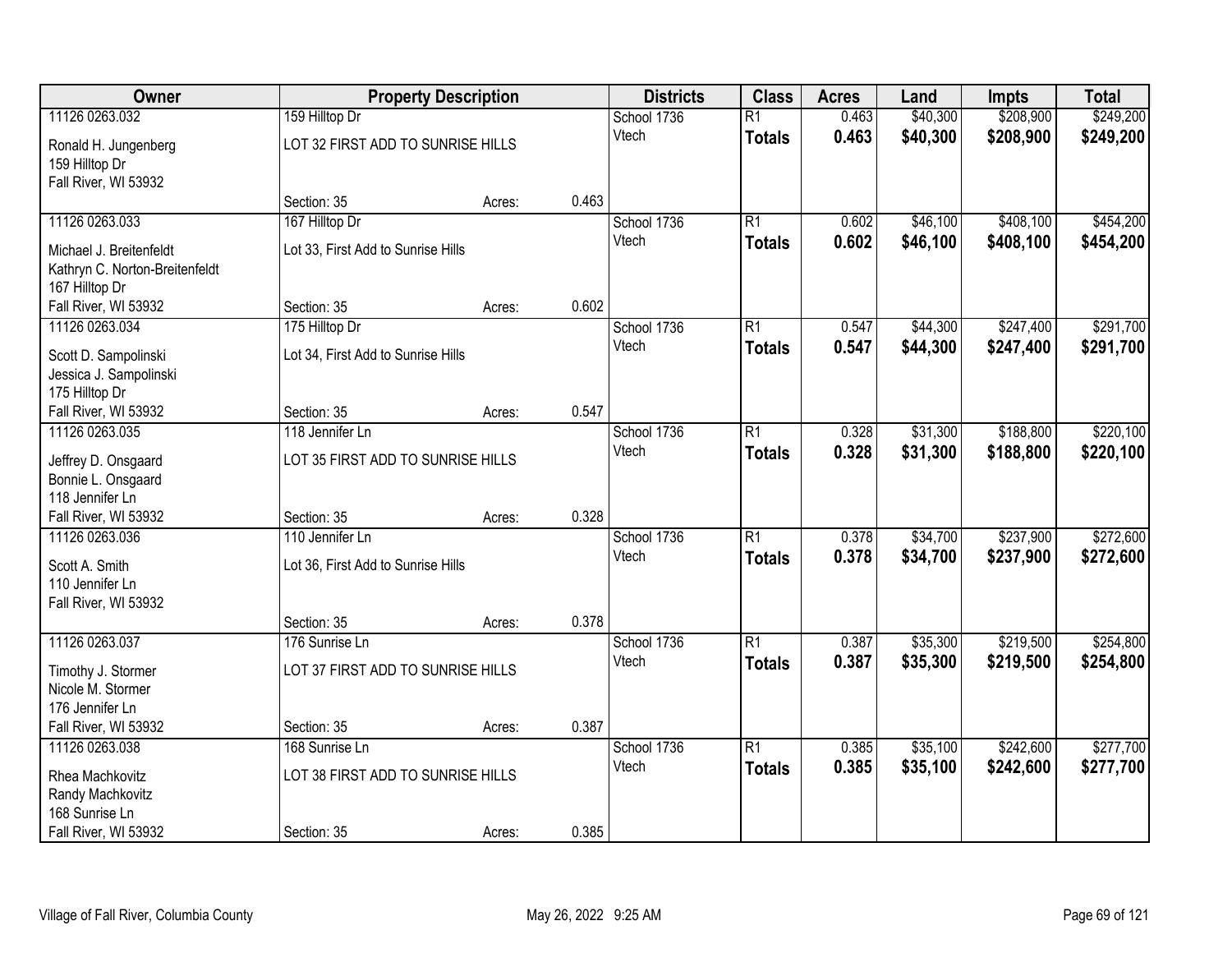| Owner                                 |                                    | <b>Property Description</b> |       | <b>Districts</b> | <b>Class</b>    | <b>Acres</b> | Land     | <b>Impts</b> | <b>Total</b> |
|---------------------------------------|------------------------------------|-----------------------------|-------|------------------|-----------------|--------------|----------|--------------|--------------|
| 11126 0263.039                        | 171 Sunrise Ln                     |                             |       | School 1736      | $\overline{R1}$ | 0.347        | \$32,600 | \$202,700    | \$235,300    |
| Suzette M. Simoneau<br>171 Sunrise Ln | LOT 39 FIRST ADD TO SUNRISE HILLS  |                             |       | Vtech            | <b>Totals</b>   | 0.347        | \$32,600 | \$202,700    | \$235,300    |
| Fall River, WI 53932                  | Section: 35                        | Acres:                      | 0.347 |                  |                 |              |          |              |              |
| 11126 0263.040                        | 179 Sunrise Ln                     |                             |       | School 1736      | $\overline{R1}$ | 0.351        | \$32,900 | \$233,400    | \$266,300    |
|                                       |                                    |                             |       | Vtech            | <b>Totals</b>   | 0.351        | \$32,900 | \$233,400    | \$266,300    |
| Susan K. Frish<br>179 Sunrise Ln      | Lot 40, First Add to Sunrise Hills |                             |       |                  |                 |              |          |              |              |
| Fall River, WI 53932                  |                                    |                             |       |                  |                 |              |          |              |              |
|                                       | Section: 35                        | Acres:                      | 0.351 |                  |                 |              |          |              |              |
| 11126 0263.041                        | 201 Sunrise Ln                     |                             |       | School 1736      | $\overline{C2}$ | 0.575        | \$45,200 | \$539,900    | \$585,100    |
| Landmark Investments, LLC             | LOT 41 FIRST ADD TO SUNRISE HILLS  |                             |       | Vtech            | <b>Totals</b>   | 0.575        | \$45,200 | \$539,900    | \$585,100    |
| 160A S Main St                        |                                    |                             |       |                  |                 |              |          |              |              |
| PO Box 258                            |                                    |                             |       |                  |                 |              |          |              |              |
| Lodi, WI 53555                        | Section: 35                        | Acres:                      | 0.575 |                  |                 |              |          |              |              |
| 11126 0263.044                        | 117 Jennifer Ln                    |                             |       | School 1736      | $\overline{R1}$ | 0.395        | \$35,800 | \$208,700    | \$244,500    |
| Jason T. Strook                       | LOT 44 FIRST ADD TO SUNRISE HILLS  |                             |       | Vtech            | <b>Totals</b>   | 0.395        | \$35,800 | \$208,700    | \$244,500    |
| Brie K. Strook                        |                                    |                             |       |                  |                 |              |          |              |              |
| 117 Jennifer Ln                       |                                    |                             |       |                  |                 |              |          |              |              |
| Fall River, WI 53932                  | Section: 35                        | Acres:                      | 0.395 |                  |                 |              |          |              |              |
| 11126 0263.049                        | 199 Jennifer Ln                    |                             |       | School 1736      | $\overline{R1}$ | 0.386        | \$35,200 | \$196,600    | \$231,800    |
| Daniel G. Mazzocchi                   | Lot 49, First Add to Sunrise Hills |                             |       | Vtech            | <b>Totals</b>   | 0.386        | \$35,200 | \$196,600    | \$231,800    |
| Amy M. Mazzocchi                      |                                    |                             |       |                  |                 |              |          |              |              |
| 199 Jennifer Ln                       |                                    |                             |       |                  |                 |              |          |              |              |
| Fall River, WI 53932                  | Section: 35                        | Acres:                      | 0.386 |                  |                 |              |          |              |              |
| 11126 0263.050                        | 207 Jennifer Ln                    |                             |       | School 1736      | $\overline{R1}$ | 0.396        | \$35,900 | \$213,100    | \$249,000    |
| Roger W. Ehlke                        | LOT 50 2ND ADD TO SUNRISE HILLS    |                             |       | Vtech            | <b>Totals</b>   | 0.396        | \$35,900 | \$213,100    | \$249,000    |
| Judith A. Ehlke                       |                                    |                             |       |                  |                 |              |          |              |              |
| 207 Jennifer Ln                       |                                    |                             |       |                  |                 |              |          |              |              |
| Fall River, WI 53932                  | Section: 35                        | Acres:                      | 0.396 |                  |                 |              |          |              |              |
| 11126 0263.051                        | 215 Jennifer Ln                    |                             |       | School 1736      | $\overline{R1}$ | 0.390        | \$35,500 | \$181,400    | \$216,900    |
| Bonnie S. Luepke                      | Lot 51 2nd Add to Sunrise Hills    |                             |       | Vtech            | <b>Totals</b>   | 0.390        | \$35,500 | \$181,400    | \$216,900    |
| 215 Jennifer Ln                       |                                    |                             |       |                  |                 |              |          |              |              |
| Fall River, WI 53932                  |                                    |                             |       |                  |                 |              |          |              |              |
|                                       | Section: 35                        | Acres:                      | 0.390 |                  |                 |              |          |              |              |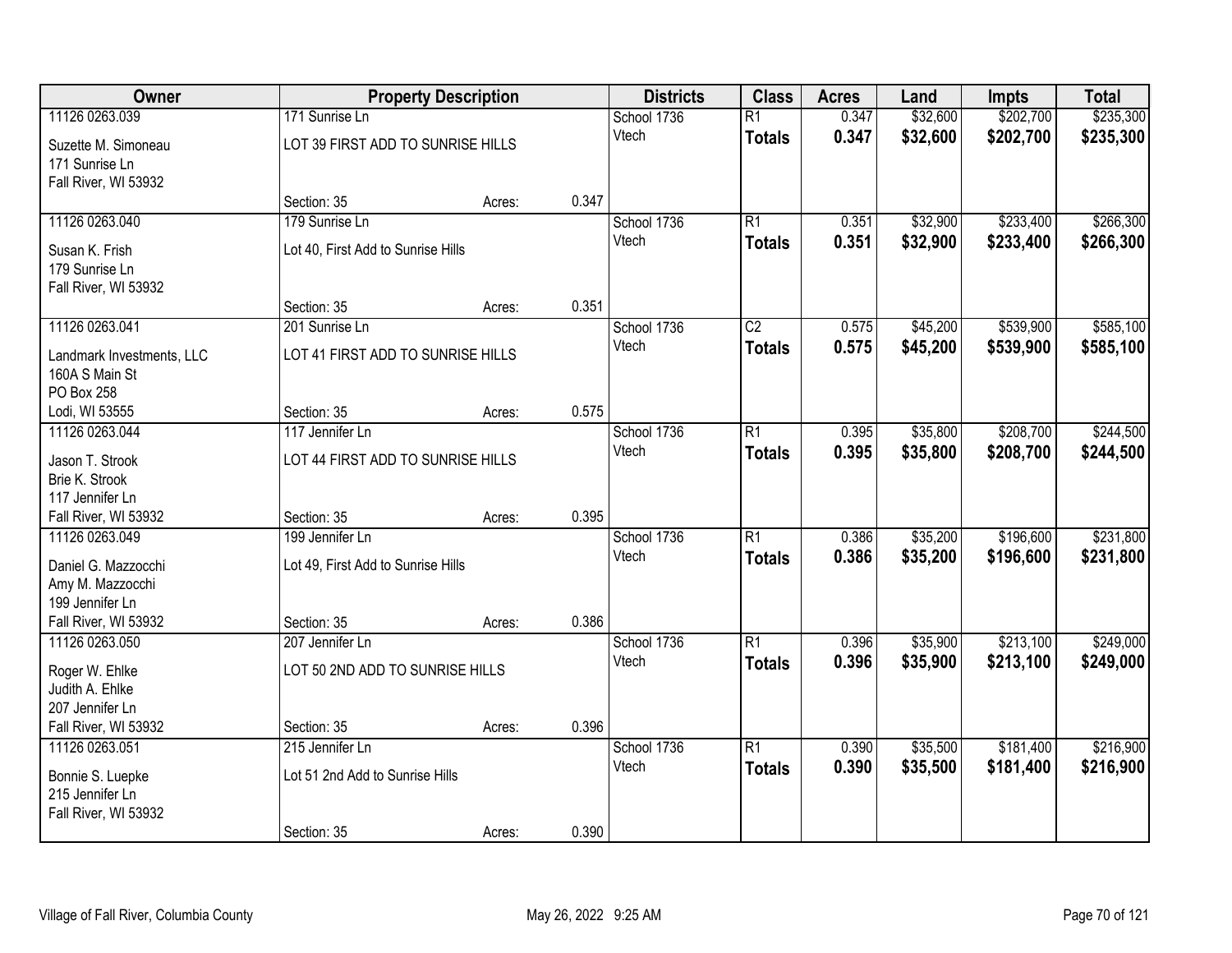| Owner                                                                     | <b>Property Description</b>                              | <b>Districts</b> | <b>Class</b> | <b>Acres</b>         | Land                             | <b>Impts</b>   | <b>Total</b>         |                        |                        |
|---------------------------------------------------------------------------|----------------------------------------------------------|------------------|--------------|----------------------|----------------------------------|----------------|----------------------|------------------------|------------------------|
| 11126 0263.052<br>Matthew J. Stai                                         | 223 Jennifer Ln<br>Lot 52, 2nd Addition to Sunrise Hills |                  |              | School 1736<br>Vtech | $\overline{R1}$<br><b>Totals</b> | 0.385<br>0.385 | \$35,100<br>\$35,100 | \$249,600<br>\$249,600 | \$284,700<br>\$284,700 |
| Shannon L. Stai<br>223 Jennifer Ln                                        |                                                          |                  |              |                      |                                  |                |                      |                        |                        |
| Fall River, WI 53932                                                      | Section: 35                                              | Acres:           | 0.385        |                      |                                  |                |                      |                        |                        |
| 11126 0263.053                                                            | 231 Jennifer Ln                                          |                  |              | School 1736          | $\overline{R1}$                  | 0.379          | \$34,700             | \$202,600              | \$237,300              |
| Dale S. Deakin<br>Kate M. Deakin<br>231 Jennifer Ln                       | Lot 53, 2nd Add to Sunrise Hills                         |                  |              | Vtech                | <b>Totals</b>                    | 0.379          | \$34,700             | \$202,600              | \$237,300              |
| Fall River, WI 53932                                                      | Section: 35                                              | Acres:           | 0.379        |                      |                                  |                |                      |                        |                        |
| 11126 0263.054                                                            | 239 Jennifer Ln                                          |                  |              | School 1736          | $\overline{R1}$                  | 0.373          | \$34,300             | \$196,500              | \$230,800              |
| Jeremy A. Pergande<br>Andrea L. Pergande<br>239 Jennifer Ln               | Lot 54, 2nd Add to Sunrise Hills                         |                  |              | Vtech                | <b>Totals</b>                    | 0.373          | \$34,300             | \$196,500              | \$230,800              |
| Fall River, WI 53932                                                      | Section: 35                                              | Acres:           | 0.373        |                      |                                  |                |                      |                        |                        |
| 11126 0263.055                                                            | 247 Jennifer Ln                                          |                  |              | School 1736          | $\overline{R1}$                  | 0.367          | \$33,900             | \$234,500              | \$268,400              |
| Nathan F. Bukoski<br>Summer M. Bukoski<br>247 Jennifer Ln                 | LOT 55 2ND ADD TO SUNRISE HILL                           |                  |              | Vtech                | <b>Totals</b>                    | 0.367          | \$33,900             | \$234,500              | \$268,400              |
| Fall River, WI 53932                                                      | Section: 35                                              | Acres:           | 0.367        |                      |                                  |                |                      |                        |                        |
| 11126 0263.056<br>Kristina K. Brenner<br>Scott Brenner<br>255 Jennifer Ln | 255 Jennifer Ln<br>LOT 56 2ND ADD TO SUNRISE HILLS       |                  |              | School 1736<br>Vtech | $\overline{R1}$<br><b>Totals</b> | 0.362<br>0.362 | \$33,600<br>\$33,600 | \$254,100<br>\$254,100 | \$287,700<br>\$287,700 |
| Fall River, WI 53932                                                      | Section: 35                                              | Acres:           | 0.362        |                      |                                  |                |                      |                        |                        |
| 11126 0263.057                                                            | 263 Jennifer Ln                                          |                  |              | School 1736          | $\overline{R1}$                  | 0.358          | \$33,300             | \$210,800              | \$244,100              |
| David Baker<br>263 Jennifer Ln<br>Fall River, WI 53932                    | Lot 57, 2nd Add to Sunrise Hills                         |                  |              | Vtech                | <b>Totals</b>                    | 0.358          | \$33,300             | \$210,800              | \$244,100              |
|                                                                           | Section: 35                                              | Acres:           | 0.358        |                      |                                  |                |                      |                        |                        |
| 11126 0263.058                                                            | 271 Jennifer Ln                                          |                  |              | School 1736          | $\overline{R1}$                  | 0.463          | \$40,300             | \$234,100              | \$274,400              |
| Kristie L. Hull<br>271 Jennifer Ln<br>Fall River, WI 53932                | Lot 58, 2nd Add to Sunrise Hills                         |                  |              | Vtech                | <b>Totals</b>                    | 0.463          | \$40,300             | \$234,100              | \$274,400              |
|                                                                           | Section: 35                                              | Acres:           | 0.463        |                      |                                  |                |                      |                        |                        |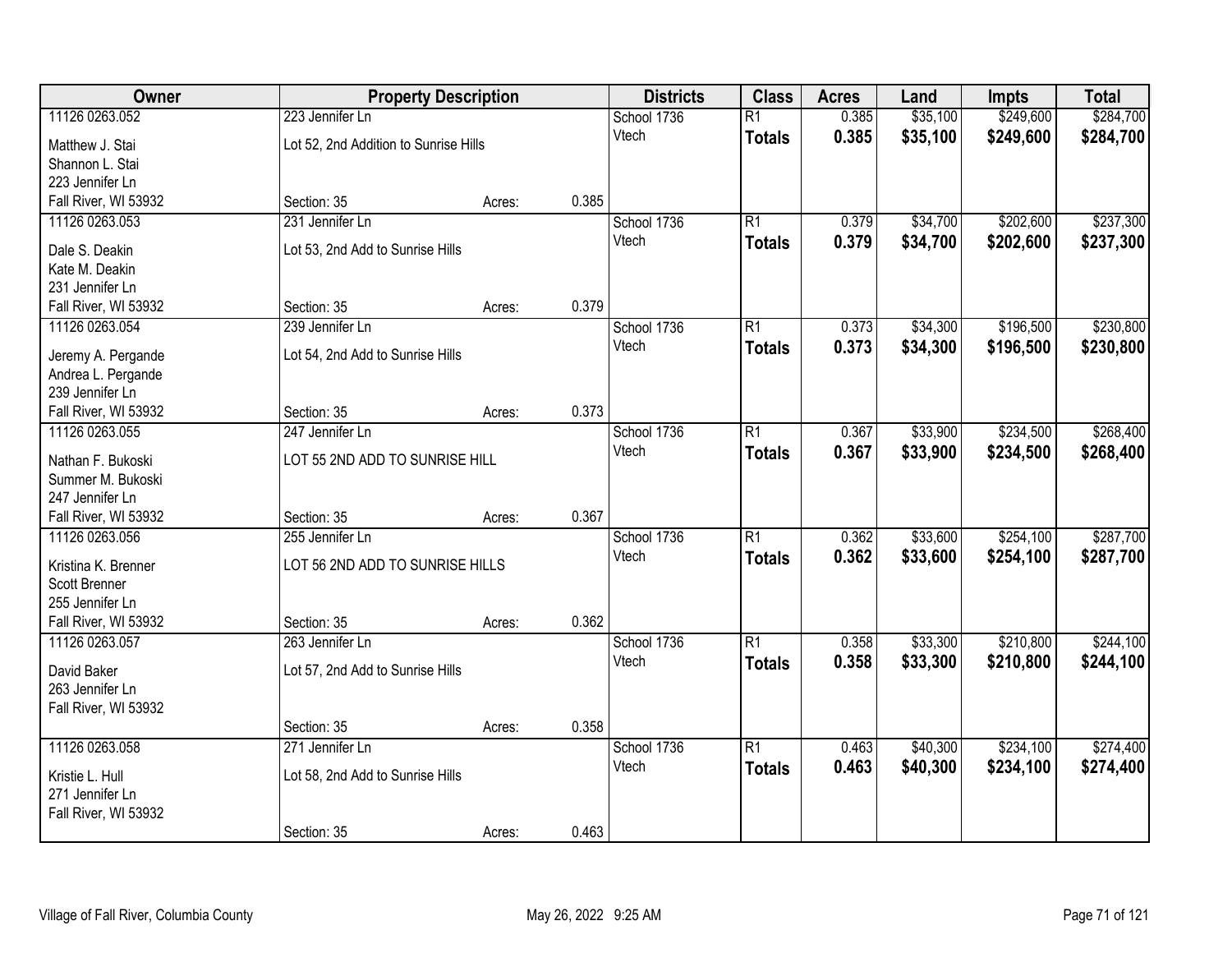| Owner                                       |                                  | <b>Property Description</b> |       | <b>Districts</b> | <b>Class</b>    | <b>Acres</b> | Land     | Impts           | <b>Total</b> |
|---------------------------------------------|----------------------------------|-----------------------------|-------|------------------|-----------------|--------------|----------|-----------------|--------------|
| 11126 0263.059                              | 242 Jennifer Ln                  |                             |       | School 1736      | $\overline{R1}$ | 0.425        | \$37,800 | $\overline{50}$ | \$37,800     |
| Brian S. Smith                              | LOT 59 2ND ADD TO SUNRISE HILLS  |                             |       | Vtech            | <b>Totals</b>   | 0.425        | \$37,800 | \$0             | \$37,800     |
| Julie A. Smith                              |                                  |                             |       |                  |                 |              |          |                 |              |
| 515 Church St                               |                                  |                             |       |                  |                 |              |          |                 |              |
| Fall River, WI 53932                        | Section: 35                      | Acres:                      | 0.425 |                  |                 |              |          |                 |              |
| 11126 0263.060                              | 234 Jennifer Ln                  |                             |       | School 1736      | $\overline{R1}$ | 0.496        | \$42,500 | \$201,000       | \$243,500    |
|                                             |                                  |                             |       | Vtech            | <b>Totals</b>   | 0.496        | \$42,500 | \$201,000       | \$243,500    |
| Dale C. Standke                             | LOT 60 2ND ADD TO SUNRISE HILLS  |                             |       |                  |                 |              |          |                 |              |
| Sandra J. Standke                           |                                  |                             |       |                  |                 |              |          |                 |              |
| 234 Jennifer Ln                             |                                  |                             | 0.496 |                  |                 |              |          |                 |              |
| Fall River, WI 53932                        | Section: 35                      | Acres:                      |       |                  |                 |              |          |                 |              |
| 11126 0263.061                              | 226 Jennifer Ln                  |                             |       | School 1736      | $\overline{R1}$ | 0.416        | \$37,200 | \$190,100       | \$227,300    |
| Bryan M. Schultz                            | LOT 61 2ND ADD TO SUNRISE HILLS  |                             |       | Vtech            | <b>Totals</b>   | 0.416        | \$37,200 | \$190,100       | \$227,300    |
| Alyssa R. Schultz                           |                                  |                             |       |                  |                 |              |          |                 |              |
| 226 Jennifer Ln                             |                                  |                             |       |                  |                 |              |          |                 |              |
| Fall River, WI 53932                        | Section: 35                      | Acres:                      | 0.416 |                  |                 |              |          |                 |              |
| 11126 0263.062                              | 218 Jennifer Ln                  |                             |       | School 1736      | $\overline{R1}$ | 0.351        | \$32,900 | \$231,700       | \$264,600    |
|                                             | Lot 62, 2nd Add to Sunrise Hills |                             |       | Vtech            | <b>Totals</b>   | 0.351        | \$32,900 | \$231,700       | \$264,600    |
| William E & Jo Ann Kaltenberg Rev Liv<br>Tr |                                  |                             |       |                  |                 |              |          |                 |              |
| W3603 Highway 60                            |                                  |                             |       |                  |                 |              |          |                 |              |
| Columbus, WI 53925                          | Section: 35                      | Acres:                      | 0.351 |                  |                 |              |          |                 |              |
| 11126 0263.063                              | 210 Jennifer Ln                  |                             |       | School 1736      | $\overline{R1}$ | 0.319        | \$30,700 | \$248,700       | \$279,400    |
|                                             |                                  |                             |       | Vtech            |                 | 0.319        | \$30,700 | \$248,700       | \$279,400    |
| Donald C. Everson                           | Lot 63, 2nd Add to Sunrise Hills |                             |       |                  | <b>Totals</b>   |              |          |                 |              |
| Lori A. Neisen                              |                                  |                             |       |                  |                 |              |          |                 |              |
| 210 Jennifer Ln                             |                                  |                             |       |                  |                 |              |          |                 |              |
| Fall River, WI 53932                        | Section: 35                      | Acres:                      | 0.319 |                  |                 |              |          |                 |              |
| 11126 0263.064                              | 202 Jennifer Ln                  |                             |       | School 1736      | $\overline{R1}$ | 0.276        | \$27,900 | \$206,100       | \$234,000    |
| Joseph T. Pecora                            | Lot 64, 2nd Add to Sunrise Hills |                             |       | Vtech            | <b>Totals</b>   | 0.276        | \$27,900 | \$206,100       | \$234,000    |
| Abigail J. Pecora                           |                                  |                             |       |                  |                 |              |          |                 |              |
| 202 Jennifer Ln                             |                                  |                             |       |                  |                 |              |          |                 |              |
| Fall River, WI 53932                        | Section: 35                      | Acres:                      | 0.276 |                  |                 |              |          |                 |              |
| 11126 0263.501                              | 202 Sunrise Ln                   |                             |       | School 1736      | $\overline{R1}$ | 0.170        | \$18,200 | \$155,000       | \$173,200    |
|                                             |                                  |                             |       | Vtech            | <b>Totals</b>   | 0.170        | \$18,200 | \$155,000       | \$173,200    |
| Jonathan T. Edwards                         | LT 1 CS#3374-22-110              |                             |       |                  |                 |              |          |                 |              |
| Aubrey L. Edwards                           |                                  |                             |       |                  |                 |              |          |                 |              |
| 202 Sunrise Ln                              |                                  |                             |       |                  |                 |              |          |                 |              |
| Fall River, WI 53932                        | Section: 35                      | Acres:                      | 0.170 |                  |                 |              |          |                 |              |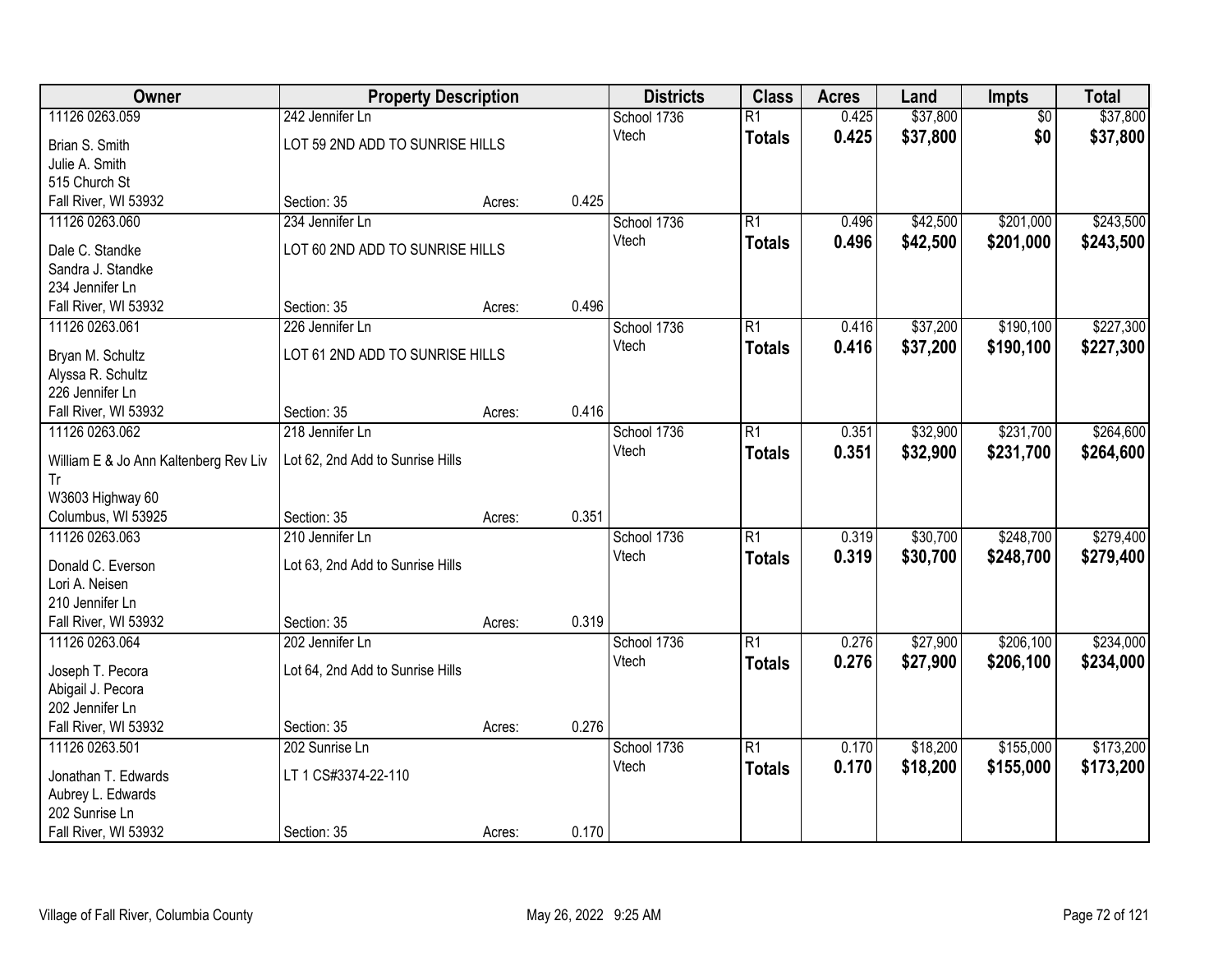| <b>Owner</b>                          | <b>Property Description</b>              |                 | <b>Districts</b>                          | <b>Class</b>    | <b>Acres</b> | Land     | <b>Impts</b>    | <b>Total</b> |
|---------------------------------------|------------------------------------------|-----------------|-------------------------------------------|-----------------|--------------|----------|-----------------|--------------|
| 11126 0263.502                        | 204 Sunrise Ln                           |                 | School 1736                               | $\overline{R1}$ | 0.240        | \$18,200 | \$153,700       | \$171,900    |
| <b>Tony Markhardt</b>                 | LT 2 CS#3374-22-110                      |                 | Vtech                                     | <b>Totals</b>   | 0.240        | \$18,200 | \$153,700       | \$171,900    |
| Mary Markhardt                        |                                          |                 |                                           |                 |              |          |                 |              |
| 204 Sunrise Ln                        |                                          |                 |                                           |                 |              |          |                 |              |
| Fall River, WI 53932                  | Section: 35                              | 0.240<br>Acres: |                                           |                 |              |          |                 |              |
| 11126 0263.503                        | 107 Jennifer Ln                          |                 | School 1736                               | R1              | 0.200        | \$18,200 | \$159,700       | \$177,900    |
| Scott D. Slack                        | LT 1 CS#3498-23-115                      |                 | Vtech                                     | <b>Totals</b>   | 0.200        | \$18,200 | \$159,700       | \$177,900    |
| 107 Jennifer Ln                       |                                          |                 |                                           |                 |              |          |                 |              |
| Fall River, WI 53932                  |                                          |                 |                                           |                 |              |          |                 |              |
|                                       | Section: 35                              | 0.200<br>Acres: |                                           |                 |              |          |                 |              |
| 11126 0263.504                        | 109 Jennifer Ln                          |                 | School 1736                               | $\overline{R1}$ | 0.200        | \$18,200 | \$170,200       | \$188,400    |
|                                       |                                          |                 | Vtech                                     | <b>Totals</b>   | 0.200        | \$18,200 | \$170,200       | \$188,400    |
| Bernard G. Pellett<br>109 Jennifer Ln | LT 2 CS#3498-23-115                      |                 |                                           |                 |              |          |                 |              |
| Fall River, WI 53932                  |                                          |                 |                                           |                 |              |          |                 |              |
|                                       | Section: 35                              | 0.200<br>Acres: |                                           |                 |              |          |                 |              |
| 11126 0263.505                        | 125 Jennifer Ln                          |                 | School 1736                               | $\overline{R1}$ | 0.200        | \$18,200 | \$205,800       | \$224,000    |
|                                       |                                          |                 | Vtech                                     | <b>Totals</b>   | 0.200        | \$18,200 | \$205,800       | \$224,000    |
| Kathleen A. Cornell                   | Lot 1 CS 4489-31-102                     |                 |                                           |                 |              |          |                 |              |
| 125 Jennifer Ln                       |                                          |                 |                                           |                 |              |          |                 |              |
| Fall River, WI 53932                  | Section: 35                              | 0.200           |                                           |                 |              |          |                 |              |
| 11126 0263.506                        | 127 Jennifer Ln                          | Acres:          | School 1736                               | $\overline{R1}$ | 0.195        | \$18,200 | \$186,400       | \$204,600    |
|                                       |                                          |                 | Vtech                                     | <b>Totals</b>   | 0.195        | \$18,200 | \$186,400       | \$204,600    |
| Steven P. Goldade                     | Lot 2 CS 4489-31-102                     |                 |                                           |                 |              |          |                 |              |
| Darlene M. Goldade                    |                                          |                 |                                           |                 |              |          |                 |              |
| 127 Jennifer Ln                       |                                          |                 |                                           |                 |              |          |                 |              |
| Fall River, WI 53932                  | Section: 35                              | 0.195<br>Acres: |                                           |                 |              |          |                 |              |
| 11126 0263.A                          | Sunrise Ln                               |                 | School 1736                               | $\overline{R1}$ | 0.219        | \$22,900 | $\overline{50}$ | \$22,900     |
| Eugene Leisemann                      | OUTLOT 1 FIRST ADDITION TO SUNRISE HILLS |                 | Vtech                                     | Totals          | 0.219        | \$22,900 | \$0             | \$22,900     |
| Mary E. Leisemann                     |                                          |                 |                                           |                 |              |          |                 |              |
| 334 South St                          |                                          |                 |                                           |                 |              |          |                 |              |
| Fall River, WI 53932                  | Section: 35                              | 0.219<br>Acres: |                                           |                 |              |          |                 |              |
| 11126 0264.1                          | 600 N Main St                            |                 | Sanitary 8020                             | $\overline{R1}$ | 0.253        | \$29,900 | \$279,600       | \$309,500    |
| <b>Gerald Lentz</b>                   | Lot 1, Sunset Hills; see exceptions      |                 | Lazy Lake                                 | <b>Totals</b>   | 0.253        | \$29,900 | \$279,600       | \$309,500    |
| c/o Gerald Lentz Jr                   |                                          |                 | <b>Management District</b><br>School 1736 |                 |              |          |                 |              |
| 600 N Main St                         |                                          |                 | Vtech                                     |                 |              |          |                 |              |
| 602 N Main St                         | Section: 26                              | 0.000<br>Acres: |                                           |                 |              |          |                 |              |
| Fall River, WI 53932                  |                                          |                 |                                           |                 |              |          |                 |              |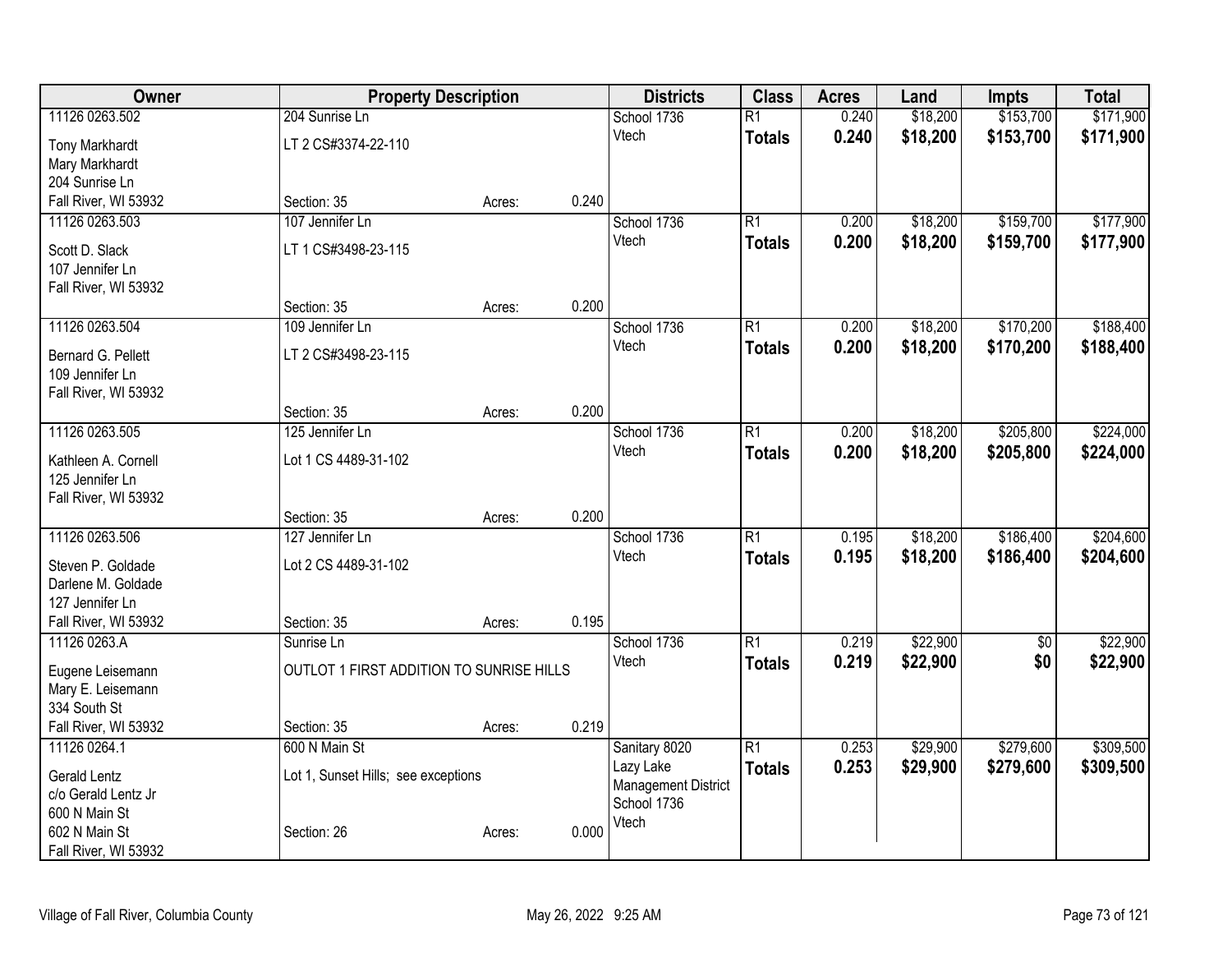| Owner                                       |                      | <b>Property Description</b> |       | <b>Districts</b>           | <b>Class</b>    | <b>Acres</b>   | Land                 | <b>Impts</b> | <b>Total</b> |
|---------------------------------------------|----------------------|-----------------------------|-------|----------------------------|-----------------|----------------|----------------------|--------------|--------------|
| 11126 0265                                  | 604 N Main St        |                             |       | Sanitary 8020              | $\overline{R1}$ | 0.253          | \$29,900             | \$248,900    | \$278,800    |
| Landmark Investments, LLC                   | Lot 2, Sunset Hills  |                             |       | Lazy Lake                  | <b>Totals</b>   | 0.253          | \$29,900             | \$248,900    | \$278,800    |
| 160A S Main St                              |                      |                             |       | <b>Management District</b> |                 |                |                      |              |              |
| PO Box 258                                  |                      |                             |       | School 1736                |                 |                |                      |              |              |
| Lodi, WI 53555                              | Section: 26          | Acres:                      | 0.000 | Vtech                      |                 |                |                      |              |              |
| 11126 0266.01                               | 608 N Main St        |                             |       | Sanitary 8020              | $\overline{R1}$ | 0.120          | \$18,000             | \$120,700    | \$138,700    |
| Christeen Donohoue                          | LT 1 CS#3951-27-67   |                             |       | Lazy Lake                  | <b>Totals</b>   | 0.120          | \$18,000             | \$120,700    | \$138,700    |
| 608 N Main St                               |                      |                             |       | <b>Management District</b> |                 |                |                      |              |              |
| Fall River, WI 53932                        |                      |                             |       | School 1736                |                 |                |                      |              |              |
|                                             | Section: 26          | Acres:                      | 0.120 | Vtech                      |                 |                |                      |              |              |
| 11126 0266.02                               | 610 N Main St        |                             |       | Sanitary 8020              | $\overline{R1}$ | 0.140          | \$18,000             | \$136,100    | \$154,100    |
| Jean A. Pahl                                | LT 2 CSM 3951-27-67  |                             |       | Lazy Lake                  | <b>Totals</b>   | 0.140          | \$18,000             | \$136,100    | \$154,100    |
| 610 N Main St                               |                      |                             |       | <b>Management District</b> |                 |                |                      |              |              |
| Fall River, WI 53932                        |                      |                             |       | School 1736                |                 |                |                      |              |              |
|                                             | Section: 26          | Acres:                      | 0.140 | Vtech                      |                 |                |                      |              |              |
| 11126 0267                                  | 612 N Main St        |                             |       | Sanitary 8020              | $\overline{R1}$ | 0.298          | \$33,000             | \$248,900    | \$281,900    |
|                                             |                      |                             |       | Lazy Lake                  | <b>Totals</b>   | 0.298          | \$33,000             | \$248,900    | \$281,900    |
| Landmark Investments, LLC<br>160A S Main St | Lot 4, Sunset Hills  |                             |       | <b>Management District</b> |                 |                |                      |              |              |
| PO Box 258                                  |                      |                             |       | School 1736                |                 |                |                      |              |              |
| Lodi, WI 53555                              | Section: 26          | Acres:                      | 0.000 | Vtech                      |                 |                |                      |              |              |
| 11126 0268                                  | 616 N Main St        |                             |       | Sanitary 8020              | $\overline{R1}$ | 0.328          | \$35,000             | \$195,700    | \$230,700    |
|                                             |                      |                             |       | Lazy Lake                  | <b>Totals</b>   | 0.328          | \$35,000             | \$195,700    | \$230,700    |
| C A C Properties, LLP                       | Lot 5, Sunset Hills  |                             |       | <b>Management District</b> |                 |                |                      |              |              |
| 160A S Main St                              |                      |                             |       | School 1736                |                 |                |                      |              |              |
| PO Box 258                                  |                      |                             |       | Vtech                      |                 |                |                      |              |              |
| Lodi, WI 53555                              | Section: 26          | Acres:                      | 0.000 |                            | R1              |                |                      |              |              |
| 11126 0269                                  | 229 Sleepy Hollow Rd |                             |       | Sanitary 8020<br>Lazy Lake |                 | 0.310<br>0.310 | \$33,800<br>\$33,800 | \$130,200    | \$164,000    |
| Elizabeth J. Henry                          | Lot 6, Sunset Hills  |                             |       | <b>Management District</b> | <b>Totals</b>   |                |                      | \$130,200    | \$164,000    |
| 229 Sleepy Hollow Rd                        |                      |                             |       | School 1736                |                 |                |                      |              |              |
| Fall River, WI 53932                        |                      |                             |       | Vtech                      |                 |                |                      |              |              |
|                                             | Section: 26          | Acres:                      | 0.000 |                            |                 |                |                      |              |              |
| 11126 0270                                  | 219 Sleepy Hollow Rd |                             |       | Sanitary 8020              | $\overline{R1}$ | 0.296          | \$32,800             | \$173,200    | \$206,000    |
| Ronald Benisch                              | Lot 7, Sunset Hills  |                             |       | Lazy Lake                  | <b>Totals</b>   | 0.296          | \$32,800             | \$173,200    | \$206,000    |
| Song Benisch                                |                      |                             |       | <b>Management District</b> |                 |                |                      |              |              |
| 219 Sleepy Hollow Rd                        |                      |                             |       | School 1736                |                 |                |                      |              |              |
| Fall River, WI 53932                        | Section: 26          | Acres:                      | 0.000 | Vtech                      |                 |                |                      |              |              |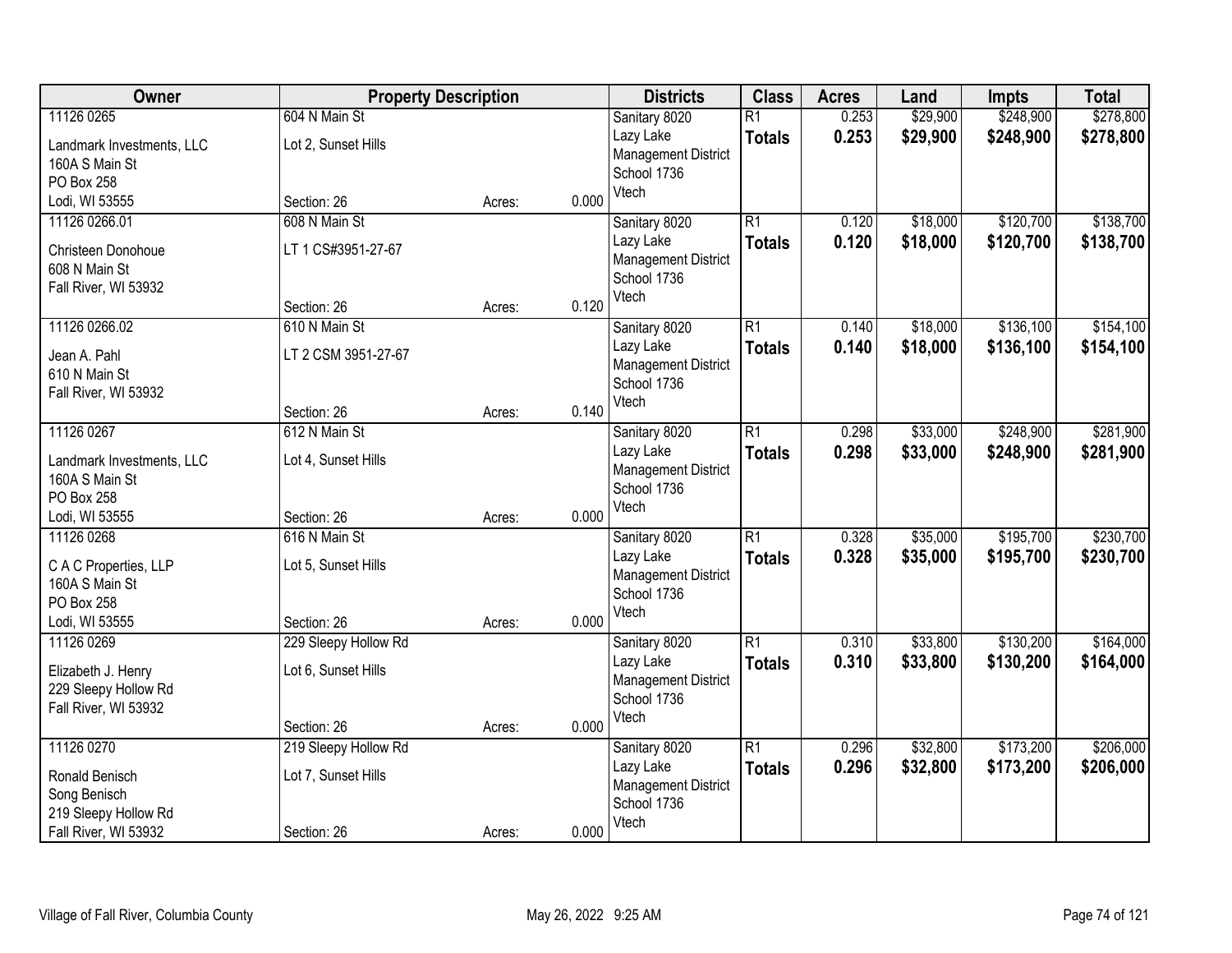| Owner                      | <b>Property Description</b>         |        |       | <b>Districts</b>           | <b>Class</b>    | <b>Acres</b> | Land     | <b>Impts</b> | <b>Total</b> |
|----------------------------|-------------------------------------|--------|-------|----------------------------|-----------------|--------------|----------|--------------|--------------|
| 11126 0271                 | 209 Sleepy Hollow Rd                |        |       | Sanitary 8020              | $\overline{R1}$ | 0.260        | \$30,400 | \$203,800    | \$234,200    |
| Brenda L. Johnsrud         | Lot 8, Sunset Hills                 |        |       | Lazy Lake                  | <b>Totals</b>   | 0.260        | \$30,400 | \$203,800    | \$234,200    |
| Christian G. Johnsrud      |                                     |        |       | <b>Management District</b> |                 |              |          |              |              |
| 209 Sleepy Hollow Rd       |                                     |        |       | School 1736                |                 |              |          |              |              |
| Fall River, WI 53932       | Section: 26                         | Acres: | 0.000 | Vtech                      |                 |              |          |              |              |
| 11126 0272                 | 201 Sleepy Hollow Rd                |        |       | Sanitary 8020              | $\overline{R1}$ | 0.274        | \$31,300 | \$158,200    | \$189,500    |
| Alicia L. Kutzke           | Lot 9, Sunset Hills                 |        |       | Lazy Lake                  | <b>Totals</b>   | 0.274        | \$31,300 | \$158,200    | \$189,500    |
| John S. Simon              |                                     |        |       | <b>Management District</b> |                 |              |          |              |              |
| 201 Sleepy Hollow Rd       |                                     |        |       | School 1736<br>Vtech       |                 |              |          |              |              |
| Fall River, WI 53932       | Section: 26                         | Acres: | 0.000 |                            |                 |              |          |              |              |
| 11126 0272.010             | 237 Sleepy Hollow Rd                |        |       | Sanitary 8020              | $\overline{R1}$ | 0.387        | \$38,900 | \$249,100    | \$288,000    |
| Douglas Baerwolf           | Lot 10, Sunset Hills 1st Add        |        |       | Lazy Lake                  | <b>Totals</b>   | 0.387        | \$38,900 | \$249,100    | \$288,000    |
| Jaime Baerwolf             |                                     |        |       | <b>Management District</b> |                 |              |          |              |              |
| 237 Sleepy Hollow Rd       |                                     |        |       | School 1736                |                 |              |          |              |              |
| Fall River, WI 53932       | Section: 26                         | Acres: | 0.387 | Vtech                      |                 |              |          |              |              |
| 11126 0272.011             | 245 Sleepy Hollow Rd                |        |       | Sanitary 8020              | $\overline{R1}$ | 0.408        | \$40,300 | \$10,200     | \$50,500     |
| Leonese M. Smith           | Lot 11, Sunset Hills 1st Add        |        |       | Lazy Lake                  | <b>Totals</b>   | 0.408        | \$40,300 | \$10,200     | \$50,500     |
| 6603 Cheddar Crest Dr      |                                     |        |       | <b>Management District</b> |                 |              |          |              |              |
| Sun Prairie, WI 53590      |                                     |        |       | School 1736                |                 |              |          |              |              |
|                            | Section: 26                         | Acres: | 0.408 | Vtech                      |                 |              |          |              |              |
| 11126 0272.012             | 253 Sleepy Hollow Rd                |        |       | Sanitary 8020              | $\overline{R1}$ | 0.517        | \$47,100 | \$0          | \$47,100     |
| Jeremy N. Meierdirk        | Lot 12, Sunset Hills 1st Add        |        |       | Lazy Lake                  | <b>Totals</b>   | 0.517        | \$47,100 | \$0          | \$47,100     |
| 261 Sleepy Hollow Rd       |                                     |        |       | <b>Management District</b> |                 |              |          |              |              |
| Fall River, WI 53932       |                                     |        |       | School 1736                |                 |              |          |              |              |
|                            | Section: 26                         | Acres: | 0.517 | Vtech                      |                 |              |          |              |              |
| 11126 0272.013             | 261 Sleepy Hollow Rd                |        |       | Sanitary 8020              | $\overline{R1}$ | 0.476        | \$44,900 | \$292,500    | \$337,400    |
| Saywer R. Meierdirk        | Lot 13, Sunset Hills 1st Add        |        |       | Lazy Lake                  | <b>Totals</b>   | 0.476        | \$44,900 | \$292,500    | \$337,400    |
| 261 Sleepy Hollow Rd       |                                     |        |       | <b>Management District</b> |                 |              |          |              |              |
| Fall River, WI 53932       |                                     |        |       | School 1736                |                 |              |          |              |              |
|                            | Section: 26                         | Acres: | 0.476 | Vtech                      |                 |              |          |              |              |
| 11126 0272.014             | 269 Sleepy Hollow Rd                |        |       | Sanitary 8020              | $\overline{R1}$ | 0.477        | \$45,000 | \$245,700    | \$290,700    |
| Holly A. Vermillion et al  | Lot 14, Sunset Hills First Addition |        |       | Lazy Lake                  | <b>Totals</b>   | 0.477        | \$45,000 | \$245,700    | \$290,700    |
| c/o James W. Vermillion Jr |                                     |        |       | <b>Management District</b> |                 |              |          |              |              |
| 269 Sleepy Hollow Rd       |                                     |        |       | School 1736                |                 |              |          |              |              |
| Fall River, WI 53932       | Section: 26                         | Acres: | 0.477 | Vtech                      |                 |              |          |              |              |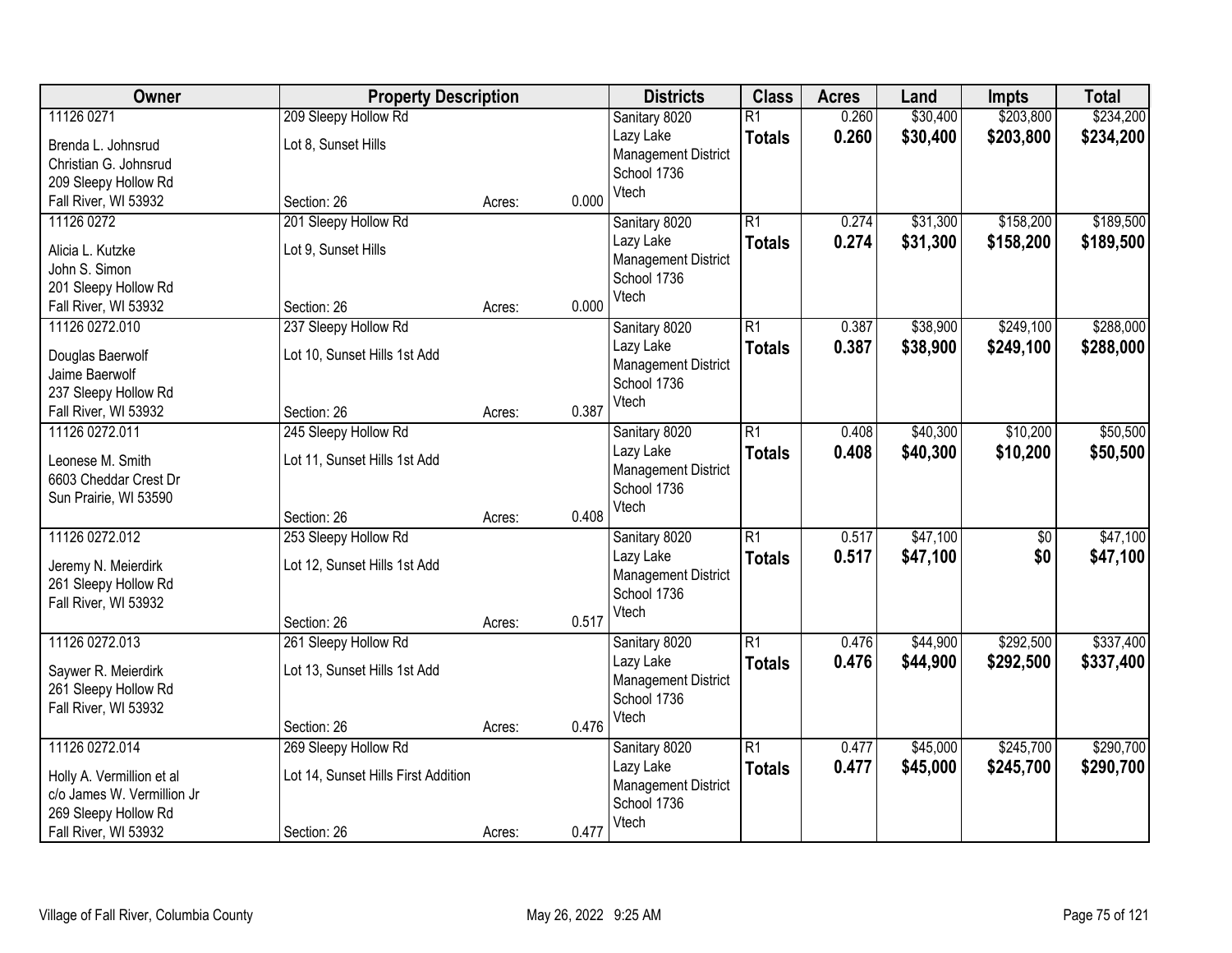| Owner                     |                                           | <b>Property Description</b> |       | <b>Districts</b>           | <b>Class</b>    | <b>Acres</b> | Land     | <b>Impts</b>    | <b>Total</b> |
|---------------------------|-------------------------------------------|-----------------------------|-------|----------------------------|-----------------|--------------|----------|-----------------|--------------|
| 11126 0272.015            | 277 Sleepy Hollow Rd                      |                             |       | Sanitary 8020              | $\overline{R1}$ | 0.482        | \$45,300 | \$169,800       | \$215,100    |
| Thomas A. Stoltenburg     | Lot 15, Sunset Hills 1st Addition         |                             |       | Lazy Lake                  | <b>Totals</b>   | 0.482        | \$45,300 | \$169,800       | \$215,100    |
| Amber A. Stoltenburg      |                                           |                             |       | <b>Management District</b> |                 |              |          |                 |              |
| 277 Sleepy Hollow Rd      |                                           |                             |       | School 1736                |                 |              |          |                 |              |
| Fall River, WI 53932      | Section: 26                               | Acres:                      | 0.482 | Vtech                      |                 |              |          |                 |              |
| 11126 0272.016            | 285 Sleepy Hollow Rd                      |                             |       | Sanitary 8020              | $\overline{R1}$ | 0.439        | \$42,400 | \$128,800       | \$171,200    |
| Jesus Garcia              | LT 16 MADE INTO SUNSET HILLS 1ST ADDITION |                             |       | Lazy Lake                  | <b>Totals</b>   | 0.439        | \$42,400 | \$128,800       | \$171,200    |
| Shannon Garcia            |                                           |                             |       | <b>Management District</b> |                 |              |          |                 |              |
| 285 Sleepy Hollow Rd      |                                           |                             |       | School 1736                |                 |              |          |                 |              |
| Fall River, WI 53932      | Section: 26                               | Acres:                      | 0.439 | Vtech                      |                 |              |          |                 |              |
| 11126 0272.018            | 656 N Main St                             |                             |       | Sanitary 8020              | $\overline{R1}$ | 0.369        | \$37,700 | \$219,500       | \$257,200    |
| Jereme S. Vande Hey       | Lot 18, Sunset Hills 1st Add              |                             |       | Lazy Lake                  | <b>Totals</b>   | 0.369        | \$37,700 | \$219,500       | \$257,200    |
| 656 N Main St             |                                           |                             |       | <b>Management District</b> |                 |              |          |                 |              |
| Fall River, WI 53932      |                                           |                             |       | School 1736                |                 |              |          |                 |              |
|                           | Section: 26                               | Acres:                      | 0.369 | Vtech                      |                 |              |          |                 |              |
| 11126 0272.020            | 664 N Main St                             |                             |       | Sanitary 8020              | $\overline{R1}$ | 0.358        | \$37,000 | \$265,900       | \$302,900    |
| C A C Properties, LLP     | LT 20 SUNSET HILLS 1ST ADD                |                             |       | Lazy Lake                  | <b>Totals</b>   | 0.358        | \$37,000 | \$265,900       | \$302,900    |
| 160A S Main St            |                                           |                             |       | <b>Management District</b> |                 |              |          |                 |              |
| PO Box 258                |                                           |                             |       | School 1736                |                 |              |          |                 |              |
| Lodi, WI 53555            | Section: 26                               | Acres:                      | 0.358 | Vtech                      |                 |              |          |                 |              |
| 11126 0272.021            | 670 N Main St                             |                             |       | Sanitary 8020              | $\overline{R1}$ | 0.346        | \$36,200 | \$177,200       | \$213,400    |
| Jeremy M. Maas            | LT 21 MADE INTO SUNSET HILLS 1ST ADDITION |                             |       | Lazy Lake                  | <b>Totals</b>   | 0.346        | \$36,200 | \$177,200       | \$213,400    |
| Becky A. Maas             |                                           |                             |       | <b>Management District</b> |                 |              |          |                 |              |
| 670 N Main St             |                                           |                             |       | School 1736                |                 |              |          |                 |              |
| Fall River, WI 53932      | Section: 26                               | Acres:                      | 0.346 | Vtech                      |                 |              |          |                 |              |
| 11126 0272.022            | 672 N Main St                             |                             |       | Sanitary 8020              | $\overline{R1}$ | 0.410        | \$40,500 | \$389,600       | \$430,100    |
| Christoper G. Welch et al | LT 22 SUNSET HILLS 2ND ADD                |                             |       | Lazy Lake                  | <b>Totals</b>   | 0.410        | \$40,500 | \$389,600       | \$430,100    |
| 150 Hilltop Dr            |                                           |                             |       | <b>Management District</b> |                 |              |          |                 |              |
| Fall River, WI 53932      |                                           |                             |       | School 1736                |                 |              |          |                 |              |
|                           | Section: 26                               | Acres:                      | 0.410 | Vtech                      |                 |              |          |                 |              |
| 11126 0272.024            | Main St                                   |                             |       | Sanitary 8020              | $\overline{R1}$ | 0.690        | \$53,300 | $\overline{50}$ | \$53,300     |
| Jeremy Meierdirk          | Lot 24, Sunset Hills 2nd Add              |                             |       | Lazy Lake                  | <b>Totals</b>   | 0.690        | \$53,300 | \$0             | \$53,300     |
| 1118 Saddle Ridge         |                                           |                             |       | <b>Management District</b> |                 |              |          |                 |              |
| Portage, WI 53901         |                                           |                             |       | School 1736                |                 |              |          |                 |              |
|                           | Section: 26                               | Acres:                      | 0.690 | Vtech                      |                 |              |          |                 |              |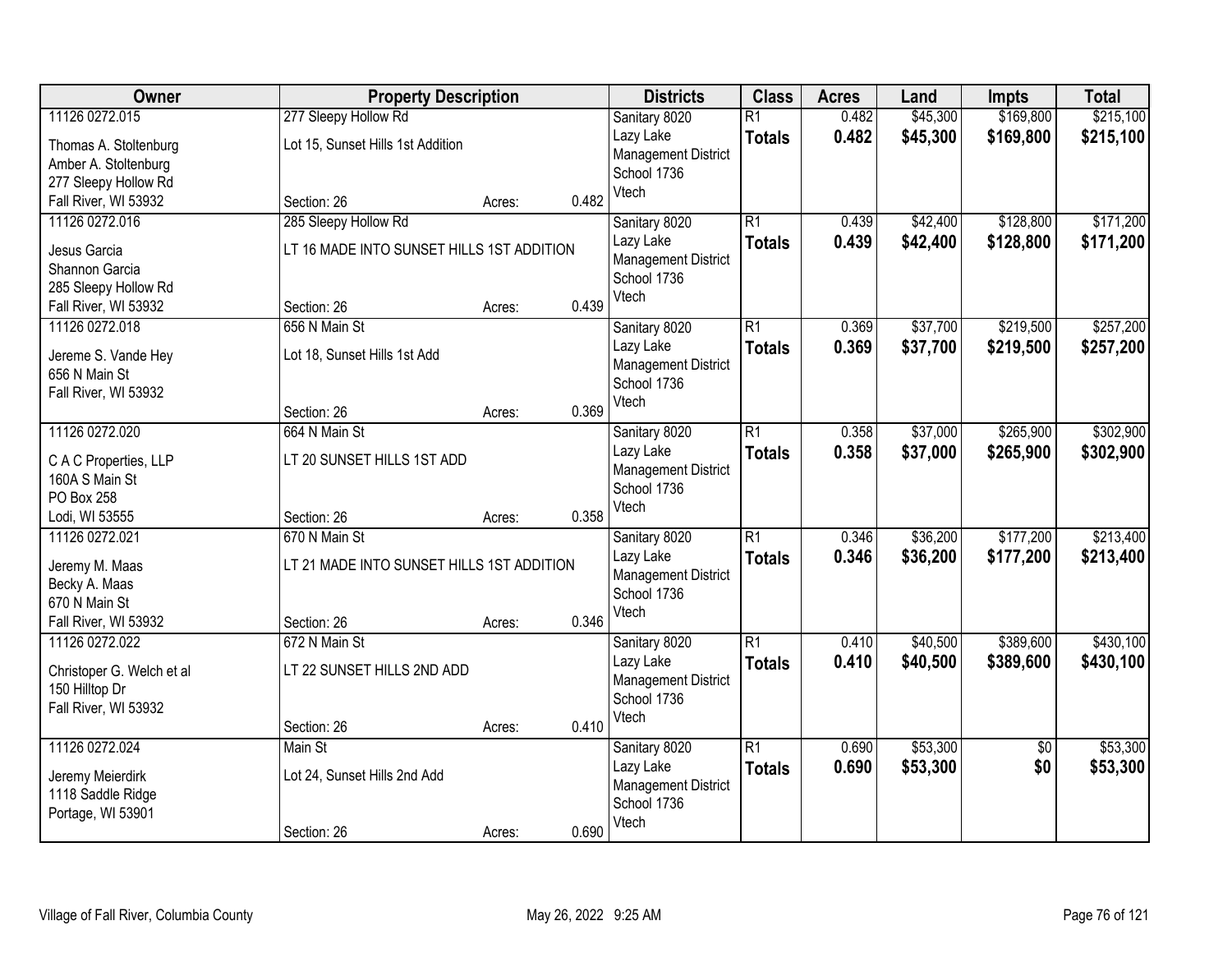| Owner                | <b>Property Description</b> |        |       | <b>Districts</b>           | <b>Class</b>    | <b>Acres</b> | Land     | <b>Impts</b> | <b>Total</b> |
|----------------------|-----------------------------|--------|-------|----------------------------|-----------------|--------------|----------|--------------|--------------|
| 11126 0272.119       | 660 N Main St               |        |       | Sanitary 8020              | $\overline{R1}$ | 0.180        | \$18,000 | \$164,700    | \$182,700    |
| Diane S. Mccumber    | LT 1 CS#3445-23-62          |        |       | Lazy Lake                  | <b>Totals</b>   | 0.180        | \$18,000 | \$164,700    | \$182,700    |
| 660 N Main St        |                             |        |       | <b>Management District</b> |                 |              |          |              |              |
| Fall River, WI 53932 |                             |        |       | School 1736                |                 |              |          |              |              |
|                      | Section: 26                 | Acres: | 0.180 | Vtech                      |                 |              |          |              |              |
| 11126 0272.219       | 662 N Main St               |        |       | Sanitary 8020              | $\overline{R1}$ | 0.180        | \$18,000 | \$164,100    | \$182,100    |
| Edward J. Baima      | LT 2 CS#3445-23-62          |        |       | Lazy Lake                  | <b>Totals</b>   | 0.180        | \$18,000 | \$164,100    | \$182,100    |
| 662 N Main St        |                             |        |       | <b>Management District</b> |                 |              |          |              |              |
| Fall River, WI 53932 |                             |        |       | School 1736                |                 |              |          |              |              |
|                      | Section: 26                 | Acres: | 0.180 | Vtech                      |                 |              |          |              |              |
| 11126 0272.502       | Sleepy Hollow Rd            |        |       | Sanitary 8020              | $\overline{R1}$ | 3.070        | \$96,400 | \$0          | \$96,400     |
| James R. Trier       | LT 1 CS#4232-29-112         |        |       | Lazy Lake                  | <b>Totals</b>   | 3.070        | \$96,400 | \$0          | \$96,400     |
| Marlene A. Trier     |                             |        |       | <b>Management District</b> |                 |              |          |              |              |
| 236 Elizabeth St     |                             |        |       | School 1736                |                 |              |          |              |              |
| Whitewater, WI 53190 | Section: 26                 | Acres: | 3.070 | Vtech                      |                 |              |          |              |              |
| 11126 0272.503       | Main St                     |        |       | Sanitary 8020              | $\overline{R1}$ | 2.880        | \$93,800 | \$0          | \$93,800     |
| Merton J. Barnish    | LT 2 CS#4232-29-112         |        |       | Lazy Lake                  | <b>Totals</b>   | 2.880        | \$93,800 | \$0          | \$93,800     |
| 2121 Doemel St       |                             |        |       | <b>Management District</b> |                 |              |          |              |              |
| Oshkosh, WI 54901    |                             |        |       | School 1736                |                 |              |          |              |              |
|                      | Section: 26                 | Acres: | 2.880 | Vtech                      |                 |              |          |              |              |
| 11126 0273           | 106 Niehoff Dr              |        |       | School 1736                | $\overline{R1}$ | 0.309        | \$36,000 | \$190,700    | \$226,700    |
| Patrick A. Corlett   | Lot 8, Royal Park 1st Addn  |        |       | Vtech                      | <b>Totals</b>   | 0.309        | \$36,000 | \$190,700    | \$226,700    |
| Wendy S. Corlett     |                             |        |       |                            |                 |              |          |              |              |
| 106 Niehoff Dr       |                             |        |       |                            |                 |              |          |              |              |
| Fall River, WI 53932 | Section: 26                 | Acres: | 0.000 |                            |                 |              |          |              |              |
| 11126 0274           | 118 Niehoff Dr              |        |       | School 1736                | $\overline{R1}$ | 0.275        | \$33,600 | \$161,400    | \$195,000    |
|                      |                             |        |       | Vtech                      | <b>Totals</b>   | 0.275        | \$33,600 | \$161,400    | \$195,000    |
| Dawn M. Lee          | Lot 9, Royal Park First Add |        |       |                            |                 |              |          |              |              |
| 118 Niehoff Dr       |                             |        |       |                            |                 |              |          |              |              |
| Fall River, WI 53932 | Section: 26                 | Acres: | 0.000 |                            |                 |              |          |              |              |
| 11126 0275           | 130 Niehoff Dr              |        |       | School 1736                | $\overline{R1}$ | 0.275        | \$33,600 | \$193,200    | \$226,800    |
|                      |                             |        |       | Vtech                      | <b>Totals</b>   | 0.275        | \$33,600 | \$193,200    | \$226,800    |
| Isabel J. Raether    | Lot 10, Royal Park 1st Addn |        |       |                            |                 |              |          |              |              |
| 130 Niehoff Dr       |                             |        |       |                            |                 |              |          |              |              |
| Fall River, WI 53932 |                             |        |       |                            |                 |              |          |              |              |
|                      | Section: 26                 | Acres: | 0.000 |                            |                 |              |          |              |              |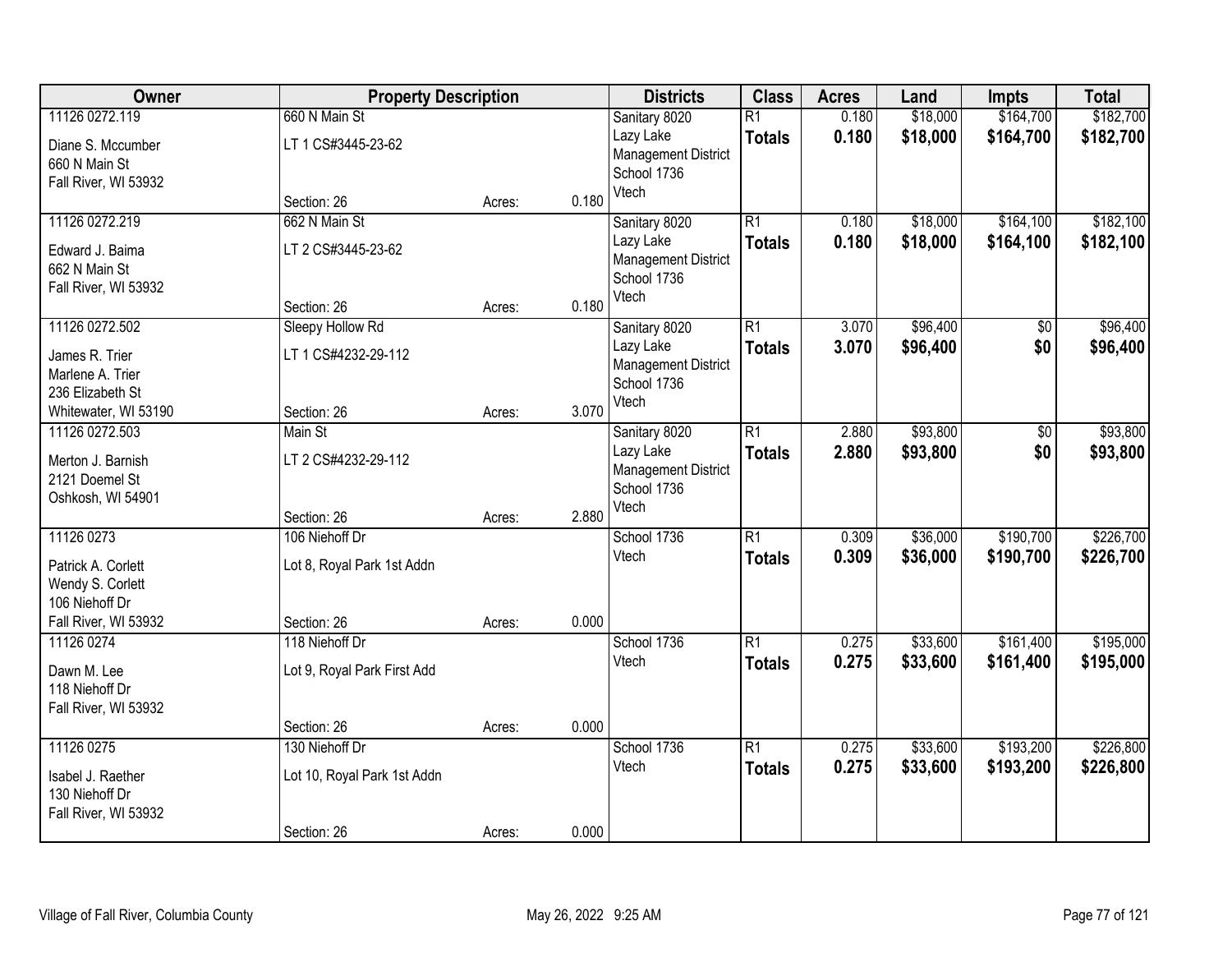| Owner                                  | <b>Property Description</b>     | <b>Districts</b> | <b>Class</b> | <b>Acres</b> | Land            | <b>Impts</b> | <b>Total</b> |           |           |
|----------------------------------------|---------------------------------|------------------|--------------|--------------|-----------------|--------------|--------------|-----------|-----------|
| 11126 0276                             | 142 Niehoff Dr                  |                  |              | School 1736  | $\overline{R1}$ | 0.275        | \$33,600     | \$192,800 | \$226,400 |
| Travis M. Lloyd                        | Lot 11, Royal Park 1st Addition |                  |              | Vtech        | <b>Totals</b>   | 0.275        | \$33,600     | \$192,800 | \$226,400 |
| Tiffany M. Jones                       |                                 |                  |              |              |                 |              |              |           |           |
| 142 Niehoff Dr                         |                                 |                  |              |              |                 |              |              |           |           |
| Fall River, WI 53932                   | Section: 26                     | Acres:           | 0.000        |              |                 |              |              |           |           |
| 11126 0277                             | 154 Niehoff Dr                  |                  |              | School 1736  | $\overline{R1}$ | 0.275        | \$33,600     | \$142,100 | \$175,700 |
| Michael J. Ebert                       | Lot 12, Royal Park 1st Addn     |                  |              | Vtech        | <b>Totals</b>   | 0.275        | \$33,600     | \$142,100 | \$175,700 |
| Christine L. Ebert                     |                                 |                  |              |              |                 |              |              |           |           |
| 154 Niehoff Dr                         |                                 |                  |              |              |                 |              |              |           |           |
| Fall River, WI 53932                   | Section: 26                     | Acres:           | 0.000        |              |                 |              |              |           |           |
| 11126 0278                             | 166 Niehoff Dr                  |                  |              | School 1736  | $\overline{R1}$ | 0.320        | \$36,400     | \$182,600 | \$219,000 |
| Fernando Diaz                          | Lot 13, Royal Park 1st Addn     |                  |              | Vtech        | <b>Totals</b>   | 0.320        | \$36,400     | \$182,600 | \$219,000 |
| Maria Diaz                             |                                 |                  |              |              |                 |              |              |           |           |
| 166 Niehoff Dr                         |                                 |                  |              |              |                 |              |              |           |           |
| Fall River, WI 53932                   | Section: 26                     | Acres:           | 0.000        |              |                 |              |              |           |           |
| 11126 0279                             | 110 Dunn St                     |                  |              | School 1736  | $\overline{R1}$ | 0.382        | \$38,800     | \$199,800 | \$238,600 |
| Thomas M. Claas                        | Lot 14, Royal Park 1st Addn     |                  |              | Vtech        | <b>Totals</b>   | 0.382        | \$38,800     | \$199,800 | \$238,600 |
| 110 Dunn St                            |                                 |                  |              |              |                 |              |              |           |           |
| Fall River, WI 53932                   |                                 |                  |              |              |                 |              |              |           |           |
|                                        | Section: 26                     | Acres:           | 0.000        |              |                 |              |              |           |           |
| 11126 0280                             | 216 Niehoff Dr                  |                  |              | School 1736  | $\overline{R1}$ | 0.716        | \$48,600     | \$152,300 | \$200,900 |
|                                        |                                 |                  |              | Vtech        | <b>Totals</b>   | 0.716        | \$48,600     | \$152,300 | \$200,900 |
| Kris Hellenbrand<br>Callie Hellenbrand | Lot 15, Royal Park 1st Add      |                  |              |              |                 |              |              |           |           |
| 4875 Jacobs Rd                         |                                 |                  |              |              |                 |              |              |           |           |
| Marshall, WI 53995                     | Section: 26                     | Acres:           | 0.000        |              |                 |              |              |           |           |
| 11126 0281                             | 226 Niehoff Dr                  |                  |              | School 1736  | $\overline{R1}$ | 0.551        | \$44,600     | \$157,100 | \$201,700 |
|                                        |                                 |                  |              | Vtech        | <b>Totals</b>   | 0.551        | \$44,600     | \$157,100 | \$201,700 |
| Joshua M. Moungey<br>226 Niehoff Dr    | Lot 16, Royal Park 1st Addn     |                  |              |              |                 |              |              |           |           |
| Fall River, WI 53932                   |                                 |                  |              |              |                 |              |              |           |           |
|                                        | Section: 26                     | Acres:           | 0.000        |              |                 |              |              |           |           |
| 11126 0282.01                          | 240 Niehoff Dr                  |                  |              | School 1736  | $\overline{R1}$ | 0.180        | \$22,700     | \$153,300 | \$176,000 |
|                                        |                                 |                  |              | Vtech        | <b>Totals</b>   | 0.180        | \$22,700     | \$153,300 | \$176,000 |
| Pa's Rental, LLC<br>PO Box 27          | Lot 1, CSM 6478-48-35           |                  |              |              |                 |              |              |           |           |
| Fall River, WI 53932                   |                                 |                  |              |              |                 |              |              |           |           |
|                                        | Section: 26                     | Acres:           | 0.180        |              |                 |              |              |           |           |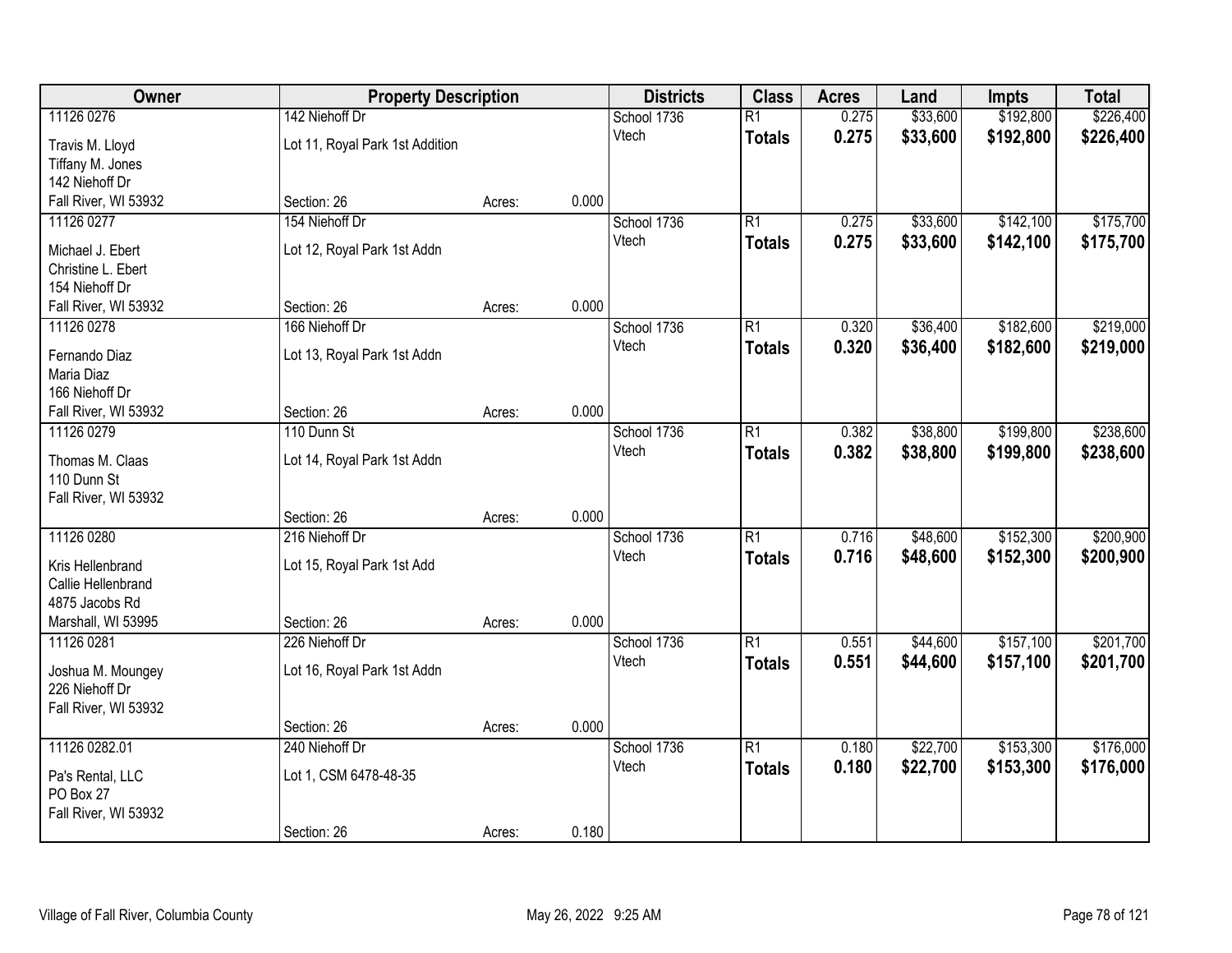| Owner                                  | <b>Property Description</b> |        |       | <b>Districts</b> | <b>Class</b>    | <b>Acres</b> | Land     | <b>Impts</b> | <b>Total</b> |
|----------------------------------------|-----------------------------|--------|-------|------------------|-----------------|--------------|----------|--------------|--------------|
| 11126 0282.02                          | 238 Niehoff Dr              |        |       | School 1736      | $\overline{R1}$ | 0.140        | \$17,600 | \$167,300    | \$184,900    |
| Tanya Czarnezki<br>238 Niehoff Dr      | Lot 2, CSM 6478-48-35       |        |       | Vtech            | <b>Totals</b>   | 0.140        | \$17,600 | \$167,300    | \$184,900    |
| Fall River, WI 53932                   |                             |        |       |                  |                 |              |          |              |              |
|                                        | Section: 26                 | Acres: | 0.140 |                  |                 |              |          |              |              |
| 11126 0283                             | 227 Niehoff Dr              |        |       | School 1736      | $\overline{R1}$ | 0.341        | \$37,200 | \$232,200    | \$269,400    |
| Jodi L. Horne                          | Lot 18, Royal Park 1st Add  |        |       | Vtech            | <b>Totals</b>   | 0.341        | \$37,200 | \$232,200    | \$269,400    |
| Collette Trumpy                        |                             |        |       |                  |                 |              |          |              |              |
| 227 Niehoff Dr                         |                             |        |       |                  |                 |              |          |              |              |
| Fall River, WI 53932                   | Section: 26                 | Acres: | 0.000 |                  |                 |              |          |              |              |
| 11126 0284                             | 203 Niehoff Dr              |        |       | School 1736      | $\overline{R1}$ | 0.299        | \$35,500 | \$241,400    | \$276,900    |
| Robert W. Pearson                      | Lot 19, Royal Park 1st Addn |        |       | Vtech            | <b>Totals</b>   | 0.299        | \$35,500 | \$241,400    | \$276,900    |
| Twila A. Pearson                       |                             |        |       |                  |                 |              |          |              |              |
| 203 Niehoff Dr                         |                             |        |       |                  |                 |              |          |              |              |
| Fall River, WI 53932                   | Section: 26                 | Acres: | 0.000 |                  |                 |              |          |              |              |
| 11126 0285                             | 165 Niehoff Dr              |        |       | School 1736      | $\overline{R1}$ | 0.275        | \$33,600 | \$185,500    | \$219,100    |
|                                        |                             |        |       | Vtech            | <b>Totals</b>   | 0.275        | \$33,600 | \$185,500    | \$219,100    |
| John D. White                          | Lot 20, Royal Park 1st Add  |        |       |                  |                 |              |          |              |              |
| Heather L. White                       |                             |        |       |                  |                 |              |          |              |              |
| 165 Niehoff Dr                         |                             |        |       |                  |                 |              |          |              |              |
| Fall River, WI 53932                   | Section: 26                 | Acres: | 0.000 |                  |                 |              |          |              |              |
| 11126 0286                             | 153 Niehoff Dr              |        |       | School 1736      | $\overline{R1}$ | 0.275        | \$33,600 | \$198,800    | \$232,400    |
| Heather L. Vosberg                     | Lot 21, Royal Park 1st Add  |        |       | Vtech            | <b>Totals</b>   | 0.275        | \$33,600 | \$198,800    | \$232,400    |
| Matthew R. Vosberg                     |                             |        |       |                  |                 |              |          |              |              |
| 153 Niehoff Dr                         |                             |        |       |                  |                 |              |          |              |              |
| Fall River, WI 53932                   | Section: 26                 | Acres: | 0.000 |                  |                 |              |          |              |              |
| 11126 0287                             | 141 Niehoff Dr              |        |       | School 1736      | $\overline{R1}$ | 0.275        | \$33,600 | \$196,100    | \$229,700    |
| Jill E. Kaufman                        | Lot 22, Royal Park 1st Add  |        |       | Vtech            | <b>Totals</b>   | 0.275        | \$33,600 | \$196,100    | \$229,700    |
| 141 Niehoff Dr                         |                             |        |       |                  |                 |              |          |              |              |
| Fall River, WI 53932                   |                             |        |       |                  |                 |              |          |              |              |
|                                        | Section: 26                 | Acres: | 0.000 |                  |                 |              |          |              |              |
| 11126 0288                             | 129 Niehoff Dr              |        |       | School 1736      | $\overline{R1}$ | 0.275        | \$33,600 | \$143,200    | \$176,800    |
|                                        |                             |        |       | Vtech            | <b>Totals</b>   | 0.275        | \$33,600 | \$143,200    | \$176,800    |
| Edwin A. Peterson                      | Lot 23, Royal Park 1st Addn |        |       |                  |                 |              |          |              |              |
| Lorraine I. Peterson<br>129 Niehoff Dr |                             |        |       |                  |                 |              |          |              |              |
| Fall River, WI 53932                   | Section: 26                 | Acres: | 0.000 |                  |                 |              |          |              |              |
|                                        |                             |        |       |                  |                 |              |          |              |              |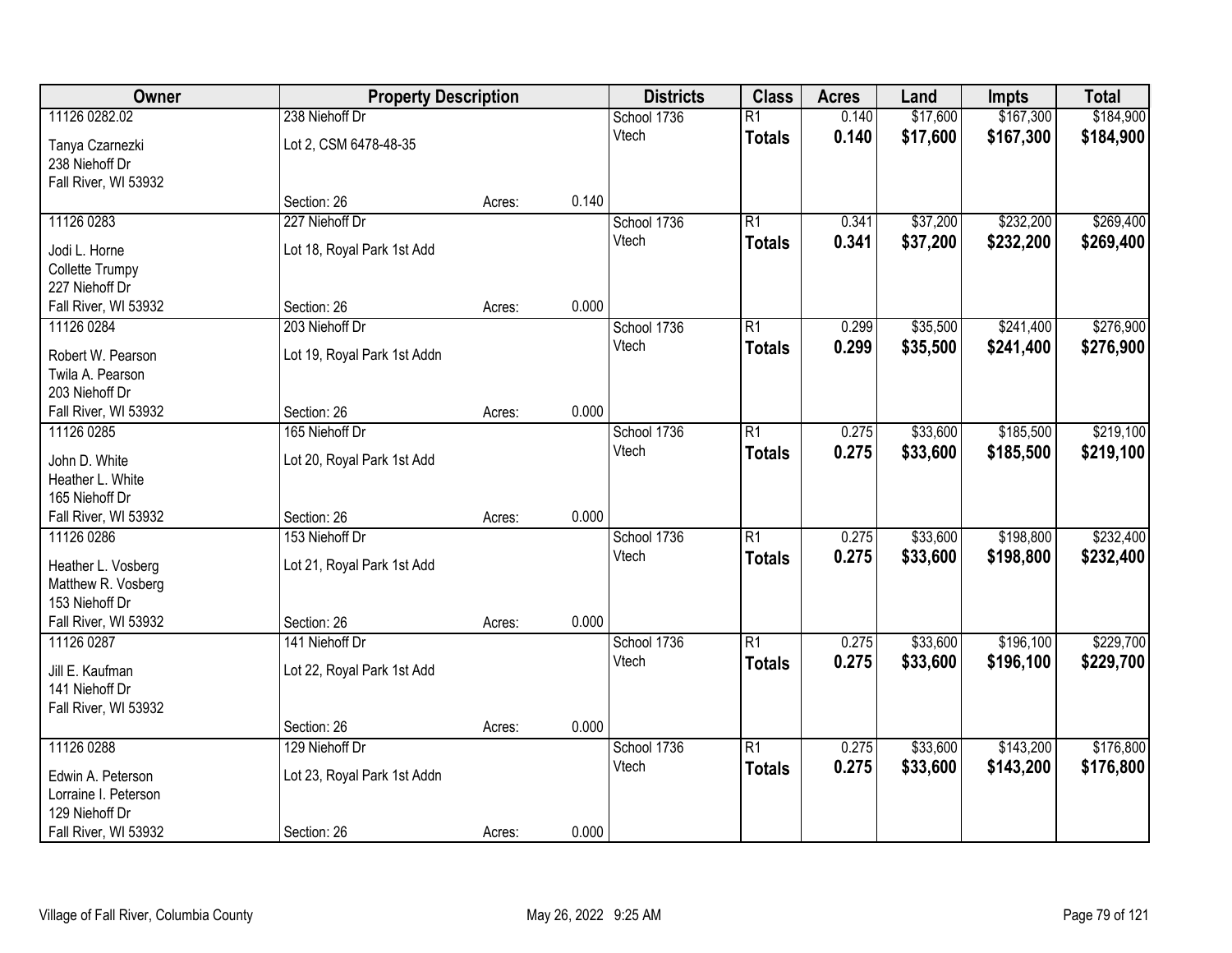| Owner                                        | <b>Property Description</b> |        |       | <b>Districts</b> | <b>Class</b>    | <b>Acres</b> | Land     | <b>Impts</b> | <b>Total</b> |
|----------------------------------------------|-----------------------------|--------|-------|------------------|-----------------|--------------|----------|--------------|--------------|
| 11126 0289                                   | 117 Niehoff Dr              |        |       | School 1736      | $\overline{R1}$ | 0.275        | \$33,600 | \$190,800    | \$224,400    |
| Bruce D & Ann M Gehrke Living Trust          | Lot 24, Royal Park 1st Addn |        |       | Vtech            | <b>Totals</b>   | 0.275        | \$33,600 | \$190,800    | \$224,400    |
| Dated 6/9/2010                               |                             |        |       |                  |                 |              |          |              |              |
| 117 Niehoff Dr                               |                             |        |       |                  |                 |              |          |              |              |
| Fall River, WI 53932                         | Section: 26                 | Acres: | 0.000 |                  |                 |              |          |              |              |
| 11126 0290                                   | 105 Niehoff Dr              |        |       | School 1736      | $\overline{R1}$ | 0.320        | \$36,400 | \$184,800    | \$221,200    |
| Jason Coop                                   | Lot 25, Royal Park 1st Add  |        |       | Vtech            | <b>Totals</b>   | 0.320        | \$36,400 | \$184,800    | \$221,200    |
| 105 Niehoff Dr                               |                             |        |       |                  |                 |              |          |              |              |
| Fall River, WI 53932                         |                             |        |       |                  |                 |              |          |              |              |
|                                              | Section: 26                 | Acres: | 0.000 |                  |                 |              |          |              |              |
| 11126 0291                                   | 92 Niehoff Dr               |        |       | School 1736      | $\overline{C2}$ | 0.530        | \$47,600 | \$528,900    | \$576,500    |
| Bruce A. Wolff et al                         | Lot 1 CS#3443-23-60         |        |       | Vtech            | <b>Totals</b>   | 0.530        | \$47,600 | \$528,900    | \$576,500    |
| c/o Bruce A. Wolff                           |                             |        |       |                  |                 |              |          |              |              |
| 6 El Potrero Rd                              |                             |        |       |                  |                 |              |          |              |              |
| Chimayo, NM 87522                            | Section: 26                 | Acres: | 0.530 |                  |                 |              |          |              |              |
| 11126 0291.01                                | 329 Fox Trl                 |        |       | School 1736      | $\overline{C2}$ | 0.453        | \$43,400 | \$373,800    | \$417,200    |
| Fox Trail Apartments, LLC                    | Lot 1, CSM 2943-19-53       |        |       | Vtech            | <b>Totals</b>   | 0.453        | \$43,400 | \$373,800    | \$417,200    |
| W11097 Van Buren Rd                          |                             |        |       |                  |                 |              |          |              |              |
| Columbus, WI 53925                           |                             |        |       |                  |                 |              |          |              |              |
|                                              | Section: 26                 | Acres: | 0.000 |                  |                 |              |          |              |              |
| 11126 0291.06                                | 95 Niehoff Dr               |        |       | School 1736      | $\overline{C2}$ | 0.360        | \$37,100 | \$417,800    | \$454,900    |
|                                              |                             |        |       | Vtech            | <b>Totals</b>   | 0.360        | \$37,100 | \$417,800    | \$454,900    |
| Christopher G. Welch et al<br>150 Hilltop Dr | Lot 2, CSM 2943-19-53       |        |       |                  |                 |              |          |              |              |
| Fall River, WI 53932                         |                             |        |       |                  |                 |              |          |              |              |
|                                              | Section: 26                 | Acres: | 0.360 |                  |                 |              |          |              |              |
| 11126 0292                                   | 209 Fox Trl                 |        |       | School 1736      | $\overline{C2}$ | 0.320        | \$34,400 | \$362,800    | \$397,200    |
|                                              |                             |        |       | Vtech            | <b>Totals</b>   | 0.320        | \$34,400 | \$362,800    | \$397,200    |
| Bernice M Hemling Living Trust Dated         | Lot 3 CS#3443-23-60         |        |       |                  |                 |              |          |              |              |
| 2/7/1997<br>W2709 Moore Rd                   |                             |        |       |                  |                 |              |          |              |              |
| Columbus, WI 53925                           | Section: 26                 | Acres: | 0.320 |                  |                 |              |          |              |              |
| 11126 0293                                   | 201 Fox Trl                 |        |       | School 1736      | $\overline{C2}$ | 0.590        | \$49,700 | \$366,400    | \$416,100    |
|                                              |                             |        |       | Vtech            | <b>Totals</b>   | 0.590        | \$49,700 | \$366,400    | \$416,100    |
| Danny L. Jacob                               | Lot 2 CS#3443-23-60         |        |       |                  |                 |              |          |              |              |
| 201 Fox Trail Dr                             |                             |        |       |                  |                 |              |          |              |              |
| Fall River, WI 53932                         |                             |        |       |                  |                 |              |          |              |              |
|                                              | Section: 26                 | Acres: | 0.590 |                  |                 |              |          |              |              |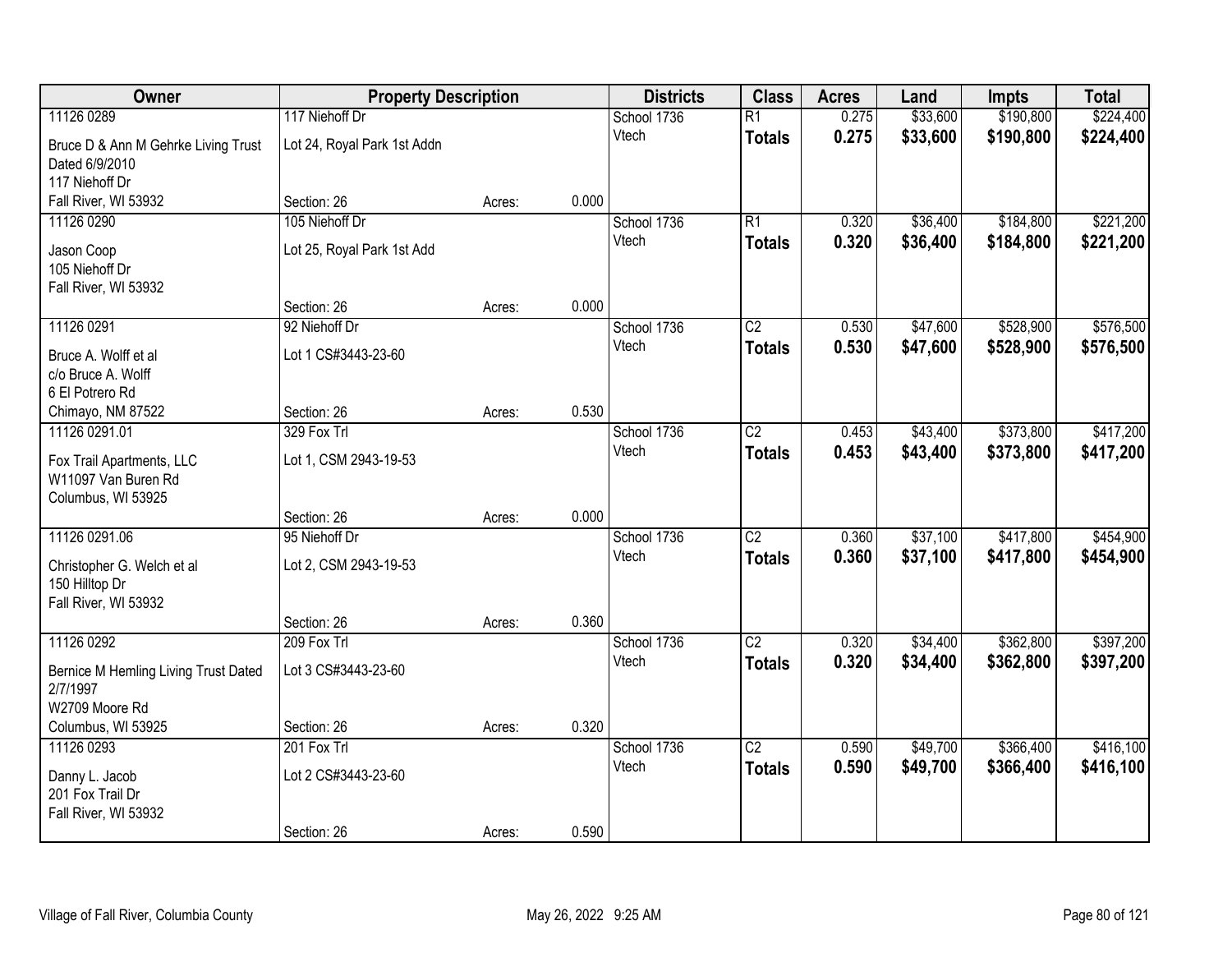| Owner                                                                | <b>Property Description</b> |        |       | <b>Districts</b> | <b>Class</b>    | <b>Acres</b> | Land     | <b>Impts</b> | <b>Total</b> |
|----------------------------------------------------------------------|-----------------------------|--------|-------|------------------|-----------------|--------------|----------|--------------|--------------|
| 11126 0294                                                           | 291 Niehoff Dr              |        |       | School 1736      | $\overline{R1}$ | 0.353        | \$37,700 | \$195,800    | \$233,500    |
| Keith A. Grossman                                                    | Lot 26, Royal Park 2nd Addn |        |       | Vtech            | <b>Totals</b>   | 0.353        | \$37,700 | \$195,800    | \$233,500    |
| Beverly A. Grossman                                                  |                             |        |       |                  |                 |              |          |              |              |
| 291 Niehoff Dr                                                       |                             |        |       |                  |                 |              |          |              |              |
| Fall River, WI 53932                                                 | Section: 26                 | Acres: | 0.000 |                  |                 |              |          |              |              |
| 11126 0295                                                           | 283 Niehoff Dr              |        |       | School 1736      | R1              | 0.275        | \$33,600 | \$182,600    | \$216,200    |
|                                                                      |                             |        |       | Vtech            | Totals          | 0.275        | \$33,600 | \$182,600    | \$216,200    |
| Judy A. Sullivan<br>283 Niehoff Dr                                   | Lot 27, Royal Park 2nd Addn |        |       |                  |                 |              |          |              |              |
| Fall River, WI 53932                                                 |                             |        |       |                  |                 |              |          |              |              |
|                                                                      | Section: 26                 | Acres: | 0.000 |                  |                 |              |          |              |              |
| 11126 0296                                                           | 275 Niehoff Dr              |        |       | School 1736      | R1              | 0.275        | \$33,600 | \$237,800    | \$271,400    |
|                                                                      |                             |        |       | Vtech            | <b>Totals</b>   | 0.275        | \$33,600 | \$237,800    | \$271,400    |
| Keith & Sharon Hanson Revocable Trus   Lot 28, Royal Park Second Add |                             |        |       |                  |                 |              |          |              |              |
| Uda 6/26/2020                                                        |                             |        |       |                  |                 |              |          |              |              |
| 275 Niehoff Dr                                                       |                             |        |       |                  |                 |              |          |              |              |
| Fall River, WI 53932                                                 | Section: 26                 | Acres: | 0.000 |                  |                 |              |          |              |              |
| 11126 0297                                                           | 267 Niehoff Dr              |        |       | School 1736      | R1              | 0.275        | \$33,600 | \$237,600    | \$271,200    |
| Kathryn R. Schnurr                                                   | Lot 29, Royal Park 2nd Addn |        |       | Vtech            | <b>Totals</b>   | 0.275        | \$33,600 | \$237,600    | \$271,200    |
| Matthew J. Schnurr                                                   |                             |        |       |                  |                 |              |          |              |              |
| 267 Niehoff Dr                                                       |                             |        |       |                  |                 |              |          |              |              |
| Fall River, WI 53932                                                 | Section: 26                 | Acres: | 0.000 |                  |                 |              |          |              |              |
| 11126 0298                                                           | 259 Niehoff Dr              |        |       | School 1736      | $\overline{R1}$ | 0.280        | \$34,000 | \$180,900    | \$214,900    |
| James L. Karls Jr                                                    | Lot 30, Royal Park 2nd Addn |        |       | Vtech            | <b>Totals</b>   | 0.280        | \$34,000 | \$180,900    | \$214,900    |
| Aimee M. Karls                                                       |                             |        |       |                  |                 |              |          |              |              |
| 259 Niehoff Dr                                                       |                             |        |       |                  |                 |              |          |              |              |
| Fall River, WI 53932                                                 | Section: 26                 | Acres: | 0.000 |                  |                 |              |          |              |              |
| 11126 0299                                                           | 251 Niehoff Dr              |        |       | School 1736      | R1              | 0.280        | \$34,000 | \$181,600    | \$215,600    |
| Robert K. Skilton                                                    | Lot 31, Royal Park 2nd Addn |        |       | Vtech            | <b>Totals</b>   | 0.280        | \$34,000 | \$181,600    | \$215,600    |
| Linda K. Skilton                                                     |                             |        |       |                  |                 |              |          |              |              |
| 251 Niehoff Dr                                                       |                             |        |       |                  |                 |              |          |              |              |
| Fall River, WI 53932                                                 | Section: 26                 | Acres: | 0.000 |                  |                 |              |          |              |              |
| 11126 0300                                                           | 243 Niehoff Dr              |        |       | School 1736      | R1              | 0.317        | \$36,300 | \$197,000    | \$233,300    |
|                                                                      |                             |        |       | Vtech            | <b>Totals</b>   | 0.317        | \$36,300 | \$197,000    | \$233,300    |
| Daniel L. Pellett                                                    | Lot 32, Royal Park 2nd Addn |        |       |                  |                 |              |          |              |              |
| Brandi S. Pellett                                                    |                             |        |       |                  |                 |              |          |              |              |
| 243 Niehoff Dr                                                       |                             |        |       |                  |                 |              |          |              |              |
| Fall River, WI 53932                                                 | Section: 26                 | Acres: | 0.000 |                  |                 |              |          |              |              |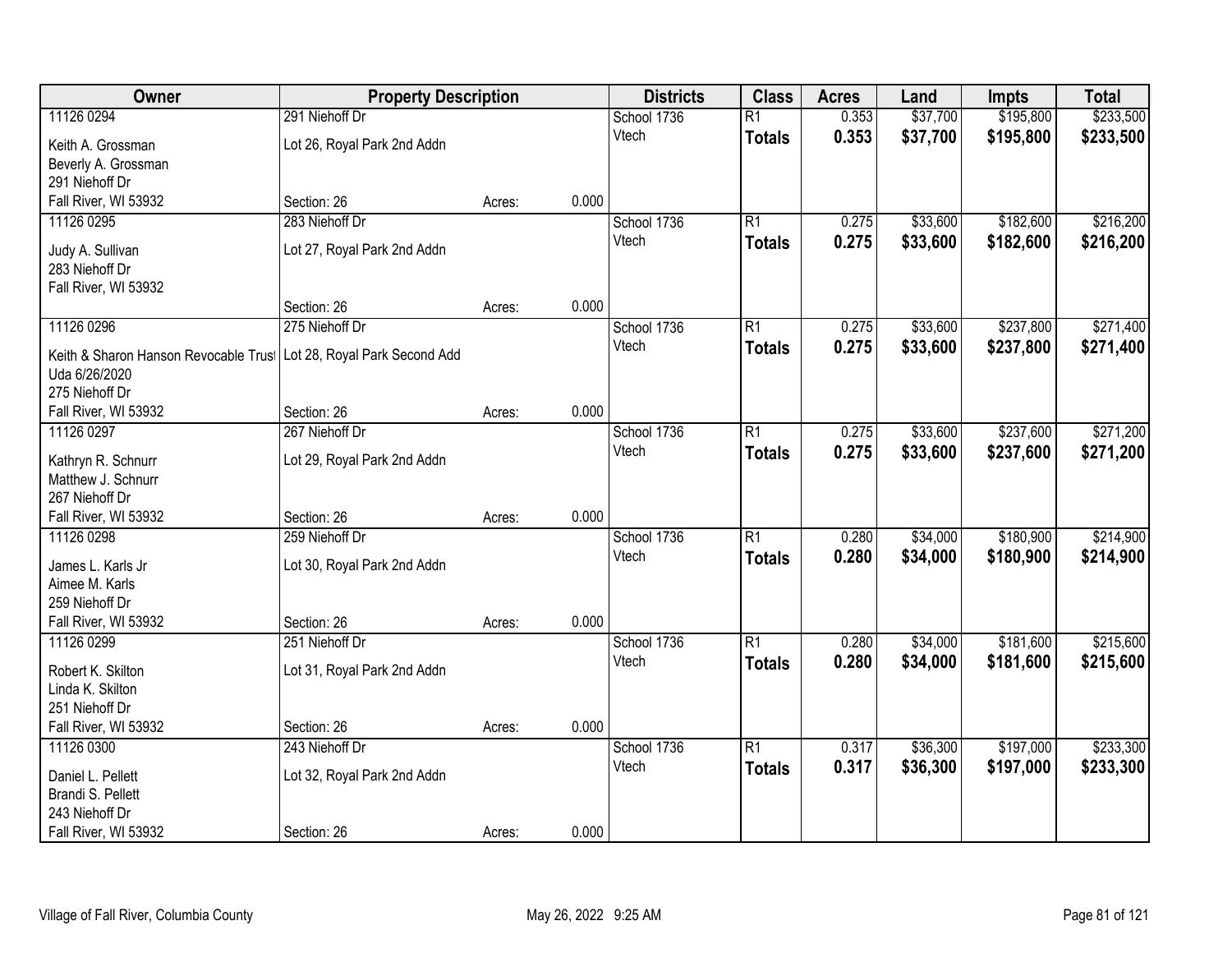| Owner                                | <b>Property Description</b>   |        |       | <b>Districts</b> | <b>Class</b>    | <b>Acres</b> | Land     | <b>Impts</b> | <b>Total</b> |
|--------------------------------------|-------------------------------|--------|-------|------------------|-----------------|--------------|----------|--------------|--------------|
| 11126 0301                           | 248 Niehoff Dr                |        |       | School 1736      | $\overline{R1}$ | 0.569        | \$45,000 | \$285,600    | \$330,600    |
| Robert E. Sherwood                   | Lot 33, Royal Park 2nd Addn   |        |       | Vtech            | <b>Totals</b>   | 0.569        | \$45,000 | \$285,600    | \$330,600    |
| Nancy L. Sherwood                    |                               |        |       |                  |                 |              |          |              |              |
| 250 Niehoff Dr                       |                               |        |       |                  |                 |              |          |              |              |
| Fall River, WI 53932                 | Section: 26                   | Acres: | 0.000 |                  |                 |              |          |              |              |
| 11126 0302.02                        | 262 Niehoff Dr                |        |       | School 1736      | R1              | 0.700        | \$33,800 | \$339,200    | \$373,000    |
| Max A. Gould                         | Lot 1 CS#3916-27-32           |        |       | Vtech            | Totals          | 0.700        | \$33,800 | \$339,200    | \$373,000    |
| 292 Niehoff Dr                       |                               |        |       |                  |                 |              |          |              |              |
| Fall River, WI 53932                 |                               |        |       |                  |                 |              |          |              |              |
|                                      | Section: 26                   | Acres: | 0.700 |                  |                 |              |          |              |              |
| 11126 0303                           | 268 Niehoff Dr                |        |       | School 1736      | R1              | 0.285        | \$34,300 | \$203,400    | \$237,700    |
| Clarence J. Sanford                  |                               |        |       | Vtech            | <b>Totals</b>   | 0.285        | \$34,300 | \$203,400    | \$237,700    |
| Sandy G. Murphy                      | Lot 35, Royal Park 2nd Add    |        |       |                  |                 |              |          |              |              |
| 268 Niehoff Dr                       |                               |        |       |                  |                 |              |          |              |              |
| Fall River, WI 53932                 | Section: 26                   | Acres: | 0.000 |                  |                 |              |          |              |              |
| 11126 0304                           | 274 Niehoff Dr                |        |       | School 1736      | R1              | 0.275        | \$33,600 | \$216,800    | \$250,400    |
|                                      |                               |        |       | Vtech            | <b>Totals</b>   | 0.275        | \$33,600 | \$216,800    | \$250,400    |
| Jennifer M. Ruppel<br>274 Niehoff Dr | Lot 36, Royal Park Second Add |        |       |                  |                 |              |          |              |              |
| Fall River, WI 53932                 |                               |        |       |                  |                 |              |          |              |              |
|                                      | Section: 26                   | Acres: | 0.000 |                  |                 |              |          |              |              |
| 11126 0305                           | 280 Niehoff Dr                |        |       | School 1736      | $\overline{R1}$ | 0.275        | \$33,600 | \$202,300    | \$235,900    |
|                                      |                               |        |       | Vtech            | <b>Totals</b>   | 0.275        | \$33,600 | \$202,300    | \$235,900    |
| James M. Woudstra                    | Lot 37, Royal Park 2nd Add    |        |       |                  |                 |              |          |              |              |
| Kerry L. Woudstra<br>280 Niehoff Dr  |                               |        |       |                  |                 |              |          |              |              |
| Fall River, WI 53932                 | Section: 26                   | Acres: | 0.000 |                  |                 |              |          |              |              |
| 11126 0306                           | 286 Niehoff Dr                |        |       | School 1736      | R1              | 0.275        | \$33,600 | \$221,000    | \$254,600    |
|                                      |                               |        |       | Vtech            | <b>Totals</b>   | 0.275        | \$33,600 | \$221,000    | \$254,600    |
| Jeffrey P. Hurst                     | Lot 38, Royal Park Second Add |        |       |                  |                 |              |          |              |              |
| Teri Hurst                           |                               |        |       |                  |                 |              |          |              |              |
| 286 Niehoff Dr                       |                               |        | 0.000 |                  |                 |              |          |              |              |
| Fall River, WI 53932<br>11126 0307   | Section: 26<br>292 Niehoff Dr | Acres: |       | School 1736      | R1              | 0.275        | \$33,600 | \$188,400    | \$222,000    |
|                                      |                               |        |       | Vtech            | <b>Totals</b>   | 0.275        | \$33,600 | \$188,400    | \$222,000    |
| Mark A. Gould                        | Lot 39, Royal Park 2nd Add    |        |       |                  |                 |              |          |              |              |
| Luanne M. Gould                      |                               |        |       |                  |                 |              |          |              |              |
| 292 Niehoff Dr                       |                               |        |       |                  |                 |              |          |              |              |
| Fall River, WI 53932                 | Section: 26                   | Acres: | 0.000 |                  |                 |              |          |              |              |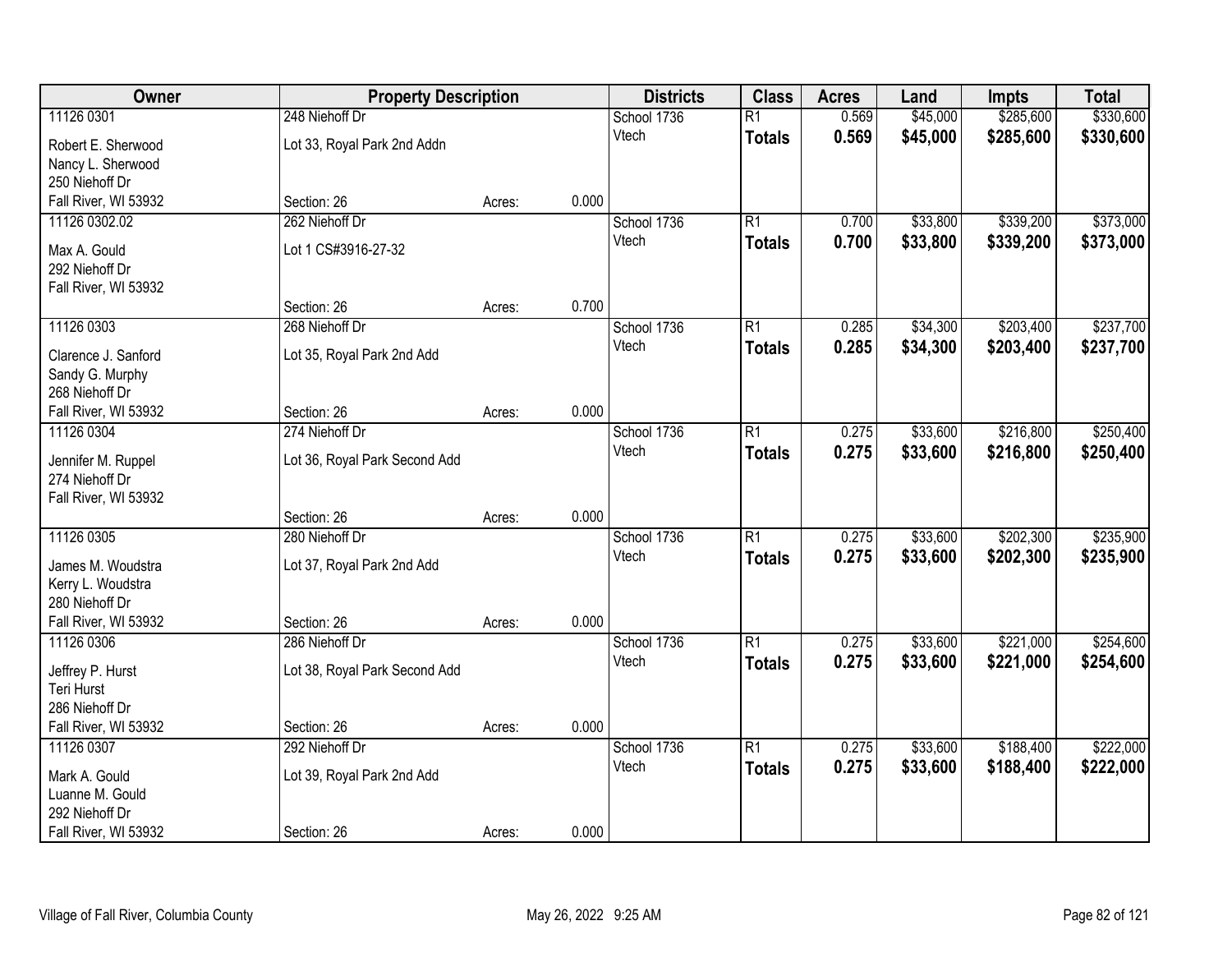| Owner                            |                                                   | <b>Property Description</b> |        | <b>Districts</b> | <b>Class</b>     | <b>Acres</b> | Land            | <b>Impts</b>    | <b>Total</b>     |
|----------------------------------|---------------------------------------------------|-----------------------------|--------|------------------|------------------|--------------|-----------------|-----------------|------------------|
| 11126 0308                       | 298 Niehoff Dr                                    |                             |        | School 1736      | $\overline{R1}$  | 0.303        | \$35,700        | \$224,300       | \$260,000        |
| Brian L. Chase                   | Lot 40, Royal Park Second Add                     |                             |        | Vtech            | <b>Totals</b>    | 0.303        | \$35,700        | \$224,300       | \$260,000        |
| Lori A. Chase                    |                                                   |                             |        |                  |                  |              |                 |                 |                  |
| 298 Niehoff Dr                   |                                                   |                             |        |                  |                  |              |                 |                 |                  |
| Fall River, WI 53932             | Section: 26                                       | Acres:                      | 0.000  |                  |                  |              |                 |                 |                  |
| 11126 0309                       | N2877 Gruhn Rd                                    |                             |        | School 1736      | $\overline{X4}$  | 40.000       | \$0             | $\overline{50}$ | \$0              |
| Village of Fall River            | SW 1/4 OF NE 1/4                                  |                             |        | Vtech            | <b>Totals</b>    | 40.000       | \$0             | \$0             | \$0              |
| PO Box 37                        |                                                   |                             |        |                  |                  |              |                 |                 |                  |
| Fall River, WI 53932             |                                                   |                             |        |                  |                  |              |                 |                 |                  |
|                                  | Section: 35                                       | Acres:                      | 40.000 |                  |                  |              |                 |                 |                  |
| 11126 0310                       | Landlocked                                        |                             |        | School 1736      | X4               | 13.000       | $\overline{50}$ | $\overline{50}$ | $\overline{\$0}$ |
| Village of Fall River            | NW 1/4 OF SE 1/4, PART OF V275-367 CEN SEC 35     |                             |        | Vtech            | <b>Totals</b>    | 13.000       | \$0             | \$0             | \$0              |
| PO Box 37                        | S48 23' E5248, N41 33'E239.2' S68 56' E TO NE COR |                             |        |                  |                  |              |                 |                 |                  |
| Fall River, WI 53932             | SD 1/4 1/4 E TO POB                               |                             |        |                  |                  |              |                 |                 |                  |
|                                  | Section: 35                                       | Acres:                      | 13.000 |                  |                  |              |                 |                 |                  |
| 11126 0311.1                     | Sunrise Ln                                        |                             |        | School 1736      | A43              | 20.000       | \$4,100         | \$0             | \$4,100          |
| Donald R. Borde                  | SE1/4 NW1/4 EXC SECOND ADD TO ROLLING             |                             |        | Vtech            | S <sub>5</sub> x | 15.430       | \$45,500        | \$0             | \$45,500         |
| James A. Borde                   | <b>MEADOW ESTATES</b>                             |                             |        |                  | <b>Totals</b>    | 35.430       | \$49,600        | \$0             | \$49,600         |
| N2252 Old F Rd                   |                                                   |                             |        |                  |                  |              |                 |                 |                  |
| Rio, WI 53960                    | Section: 35                                       | Acres:                      | 35.430 |                  |                  |              |                 |                 |                  |
| 11126 0312                       | 337 Fox Trl                                       |                             |        | School 1736      | $\overline{C2}$  | 0.871        | \$57,600        | \$628,500       | \$686,100        |
| C A C Properties, LLP            | LT 1 CS#2604-17-57                                |                             |        | Vtech            | <b>Totals</b>    | 0.871        | \$57,600        | \$628,500       | \$686,100        |
| 160A S Main St                   |                                                   |                             |        |                  |                  |              |                 |                 |                  |
| PO Box 258                       |                                                   |                             |        |                  |                  |              |                 |                 |                  |
| Lodi, WI 53555                   | Section: 26                                       | Acres:                      | 0.871  |                  |                  |              |                 |                 |                  |
| 11126 0313                       | 353 Fox Trl                                       |                             |        | School 1736      | $\overline{C2}$  | 0.948        | \$59,100        | \$615,500       | \$674,600        |
| C A C Properties, LLP            | LT 2 CS#2604-17-57                                |                             |        | Vtech            | <b>Totals</b>    | 0.948        | \$59,100        | \$615,500       | \$674,600        |
| 160A S Main St                   |                                                   |                             |        |                  |                  |              |                 |                 |                  |
| PO Box 258                       |                                                   |                             |        |                  |                  |              |                 |                 |                  |
| Lodi, WI 53555                   | Section: 26                                       | Acres:                      | 0.948  |                  |                  |              |                 |                 |                  |
| 11126 0314.01                    | 369 Fox Trl                                       |                             |        | School 1736      | R1               | 0.000        | \$15,000        | \$136,000       | \$151,000        |
|                                  | Unit 1, Fox Trail Condominium                     |                             |        | Vtech            | <b>Totals</b>    | 0.000        | \$15,000        | \$136,000       | \$151,000        |
| Garett J. Leitz<br>Sara J. Leitz |                                                   |                             |        |                  |                  |              |                 |                 |                  |
| 369 Fox Trl                      |                                                   |                             |        |                  |                  |              |                 |                 |                  |
| Fall River, WI 53932             | Section: 26                                       | Acres:                      | 0.000  |                  |                  |              |                 |                 |                  |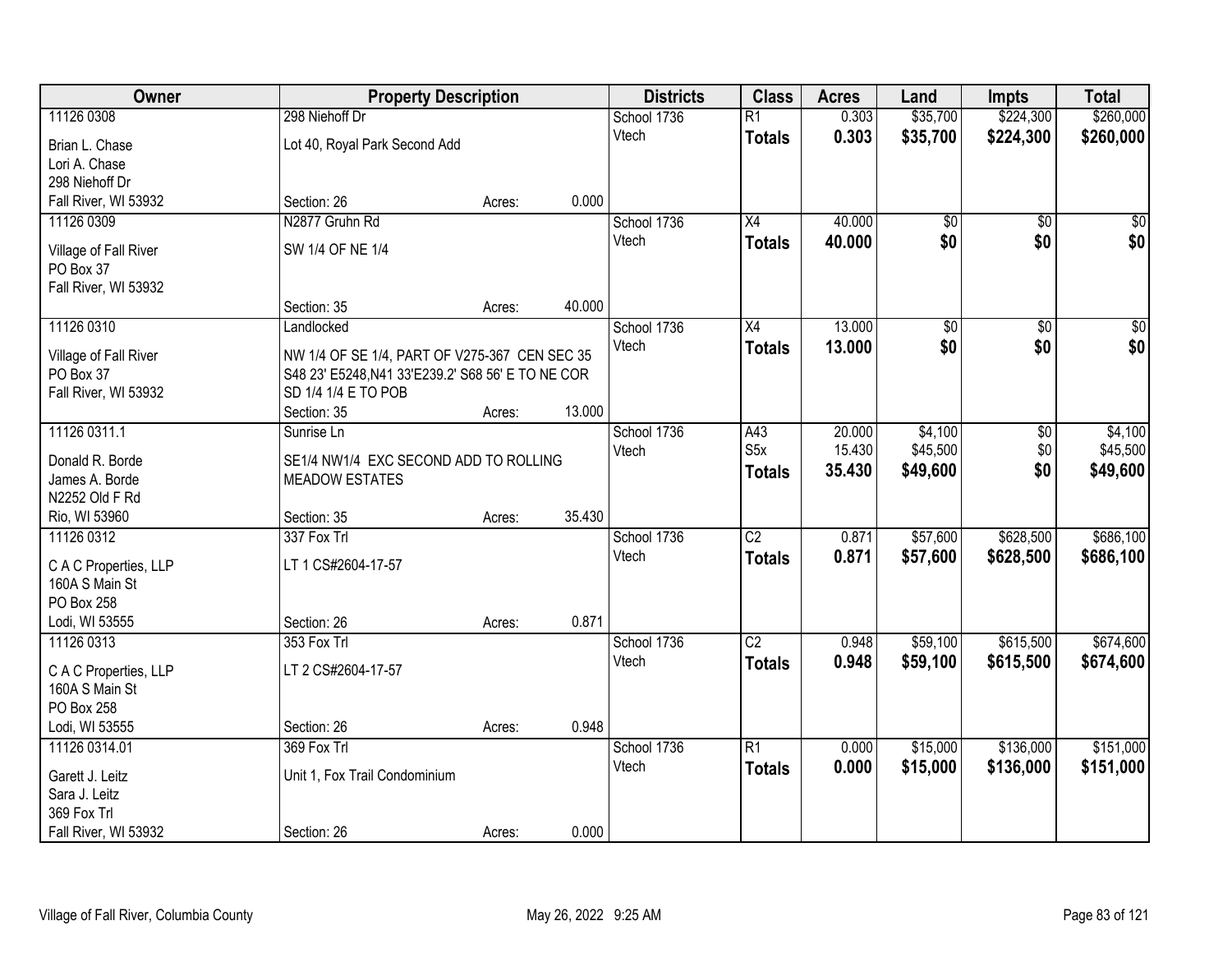| Owner                                             | <b>Property Description</b>  |        |       | <b>Districts</b>              | <b>Class</b>    | <b>Acres</b> | Land            | Impts           | <b>Total</b>    |
|---------------------------------------------------|------------------------------|--------|-------|-------------------------------|-----------------|--------------|-----------------|-----------------|-----------------|
| 11126 0314.02                                     | 371 Fox Trl                  |        |       | School 1736                   | $\overline{R1}$ | 0.000        | \$15,000        | \$132,200       | \$147,200       |
| John W. Krebs                                     | UNIT 2 FOX TRAIL CONDOMINIUM |        |       | Vtech                         | <b>Totals</b>   | 0.000        | \$15,000        | \$132,200       | \$147,200       |
| Marilon J. Krebs                                  |                              |        |       |                               |                 |              |                 |                 |                 |
| 371 Fox Trl                                       |                              |        |       |                               |                 |              |                 |                 |                 |
| Fall River, WI 53932                              | Section: 26                  | Acres: | 0.000 |                               |                 |              |                 |                 |                 |
| 11126 0314.03                                     | 373 Fox Trl                  |        |       | School 1736                   | $\overline{R1}$ | 0.000        | \$15,000        | \$152,900       | \$167,900       |
| Michael C. Matuszeske                             | UNIT 3 FOX TRAIL CONDOMINIUM |        |       | Vtech                         | <b>Totals</b>   | 0.000        | \$15,000        | \$152,900       | \$167,900       |
| Tammy R. Matuszeske                               |                              |        |       |                               |                 |              |                 |                 |                 |
| 373 Fox Trl                                       |                              |        |       |                               |                 |              |                 |                 |                 |
| Fall River, WI 53932                              | Section: 26                  | Acres: | 0.000 |                               |                 |              |                 |                 |                 |
| 11126 0314.04                                     | 375 Fox Trl                  |        |       | School 1736                   | $\overline{R1}$ | 0.000        | \$15,000        | \$143,700       | \$158,700       |
| Bill P. Gill                                      | UNIT 4 FOX TRAIL CONDOMINIUM |        |       | Vtech                         | <b>Totals</b>   | 0.000        | \$15,000        | \$143,700       | \$158,700       |
| Jolene K. Gill                                    |                              |        |       |                               |                 |              |                 |                 |                 |
| 375 Fox Trl                                       |                              |        |       |                               |                 |              |                 |                 |                 |
| Fall River, WI 53932                              | Section: 26                  | Acres: | 0.000 |                               |                 |              |                 |                 |                 |
| 11126 0315.01                                     | 650 N Main St                |        |       | Sanitary 8020                 | $\overline{R1}$ | 0.303        | \$33,300        | \$224,700       | \$258,000       |
|                                                   |                              |        |       | Lazy Lake                     | <b>Totals</b>   | 0.303        | \$33,300        | \$224,700       | \$258,000       |
| Sara D. Hagen<br>Daniel C. Suchomel               | Lot 1, CSM 5605-39-120       |        |       | <b>Management District</b>    |                 |              |                 |                 |                 |
| 650 N Main St                                     |                              |        |       | School 1736                   |                 |              |                 |                 |                 |
| Fall River, WI 53932                              | Section: 26                  | Acres: | 0.303 | Vtech                         |                 |              |                 |                 |                 |
| 11126 0315.02                                     | 640 N Main St                |        |       | Sanitary 8020                 | $\overline{R1}$ | 0.307        | \$33,600        | \$227,500       | \$261,100       |
|                                                   |                              |        |       | Lazy Lake                     | <b>Totals</b>   | 0.307        | \$33,600        | \$227,500       | \$261,100       |
| Rachael Dykstra<br>640 N Main St                  | Lot 2, CSM 5605-39-120       |        |       | <b>Management District</b>    |                 |              |                 |                 |                 |
| Fall River, WI 53932                              |                              |        |       | School 1736                   |                 |              |                 |                 |                 |
|                                                   | Section: 26                  | Acres: | 0.307 | Vtech                         |                 |              |                 |                 |                 |
| 11126 0315.03                                     | 630 N Main St                |        |       | Sanitary 8020                 | R1              | 0.534        | \$47,700        | \$163,800       | \$211,500       |
|                                                   |                              |        |       | Lazy Lake                     | <b>Totals</b>   | 0.534        | \$47,700        | \$163,800       | \$211,500       |
| Brian E. Sennhenn<br>630 N Main St                | Lot 3, CSM 5605-39-120       |        |       | <b>Management District</b>    |                 |              |                 |                 |                 |
| Fall River, WI 53932                              |                              |        |       | School 1736                   |                 |              |                 |                 |                 |
|                                                   | Section: 26                  | Acres: | 0.534 | Vtech                         |                 |              |                 |                 |                 |
| 11126 0316.01                                     | 200 Steel Rd                 |        |       | School 1736                   | M3              | 3.812        | $\overline{60}$ | $\overline{30}$ | $\overline{50}$ |
|                                                   |                              |        |       | Village of Fall River         | <b>Totals</b>   | 3.812        | \$0             | \$0             | \$0             |
| Metalcraft of Mayville, Inc<br>1000 Metalcraft Dr | Lot 1 CS#3278-22-14          |        |       | <b>Tax-Increment District</b> |                 |              |                 |                 |                 |
| Mayville, WI 53050                                |                              |        |       | #005                          |                 |              |                 |                 |                 |
|                                                   | Section: 33                  | Acres: | 3.812 | Vtech                         |                 |              |                 |                 |                 |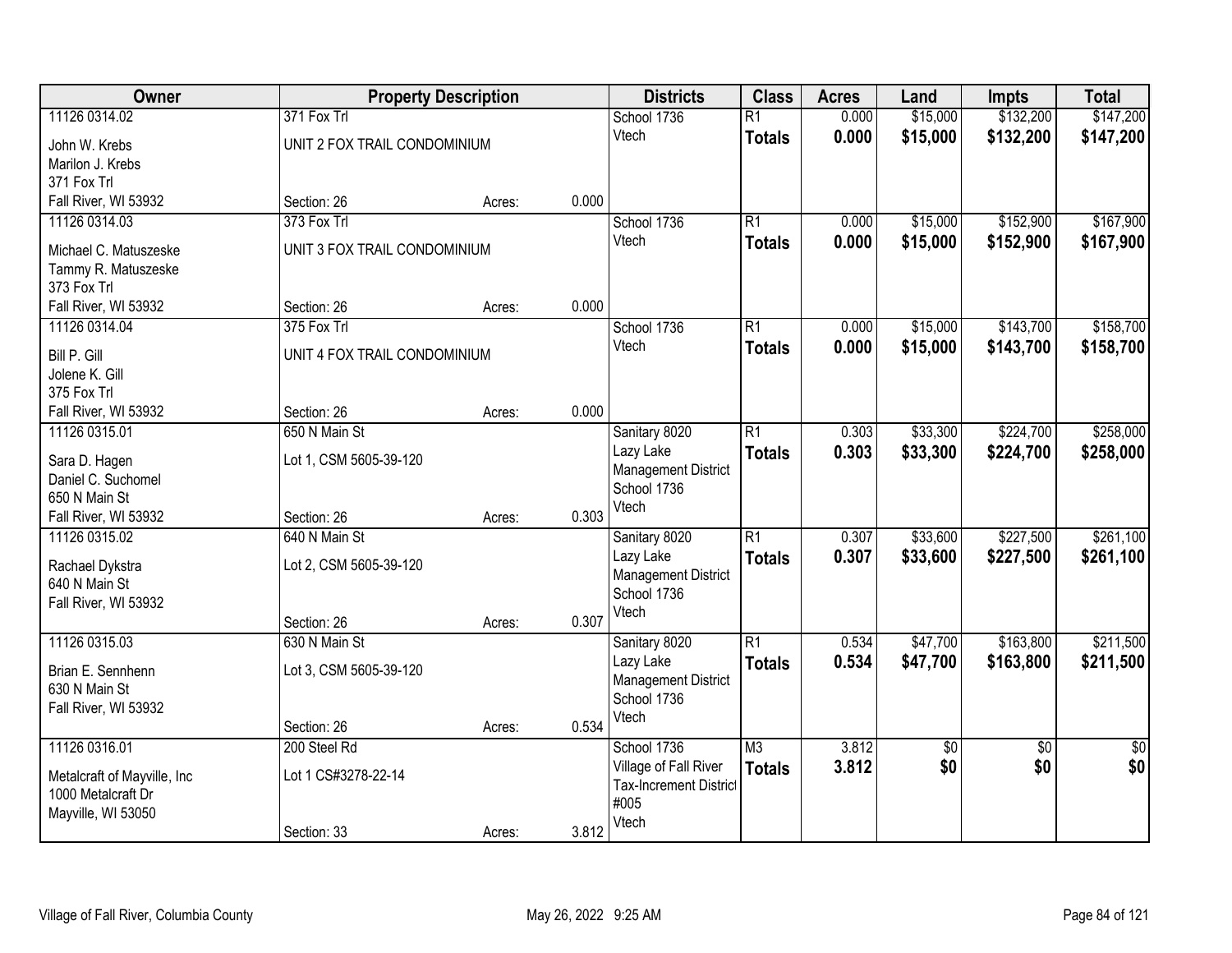| Owner                              |                                   | <b>Property Description</b> |        | <b>Districts</b>                                       | <b>Class</b>            | <b>Acres</b>    | Land               | <b>Impts</b>    | <b>Total</b>       |
|------------------------------------|-----------------------------------|-----------------------------|--------|--------------------------------------------------------|-------------------------|-----------------|--------------------|-----------------|--------------------|
| 11126 0316.02                      | <b>Quality Ct</b>                 |                             |        | School 1736                                            | $\overline{X4}$         | 2.120           | $\overline{50}$    | $\overline{50}$ | \$0                |
| Village of Fall River<br>PO Box 37 | LT 2 CS#3364-22-100               |                             |        | Village of Fall River<br><b>Tax-Increment District</b> | <b>Totals</b>           | 2.120           | \$0                | \$0             | \$0                |
| Fall River, WI 53932               |                                   |                             |        | #005<br>Vtech                                          |                         |                 |                    |                 |                    |
|                                    | Section: 33                       | Acres:                      | 2.120  |                                                        |                         |                 |                    |                 |                    |
| 11126 0317.01                      | Lienke Rd                         |                             |        | School 1736                                            | A41                     | 6.900           | \$2,300            | \$0             | \$2,300            |
| Benjamin Schmitz                   | Lot 1, CSM 2662-17-115            |                             |        | Vtech                                                  | A42                     | 6.000           | \$1,700            | \$0             | \$1,700            |
| 7629 County Rd NN                  |                                   |                             |        |                                                        | A43<br>S <sub>5</sub> x | 12.000<br>1.970 | \$2,500<br>\$1,000 | \$0<br>\$0      | \$2,500<br>\$1,000 |
| Sun Prairie, WI 53590              |                                   |                             |        |                                                        | <b>Totals</b>           | 26.870          | \$7,500            | \$0             | \$7,500            |
|                                    | Section: 26                       | Acres:                      | 26.870 |                                                        |                         |                 |                    |                 |                    |
| 11126 0318                         | 242 Sleepy Hollow Rd              |                             |        | Sanitary 8020                                          | $\overline{R1}$         | 0.780           | \$56,000           | \$213,500       | \$269,500          |
| Trenton M. Morton                  | LT 1 CS#2603-17-56                |                             |        | Lazy Lake                                              | <b>Totals</b>           | 0.780           | \$56,000           | \$213,500       | \$269,500          |
| Ashley F. Morton                   |                                   |                             |        | <b>Management District</b><br>School 1736              |                         |                 |                    |                 |                    |
| 242 Sleepy Hollow Rd               |                                   |                             |        | Vtech                                                  |                         |                 |                    |                 |                    |
| Fall River, WI 53932               | Section: 26                       | Acres:                      | 0.780  |                                                        |                         |                 |                    |                 |                    |
| 11126 0325.03                      | <b>Quality Ct</b>                 |                             |        | School 1736                                            | X4                      | 1.980           | \$0                | \$0             | $\sqrt{50}$        |
| Village of Fall River              | DEDICATED TO PUBLIC CS#4456-31-69 |                             |        | Village of Fall River                                  | <b>Totals</b>           | 1.980           | \$0                | \$0             | \$0                |
| PO Box 37                          |                                   |                             |        | <b>Tax-Increment District</b><br>#005                  |                         |                 |                    |                 |                    |
| Fall River, WI 53932               |                                   |                             |        | Vtech                                                  |                         |                 |                    |                 |                    |
|                                    | Section: 33                       | Acres:                      | 1.980  |                                                        |                         |                 |                    |                 |                    |
| 11126 0325.04                      | County Rd CD                      |                             |        | School 1736                                            | $\overline{X4}$         | 0.260           | $\overline{50}$    | $\overline{50}$ | $\sqrt{50}$        |
| Village of Fall River              | DEDICATED TO PUBLIC CS#4456-31-69 |                             |        | Vtech                                                  | Totals                  | 0.260           | \$0                | \$0             | \$0                |
| PO Box 37                          |                                   |                             |        |                                                        |                         |                 |                    |                 |                    |
| Fall River, WI 53932               |                                   |                             |        |                                                        |                         |                 |                    |                 |                    |
|                                    | Section: 33                       | Acres:                      | 0.260  |                                                        |                         |                 |                    |                 |                    |
| 11126 0325.08                      | 400 Quality Ct                    |                             |        | School 1736                                            | M3                      | 5.970           | $\sqrt{6}$         | $\overline{50}$ | \$0                |
| Metalcraft of Mayville, Inc        | LT 5 CS 4457-31-70                |                             |        | Vtech                                                  | <b>Totals</b>           | 5.970           | \$0                | \$0             | \$0                |
| 1000 Metalcraft Dr                 |                                   |                             |        |                                                        |                         |                 |                    |                 |                    |
| Mayville, WI 53050                 |                                   |                             |        |                                                        |                         |                 |                    |                 |                    |
|                                    | Section: 33                       | Acres:                      | 5.970  |                                                        |                         |                 |                    |                 |                    |
| 11126 0325.09                      | <b>Quality Ct</b>                 |                             |        | School 1736                                            | X4                      | 0.520           | $\overline{50}$    | $\overline{50}$ | $\sqrt{30}$        |
| Village of Fall River              | DEDICATED TO PUBLIC CS 4457-31-70 |                             |        | Vtech                                                  | <b>Totals</b>           | 0.520           | \$0                | \$0             | \$0                |
| PO Box 37                          |                                   |                             |        |                                                        |                         |                 |                    |                 |                    |
| Fall River, WI 53932               |                                   |                             |        |                                                        |                         |                 |                    |                 |                    |
|                                    | Section: 33                       | Acres:                      | 0.520  |                                                        |                         |                 |                    |                 |                    |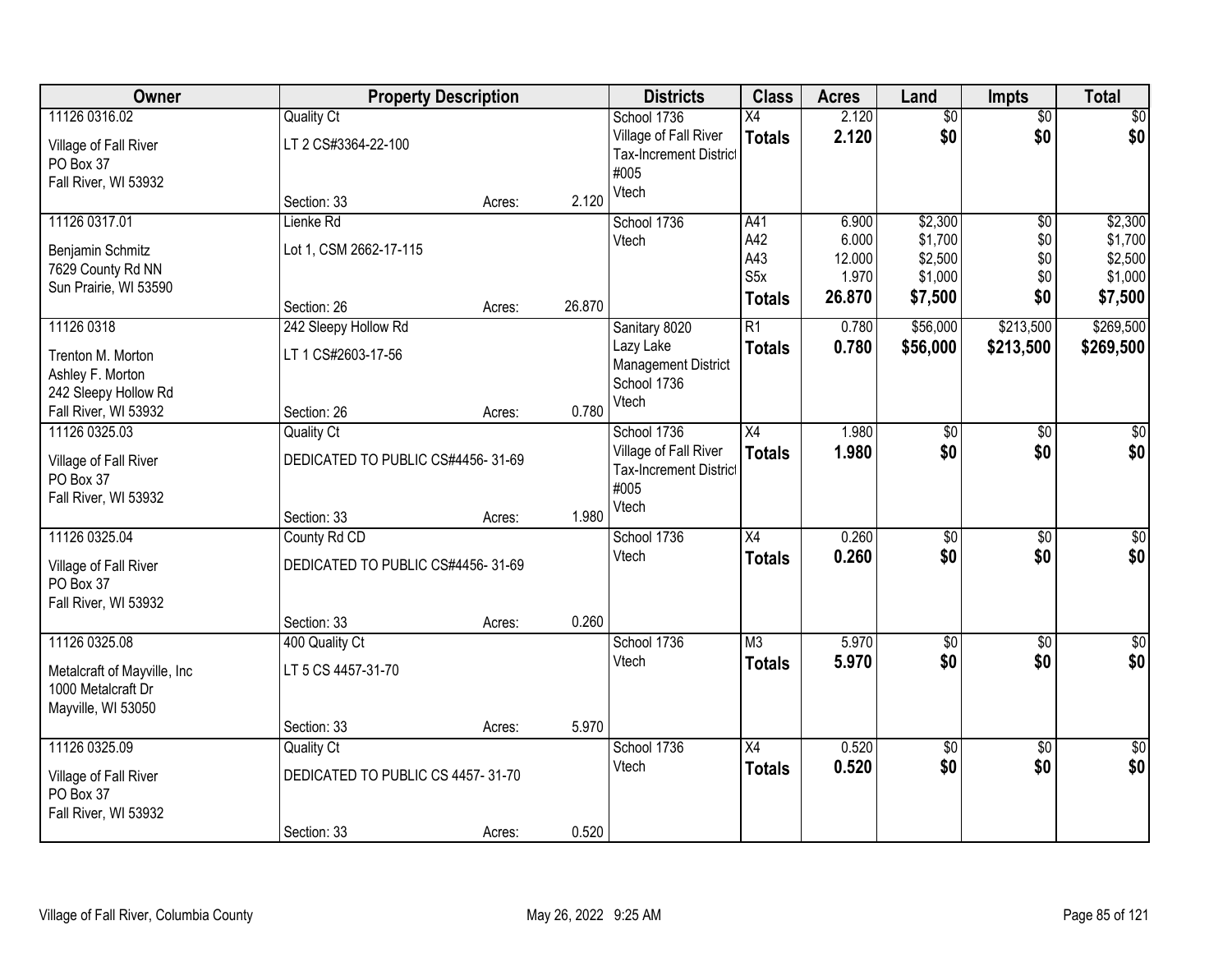| Owner                                         |                                                     | <b>Property Description</b> |        |                               | <b>Class</b>           | <b>Acres</b> | Land            | <b>Impts</b>    | <b>Total</b>    |
|-----------------------------------------------|-----------------------------------------------------|-----------------------------|--------|-------------------------------|------------------------|--------------|-----------------|-----------------|-----------------|
| 11126 0325.13                                 | <b>Quality Ct</b>                                   |                             |        | School 1736                   | $\overline{\text{X3}}$ | 0.020        | $\overline{50}$ | $\overline{50}$ | \$0             |
| Columbia County<br><b>PO Box 198</b>          | LT 1 CS#4456-31-69 - See Exceptions (Vision Corner) |                             |        | Vtech                         | <b>Totals</b>          | 0.020        | \$0             | \$0             | \$0             |
| Portage, WI 53901                             |                                                     |                             |        |                               |                        |              |                 |                 |                 |
|                                               | Section: 33                                         | Acres:                      | 0.020  |                               |                        |              |                 |                 |                 |
| 11126 0325.14                                 | <b>Quality Ct</b>                                   |                             |        | School 1736                   | $\overline{\chi_3}$    | 0.010        | $\overline{50}$ | $\overline{50}$ | \$0             |
| Columbia County<br>PO Box 198                 | LT 2 CS#4456-31-69 - See Exceptions (Vision corner) |                             |        | Vtech                         | <b>Totals</b>          | 0.010        | \$0             | \$0             | \$0             |
| Portage, WI 53901                             |                                                     |                             |        |                               |                        |              |                 |                 |                 |
|                                               | Section: 33                                         | Acres:                      | 0.010  |                               |                        |              |                 |                 |                 |
| 11126 0325.15                                 | 450 Quality Ct                                      |                             |        | School 1736                   | M3                     | 8.830        | \$0             | \$0             | $\overline{50}$ |
|                                               | Lot 1, CSM 5546-39-61                               |                             |        | Village of Fall River         | <b>Totals</b>          | 8.830        | \$0             | \$0             | \$0             |
| Badger Custom Pallets, Inc.<br>450 Quality Ct |                                                     |                             |        | <b>Tax-Increment District</b> |                        |              |                 |                 |                 |
| Fall River, WI 53932-9626                     |                                                     |                             |        | #005                          |                        |              |                 |                 |                 |
|                                               | Section: 33                                         | Acres:                      | 8.830  | Vtech                         |                        |              |                 |                 |                 |
| 11126 0326.1                                  | Fox Trl                                             |                             |        | School 1736                   | A43                    | 1.000        | \$200           | \$0             | \$200           |
| Benjamin Schmitz                              | LT 1 CS#3416-23-33 - See Exceptions                 |                             |        | Vtech                         | S5m                    | 5.000        | \$9,800         | \$0             | \$9,800         |
| 7629 County Rd NN                             |                                                     |                             |        |                               | <b>Totals</b>          | 6.000        | \$10,000        | \$0             | \$10,000        |
| Sun Prairie, WI 53590                         |                                                     |                             |        |                               |                        |              |                 |                 |                 |
|                                               | Section: 26                                         | Acres:                      | 6.000  |                               |                        |              |                 |                 |                 |
| 11126 0327                                    | Fox Trl                                             |                             |        | School 1736                   | A42                    | 7.340        | \$2,100         | $\overline{50}$ | \$2,100         |
| Benjamin Schmitz                              | LT 2 CS#3416-23-33                                  |                             |        | Vtech                         | S5m                    | 1.000        | \$2,000         | \$0             | \$2,000         |
| 7629 County Rd NN                             |                                                     |                             |        |                               | S <sub>5</sub> x       | 0.500        | \$300           | \$0             | \$300           |
| Sun Prairie, WI 53590                         |                                                     |                             |        |                               | <b>Totals</b>          | 8.840        | \$4,400         | \$0             | \$4,400         |
|                                               | Section: 26                                         | Acres:                      | 8.840  |                               |                        |              |                 |                 |                 |
| 11126 0328                                    | Church St                                           |                             |        | School 1736                   | A42                    | 23.280       | \$6,700         | $\overline{50}$ | \$6,700         |
| Stephen C. Agnew                              | LT 3 CS#3416-23-33                                  |                             |        | Vtech                         | S <sub>5</sub> x       | 2.000        | \$1,000         | \$0             | \$1,000         |
| Diane E. Larson                               |                                                     |                             |        |                               | <b>Totals</b>          | 25.280       | \$7,700         | \$0             | \$7,700         |
| N2320 Fall River-Columbus Rd                  |                                                     |                             |        |                               |                        |              |                 |                 |                 |
| Columbus, WI 53925                            | Section: 26                                         | Acres:                      | 25.280 |                               |                        |              |                 |                 |                 |
| 11126 0330                                    | Lienke Rd                                           |                             |        | School 1736                   | A43                    | 77.290       | \$16,000        | $\overline{60}$ | \$16,000        |
| Stephen C. Agnew                              | LT 1 CS#4062-28-56                                  |                             |        | Vtech                         | <b>Totals</b>          | 77.290       | \$16,000        | \$0             | \$16,000        |
| Diane E. Larson                               |                                                     |                             |        |                               |                        |              |                 |                 |                 |
| N2320 Fall River-Columbus Rd                  |                                                     |                             |        |                               |                        |              |                 |                 |                 |
| Columbus, WI 53925                            | Section: 26                                         | Acres:                      | 77.290 |                               |                        |              |                 |                 |                 |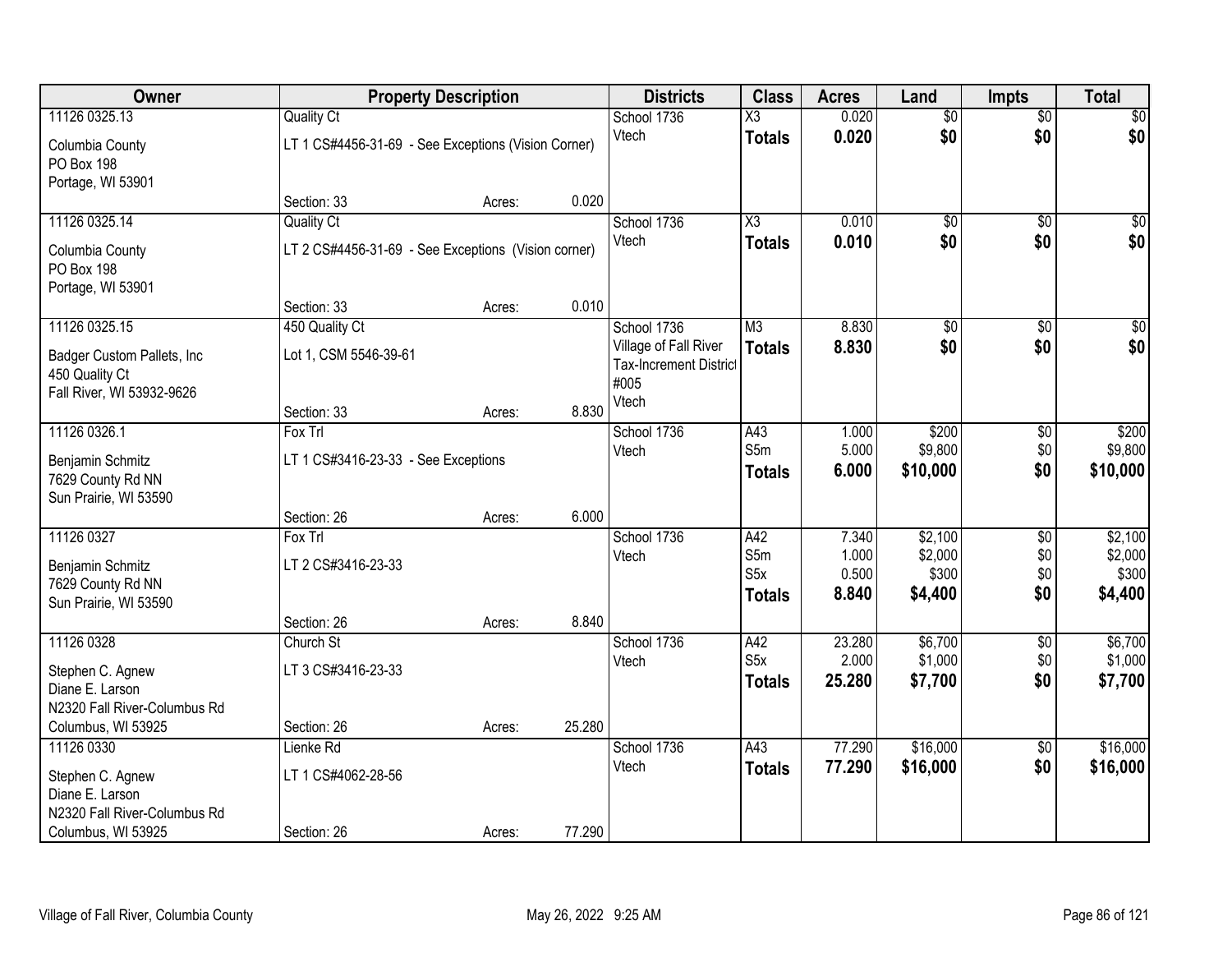| Owner                                              | <b>Property Description</b>                                   |        |       | <b>Districts</b>     | <b>Class</b>    | <b>Acres</b>   | Land                 | <b>Impts</b>           | <b>Total</b> |
|----------------------------------------------------|---------------------------------------------------------------|--------|-------|----------------------|-----------------|----------------|----------------------|------------------------|--------------|
| 11126 0501                                         | 171 Jennifer Ln                                               |        |       | School 1736          | $\overline{R1}$ | 0.000          | \$17,500             | \$114,500              | \$132,000    |
| Ruth A. Juech                                      | UNIT 1 SUNRISE HILLS CONDO                                    |        |       | Vtech                | <b>Totals</b>   | 0.000          | \$17,500             | \$114,500              | \$132,000    |
| 171 Jennifer Ln Unit 1                             |                                                               |        |       |                      |                 |                |                      |                        |              |
| Fall River, WI 53932                               |                                                               |        |       |                      |                 |                |                      |                        |              |
|                                                    | Section: 35                                                   | Acres: | 0.000 |                      |                 |                |                      |                        |              |
| 11126 0502                                         | 169 Jennifer Ln                                               |        |       | School 1736          | $\overline{R1}$ | 0.000          | \$17,500             | \$114,500              | \$132,000    |
| Mary J. Wentz                                      | Unit 2, Sunrise Hills Condo                                   |        |       | Vtech                | <b>Totals</b>   | 0.000          | \$17,500             | \$114,500              | \$132,000    |
| 169 Jennifer Ln                                    |                                                               |        |       |                      |                 |                |                      |                        |              |
| Fall River, WI 53932                               |                                                               |        |       |                      |                 |                |                      |                        |              |
|                                                    | Section: 35                                                   | Acres: | 0.000 |                      |                 |                |                      |                        |              |
| 11126 0503                                         | 165 Jennifer Ln                                               |        |       | School 1736          | R1              | 0.000          | \$17,500             | \$115,800              | \$133,300    |
| Jeremy W. Hoke                                     | Unit 3, Sunrise Hills Condo                                   |        |       | Vtech                | <b>Totals</b>   | 0.000          | \$17,500             | \$115,800              | \$133,300    |
| 165 Jennifer Ln                                    |                                                               |        |       |                      |                 |                |                      |                        |              |
| Fall River, WI 53932                               |                                                               |        |       |                      |                 |                |                      |                        |              |
|                                                    | Section: 35                                                   | Acres: | 0.000 |                      |                 |                |                      |                        |              |
| 11126 0504                                         | 161 Jennifer Ln                                               |        |       | School 1736<br>Vtech | $\overline{R1}$ | 0.000<br>0.000 | \$17,500<br>\$17,500 | \$114,500<br>\$114,500 | \$132,000    |
| Beverly Welch                                      | Unit 4, Sunrise Hills Condo                                   |        |       |                      | <b>Totals</b>   |                |                      |                        | \$132,000    |
| 161 Jennifer Ln                                    |                                                               |        |       |                      |                 |                |                      |                        |              |
| Fall River, WI 53932                               |                                                               |        | 0.000 |                      |                 |                |                      |                        |              |
| 11126 0505                                         | Section: 35<br>157 Jennifer Ln                                | Acres: |       | School 1736          | $\overline{R1}$ | 0.000          | \$17,500             | \$119,100              | \$136,600    |
|                                                    |                                                               |        |       | Vtech                | <b>Totals</b>   | 0.000          | \$17,500             | \$119,100              | \$136,600    |
| Joseph Augustine                                   | UNIT 5 SUNRISE HILLS CONDO                                    |        |       |                      |                 |                |                      |                        |              |
| 157 Jennifer Ln                                    |                                                               |        |       |                      |                 |                |                      |                        |              |
| Fall River, WI 59332                               | Section: 35                                                   | Acres: | 0.000 |                      |                 |                |                      |                        |              |
| 11126 0506                                         | 153 Jennifer Ln                                               |        |       | School 1736          | $\overline{R1}$ | 0.000          | \$17,500             | \$114,500              | \$132,000    |
|                                                    |                                                               |        |       | Vtech                | <b>Totals</b>   | 0.000          | \$17,500             | \$114,500              | \$132,000    |
| Tonya M. Coop                                      | Unit 6, Sunrise Hills Condo                                   |        |       |                      |                 |                |                      |                        |              |
| PO Box 132<br>Marshall, WI 53559                   |                                                               |        |       |                      |                 |                |                      |                        |              |
|                                                    | Section: 35                                                   | Acres: | 0.000 |                      |                 |                |                      |                        |              |
| 11126 0507                                         | 641 N Main St                                                 |        |       | School 1736          | $\overline{X5}$ | 6.400          | \$0                  | $\overline{30}$        | $\sqrt{50}$  |
|                                                    |                                                               |        |       | Vtech                | <b>Totals</b>   | 6.400          | \$0                  | \$0                    | \$0          |
| Fall River Cemetery Association                    | SE1/4 OF NW1/4 SE OF HWY ALSO PART IN SW1/4 O<br><b>NE1/4</b> |        |       |                      |                 |                |                      |                        |              |
| c/o Fall River Cemetery Ass'n<br><b>PO Box 122</b> |                                                               |        |       |                      |                 |                |                      |                        |              |
| Fall River, WI 53932                               | Section: 26                                                   | Acres: | 6.400 |                      |                 |                |                      |                        |              |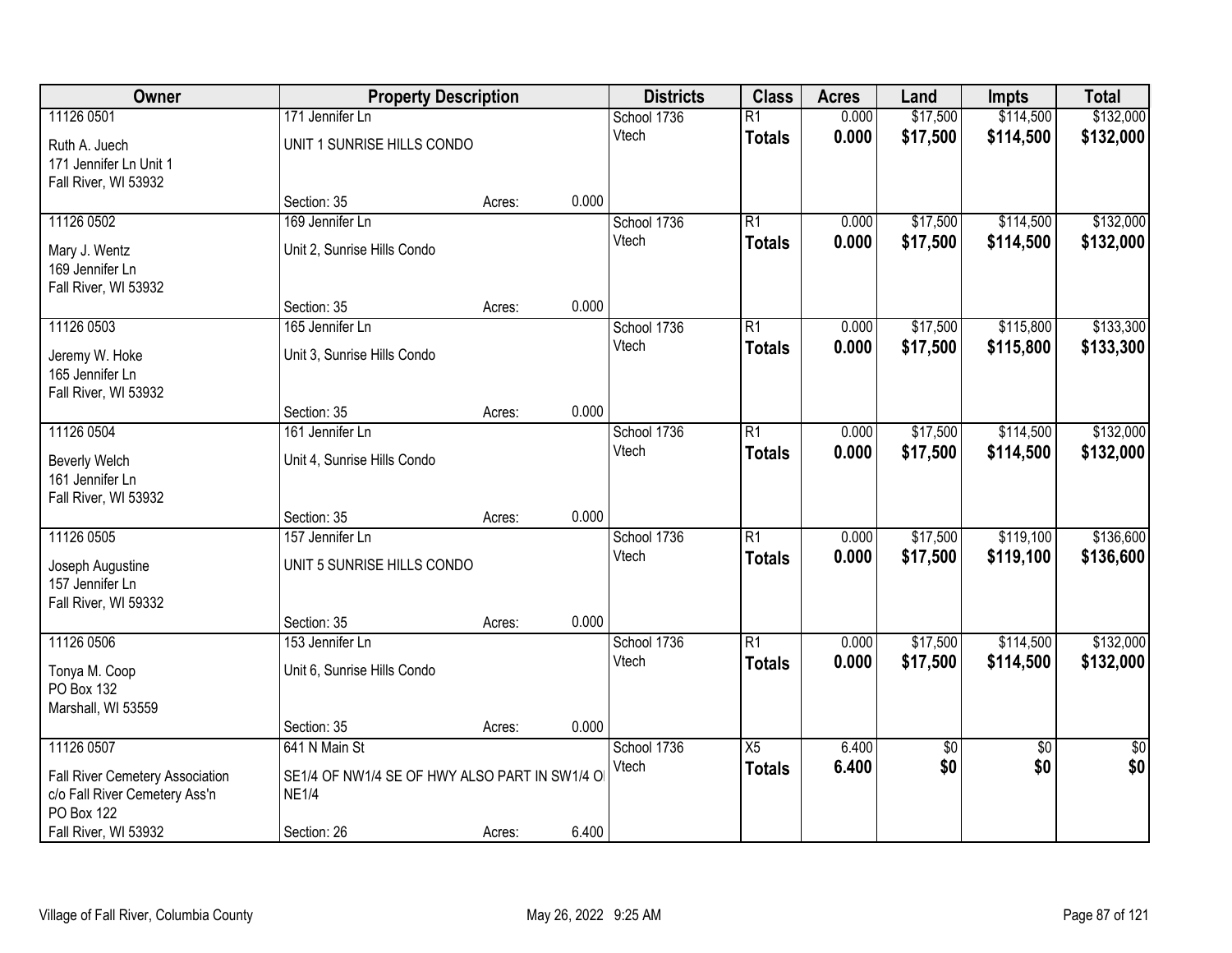| Owner                                                   | <b>Property Description</b> |        | <b>Districts</b> | <b>Class</b> | <b>Acres</b>    | Land  | Impts    | <b>Total</b>    |           |
|---------------------------------------------------------|-----------------------------|--------|------------------|--------------|-----------------|-------|----------|-----------------|-----------|
| 11126 0508.001                                          | Hometown Ave                |        |                  | School 1736  | $\overline{R1}$ | 1.649 | \$66,900 | $\overline{50}$ | \$66,900  |
| Jac II Development Co LLC                               | Lot 1, Hometown Village     |        |                  | Vtech        | <b>Totals</b>   | 1.649 | \$66,900 | \$0             | \$66,900  |
| c/o Jac II Development Co, LLC                          |                             |        |                  |              |                 |       |          |                 |           |
| PO Box 45                                               |                             |        |                  |              |                 |       |          |                 |           |
| Sun Prairie, WI 53590                                   | Section: 26                 | Acres: | 1.649            |              |                 |       |          |                 |           |
| 11126 0508.009                                          | Community Dr                |        |                  | School 1736  | $\overline{R1}$ | 0.475 | \$43,900 | $\overline{50}$ | \$43,900  |
| Bear Ridge Development, Inc.                            | Lot 9, Hometown Village     |        |                  | Vtech        | <b>Totals</b>   | 0.475 | \$43,900 | \$0             | \$43,900  |
| PO Box 458                                              |                             |        |                  |              |                 |       |          |                 |           |
| Sun Prairie, WI 53590                                   |                             |        |                  |              |                 |       |          |                 |           |
|                                                         | Section: 26                 | Acres: | 0.475            |              |                 |       |          |                 |           |
| 11126 0508.010                                          | 148 Community Dr            |        |                  | School 1736  | $\overline{R1}$ | 0.321 | \$33,500 | \$352,300       | \$385,800 |
| Buck A. Sugden                                          | Lot 10, Hometown Village    |        |                  | Vtech        | <b>Totals</b>   | 0.321 | \$33,500 | \$352,300       | \$385,800 |
| 148 Community Dr                                        |                             |        |                  |              |                 |       |          |                 |           |
| Fall River, WI 53932                                    |                             |        |                  |              |                 |       |          |                 |           |
|                                                         | Section: 26                 | Acres: | 0.321            |              |                 |       |          |                 |           |
| 11126 0508.012                                          | 136 Community Dr            |        |                  | School 1736  | $\overline{R1}$ | 0.325 | \$33,700 | \$309,400       | \$343,100 |
|                                                         | Lot 12, Hometown Village    |        |                  | Vtech        | <b>Totals</b>   | 0.325 | \$33,700 | \$309,400       | \$343,100 |
| Paul & Tara Voelker Family Trust U/A<br>Dated 2/20/2017 |                             |        |                  |              |                 |       |          |                 |           |
| W1630 State Rd 60                                       |                             |        |                  |              |                 |       |          |                 |           |
| Columbus, WI 53925                                      | Section: 26                 | Acres: | 0.325            |              |                 |       |          |                 |           |
| 11126 0508.013                                          | 130 Community Dr            |        |                  | School 1736  | $\overline{R1}$ | 0.321 | \$33,500 | \$325,500       | \$359,000 |
|                                                         |                             |        |                  | Vtech        | <b>Totals</b>   | 0.321 | \$33,500 | \$325,500       | \$359,000 |
| Thomas Braun<br>Valerie Braun                           | Lot 13, Hometown Village    |        |                  |              |                 |       |          |                 |           |
| PO Box 805                                              |                             |        |                  |              |                 |       |          |                 |           |
| Lake Delton, WI 53940                                   | Section: 26                 | Acres: | 0.321            |              |                 |       |          |                 |           |
| 11126 0508.014                                          | 124 Community Dr            |        |                  | School 1736  | $\overline{R1}$ | 0.321 | \$33,500 | \$340,200       | \$373,700 |
|                                                         |                             |        |                  | Vtech        | <b>Totals</b>   | 0.321 | \$33,500 | \$340,200       | \$373,700 |
| Diane J. Hermann-Brown                                  | Lot 14, Hometown Village    |        |                  |              |                 |       |          |                 |           |
| 126 Community Dr                                        |                             |        |                  |              |                 |       |          |                 |           |
| Fall River, WI 53932                                    | Section: 26                 | Acres: | 0.321            |              |                 |       |          |                 |           |
| 11126 0508.024                                          | <b>Valley Way</b>           |        |                  | School 1736  | A41             | 0.400 | \$100    | $\overline{50}$ | \$100     |
|                                                         |                             |        |                  | Vtech        | <b>Totals</b>   | 0.400 | \$100    | \$0             | \$100     |
| Douglas J. Waterworth                                   | Lot 24, Hometown Village    |        |                  |              |                 |       |          |                 |           |
| Colleen M. Waterworth                                   |                             |        |                  |              |                 |       |          |                 |           |
| N3164 State Rd 146                                      |                             |        |                  |              |                 |       |          |                 |           |
| Fall River, WI 53932                                    | Section: 26                 | Acres: | 0.400            |              |                 |       |          |                 |           |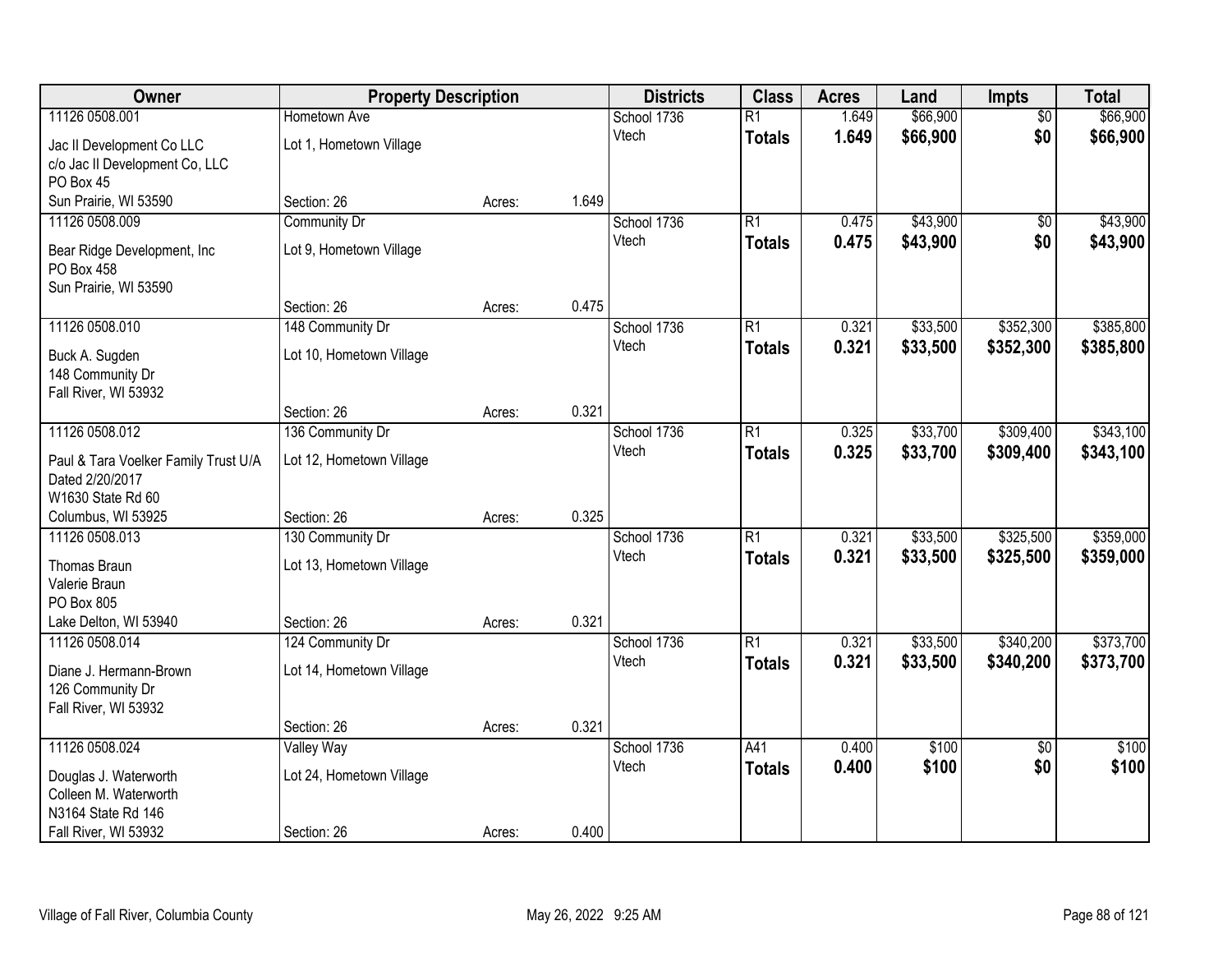| Owner                 | <b>Property Description</b> |        |       | <b>Districts</b>     | <b>Class</b>  | <b>Acres</b> | Land  | <b>Impts</b>    | <b>Total</b> |
|-----------------------|-----------------------------|--------|-------|----------------------|---------------|--------------|-------|-----------------|--------------|
| 11126 0508.025        | <b>Valley Way</b>           |        |       | School 1736          | A41           | 0.387        | \$100 | $\overline{50}$ | \$100        |
| Douglas J. Waterworth | Lot 25, Hometown Village    |        |       | Vtech                | <b>Totals</b> | 0.387        | \$100 | \$0             | \$100        |
| Colleen M. Waterworth |                             |        |       |                      |               |              |       |                 |              |
| N3164 State Rd 146    |                             |        |       |                      |               |              |       |                 |              |
| Fall River, WI 53932  | Section: 26                 | Acres: | 0.387 |                      |               |              |       |                 |              |
| 11126 0508.026        | <b>Valley Way</b>           |        |       | School 1736          | A41           | 0.257        | \$100 | \$0             | \$100        |
| Douglas J. Waterworth | Lot 26, Hometown Village    |        |       | Vtech                | <b>Totals</b> | 0.257        | \$100 | \$0             | \$100        |
| Colleen M. Waterworth |                             |        |       |                      |               |              |       |                 |              |
| N3164 State Rd 146    |                             |        |       |                      |               |              |       |                 |              |
| Fall River, WI 53932  | Section: 26                 | Acres: | 0.257 |                      |               |              |       |                 |              |
| 11126 0508.027        | <b>Valley Way</b>           |        |       | School 1736          | A41           | 0.257        | \$100 | \$0             | \$100        |
|                       |                             |        |       | Vtech                | <b>Totals</b> | 0.257        | \$100 | \$0             | \$100        |
| Douglas J. Waterworth | Lot 27, Hometown Village    |        |       |                      |               |              |       |                 |              |
| Colleen M. Waterworth |                             |        |       |                      |               |              |       |                 |              |
| N3164 State Rd 146    |                             |        |       |                      |               |              |       |                 |              |
| Fall River, WI 53932  | Section: 26                 | Acres: | 0.257 |                      |               |              |       |                 |              |
| 11126 0508.028        | <b>Valley Way</b>           |        |       | School 1736<br>Vtech | A41           | 0.257        | \$100 | $\sqrt[6]{3}$   | \$100        |
| Douglas J. Waterworth | Lot 28, Hometown Village    |        |       |                      | <b>Totals</b> | 0.257        | \$100 | \$0             | \$100        |
| Colleen M. Waterworth |                             |        |       |                      |               |              |       |                 |              |
| N3164 State Rd 146    |                             |        |       |                      |               |              |       |                 |              |
| Fall River, WI 53932  | Section: 26                 | Acres: | 0.257 |                      |               |              |       |                 |              |
| 11126 0508.029        | <b>Valley Way</b>           |        |       | School 1736          | A41           | 0.260        | \$100 | $\overline{50}$ | \$100        |
| Douglas J. Waterworth | Lot 29, Hometown Village    |        |       | Vtech                | <b>Totals</b> | 0.260        | \$100 | \$0             | \$100        |
| Colleen M. Waterworth |                             |        |       |                      |               |              |       |                 |              |
| N3164 State Rd 146    |                             |        |       |                      |               |              |       |                 |              |
| Fall River, WI 53932  | Section: 26                 | Acres: | 0.260 |                      |               |              |       |                 |              |
| 11126 0508.030        | <b>Valley Way</b>           |        |       | School 1736          | A41           | 0.257        | \$100 | \$0             | \$100        |
| Douglas J. Waterworth | Lot 30, Hometown Village    |        |       | Vtech                | <b>Totals</b> | 0.257        | \$100 | \$0             | \$100        |
| Colleen M. Waterworth |                             |        |       |                      |               |              |       |                 |              |
| N3164 State Rd 146    |                             |        |       |                      |               |              |       |                 |              |
| Fall River, WI 53932  | Section: 26                 | Acres: | 0.257 |                      |               |              |       |                 |              |
| 11126 0508.031        | <b>Valley Way</b>           |        |       | School 1736          | A41           | 0.257        | \$100 | $\overline{50}$ | \$100        |
|                       |                             |        |       | Vtech                | <b>Totals</b> | 0.257        | \$100 | \$0             | \$100        |
| Douglas J. Waterworth | Lot 31, Hometown Village    |        |       |                      |               |              |       |                 |              |
| Colleen M. Waterworth |                             |        |       |                      |               |              |       |                 |              |
| N3164 State Rd 146    |                             |        | 0.257 |                      |               |              |       |                 |              |
| Fall River, WI 53932  | Section: 26                 | Acres: |       |                      |               |              |       |                 |              |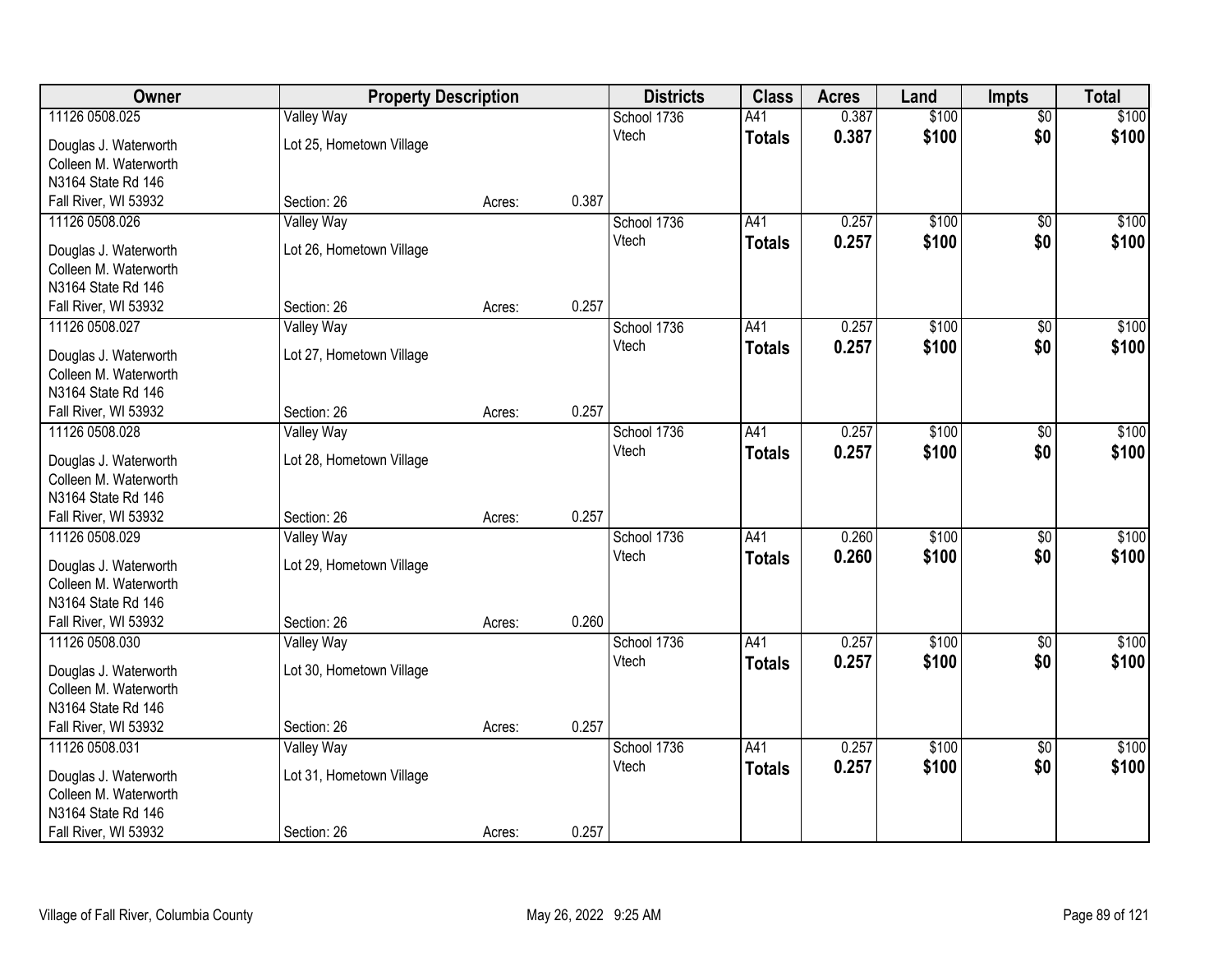| Owner                                          | <b>Property Description</b> |        |       | <b>Districts</b>     | <b>Class</b>  | <b>Acres</b> | Land  | <b>Impts</b>           | <b>Total</b> |
|------------------------------------------------|-----------------------------|--------|-------|----------------------|---------------|--------------|-------|------------------------|--------------|
| 11126 0508.032                                 | <b>Valley Way</b>           |        |       | School 1736          | A41           | 0.257        | \$100 | \$0                    | \$100        |
| Douglas J. Waterworth                          | Lot 32, Hometown Village    |        |       | Vtech                | <b>Totals</b> | 0.257        | \$100 | \$0                    | \$100        |
| Colleen M. Waterworth                          |                             |        |       |                      |               |              |       |                        |              |
| N3164 State Rd 146                             |                             |        |       |                      |               |              |       |                        |              |
| Fall River, WI 53932                           | Section: 26                 | Acres: | 0.257 |                      |               |              |       |                        |              |
| 11126 0508.033                                 | <b>Valley Way</b>           |        |       | School 1736          | A41           | 0.260        | \$100 | \$0                    | \$100        |
| Douglas J. Waterworth                          | Lot 33, Hometown Village    |        |       | Vtech                | <b>Totals</b> | 0.260        | \$100 | \$0                    | \$100        |
| Colleen M. Waterworth                          |                             |        |       |                      |               |              |       |                        |              |
| N3164 State Rd 146                             |                             |        |       |                      |               |              |       |                        |              |
| Fall River, WI 53932                           | Section: 26                 | Acres: | 0.260 |                      |               |              |       |                        |              |
| 11126 0508.034                                 | <b>Valley Way</b>           |        |       | School 1736          | A41           | 0.257        | \$100 | \$0                    | \$100        |
| Douglas J. Waterworth                          | Lot 34, Hometown Village    |        |       | Vtech                | <b>Totals</b> | 0.257        | \$100 | \$0                    | \$100        |
| Colleen M. Waterworth                          |                             |        |       |                      |               |              |       |                        |              |
| N3164 State Rd 146                             |                             |        |       |                      |               |              |       |                        |              |
| Fall River, WI 53932                           | Section: 26                 | Acres: | 0.257 |                      |               |              |       |                        |              |
| 11126 0508.035                                 | <b>Valley Way</b>           |        |       | School 1736          | A41           | 0.257        | \$100 | $\sqrt{6}$             | \$100        |
|                                                |                             |        |       | Vtech                | <b>Totals</b> | 0.257        | \$100 | \$0                    | \$100        |
| Douglas J. Waterworth<br>Colleen M. Waterworth | Lot 35, Hometown Village    |        |       |                      |               |              |       |                        |              |
| N3164 State Rd 146                             |                             |        |       |                      |               |              |       |                        |              |
| Fall River, WI 53932                           | Section: 26                 | Acres: | 0.257 |                      |               |              |       |                        |              |
| 11126 0508.036                                 | <b>Valley Way</b>           |        |       | School 1736          | A41           | 0.257        | \$100 | $\overline{50}$        | \$100        |
|                                                |                             |        |       | Vtech                | <b>Totals</b> | 0.257        | \$100 | \$0                    | \$100        |
| Douglas J. Waterworth                          | Lot 36, Hometown Village    |        |       |                      |               |              |       |                        |              |
| Colleen M. Waterworth                          |                             |        |       |                      |               |              |       |                        |              |
| N3164 State Rd 146<br>Fall River, WI 53932     | Section: 26                 | Acres: | 0.257 |                      |               |              |       |                        |              |
| 11126 0508.037                                 | Valley Way                  |        |       | School 1736          | A41           | 0.260        | \$100 | $\overline{50}$        | \$100        |
|                                                |                             |        |       | Vtech                | <b>Totals</b> | 0.260        | \$100 | \$0                    | \$100        |
| Douglas J. Waterworth                          | Lot 37, Hometown Village    |        |       |                      |               |              |       |                        |              |
| Colleen M. Waterworth                          |                             |        |       |                      |               |              |       |                        |              |
| N3164 State Rd 146                             |                             |        | 0.260 |                      |               |              |       |                        |              |
| Fall River, WI 53932<br>11126 0508.038         | Section: 26                 | Acres: |       |                      | A41           | 0.257        | \$100 |                        |              |
|                                                | <b>Valley Way</b>           |        |       | School 1736<br>Vtech |               | 0.257        |       | $\overline{50}$<br>\$0 | \$100        |
| Douglas J. Waterworth                          | Lot 38, Hometown Village    |        |       |                      | <b>Totals</b> |              | \$100 |                        | \$100        |
| Colleen M. Waterworth                          |                             |        |       |                      |               |              |       |                        |              |
| N3164 State Rd 146                             |                             |        |       |                      |               |              |       |                        |              |
| Fall River, WI 53932                           | Section: 26                 | Acres: | 0.257 |                      |               |              |       |                        |              |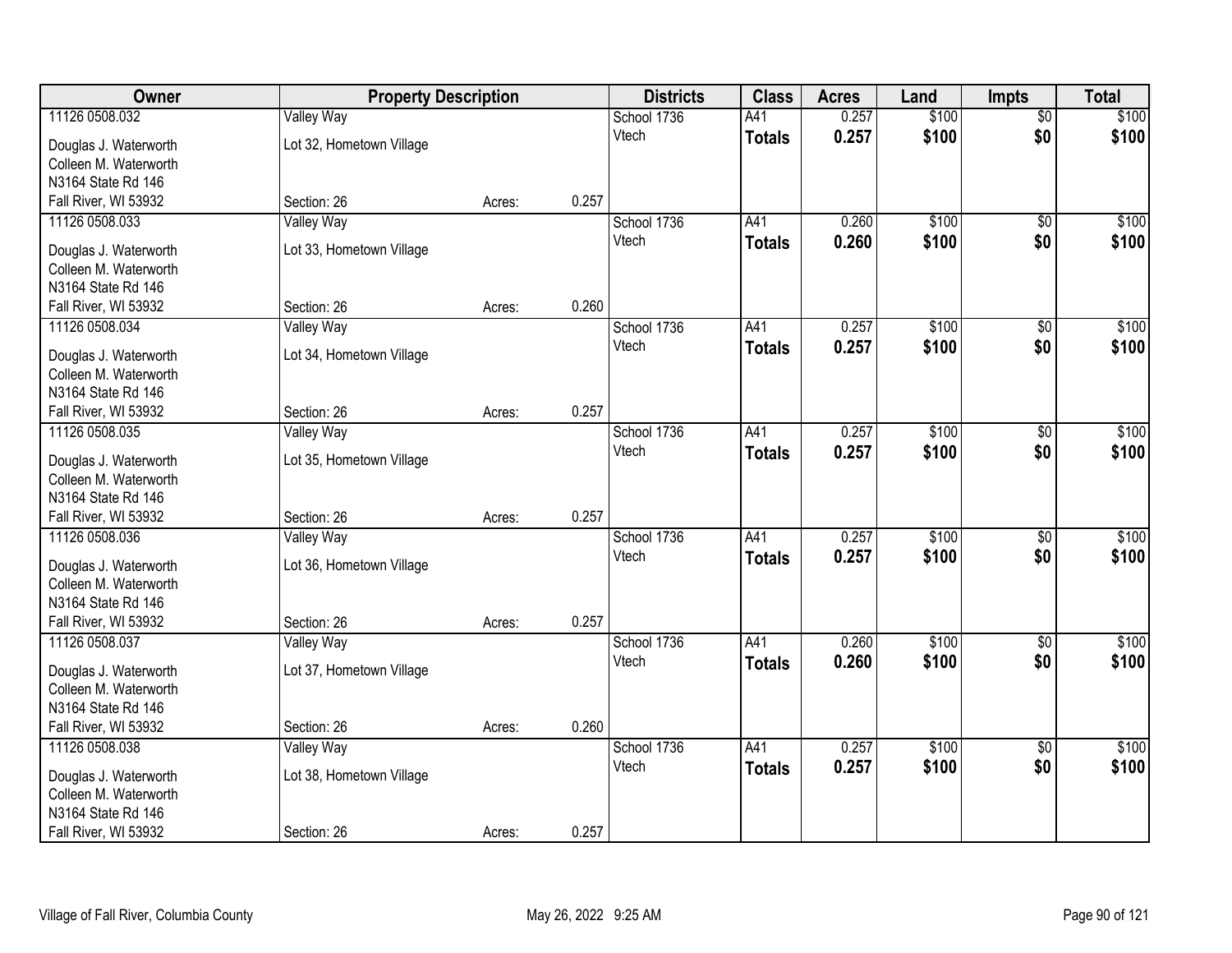| Owner                                          | <b>Property Description</b> |        |       | <b>Districts</b> | <b>Class</b>  | <b>Acres</b> | Land  | <b>Impts</b>    | <b>Total</b> |
|------------------------------------------------|-----------------------------|--------|-------|------------------|---------------|--------------|-------|-----------------|--------------|
| 11126 0508.039                                 | <b>Valley Way</b>           |        |       | School 1736      | A41           | 0.257        | \$100 | \$0             | \$100        |
| Douglas J. Waterworth                          | Lot 39, Hometown Village    |        |       | Vtech            | <b>Totals</b> | 0.257        | \$100 | \$0             | \$100        |
| Colleen M. Waterworth                          |                             |        |       |                  |               |              |       |                 |              |
| N3164 State Rd 146                             |                             |        |       |                  |               |              |       |                 |              |
| Fall River, WI 53932                           | Section: 26                 | Acres: | 0.257 |                  |               |              |       |                 |              |
| 11126 0508.040                                 | <b>Valley Way</b>           |        |       | School 1736      | A41           | 0.257        | \$100 | \$0             | \$100        |
| Douglas J. Waterworth                          | Lot 40, Hometown Village    |        |       | Vtech            | <b>Totals</b> | 0.257        | \$100 | \$0             | \$100        |
| Colleen M. Waterworth                          |                             |        |       |                  |               |              |       |                 |              |
| N3164 State Rd 146                             |                             |        |       |                  |               |              |       |                 |              |
| Fall River, WI 53932                           | Section: 26                 | Acres: | 0.257 |                  |               |              |       |                 |              |
| 11126 0508.041                                 | <b>Valley Way</b>           |        |       | School 1736      | A41           | 0.322        | \$100 | \$0             | \$100        |
|                                                |                             |        |       | Vtech            | <b>Totals</b> | 0.322        | \$100 | \$0             | \$100        |
| Douglas J. Waterworth                          | Lot 41, Hometown Village    |        |       |                  |               |              |       |                 |              |
| Colleen M. Waterworth                          |                             |        |       |                  |               |              |       |                 |              |
| N3164 State Rd 146                             | Section: 26                 |        | 0.322 |                  |               |              |       |                 |              |
| Fall River, WI 53932<br>11126 0508.042         | Park Trl                    | Acres: |       | School 1736      | A41           | 0.417        | \$100 | $\sqrt[6]{3}$   | \$100        |
|                                                |                             |        |       | Vtech            |               | 0.417        | \$100 | \$0             | \$100        |
| Douglas J. Waterworth                          | Lot 42, Hometown Village    |        |       |                  | <b>Totals</b> |              |       |                 |              |
| Colleen M. Waterworth                          |                             |        |       |                  |               |              |       |                 |              |
| N3164 State Rd 146                             |                             |        |       |                  |               |              |       |                 |              |
| Fall River, WI 53932                           | Section: 26                 | Acres: | 0.417 |                  |               |              |       |                 |              |
| 11126 0508.043                                 | Park Trl                    |        |       | School 1736      | A41           | 0.302        | \$100 | \$0             | \$100        |
| Douglas J. Waterworth                          | Lot 43, Hometown Village    |        |       | Vtech            | <b>Totals</b> | 0.302        | \$100 | \$0             | \$100        |
| Colleen M. Waterworth                          |                             |        |       |                  |               |              |       |                 |              |
| N3164 State Rd 146                             |                             |        |       |                  |               |              |       |                 |              |
| Fall River, WI 53932                           | Section: 26                 | Acres: | 0.302 |                  |               |              |       |                 |              |
| 11126 0508.044                                 | Park Trl                    |        |       | School 1736      | A41           | 0.302        | \$100 | \$0             | \$100        |
| Douglas J. Waterworth                          | Lot 44, Hometown Village    |        |       | Vtech            | <b>Totals</b> | 0.302        | \$100 | \$0             | \$100        |
| Colleen M. Waterworth                          |                             |        |       |                  |               |              |       |                 |              |
| N3164 State Rd 146                             |                             |        |       |                  |               |              |       |                 |              |
| Fall River, WI 53932                           | Section: 25                 | Acres: | 0.302 |                  |               |              |       |                 |              |
| 11126 0508.045                                 | Park Trl                    |        |       | School 1736      | A41           | 0.302        | \$100 | $\overline{50}$ | \$100        |
|                                                |                             |        |       | Vtech            | <b>Totals</b> | 0.302        | \$100 | \$0             | \$100        |
| Douglas J. Waterworth<br>Colleen M. Waterworth | Lot 45, Hometown Village    |        |       |                  |               |              |       |                 |              |
| N3164 State Rd 146                             |                             |        |       |                  |               |              |       |                 |              |
| Fall River, WI 53932                           | Section: 25                 | Acres: | 0.302 |                  |               |              |       |                 |              |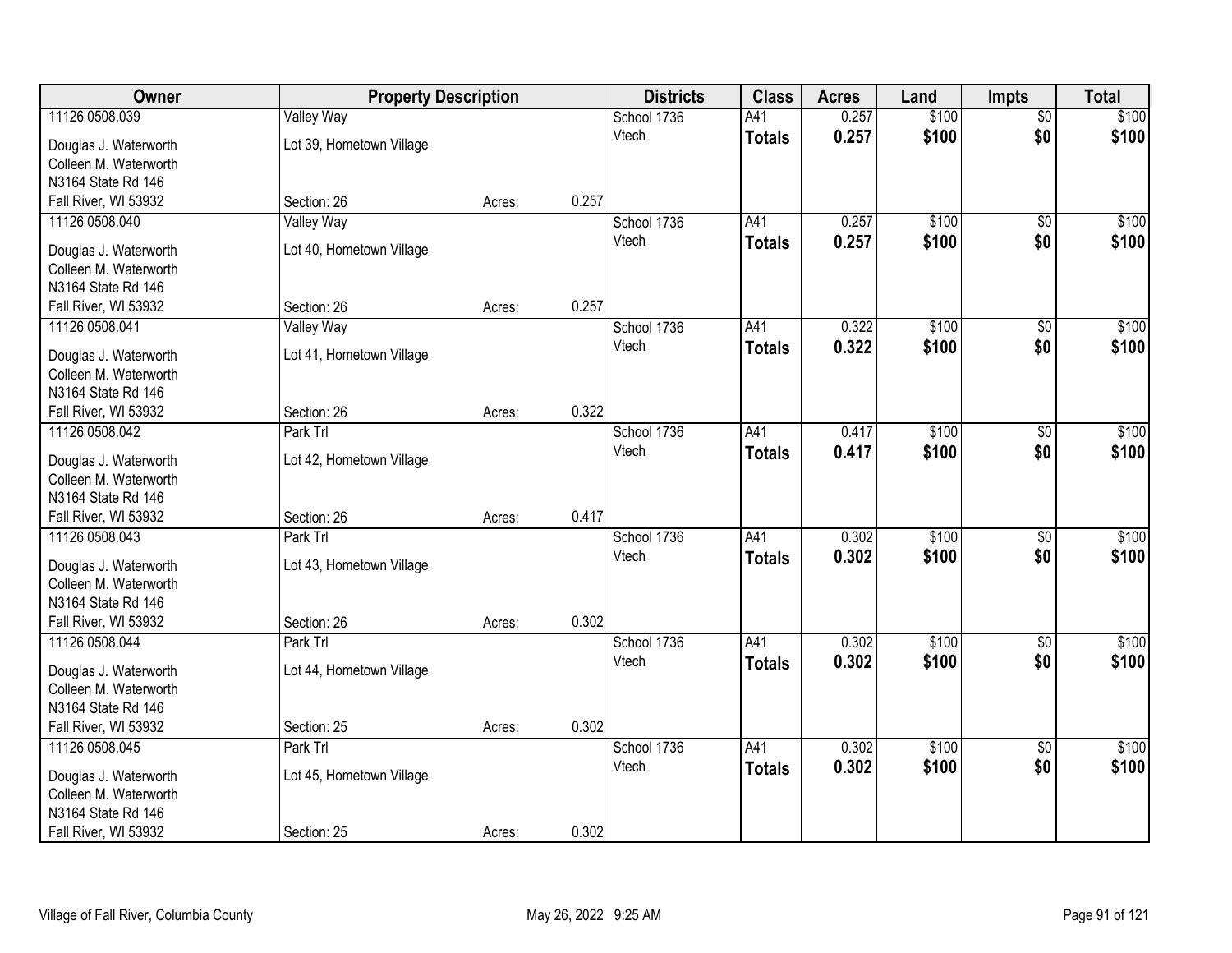| 11126 0508.046<br>Park Trl<br>0.305<br>\$100<br>School 1736<br>A41<br>$\overline{50}$                | \$100 |
|------------------------------------------------------------------------------------------------------|-------|
| \$0<br>0.305<br>\$100<br>Vtech<br><b>Totals</b><br>Lot 46, Hometown Village<br>Douglas J. Waterworth | \$100 |
| Colleen M. Waterworth                                                                                |       |
| N3164 State Rd 146                                                                                   |       |
| 0.305<br>Fall River, WI 53932<br>Section: 25<br>Acres:                                               |       |
| Park Trl<br>A41<br>0.302<br>\$100<br>11126 0508.047<br>School 1736<br>\$0                            | \$100 |
| 0.302<br>\$100<br>\$0<br>Vtech<br><b>Totals</b><br>Lot 47, Hometown Village<br>Douglas J. Waterworth | \$100 |
| Colleen M. Waterworth                                                                                |       |
| N3164 State Rd 146                                                                                   |       |
| 0.302<br>Fall River, WI 53932<br>Section: 25<br>Acres:                                               |       |
| \$100<br>School 1736<br>A41<br>0.032<br>11126 0508.048<br>Park Trl<br>\$0                            | \$100 |
| \$0<br>Vtech<br>0.032<br>\$100<br><b>Totals</b>                                                      | \$100 |
| Lot 48, Hometown Village<br>Douglas J. Waterworth                                                    |       |
| Colleen M. Waterworth                                                                                |       |
| N3164 State Rd 146<br>0.032<br>Fall River, WI 53932<br>Section: 25<br>Acres:                         |       |
| \$100<br>11126 0508.049<br>Park Trl<br>School 1736<br>A41<br>0.302<br>$\sqrt[6]{3}$                  | \$100 |
| \$0<br>Vtech<br>0.302<br>\$100                                                                       | \$100 |
| <b>Totals</b><br>Lot 49, Hometown Village<br>Douglas J. Waterworth                                   |       |
| Colleen M. Waterworth                                                                                |       |
| N3164 State Rd 146                                                                                   |       |
| 0.302<br>Fall River, WI 53932<br>Section: 25<br>Acres:                                               |       |
| A41<br>\$100<br>0.442<br>$\overline{50}$<br>11126 0508.050<br>Park Trl<br>School 1736                | \$100 |
| 0.442<br>\$100<br>\$0<br>Vtech<br><b>Totals</b><br>Douglas J. Waterworth<br>Lot 50, Hometown Village | \$100 |
| Colleen M. Waterworth                                                                                |       |
| N3164 State Rd 146                                                                                   |       |
| 0.442<br>Fall River, WI 53932<br>Section: 25<br>Acres:                                               |       |
| A41<br>\$100<br>11126 0508.051<br>School 1736<br>0.321<br>Greenway Trl<br>\$0                        | \$100 |
| \$100<br>\$0<br>0.321<br>Vtech<br><b>Totals</b><br>Douglas J. Waterworth<br>Lot 51, Hometown Village | \$100 |
| Colleen M. Waterworth                                                                                |       |
| N3164 State Rd 146                                                                                   |       |
| 0.321<br>Fall River, WI 53932<br>Section: 25<br>Acres:                                               |       |
| School 1736<br>\$100<br>11126 0508.052<br>Greenway Trl<br>A41<br>0.385<br>$\overline{50}$            | \$100 |
| \$0<br>0.385<br>\$100<br>Vtech<br><b>Totals</b>                                                      | \$100 |
| Lot 52, Hometown Village<br>Douglas J. Waterworth<br>Colleen M. Waterworth                           |       |
| N3164 State Rd 146                                                                                   |       |
| 0.385<br>Fall River, WI 53932<br>Section: 25<br>Acres:                                               |       |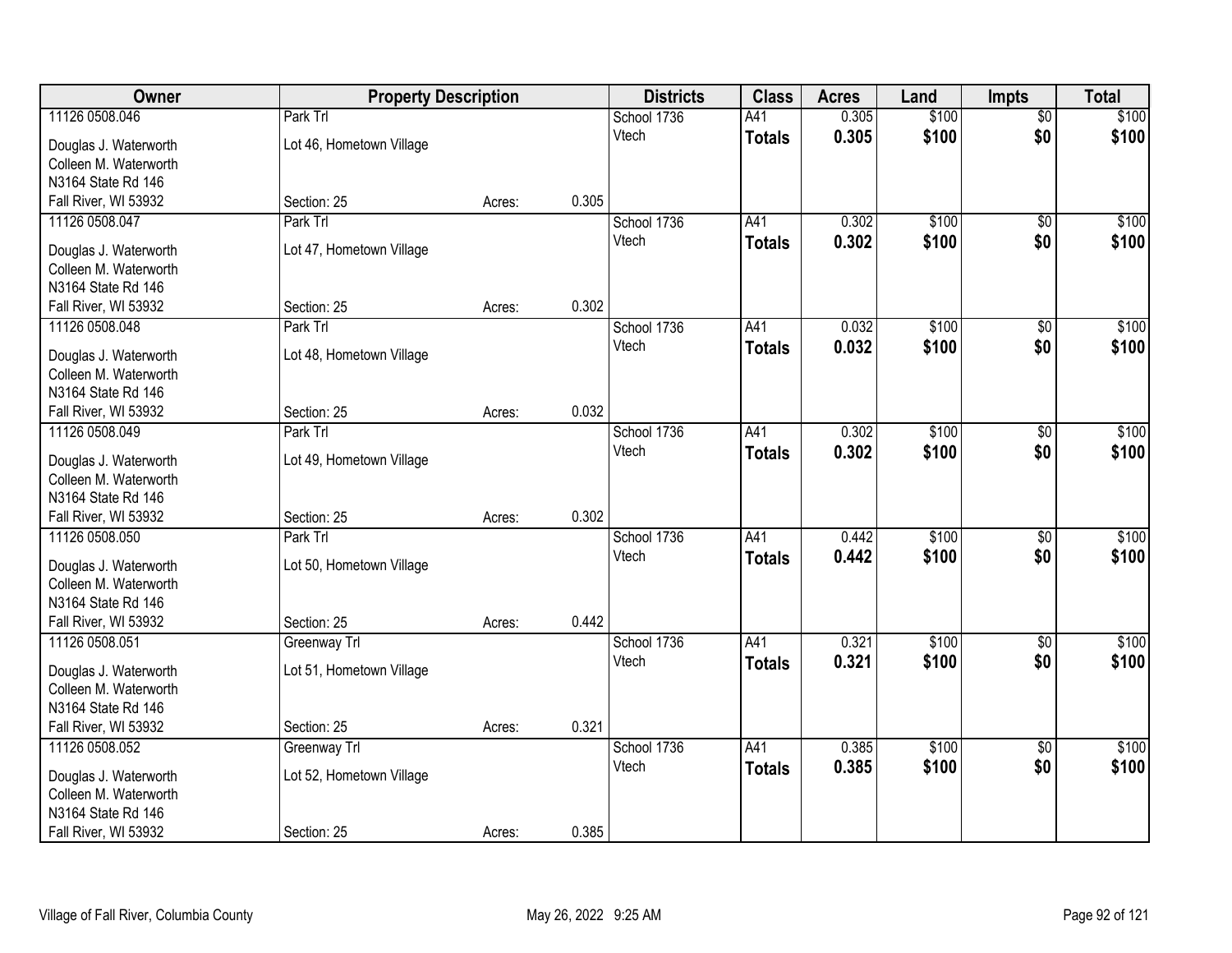| Owner                                          | <b>Property Description</b> |        |       | <b>Districts</b> | <b>Class</b>  | <b>Acres</b> | Land  | <b>Impts</b>    | <b>Total</b> |
|------------------------------------------------|-----------------------------|--------|-------|------------------|---------------|--------------|-------|-----------------|--------------|
| 11126 0508.053                                 | Greenway Trl                |        |       | School 1736      | A41           | 0.330        | \$100 | \$0             | \$100        |
| Douglas J. Waterworth                          | Lot 53, Hometown Village    |        |       | Vtech            | <b>Totals</b> | 0.330        | \$100 | \$0             | \$100        |
| Colleen M. Waterworth                          |                             |        |       |                  |               |              |       |                 |              |
| N3164 State Rd 146                             |                             |        |       |                  |               |              |       |                 |              |
| Fall River, WI 53932                           | Section: 25                 | Acres: | 0.330 |                  |               |              |       |                 |              |
| 11126 0508.054                                 | Greenway Trl                |        |       | School 1736      | A41           | 0.273        | \$100 | $\overline{50}$ | \$100        |
| Douglas J. Waterworth                          | Lot 54, Hometown Village    |        |       | Vtech            | <b>Totals</b> | 0.273        | \$100 | \$0             | \$100        |
| Colleen M. Waterworth                          |                             |        |       |                  |               |              |       |                 |              |
| N3164 State Rd 146                             |                             |        |       |                  |               |              |       |                 |              |
| Fall River, WI 53932                           | Section: 25                 | Acres: | 0.273 |                  |               |              |       |                 |              |
| 11126 0508.055                                 | Greenway Trl                |        |       | School 1736      | A41           | 0.273        | \$100 | \$0             | \$100        |
|                                                |                             |        |       | Vtech            | <b>Totals</b> | 0.273        | \$100 | \$0             | \$100        |
| Douglas J. Waterworth<br>Colleen M. Waterworth | Lot 55, Hometown Village    |        |       |                  |               |              |       |                 |              |
| N3164 State Rd 146                             |                             |        |       |                  |               |              |       |                 |              |
| Fall River, WI 53932                           | Section: 25                 | Acres: | 0.273 |                  |               |              |       |                 |              |
| 11126 0508.056                                 | Greenway Trl                |        |       | School 1736      | A41           | 0.273        | \$100 | $\sqrt{6}$      | \$100        |
|                                                |                             |        |       | Vtech            | <b>Totals</b> | 0.273        | \$100 | \$0             | \$100        |
| Douglas J. Waterworth                          | Lot 56, Hometown Village    |        |       |                  |               |              |       |                 |              |
| Colleen M. Waterworth                          |                             |        |       |                  |               |              |       |                 |              |
| N3164 State Rd 146<br>Fall River, WI 53932     | Section: 25                 |        | 0.273 |                  |               |              |       |                 |              |
| 11126 0508.057                                 | Greenway Trl                | Acres: |       | School 1736      | A41           | 0.276        | \$100 | $\overline{50}$ | \$100        |
|                                                |                             |        |       | Vtech            | <b>Totals</b> | 0.276        | \$100 | \$0             | \$100        |
| Douglas J. Waterworth                          | Lot 57, Hometown Village    |        |       |                  |               |              |       |                 |              |
| Colleen M. Waterworth                          |                             |        |       |                  |               |              |       |                 |              |
| N3164 State Rd 146                             |                             |        |       |                  |               |              |       |                 |              |
| Fall River, WI 53932                           | Section: 25                 | Acres: | 0.276 |                  |               |              |       |                 |              |
| 11126 0508.058                                 | Greenway Trl                |        |       | School 1736      | A41           | 0.273        | \$100 | $\overline{50}$ | \$100        |
| Douglas J. Waterworth                          | Lot 58, Hometown Village    |        |       | Vtech            | <b>Totals</b> | 0.273        | \$100 | \$0             | \$100        |
| Colleen M. Waterworth                          |                             |        |       |                  |               |              |       |                 |              |
| N3164 State Rd 146                             |                             |        |       |                  |               |              |       |                 |              |
| Fall River, WI 53932                           | Section: 25                 | Acres: | 0.273 |                  |               |              |       |                 |              |
| 11126 0508.059                                 | Greenway Trl                |        |       | School 1736      | A41           | 0.273        | \$100 | $\overline{50}$ | \$100        |
| Douglas J. Waterworth                          | Lot 59, Hometown Village    |        |       | Vtech            | <b>Totals</b> | 0.273        | \$100 | \$0             | \$100        |
| Colleen M. Waterworth                          |                             |        |       |                  |               |              |       |                 |              |
| N3164 State Rd 146                             |                             |        |       |                  |               |              |       |                 |              |
| Fall River, WI 53932                           | Section: 25                 | Acres: | 0.273 |                  |               |              |       |                 |              |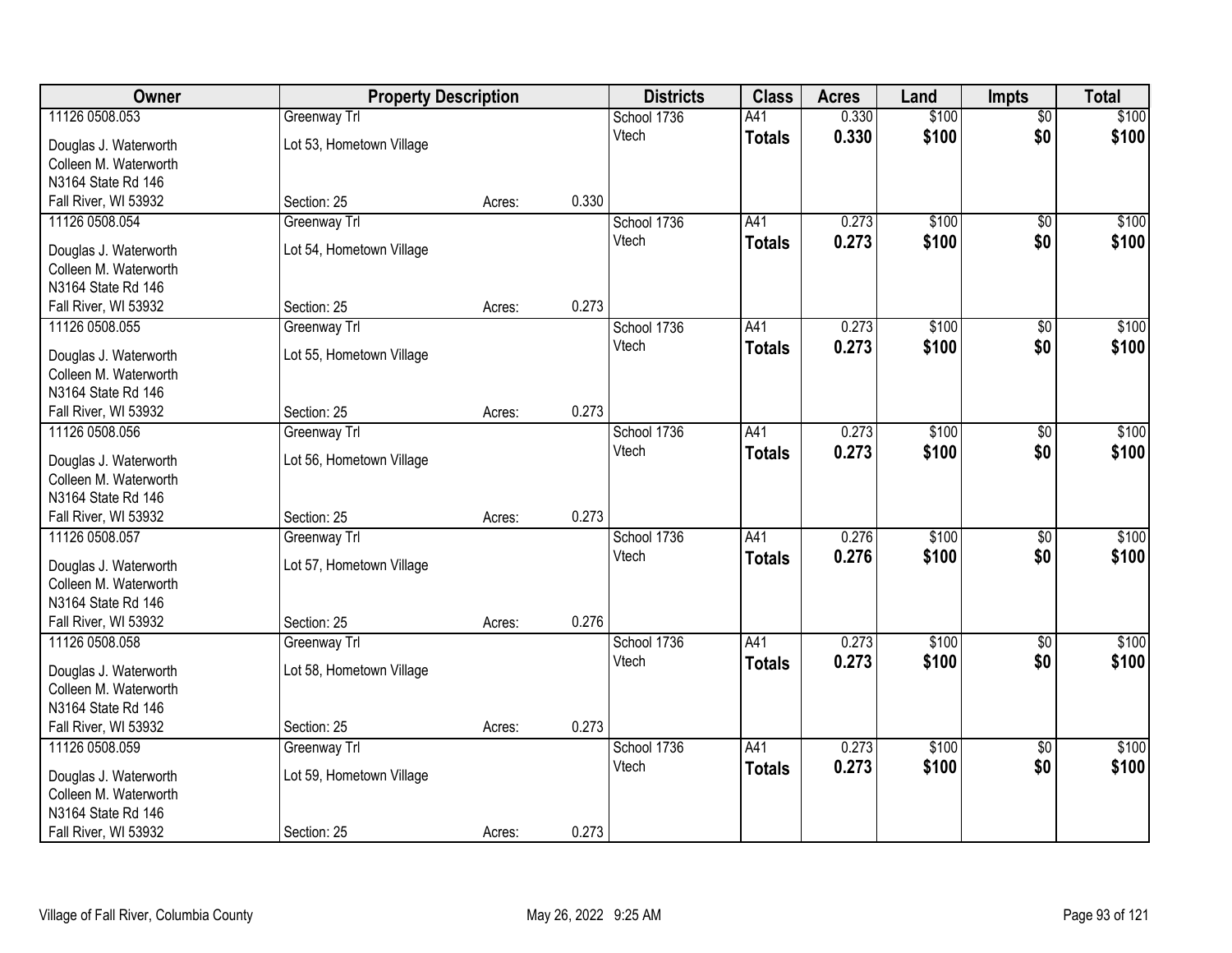| Owner                                          | <b>Property Description</b> |        |       | <b>Districts</b> | <b>Class</b>  | <b>Acres</b> | Land  | <b>Impts</b>    | <b>Total</b> |
|------------------------------------------------|-----------------------------|--------|-------|------------------|---------------|--------------|-------|-----------------|--------------|
| 11126 0508.060                                 | Greenway Trl                |        |       | School 1736      | A41           | 0.273        | \$100 | \$0             | \$100        |
| Douglas J. Waterworth                          | Lot 60, Hometown Village    |        |       | Vtech            | <b>Totals</b> | 0.273        | \$100 | \$0             | \$100        |
| Colleen M. Waterworth                          |                             |        |       |                  |               |              |       |                 |              |
| N3164 State Rd 146                             |                             |        |       |                  |               |              |       |                 |              |
| Fall River, WI 53932                           | Section: 25                 | Acres: | 0.273 |                  |               |              |       |                 |              |
| 11126 0508.061                                 | Greenway Trl                |        |       | School 1736      | A41           | 0.276        | \$100 | $\overline{50}$ | \$100        |
| Douglas J. Waterworth                          | Lot 61, Hometown Village    |        |       | Vtech            | <b>Totals</b> | 0.276        | \$100 | \$0             | \$100        |
| Colleen M. Waterworth                          |                             |        |       |                  |               |              |       |                 |              |
| N3164 State Rd 146                             |                             |        |       |                  |               |              |       |                 |              |
| Fall River, WI 53932                           | Section: 25                 | Acres: | 0.276 |                  |               |              |       |                 |              |
| 11126 0508.062                                 | Greenway Trl                |        |       | School 1736      | A41           | 0.273        | \$100 | \$0             | \$100        |
|                                                |                             |        |       | Vtech            | <b>Totals</b> | 0.273        | \$100 | \$0             | \$100        |
| Douglas J. Waterworth<br>Colleen M. Waterworth | Lot 62, Hometown Village    |        |       |                  |               |              |       |                 |              |
| N3164 State Rd 146                             |                             |        |       |                  |               |              |       |                 |              |
| Fall River, WI 53932                           | Section: 25                 | Acres: | 0.273 |                  |               |              |       |                 |              |
| 11126 0508.063                                 | Greenway Trl                |        |       | School 1736      | A41           | 0.273        | \$100 | $\sqrt{6}$      | \$100        |
|                                                |                             |        |       | Vtech            | <b>Totals</b> | 0.273        | \$100 | \$0             | \$100        |
| Douglas J. Waterworth                          | Lot 63, Hometown Village    |        |       |                  |               |              |       |                 |              |
| Colleen M. Waterworth                          |                             |        |       |                  |               |              |       |                 |              |
| N3164 State Rd 146<br>Fall River, WI 53932     | Section: 25                 |        | 0.273 |                  |               |              |       |                 |              |
| 11126 0508.064                                 | Greenway Trl                | Acres: |       | School 1736      | A41           | 0.273        | \$100 | $\overline{50}$ | \$100        |
|                                                |                             |        |       | Vtech            | <b>Totals</b> | 0.273        | \$100 | \$0             | \$100        |
| Douglas J. Waterworth                          | Lot 64, Hometown Village    |        |       |                  |               |              |       |                 |              |
| Colleen M. Waterworth                          |                             |        |       |                  |               |              |       |                 |              |
| N3164 State Rd 146                             |                             |        |       |                  |               |              |       |                 |              |
| Fall River, WI 53932                           | Section: 25                 | Acres: | 0.273 |                  |               |              |       |                 |              |
| 11126 0508.065                                 | Greenway Trl                |        |       | School 1736      | A41           | 0.457        | \$200 | $\overline{50}$ | \$200        |
| Douglas J. Waterworth                          | Lot 65, Hometown Village    |        |       | Vtech            | <b>Totals</b> | 0.457        | \$200 | \$0             | \$200        |
| Colleen M. Waterworth                          |                             |        |       |                  |               |              |       |                 |              |
| N3164 State Rd 146                             |                             |        |       |                  |               |              |       |                 |              |
| Fall River, WI 53932                           | Section: 26                 | Acres: | 0.457 |                  |               |              |       |                 |              |
| 11126 0508.066                                 | Greenway Trl                |        |       | School 1736      | A41           | 0.303        | \$100 | $\overline{50}$ | \$100        |
| Douglas J. Waterworth                          | Lot 66, Hometown Village    |        |       | Vtech            | <b>Totals</b> | 0.303        | \$100 | \$0             | \$100        |
| Colleen M. Waterworth                          |                             |        |       |                  |               |              |       |                 |              |
| N3164 State Rd 146                             |                             |        |       |                  |               |              |       |                 |              |
| Fall River, WI 53932                           | Section: 26                 | Acres: | 0.303 |                  |               |              |       |                 |              |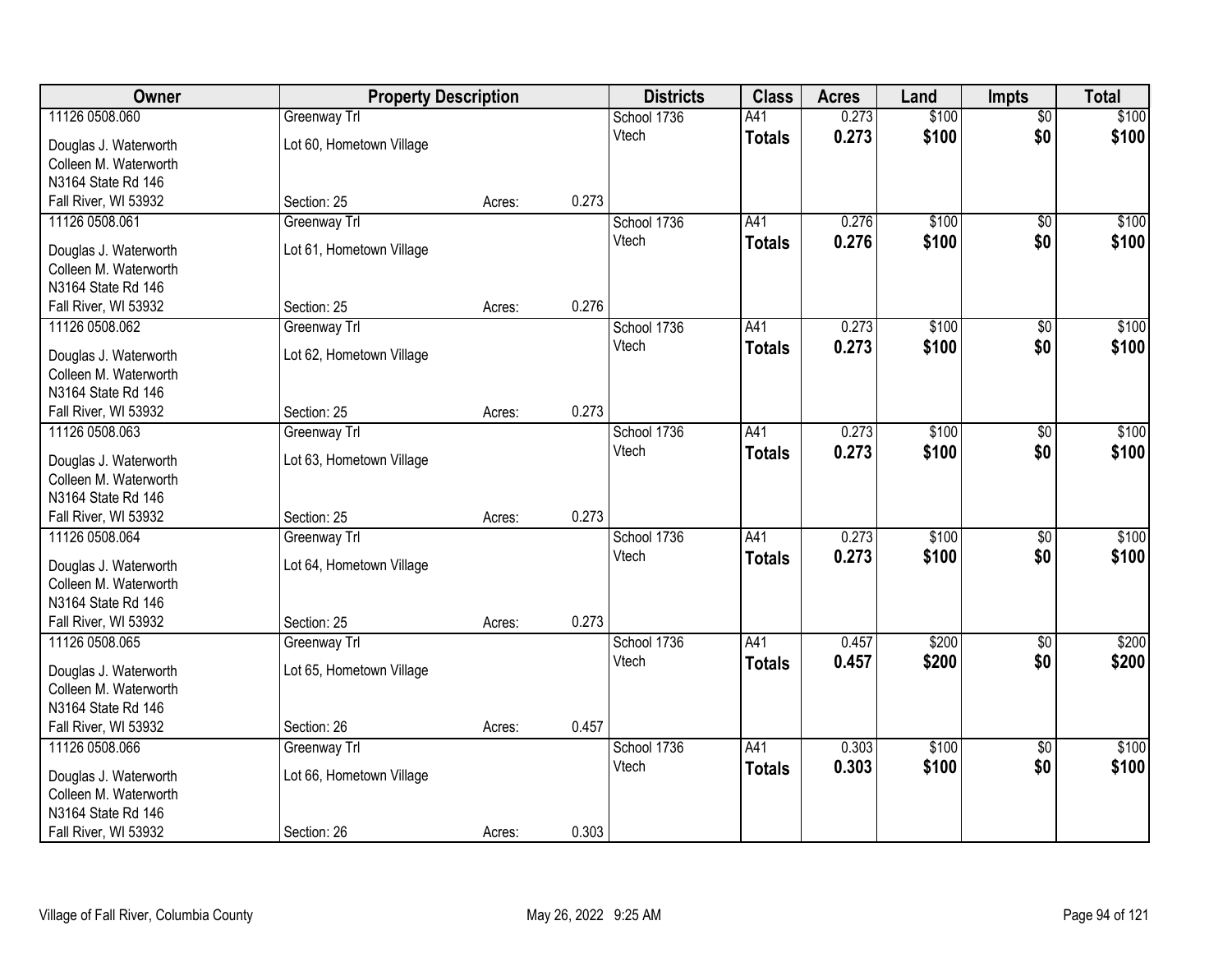| Owner                                          | <b>Property Description</b> |        |       | <b>Districts</b>     | <b>Class</b>  | <b>Acres</b> | Land      | <b>Impts</b>    | <b>Total</b> |
|------------------------------------------------|-----------------------------|--------|-------|----------------------|---------------|--------------|-----------|-----------------|--------------|
| 11126 0508.067                                 | Greenway Trl                |        |       | School 1736          | A41           | 0.201        | \$100     | $\overline{50}$ | \$100        |
| Douglas J. Waterworth                          | Lot 67, Hometown Village    |        |       | Vtech                | <b>Totals</b> | 0.201        | \$100     | \$0             | \$100        |
| Colleen M. Waterworth                          |                             |        |       |                      |               |              |           |                 |              |
| N3164 State Rd 146                             |                             |        |       |                      |               |              |           |                 |              |
| Fall River, WI 53932                           | Section: 26                 | Acres: | 0.201 |                      |               |              |           |                 |              |
| 11126 0508.068                                 | Greenway Trl                |        |       | School 1736          | A41           | 0.201        | \$100     | \$0             | \$100        |
| Douglas J. Waterworth                          | Lot 68, Hometown Village    |        |       | Vtech                | <b>Totals</b> | 0.201        | \$100     | \$0             | \$100        |
| Colleen M. Waterworth                          |                             |        |       |                      |               |              |           |                 |              |
| N3164 State Rd 146                             |                             |        |       |                      |               |              |           |                 |              |
| Fall River, WI 53932                           | Section: 26                 | Acres: | 0.201 |                      |               |              |           |                 |              |
| 11126 0508.069                                 | Greenway Trl                |        |       | School 1736          | A41           | 0.201        | \$100     | \$0             | \$100        |
|                                                |                             |        |       | Vtech                | <b>Totals</b> | 0.201        | \$100     | \$0             | \$100        |
| Douglas J. Waterworth<br>Colleen M. Waterworth | Lot 69, Hometown Village    |        |       |                      |               |              |           |                 |              |
| N3164 State Rd 146                             |                             |        |       |                      |               |              |           |                 |              |
| Fall River, WI 53932                           | Section: 26                 | Acres: | 0.201 |                      |               |              |           |                 |              |
| 11126 0508.07                                  | 101 Hometown Ave            |        |       | School 1736          | C2            | 2.136        | \$101,000 | \$4,625,200     | \$4,726,200  |
|                                                |                             |        |       | Vtech                | <b>Totals</b> | 2.136        | \$101,000 | \$4,625,200     | \$4,726,200  |
| Meadows Ridge of Columbus, LLC                 | Lot 7, CSM 5724-40-100      |        |       |                      |               |              |           |                 |              |
| 2850 Monarch Ct                                |                             |        |       |                      |               |              |           |                 |              |
| Altoona, WI 54720                              |                             |        | 2.136 |                      |               |              |           |                 |              |
| 11126 0508.070                                 | Section: 26                 | Acres: |       |                      | A41           | 0.278        | \$100     | \$0             | \$100        |
|                                                | <b>Village Vw</b>           |        |       | School 1736<br>Vtech |               | 0.278        |           |                 |              |
| Douglas J. Waterworth                          | Lot 70, Hometown Village    |        |       |                      | <b>Totals</b> |              | \$100     | \$0             | \$100        |
| Colleen M. Waterworth                          |                             |        |       |                      |               |              |           |                 |              |
| N3164 State Rd 146                             |                             |        |       |                      |               |              |           |                 |              |
| Fall River, WI 53932                           | Section: 26                 | Acres: | 0.278 |                      |               |              |           |                 |              |
| 11126 0508.071                                 | Village Vw                  |        |       | School 1736          | A41           | 0.292        | \$100     | \$0             | \$100        |
| Douglas J. Waterworth                          | Lot 71, Hometown Village    |        |       | Vtech                | <b>Totals</b> | 0.292        | \$100     | \$0             | \$100        |
| Colleen M. Waterworth                          |                             |        |       |                      |               |              |           |                 |              |
| N3164 State Rd 146                             |                             |        |       |                      |               |              |           |                 |              |
| Fall River, WI 53932                           | Section: 26                 | Acres: | 0.292 |                      |               |              |           |                 |              |
| 11126 0508.072                                 | Lienke Rd                   |        |       | School 1736          | A41           | 0.294        | \$100     | $\overline{50}$ | \$100        |
| Douglas J. Waterworth                          | Lot 72, Hometown Village    |        |       | Vtech                | <b>Totals</b> | 0.294        | \$100     | \$0             | \$100        |
| Colleen M. Waterworth                          |                             |        |       |                      |               |              |           |                 |              |
| N3164 State Rd 146                             |                             |        |       |                      |               |              |           |                 |              |
| Fall River, WI 53932                           | Section: 26                 | Acres: | 0.294 |                      |               |              |           |                 |              |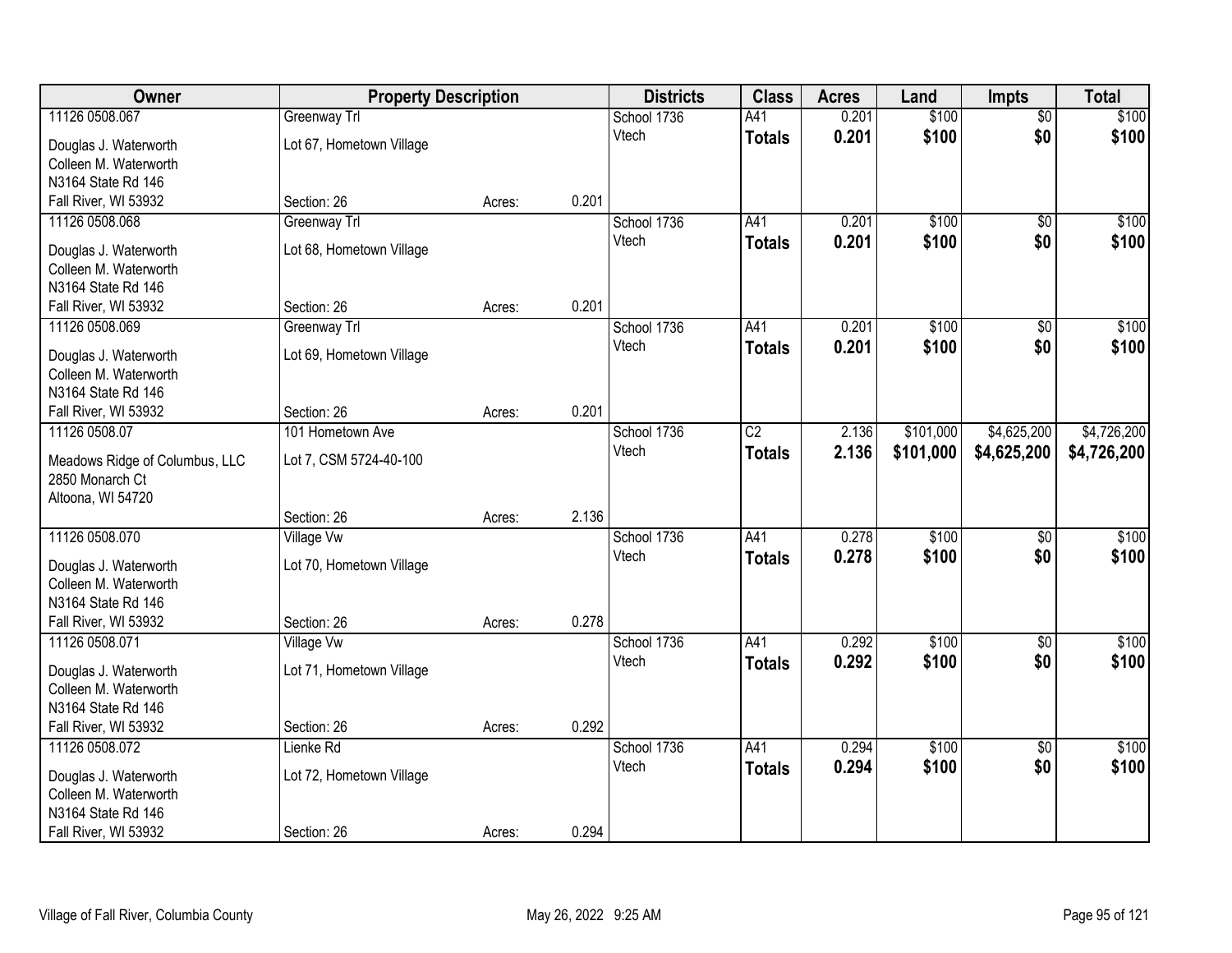| Owner                                       | <b>Property Description</b> |        | <b>Districts</b> | <b>Class</b> | <b>Acres</b>  | Land  | <b>Impts</b> | <b>Total</b>    |       |
|---------------------------------------------|-----------------------------|--------|------------------|--------------|---------------|-------|--------------|-----------------|-------|
| 11126 0508.073                              | Lienke Rd                   |        |                  | School 1736  | A41           | 0.294 | \$100        | $\overline{50}$ | \$100 |
| Douglas J. Waterworth                       | Lot 73, Hometown Village    |        |                  | Vtech        | <b>Totals</b> | 0.294 | \$100        | \$0             | \$100 |
| Colleen M. Waterworth                       |                             |        |                  |              |               |       |              |                 |       |
| N3164 State Rd 146                          |                             |        |                  |              |               |       |              |                 |       |
| Fall River, WI 53932                        | Section: 26                 | Acres: | 0.294            |              |               |       |              |                 |       |
| 11126 0508.074                              | Lienke Rd                   |        |                  | School 1736  | A41           | 0.294 | \$100        | \$0             | \$100 |
| Douglas J. Waterworth                       | Lot 74, Hometown Village    |        |                  | Vtech        | <b>Totals</b> | 0.294 | \$100        | \$0             | \$100 |
| Colleen M. Waterworth                       |                             |        |                  |              |               |       |              |                 |       |
| N3164 State Rd 146                          |                             |        |                  |              |               |       |              |                 |       |
| Fall River, WI 53932                        | Section: 26                 | Acres: | 0.294            |              |               |       |              |                 |       |
| 11126 0508.075                              | Lienke Rd                   |        |                  | School 1736  | A41           | 0.293 | \$100        | \$0             | \$100 |
|                                             |                             |        |                  | Vtech        | <b>Totals</b> | 0.293 | \$100        | \$0             | \$100 |
| Douglas J. Waterworth                       | Lot 75, Hometown Village    |        |                  |              |               |       |              |                 |       |
| Colleen M. Waterworth<br>N3164 State Rd 146 |                             |        |                  |              |               |       |              |                 |       |
| Fall River, WI 53932                        | Section: 25                 | Acres: | 0.293            |              |               |       |              |                 |       |
| 11126 0508.076                              | <b>Village Vw</b>           |        |                  | School 1736  | A41           | 0.349 | \$100        | $\sqrt[6]{3}$   | \$100 |
|                                             |                             |        |                  | Vtech        | <b>Totals</b> | 0.349 | \$100        | \$0             | \$100 |
| Douglas J. Waterworth                       | Lot 76, Hometown Village    |        |                  |              |               |       |              |                 |       |
| Colleen M. Waterworth                       |                             |        |                  |              |               |       |              |                 |       |
| N3164 State Rd 146                          |                             |        |                  |              |               |       |              |                 |       |
| Fall River, WI 53932                        | Section: 26                 | Acres: | 0.349            |              |               |       |              |                 |       |
| 11126 0508.077                              | Lienke Rd                   |        |                  | School 1736  | A41           | 0.343 | \$100        | $\overline{50}$ | \$100 |
| Douglas J. Waterworth                       | Lot 77, Hometown Village    |        |                  | Vtech        | <b>Totals</b> | 0.343 | \$100        | \$0             | \$100 |
| Colleen M. Waterworth                       |                             |        |                  |              |               |       |              |                 |       |
| N3164 State Rd 146                          |                             |        |                  |              |               |       |              |                 |       |
| Fall River, WI 53932                        | Section: 26                 | Acres: | 0.343            |              |               |       |              |                 |       |
| 11126 0508.078                              | Lienke Rd                   |        |                  | School 1736  | A41           | 0.343 | \$100        | \$0             | \$100 |
| Douglas J. Waterworth                       | Lot 78, Hometown Village    |        |                  | Vtech        | <b>Totals</b> | 0.343 | \$100        | \$0             | \$100 |
| Colleen M. Waterworth                       |                             |        |                  |              |               |       |              |                 |       |
| N3164 State Rd 146                          |                             |        |                  |              |               |       |              |                 |       |
| Fall River, WI 53932                        | Section: 26                 | Acres: | 0.343            |              |               |       |              |                 |       |
| 11126 0508.079                              | Lienke Rd                   |        |                  | School 1736  | A41           | 0.343 | \$100        | $\overline{50}$ | \$100 |
| Douglas J. Waterworth                       | Lot 79, Hometown Village    |        |                  | Vtech        | <b>Totals</b> | 0.343 | \$100        | \$0             | \$100 |
| Colleen M. Waterworth                       |                             |        |                  |              |               |       |              |                 |       |
| N3164 State Rd 146                          |                             |        |                  |              |               |       |              |                 |       |
| Fall River, WI 53932                        | Section: 26                 | Acres: | 0.343            |              |               |       |              |                 |       |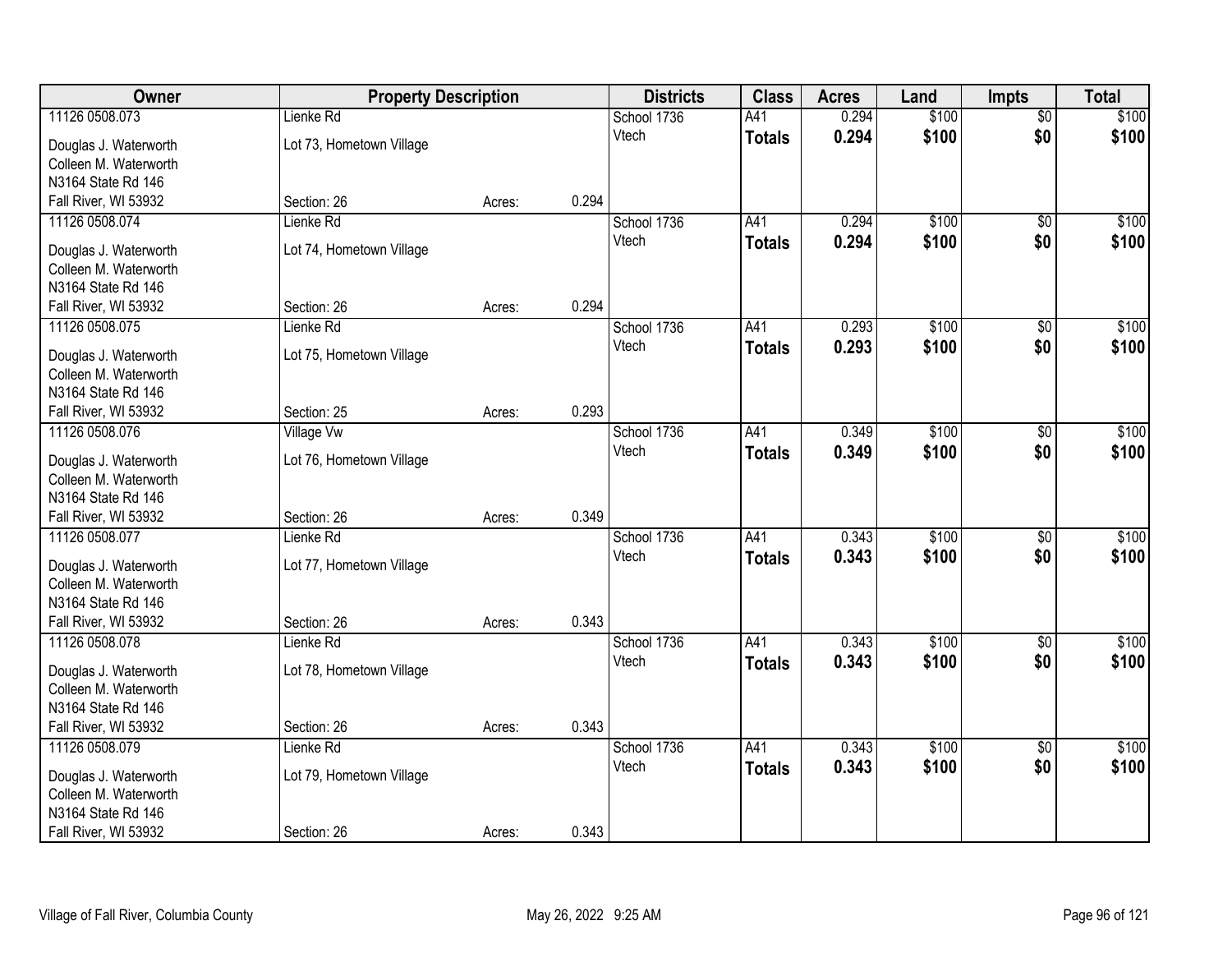| Owner                                          | <b>Property Description</b> |        |       | <b>Districts</b> | <b>Class</b>    | <b>Acres</b> | Land     | <b>Impts</b>    | <b>Total</b> |
|------------------------------------------------|-----------------------------|--------|-------|------------------|-----------------|--------------|----------|-----------------|--------------|
| 11126 0508.08                                  | Main St                     |        |       | School 1736      | $\overline{R1}$ | 2.921        | \$84,200 | $\overline{50}$ | \$84,200     |
| Bear Ridge Development, Inc.                   | Lot 8, CSM 5724-40-100      |        |       | Vtech            | <b>Totals</b>   | 2.921        | \$84,200 | \$0             | \$84,200     |
| PO Box 458                                     |                             |        |       |                  |                 |              |          |                 |              |
| Sun Prairie, WI 53590                          |                             |        |       |                  |                 |              |          |                 |              |
|                                                | Section: 26                 | Acres: | 2.921 |                  |                 |              |          |                 |              |
| 11126 0508.080                                 | Valley Way                  |        |       | School 1736      | A41             | 0.369        | \$100    | \$0             | \$100        |
| Douglas J. Waterworth                          | Lot 80, Hometown Village    |        |       | Vtech            | <b>Totals</b>   | 0.369        | \$100    | \$0             | \$100        |
| Colleen M. Waterworth                          |                             |        |       |                  |                 |              |          |                 |              |
| N3164 State Rd 146                             |                             |        |       |                  |                 |              |          |                 |              |
| Fall River, WI 53932                           | Section: 26                 | Acres: | 0.369 |                  |                 |              |          |                 |              |
| 11126 0508.081                                 | Valley Way                  |        |       | School 1736      | A41             | 0.406        | \$100    | \$0             | \$100        |
| Douglas J. Waterworth                          | Lot 81, Hometown Village    |        |       | Vtech            | <b>Totals</b>   | 0.406        | \$100    | \$0             | \$100        |
| Colleen M. Waterworth                          |                             |        |       |                  |                 |              |          |                 |              |
| N3164 State Rd 146                             |                             |        |       |                  |                 |              |          |                 |              |
| Fall River, WI 53932                           | Section: 26                 | Acres: | 0.406 |                  |                 |              |          |                 |              |
| 11126 0508.082                                 | Greenway Trl                |        |       | School 1736      | A41             | 0.220        | \$100    | $\frac{1}{20}$  | \$100        |
| Douglas J. Waterworth                          | Lot 82, Hometown Village    |        |       | Vtech            | <b>Totals</b>   | 0.220        | \$100    | \$0             | \$100        |
| Colleen M. Waterworth                          |                             |        |       |                  |                 |              |          |                 |              |
| N3164 State Rd 146                             |                             |        |       |                  |                 |              |          |                 |              |
| Fall River, WI 53932                           | Section: 26                 | Acres: | 0.220 |                  |                 |              |          |                 |              |
| 11126 0508.083                                 | Greenway Trl                |        |       | School 1736      | A41             | 0.201        | \$100    | $\overline{50}$ | \$100        |
| Douglas J. Waterworth                          | Lot 83, Hometown Village    |        |       | Vtech            | <b>Totals</b>   | 0.201        | \$100    | \$0             | \$100        |
| Colleen M. Waterworth                          |                             |        |       |                  |                 |              |          |                 |              |
| N3164 State Rd 146                             |                             |        |       |                  |                 |              |          |                 |              |
| Fall River, WI 53932                           | Section: 26                 | Acres: | 0.201 |                  |                 |              |          |                 |              |
| 11126 0508.084                                 | Greenway Trl                |        |       | School 1736      | A41             | 0.201        | \$100    | \$0             | \$100        |
|                                                |                             |        |       | Vtech            | <b>Totals</b>   | 0.201        | \$100    | \$0             | \$100        |
| Douglas J. Waterworth<br>Colleen M. Waterworth | Lot 84, Hometown Village    |        |       |                  |                 |              |          |                 |              |
| N3164 State Rd 146                             |                             |        |       |                  |                 |              |          |                 |              |
| Fall River, WI 53932                           | Section: 26                 | Acres: | 0.201 |                  |                 |              |          |                 |              |
| 11126 0508.085                                 | Greenway Trl                |        |       | School 1736      | A41             | 0.201        | \$100    | $\overline{50}$ | \$100        |
|                                                |                             |        |       | Vtech            | <b>Totals</b>   | 0.201        | \$100    | \$0             | \$100        |
| Douglas J. Waterworth<br>Colleen M. Waterworth | Lot 85, Hometown Village    |        |       |                  |                 |              |          |                 |              |
| N3164 State Rd 146                             |                             |        |       |                  |                 |              |          |                 |              |
| Fall River, WI 53932                           | Section: 26                 | Acres: | 0.201 |                  |                 |              |          |                 |              |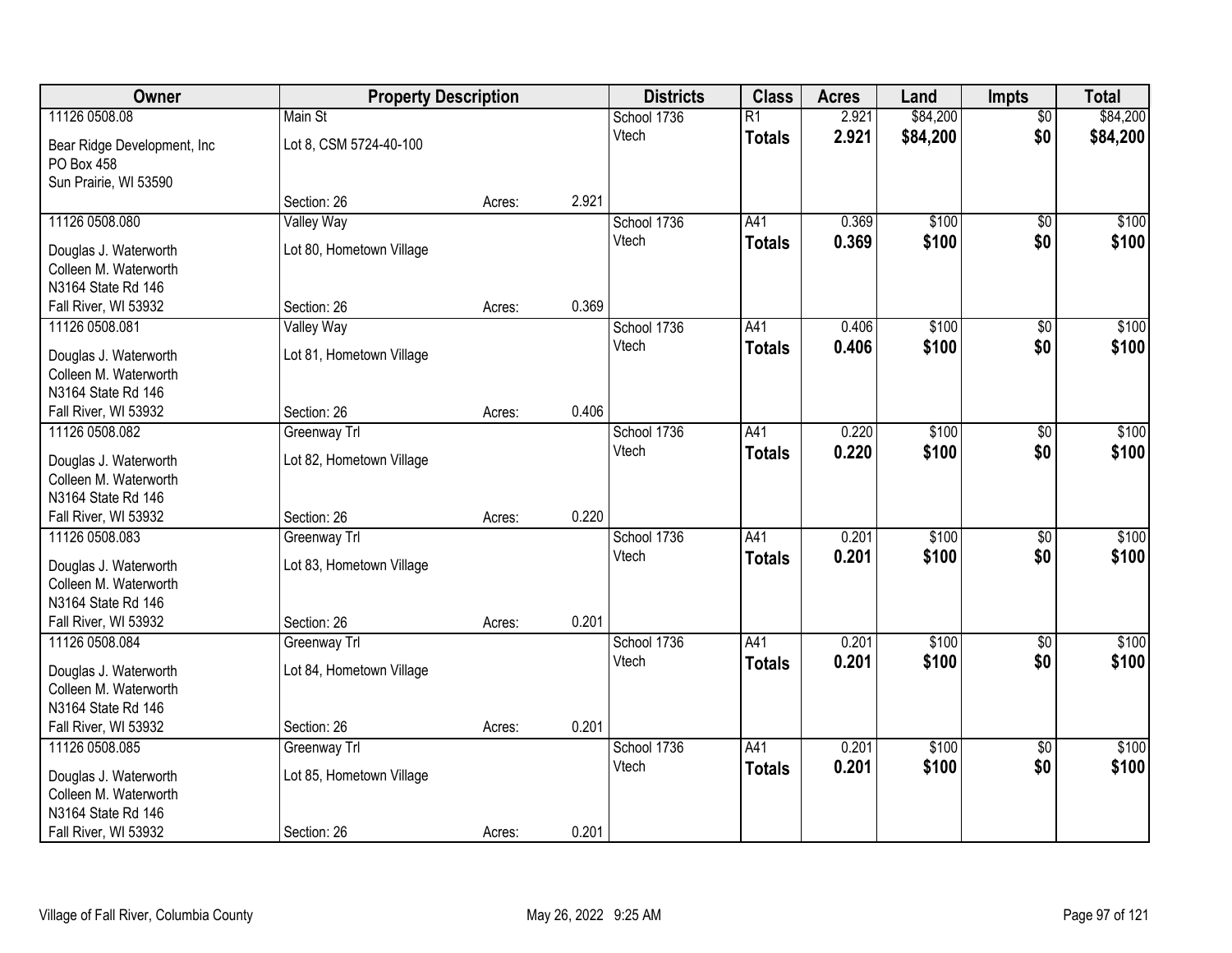| Owner                           | <b>Property Description</b>     |        |        | <b>Districts</b> | <b>Class</b>            | <b>Acres</b> | Land            | <b>Impts</b>    | <b>Total</b>    |
|---------------------------------|---------------------------------|--------|--------|------------------|-------------------------|--------------|-----------------|-----------------|-----------------|
| 11126 0508.086                  | <b>Village Vw</b>               |        |        | School 1736      | A41                     | 0.278        | \$100           | $\overline{50}$ | \$100           |
| Douglas J. Waterworth           | Lot 86, Hometown Village        |        |        | Vtech            | <b>Totals</b>           | 0.278        | \$100           | \$0             | \$100           |
| Colleen M. Waterworth           |                                 |        |        |                  |                         |              |                 |                 |                 |
| N3164 State Rd 146              |                                 |        |        |                  |                         |              |                 |                 |                 |
| Fall River, WI 53932            | Section: 26                     | Acres: | 0.278  |                  |                         |              |                 |                 |                 |
| 11126 0508.087                  | <b>Valley Way</b>               |        |        | School 1736      | A41                     | 15.305       | \$5,200         | \$0             | \$5,200         |
| Douglas J. Waterworth           | Lot 87, Block, Hometown Village |        |        | Vtech            | <b>Totals</b>           | 15.305       | \$5,200         | \$0             | \$5,200         |
| Colleen M. Waterworth           |                                 |        |        |                  |                         |              |                 |                 |                 |
| N3164 State Rd 146              |                                 |        |        |                  |                         |              |                 |                 |                 |
| Fall River, WI 53932            | Section: 26                     | Acres: | 15.305 |                  |                         |              |                 |                 |                 |
| 11126 0508.OL1                  | Main St                         |        |        | School 1736      | X4                      | 0.037        | \$0             | \$0             | $\overline{50}$ |
| Fall River Cemetery Association | Outlot 1, Hometown Village      |        |        | Vtech            | <b>Totals</b>           | 0.037        | \$0             | \$0             | \$0             |
| PO Box 122                      |                                 |        |        |                  |                         |              |                 |                 |                 |
| Fall River, WI 53932            |                                 |        |        |                  |                         |              |                 |                 |                 |
|                                 | Section: 26                     | Acres: | 0.037  |                  |                         |              |                 |                 |                 |
| 11126 0508.OL2                  | <b>Community Dr</b>             |        |        | School 1736      | X4                      | 15.632       | \$0             | $\sqrt[6]{3}$   | $\sqrt{50}$     |
| Village of Fall River           | Outlot 2, Hometown Village      |        |        | Vtech            | <b>Totals</b>           | 15.632       | \$0             | \$0             | \$0             |
| PO Box 37                       |                                 |        |        |                  |                         |              |                 |                 |                 |
| Fall River, WI 53932            |                                 |        |        |                  |                         |              |                 |                 |                 |
|                                 | Section: 26                     | Acres: | 15.632 |                  |                         |              |                 |                 |                 |
| 11126 0508.OL3                  | <b>Community Dr</b>             |        |        | School 1736      | $\overline{\text{S5x}}$ | 2.287        | \$1,200         | \$0             | \$1,200         |
| Hickory Grove IV, LLC           | Outlot 3, Hometown Village      |        |        | Vtech            | <b>Totals</b>           | 2.287        | \$1,200         | \$0             | \$1,200         |
| 711 Lois Dr                     |                                 |        |        |                  |                         |              |                 |                 |                 |
| Sun Prairie, WI 53590           |                                 |        |        |                  |                         |              |                 |                 |                 |
|                                 | Section: 26                     | Acres: | 2.287  |                  |                         |              |                 |                 |                 |
| 11126 0508.OL4                  | Valley Way                      |        |        | School 1736      | A42                     | 3.131        | \$900           | $\overline{30}$ | \$900           |
| Douglas J. Waterworth           | Outlot 4, Hometown Village      |        |        | Vtech            | <b>Totals</b>           | 3.131        | \$900           | \$0             | \$900           |
| Colleen M. Waterworth           |                                 |        |        |                  |                         |              |                 |                 |                 |
| N3164 State Rd 146              |                                 |        |        |                  |                         |              |                 |                 |                 |
| Fall River, WI 53932            | Section: 26                     | Acres: | 3.131  |                  |                         |              |                 |                 |                 |
| 11126 0508.OL5                  | Greenway Trl                    |        |        | School 1736      | X4                      | 2.913        | $\overline{50}$ | $\overline{50}$ | $\overline{50}$ |
| Village of Fall River           | Outlot 5, Hometown Village      |        |        | Vtech            | <b>Totals</b>           | 2.913        | \$0             | \$0             | \$0             |
| PO Box 37                       |                                 |        |        |                  |                         |              |                 |                 |                 |
| Fall River, WI 53932            |                                 |        |        |                  |                         |              |                 |                 |                 |
|                                 | Section: 25                     | Acres: | 2.913  |                  |                         |              |                 |                 |                 |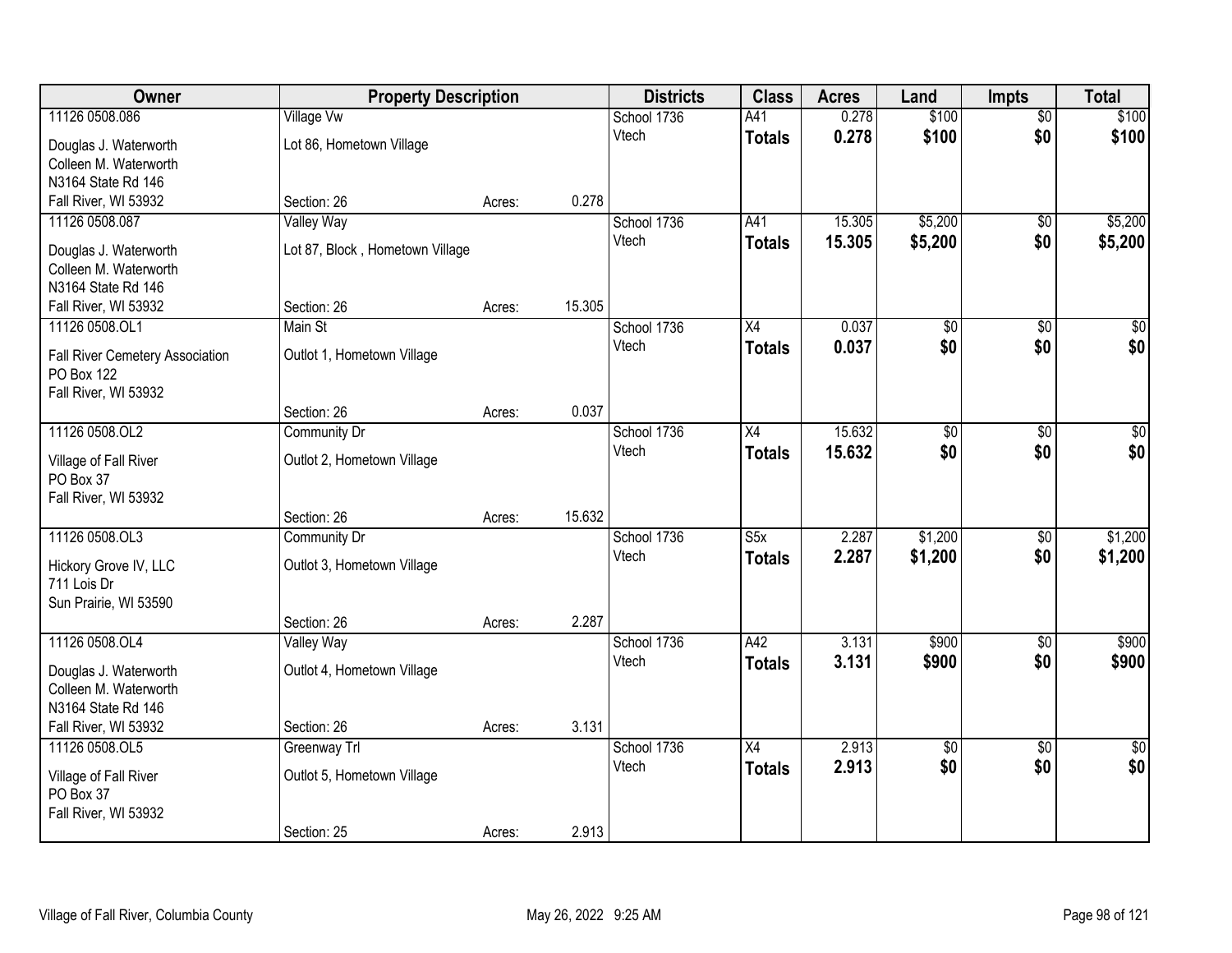| Owner                 | <b>Property Description</b>                     |        |       | <b>Districts</b>           | <b>Class</b>    | <b>Acres</b> | Land     | <b>Impts</b>    | <b>Total</b> |
|-----------------------|-------------------------------------------------|--------|-------|----------------------------|-----------------|--------------|----------|-----------------|--------------|
| 11126 0508.OL6        | Greenway Trl                                    |        |       | School 1736                | A41             | 3.483        | \$1,200  | $\overline{50}$ | \$1,200      |
| Douglas J. Waterworth | Outlot 6, Hometown Village                      |        |       | Vtech                      | <b>Totals</b>   | 3.483        | \$1,200  | \$0             | \$1,200      |
| Colleen M. Waterworth |                                                 |        |       |                            |                 |              |          |                 |              |
| N3164 State Rd 146    |                                                 |        | 3.483 |                            |                 |              |          |                 |              |
| Fall River, WI 53932  | Section: 25                                     | Acres: |       |                            |                 |              |          |                 |              |
| 11126 0508.OL7        | Park Trl                                        |        |       | School 1736                | $\overline{X4}$ | 0.230        | \$0      | $\overline{50}$ | \$0          |
| Village of Fall River | Outlot 7, Hometown Village                      |        |       | Vtech                      | <b>Totals</b>   | 0.230        | \$0      | \$0             | \$0          |
| PO Box 37             |                                                 |        |       |                            |                 |              |          |                 |              |
| Fall River, WI 53932  |                                                 |        |       |                            |                 |              |          |                 |              |
|                       | Section: 25                                     | Acres: | 0.230 |                            |                 |              |          |                 |              |
| 11126 0511            | 139 Jennifer Ln                                 |        |       | School 1736                | $\overline{R1}$ | 0.000        | \$17,500 | \$122,600       | \$140,100    |
| R&J Properties        | UNIT 1 FALL RIVER II CONDO (LT 46 SUNRISE HILL) |        |       | Vtech                      | <b>Totals</b>   | 0.000        | \$17,500 | \$122,600       | \$140,100    |
| W8571 County Rd B     |                                                 |        |       |                            |                 |              |          |                 |              |
| Beaver Dam, WI 53916  |                                                 |        |       |                            |                 |              |          |                 |              |
|                       | Section: 35                                     | Acres: | 0.000 |                            |                 |              |          |                 |              |
| 11126 0512            | 137 Jennifer Ln                                 |        |       | School 1736                | $\overline{R1}$ | 0.000        | \$17,500 | \$123,900       | \$141,400    |
| R&J Properties        | UNIT 2 FALL RIVER II CONDO (LT 46 SUNRISE HILL) |        |       | Vtech                      | <b>Totals</b>   | 0.000        | \$17,500 | \$123,900       | \$141,400    |
| W8571 County Rd B     |                                                 |        |       |                            |                 |              |          |                 |              |
| Beaver Dam, WI 53916  |                                                 |        |       |                            |                 |              |          |                 |              |
|                       | Section: 35                                     | Acres: | 0.000 |                            |                 |              |          |                 |              |
| 11126 0513            | 135 Jennifer Ln                                 |        |       | School 1736                | $\overline{R1}$ | 0.000        | \$17,500 | \$123,900       | \$141,400    |
|                       |                                                 |        |       | Vtech                      | <b>Totals</b>   | 0.000        | \$17,500 | \$123,900       | \$141,400    |
| Kari Woolley          | Unit 3 Fall River II Condo (Lt 46 Sunrise Hill) |        |       |                            |                 |              |          |                 |              |
| 135 Jennifer Ln       |                                                 |        |       |                            |                 |              |          |                 |              |
| Fall River, WI 53932  |                                                 |        | 0.000 |                            |                 |              |          |                 |              |
| 11126 0514            | Section: 35<br>133 Jennifer Ln                  | Acres: |       | School 1736                | $\overline{R1}$ | 0.000        | \$17,500 | \$122,600       | \$140,100    |
|                       |                                                 |        |       | Vtech                      |                 | 0.000        | \$17,500 | \$122,600       | \$140,100    |
| R&J Properties        | UNIT 4 FALL RIVER II CONDO (LT SUNRISE HILL)    |        |       |                            | <b>Totals</b>   |              |          |                 |              |
| W8571 County Rd B     |                                                 |        |       |                            |                 |              |          |                 |              |
| Beaver Dam, WI 53916  |                                                 |        |       |                            |                 |              |          |                 |              |
|                       | Section: 35                                     | Acres: | 0.000 |                            |                 |              |          |                 |              |
| 11126 0516.01         | 678 N Main St                                   |        |       | Sanitary 8020              | $\overline{R1}$ | 0.000        | \$15,000 | \$110,800       | \$125,800    |
| F & F Properties, LLP | Unit 1, Tri-River Condo Cp                      |        |       | Lazy Lake                  | <b>Totals</b>   | 0.000        | \$15,000 | \$110,800       | \$125,800    |
| 160A S Main St        |                                                 |        |       | <b>Management District</b> |                 |              |          |                 |              |
| PO Box 258            |                                                 |        |       | School 1736                |                 |              |          |                 |              |
| Lodi, WI 53555        | Section: 26                                     | Acres: | 0.150 | Vtech                      |                 |              |          |                 |              |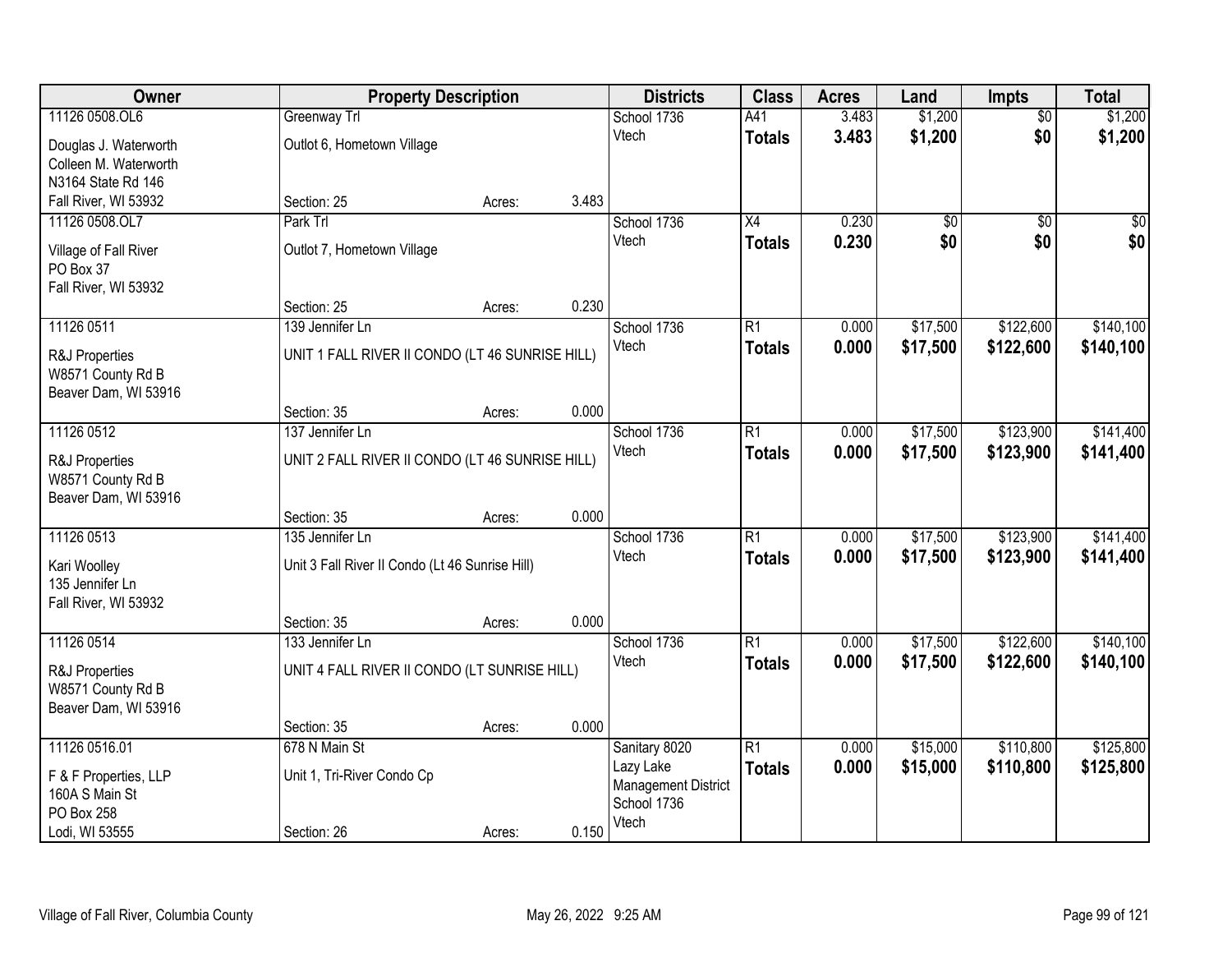| Owner                                      | <b>Property Description</b> |        |       | <b>Districts</b>           | <b>Class</b>    | <b>Acres</b> | Land     | <b>Impts</b> | <b>Total</b> |
|--------------------------------------------|-----------------------------|--------|-------|----------------------------|-----------------|--------------|----------|--------------|--------------|
| 11126 0516.02                              | 680 N Main St               |        |       | Sanitary 8020              | $\overline{R1}$ | 0.000        | \$15,000 | \$108,000    | \$123,000    |
| F & F Properties, LLP                      | Unit 2, Tri-River Condo Cp  |        |       | Lazy Lake                  | <b>Totals</b>   | 0.000        | \$15,000 | \$108,000    | \$123,000    |
| 160A S Main St                             |                             |        |       | <b>Management District</b> |                 |              |          |              |              |
| PO Box 258                                 |                             |        |       | School 1736<br>Vtech       |                 |              |          |              |              |
| Lodi, WI 53555                             | Section: 26                 | Acres: | 0.090 |                            |                 |              |          |              |              |
| 11126 0516.03                              | 682 N Main St               |        |       | Sanitary 8020              | $\overline{R1}$ | 0.000        | \$15,000 | \$110,800    | \$125,800    |
| F & F Properties, LLP                      | Unit 3, Tri-River Condo Cp  |        |       | Lazy Lake                  | <b>Totals</b>   | 0.000        | \$15,000 | \$110,800    | \$125,800    |
| 160A S Main St                             |                             |        |       | <b>Management District</b> |                 |              |          |              |              |
| PO Box 258                                 |                             |        |       | School 1736                |                 |              |          |              |              |
| Lodi, WI 53555                             | Section: 26                 | Acres: | 0.150 | Vtech                      |                 |              |          |              |              |
| 11126 0517.01                              | Hometown Ave                |        |       | School 1736                | $\overline{R1}$ | 0.000        | \$22,500 | \$0          | \$22,500     |
| Bear Ridge Development, Inc.               | Unit 1, Hometown Condo Cp   |        |       | Vtech                      | <b>Totals</b>   | 0.000        | \$22,500 | \$0          | \$22,500     |
| PO Box 458                                 |                             |        |       |                            |                 |              |          |              |              |
| Sun Prairie, WI 53590                      |                             |        |       |                            |                 |              |          |              |              |
|                                            | Section: 26                 | Acres: | 0.000 |                            |                 |              |          |              |              |
| 11126 0517.02                              | Hometown Ave                |        |       | School 1736                | $\overline{R1}$ | 0.000        | \$22,500 | \$0          | \$22,500     |
| Bear Ridge Development, Inc                | Unit 2, Hometown Condo Cp   |        |       | Vtech                      | <b>Totals</b>   | 0.000        | \$22,500 | \$0          | \$22,500     |
| PO Box 458                                 |                             |        |       |                            |                 |              |          |              |              |
| Sun Prairie, WI 53590                      |                             |        |       |                            |                 |              |          |              |              |
|                                            | Section: 26                 | Acres: | 0.000 |                            |                 |              |          |              |              |
| 11126 0517.03                              | Hometown Ave                |        |       | School 1736                | $\overline{R1}$ | 0.000        | \$22,500 | \$0          | \$22,500     |
| Bear Ridge Development, Inc.               | Unit 3, Hometown Condo Cp   |        |       | Vtech                      | <b>Totals</b>   | 0.000        | \$22,500 | \$0          | \$22,500     |
| PO Box 458                                 |                             |        |       |                            |                 |              |          |              |              |
| Sun Prairie, WI 53590                      |                             |        |       |                            |                 |              |          |              |              |
|                                            | Section: 26                 | Acres: | 0.000 |                            |                 |              |          |              |              |
| 11126 0517.04                              | Hometown Ave                |        |       | School 1736                | $\overline{R1}$ | 0.000        | \$22,500 | $\sqrt{6}$   | \$22,500     |
|                                            |                             |        |       | Vtech                      | <b>Totals</b>   | 0.000        | \$22,500 | \$0          | \$22,500     |
| Bear Ridge Development, Inc.<br>PO Box 458 | Unit 4, Hometown Condo Cp   |        |       |                            |                 |              |          |              |              |
| Sun Prairie, WI 53590                      |                             |        |       |                            |                 |              |          |              |              |
|                                            | Section: 26                 | Acres: | 0.000 |                            |                 |              |          |              |              |
| 11126 0517.05                              | 208 Hometown Ave            |        |       | School 1736                | $\overline{R1}$ | 0.000        | \$22,500 | \$115,000    | \$137,500    |
|                                            |                             |        |       | Vtech                      | <b>Totals</b>   | 0.000        | \$22,500 | \$115,000    | \$137,500    |
| Fr Hometown, LLC<br>PO Box 459             | Unit 5, Hometown Condo Cp   |        |       |                            |                 |              |          |              |              |
| Sun Prairie, WI 53590                      |                             |        |       |                            |                 |              |          |              |              |
|                                            | Section: 26                 | Acres: | 0.000 |                            |                 |              |          |              |              |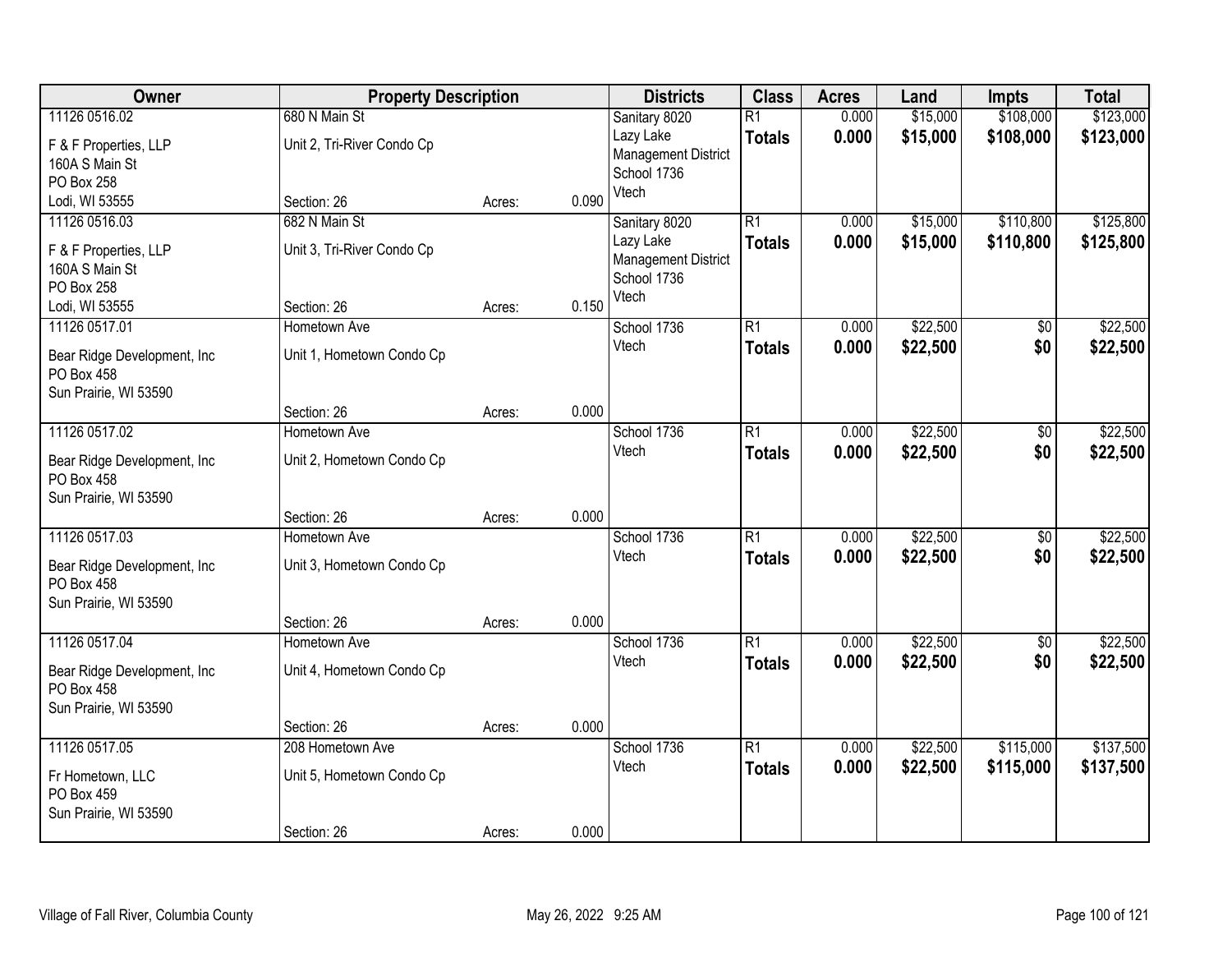| Owner                                                                    | <b>Property Description</b> |        |       | <b>Districts</b>     | <b>Class</b>                     | <b>Acres</b>   | Land                 | <b>Impts</b>           | <b>Total</b>           |
|--------------------------------------------------------------------------|-----------------------------|--------|-------|----------------------|----------------------------------|----------------|----------------------|------------------------|------------------------|
| 11126 0517.06                                                            | 210 Hometown Ave            |        |       | School 1736          | $\overline{R1}$                  | 0.000          | \$22,500             | \$115,000              | \$137,500              |
| Fr Hometown, LLC<br>PO Box 459<br>Sun Prairie, WI 53590                  | Unit 6, Hometown Condo Cp   |        |       | Vtech                | <b>Totals</b>                    | 0.000          | \$22,500             | \$115,000              | \$137,500              |
|                                                                          | Section: 26                 | Acres: | 0.000 |                      |                                  |                |                      |                        |                        |
| 11126 0517.07                                                            | 212 Hometown Ave            |        |       | School 1736<br>Vtech | $\overline{R1}$<br><b>Totals</b> | 0.000<br>0.000 | \$22,500<br>\$22,500 | \$115,000<br>\$115,000 | \$137,500<br>\$137,500 |
| Fr Hometown, LLC<br>PO Box 459<br>Sun Prairie, WI 53590                  | Unit 7, Hometown Condo Cp   |        |       |                      |                                  |                |                      |                        |                        |
|                                                                          | Section: 26                 | Acres: | 0.000 |                      |                                  |                |                      |                        |                        |
| 11126 0517.08                                                            | 214 Hometown Ave            |        |       | School 1736          | $\overline{R1}$                  | 0.000          | \$22,500             | \$115,000              | \$137,500              |
| Fr Hometown, LLC<br>PO Box 459<br>Sun Prairie, WI 53590                  | Unit 8, Hometown Condo Cp   |        |       | Vtech                | <b>Totals</b>                    | 0.000          | \$22,500             | \$115,000              | \$137,500              |
|                                                                          | Section: 26                 | Acres: | 0.000 |                      |                                  |                |                      |                        |                        |
| 11126 0517.09                                                            | 216 Hometown Ave            |        |       | School 1736          | $\overline{R1}$                  | 0.000          | \$22,500             | \$115,000              | \$137,500              |
| R&J of Columbia County, LLC<br>W8571 County Rd B<br>Beaver Dam, WI 53916 | Unit 9, Hometown Condo Cp   |        |       | Vtech                | <b>Totals</b>                    | 0.000          | \$22,500             | \$115,000              | \$137,500              |
|                                                                          | Section: 26                 | Acres: | 0.000 |                      |                                  |                |                      |                        |                        |
| 11126 0517.10                                                            | 218 Hometown Ave            |        |       | School 1736          | $\overline{R1}$                  | 0.000          | \$22,500             | \$115,000              | \$137,500              |
| R&J of Columbia County, LLC<br>W8571 County Rd B<br>Beaver Dam, WI 53916 | Unit 10, Hometown Condo Cp  |        |       | Vtech                | <b>Totals</b>                    | 0.000          | \$22,500             | \$115,000              | \$137,500              |
|                                                                          | Section: 26                 | Acres: | 0.000 |                      |                                  |                |                      |                        |                        |
| 11126 0517.11                                                            | 220 Hometown Ave            |        |       | School 1736          | $\overline{R1}$                  | 0.000          | \$22,500             | \$115,000              | \$137,500              |
| R&J of Columbia County, LLC<br>W8571 County Rd B<br>Beaver Dam, WI 53916 | Unit 11, Hometown Condo Cp  |        |       | Vtech                | <b>Totals</b>                    | 0.000          | \$22,500             | \$115,000              | \$137,500              |
|                                                                          | Section: 26                 | Acres: | 0.000 |                      |                                  |                |                      |                        |                        |
| 11126 0517.12                                                            | 222 Hometown Ave            |        |       | School 1736          | $\overline{R1}$                  | 0.000          | \$22,500             | \$115,000              | \$137,500              |
| R&J of Columbia County, LLC<br>W8571 County Rd B<br>Beaver Dam, WI 53916 | Unit 12, Hometown Condo Cp  |        |       | Vtech                | <b>Totals</b>                    | 0.000          | \$22,500             | \$115,000              | \$137,500              |
|                                                                          | Section: 26                 | Acres: | 0.000 |                      |                                  |                |                      |                        |                        |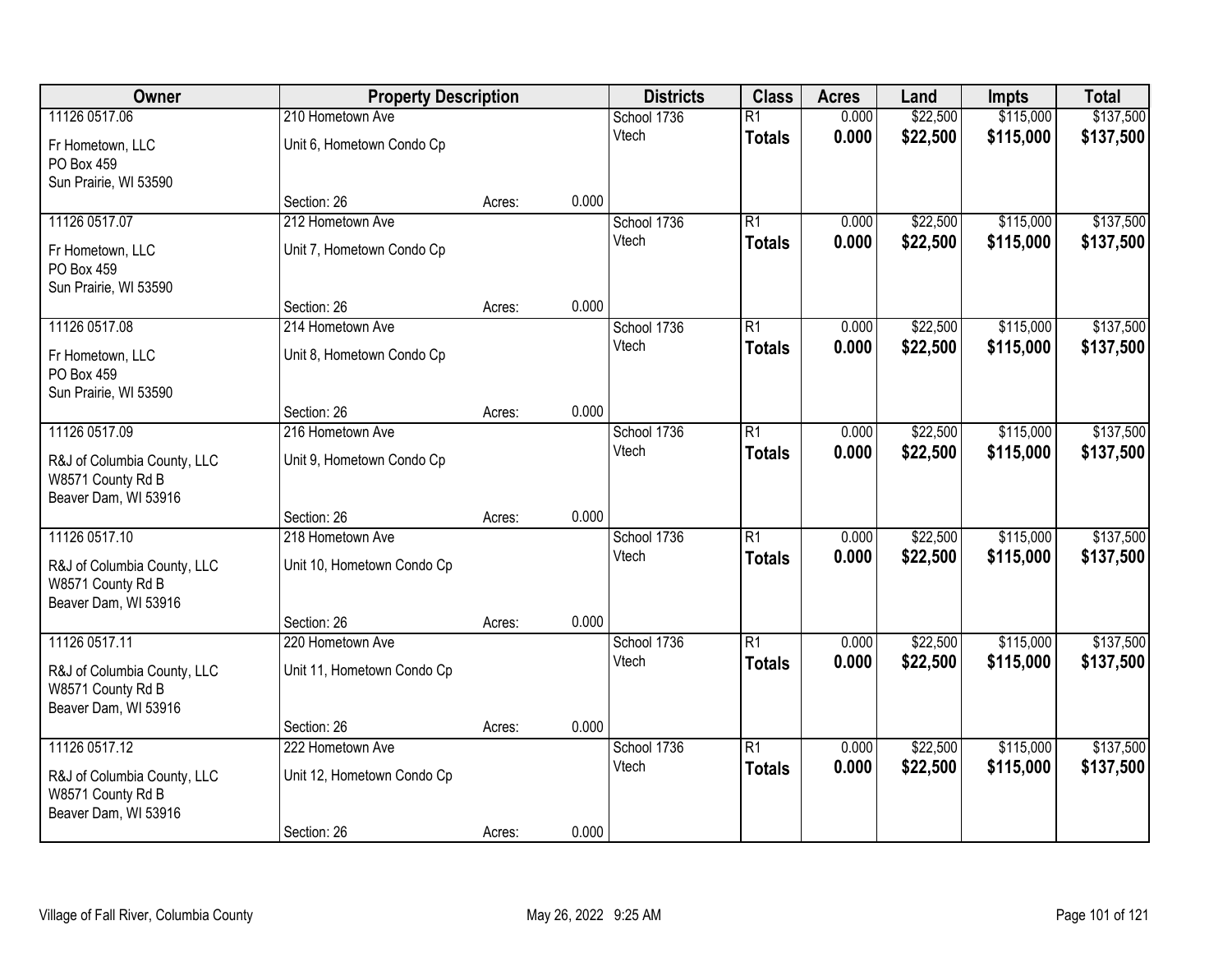| Owner                                                                | <b>Property Description</b> |        |       | <b>Districts</b>     | <b>Class</b>                     | <b>Acres</b>   | Land                 | <b>Impts</b>           | <b>Total</b>           |
|----------------------------------------------------------------------|-----------------------------|--------|-------|----------------------|----------------------------------|----------------|----------------------|------------------------|------------------------|
| 11126 0517.13                                                        | 224 Hometown Ave            |        |       | School 1736          | $\overline{R1}$                  | 0.000          | \$22,500             | \$115,000              | \$137,500              |
| Annette M. Nichols<br>224 Hometown Ave<br>Fall River, WI 53932       | Unit 13, Hometown Condo Cp  |        |       | Vtech                | <b>Totals</b>                    | 0.000          | \$22,500             | \$115,000              | \$137,500              |
|                                                                      | Section: 26                 | Acres: | 0.000 |                      |                                  |                |                      |                        |                        |
| 11126 0517.14                                                        | 226 Hometown Ave            |        |       | School 1736<br>Vtech | $\overline{R1}$<br><b>Totals</b> | 0.000<br>0.000 | \$22,500<br>\$22,500 | \$115,000<br>\$115,000 | \$137,500<br>\$137,500 |
| Van Gro Properties, LLC<br>c/o Van Gro Properties, LLC<br>PO Box 139 | Unit 14, Hometown Condo Cp  |        |       |                      |                                  |                |                      |                        |                        |
| Fall River, WI 53932                                                 | Section: 26                 | Acres: | 0.000 |                      |                                  |                |                      |                        |                        |
| 11126 0517.15                                                        | 228 Hometown Ave            |        |       | School 1736          | $\overline{R1}$                  | 0.000          | \$22,500             | \$118,000              | \$140,500              |
| Jeanne M. Cote<br>228 Hometown Ave<br>Fall River, WI 53932           | Unit 15, Hometown Condo Cp  |        |       | Vtech                | <b>Totals</b>                    | 0.000          | \$22,500             | \$118,000              | \$140,500              |
|                                                                      | Section: 26                 | Acres: | 0.000 |                      |                                  |                |                      |                        |                        |
| 11126 0517.16                                                        | 230 Hometown Ave            |        |       | School 1736          | $\overline{R1}$                  | 0.000          | \$22,500             | \$115,000              | \$137,500              |
| Van Gro Properties, LLC<br>PO Box 139<br>Fall River, WI 53932        | Unit 16, Hometown Condo Cp  |        |       | Vtech                | <b>Totals</b>                    | 0.000          | \$22,500             | \$115,000              | \$137,500              |
|                                                                      | Section: 26                 | Acres: | 0.000 |                      |                                  |                |                      |                        |                        |
| 11126 0517.17                                                        | 232 Hometown Ave            |        |       | School 1736          | $\overline{R1}$                  | 0.000          | \$22,500             | \$115,000              | \$137,500              |
| Angela S. Kaltenberg<br>232 Hometown Ave<br>Fall River, WI 53932     | Unit 17, Hometown Condo Cp  |        |       | Vtech                | <b>Totals</b>                    | 0.000          | \$22,500             | \$115,000              | \$137,500              |
|                                                                      | Section: 26                 | Acres: | 0.000 |                      |                                  |                |                      |                        |                        |
| 11126 0517.18                                                        | 192 Lienke Rd               |        |       | School 1736          | $\overline{R1}$                  | 0.000          | \$22,500             | \$129,700              | \$152,200              |
| Jeff G. Resop et al<br>192 Lienke Road No18<br>Fall River, WI 53932  | Unit 18, Hometown Condo Cp  |        |       | Vtech                | <b>Totals</b>                    | 0.000          | \$22,500             | \$129,700              | \$152,200              |
|                                                                      | Section: 26                 | Acres: | 0.000 |                      |                                  |                |                      |                        |                        |
| 11126 0517.19                                                        | 234 Hometown Ave            |        |       | School 1736          | $\overline{R1}$                  | 0.000          | \$22,500             | \$115,000              | \$137,500              |
| Judith S. Stout<br>Quentin W. Verdier<br>234 Hometown Ave            | Unit 19, Hometown Condo Cp  |        |       | Vtech                | <b>Totals</b>                    | 0.000          | \$22,500             | \$115,000              | \$137,500              |
| Fall River, WI 53932                                                 | Section: 26                 | Acres: | 0.000 |                      |                                  |                |                      |                        |                        |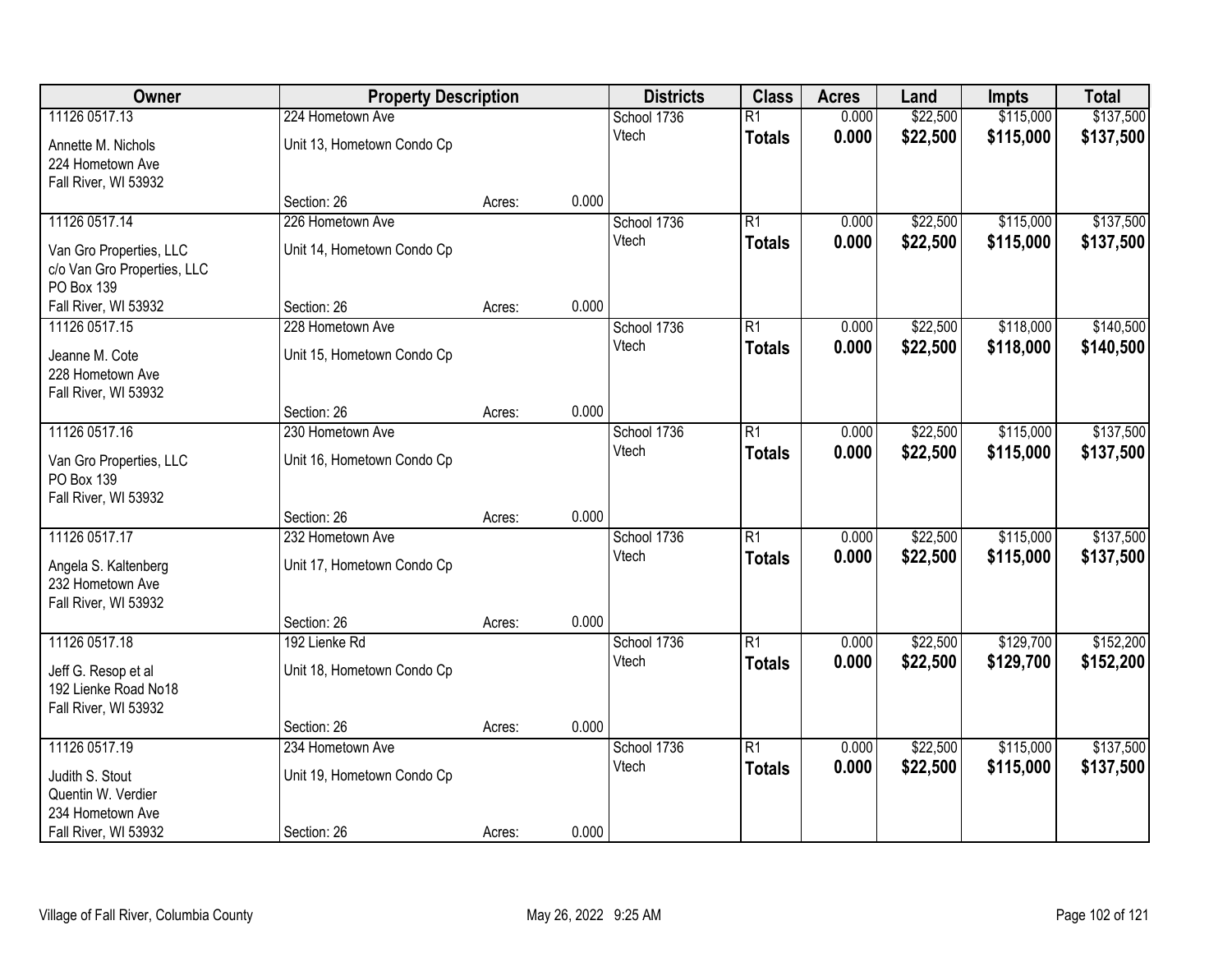| Owner<br><b>Property Description</b>                              | <b>Districts</b>                | <b>Class</b> | <b>Acres</b> | Land                 | <b>Impts</b>    | <b>Total</b> |          |           |           |
|-------------------------------------------------------------------|---------------------------------|--------------|--------------|----------------------|-----------------|--------------|----------|-----------|-----------|
| 11126 0517.20                                                     | 190 Lienke Rd                   |              |              | School 1736          | $\overline{R1}$ | 0.000        | \$22,500 | \$115,000 | \$137,500 |
| Nezaet Ademi                                                      | Unit 20, Hometown Condo Cp      |              |              | Vtech                | <b>Totals</b>   | 0.000        | \$22,500 | \$115,000 | \$137,500 |
| 842 Eddington Dr                                                  |                                 |              |              |                      |                 |              |          |           |           |
| Sun Prairie, WI 53590                                             |                                 |              |              |                      |                 |              |          |           |           |
|                                                                   | Section: 26                     | Acres:       | 0.000        |                      |                 |              |          |           |           |
| 11126 0517.21                                                     | 215 Hometown Ave                |              |              | School 1736          | $\overline{R1}$ | 0.000        | \$22,500 | \$115,000 | \$137,500 |
| Nezaet Ademi                                                      | Unit 21, Hometown Condo Cp      |              |              | Vtech                | <b>Totals</b>   | 0.000        | \$22,500 | \$115,000 | \$137,500 |
| 842 Eddington Dr                                                  |                                 |              |              |                      |                 |              |          |           |           |
| Sun Prairie, WI 53590                                             |                                 |              |              |                      |                 |              |          |           |           |
|                                                                   | Section: 26                     | Acres:       | 0.000        |                      |                 |              |          |           |           |
| 11126 0517.22                                                     | 217 Hometown Ave                |              |              | School 1736          | $\overline{R1}$ | 0.000        | \$22,500 | \$115,000 | \$137,500 |
| Lindsey N. Yuds                                                   | Unit 22, Hometown Condo Cp      |              |              | Vtech                | <b>Totals</b>   | 0.000        | \$22,500 | \$115,000 | \$137,500 |
| 217 Hometown Ave                                                  |                                 |              |              |                      |                 |              |          |           |           |
| Fall River, WI 53932                                              |                                 |              |              |                      |                 |              |          |           |           |
|                                                                   | Section: 26                     | Acres:       | 0.000        |                      |                 |              |          |           |           |
| 11126 0517.23                                                     | 219 Hometown Ave                |              |              | School 1736<br>Vtech | $\overline{R1}$ | 0.000        | \$22,500 | \$115,000 | \$137,500 |
| Sara A. Braker                                                    | Unit 23, Hometown Condo Cp      |              |              |                      | <b>Totals</b>   | 0.000        | \$22,500 | \$115,000 | \$137,500 |
| 219 Hometown Ave                                                  |                                 |              |              |                      |                 |              |          |           |           |
| Fall River, WI 53932                                              |                                 |              | 0.000        |                      |                 |              |          |           |           |
| 11126 0517.24                                                     | Section: 26<br>221 Hometown Ave | Acres:       |              |                      | $\overline{R1}$ | 0.000        | \$22,500 | \$115,000 | \$137,500 |
|                                                                   |                                 |              |              | School 1736<br>Vtech | <b>Totals</b>   | 0.000        | \$22,500 | \$115,000 | \$137,500 |
| R&J Properties of Columbia County, LL( Unit 24, Hometown Condo Cp |                                 |              |              |                      |                 |              |          |           |           |
| 450 Quality Ct                                                    |                                 |              |              |                      |                 |              |          |           |           |
| Fall River, WI 53932                                              |                                 |              | 0.000        |                      |                 |              |          |           |           |
| 11126 0517.25                                                     | Section: 26<br>223 Hometown Ave | Acres:       |              | School 1736          | $\overline{R1}$ | 0.000        | \$22,500 | \$115,000 | \$137,500 |
|                                                                   |                                 |              |              | Vtech                | <b>Totals</b>   | 0.000        | \$22,500 | \$115,000 | \$137,500 |
| Lynn M. Fiore                                                     | Unit 25, Hometown Condo Cp      |              |              |                      |                 |              |          |           |           |
| <b>PO Box 224</b>                                                 |                                 |              |              |                      |                 |              |          |           |           |
| Lake Mills, WI 53551                                              | Section: 26                     | Acres:       | 0.000        |                      |                 |              |          |           |           |
| 11126 0517.26                                                     | 225 Hometown Ave                |              |              | School 1736          | $\overline{R1}$ | 0.000        | \$22,500 | \$115,000 | \$137,500 |
|                                                                   |                                 |              |              | Vtech                | <b>Totals</b>   | 0.000        | \$22,500 | \$115,000 | \$137,500 |
| Van Gro Properties, LLC                                           | Unit 26, Hometown Condo Cp      |              |              |                      |                 |              |          |           |           |
| PO Box 139<br>Fall River, WI 53932                                |                                 |              |              |                      |                 |              |          |           |           |
|                                                                   | Section: 26                     | Acres:       | 0.000        |                      |                 |              |          |           |           |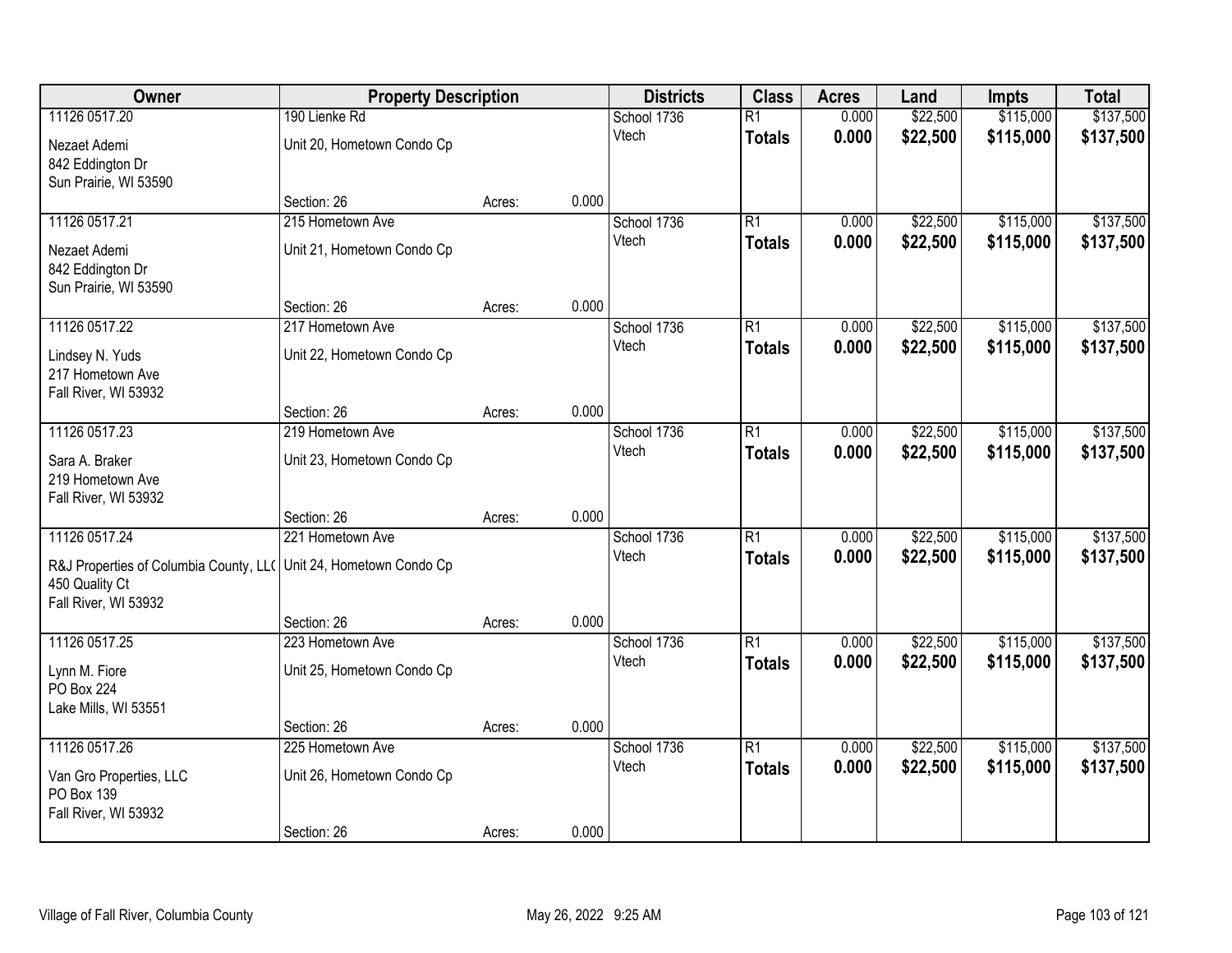| Owner                                                                      | <b>Property Description</b> |        |       | <b>Districts</b> | <b>Class</b>    | <b>Acres</b> | Land     | <b>Impts</b> | <b>Total</b> |
|----------------------------------------------------------------------------|-----------------------------|--------|-------|------------------|-----------------|--------------|----------|--------------|--------------|
| 11126 0517.27                                                              | 227 Hometown Ave            |        |       | School 1736      | $\overline{R1}$ | 0.000        | \$22,500 | \$115,000    | \$137,500    |
| Badger Alumni Properties, LLC<br>988 Eddington Dr<br>Sun Prairie, WI 53590 | Unit 27, Hometown Condo Cp  |        |       | Vtech            | <b>Totals</b>   | 0.000        | \$22,500 | \$115,000    | \$137,500    |
|                                                                            | Section: 26                 | Acres: | 0.000 |                  |                 |              |          |              |              |
| 11126 0517.28                                                              | 229 Hometown Ave            |        |       | School 1736      | $\overline{R1}$ | 0.000        | \$22,500 | \$115,000    | \$137,500    |
| Nezaet Ademi<br>842 Eddington Dr<br>Sun Prairie, WI 53590                  | Unit 28, Hometown Condo Cp  |        |       | Vtech            | <b>Totals</b>   | 0.000        | \$22,500 | \$115,000    | \$137,500    |
|                                                                            | Section: 26                 | Acres: | 0.000 |                  |                 |              |          |              |              |
| 11126 0517.29                                                              | 231 Hometown Ave            |        |       | School 1736      | $\overline{R1}$ | 0.000        | \$22,500 | \$115,000    | \$137,500    |
| R&J of Columbia County, LLC<br>W8571 County Rd B<br>Beaver Dam, WI 53916   | Unit 29, Hometown Condo Cp  |        |       | Vtech            | <b>Totals</b>   | 0.000        | \$22,500 | \$115,000    | \$137,500    |
|                                                                            | Section: 26                 | Acres: | 0.000 |                  |                 |              |          |              |              |
| 11126 0517.30                                                              | 200 Lienke Rd               |        |       | School 1736      | $\overline{R1}$ | 0.000        | \$22,500 | \$115,000    | \$137,500    |
| R&J of Columbia County, LLC<br>W8571 County Rd B<br>Beaver Dam, WI 53916   | Unit 30, Hometown Condo Cp  |        |       | Vtech            | <b>Totals</b>   | 0.000        | \$22,500 | \$115,000    | \$137,500    |
|                                                                            | Section: 26                 | Acres: | 0.000 |                  |                 |              |          |              |              |
| 11126 0517.31                                                              | 233 Hometown Ave            |        |       | School 1736      | $\overline{R1}$ | 0.000        | \$22,500 | \$115,000    | \$137,500    |
| R&J of Columbia County, LLC<br>W8571 County Rd B<br>Beaver Dam, WI 53916   | Unit 31, Hometown Condo Cp  |        |       | Vtech            | <b>Totals</b>   | 0.000        | \$22,500 | \$115,000    | \$137,500    |
|                                                                            | Section: 26                 | Acres: | 0.000 |                  |                 |              |          |              |              |
| 11126 0517.32                                                              | 202 Lienke Rd               |        |       | School 1736      | $\overline{R1}$ | 0.000        | \$22,500 | \$115,000    | \$137,500    |
| R&J of Columbia County, LLC<br>W8571 County Rd B<br>Beaver Dam, WI 53916   | Unit 32, Hometown Condo Cp  |        |       | Vtech            | <b>Totals</b>   | 0.000        | \$22,500 | \$115,000    | \$137,500    |
|                                                                            | Section: 26                 | Acres: | 0.000 |                  |                 |              |          |              |              |
| 11126 0517.33                                                              | 235 Hometown Ave            |        |       | School 1736      | $\overline{R1}$ | 0.000        | \$22,500 | \$115,000    | \$137,500    |
| R&J of Columbia County, LLC<br>W8571 County Rd B<br>Beaver Dam, WI 53916   | Unit 33, Hometown Condo Cp  |        |       | Vtech            | <b>Totals</b>   | 0.000        | \$22,500 | \$115,000    | \$137,500    |
|                                                                            | Section: 26                 | Acres: | 0.000 |                  |                 |              |          |              |              |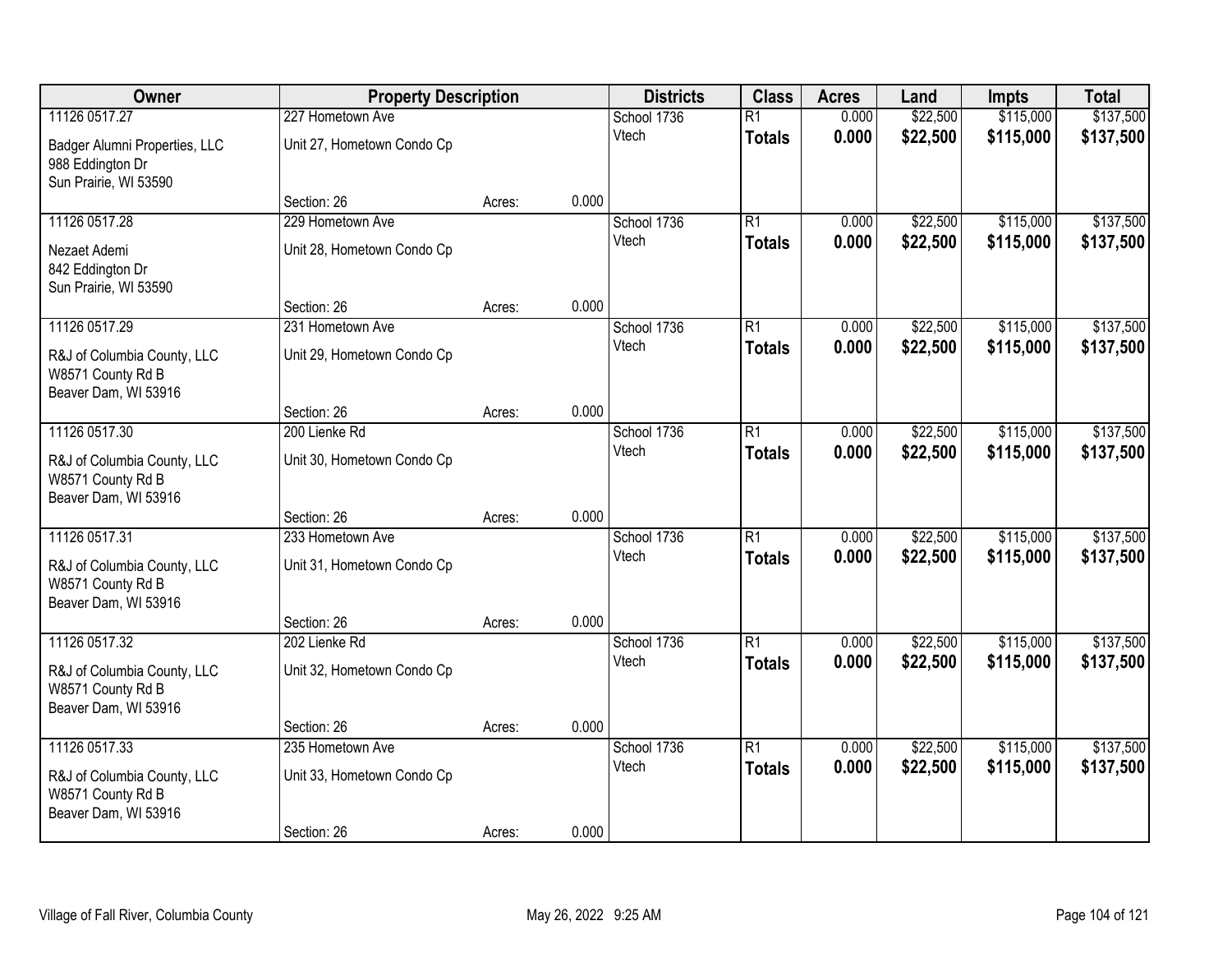| <b>Owner</b>                                                                              | <b>Property Description</b>                                         |        |       | <b>Districts</b>     | <b>Class</b>                     | <b>Acres</b>   | Land                 | <b>Impts</b>           | <b>Total</b>           |
|-------------------------------------------------------------------------------------------|---------------------------------------------------------------------|--------|-------|----------------------|----------------------------------|----------------|----------------------|------------------------|------------------------|
| 11126 0517.34<br>R&J of Columbia County, LLC<br>W8571 County Rd B                         | 204 Lienke Rd<br>Unit 34, Hometown Condo Cp                         |        |       | School 1736<br>Vtech | $\overline{R1}$<br><b>Totals</b> | 0.000<br>0.000 | \$22,500<br>\$22,500 | \$115,000<br>\$115,000 | \$137,500<br>\$137,500 |
| Beaver Dam, WI 53916                                                                      | Section: 26                                                         | Acres: | 0.000 |                      |                                  |                |                      |                        |                        |
| 11126 0517.35<br>R&J of Columbia County, LLC<br>W8571 County Rd B<br>Beaver Dam, WI 53916 | 237 Hometown Ave<br>Unit 35, Hometown Condo Cp                      |        |       | School 1736<br>Vtech | $\overline{R1}$<br><b>Totals</b> | 0.000<br>0.000 | \$22,500<br>\$22,500 | \$115,000<br>\$115,000 | \$137,500<br>\$137,500 |
| 11126 0517.36                                                                             | Section: 26<br>206 Lienke Rd                                        | Acres: | 0.000 | School 1736          | $\overline{R1}$                  | 0.000          | \$22,500             | \$115,000              | \$137,500              |
| R&J of Columbia County, LLC<br>W8571 County Rd B<br>Beaver Dam, WI 53916                  | Unit 36, Hometown Condo Cp                                          |        |       | Vtech                | <b>Totals</b>                    | 0.000          | \$22,500             | \$115,000              | \$137,500              |
|                                                                                           | Section: 26                                                         | Acres: | 0.000 |                      |                                  |                |                      |                        |                        |
| 11126 0518.01<br><b>Claire Schultz</b><br>Cody Schultz<br>100 Nature's Trl                | 100 Nature's Trl<br>Lot 1, Natures Place Subdivision                |        |       | School 1736<br>Vtech | $\overline{R1}$<br><b>Totals</b> | 0.405<br>0.405 | \$41,300<br>\$41,300 | \$255,500<br>\$255,500 | \$296,800<br>\$296,800 |
| Fall River, WI 53932                                                                      | Section: 27                                                         | Acres: | 0.405 |                      |                                  |                |                      |                        |                        |
| 11126 0518.02<br>Kenneth L. Wertman<br>Sarah J. Wertman<br>106 Natures Trl                | 106 Nature's Trl<br>Lot 2, Natures Place Subdivision                |        |       | School 1736<br>Vtech | $\overline{R1}$<br><b>Totals</b> | 0.391<br>0.391 | \$40,300<br>\$40,300 | \$249,200<br>\$249,200 | \$289,500<br>\$289,500 |
| Fall River, WI 53932<br>11126 0518.03                                                     | Section: 27<br>112 Nature's Trl                                     | Acres: | 0.391 | School 1736          | $\overline{R1}$                  | 0.391          | \$40,300             | \$271,700              | \$312,000              |
| Linda Rohrbeck<br>112 Natures Trl<br>Fall River, WI 53932                                 | Lot 3, Natures Place Subdivision                                    |        |       | Vtech                | <b>Totals</b>                    | 0.391          | \$40,300             | \$271,700              | \$312,000              |
|                                                                                           | Section: 27                                                         | Acres: | 0.391 |                      |                                  |                |                      |                        |                        |
| 11126 0518.04<br>Troy A. Riley<br>118 Natures Trl<br>Fall River, WI 53932                 | 118 Nature's Trl<br>Lot 4, Natures Place Subdivision<br>Section: 27 | Acres: | 0.386 | School 1736<br>Vtech | $\overline{R1}$<br><b>Totals</b> | 0.386<br>0.386 | \$40,000<br>\$40,000 | \$307,200<br>\$307,200 | \$347,200<br>\$347,200 |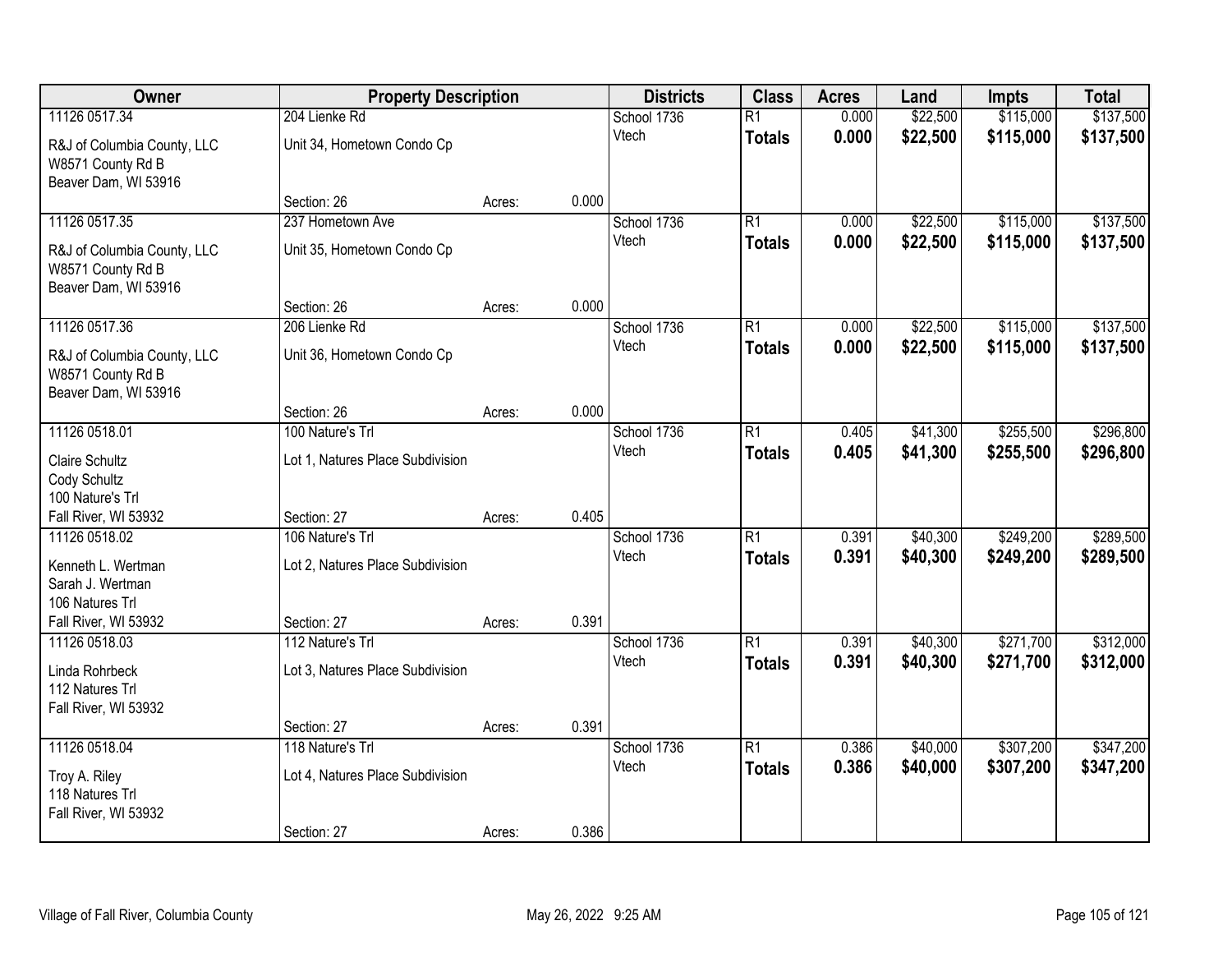| Owner                                   | <b>Property Description</b>       |        |       | <b>Districts</b> | <b>Class</b>    | <b>Acres</b> | Land     | <b>Impts</b>    | <b>Total</b> |
|-----------------------------------------|-----------------------------------|--------|-------|------------------|-----------------|--------------|----------|-----------------|--------------|
| 11126 0518.05                           | 124 Nature's Trl                  |        |       | School 1736      | $\overline{R1}$ | 0.346        | \$37,300 | \$259,600       | \$296,900    |
| Gregory S. Krenz                        | Lot 5, Natures Place Subdivision  |        |       | Vtech            | <b>Totals</b>   | 0.346        | \$37,300 | \$259,600       | \$296,900    |
| Brittany A. Krenz                       |                                   |        |       |                  |                 |              |          |                 |              |
| 124 Natures Trl                         |                                   |        |       |                  |                 |              |          |                 |              |
| Fall River, WI 53932                    | Section: 27                       | Acres: | 0.346 |                  |                 |              |          |                 |              |
| 11126 0518.06                           | 130 Nature's Trl                  |        |       | School 1736      | $\overline{R1}$ | 0.359        | \$38,200 | \$290,100       | \$328,300    |
| Craig A. Vander Molen                   | Lot 6, Natures Place Subdivision  |        |       | Vtech            | <b>Totals</b>   | 0.359        | \$38,200 | \$290,100       | \$328,300    |
| Cynthia L. Vander Molen                 |                                   |        |       |                  |                 |              |          |                 |              |
| 130 Natures Trl                         |                                   |        |       |                  |                 |              |          |                 |              |
| Fall River, WI 53932                    | Section: 27                       | Acres: | 0.359 |                  |                 |              |          |                 |              |
| 11126 0518.07                           | 136 Nature's Trl                  |        |       | School 1736      | $\overline{R1}$ | 0.498        | \$47,600 | \$290,900       | \$338,500    |
| Michael G. Dollak                       | Lot 7, Natures Place Subdivision  |        |       | Vtech            | <b>Totals</b>   | 0.498        | \$47,600 | \$290,900       | \$338,500    |
| Dawn E. Dollak                          |                                   |        |       |                  |                 |              |          |                 |              |
| 136 Nature's Trl                        |                                   |        |       |                  |                 |              |          |                 |              |
| Fall River, WI 53932                    | Section: 27                       | Acres: | 0.498 |                  |                 |              |          |                 |              |
| 11126 0518.08                           | 142 Nature's Trl                  |        |       | School 1736      | $\overline{R1}$ | 0.367        | \$38,700 | \$291,900       | \$330,600    |
|                                         |                                   |        |       | Vtech            | <b>Totals</b>   | 0.367        | \$38,700 | \$291,900       | \$330,600    |
| Marc Stieve<br>Mariah Johnson           | Lot 8, Natures Place Subdivision  |        |       |                  |                 |              |          |                 |              |
| 142 Natures Trl                         |                                   |        |       |                  |                 |              |          |                 |              |
| Fall River, WI 53932                    | Section: 27                       | Acres: | 0.367 |                  |                 |              |          |                 |              |
| 11126 0518.09                           | 148 Nature's Trl                  |        |       | School 1736      | $\overline{R1}$ | 0.323        | \$35,700 | \$279,800       | \$315,500    |
|                                         |                                   |        |       | Vtech            | <b>Totals</b>   | 0.323        | \$35,700 | \$279,800       | \$315,500    |
| <b>Troy Fandrich</b>                    | Lot 9, Nature's Place Subdivision |        |       |                  |                 |              |          |                 |              |
| Holly Fandrich                          |                                   |        |       |                  |                 |              |          |                 |              |
| 148 Natures Trl<br>Fall River, WI 53932 | Section: 27                       | Acres: | 0.323 |                  |                 |              |          |                 |              |
| 11126 0518.10                           | 154 Nature's Trl                  |        |       | School 1736      | $\overline{R1}$ | 0.321        | \$35,600 | \$190,800       | \$226,400    |
|                                         |                                   |        |       | Vtech            | <b>Totals</b>   | 0.321        | \$35,600 | \$190,800       | \$226,400    |
| Penny A Ostrander Revocable Trust       | Lot 10, Natures Place Subdivision |        |       |                  |                 |              |          |                 |              |
| 154 Nature Trl                          |                                   |        |       |                  |                 |              |          |                 |              |
| Fall River, WI 53932                    |                                   |        |       |                  |                 |              |          |                 |              |
| 11126 0518.11                           | Section: 27<br>Nature's Trl       | Acres: | 0.321 | School 1736      | $\overline{R1}$ | 0.253        | \$3,400  |                 | \$3,400      |
|                                         |                                   |        |       | Vtech            |                 | 0.253        |          | $\overline{50}$ |              |
| Penny A Ostrander Revocable Trust       | Lot 11, Natures Place Subdivision |        |       |                  | <b>Totals</b>   |              | \$3,400  | \$0             | \$3,400      |
| 154 Nature Trl                          |                                   |        |       |                  |                 |              |          |                 |              |
| Fall River, WI 53932                    |                                   |        |       |                  |                 |              |          |                 |              |
|                                         | Section: 27                       | Acres: | 0.253 |                  |                 |              |          |                 |              |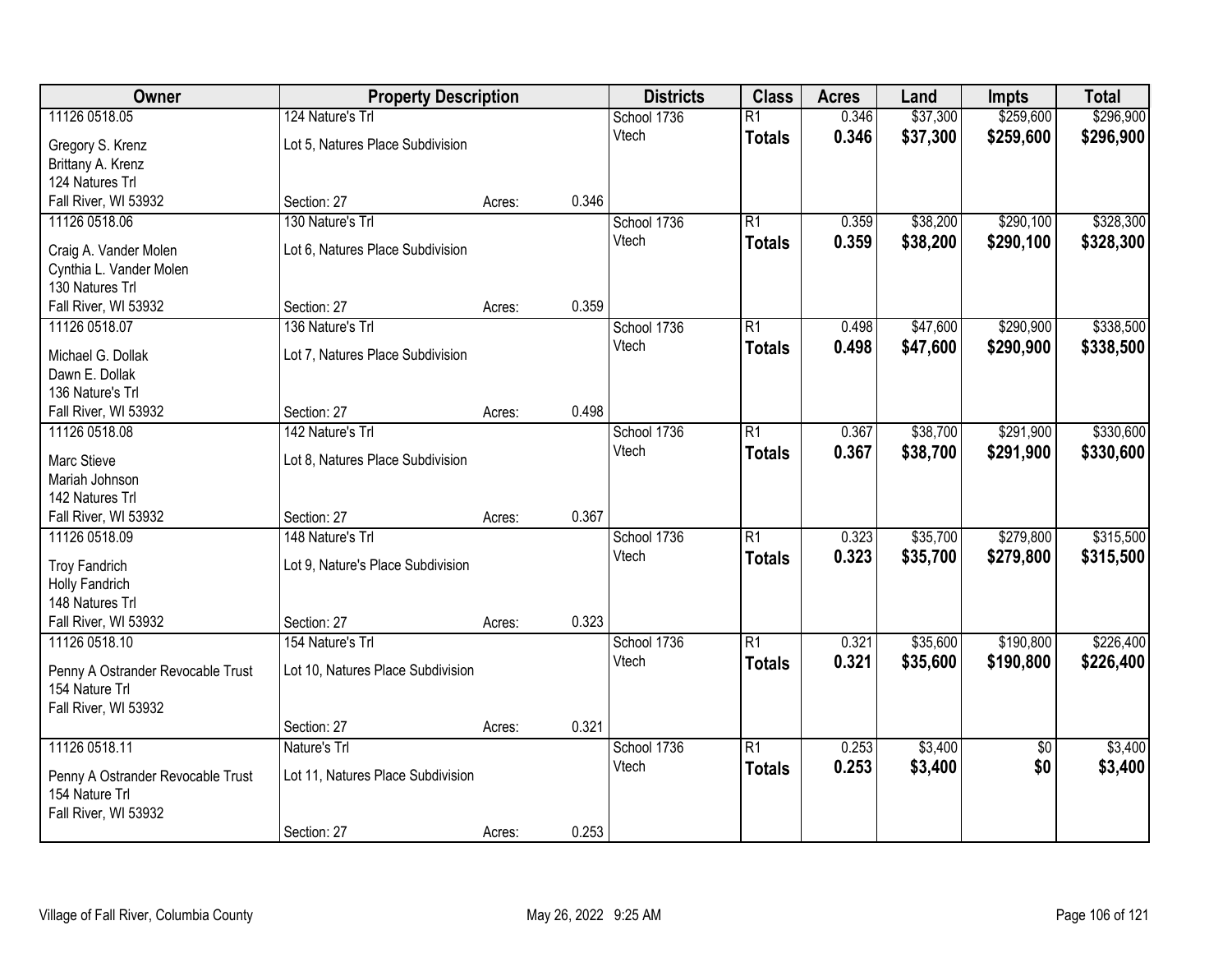| Owner                                                         |                                                   | <b>Property Description</b> |       | <b>Districts</b>     | <b>Class</b>                     | <b>Acres</b>   | Land               | <b>Impts</b>           | <b>Total</b>       |
|---------------------------------------------------------------|---------------------------------------------------|-----------------------------|-------|----------------------|----------------------------------|----------------|--------------------|------------------------|--------------------|
| 11126 0518.15<br><b>Badger Bank</b>                           | Nature's Trl<br>Lot 15, Natures Place Subdivision |                             |       | School 1736<br>Vtech | $\overline{R1}$<br><b>Totals</b> | 0.404<br>0.404 | \$4,100<br>\$4,100 | $\overline{50}$<br>\$0 | \$4,100<br>\$4,100 |
| 220 Grant St<br>Fort Atkinson, WI 53538                       |                                                   |                             |       |                      |                                  |                |                    |                        |                    |
|                                                               | Section: 27                                       | Acres:                      | 0.404 |                      |                                  |                |                    |                        |                    |
| 11126 0518.16                                                 | Nature's Trl                                      |                             |       | School 1736          | $\overline{R1}$                  | 0.252          | \$3,100            | \$0                    | \$3,100            |
| <b>Badger Bank</b><br>220 Grant St<br>Fort Atkinson, WI 53538 | Lot 16, Natures Place Subdivision                 |                             |       | Vtech                | <b>Totals</b>                    | 0.252          | \$3,100            | \$0                    | \$3,100            |
|                                                               | Section: 34                                       | Acres:                      | 0.252 |                      |                                  |                |                    |                        |                    |
| 11126 0518.17                                                 | Nature's Trl                                      |                             |       | School 1736          | $\overline{R1}$                  | 0.317          | \$3,500            | \$0                    | \$3,500            |
| <b>Badger Bank</b><br>220 Grant St<br>Fort Atkinson, WI 53538 | Lot 17, Natures Place Subdivision                 |                             |       | Vtech                | <b>Totals</b>                    | 0.317          | \$3,500            | \$0                    | \$3,500            |
|                                                               | Section: 34                                       | Acres:                      | 0.317 |                      |                                  |                |                    |                        |                    |
| 11126 0518.18                                                 | Nature's Trl                                      |                             |       | School 1736          | $\overline{R1}$                  | 0.343          | \$3,700            | \$0                    | \$3,700            |
| <b>Badger Bank</b><br>220 Grant St<br>Fort Atkinson, WI 53538 | Lot 18, Natures Place Subdivision                 |                             |       | Vtech                | <b>Totals</b>                    | 0.343          | \$3,700            | \$0                    | \$3,700            |
|                                                               | Section: 34                                       | Acres:                      | 0.343 |                      |                                  |                |                    |                        |                    |
| 11126 0518.19                                                 | Nature's Trl                                      |                             |       | School 1736<br>Vtech | $\overline{R1}$<br><b>Totals</b> | 0.363<br>0.363 | \$3,800<br>\$3,800 | \$0<br>\$0             | \$3,800<br>\$3,800 |
| <b>Badger Bank</b><br>220 Grant St                            | Lot 19, Natures Place Subdivision                 |                             |       |                      |                                  |                |                    |                        |                    |
| Fort Atkinson, WI 53538                                       |                                                   |                             |       |                      |                                  |                |                    |                        |                    |
|                                                               | Section: 34                                       | Acres:                      | 0.363 |                      |                                  |                |                    |                        |                    |
| 11126 0518.20                                                 | Nature's Trl                                      |                             |       | School 1736          | $\overline{R1}$                  | 0.383          | \$4,000            | $\sqrt{6}$             | \$4,000            |
| <b>Badger Bank</b><br>220 Grant St                            | Lot 20, Natures Place Subdivision                 |                             |       | Vtech                | <b>Totals</b>                    | 0.383          | \$4,000            | \$0                    | \$4,000            |
| Fort Atkinson, WI 53538                                       | Section: 34                                       | Acres:                      | 0.383 |                      |                                  |                |                    |                        |                    |
| 11126 0518.21                                                 | Nature's Trl                                      |                             |       | School 1736          | $\overline{R1}$                  | 0.405          | \$4,100            | $\overline{50}$        | \$4,100            |
| <b>Badger Bank</b><br>220 Grant St                            | Lot 21, Natures Place Subdivision                 |                             |       | Vtech                | <b>Totals</b>                    | 0.405          | \$4,100            | \$0                    | \$4,100            |
| Fort Atkinson, WI 53538                                       | Section: 34                                       | Acres:                      | 0.405 |                      |                                  |                |                    |                        |                    |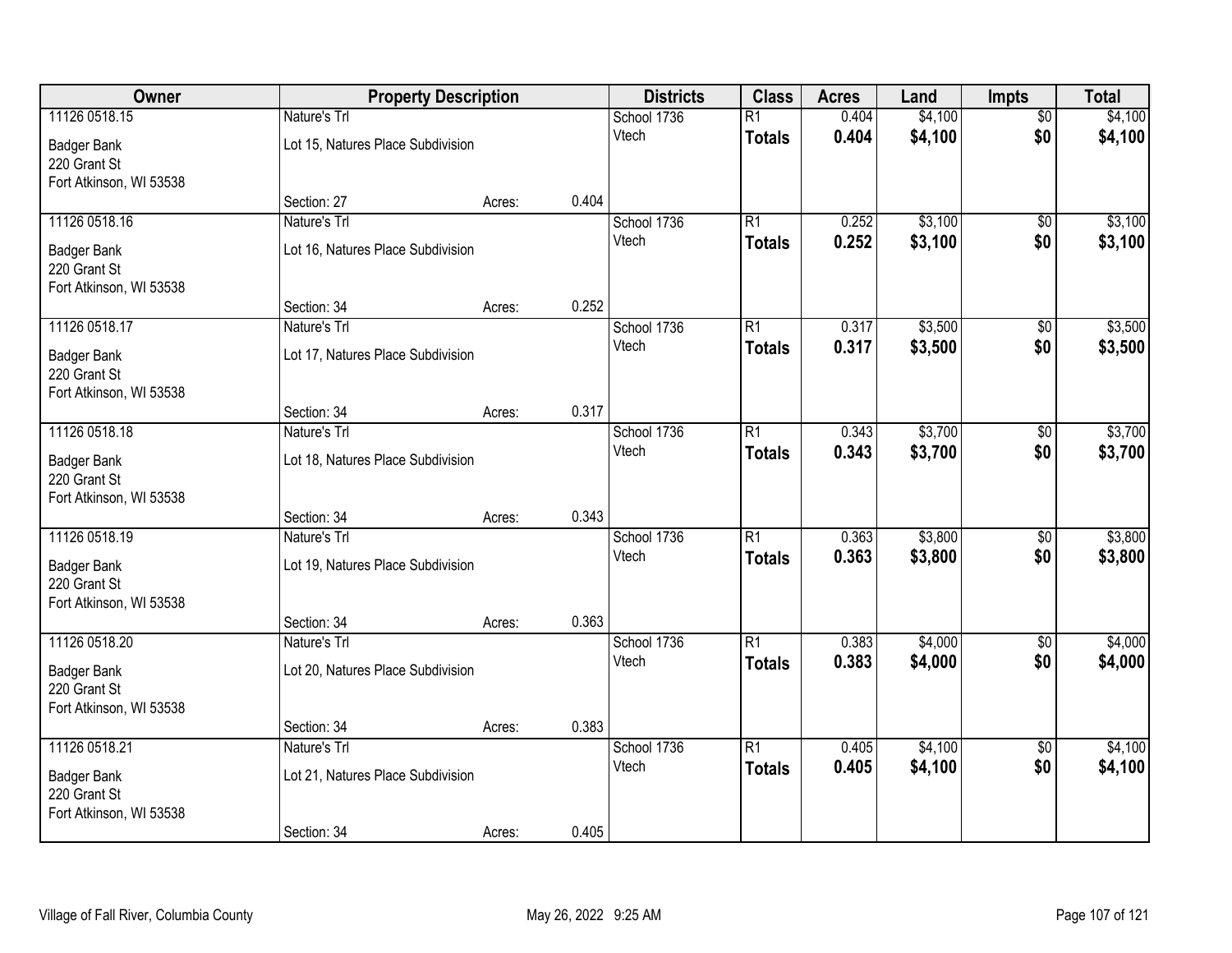| Owner                              |                                   | <b>Property Description</b> |       | <b>Districts</b>     | <b>Class</b>    | <b>Acres</b> | Land    | <b>Impts</b>    | <b>Total</b> |
|------------------------------------|-----------------------------------|-----------------------------|-------|----------------------|-----------------|--------------|---------|-----------------|--------------|
| 11126 0518.22                      | Nature's Trl                      |                             |       | School 1736          | $\overline{R1}$ | 0.421        | \$4,200 | $\overline{50}$ | \$4,200      |
| <b>Badger Bank</b>                 | Lot 22, Natures Place Subdivision |                             |       | Vtech                | <b>Totals</b>   | 0.421        | \$4,200 | \$0             | \$4,200      |
| 220 Grant St                       |                                   |                             |       |                      |                 |              |         |                 |              |
| Fort Atkinson, WI 53538            |                                   |                             |       |                      |                 |              |         |                 |              |
|                                    | Section: 34                       | Acres:                      | 0.421 |                      |                 |              |         |                 |              |
| 11126 0518.23                      | Nature's Trl                      |                             |       | School 1736          | $\overline{R1}$ | 0.365        | \$3,900 | \$0             | \$3,900      |
| <b>Badger Bank</b>                 | Lot 23, Natures Place Subdivision |                             |       | Vtech                | <b>Totals</b>   | 0.365        | \$3,900 | \$0             | \$3,900      |
| 220 Grant St                       |                                   |                             |       |                      |                 |              |         |                 |              |
| Fort Atkinson, WI 53538            |                                   |                             |       |                      |                 |              |         |                 |              |
| 11126 0518.24                      | Section: 34                       | Acres:                      | 0.365 |                      |                 | 0.316        | \$3,500 |                 |              |
|                                    | Nature's Trl                      |                             |       | School 1736<br>Vtech | $\overline{R1}$ |              |         | \$0<br>\$0      | \$3,500      |
| Badger Bank                        | Lot 24, Natures Place Subdivision |                             |       |                      | <b>Totals</b>   | 0.316        | \$3,500 |                 | \$3,500      |
| 220 Grant St                       |                                   |                             |       |                      |                 |              |         |                 |              |
| Fort Atkinson, WI 53538            | Section: 27                       |                             | 0.316 |                      |                 |              |         |                 |              |
| 11126 0518.25                      | Nature's Trl                      | Acres:                      |       | School 1736          | $\overline{R1}$ | 0.321        | \$3,600 | \$0             | \$3,600      |
|                                    |                                   |                             |       | Vtech                | <b>Totals</b>   | 0.321        | \$3,600 | \$0             | \$3,600      |
| <b>Badger Bank</b>                 | Lot 25, Natures Place Subdivision |                             |       |                      |                 |              |         |                 |              |
| 220 Grant St                       |                                   |                             |       |                      |                 |              |         |                 |              |
| Fort Atkinson, WI 53538            | Section: 27                       | Acres:                      | 0.321 |                      |                 |              |         |                 |              |
| 11126 0518.26                      | Nature's Trl                      |                             |       | School 1736          | $\overline{R1}$ | 0.375        | \$3,900 | \$0             | \$3,900      |
|                                    |                                   |                             |       | Vtech                | <b>Totals</b>   | 0.375        | \$3,900 | \$0             | \$3,900      |
| <b>Badger Bank</b><br>220 Grant St | Lot 26, Natures Place Subdivision |                             |       |                      |                 |              |         |                 |              |
| Fort Atkinson, WI 53538            |                                   |                             |       |                      |                 |              |         |                 |              |
|                                    | Section: 27                       | Acres:                      | 0.375 |                      |                 |              |         |                 |              |
| 11126 0518.27                      | Nature's Trl                      |                             |       | School 1736          | $\overline{R1}$ | 0.450        | \$4,400 | $\sqrt{6}$      | \$4,400      |
| <b>Badger Bank</b>                 | Lot 27, Natures Place Subdivision |                             |       | Vtech                | <b>Totals</b>   | 0.450        | \$4,400 | \$0             | \$4,400      |
| 220 Grant St                       |                                   |                             |       |                      |                 |              |         |                 |              |
| Fort Atkinson, WI 53538            |                                   |                             |       |                      |                 |              |         |                 |              |
|                                    | Section: 27                       | Acres:                      | 0.450 |                      |                 |              |         |                 |              |
| 11126 0518.28                      | Nature's Trl                      |                             |       | School 1736          | $\overline{R1}$ | 0.364        | \$3,900 | $\overline{50}$ | \$3,900      |
| <b>Badger Bank</b>                 | Lot 28, Natures Place Subdivision |                             |       | Vtech                | <b>Totals</b>   | 0.364        | \$3,900 | \$0             | \$3,900      |
| 220 Grant St                       |                                   |                             |       |                      |                 |              |         |                 |              |
| Fort Atkinson, WI 53538            |                                   |                             |       |                      |                 |              |         |                 |              |
|                                    | Section: 27                       | Acres:                      | 0.364 |                      |                 |              |         |                 |              |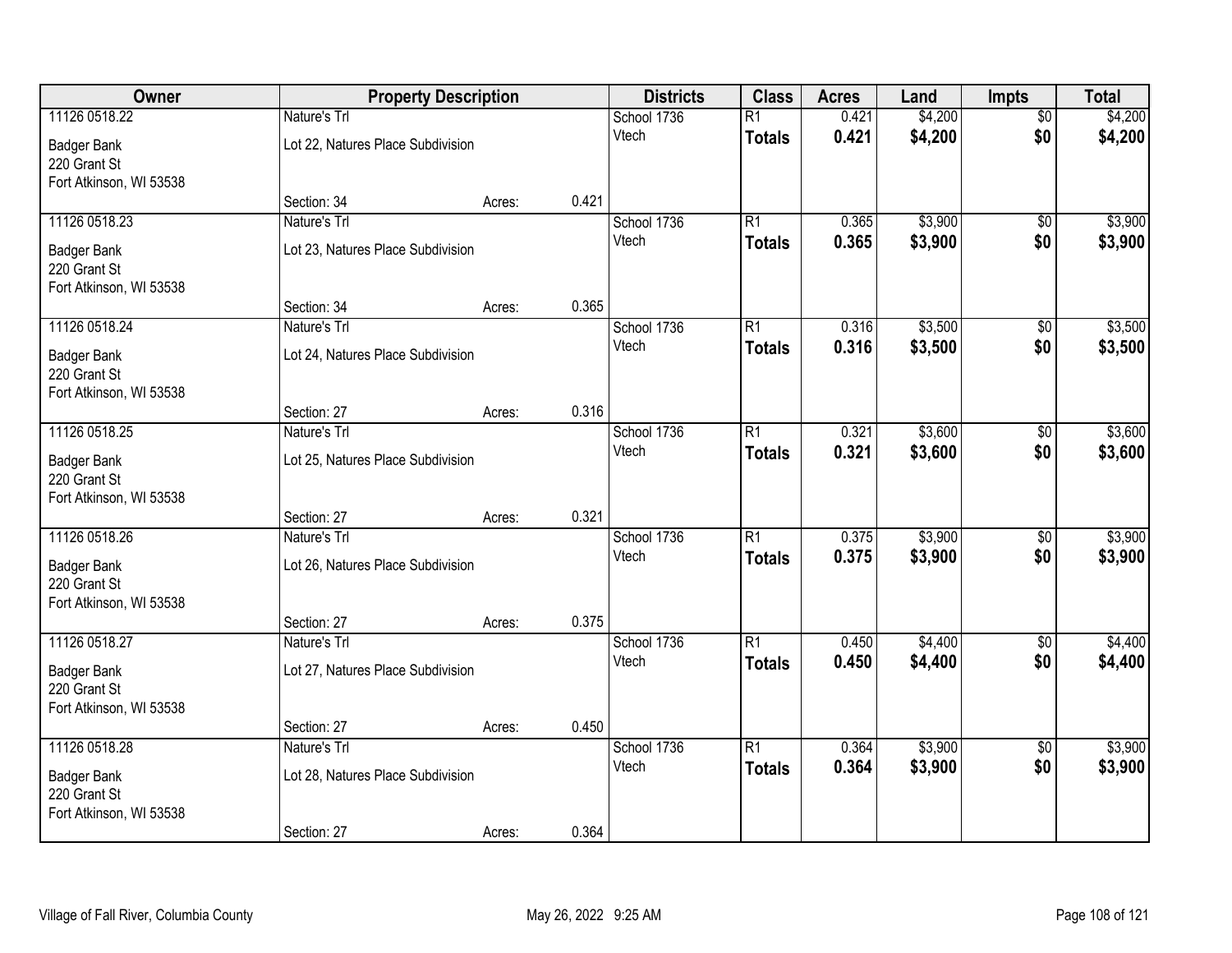| Owner                   |                                   | <b>Property Description</b> |       | <b>Districts</b> | <b>Class</b>    | <b>Acres</b> | Land     | Impts           | <b>Total</b> |
|-------------------------|-----------------------------------|-----------------------------|-------|------------------|-----------------|--------------|----------|-----------------|--------------|
| 11126 0518.29           | Nature's Trl                      |                             |       | School 1736      | $\overline{R1}$ | 0.283        | \$3,300  | $\overline{50}$ | \$3,300      |
| <b>Badger Bank</b>      | Lot 29, Natures Place Subdivision |                             |       | Vtech            | <b>Totals</b>   | 0.283        | \$3,300  | \$0             | \$3,300      |
| 220 Grant St            |                                   |                             |       |                  |                 |              |          |                 |              |
| Fort Atkinson, WI 53538 |                                   |                             |       |                  |                 |              |          |                 |              |
|                         | Section: 27                       | Acres:                      | 0.283 |                  |                 |              |          |                 |              |
| 11126 0518.30           | 153 Nature's Trl                  |                             |       | School 1736      | $\overline{R1}$ | 0.298        | \$34,100 | \$254,100       | \$288,200    |
| Lyle Trautmann          | Lot 30, Natures Place Subdivision |                             |       | Vtech            | <b>Totals</b>   | 0.298        | \$34,100 | \$254,100       | \$288,200    |
| Laura E. Trautmann      |                                   |                             |       |                  |                 |              |          |                 |              |
| 153 Natures Trl         |                                   |                             |       |                  |                 |              |          |                 |              |
| Fall River, WI 53932    | Section: 27                       | Acres:                      | 0.298 |                  |                 |              |          |                 |              |
| 11126 0518.31           | 147 Nature's Trl                  |                             |       | School 1736      | $\overline{R1}$ | 0.304        | \$34,500 | \$0             | \$34,500     |
| Lyle Trautmann          | Lot 31, Natures Place Subdivision |                             |       | Vtech            | <b>Totals</b>   | 0.304        | \$34,500 | \$0             | \$34,500     |
| Laura E. Trautmann      |                                   |                             |       |                  |                 |              |          |                 |              |
| 153 Natures Trl         |                                   |                             |       |                  |                 |              |          |                 |              |
| Fall River, WI 53932    | Section: 27                       | Acres:                      | 0.304 |                  |                 |              |          |                 |              |
| 11126 0518.32           | 141 Nature's Trl                  |                             |       | School 1736      | $\overline{R1}$ | 0.283        | \$33,000 | \$303,700       | \$336,700    |
| Sally Johnson           | Lot 32, Natures Place Subdivision |                             |       | Vtech            | <b>Totals</b>   | 0.283        | \$33,000 | \$303,700       | \$336,700    |
| 141 Natures Trl         |                                   |                             |       |                  |                 |              |          |                 |              |
| Fall River, WI 53932    |                                   |                             |       |                  |                 |              |          |                 |              |
|                         | Section: 27                       | Acres:                      | 0.283 |                  |                 |              |          |                 |              |
| 11126 0518.35           | 123 Nature's Trl                  |                             |       | School 1736      | $\overline{R1}$ | 0.335        | \$36,600 | \$281,900       | \$318,500    |
| Robert D. Axelsen et al | Lot 35, Natures Place Subdivision |                             |       | Vtech            | <b>Totals</b>   | 0.335        | \$36,600 | \$281,900       | \$318,500    |
| c/o Robert D. Axelsen   |                                   |                             |       |                  |                 |              |          |                 |              |
| 123 Natures Trl         |                                   |                             |       |                  |                 |              |          |                 |              |
| Fall River, WI 53932    | Section: 27                       | Acres:                      | 0.335 |                  |                 |              |          |                 |              |
| 11126 0518.36           | 115 Nature's Trl                  |                             |       | School 1736      | $\overline{R1}$ | 0.360        | \$38,200 | \$462,200       | \$500,400    |
| Dennis L. Birr          | Lot 36, Natures Place Subdivision |                             |       | Vtech            | <b>Totals</b>   | 0.360        | \$38,200 | \$462,200       | \$500,400    |
| Cynthia A. Birr         |                                   |                             |       |                  |                 |              |          |                 |              |
| 115 Natures Trl         |                                   |                             |       |                  |                 |              |          |                 |              |
| Fall River, WI 53932    | Section: 27                       | Acres:                      | 0.360 |                  |                 |              |          |                 |              |
| 11126 0518.37           | 117 Tranquil Ct                   |                             |       | School 1736      | $\overline{R1}$ | 0.387        | \$40,100 | \$233,600       | \$273,700    |
| Jason Humphrey          | Lot 37, Natures Place Subdivision |                             |       | Vtech            | <b>Totals</b>   | 0.387        | \$40,100 | \$233,600       | \$273,700    |
| Pamela Humphrey         |                                   |                             |       |                  |                 |              |          |                 |              |
| 121 Sandridge Trl       |                                   |                             |       |                  |                 |              |          |                 |              |
| Sun Prairie, WI 53590   | Section: 27                       | Acres:                      | 0.387 |                  |                 |              |          |                 |              |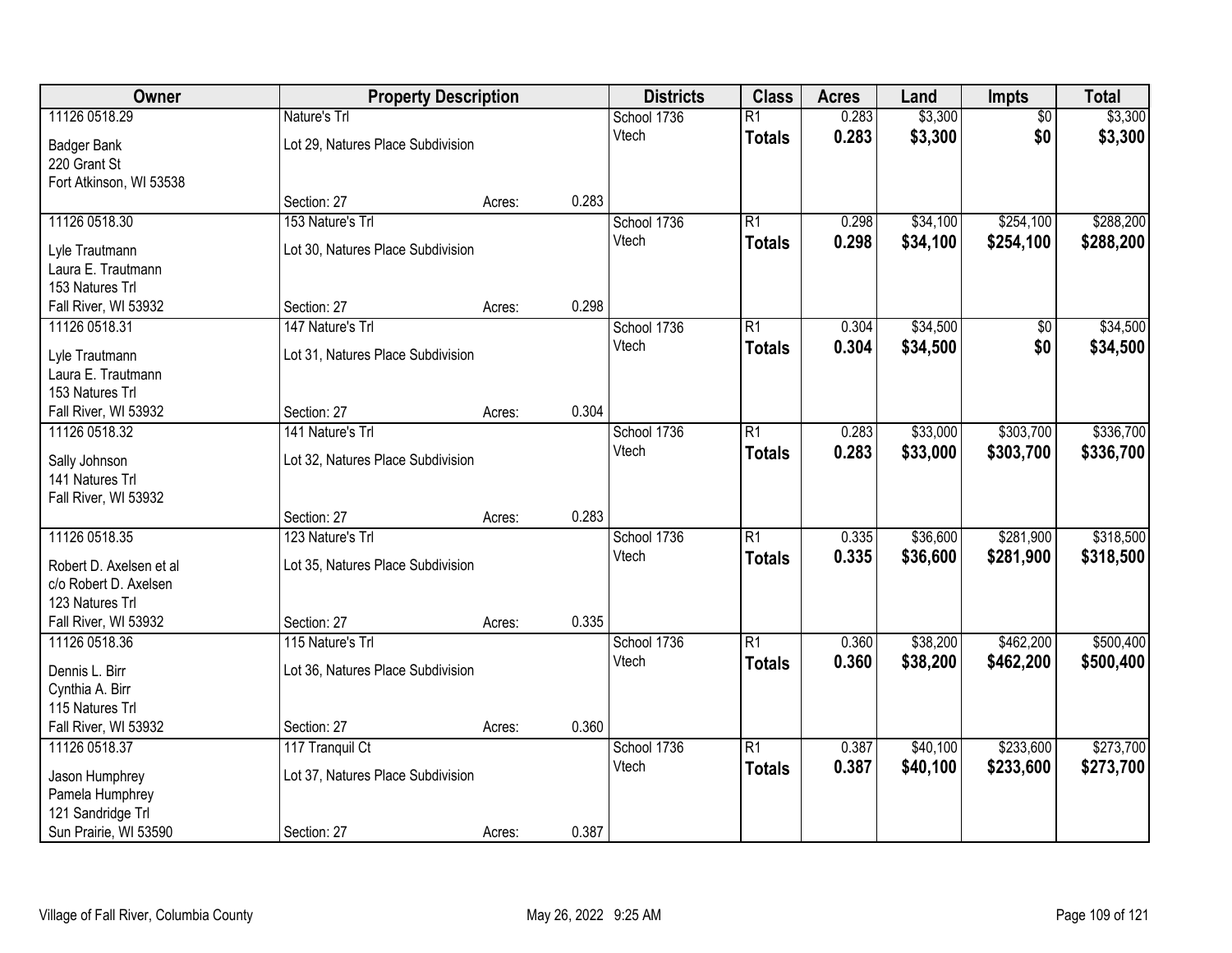| Owner                                 | <b>Property Description</b>                                                   |                 | <b>Districts</b> | <b>Class</b>    | <b>Acres</b> | Land            | <b>Impts</b>    | <b>Total</b>    |
|---------------------------------------|-------------------------------------------------------------------------------|-----------------|------------------|-----------------|--------------|-----------------|-----------------|-----------------|
| 11126 0518.38                         | 113 Tranquil Ct                                                               |                 | School 1736      | $\overline{R1}$ | 0.494        | \$47,300        | \$315,200       | \$362,500       |
| Kelly A. Pederson                     | Lot 38, Natures Place Subdivision                                             |                 | Vtech            | <b>Totals</b>   | 0.494        | \$47,300        | \$315,200       | \$362,500       |
| 113 Tranquil Ct                       |                                                                               |                 |                  |                 |              |                 |                 |                 |
| Fall River, WI 53932                  |                                                                               |                 |                  |                 |              |                 |                 |                 |
|                                       | Section: 27                                                                   | 0.494<br>Acres: |                  |                 |              |                 |                 |                 |
| 11126 0518.39                         | 109 Tranquil Ct                                                               |                 | School 1736      | $\overline{R1}$ | 0.465        | \$45,300        | \$307,900       | \$353,200       |
| Ryan D. Leclair                       | Lot 39, Natures Place Subdivision                                             |                 | Vtech            | <b>Totals</b>   | 0.465        | \$45,300        | \$307,900       | \$353,200       |
| Lisa S. Leclair                       |                                                                               |                 |                  |                 |              |                 |                 |                 |
| 109 Tranquil Ct                       |                                                                               |                 |                  |                 |              |                 |                 |                 |
| Fall River, WI 53932                  | Section: 27                                                                   | 0.465<br>Acres: |                  |                 |              |                 |                 |                 |
| 11126 0518.40                         | 105 Tranquil Ct                                                               |                 | School 1736      | $\overline{R1}$ | 0.603        | \$51,200        | \$334,500       | \$385,700       |
| Ronald C. Spurbeck II                 | Lot 40, Natures Place Subdivision                                             |                 | Vtech            | <b>Totals</b>   | 0.603        | \$51,200        | \$334,500       | \$385,700       |
| Samantha K. Spurbeck                  |                                                                               |                 |                  |                 |              |                 |                 |                 |
| W2282 Doylestown Rd                   |                                                                               |                 |                  |                 |              |                 |                 |                 |
| Fall River, WI 53932                  | Section: 27                                                                   | 0.603<br>Acres: |                  |                 |              |                 |                 |                 |
| 11126 0518.41                         | <b>Tranquil Ct</b>                                                            |                 | School 1736      | $\overline{R1}$ | 0.590        | \$50,700        | $\sqrt[6]{}$    | \$50,700        |
| Robert & Mary Link Living Trust Dated | Lot 41, Natures Place Subdivision                                             |                 | Vtech            | <b>Totals</b>   | 0.590        | \$50,700        | \$0             | \$50,700        |
| 11/12/2018                            |                                                                               |                 |                  |                 |              |                 |                 |                 |
| 945 Farnham St Unit 108               |                                                                               |                 |                  |                 |              |                 |                 |                 |
| Columbus, WI 53925                    | Section: 27                                                                   | 0.590<br>Acres: |                  |                 |              |                 |                 |                 |
| 11126 0518.42                         | Nature's Trl                                                                  |                 | School 1736      | $\overline{X4}$ | 4.220        | $\overline{50}$ | $\overline{50}$ | $\overline{50}$ |
|                                       |                                                                               |                 | Vtech            | <b>Totals</b>   | 4.220        | \$0             | \$0             | \$0             |
| Village of Fall River<br>PO Box 37    | Nature's Trail (dedicated to the Public) within Natures<br>Place Subdivision. |                 |                  |                 |              |                 |                 |                 |
| Fall River, WI 53932                  |                                                                               |                 |                  |                 |              |                 |                 |                 |
|                                       | Section: 34                                                                   | 0.000<br>Acres: |                  |                 |              |                 |                 |                 |
| 11126 0518.43                         | <b>Tranquil Ct</b>                                                            |                 | School 1736      | $\overline{X4}$ | 0.340        | $\overline{50}$ | $\overline{50}$ | $\overline{50}$ |
|                                       |                                                                               |                 | Vtech            | <b>Totals</b>   | 0.340        | \$0             | \$0             | \$0             |
| Village of Fall River                 | Tranquil Court (dedicated to the Public) within Natures                       |                 |                  |                 |              |                 |                 |                 |
| PO Box 37<br>Fall River, WI 53932     | Place Subdivision.                                                            |                 |                  |                 |              |                 |                 |                 |
|                                       | Section: 27                                                                   | 0.000<br>Acres: |                  |                 |              |                 |                 |                 |
| 11126 0518.OL1                        | Nature's Trl                                                                  |                 | School 1736      | $\overline{R1}$ | 0.809        | \$600           | $\overline{50}$ | \$600           |
|                                       |                                                                               |                 | Vtech            | <b>Totals</b>   | 0.809        | \$600           | \$0             | \$600           |
| Xtra Storage/the Space Store, LLC     | Outlot 1, Natures Place Subdivision                                           |                 |                  |                 |              |                 |                 |                 |
| PO Box 139                            |                                                                               |                 |                  |                 |              |                 |                 |                 |
| Fall River, WI 53932                  | Section: 34                                                                   | 0.809<br>Acres: |                  |                 |              |                 |                 |                 |
|                                       |                                                                               |                 |                  |                 |              |                 |                 |                 |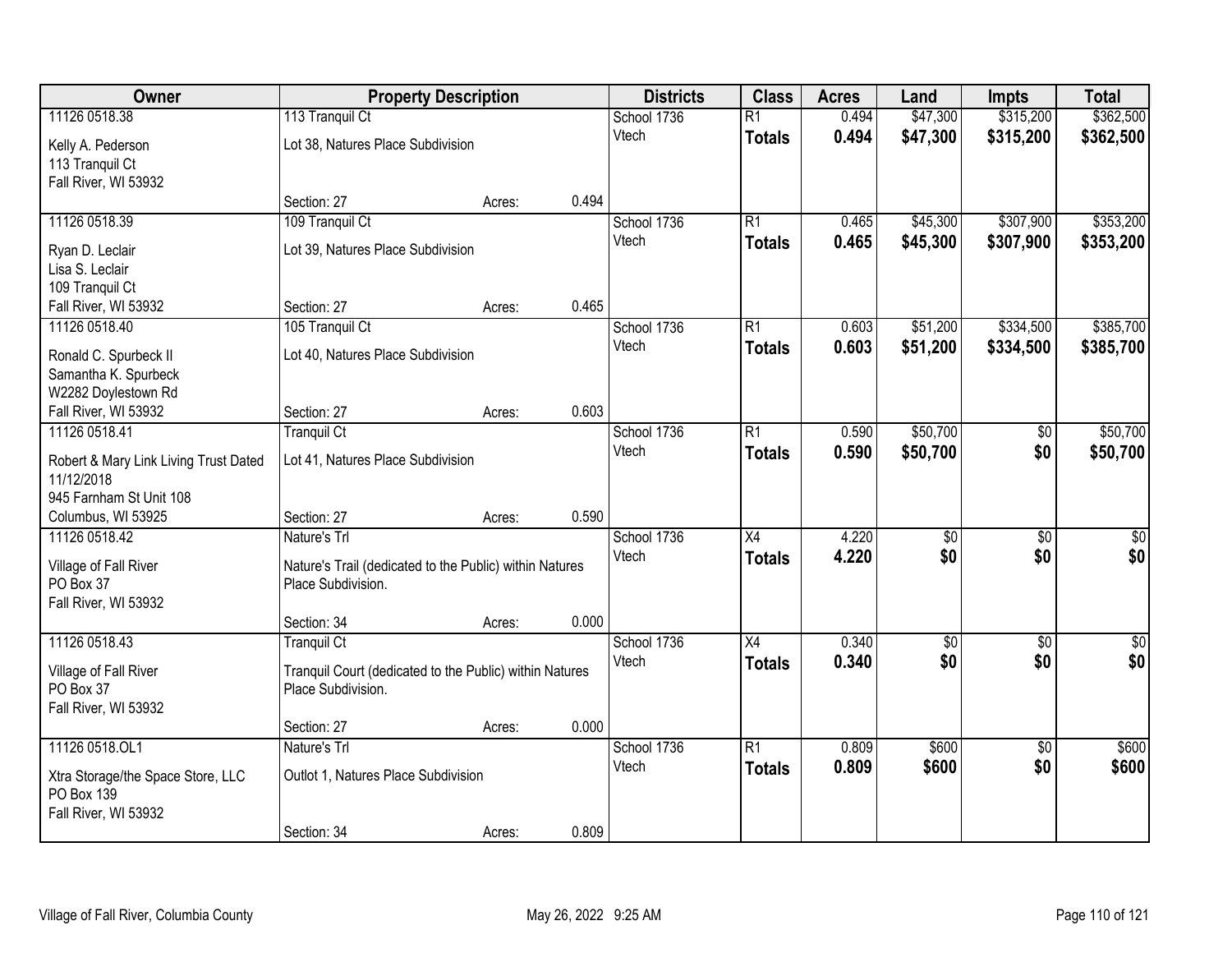| Owner                                                                   | <b>Property Description</b>                                 |        |        | <b>Districts</b>     | <b>Class</b>                     | <b>Acres</b>   | Land            | <b>Impts</b>           | <b>Total</b>   |
|-------------------------------------------------------------------------|-------------------------------------------------------------|--------|--------|----------------------|----------------------------------|----------------|-----------------|------------------------|----------------|
| 11126 0518.OL2                                                          | <b>Tranquil Ct</b>                                          |        |        | School 1736          | $\overline{R1}$                  | 0.572          | \$500           | $\overline{50}$        | \$500          |
| Xtra Storage/the Space Store, LLC<br>PO Box 139<br>Fall River, WI 53932 | Outlot 2, Natures Place Subdivision                         |        |        | Vtech                | <b>Totals</b>                    | 0.572          | \$500           | \$0                    | \$500          |
|                                                                         | Section: 27                                                 | Acres: | 0.572  |                      |                                  |                |                 |                        |                |
| 11126 0518.OL3<br>Xtra Storage/the Space Store, LLC                     | Nature's Trl<br>Outlot 3, Natures Place Subdivision         |        |        | School 1736<br>Vtech | $\overline{R1}$<br><b>Totals</b> | 0.619<br>0.619 | \$500<br>\$500  | $\overline{50}$<br>\$0 | \$500<br>\$500 |
| PO Box 139<br>Fall River, WI 53932                                      | Section: 27                                                 | Acres: | 0.619  |                      |                                  |                |                 |                        |                |
| 11126 0518.OL4                                                          | Prairie St                                                  |        |        | School 1736          | S5x                              | 37.317         | \$1,000         | \$0                    | \$1,000        |
| Xtra Storage/the Space Store, LLC<br>PO Box 139<br>Fall River, WI 53932 | Outlot 4, Natures Place Subdivision                         |        |        | Vtech                | <b>Totals</b>                    | 37.317         | \$1,000         | \$0                    | \$1,000        |
|                                                                         | Section: 34                                                 | Acres: | 37.317 |                      |                                  |                |                 |                        |                |
| 11126 0518.RD1<br>Village of Fall River                                 | SWly 1/2 of Prairie Street (dedicated to the public) within |        |        | School 1736<br>Vtech | X4<br><b>Totals</b>              | 0.000<br>0.000 | \$0<br>\$0      | $\sqrt{6}$<br>\$0      | \$0<br>\$0     |
| PO Box 37<br>Fall River, WI 53932                                       | Natures Place Subdivision                                   |        |        |                      |                                  |                |                 |                        |                |
|                                                                         | Section: 27                                                 | Acres: | 0.000  |                      |                                  |                |                 |                        |                |
| 11126 0519.01                                                           | 151 Deer Run Dr                                             |        |        | School 1736          | $\overline{R1}$                  | 0.240          | \$18,000        | \$174,000              | \$192,000      |
| Ryan A. Heuer<br>151 Deer Run Dr                                        | Lot 1, CSM 4934-34-133                                      |        |        | Vtech                | <b>Totals</b>                    | 0.240          | \$18,000        | \$174,000              | \$192,000      |
| Fall River, WI 53932                                                    |                                                             |        | 0.240  |                      |                                  |                |                 |                        |                |
| 11126 0519.02                                                           | Section: 35<br>153 Deer Run Dr                              | Acres: |        | School 1736          | R1                               | 0.250          | \$18,000        | \$181,700              | \$199,700      |
| Emily M. Rausch<br>Daniel L. Schwenn                                    | Lot 2, CSM 4934-34-133                                      |        |        | Vtech                | <b>Totals</b>                    | 0.250          | \$18,000        | \$181,700              | \$199,700      |
| 153 Deer Run                                                            |                                                             |        |        |                      |                                  |                |                 |                        |                |
| Fall River, WI 53932                                                    | Section: 35                                                 | Acres: | 0.250  |                      |                                  |                |                 |                        |                |
| 11126 0520.01                                                           | Main St                                                     |        |        | School 1736          | X3                               | 0.042          | $\overline{50}$ | $\overline{30}$        | $\frac{1}{30}$ |
| Columbia County                                                         | Part of Lots 12 & 13, Nature's Place, V Fall River,         |        |        | Vtech                | <b>Totals</b>                    | 0.042          | \$0             | \$0                    | \$0            |
| <b>PO Box 198</b>                                                       | bounded by the following described line: Comm at the        |        |        |                      |                                  |                |                 |                        |                |
| Portage, WI 53901                                                       | most ELY cor of said Lot 12, Nature's Place; S51-14-16W     |        |        |                      |                                  |                |                 |                        |                |
|                                                                         | Section: 27                                                 | Acres: | 0.042  |                      |                                  |                |                 |                        |                |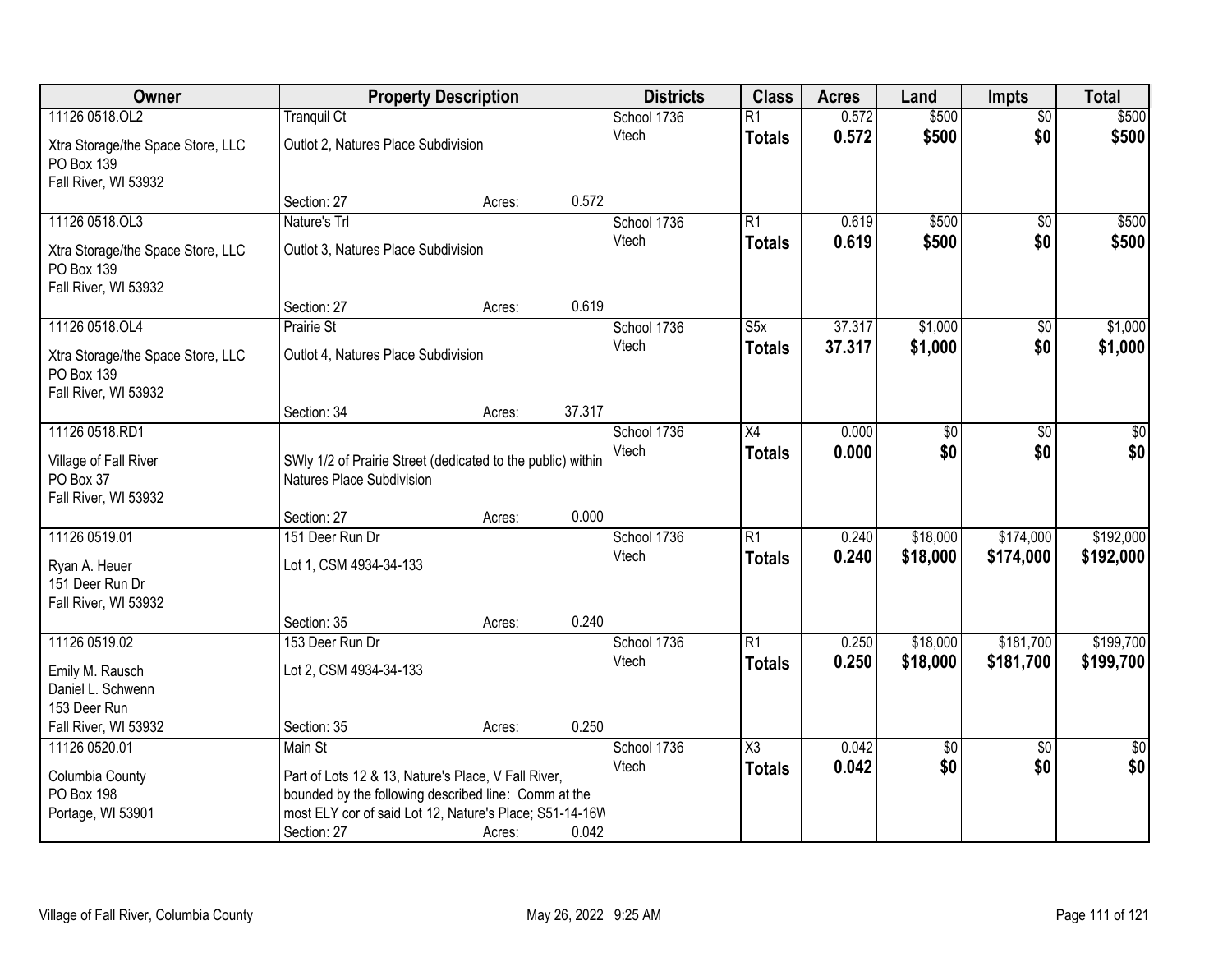| Owner                   |                                                                                                                    | <b>Property Description</b> |       | <b>Districts</b>           | <b>Class</b>    | <b>Acres</b> | Land            | Impts           | <b>Total</b> |
|-------------------------|--------------------------------------------------------------------------------------------------------------------|-----------------------------|-------|----------------------------|-----------------|--------------|-----------------|-----------------|--------------|
| 11126 0520.05           | Nature's Trl                                                                                                       |                             |       | School 1736                | $\overline{R1}$ | 0.510        | \$4,800         | $\overline{50}$ | \$4,800      |
| <b>Badger Bank</b>      | Lot 12, Natures Place Subdivision - See Exceptions                                                                 |                             |       | Vtech                      | <b>Totals</b>   | 0.510        | \$4,800         | \$0             | \$4,800      |
| 220 Grant St            |                                                                                                                    |                             |       |                            |                 |              |                 |                 |              |
| Fort Atkinson, WI 53538 |                                                                                                                    |                             |       |                            |                 |              |                 |                 |              |
|                         | Section: 27                                                                                                        | Acres:                      | 0.000 |                            |                 |              |                 |                 |              |
| 11126 0520.07           | Nature's Trl                                                                                                       |                             |       | School 1736                | $\overline{R1}$ | 0.450        | \$4,400         | $\overline{50}$ | \$4,400      |
| <b>Badger Bank</b>      | Lot 13, Natures Place Subdivision - See Exceptions                                                                 |                             |       | Vtech                      | <b>Totals</b>   | 0.450        | \$4,400         | \$0             | \$4,400      |
| 220 Grant St            |                                                                                                                    |                             |       |                            |                 |              |                 |                 |              |
| Fort Atkinson, WI 53538 |                                                                                                                    |                             |       |                            |                 |              |                 |                 |              |
|                         | Section: 27                                                                                                        | Acres:                      | 0.000 |                            |                 |              |                 |                 |              |
| 11126 0520.09           | Nature's Trl                                                                                                       |                             |       | School 1736                | $\overline{R1}$ | 0.008        | \$300           | $\overline{50}$ | \$300        |
| Dale A. Zinda           |                                                                                                                    |                             |       | Vtech                      | <b>Totals</b>   | 0.008        | \$300           | \$0             | \$300        |
| 224 S Main St           | Part of Lot 14, Nature's Place, V Fall River, bounded by<br>the following described line: Comm at the most ELY cor |                             |       |                            |                 |              |                 |                 |              |
| Fall River, WI 53932    | Lot 12, Nature's Place; S51-14-16W 287.99'; S51-14-16V                                                             |                             |       |                            |                 |              |                 |                 |              |
|                         | Section: 27                                                                                                        | Acres:                      | 0.008 |                            |                 |              |                 |                 |              |
| 11126 0520.10           | Nature's Trl                                                                                                       |                             |       | School 1736                | $\overline{R1}$ | 0.440        | \$4,400         | \$0             | \$4,400      |
|                         |                                                                                                                    |                             |       | Vtech                      | <b>Totals</b>   | 0.440        | \$4,400         | \$0             | \$4,400      |
| <b>Badger Bank</b>      | Lot 14, Natures Place Subdivision - See Exceptions                                                                 |                             |       |                            |                 |              |                 |                 |              |
| 220 Grant St            |                                                                                                                    |                             |       |                            |                 |              |                 |                 |              |
| Fort Atkinson, WI 53538 | Section: 27                                                                                                        | Acres:                      | 0.000 |                            |                 |              |                 |                 |              |
| 11126 0521.01           | 652 N Main St                                                                                                      |                             |       | Sanitary 8020              | $\overline{R1}$ | 0.190        | \$18,000        | \$110,200       | \$128,200    |
|                         |                                                                                                                    |                             |       | Lazy Lake                  |                 | 0.190        | \$18,000        | \$110,200       | \$128,200    |
| Kenneth M. Beal         | Lot 1, CSM 4889-34-88                                                                                              |                             |       | <b>Management District</b> | <b>Totals</b>   |              |                 |                 |              |
| Angela M. Beal          |                                                                                                                    |                             |       | School 1736                |                 |              |                 |                 |              |
| 142 Cardinal Ln         |                                                                                                                    |                             |       | Vtech                      |                 |              |                 |                 |              |
| Fall River, WI 53932    | Section: 26                                                                                                        | Acres:                      | 0.190 |                            |                 |              |                 |                 |              |
| 11126 0521.02           | 654 N Main St                                                                                                      |                             |       | Sanitary 8020              | $\overline{R1}$ | 0.190        | \$18,000        | \$110,200       | \$128,200    |
| Kenneth M. Beal         | Lot 2, CSM 4889-34-88                                                                                              |                             |       | Lazy Lake                  | <b>Totals</b>   | 0.190        | \$18,000        | \$110,200       | \$128,200    |
| Angela M. Beal          |                                                                                                                    |                             |       | <b>Management District</b> |                 |              |                 |                 |              |
| 142 Cardinal Ln         |                                                                                                                    |                             |       | School 1736<br>Vtech       |                 |              |                 |                 |              |
| Fall River, WI 53932    | Section: 26                                                                                                        | Acres:                      | 0.190 |                            |                 |              |                 |                 |              |
| 11126 0522.01           | Main St                                                                                                            |                             |       | School 1736                | $\overline{X4}$ | 1.420        | $\overline{50}$ | $\overline{50}$ | $\sqrt{50}$  |
| Village of Fall River   | Part of the SW Q of the NE Q & SE Q of NW Q of Sec 26                                                              |                             |       | Vtech                      | <b>Totals</b>   | 1.420        | \$0             | \$0             | \$0          |
| PO Box 37               | bounded by the following described line: Beg at the inter                                                          |                             |       |                            |                 |              |                 |                 |              |
| Fall River, WI 53932    | of the ctrln of Main St & the N In of said SW Q of NE Q;                                                           |                             |       |                            |                 |              |                 |                 |              |
|                         | Section: 26                                                                                                        | Acres:                      | 1.420 |                            |                 |              |                 |                 |              |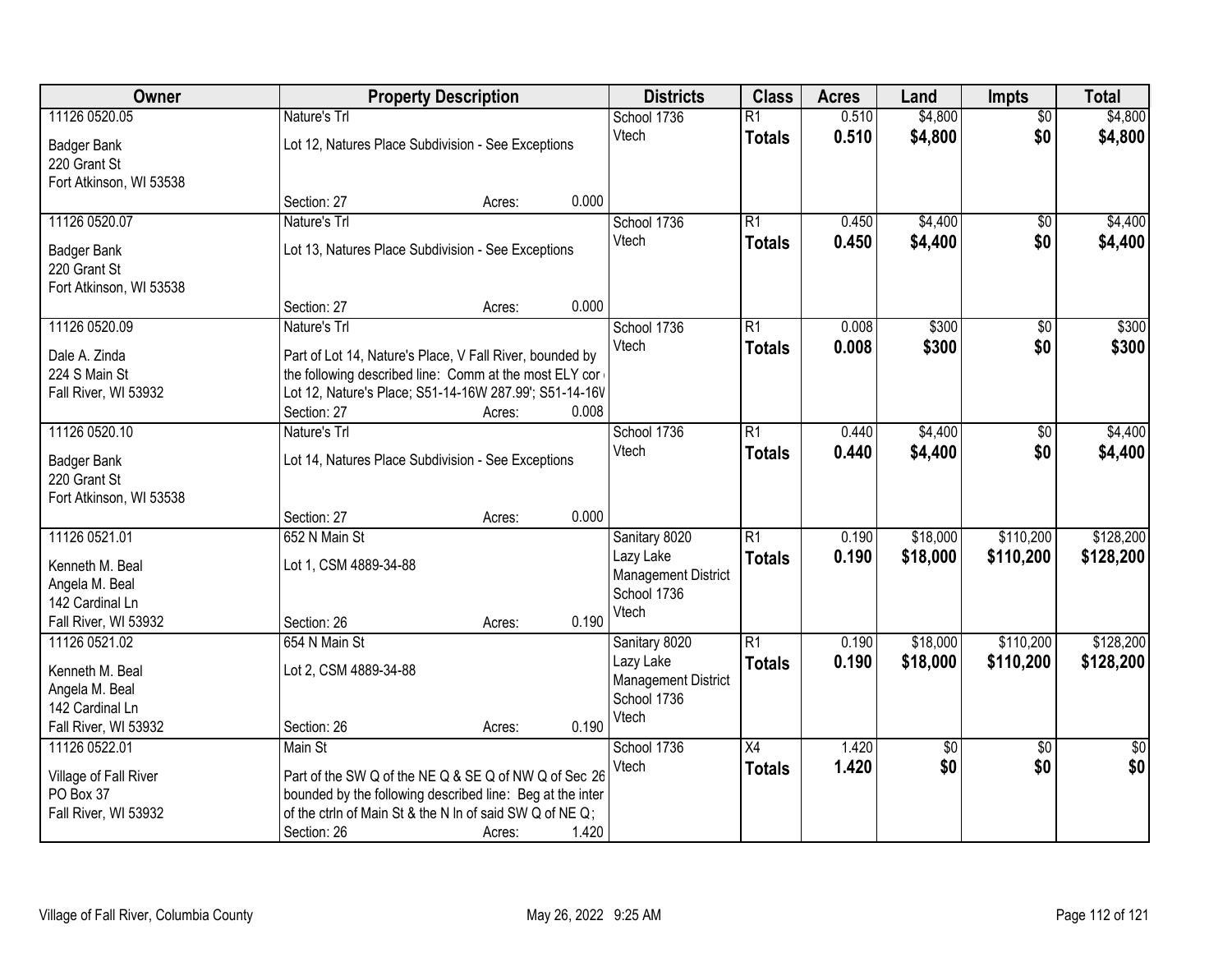| 11126 0522.02<br>0.600<br>$\overline{50}$<br>$\overline{50}$<br>\$0<br>Main St<br>School 1736<br>$\overline{X4}$<br>\$0<br>0.600<br>\$0<br>\$0<br>Vtech<br><b>Totals</b><br>Village of Fall River<br>Part of the SW Q of NE Q & SE Q of NW Q of Sec 26,<br>PO Box 37<br>bounded by the following described line: Beg at the inter<br>Fall River, WI 53932<br>of ELY ROW of Sleepy Hollow Rd & the N In of SW Q of<br>0.600<br>Section: 26<br>Acres:<br>11126 0522.03<br>Main St<br>School 1736<br>$\overline{X4}$<br>0.620<br>\$0<br>$\overline{50}$<br>0.620<br>\$0<br>\$0<br>Vtech<br><b>Totals</b><br>Village of Fall River<br>Part of the SE Q of NW Q of Sec 26, bounded by the<br>PO Box 37<br>following described line: Beg at the SW cor of Lt 1, CSM<br>469; S56-04-08W 195.36'; SWLY alg ELY ROW of Sleep<br>Fall River, WI 53932<br>0.620<br>Section: 26<br>Acres:<br>\$172,200<br>11126 0523.01<br>142 Community Dr<br>School 1736<br>$\overline{R1}$<br>0.160<br>\$18,300<br>Vtech<br>0.160<br>\$18,300<br>\$172,200<br><b>Totals</b><br>Lot 1, CSM 5060-35-124<br>Corey R. Bruchman<br>142 Community Dr<br>Fall River, WI 53932<br>0.160<br>Section: 26<br>Acres:<br>11126 0523.02<br>$\overline{R1}$<br>\$18,300<br>\$204,200<br>144 Community Dr<br>School 1736<br>0.160<br>Vtech<br>0.160<br>\$18,300<br>\$204,200<br><b>Totals</b><br>Lot 2, CSM 5060-35-124<br>Deborah L. Moungey<br>144 Community Dr<br>Fall River, WI 53932<br>0.160<br>Section: 26<br>Acres:<br>11126 0524.01<br>\$204,100<br>102 Community Dr<br>$\overline{R1}$<br>0.160<br>\$18,300<br>School 1736<br>0.160<br>\$18,300<br>\$204,100<br>Vtech<br><b>Totals</b><br>Lot 1, CSM 5242-37-14<br>Virgil W. Hackler III<br>Evelyn M. Hackler<br>102 Community Dr<br>Fall River, WI 53932<br>0.160<br>Section: 26<br>Acres:<br>11126 0524.02<br>$\overline{R1}$<br>\$27,800<br>\$209,100<br>100 Community Dr<br>School 1736<br>0.243<br>\$27,800<br>Vtech<br>0.243<br>\$209,100<br><b>Totals</b><br>Joseph P. Stueber<br>Lot 2, CSM 5242-37-14<br>100 Community Dr<br>Fall River, WI 53932<br>0.243<br>Section: 26<br>Acres:<br>11126 0526.02<br>0.060<br>County Rd CD<br>School 1736<br>$\overline{X4}$<br>$\sqrt{6}$<br>$\overline{50}$<br>$\overline{50}$<br>\$0<br>0.060<br>\$0<br>\$0<br>Vtech<br><b>Totals</b><br>that part of Hwy CD east of c/l in CSM 5492-39-7<br>Village of Fall River<br>PO Box 37<br>Fall River, WI 53932 | <b>Owner</b> | <b>Property Description</b> |  | <b>Districts</b> | <b>Class</b> | <b>Acres</b> | Land | Impts | <b>Total</b> |
|-------------------------------------------------------------------------------------------------------------------------------------------------------------------------------------------------------------------------------------------------------------------------------------------------------------------------------------------------------------------------------------------------------------------------------------------------------------------------------------------------------------------------------------------------------------------------------------------------------------------------------------------------------------------------------------------------------------------------------------------------------------------------------------------------------------------------------------------------------------------------------------------------------------------------------------------------------------------------------------------------------------------------------------------------------------------------------------------------------------------------------------------------------------------------------------------------------------------------------------------------------------------------------------------------------------------------------------------------------------------------------------------------------------------------------------------------------------------------------------------------------------------------------------------------------------------------------------------------------------------------------------------------------------------------------------------------------------------------------------------------------------------------------------------------------------------------------------------------------------------------------------------------------------------------------------------------------------------------------------------------------------------------------------------------------------------------------------------------------------------------------------------------------------------------------------------------------------------------------------------------------------------------------------------------------------------------------------------------------------------------------------------------------------------------|--------------|-----------------------------|--|------------------|--------------|--------------|------|-------|--------------|
|                                                                                                                                                                                                                                                                                                                                                                                                                                                                                                                                                                                                                                                                                                                                                                                                                                                                                                                                                                                                                                                                                                                                                                                                                                                                                                                                                                                                                                                                                                                                                                                                                                                                                                                                                                                                                                                                                                                                                                                                                                                                                                                                                                                                                                                                                                                                                                                                                         |              |                             |  |                  |              |              |      |       |              |
|                                                                                                                                                                                                                                                                                                                                                                                                                                                                                                                                                                                                                                                                                                                                                                                                                                                                                                                                                                                                                                                                                                                                                                                                                                                                                                                                                                                                                                                                                                                                                                                                                                                                                                                                                                                                                                                                                                                                                                                                                                                                                                                                                                                                                                                                                                                                                                                                                         |              |                             |  |                  |              |              |      |       |              |
| \$0<br>\$0<br>\$190,500<br>\$190,500<br>\$222,500<br>\$222,500<br>\$222,400<br>\$222,400<br>\$236,900<br>\$236,900                                                                                                                                                                                                                                                                                                                                                                                                                                                                                                                                                                                                                                                                                                                                                                                                                                                                                                                                                                                                                                                                                                                                                                                                                                                                                                                                                                                                                                                                                                                                                                                                                                                                                                                                                                                                                                                                                                                                                                                                                                                                                                                                                                                                                                                                                                      |              |                             |  |                  |              |              |      |       |              |
|                                                                                                                                                                                                                                                                                                                                                                                                                                                                                                                                                                                                                                                                                                                                                                                                                                                                                                                                                                                                                                                                                                                                                                                                                                                                                                                                                                                                                                                                                                                                                                                                                                                                                                                                                                                                                                                                                                                                                                                                                                                                                                                                                                                                                                                                                                                                                                                                                         |              |                             |  |                  |              |              |      |       |              |
|                                                                                                                                                                                                                                                                                                                                                                                                                                                                                                                                                                                                                                                                                                                                                                                                                                                                                                                                                                                                                                                                                                                                                                                                                                                                                                                                                                                                                                                                                                                                                                                                                                                                                                                                                                                                                                                                                                                                                                                                                                                                                                                                                                                                                                                                                                                                                                                                                         |              |                             |  |                  |              |              |      |       |              |
|                                                                                                                                                                                                                                                                                                                                                                                                                                                                                                                                                                                                                                                                                                                                                                                                                                                                                                                                                                                                                                                                                                                                                                                                                                                                                                                                                                                                                                                                                                                                                                                                                                                                                                                                                                                                                                                                                                                                                                                                                                                                                                                                                                                                                                                                                                                                                                                                                         |              |                             |  |                  |              |              |      |       |              |
|                                                                                                                                                                                                                                                                                                                                                                                                                                                                                                                                                                                                                                                                                                                                                                                                                                                                                                                                                                                                                                                                                                                                                                                                                                                                                                                                                                                                                                                                                                                                                                                                                                                                                                                                                                                                                                                                                                                                                                                                                                                                                                                                                                                                                                                                                                                                                                                                                         |              |                             |  |                  |              |              |      |       |              |
|                                                                                                                                                                                                                                                                                                                                                                                                                                                                                                                                                                                                                                                                                                                                                                                                                                                                                                                                                                                                                                                                                                                                                                                                                                                                                                                                                                                                                                                                                                                                                                                                                                                                                                                                                                                                                                                                                                                                                                                                                                                                                                                                                                                                                                                                                                                                                                                                                         |              |                             |  |                  |              |              |      |       |              |
|                                                                                                                                                                                                                                                                                                                                                                                                                                                                                                                                                                                                                                                                                                                                                                                                                                                                                                                                                                                                                                                                                                                                                                                                                                                                                                                                                                                                                                                                                                                                                                                                                                                                                                                                                                                                                                                                                                                                                                                                                                                                                                                                                                                                                                                                                                                                                                                                                         |              |                             |  |                  |              |              |      |       |              |
|                                                                                                                                                                                                                                                                                                                                                                                                                                                                                                                                                                                                                                                                                                                                                                                                                                                                                                                                                                                                                                                                                                                                                                                                                                                                                                                                                                                                                                                                                                                                                                                                                                                                                                                                                                                                                                                                                                                                                                                                                                                                                                                                                                                                                                                                                                                                                                                                                         |              |                             |  |                  |              |              |      |       |              |
|                                                                                                                                                                                                                                                                                                                                                                                                                                                                                                                                                                                                                                                                                                                                                                                                                                                                                                                                                                                                                                                                                                                                                                                                                                                                                                                                                                                                                                                                                                                                                                                                                                                                                                                                                                                                                                                                                                                                                                                                                                                                                                                                                                                                                                                                                                                                                                                                                         |              |                             |  |                  |              |              |      |       |              |
|                                                                                                                                                                                                                                                                                                                                                                                                                                                                                                                                                                                                                                                                                                                                                                                                                                                                                                                                                                                                                                                                                                                                                                                                                                                                                                                                                                                                                                                                                                                                                                                                                                                                                                                                                                                                                                                                                                                                                                                                                                                                                                                                                                                                                                                                                                                                                                                                                         |              |                             |  |                  |              |              |      |       |              |
|                                                                                                                                                                                                                                                                                                                                                                                                                                                                                                                                                                                                                                                                                                                                                                                                                                                                                                                                                                                                                                                                                                                                                                                                                                                                                                                                                                                                                                                                                                                                                                                                                                                                                                                                                                                                                                                                                                                                                                                                                                                                                                                                                                                                                                                                                                                                                                                                                         |              |                             |  |                  |              |              |      |       |              |
|                                                                                                                                                                                                                                                                                                                                                                                                                                                                                                                                                                                                                                                                                                                                                                                                                                                                                                                                                                                                                                                                                                                                                                                                                                                                                                                                                                                                                                                                                                                                                                                                                                                                                                                                                                                                                                                                                                                                                                                                                                                                                                                                                                                                                                                                                                                                                                                                                         |              |                             |  |                  |              |              |      |       |              |
|                                                                                                                                                                                                                                                                                                                                                                                                                                                                                                                                                                                                                                                                                                                                                                                                                                                                                                                                                                                                                                                                                                                                                                                                                                                                                                                                                                                                                                                                                                                                                                                                                                                                                                                                                                                                                                                                                                                                                                                                                                                                                                                                                                                                                                                                                                                                                                                                                         |              |                             |  |                  |              |              |      |       |              |
|                                                                                                                                                                                                                                                                                                                                                                                                                                                                                                                                                                                                                                                                                                                                                                                                                                                                                                                                                                                                                                                                                                                                                                                                                                                                                                                                                                                                                                                                                                                                                                                                                                                                                                                                                                                                                                                                                                                                                                                                                                                                                                                                                                                                                                                                                                                                                                                                                         |              |                             |  |                  |              |              |      |       |              |
|                                                                                                                                                                                                                                                                                                                                                                                                                                                                                                                                                                                                                                                                                                                                                                                                                                                                                                                                                                                                                                                                                                                                                                                                                                                                                                                                                                                                                                                                                                                                                                                                                                                                                                                                                                                                                                                                                                                                                                                                                                                                                                                                                                                                                                                                                                                                                                                                                         |              |                             |  |                  |              |              |      |       |              |
|                                                                                                                                                                                                                                                                                                                                                                                                                                                                                                                                                                                                                                                                                                                                                                                                                                                                                                                                                                                                                                                                                                                                                                                                                                                                                                                                                                                                                                                                                                                                                                                                                                                                                                                                                                                                                                                                                                                                                                                                                                                                                                                                                                                                                                                                                                                                                                                                                         |              |                             |  |                  |              |              |      |       |              |
|                                                                                                                                                                                                                                                                                                                                                                                                                                                                                                                                                                                                                                                                                                                                                                                                                                                                                                                                                                                                                                                                                                                                                                                                                                                                                                                                                                                                                                                                                                                                                                                                                                                                                                                                                                                                                                                                                                                                                                                                                                                                                                                                                                                                                                                                                                                                                                                                                         |              |                             |  |                  |              |              |      |       |              |
|                                                                                                                                                                                                                                                                                                                                                                                                                                                                                                                                                                                                                                                                                                                                                                                                                                                                                                                                                                                                                                                                                                                                                                                                                                                                                                                                                                                                                                                                                                                                                                                                                                                                                                                                                                                                                                                                                                                                                                                                                                                                                                                                                                                                                                                                                                                                                                                                                         |              |                             |  |                  |              |              |      |       |              |
|                                                                                                                                                                                                                                                                                                                                                                                                                                                                                                                                                                                                                                                                                                                                                                                                                                                                                                                                                                                                                                                                                                                                                                                                                                                                                                                                                                                                                                                                                                                                                                                                                                                                                                                                                                                                                                                                                                                                                                                                                                                                                                                                                                                                                                                                                                                                                                                                                         |              |                             |  |                  |              |              |      |       |              |
|                                                                                                                                                                                                                                                                                                                                                                                                                                                                                                                                                                                                                                                                                                                                                                                                                                                                                                                                                                                                                                                                                                                                                                                                                                                                                                                                                                                                                                                                                                                                                                                                                                                                                                                                                                                                                                                                                                                                                                                                                                                                                                                                                                                                                                                                                                                                                                                                                         |              |                             |  |                  |              |              |      |       |              |
|                                                                                                                                                                                                                                                                                                                                                                                                                                                                                                                                                                                                                                                                                                                                                                                                                                                                                                                                                                                                                                                                                                                                                                                                                                                                                                                                                                                                                                                                                                                                                                                                                                                                                                                                                                                                                                                                                                                                                                                                                                                                                                                                                                                                                                                                                                                                                                                                                         |              |                             |  |                  |              |              |      |       |              |
|                                                                                                                                                                                                                                                                                                                                                                                                                                                                                                                                                                                                                                                                                                                                                                                                                                                                                                                                                                                                                                                                                                                                                                                                                                                                                                                                                                                                                                                                                                                                                                                                                                                                                                                                                                                                                                                                                                                                                                                                                                                                                                                                                                                                                                                                                                                                                                                                                         |              |                             |  |                  |              |              |      |       |              |
|                                                                                                                                                                                                                                                                                                                                                                                                                                                                                                                                                                                                                                                                                                                                                                                                                                                                                                                                                                                                                                                                                                                                                                                                                                                                                                                                                                                                                                                                                                                                                                                                                                                                                                                                                                                                                                                                                                                                                                                                                                                                                                                                                                                                                                                                                                                                                                                                                         |              |                             |  |                  |              |              |      |       |              |
|                                                                                                                                                                                                                                                                                                                                                                                                                                                                                                                                                                                                                                                                                                                                                                                                                                                                                                                                                                                                                                                                                                                                                                                                                                                                                                                                                                                                                                                                                                                                                                                                                                                                                                                                                                                                                                                                                                                                                                                                                                                                                                                                                                                                                                                                                                                                                                                                                         |              |                             |  |                  |              |              |      |       |              |
|                                                                                                                                                                                                                                                                                                                                                                                                                                                                                                                                                                                                                                                                                                                                                                                                                                                                                                                                                                                                                                                                                                                                                                                                                                                                                                                                                                                                                                                                                                                                                                                                                                                                                                                                                                                                                                                                                                                                                                                                                                                                                                                                                                                                                                                                                                                                                                                                                         |              |                             |  |                  |              |              |      |       |              |
|                                                                                                                                                                                                                                                                                                                                                                                                                                                                                                                                                                                                                                                                                                                                                                                                                                                                                                                                                                                                                                                                                                                                                                                                                                                                                                                                                                                                                                                                                                                                                                                                                                                                                                                                                                                                                                                                                                                                                                                                                                                                                                                                                                                                                                                                                                                                                                                                                         |              |                             |  |                  |              |              |      |       |              |
|                                                                                                                                                                                                                                                                                                                                                                                                                                                                                                                                                                                                                                                                                                                                                                                                                                                                                                                                                                                                                                                                                                                                                                                                                                                                                                                                                                                                                                                                                                                                                                                                                                                                                                                                                                                                                                                                                                                                                                                                                                                                                                                                                                                                                                                                                                                                                                                                                         |              |                             |  |                  |              |              |      |       |              |
|                                                                                                                                                                                                                                                                                                                                                                                                                                                                                                                                                                                                                                                                                                                                                                                                                                                                                                                                                                                                                                                                                                                                                                                                                                                                                                                                                                                                                                                                                                                                                                                                                                                                                                                                                                                                                                                                                                                                                                                                                                                                                                                                                                                                                                                                                                                                                                                                                         |              |                             |  |                  |              |              |      |       |              |
|                                                                                                                                                                                                                                                                                                                                                                                                                                                                                                                                                                                                                                                                                                                                                                                                                                                                                                                                                                                                                                                                                                                                                                                                                                                                                                                                                                                                                                                                                                                                                                                                                                                                                                                                                                                                                                                                                                                                                                                                                                                                                                                                                                                                                                                                                                                                                                                                                         |              |                             |  |                  |              |              |      |       |              |
|                                                                                                                                                                                                                                                                                                                                                                                                                                                                                                                                                                                                                                                                                                                                                                                                                                                                                                                                                                                                                                                                                                                                                                                                                                                                                                                                                                                                                                                                                                                                                                                                                                                                                                                                                                                                                                                                                                                                                                                                                                                                                                                                                                                                                                                                                                                                                                                                                         |              |                             |  |                  |              |              |      |       |              |
|                                                                                                                                                                                                                                                                                                                                                                                                                                                                                                                                                                                                                                                                                                                                                                                                                                                                                                                                                                                                                                                                                                                                                                                                                                                                                                                                                                                                                                                                                                                                                                                                                                                                                                                                                                                                                                                                                                                                                                                                                                                                                                                                                                                                                                                                                                                                                                                                                         |              |                             |  |                  |              |              |      |       |              |
|                                                                                                                                                                                                                                                                                                                                                                                                                                                                                                                                                                                                                                                                                                                                                                                                                                                                                                                                                                                                                                                                                                                                                                                                                                                                                                                                                                                                                                                                                                                                                                                                                                                                                                                                                                                                                                                                                                                                                                                                                                                                                                                                                                                                                                                                                                                                                                                                                         |              |                             |  |                  |              |              |      |       |              |
|                                                                                                                                                                                                                                                                                                                                                                                                                                                                                                                                                                                                                                                                                                                                                                                                                                                                                                                                                                                                                                                                                                                                                                                                                                                                                                                                                                                                                                                                                                                                                                                                                                                                                                                                                                                                                                                                                                                                                                                                                                                                                                                                                                                                                                                                                                                                                                                                                         |              |                             |  |                  |              |              |      |       |              |
|                                                                                                                                                                                                                                                                                                                                                                                                                                                                                                                                                                                                                                                                                                                                                                                                                                                                                                                                                                                                                                                                                                                                                                                                                                                                                                                                                                                                                                                                                                                                                                                                                                                                                                                                                                                                                                                                                                                                                                                                                                                                                                                                                                                                                                                                                                                                                                                                                         |              |                             |  |                  |              |              |      |       |              |
| 0.060<br>Section: 28<br>Acres:                                                                                                                                                                                                                                                                                                                                                                                                                                                                                                                                                                                                                                                                                                                                                                                                                                                                                                                                                                                                                                                                                                                                                                                                                                                                                                                                                                                                                                                                                                                                                                                                                                                                                                                                                                                                                                                                                                                                                                                                                                                                                                                                                                                                                                                                                                                                                                                          |              |                             |  |                  |              |              |      |       |              |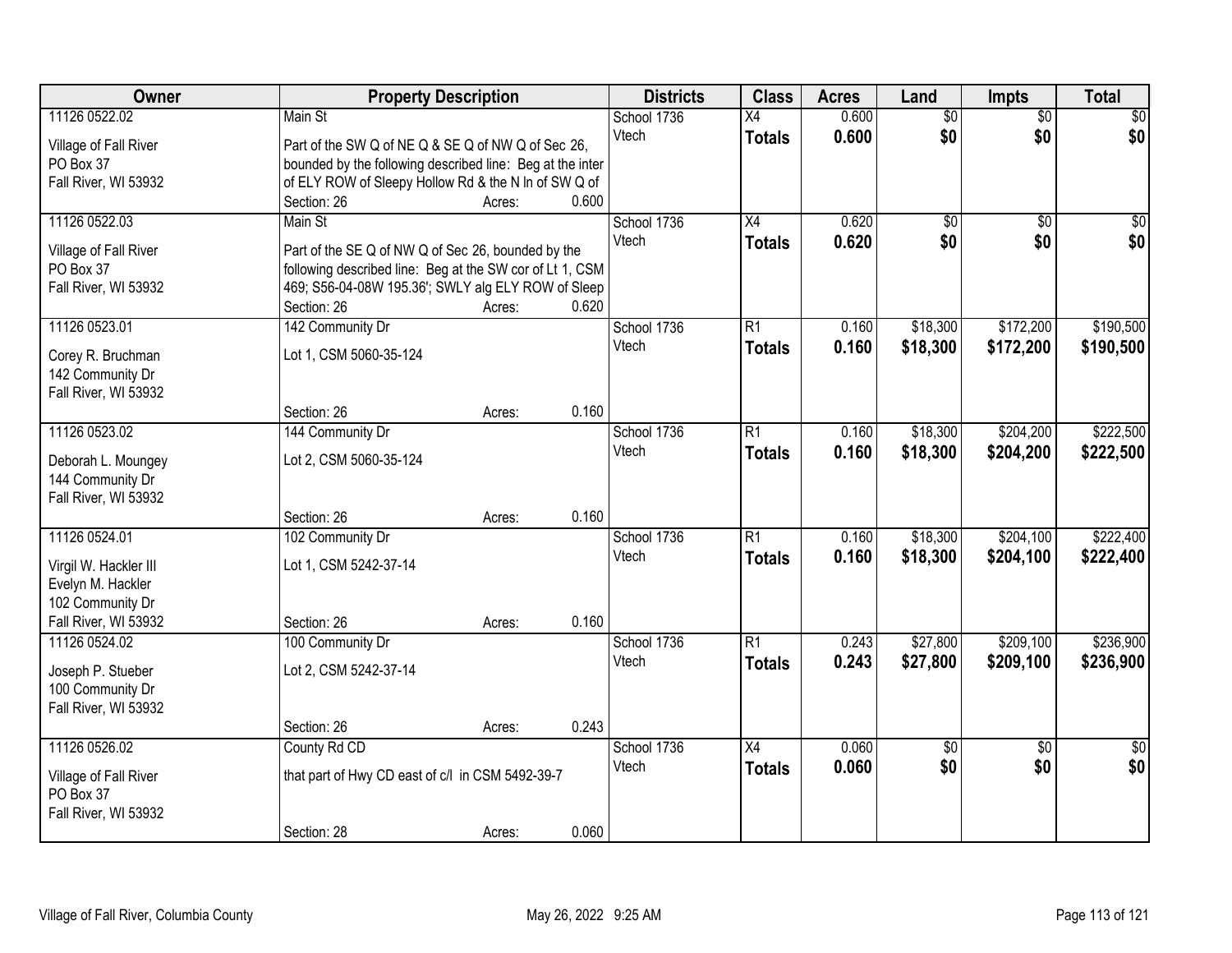| Owner                                                         |                                               | <b>Property Description</b> |        | <b>Districts</b>                                               | <b>Class</b>           | <b>Acres</b> | Land            | Impts           | <b>Total</b> |
|---------------------------------------------------------------|-----------------------------------------------|-----------------------------|--------|----------------------------------------------------------------|------------------------|--------------|-----------------|-----------------|--------------|
| 11126 0526.06                                                 | 465 Quality Ct                                |                             |        | School 1736                                                    | $\overline{\text{M3}}$ | 11.490       | $\overline{60}$ | $\overline{50}$ | \$0          |
| Jdsg Group, LLC<br>671 S Main St<br>Fall River, WI 53932-9528 | Lot 1, CSM 5492-39-7, see exceptions          |                             |        | Village of Fall River<br><b>Tax-Increment District</b><br>#005 | <b>Totals</b>          | 11.490       | \$0             | \$0             | \$0          |
|                                                               | Section: 33                                   | Acres:                      | 11.490 | Vtech                                                          |                        |              |                 |                 |              |
| 11126 0527.01                                                 | 101 Community Dr                              |                             |        | School 1736                                                    | $\overline{R1}$        | 0.000        | \$17,500        | \$192,200       | \$209,700    |
| Ronald E. Laitinen                                            | Unit 1, Second Addendum to Park Edge Condo Cp |                             |        | Vtech                                                          | <b>Totals</b>          | 0.000        | \$17,500        | \$192,200       | \$209,700    |
| Dorothy A. Laitinen                                           |                                               |                             |        |                                                                |                        |              |                 |                 |              |
| 101 Community Dr                                              |                                               |                             |        |                                                                |                        |              |                 |                 |              |
| Fall River, WI 53932                                          | Section: 26                                   | Acres:                      | 0.000  |                                                                |                        |              |                 |                 |              |
| 11126 0527.02                                                 | 103 Community Dr                              |                             |        | School 1736                                                    | $\overline{R1}$        | 0.000        | \$17,500        | \$171,700       | \$189,200    |
| Donna S. Maier et al                                          | Unit 2, Second Addendum to Park Edge Condo Cp |                             |        | Vtech                                                          | <b>Totals</b>          | 0.000        | \$17,500        | \$171,700       | \$189,200    |
| c/o William E. Brink                                          |                                               |                             |        |                                                                |                        |              |                 |                 |              |
| 103 Community Dr                                              |                                               |                             |        |                                                                |                        |              |                 |                 |              |
| Fall River, WI 53932                                          | Section: 26                                   | Acres:                      | 0.000  |                                                                |                        |              |                 |                 |              |
| 11126 0527.03                                                 | 105 Community Dr                              |                             |        | School 1736                                                    | $\overline{R1}$        | 0.000        | \$17,500        | \$165,300       | \$182,800    |
| Randall C. Recob                                              | Unit 3, Second Addendum to Park Edge Condo Cp |                             |        | Vtech                                                          | <b>Totals</b>          | 0.000        | \$17,500        | \$165,300       | \$182,800    |
| Rosemarie L. Recob                                            |                                               |                             |        |                                                                |                        |              |                 |                 |              |
| 105 Community Dr                                              |                                               |                             |        |                                                                |                        |              |                 |                 |              |
| Fall River, WI 53932                                          | Section: 26                                   | Acres:                      | 0.000  |                                                                |                        |              |                 |                 |              |
| 11126 0527.04                                                 | 107 Community Dr                              |                             |        | School 1736                                                    | $\overline{R1}$        | 0.000        | \$17,500        | \$191,300       | \$208,800    |
| Kenneth A. Lybeck                                             | Unit 4, Second Addendum to Park Edge Condo Cp |                             |        | Vtech                                                          | <b>Totals</b>          | 0.000        | \$17,500        | \$191,300       | \$208,800    |
| Charmaine F. Schultz                                          |                                               |                             |        |                                                                |                        |              |                 |                 |              |
| 107 Community Dr                                              |                                               |                             |        |                                                                |                        |              |                 |                 |              |
| Fall River, WI 53932                                          | Section: 26                                   | Acres:                      | 0.000  |                                                                |                        |              |                 |                 |              |
| 11126 0527.05                                                 | 109 Community Dr                              |                             |        | School 1736                                                    | R1                     | 0.000        | \$17,500        | \$195,100       | \$212,600    |
| Richard W. Ladwig                                             | Unit 5, Second Addendum to Park Edge Condo Cp |                             |        | Vtech                                                          | <b>Totals</b>          | 0.000        | \$17,500        | \$195,100       | \$212,600    |
| Linda J. Ladwig                                               |                                               |                             |        |                                                                |                        |              |                 |                 |              |
| 109 Community Ave                                             |                                               |                             |        |                                                                |                        |              |                 |                 |              |
| Fall River, WI 53932                                          | Section: 26                                   | Acres:                      | 0.000  |                                                                |                        |              |                 |                 |              |
| 11126 0527.06                                                 | 111 Community Dr                              |                             |        | School 1736                                                    | $\overline{R1}$        | 0.000        | \$17,500        | \$186,800       | \$204,300    |
| John H & Muriel J Niehoff Living Trust                        | Unit 6, Second Addendum to Park Edge Condo Cp |                             |        | Vtech                                                          | <b>Totals</b>          | 0.000        | \$17,500        | \$186,800       | \$204,300    |
| Dated 8-4-2009                                                |                                               |                             |        |                                                                |                        |              |                 |                 |              |
| 111 Community Dr                                              |                                               |                             |        |                                                                |                        |              |                 |                 |              |
| Fall River, WI 53932                                          | Section: 26                                   | Acres:                      | 0.000  |                                                                |                        |              |                 |                 |              |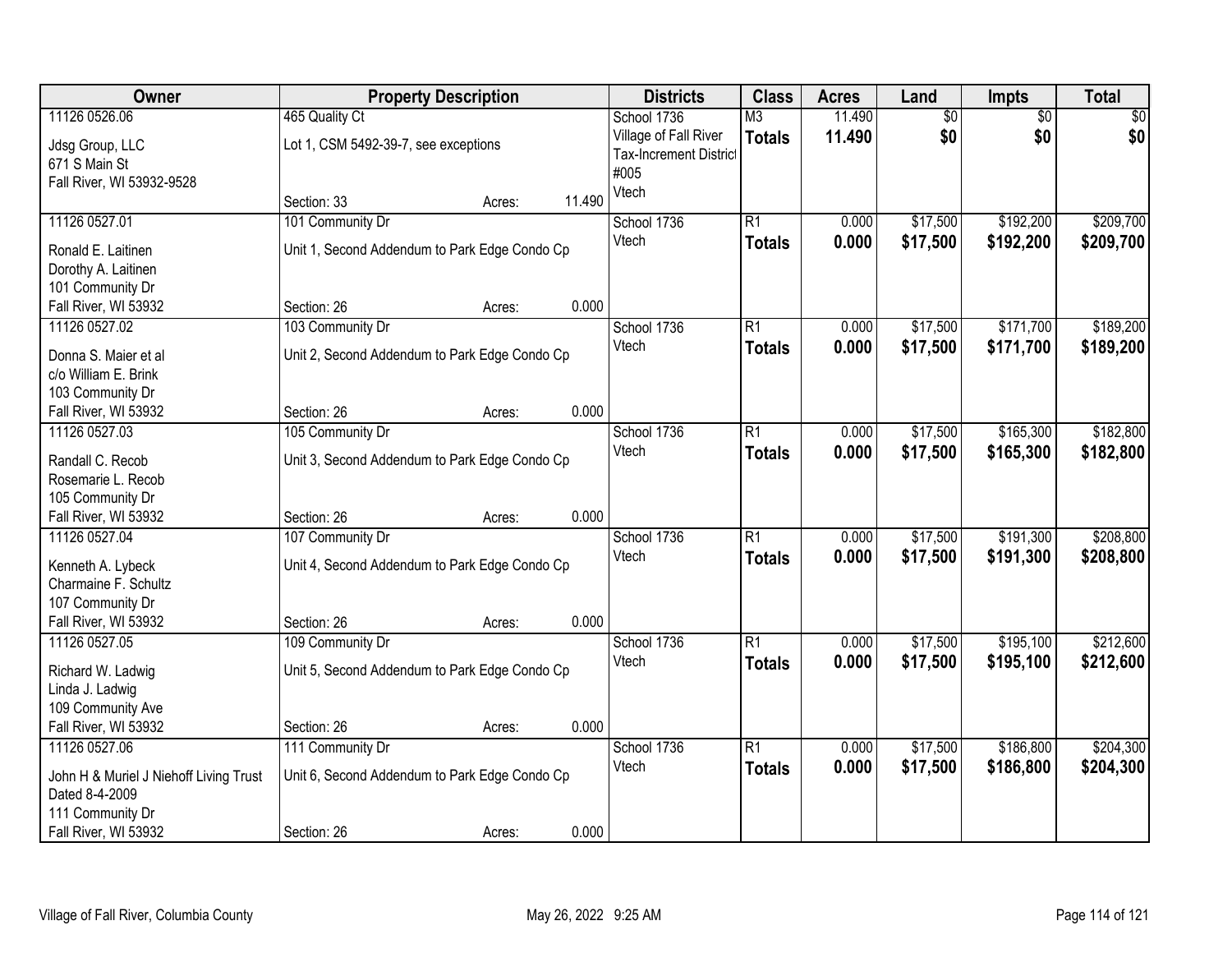| Owner                                                                                         |                                                                                                                                 | <b>Property Description</b> |       | <b>Districts</b>     | <b>Class</b>                     | <b>Acres</b>   | Land                 | <b>Impts</b>           | <b>Total</b>           |
|-----------------------------------------------------------------------------------------------|---------------------------------------------------------------------------------------------------------------------------------|-----------------------------|-------|----------------------|----------------------------------|----------------|----------------------|------------------------|------------------------|
| 11126 0527.07                                                                                 | 113 Community Dr                                                                                                                |                             |       | School 1736          | $\overline{R1}$                  | 0.000          | \$17,500             | \$189,800              | \$207,300              |
| George F. Isham<br>113 Community Dr<br>Fall River, WI 53932                                   | Unit 7, Second Addendum to Park Edge Condo Cp                                                                                   |                             |       | Vtech                | <b>Totals</b>                    | 0.000          | \$17,500             | \$189,800              | \$207,300              |
|                                                                                               | Section: 26                                                                                                                     | Acres:                      | 0.000 |                      |                                  |                |                      |                        |                        |
| 11126 0527.08                                                                                 | 115 Community Dr                                                                                                                |                             |       | School 1736          | R1                               | 0.000          | \$17,500             | \$192,200              | \$209,700              |
| Ann M. Markon<br>115 Community Dr                                                             | Unit 8, Second Addendum to Park Edge Condo Cp                                                                                   |                             |       | Vtech                | Totals                           | 0.000          | \$17,500             | \$192,200              | \$209,700              |
| Fall River, WI 53932                                                                          | Section: 26                                                                                                                     | Acres:                      | 0.000 |                      |                                  |                |                      |                        |                        |
| 11126 0527.12                                                                                 |                                                                                                                                 |                             |       | School 1736          | X4                               | 0.922          | \$0                  | \$0                    | \$0                    |
| Village of Fall River<br>PO Box 37<br>Fall River, WI 53932                                    | Those parts of OL 2&3 CSM 4847 which were formerly p<br>Lot19 Hometown Village (pt of Park Edge Condo except<br>Lot 1 CSM 4847) |                             |       | Vtech                | <b>Totals</b>                    | 0.922          | \$0                  | \$0                    | \$0                    |
|                                                                                               | Section: 26                                                                                                                     | Acres:                      | 0.922 |                      |                                  |                |                      |                        |                        |
| 11126 0528.01<br>Bear Ridge Development, Inc.<br>PO Box 458                                   | <b>Community Dr</b><br>Lot 1, JAC II Addn To Hometown Village                                                                   |                             |       | School 1736<br>Vtech | $\overline{R1}$<br><b>Totals</b> | 0.468<br>0.468 | \$43,400<br>\$43,400 | \$0<br>\$0             | \$43,400<br>\$43,400   |
| Sun Prairie, WI 53590                                                                         | Section: 26                                                                                                                     | Acres:                      | 0.000 |                      |                                  |                |                      |                        |                        |
| 11126 0528.02<br>Bear Ridge Development, Inc<br><b>PO Box 458</b>                             | <b>Community Dr</b><br>Lot 2, JAC II Addn To Hometown Village                                                                   |                             |       | School 1736<br>Vtech | $\overline{R1}$<br><b>Totals</b> | 0.468<br>0.468 | \$43,400<br>\$43,400 | \$0<br>\$0             | \$43,400<br>\$43,400   |
| Sun Prairie, WI 53590                                                                         | Section: 26                                                                                                                     | Acres:                      | 0.000 |                      |                                  |                |                      |                        |                        |
| 11126 0528.03                                                                                 | Community Dr                                                                                                                    |                             |       | School 1736          | $\overline{R1}$                  | 0.468          | \$43,400             | $\overline{60}$        | \$43,400               |
| Bear Ridge Development, Inc.<br>PO Box 458<br>Sun Prairie, WI 53590                           | Lot 3, JAC II Addn To Hometown Village                                                                                          |                             |       | Vtech                | <b>Totals</b>                    | 0.468          | \$43,400             | \$0                    | \$43,400               |
|                                                                                               | Section: 26                                                                                                                     | Acres:                      | 0.000 |                      |                                  |                |                      |                        |                        |
| 11126 0528.04<br>Jac II Development Co LLC<br>c/o Jac II Development Co, LLC<br>2175 Mccoy Rd | 141 Community Dr<br>Lot 4, JAC II Addn To Hometown Village                                                                      |                             |       | School 1736<br>Vtech | $\overline{C2}$<br><b>Totals</b> | 0.468<br>0.468 | \$65,000<br>\$65,000 | \$465,000<br>\$465,000 | \$530,000<br>\$530,000 |
| Sun Prairie, WI 53590                                                                         | Section: 26                                                                                                                     | Acres:                      | 0.000 |                      |                                  |                |                      |                        |                        |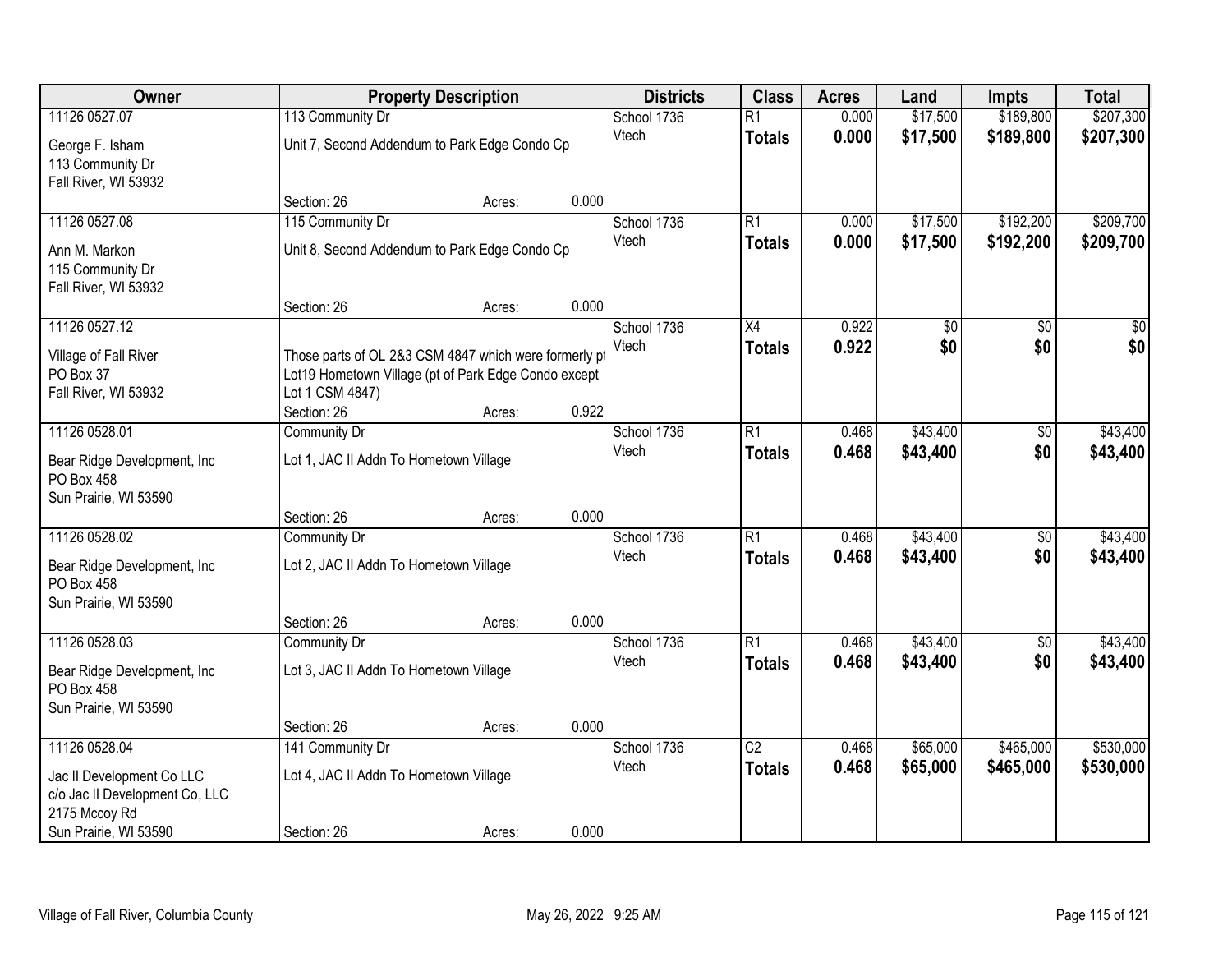| Owner                                                                                                  |                                                                                                                                                                                         | <b>Property Description</b> |       | <b>Districts</b>                                                                       | <b>Class</b>                     | <b>Acres</b>   | Land                   | <b>Impts</b>           | <b>Total</b>           |
|--------------------------------------------------------------------------------------------------------|-----------------------------------------------------------------------------------------------------------------------------------------------------------------------------------------|-----------------------------|-------|----------------------------------------------------------------------------------------|----------------------------------|----------------|------------------------|------------------------|------------------------|
| 11126 0528.05                                                                                          | 149 Community Dr                                                                                                                                                                        |                             |       | School 1736                                                                            | $\overline{C2}$                  | 0.467          | \$65,000               | \$495,000              | \$560,000              |
| Jac II Development Co LLC<br>c/o Jac II Development Co, LLC<br>2175 Mccoy Rd                           | Lot 5, JAC II Addn To Hometown Village                                                                                                                                                  |                             |       | Vtech                                                                                  | <b>Totals</b>                    | 0.467          | \$65,000               | \$495,000              | \$560,000              |
| Sun Prairie, WI 53590                                                                                  | Section: 26                                                                                                                                                                             | Acres:                      | 0.000 |                                                                                        |                                  |                |                        |                        |                        |
| 11126 0528.06<br>Jac II Development Co LLC<br>c/o Jac II Development Co, LLC                           | 157 Community Dr<br>Lot 6, JAC II Addn To Hometown Village                                                                                                                              |                             |       | School 1736<br>Vtech                                                                   | $\overline{C2}$<br><b>Totals</b> | 0.511<br>0.511 | \$65,000<br>\$65,000   | \$475,000<br>\$475,000 | \$540,000<br>\$540,000 |
| 2175 Mccoy Rd<br>Sun Prairie, WI 53590                                                                 | Section: 26                                                                                                                                                                             | Acres:                      | 0.000 |                                                                                        |                                  |                |                        |                        |                        |
| 11126 0529<br>C&L Investments Partnership<br>W1085 County Rd K<br>Columbus, WI 53925                   | S Main St<br>Part of the SE Q of the NE Q of Sec 33, described as<br>follows: Comm at the E Q cor of Sec 33; N0-10-30E<br>932.59' to the SWLY ROW of Old USH 16; N75-46W<br>Section: 33 | Acres:                      | 0.064 | School 1736<br>Village of Fall River<br><b>Tax-Increment District</b><br>#005<br>Vtech | A41<br><b>Totals</b>             | 0.064<br>0.064 | \$100<br>\$100         | \$0<br>\$0             | \$100<br>\$100         |
| 11126 0529.01<br>Esveld Holding, LLC<br>PO Box 175<br>Fall River, WI 53932-0175                        | 209 Steele Rd<br>Lot 1, CSM 5617-39-132<br>Section: 33                                                                                                                                  | Acres:                      | 2.630 | School 1736<br>Vtech                                                                   | M3<br><b>Totals</b>              | 2.630<br>2.630 | $\overline{50}$<br>\$0 | \$0<br>\$0             | \$0<br>\$0             |
| 11126 0529.02<br><b>C&amp;L Investments Partnership</b><br>W1085 County Rd K<br>Columbus, WI 53925     | Steele Rd<br>PRT SENE COM E 1/4 COR Sec 33; N 932.59'; N75W<br>311.55' POB; S14W 645.80'; N56W TO ROW POSER<br>RD; NE TO SW ROW OLD 16; S75E TO POB. EXC CS<br>Section: 33              | Acres:                      | 4.650 | School 1736<br>Village of Fall River<br><b>Tax-Increment District</b><br>#005<br>Vtech | A41<br><b>Totals</b>             | 4.650<br>4.650 | \$1,600<br>\$1,600     | \$0<br>\$0             | \$1,600<br>\$1,600     |
| 11126 0530<br>Unknown Owner<br>C/O Columbia County Treasurer<br><b>PO Box 198</b><br>Portage, WI 53901 | S Main St<br>Prt of NW1/4 of NE1/4 Sec 34, lying SWly of Nature's Tra<br>and NWIy of Outlots 63-66 of Assessor's Plat of the Villa<br>of Fall River<br>Section: 34                      | Acres:                      | 0.168 | School 1736<br>Vtech                                                                   | R1<br><b>Totals</b>              | 0.168<br>0.168 | \$2,000<br>\$2,000     | \$0<br>\$0             | \$2,000<br>\$2,000     |
| 11126 0531.01<br>Andrew Sacquitne et al<br>c/o Allison Dewar<br>301 Prairie St<br>Fall River, WI 53932 | 301 Prairie St<br>Lot 1, Whispering Prairie<br>Section: 27                                                                                                                              | Acres:                      | 0.360 | School 1736<br>Vtech                                                                   | $\overline{R1}$<br><b>Totals</b> | 0.360<br>0.360 | \$41,800<br>\$41,800   | \$252,500<br>\$252,500 | \$294,300<br>\$294,300 |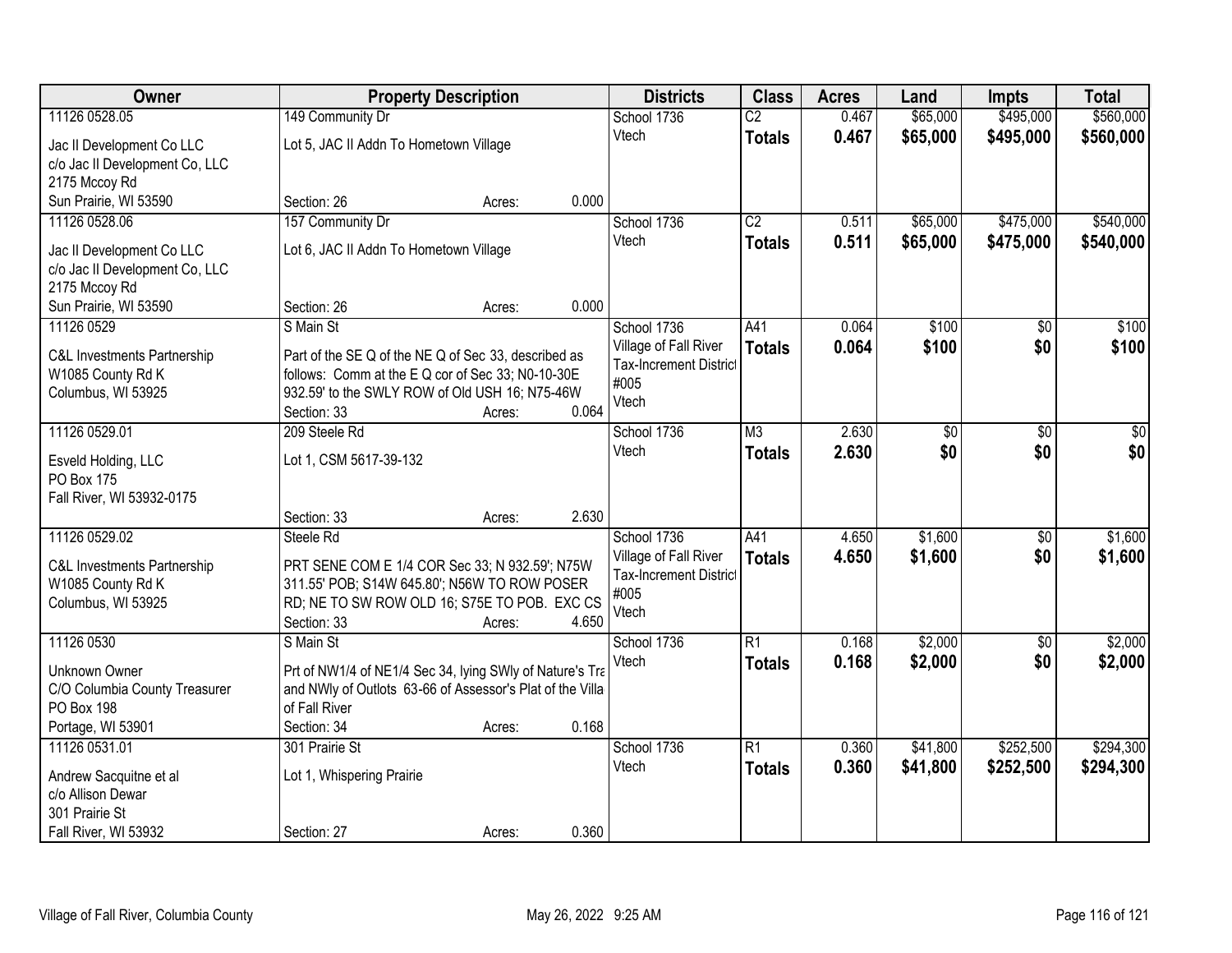| Owner                                  | <b>Property Description</b> |        |       | <b>Districts</b> | <b>Class</b>    | <b>Acres</b> | Land     | Impts           | <b>Total</b> |
|----------------------------------------|-----------------------------|--------|-------|------------------|-----------------|--------------|----------|-----------------|--------------|
| 11126 0531.02                          | 307 Prairie St              |        |       | School 1736      | $\overline{R1}$ | 0.410        | \$48,300 | $\overline{50}$ | \$48,300     |
| Paul A. Morschauser                    | Lot 2, Whispering Prairie   |        |       | Vtech            | <b>Totals</b>   | 0.410        | \$48,300 | \$0             | \$48,300     |
| Ariann M. Morschauser                  |                             |        |       |                  |                 |              |          |                 |              |
| 201 Avalon Rd                          |                             |        |       |                  |                 |              |          |                 |              |
| Columbus, WI 53925                     | Section: 27                 | Acres: | 0.410 |                  |                 |              |          |                 |              |
| 11126 0531.03                          | 313 Prairie St              |        |       | School 1736      | $\overline{R1}$ | 0.410        | \$48,300 | \$415,800       | \$464,100    |
| Duwayne A. Sweno                       | Lot 3, Whispering Prairie   |        |       | Vtech            | <b>Totals</b>   | 0.410        | \$48,300 | \$415,800       | \$464,100    |
| Ronda A. Sweno                         |                             |        |       |                  |                 |              |          |                 |              |
| 2451 Ironwood Dr Apt 449               |                             |        |       |                  |                 |              |          |                 |              |
| Sun Prairie, WI 53590                  | Section: 27                 | Acres: | 0.410 |                  |                 |              |          |                 |              |
| 11126 0531.04                          | 319 Prairie St              |        |       | School 1736      | $\overline{R1}$ | 0.410        | \$48,300 | \$294,800       | \$343,100    |
| Aaron Greiling                         | Lot 4, Whispering Prairie   |        |       | Vtech            | <b>Totals</b>   | 0.410        | \$48,300 | \$294,800       | \$343,100    |
| 319 Prairie St                         |                             |        |       |                  |                 |              |          |                 |              |
| Fall River, WI 53932                   |                             |        |       |                  |                 |              |          |                 |              |
|                                        | Section: 27                 | Acres: | 0.410 |                  |                 |              |          |                 |              |
| 11126 0531.05                          | 325 Prairie St              |        |       | School 1736      | $\overline{R1}$ | 0.410        | \$48,300 | \$273,500       | \$321,800    |
| Peggy L. Liska et al                   | Lot 5, Whispering Prairie   |        |       | Vtech            | <b>Totals</b>   | 0.410        | \$48,300 | \$273,500       | \$321,800    |
| c/o Frank J. Liska Jr                  |                             |        |       |                  |                 |              |          |                 |              |
| 325 Prairie St                         |                             |        |       |                  |                 |              |          |                 |              |
| Fall River, WI 53932                   | Section: 27                 | Acres: | 0.410 |                  |                 |              |          |                 |              |
| 11126 0531.06                          | 331 Prairie St              |        |       | School 1736      | $\overline{R1}$ | 0.410        | \$48,300 | \$303,400       | \$351,700    |
| Jordan D. Dauman et al                 | Lot 6, Whispering Prairie   |        |       | Vtech            | <b>Totals</b>   | 0.410        | \$48,300 | \$303,400       | \$351,700    |
| c/o Jordan D. Dauman                   |                             |        |       |                  |                 |              |          |                 |              |
| 331 Prairie St                         |                             |        |       |                  |                 |              |          |                 |              |
| Fall River, WI 53932                   | Section: 27                 | Acres: | 0.410 |                  |                 |              |          |                 |              |
| 11126 0531.07                          | 349 Prairie St              |        |       | School 1736      | $\overline{R1}$ | 0.500        | \$48,800 | \$343,600       | \$392,400    |
|                                        | Lot 7, Whispering Prairie   |        |       | Vtech            | <b>Totals</b>   | 0.500        | \$48,800 | \$343,600       | \$392,400    |
| Coby Curkeet<br>Alyssa Curkeet         |                             |        |       |                  |                 |              |          |                 |              |
| 608 Avalon Rd                          |                             |        |       |                  |                 |              |          |                 |              |
| Columbus, WI 53925                     | Section: 27                 | Acres: | 0.500 |                  |                 |              |          |                 |              |
| 11126 0531.08                          | 355 Prairie St              |        |       | School 1736      | $\overline{R1}$ | 0.490        | \$48,700 | \$314,200       | \$362,900    |
|                                        |                             |        |       | Vtech            | <b>Totals</b>   | 0.490        | \$48,700 | \$314,200       | \$362,900    |
| Jesse Kuehl                            | Lot 8, Whispering Prairie   |        |       |                  |                 |              |          |                 |              |
| Dori Milbrandt-Kuehl<br>355 Prairie St |                             |        |       |                  |                 |              |          |                 |              |
| Fall River, WI 53932                   | Section: 27                 | Acres: | 0.490 |                  |                 |              |          |                 |              |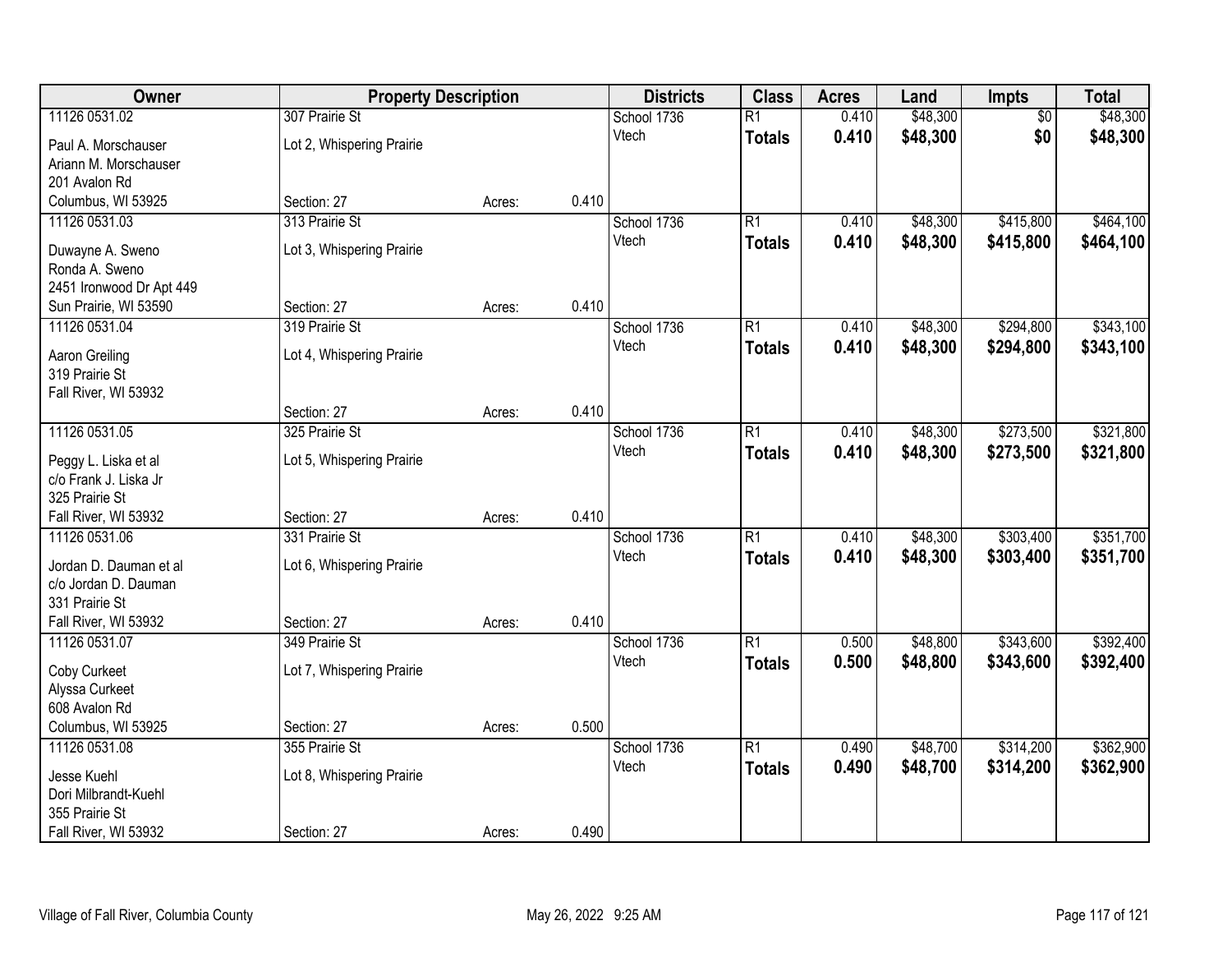| Owner                             | <b>Property Description</b>  |        |       | <b>Districts</b> | <b>Class</b>     | <b>Acres</b> | Land     | <b>Impts</b>    | <b>Total</b> |
|-----------------------------------|------------------------------|--------|-------|------------------|------------------|--------------|----------|-----------------|--------------|
| 11126 0531.09                     | 361 Prairie St               |        |       | School 1736      | $\overline{R1}$  | 0.520        | \$48,900 | \$299,000       | \$347,900    |
| Spencer Dowdell                   | Lot 9, Whispering Prairie    |        |       | Vtech            | <b>Totals</b>    | 0.520        | \$48,900 | \$299,000       | \$347,900    |
| Chelsey Klecker                   |                              |        |       |                  |                  |              |          |                 |              |
| 361 Prairie St                    |                              |        |       |                  |                  |              |          |                 |              |
| Fall River, WI 53932              | Section: 27                  | Acres: | 0.520 |                  |                  |              |          |                 |              |
| 11126 0531.10                     | 343 Prairie St               |        |       | School 1736      | $\overline{R1}$  | 1.920        | \$66,900 | \$422,400       | \$489,300    |
| Karl Green                        | Lot 10, Whispering Prairie   |        |       | Vtech            | S <sub>5</sub> x | 1.000        | \$600    | \$0             | \$600        |
| Marilyn T. Green                  |                              |        |       |                  | <b>Totals</b>    | 2.920        | \$67,500 | \$422,400       | \$489,900    |
| 343 Prairie St                    |                              |        |       |                  |                  |              |          |                 |              |
| Fall River, WI 53932              | Section: 27                  | Acres: | 2.920 |                  |                  |              |          |                 |              |
| 11126 0531.11                     | 337 Prairie St               |        |       | School 1736      | $\overline{R1}$  | 1.680        | \$62,900 | \$458,600       | \$521,500    |
| Brent A. Van Gysel                | Lot 11, Whispering Prairie   |        |       | Vtech            | S <sub>5</sub> x | 1.000        | \$600    | \$0             | \$600        |
| Gina M. Van Gysel                 |                              |        |       |                  | <b>Totals</b>    | 2.680        | \$63,500 | \$458,600       | \$522,100    |
| PO Box 139                        |                              |        |       |                  |                  |              |          |                 |              |
| Fall River, WI 53932              | Section: 27                  | Acres: | 2.680 |                  |                  |              |          |                 |              |
| 11126 0531.OL1                    | Prairie St                   |        |       | School 1736      | $\overline{R1}$  | 0.640        | \$100    | \$0             | \$100        |
| Xtra Storage/the Space Store, LLC | Outlot 1, Whispering Prairie |        |       | Vtech            | <b>Totals</b>    | 0.640        | \$100    | \$0             | \$100        |
| PO Box 139                        |                              |        |       |                  |                  |              |          |                 |              |
| Fall River, WI 53932              |                              |        |       |                  |                  |              |          |                 |              |
|                                   | Section: 27                  | Acres: | 0.640 |                  |                  |              |          |                 |              |
| 11126 0532.01                     | Nature's Trl                 |        |       | School 1736      | $\overline{R1}$  | 0.240        | \$29,600 | $\overline{30}$ | \$29,600     |
| Oelke Construction Co, Inc        | Lot 1, CSM 6459-48-16        |        |       | Vtech            | <b>Totals</b>    | 0.240        | \$29,600 | \$0             | \$29,600     |
| 626 Steel Rd                      |                              |        |       |                  |                  |              |          |                 |              |
| Fall River, WI 53932              |                              |        |       |                  |                  |              |          |                 |              |
|                                   | Section: 27                  | Acres: | 0.240 |                  |                  |              |          |                 |              |
| 11126 0532.02                     | Nature's Trl                 |        |       | School 1736      | $\overline{R1}$  | 0.230        | \$28,400 | $\sqrt{6}$      | \$28,400     |
| Oelke Construction Co, Inc        | Lot 2, CSM 6459-48-16        |        |       | Vtech            | <b>Totals</b>    | 0.230        | \$28,400 | \$0             | \$28,400     |
| 626 Steel Rd                      |                              |        |       |                  |                  |              |          |                 |              |
| Fall River, WI 53932              |                              |        |       |                  |                  |              |          |                 |              |
|                                   | Section: 27                  | Acres: | 0.230 |                  |                  |              |          |                 |              |
| 11126 0533                        | 108 Community Dr             |        |       | School 1736      | $\overline{R1}$  | 0.160        | \$18,300 | \$201,700       | \$220,000    |
| Gary A. Sonnenburg                | Lot 1, CSM 6109-44-48        |        |       | Vtech            | <b>Totals</b>    | 0.160        | \$18,300 | \$201,700       | \$220,000    |
| 28013 Wild Rose Dr                |                              |        |       |                  |                  |              |          |                 |              |
| Blue River, WI 53518              |                              |        |       |                  |                  |              |          |                 |              |
|                                   | Section: 26                  | Acres: | 0.160 |                  |                  |              |          |                 |              |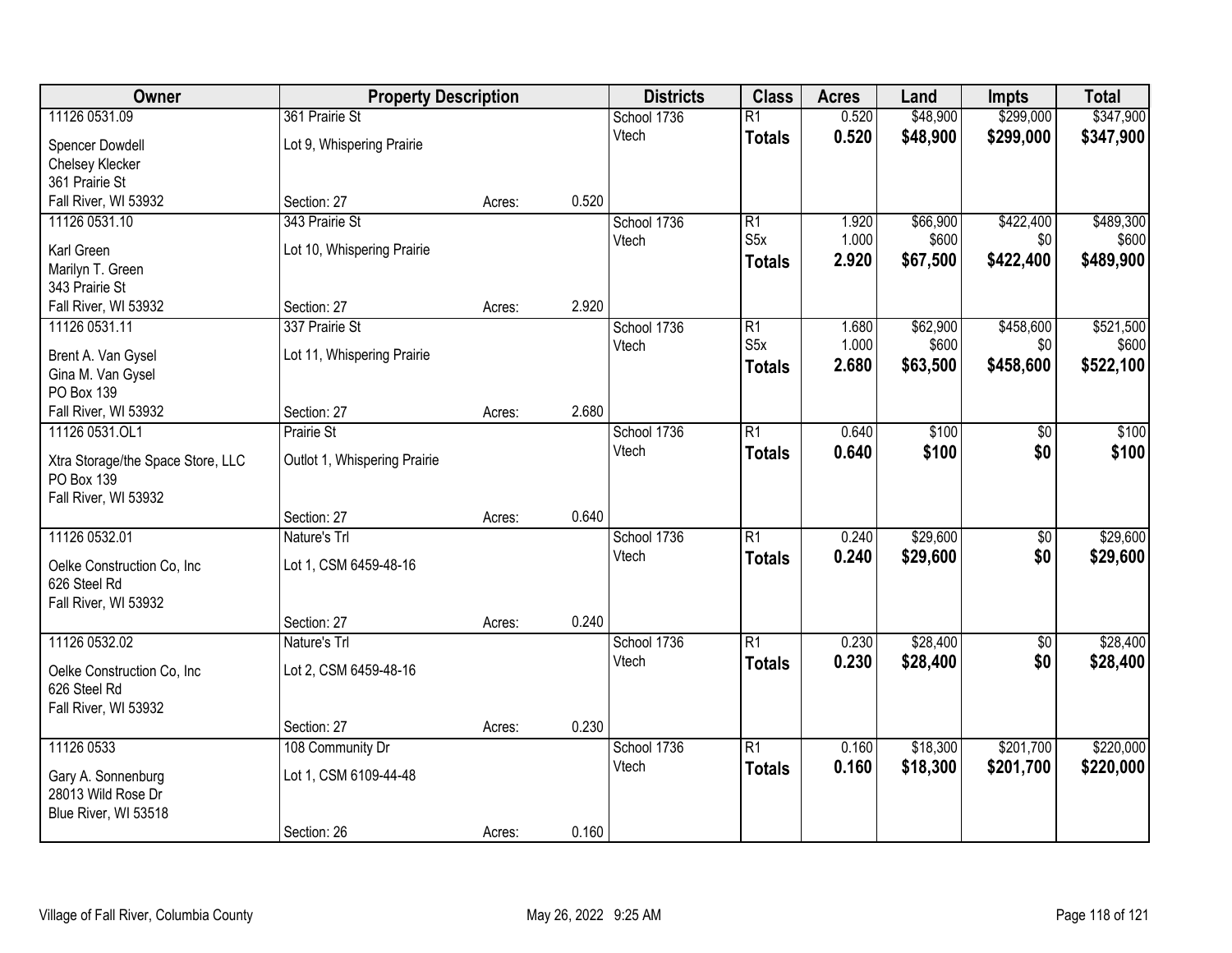| Owner                                                            | <b>Property Description</b> |        |        | <b>Districts</b>                                       | <b>Class</b>    | <b>Acres</b> | Land            | <b>Impts</b>    | <b>Total</b>     |
|------------------------------------------------------------------|-----------------------------|--------|--------|--------------------------------------------------------|-----------------|--------------|-----------------|-----------------|------------------|
| 11126 0534                                                       | 106 Community Dr            |        |        | School 1736                                            | $\overline{R1}$ | 0.160        | \$18,300        | \$201,700       | \$220,000        |
| Gary A. Sonnenburg<br>28013 Wild Rose Dr<br>Blue River, WI 53518 | Lot 2, CSM 6109-44-48       |        |        | Vtech                                                  | <b>Totals</b>   | 0.160        | \$18,300        | \$201,700       | \$220,000        |
|                                                                  | Section: 26                 | Acres: | 0.160  |                                                        |                 |              |                 |                 |                  |
| 11126 0535.01                                                    | 150 Deer Run Dr             |        |        | School 1736                                            | $\overline{R1}$ | 0.240        | \$31,400        | \$182,300       | \$213,700        |
| Jeff Abegglen                                                    | Lot 1, CSM 6207-45-59       |        |        | Vtech                                                  | <b>Totals</b>   | 0.240        | \$31,400        | \$182,300       | \$213,700        |
| Keri Abegglen                                                    |                             |        |        |                                                        |                 |              |                 |                 |                  |
| 150 Deer Rd                                                      |                             |        |        |                                                        |                 |              |                 |                 |                  |
| Fall River, WI 53923                                             | Section: 35                 | Acres: | 0.240  |                                                        |                 |              |                 |                 |                  |
| 11126 0535.02                                                    | 152 Deer Run Dr             |        |        | School 1736                                            | $\overline{R1}$ | 0.240        | \$31,400        | \$182,000       | \$213,400        |
| Linda K. Laitinen                                                | Lot 2, CSM 6207-45-59       |        |        | Vtech                                                  | <b>Totals</b>   | 0.240        | \$31,400        | \$182,000       | \$213,400        |
| 152 Deer Run Dr                                                  |                             |        |        |                                                        |                 |              |                 |                 |                  |
| Fall River, WI 53932                                             |                             |        |        |                                                        |                 |              |                 |                 |                  |
|                                                                  | Section: 35                 | Acres: | 0.240  |                                                        |                 |              |                 |                 |                  |
| 11126 0536.01                                                    | County Rd CD                |        |        | School 1736                                            | X4              | 6.810        | \$0             | \$0             | \$0              |
| Village O Fall River                                             | Lot 1, CSM 6490-48-47       |        |        | Village of Fall River                                  | <b>Totals</b>   | 6.810        | \$0             | \$0             | \$0              |
| c/o Village Fall River                                           |                             |        |        | <b>Tax-Increment District</b><br>#005                  |                 |              |                 |                 |                  |
| 641 S Main St                                                    |                             |        |        | Vtech                                                  |                 |              |                 |                 |                  |
| Fall River, WI 53932                                             | Section: 28                 | Acres: | 6.810  |                                                        |                 |              |                 |                 |                  |
| 11126 0536.02                                                    |                             |        |        | School 1736                                            | $\overline{X4}$ | 3.350        | $\overline{50}$ | $\overline{50}$ | $\overline{\$0}$ |
| Village O Fall River                                             | Lot 2, CSM 6490-48-47       |        |        | Village of Fall River                                  | <b>Totals</b>   | 3.350        | \$0             | \$0             | \$0              |
| c/o Village Fall River                                           |                             |        |        | <b>Tax-Increment District</b><br>#005                  |                 |              |                 |                 |                  |
| 641 S Main St                                                    |                             |        |        | Vtech                                                  |                 |              |                 |                 |                  |
| Fall River, WI 53932                                             | Section: 28                 | Acres: | 3.350  |                                                        |                 |              |                 |                 |                  |
| 11126 0536.03                                                    | County Rd CD                |        |        | School 1736                                            | X4              | 9.970        | $\sqrt[6]{30}$  | $\sqrt{6}$      | \$0              |
| Village O Fall River                                             | Lot 3, CSM 6490-48-47       |        |        | Village of Fall River<br><b>Tax-Increment District</b> | <b>Totals</b>   | 9.970        | \$0             | \$0             | \$0              |
| c/o Village Fall River                                           |                             |        |        | #005                                                   |                 |              |                 |                 |                  |
| 641 S Main St                                                    |                             |        |        | Vtech                                                  |                 |              |                 |                 |                  |
| Fall River, WI 53932                                             | Section: 28                 | Acres: | 9.970  |                                                        |                 |              |                 |                 |                  |
| 11126 0536.04                                                    |                             |        |        | School 1736                                            | A42             | 10.390       | \$3,000         | $\overline{50}$ | \$3,000          |
| Jdsg Group, LLC                                                  | Lot 4, CSM 6490-48-47       |        |        | Village of Fall River<br><b>Tax-Increment District</b> | <b>Totals</b>   | 10.390       | \$3,000         | \$0             | \$3,000          |
| PO Box 57                                                        |                             |        |        | #005                                                   |                 |              |                 |                 |                  |
| Fall River, WI 53932                                             |                             |        |        | Vtech                                                  |                 |              |                 |                 |                  |
|                                                                  | Section: 28                 | Acres: | 10.390 |                                                        |                 |              |                 |                 |                  |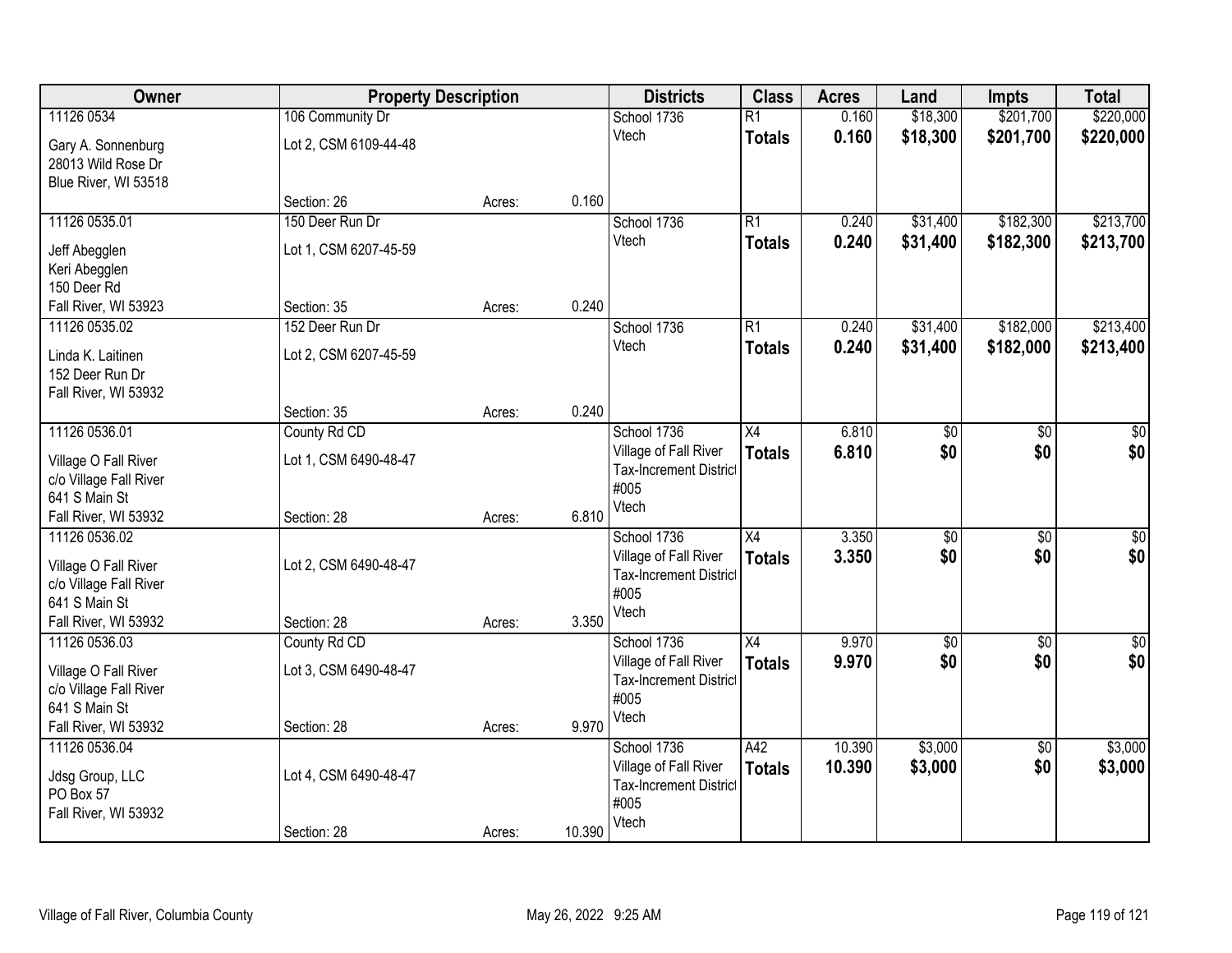| Owner                                                                                                                     | <b>Property Description</b>                                                               |                  |                | <b>Districts</b>                                                                       | <b>Class</b>                     | <b>Acres</b>   | Land                   | <b>Impts</b>           | <b>Total</b>           |
|---------------------------------------------------------------------------------------------------------------------------|-------------------------------------------------------------------------------------------|------------------|----------------|----------------------------------------------------------------------------------------|----------------------------------|----------------|------------------------|------------------------|------------------------|
| 11126 0536.05<br>Village O Fall River<br>c/o Village of Fall River<br>641 S Main St<br>PO Box 37<br>Fall River, WI 53932  | that part of CSM 6490-48-47 dedicated to the public Exc<br>OL <sub>2</sub><br>Section: 33 | Acres:           | 5.890          | School 1736<br>Village of Fall River<br><b>Tax-Increment District</b><br>#005<br>Vtech | X4<br><b>Totals</b>              | 5.890<br>5.890 | $\overline{50}$<br>\$0 | $\overline{50}$<br>\$0 | $\sqrt{50}$<br>\$0     |
| 11126 0536.OL1<br>Village O Fall River<br>c/o Village Fall River<br>641 S Main St<br>Fall River, WI 53932                 | OL 1, CSM 6490-48-47<br>Section: 28                                                       | Acres:           | 2.120          | School 1736<br>Village of Fall River<br><b>Tax-Increment District</b><br>#005<br>Vtech | $\overline{X4}$<br><b>Totals</b> | 2.120<br>2.120 | $\overline{50}$<br>\$0 | $\overline{50}$<br>\$0 | \$0<br>\$0             |
| 11126 0536.OL2<br>Village O Fall River<br>c/o Village of Fall River<br>641 S Main St<br>PO Box 37<br>Fall River, WI 53932 | County Rd CD<br>OL 2, CSM 6490-48-47<br>Section: 33                                       | Acres:           | 1.350          | School 1736<br>Village of Fall River<br><b>Tax-Increment District</b><br>#005<br>Vtech | M <sub>3</sub><br><b>Totals</b>  | 1.350<br>1.350 | $\overline{50}$<br>\$0 | $\overline{50}$<br>\$0 | $\overline{30}$<br>\$0 |
| 11126 0537.01<br>Dale Kufahl<br>190 Dykstra Dr<br>Fall River, WI 53932                                                    | 188 Dykstra Dr<br>Lot 1, CSM 6287-46-36                                                   |                  |                | School 1736<br>Vtech                                                                   | R1<br><b>Totals</b>              | 0.220<br>0.220 | \$28,700<br>\$28,700   | \$191,200<br>\$191,200 | \$219,900<br>\$219,900 |
| 11126 0537.02<br>Dale Kufahl<br>190 Dykstra Dr<br>Fall River, WI 53932                                                    | Section: 35<br>190 Dykstra Dr<br>Lot 2, CSM 6287-46-36<br>Section: 35                     | Acres:<br>Acres: | 0.220<br>0.220 | School 1736<br>Vtech                                                                   | R1<br><b>Totals</b>              | 0.220<br>0.220 | \$28,700<br>\$28,700   | \$169,300<br>\$169,300 | \$198,000<br>\$198,000 |
| 11126 0538.01<br>Wade A. Samplawski<br>112 Community Dr<br>Fall River, WI 53932                                           | 112 Community Dr<br>Lot 1, CSM 6401-47-54<br>Section: 26                                  | Acres:           | 0.160          | School 1736<br>Vtech                                                                   | $\overline{R1}$<br><b>Totals</b> | 0.160<br>0.160 | \$18,300<br>\$18,300   | \$190,800<br>\$190,800 | \$209,100<br>\$209,100 |
| 11126 0538.02<br>Howard T. Langley<br>Kalene B. Langley<br>114 Community Dr<br>Fall River, WI 53932                       | 114 Community Dr<br>Lot 2, CSM 6401-47-54<br>Section: 26                                  | Acres:           | 0.160          | School 1736<br>Vtech                                                                   | R1<br><b>Totals</b>              | 0.160<br>0.160 | \$18,300<br>\$18,300   | \$190,800<br>\$190,800 | \$209,100<br>\$209,100 |